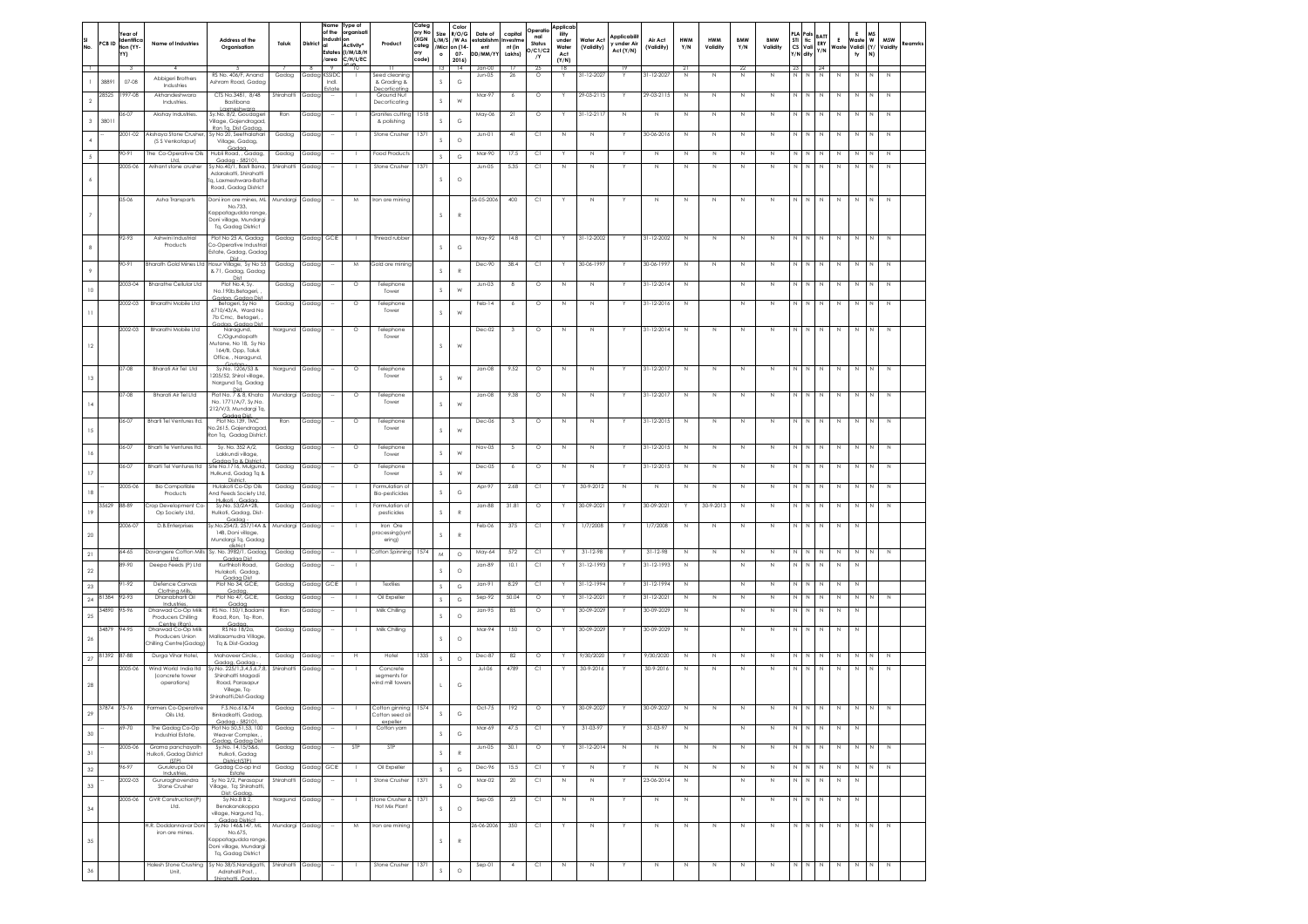|                 |       |               | <b>Hatti Gold Mines</b>                                | Gadag, Gadag Dist                                       | Gadag      | Gadagl     | Gada | M       | Gold ore mining                  |      | S                | $\mathbb{R}$      | Aug-85        | 121            | C1            |             |                |             | Ν                |              | N           |             | N           |              | N<br>Ν                                          | N           | N           |             |             |  |
|-----------------|-------|---------------|--------------------------------------------------------|---------------------------------------------------------|------------|------------|------|---------|----------------------------------|------|------------------|-------------------|---------------|----------------|---------------|-------------|----------------|-------------|------------------|--------------|-------------|-------------|-------------|--------------|-------------------------------------------------|-------------|-------------|-------------|-------------|--|
| 38              |       |               | <b>IVRCL Infrastructure</b><br>Projects I td.          | Sy.No.39, Vedagola<br>ad. Kuntoai villaa                | Ron        | Gadag      |      |         | Stone Crusher &<br>Hot mix Plant | 1371 | s                | $\circ$           | Aug-05        | 230            | C1            | N           | N              |             | $\mathbb N$      | N            | $\mathbb N$ | Ν           | N           | N            | N<br>$\mathbb N$                                | N           | $\mathbb N$ |             |             |  |
| 39              |       |               | Jandipeer stone<br>crusher,                            | Sy.No.24/1,<br>Hirewaddatt                              | Mundargi   | Gadac      |      |         | Stone Crushe                     | 1371 | $\mathcal{S}$    | $\circ$           | $Jul-06$      | -8             | C1            | N           | N              |             | 25-5-2014        | N            | N           | N           | $\mathbb N$ | N            | N<br>Ν                                          | N           | N           |             |             |  |
| $40\,$          |       |               | Joy Food Products                                      | Gadag, Gadag                                            | Gadag      | Gadag      |      |         | Biscuits                         |      | s.               | G                 | Jan-90        |                | Сl            |             | N              |             | Ν                | N            | $\mathbb N$ | N           | $\mathbb N$ |              | N<br>N                                          | N           | $\mathbb N$ |             |             |  |
| $41\,$          | 76851 |               | Kaleshwari Industries                                  | Sv No 36/1, 36/2.<br>Khanapur Village,                  | Shirahatti | Gadaa      |      |         | Stone Crusher &<br>M-Sand        | 1371 |                  | $\circ$           | Aug-01        | 60             | $\circ$       | N           | N              |             | 31-03-2024       | N            |             | N           | N           | N            | N<br>N                                          | N           | $\mathbb N$ |             |             |  |
| 42              |       |               | Kalmeshwara stone                                      | Shirahatti Gadar<br>Sy.No.67, Chinchali,                | Gadag      | Gadag      |      |         | Stone Crusher                    | 1371 | s                | $\circ$           | $Jan-89$      | 5.4            | C1            | $\mathbb N$ | $\mathbb N$    | Y           | $30 - 6 - 2013$  | N            |             | N           | $\mathbb N$ | N            | $\mathbb N$<br>N                                | N           | N           |             |             |  |
| 43              | 25653 | 205-16        | crushing Industries<br>Karnataka Oem &                 | Plot No.64A, GCIE.                                      | Gadag      | Gadag      | GCIE |         | Fasteners                        |      | $\mathbf{s}$     | $\mathbb{R}$      | Oct-04        | 190            | C1            |             | 30-06-201      | Y           | 30-06-201        | N            | N           | N           | N           | N            | N<br>N                                          | N           | N           |             |             |  |
| 44              |       | $6 - 07$      | Spares (P) Ltd.<br>Karnataka OEM &                     | Gadaa<br>Unit-II, Plot No. 64B                          | Gadag      | Gadag      | GCIE |         | Fasteners                        |      | s                |                   | $Jun-05$      | $25\,$         | C1            |             | $1 - 12 - 201$ |             | $31 - 12 - 2016$ | $\mathbb N$  | $\,$ N      | N           | $\mathbb N$ | N            | N<br>N                                          | $\mathbb N$ | $\mathbb N$ |             | $\mathbb N$ |  |
|                 |       |               | Spares Pvt Ltd<br>Lalaji Manikji Ind Ltd               | GCIE, Gadag<br>Plot No 63, GCIE,                        | Gadag      | Gadag      | GCIE |         | Cotton Spinning                  | 1574 |                  | G                 | Jun-97        | 392            | C1            |             | $\mathbb N$    |             | N                | N            | $\,$ N      | Ν           | $\,$ N      | N            | N<br>Ν                                          | N           | N           |             |             |  |
| 45              | 32753 | 2002-03       | Laxmi Poly Chem                                        | Gadaa<br>Plot No 46, GCIE,                              | Gadag      | Gadag      | GCIE |         | PVC.Pipes                        |      | s                | G                 | 2002-03       | 128            | $\circ$       |             | 31-12-2022     | $\mathbb N$ | N                | N            | $\mathbb N$ | N           | $\mathbb N$ | N            | N<br>Ν                                          | N           | N           |             |             |  |
| 46              |       |               | Industry<br>Laxmi Poly Extrusions                      | Gadaa<br>Plot No 46, GCIE                               | Gadag      | Gadag      | GCIE |         | P.V.C.Pipes                      |      | s                | G                 | Jan-98        | 27.5           | C1            |             | $\mathbb N$    |             | $\mathbb N$      | N            | $\mathbb N$ | Ν           | $\mathbb N$ | $\mathbb{N}$ | N<br>$\mathbb N$                                | $\mathbb N$ | N           |             | $\mathbb N$ |  |
| 47              | 81320 | 983-84        | Pvt. Ltd<br>Laxminaravana                              | Gadag<br>Nehru Road, Gadag,                             | Gadag      | Gadag      |      |         | Ginning &                        |      | s                | G                 | $Jan-83$      | 8.85           | $\circ$       |             | 31-12-2024     | Y           | 31-12-2024       |              | N           | N           | N           | N            | N<br>N                                          | N           |             | N           | N           |  |
| 48              |       |               | Ginning &                                              |                                                         |            |            |      |         | Decorticatino                    |      | s                | G                 |               |                |               |             |                |             |                  | N            |             |             |             |              |                                                 |             | N           |             |             |  |
| 49              |       |               | ecorticatina Fac<br>Laxminarayana Stone                | Sy.No.109, Mevundi                                      | Mundargi   | Gadag      |      |         | Stone Crusher                    | 1371 | s                | $\circ$           | May-04        | 8.23           | C1            | $\mathbb N$ | N              |             | 25-5-2014        | N            |             | Ν           | $\mathbb N$ | $N$ $N$      | $\mathbb N$                                     | N           | N           |             |             |  |
| 50              |       |               | Crusher<br>M.B.Bhomareddy                              | Village<br>P.B.Road, , Gadag                            | Gadag      | Gadac      |      |         | Decorticatina                    |      | $\mathcal{S}$    | W                 | Jan-96        | 12.3           | C1            |             | N              | Y           | N                | N            | $\mathbb N$ | Ν           | N           | N            | N<br>N                                          | N           | N           |             | N           |  |
| 51              |       | 2011-12       | M.K. Juktimath stone                                   | Gadaa<br>y.No.5/1C, sambhapu                            | Gadag      | Gadag      |      |         | Stone Crusher                    | 1371 | s                | $\circ$           | $2011 - 12$   | 4.16           | C1            | $\mathbb N$ | N              |             | 30-6-2016        | N            | $\mathbb N$ | Ν           | $\mathbb N$ | N            | N<br>Ν                                          | N           | N           |             | N           |  |
|                 |       |               | crushing Unit<br>M.K.Enterprises                       | village<br>Sy No 20, Sitalhalli                         | Gadag      | Gadag      |      |         | Stone Crusher                    | 1371 |                  |                   | $Jan-95$      | $\overline{7}$ | C1            | $\mathbb N$ | $\mathbb N$    | Y           | $30 - 6 - 2013$  | $\mathbb N$  | $\,$ N      | N           | $\mathbb N$ | N.           | N<br>$\mathbb N$                                | $\,$ N      | $\mathbb N$ | N           | $\mathbb N$ |  |
| 52              |       |               |                                                        | Village, Mulgund<br>Gadaa                               |            |            |      |         |                                  |      | s                | $\circ$           |               |                |               |             |                |             |                  |              |             |             |             |              |                                                 |             |             |             |             |  |
| 53              |       |               | Mahalakshmi Energisec<br>Agro Products,                | Nehuru Road, Gadag,                                     | Gadag      | Gadag      |      |         | Feeds                            |      | s                | $\circ$           | Jan-92        | $4.8\,$        | C1            |             | 31-12-1993     | $\,$ N      | N                | $\mathbb N$  |             | N           | $\mathbb N$ | N            | N<br>N                                          | $\,$ N      | $\mathbb N$ |             |             |  |
|                 |       | 06-07         | Malaprabha Co-                                         | No 133, 134, Banahatti                                  | Nargund    | Gadag      |      |         | Oil Refinery                     |      |                  |                   | Feb-93        | 1850           | C1            |             | 30-06-200      | Y           | 30-06-2001       | N            | N           | N           | N           | N N          | N                                               | N           | N           |             | N           |  |
| 54              |       |               | Operative Oil Mills Ltd                                | Village, , Gadag                                        |            |            |      |         |                                  |      |                  |                   |               |                |               |             |                |             |                  |              |             |             |             |              |                                                 |             |             |             |             |  |
| 55              |       |               | Mallikarjun Agro<br>Industies,                         | R.S.Patil Ginning<br>Compound, Gadag                    | Gadag      | Gadag      |      |         | Agro Prouducts                   |      | S                | G                 | Nov-93        | 1.53           | $\mathbb{C}1$ |             | 31-12-1993     |             | 31-12-1993       | N            | $\mathbb N$ | $\mathbb N$ | $\mathbb N$ | N            | N<br>$\mathbb N$                                | $\mathbb N$ | $\mathbb N$ |             | $\mathbb N$ |  |
|                 | 37259 | 2018-19       | Mallikarjuna Roller Flou                               | Road, Ron, Gadaa<br>P.B.No. 83, Extension,              | Gadag      | Gadag      |      |         | Roller Flour Mill                | 1367 |                  |                   | $Jan-71$      | 47             | $\circ$       |             | 31-12-2117     | Y           | $31 - 12 - 211$  | N            | $\mathbb N$ | N           | $\mathbb N$ | N            | N<br>N                                          | N           | N           |             | $\mathbb N$ |  |
| 56              |       |               | Mil                                                    | Gadag, Tg&Dist-                                         |            |            |      |         |                                  |      | s                | G                 |               |                |               |             |                |             |                  |              |             |             |             |              |                                                 |             |             |             |             |  |
| 57              | 79898 | 2011-12       | Maltesh Stone Crusher,<br>Llagadish M Batturl          | Gadaa<br>Chabbi Village, Sy. No.<br>159                 | Shirahatti | Gadag      |      |         | Stone Crusher                    | 1371 | S                | $\circ$           | $2011 - 12$   | 141.15         | $\circ$       | N           | $\mathbb N$    |             | 31-03-2024       | N            |             | N           | $\,$ N      | N            | N<br>Ν                                          | N           | N           |             |             |  |
|                 |       |               | Malatesh Units                                         | Sy. No 67, Chinchali-                                   | Shirahatti | Gadag      |      |         | Stone Crushe                     | 1371 |                  |                   | Jan-2001      | 11.7           | C1            | N           | <b>NA</b>      | Y           | 30-06-2001       | N            | $\mathbb N$ | N           | $\mathbb N$ | $\mathbb{N}$ | N<br>$\mathbb N$                                | N           | $\mathbb N$ | N           | $\mathbb N$ |  |
| 58              |       |               |                                                        | Vilage, Tq-<br>hirahatti.Dist-Gada                      |            |            |      |         |                                  |      | S                | $\circ$           | 02            |                |               |             |                |             |                  |              |             |             |             |              |                                                 |             |             |             |             |  |
|                 |       |               | Maruthi Tyres,                                         | Plot. No B-14, Gadag<br><b>Co-Operative Industric</b>   | Gadag      | Gadag GCIE |      |         | Tyre Re-trading                  |      |                  |                   | Dec-96        | 12             | C1            |             | $\mathbb N$    |             | N                | N            | $\mathbb N$ | N           | $\,$ N      |              | $\mathbb N$ $\quad \mathbb N$ $\quad \mathbb N$ | $\,$ N      | $\,$ N      | $\mathbb N$ | $\,$ N      |  |
|                 |       |               |                                                        | Estate, Hubali Road<br>Gadag, Gadag -                   |            |            |      |         |                                  |      |                  | G                 |               |                |               |             |                |             |                  |              |             |             |             |              |                                                 |             |             |             |             |  |
|                 | 10666 | 06-07         | Vijayanagar Sugar Pvt                                  | Sy.No. 32,33, 34,                                       | Mundargi   | Gadag      |      |         | Sugar, Distillery                | 1154 |                  |                   | 2006-07       | 50100          | $\circ$       |             | 30-06-2021     |             | 30-06-2021       |              | 30-6-2021   | N           | $\mathbb N$ | N            | N I<br>N                                        | N           | N           |             | N           |  |
| 60              |       |               | td (Mrudagiri Sahakari<br>Sakkare Kharkhane)           | Gangapur Village,<br>Sv.No. 13, 14, 19, 20              |            |            |      |         | Co-Gen                           |      |                  |                   |               |                |               |             |                |             |                  |              |             |             |             |              |                                                 |             |             |             |             |  |
|                 |       |               |                                                        | 21.22.23. Shirnalli                                     |            |            |      |         |                                  |      |                  |                   |               |                |               |             |                |             |                  |              |             |             |             |              |                                                 |             |             |             |             |  |
|                 |       |               | Mukta Enterprises                                      | Cts No. 6584/B To J.<br>Near Manjunatha                 | Gadag      | Gadag      |      |         | Rava Mill                        |      |                  |                   | $Jan-62$      | 3              | C1            | N           | N              |             | 31-12-2006       | N            | $\,$ N      | Ν           | $\mathbb N$ |              |                                                 | $\,$ N      | $\,$ N      | N           | $\,N\,$     |  |
|                 |       |               |                                                        | Temple, Turnal Pet                                      |            |            |      |         |                                  |      |                  | G                 |               |                |               |             |                |             |                  |              |             |             |             |              |                                                 |             |             |             |             |  |
|                 |       |               |                                                        | Betageri, , Gadag<br>Gadaa                              |            |            |      |         |                                  |      |                  |                   |               |                |               |             |                |             |                  |              |             |             |             |              |                                                 |             |             |             |             |  |
| $62\,$          | 36004 |               | N.W.K.S.R.T.C Depot<br>(Godoo)                         | Sy No 178, Gadag,<br>Gadaa                              | Gadag      | Gadag      |      |         | <b>Bus Depot</b>                 |      | s                | $\circ$           | Mar-54        | 41.1           | $\circ$       |             | 30-09-201      |             | 30-09-2017       |              | 30-9-2018   | N           | N           | N            | N<br>N<br>N                                     | N           | N           |             | $\mathbb N$ |  |
| 63              | 35999 |               | N.W.K.S.R.T.C Depot<br>(Lakshmeshwar                   | Sy No 13A/1,<br>Lakshmeshwar, Tq-                       | Shirahatti | Gadag      |      |         | <b>Bus Depot</b>                 |      | s                | $\circ$           | Mar-84        | 21.53          | $\circ$       |             | 30-09-2017     | Y           | 30-09-2017       | Y            | 30-9-2018   | $\mathbb N$ | $\mathbb N$ | $\mathbb{N}$ | $\mathbb N$                                     | N           | $\mathbb N$ | N           | N           |  |
|                 |       |               |                                                        | Shirahatti, Dist-Gadag                                  |            |            |      |         |                                  |      |                  |                   |               |                |               |             |                |             |                  |              |             |             |             |              |                                                 |             |             |             |             |  |
| 64              | 36000 |               | N.W.K.S.R.T.C Depot<br>(Naragund)                      | Sv No 315/2.<br>Naragund, Tq-                           | Nargund    | Gadag      |      |         | <b>Bus Depot</b>                 |      | s                | $\circ$           | <b>Jun-93</b> | 55             | $\circ$       |             | 30-09-201      | Y           | 30-09-2017       |              | 30-9-2018   | N           | $\mathbb N$ | N            | N<br>N                                          | N           | N           |             | N           |  |
| 65              |       |               | N.W.K.S.R.T.C Depot                                    | Jaraaund, Gadac<br>Sy No 862/192, Ron                   | Ron        | Gadag      |      |         | <b>Bus Depot</b>                 |      | s                | $\circ$           | Aug-59        | 23.9           | $\mathbb{C}1$ |             | 30-09-201      |             | 30-09-2017       |              | 30-9-2018   | $\mathbb N$ | $\mathbb N$ | N            | N<br>$\mathbb N$                                | $\mathbb N$ | $\mathbb N$ |             | $\mathbb N$ |  |
|                 | 36001 |               | (Ron)<br>N.W.K.S.R.T.C Depot.                          | Gadag<br>Sy.No. 16, Mundargi,                           | Mundargi   | Gadac      |      |         | <b>Bus Depot</b>                 |      | s                | $\circ$           | Aug-01        | 61             | $\circ$       |             | 30-09-201      | Y           | 30-09-201        |              | 30-9-2018   | N           | N           | N            | N<br>N                                          | N           | N           |             | $\mathbb N$ |  |
| 66              | 36004 |               | Mundaraai<br>N.W.K.S.R.T.C Divisiona                   | Gadaa District<br>Sy.No.178, Gadag,                     | Gadag      | Gadag      |      |         | <b>Bus Depot</b>                 |      |                  |                   | Aug-92        | $2\pm$         | $\circ$       |             | 30-09-201      |             | 30-09-201        |              | 30-9-2018   | N           | $\mathbb N$ | N            | N<br>$\mathbb N$                                | N           | N           |             | N           |  |
| 67              |       |               | Workshop (Gadag)                                       | Gadag Dist                                              |            |            |      |         |                                  |      | S.               | $\circ$           |               |                |               |             |                |             |                  |              |             |             |             |              |                                                 |             |             |             |             |  |
| 68              |       |               | Manjunath Stone                                        | Sv No 58/C.                                             | Gadag      | Gadag      |      |         | Stone Crusher                    | 1371 | S                | $\circ$           | Mar-01        | 21             | C1            | $\mathbb N$ | N              |             | 9/6/2014         | N            | $\mathbb N$ | N           | $\mathbb N$ | N            | N<br>N                                          | N           | N           | N           | $\mathbb N$ |  |
|                 |       | 996-97        | Crusher (Narasinga<br>Stone Crusher)<br>Particle Board | Seethalahari Village<br>Gadaa.<br>Sy.No.213,Chikkanarag |            |            |      |         | Particle Boards                  |      |                  |                   |               | 294            |               |             | 30-09-2008     |             | 30-09-2008       | N            |             | $\mathbb N$ | $\mathbb N$ | N            | $\mathbb N$<br>$\mathbb N$                      | $\mathbb N$ | N           |             |             |  |
| 69              |       |               | Manufacturing Co-Op                                    | nd, Naragund, Gada                                      | Nargund    | Gadag      |      |         |                                  |      | s                | $\circ$           | Apr-93        |                | C1            |             |                |             |                  |              |             |             |             |              |                                                 |             |             |             |             |  |
|                 |       |               | Society Ltd<br>Pasand                                  | lot No 47, Gadag Co                                     | Gadag      | Gadag GCIE |      |         | Chocolates                       |      |                  |                   | Dec-88        | 11.6           | C1            |             | 30-06-2005     | Y           | 30-06-2005       | N            | N           | N           | $\mathbb N$ | $N$ $N$      | $\mathbb N$                                     | $\mathbb N$ | N           | И           | N           |  |
| 70              |       |               | Confectionaries                                        | Operative Industrial<br>state, Gadag, Gadap             |            |            |      |         |                                  |      |                  | G                 |               |                |               |             |                |             |                  |              |             |             |             |              |                                                 |             |             |             |             |  |
|                 |       | 9998-99       | <b>Pinky Granites</b>                                  |                                                         |            |            |      |         |                                  |      |                  |                   |               |                |               |             |                |             |                  |              |             |             |             |              |                                                 |             |             | N           | N           |  |
| 71              |       |               |                                                        | D-9.D-10, Gadag Co-                                     | Gadag      | Gadag GCIE |      |         | Granites cutting                 | 1518 |                  |                   | Dec-94        | 14.2           | C1            |             | 30-9-2001      | N           | N                | N            | N           | N           | $\mathbb N$ | N            | N<br>N                                          | N           |             |             |             |  |
| $72\,$          |       |               |                                                        | Operative Industrial<br>Estate, Gadaa.                  |            |            |      |         | & polishing                      |      | S                | G                 |               |                |               |             |                |             |                  |              |             |             |             |              |                                                 |             |             |             |             |  |
|                 | 81394 | 2001-02       | Prasanna Indutrries<br>Formerly Known Plasto           | Plot No. 5 & 6, Il nd<br>Phase GCIE, Dist-              | Gadag      | Gadag GCIE |      |         | Plastic Items                    |      | s                | G                 | Sep-91        | 24.36          | $\circ$       |             | 31-12-202      | N           | N                | N            | $\mathbb N$ | N           | $\mathbb N$ | $\mathbb N$  | N<br>$\mathbb N$                                | $\mathbb N$ | $\mathbb N$ |             | $\mathbb N$ |  |
|                 |       |               | Tech Polymers)<br>Prashanth Complex                    | Gadac<br>akshmeshwar, Gadag                             | Gadag      | Gadag      |      | $\circ$ | D.G.Set                          |      |                  |                   | Dec-93        | 1.95           | C1            |             | N              | Y           | Ν                | N            |             | N           | $\mathbb N$ | N            | N<br>N                                          | N           | N           |             |             |  |
| 73              |       |               | Prashanth Retreader:                                   | Gadag                                                   |            |            |      |         |                                  |      | s                | W                 |               | 16             | C1            |             | N              |             | N                | N            |             | N           | $\mathbb N$ | $\mathbb N$  | $\mathbb N$                                     | $\mathbb N$ | $\mathbb N$ |             |             |  |
| 74              |       |               |                                                        | lot No B 1, Gadag Co<br>Operative Industrial            | Gadag      | Gadag      | GCIE |         | Retreading                       |      | s                | G                 | Dec-94        |                |               |             |                |             |                  |              |             |             |             |              | $\overline{N}$                                  |             |             |             |             |  |
|                 |       |               |                                                        | Estate, Gadag, Gada                                     |            |            |      |         |                                  |      |                  |                   |               |                |               |             |                |             |                  |              |             |             |             |              |                                                 |             |             |             |             |  |
|                 |       |               | Pushpa Fastners Pvt Itd                                | Plot No 64, Gadag Co-<br>Operative Industrial           | Gadag      | Gadag GCIE |      |         | Fasteners                        |      |                  |                   | Mar-85        | $40\,$         | C1            |             | N              |             | N                | $\mathbb N$  | $\mathbb N$ | N           | N           | N            | N<br>$\mathbb N$                                | Ν           |             |             |             |  |
|                 |       |               |                                                        | Estate, Gadaa,                                          |            |            |      |         |                                  |      |                  |                   |               |                |               |             |                |             |                  |              |             |             |             |              |                                                 |             |             |             |             |  |
| 76              |       |               | R.S.V.D. Manvi Cotton<br>Ginning, Decorticating        | P B No. 26, Palbadami<br>Road, , Gadag,                 | Gadag      | Gadag      |      |         | Ginning &<br>Decorticating       |      | s                | G                 | Mar-05        | 9.2            | C1            |             | 31-12-2014     |             | 31-12-2014       | $\mathbb{N}$ |             | N           | N           | N            | N<br>N                                          | N           | N           |             |             |  |
|                 |       | 81379 2014-15 | and Pressing Factory                                   | Plot. No. 8& 47,                                        | Gadag      | Gadag      |      |         | Ground nut Oil                   |      |                  |                   | $Oct-91$      | 38.66          | $\circ$       |             | 31-12-2024     |             | 31-12-2024       | $\mathbb N$  | N           | $\mathbb N$ | $\mathbb N$ | N N I        | $\mathbb N$                                     | $\,$ N      | N           | N           | N           |  |
| 77              |       |               | M/s. Raja Oil Industries                               | Gadag Co-oparetive<br>Industiral Estate,                |            |            |      |         | & Cake                           |      | s                | G                 |               |                |               |             |                |             |                  |              |             |             |             |              |                                                 |             |             |             |             |  |
|                 |       |               |                                                        | Hublai Road Gadag<br>To & Dist- Godon                   |            |            |      |         |                                  |      |                  |                   |               |                |               |             |                |             |                  |              |             |             |             |              |                                                 |             |             |             |             |  |
|                 |       |               | Rajeshwari Chemicals                                   | Plot No 8, Gadag Co-<br>Operative Industrial            | Gadag      | Gadag GCIE |      |         | Chemicals                        |      |                  |                   | $Jan-97$      | 7.5            | C1            |             | $\,$ N         | Y           | $\,N\,$          | N            | $\mathbb N$ | N           | $\,$ N      |              | $\mathbb N$ $\quad \mathbb N$ $\quad \mathbb N$ | N           | $\,$ N      |             |             |  |
| 78              |       |               |                                                        | Estate, Gadag, Gadag                                    |            |            |      |         |                                  |      | s                | $\mathbb{R}$      |               |                |               |             |                |             |                  |              |             |             |             |              |                                                 |             |             |             |             |  |
| 79              |       | 2000-01       | <b>Basant Textiles (Earlier</b>                        | Dist<br>ulkoti, Gadag, Gadag                            | Gadag      | Gadag      |      |         | Spinning Mill                    |      | ${\sf M}$        | $_{\rm G}$        | May-85        | 705            | C1            | $\mathbb N$ | $\mathbb N$    | $\mathbb N$ | $\mathbb N$      | $\mathbb N$  | $\mathbb N$ | N           | $\mathbb N$ | N N          | $\mathbb N$                                     | $\mathbb N$ | $\mathbb N$ |             | $\mathbb N$ |  |
| $80\,$          | 81378 | 2004-05       | M/s Ravat Textiles)<br>Raja Oil Mill                   | Dist<br>Plot No.1, GCIE, Hubli                          | Gadag      | Gadag GCIE |      | - 1     | Oil Expeller                     |      | $\mathsf S$      | G                 | Nov-04        | 63.92          | $\circ$       |             | 31-12-2024     | Y.          | 31-12-2024       | N            | N           | N           | $\mathbb N$ | N N          | N                                               | N           | N           | N           | N           |  |
|                 |       |               | Reliance Infocom Ltd                                   | Road, Gadaa<br>lot No 7, Sy No 276/A                    | Nargund    | Gadag      |      | $\circ$ | Telephone                        |      |                  |                   | Apr-03        | 3              | $\circ$       | N           | $\mathbb N$    |             | $31 - 12 - 2014$ | N            |             | N           | $\mathbb N$ | N            | $\mathbb N$<br>$\mathbb N$                      | N           | $\mathbb N$ |             |             |  |
| $\bf 8$ l<br>82 |       |               | Naragund<br>Rp Textiles (P) Ltd                        | Near Pwd Office,<br>Sv No 72, Asundi Road.              | Gadag      | Gadag      |      | - 11    | Tower<br>Textile                 |      | s<br>$\mathbb S$ | W<br>$\mathbb{G}$ | Mar-96        | 125            | C1            | Y           | 31-12-2002     | Υ           | 31-12-2002       | $\mathbb N$  | $\mathbb N$ | N           | $\mathbb N$ |              | N N N                                           | $\mathbb N$ | N           | N           | N           |  |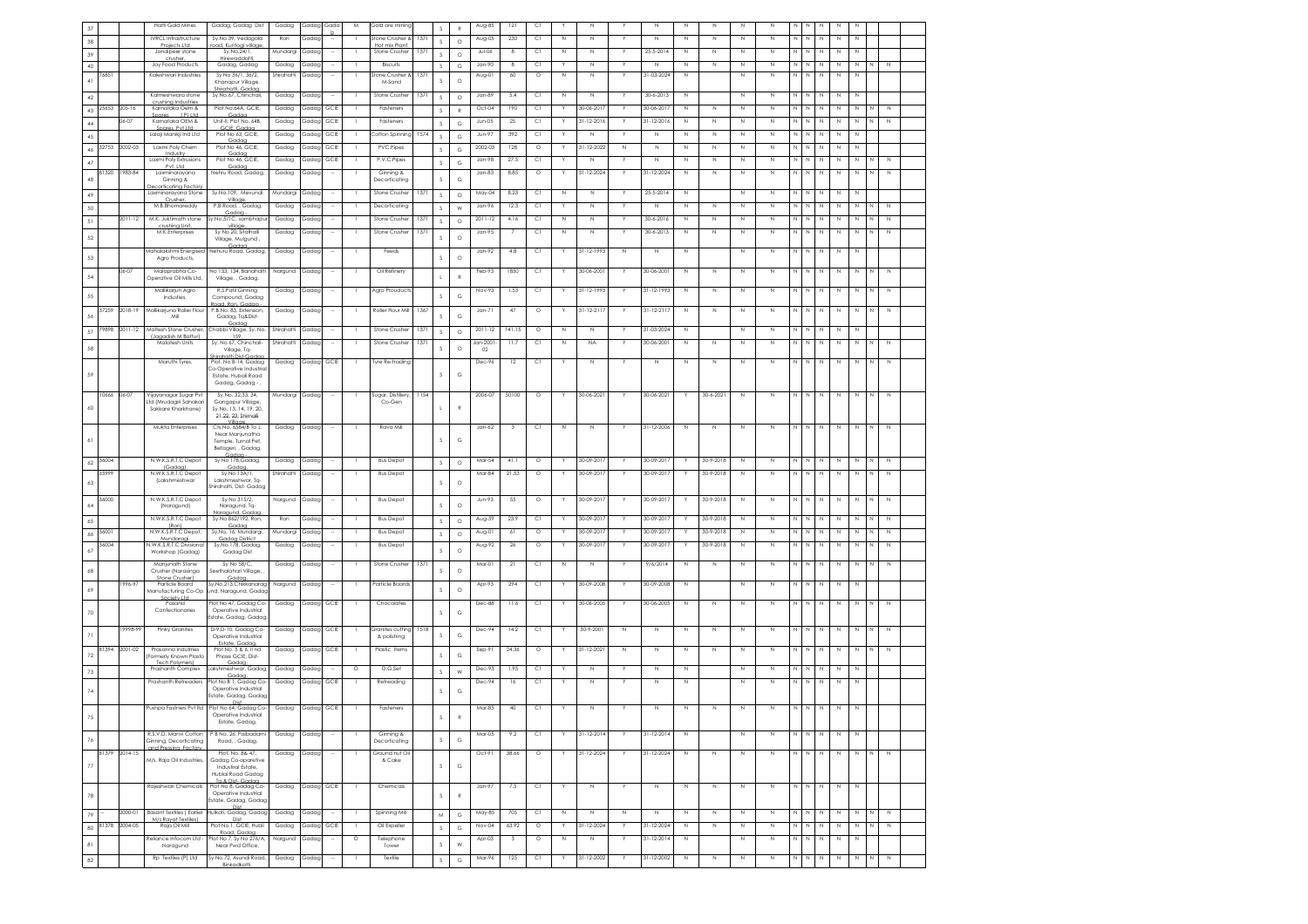|     | 31580       | 1998-99       | Sri S B Odunavar &                                                                | C.T.S No: 5298/C                                                                           | Shirahatti | Gadag      |        |         | Cotton Ginning                  | 1574 |             |               | Jul-98             | 55.53          | $\circ$             | N                | Ν                |    | 31-12-2022                  | N           | N           | N           |                            |              |              |             |             |             |                  |  |
|-----|-------------|---------------|-----------------------------------------------------------------------------------|--------------------------------------------------------------------------------------------|------------|------------|--------|---------|---------------------------------|------|-------------|---------------|--------------------|----------------|---------------------|------------------|------------------|----|-----------------------------|-------------|-------------|-------------|----------------------------|--------------|--------------|-------------|-------------|-------------|------------------|--|
| 83  |             |               | <b>Brothers (Cotton</b><br>Ginning & PressingUnit                                 | Savanur Road.<br>Laxmeshwara.                                                              |            |            |        |         | & Decorticating                 |      | s           | G             |                    |                |                     |                  |                  |    |                             |             |             |             |                            |              |              |             |             |             |                  |  |
|     |             |               |                                                                                   |                                                                                            |            |            |        |         |                                 |      |             |               |                    |                |                     | Y                |                  |    |                             |             |             |             |                            |              | IN I         |             |             |             |                  |  |
| 84  |             |               | S.K.Timmanagowdar<br>Mines                                                        | Sy No 236 A,<br>Hirehandigola, Quartz<br>Aines Gadag, Gadag<br>582101                      | Gadag      | Gadag      |        | M       | Quartz Mining                   |      | s           | $\mathbb R$   | $Jan-00$           | 0.6            | C1                  |                  | 30-06-2012       |    | 30-06-2012                  | $\mathbb N$ | $\mathbb N$ | $\mathbb N$ | $\mathbb N$                | N            |              | N           | $\,$ N      | $\mathbb N$ | $\mathbb N$<br>N |  |
| 85  | 81651       | 2003-04       | S.L.Hiremani Oil Mill                                                             | Plot No.1510,<br>Opp.Gajendragad Bus<br>Stand, Gajendragad,                                | Ron        | Gadag      |        |         | Oil Expeller                    |      | s           | G             | 2003-04            | 6.07           | $\circ$             |                  | 31-12-2022       |    | 31-12-2022                  | $\mathbb N$ | N           | N           | $\mathbb N$                | $\mathbb N$  | N            | N           | N           | $\mathbb N$ | $\mathbb N$      |  |
| 86  |             | 2005-06       | Sangameshwar<br>Granites,                                                         | $n \nabla n$<br>daa Distric<br>No. 7, Gadag Co-<br>Operative Industrial                    | Gadag      | Gadag      | GCIE   |         | iranites cuttina<br>& polishing | 1518 | s           | G             | Apr-96             | 8.5            | C1                  |                  | N                |    | N                           | N           |             | N           | N                          | N            | N            | N           | N           |             |                  |  |
|     |             | 1992-93       | Sangameshwara                                                                     | state, Gadag, Gadag<br>Dist<br>Yellameli Compound.                                         | Gadag      | Gadag      |        |         | Decorticating                   |      |             |               | 1992-93            | 12.3           | $\circ$             |                  | 30-06-2012       |    | 30-06-2012                  | N           | N           | $\mathbb N$ | $\mathbb N$                | N            | N            | N           | N           | N           | $\mathbb N$      |  |
| 87  |             |               | Trading Co.                                                                       | Nehru Road.<br>Gadaa.Ta&Dist-<br>Gadaa                                                     |            |            |        |         | Iron Ore                        |      | s           | W             | Oct-05             | 36             | C1                  |                  |                  | Y. |                             | $\mathbb N$ |             | $\mathbb N$ | $\mathbb N$                |              |              |             | N           | N           |                  |  |
| 88  |             |               | Sangameshwara<br>Trading Co.                                                      | R.Sy.No.3/5B,<br>Adavisomapur village<br>Gadag Tq & District                               | Gadag      | Gadag      |        |         | processing                      |      | s           | $\mathbb{R}$  |                    |                |                     |                  | 30-06-2012       |    | 30-06-2012                  |             |             |             |                            |              | $N$ $N$      | $\,$ N      |             |             |                  |  |
| 89  |             | 81335 1987-88 | Sankeshwara Printers                                                              | Plot No 7,14 & 15,<br>Gadag Co-Operative<br>Industrial Estate,                             | Gadag      | Gadag GCIE |        |         | Printing Press                  |      | M           | G             | $Jan-95$           | 500.14         | $\circ$             | Ÿ                | 31-12-2022       | Y. | 31-12-2022                  | $\mathbb N$ | $\mathbb N$ | $\mathbb N$ | $\mathbb N$                |              | $N$ $N$      | N           | $\,$ N      | $\mathbb N$ | N<br>$\,N\,$     |  |
| 90  |             |               | Sesa Goa Mines                                                                    | Sadaa Gadaa Dis<br>Doni Village, Mundargi,                                                 | Mundargi   | Gadag      |        | M       | Iron ore Mining                 |      | $\mathsf S$ | ${\mathsf R}$ | Mar-98             | 4.5            | C)                  |                  | $\mathbb N$      |    | $\mathbb N$                 | $\mathbb N$ | N           | N           | $\mathbb N$                | N            | N            | N           | N           | $\mathbb N$ | $\,$ N           |  |
|     |             | Sep-05        | Shigli Agro Industries                                                            | Gadag,<br>R.Sy.No.9/1C,                                                                    | Shirahatti | Gadag      |        |         | Decorticating                   |      |             |               | $Sep-05$           | 8.58           |                     | N                | $\mathbb N$      |    | $\mathbb N$                 | $\mathbb N$ | $\mathbb N$ | N           | $\mathbb N$                | $\mathbb{N}$ | N            | $\mathbb N$ | $\,$ N      | $\mathbb N$ | $\,$ N<br>N      |  |
| 91  |             |               |                                                                                   | Adarakatti village<br>axmeshwar, Shirahatt<br>Tq., gadag District                          |            |            |        |         |                                 |      | s           | W             |                    |                |                     |                  |                  |    |                             |             |             |             |                            |              |              |             |             |             |                  |  |
| 92  |             |               | Shri Basaveswara Stone<br>Crushing Industry                                       | Sy.No. 142/2, Harthi,<br>Gadag-Laxmeswara<br>Road, Gadag, Gadag                            | Gadag      | Gadag      |        |         | Stone Crusher                   | 1371 | s           | $\circ$       | Jun-04             | $\overline{4}$ | C1                  | N                | $\mathbb N$      |    | $\mathbb N$                 | $\mathbb N$ |             | N           | $\mathbb N$                |              | $N$ $N$      | N           | N           | N           |                  |  |
|     |             |               | Shri Osia Industries                                                              | CTSNo. 3763/5D<br>1C/4Near Nalwad Oil                                                      | Gadag      | Gadag      |        |         | Plastic Items                   |      |             |               | $Jul-04$           | 6              | C1                  |                  | $31 - 12 - 2014$ | N  | $\mathbb N$                 | $\mathbb N$ | $\mathbb N$ | N           | $\mathbb N$                | $\mathbb N$  | N            | $\mathbb N$ | $\mathbb N$ | $\mathbb N$ | $\mathbb N$      |  |
| 93  | 14659 06-07 |               | Smt. Kamala &                                                                     | Mills, Dattatraya Road<br>Gadag - 582101,<br>Charitable Trust,                             | Shirahatti | Gadag      |        | STP     | STP                             |      | s.          | G             | $Jan-02$           | 2200           | $\circ$             |                  | 31-12-2022       |    | 31-12-2022                  | $\mathbb N$ | N           | $\mathbb N$ | $\mathbb N$                | $\mathbb N$  | N            | N           | $\,$ N      | $\mathbb N$ | N<br>$\,N\,$     |  |
| 94  |             |               | Venkappa Agadi                                                                    | Laxmeshwara<br>Shirahatti Tq, Gadag<br>Dist                                                |            |            |        |         |                                 |      | $\mathsf L$ | $\mathbb R$   |                    |                |                     |                  |                  |    |                             |             |             |             |                            |              |              |             |             |             |                  |  |
| 95  |             |               | Somaiya Feeds And<br>Farms<br>Somanath Enterprises                                | Sy No 70/9, Yellawatti<br>Road, Magadi,<br>Shirahatti, Gadaa<br>Sv No 10.                  | Shirahatti | Gadag      |        |         | Feeds<br>Stone Crusher          | 1371 | $\mathsf S$ | $\circ$       | Oct-91<br>$Jan-93$ | 5.94<br>10.2   | <sub>C1</sub><br>C1 | $\mathbb N$<br>N | $\mathbb N$      | Y  | $31 - 12 - 93$<br>30-6-2009 | $\mathbb N$ | $\mathbb N$ | N           | $\mathbb N$<br>$\mathbb N$ | N            | N<br>N N     | $\mathbb N$ | N           | $\mathbb N$ | $\mathbb N$<br>Ν |  |
| 96  |             |               |                                                                                   | Adavisomapur Village<br>Gadag, Gadag                                                       | Gadag      | Gadag      |        |         |                                 |      | s           | $\circ$       |                    |                |                     |                  |                  |    |                             | $\mathbb N$ |             | N           |                            |              |              | N           | N           | $\mathbb N$ |                  |  |
| 97  |             | 10816 2011-12 | Someshwar Farmer Co<br>Operative Spinning<br>Mills                                | Sv No<br>95,96,98,100,101,104,10<br>5.laxmeshwara.                                         | Shirahatti | Gadag      |        |         | Spinning Mill                   |      | L           | $\circ$       | Apr-91             | 1100           | $\circ$             | ٧                | 31-12-2022       | Y. | 31-12-2022                  | $\mathbb N$ | $\mathbb N$ | $\mathbb N$ | N                          |              | N N          | N           | N           | N           | N                |  |
| 98  |             |               | Someshwar Stone<br>Crusher                                                        | hirahatti TaGada<br>Sy No 4/1<br>4+B+23+48/1,Nagarah<br>alli Village, Mundargi,            | Mundargi   | Gadag      |        |         | Stone Crusher                   | 137  | s           | $\circ$       | Jun-01             | 8.25           | C1                  | $\mathbb N$      |                  |    | $15 - 5 - 2014$             | N           |             | $\,N\,$     | $\mathbb N$                | N            | $\mathbb N$  | $\,N\,$     | Ν           | Ν           |                  |  |
| 99  |             |               | Sree Annadaneswara                                                                | Godon<br><b>Basaveswara Nagar,</b>                                                         | Mundargi   | Gadag      |        |         | Decorticating                   |      | $\mathsf S$ | w             | $Jan-80$           | 23.8           | <b>CI</b>           | $\mathbb N$      |                  |    |                             | N           |             | N           | $\mathbb N$                | N            | N            | N           |             | N           |                  |  |
|     | 74259       | 2012-13       | <b>Trading Company</b><br>Sri Sai Stone Crushing                                  | Mundargi,<br>Sy. No (92/2) 92/3,                                                           | Shirahatti | Gadag      |        |         | Stone Crusher & 1371            |      |             |               | Nov-13             | 250            | $\circ$             | N                | $\mathbb N$      | Y  | 30-09-2029                  | $\mathbb N$ | $\mathbb N$ | N           | $\mathbb{N}$               | $\mathbb{N}$ | N            | N           | $\,$ N      | N           | N<br>N           |  |
| 100 |             |               | Industry                                                                          | Magadi Village, Tq:<br>Shirghatti                                                          |            |            |        |         | M-Sand                          |      | $\mathsf S$ | $\circ$       |                    |                |                     |                  |                  |    |                             |             |             |             |                            |              |              |             |             |             |                  |  |
| 101 |             |               | Sree Satyammadevi<br>stone crusher                                                | Sy.No.10, Hathalager<br>village, Gadag Tq &                                                | Gadag      | Gadag      |        |         | <b>Stone Crusher</b>            | 137  | s           | $\circ$       | Jun-02             | 4.61           | C)                  | $\mathbb N$      |                  |    | 27-5-2014                   | $\mathbb N$ |             | N           | $\mathbb N$                | $\mathbb N$  | $\mathbb N$  | $\mathbb N$ | N           | $\mathbb N$ |                  |  |
|     |             | $2011 - 12$   | Venkateshwar                                                                      | District<br>Sv. No 7/2B. Parasapur:                                                        | Shirahatti | Gadag      |        |         | Stone Crusher                   | 1371 |             |               | $Oct-11$           | 12.7           | C1                  | N                | <b>NA</b>        | Y  | $28 - 6 - 2014$             | N           | $\mathbb N$ | N           | $\mathbb N$                | N            | $\mathsf{N}$ | N           | N           | N           | $\mathbb N$<br>N |  |
| 102 |             | 81331 2005-06 | Indusrties / Stone<br>Crusher) / Formarly<br>idevi Stone Crushe<br>Sri Ganesh Oil | Village, Tq: Shirahatti,<br>M/s. Ganesh Oil                                                | Gadag      | Gadag GCIE |        |         | Oil Expeller                    |      | s           | $\circ$       | 2005-06            | 15.4           | $\circ$             |                  | 31-12-2024       |    | 31-12-2024                  | $\mathbb N$ | $\mathbb N$ | $\mathbb N$ | N                          |              | $N$ $N$      | N           | N           | $\mathbb N$ | N                |  |
|     |             |               | Industries,                                                                       | Industries,<br>Plot, No. 7, RS                                                             |            |            |        |         |                                 |      |             |               |                    |                |                     |                  |                  |    |                             |             |             |             |                            |              |              |             |             |             |                  |  |
| 103 |             |               |                                                                                   | No.329A1.<br>Co-operative Industrial<br>Estate, Hubali Road,<br>Gadag, Tq,& Dist-<br>Gadag |            |            |        |         |                                 |      | s.          | G             |                    |                |                     |                  |                  |    |                             |             |             |             |                            |              |              |             |             |             |                  |  |
| 104 |             |               | Sri Kalmeshwara stone<br>crusher                                                  | y.No.133/2A+2B+3C/1<br>Lakkundi village,<br>Gadaa Ta & Distric                             | Gadag      | Gadag      |        |         | Stone Crusher                   | 137  | $\mathsf S$ | $\Omega$      | Nov-05             | 4.88           | C1                  | $\mathbb N$      |                  |    | 30-6-2012                   | $\,$ N      |             | N           | $\mathbb N$                | N            | $\mathbb N$  | $\mathbb N$ | $\,$ N      | $\mathbb N$ |                  |  |
| 105 | 81332       | 2004-05       | Sri Laxmi<br>Venkateshwara                                                        | flot No.30.29&28, GCIE.<br>Hubli Road, Gadag                                               | Gadag      | Gadag GCIE |        |         | Fride Gram &<br>Bengal Gram     |      | s           | $_{\rm G}$    | 2004-05            | 17.7           | $\circ$             |                  | 31-12-2023       | Y  | 31-12-2023                  | N           | $\mathbb N$ | N           | N                          | N            | N            | N           | N           | N           | $\mathbb N$<br>N |  |
| 106 |             | 2006-07       | Industries<br>Sri Mahaveer<br>Alluminium Industries                               | TMC-1016, 1017,<br>Gajendragad, Ron                                                        | Ron        | Gadag      |        |         | Aluminium<br>Utensiles          |      | $\mathsf S$ | $\circ$       | 2006-07            | 5.62           | C1                  |                  | 30-06-2017       | Y. | 30-06-2017                  | $\mathbb N$ | $\mathbb N$ | $\mathbb N$ | $\mathbb N$                | N            | N            | $\,$ N      | N           | $\mathbb N$ | $\mathbb N$<br>N |  |
| 107 |             | 2003-04       | Sri Manjunath Industries                                                          | laluk, Gadaa district<br>Sy.No.16/2c, Hubli<br>Road, Shirahatti,                           | Shirahatti | Gadag      |        |         | Decorticating                   |      | s           | W             | Mar-02             | 10.23          | $\circ$             |                  | 31-12-2024       |    | 31-12-2024                  | N           | $\mathbb N$ | $\mathbb N$ | N                          | N            | N            | N           | N           | N           | $\mathbb N$      |  |
| 108 |             | $2014 - 15$   | Sri Svad Marthuza<br>Khadri Stone Crusher                                         | Gadac<br>Sv No 90/2 Bardur<br>Village, Mundargi,<br>Gadaa.                                 | Mundargi   | Gadag      |        |         | Stone Crusher                   | 137  | s           | $\circ$       | $2014 - 15$        | 24             | C1                  | N                | $\mathbb N$      |    | 30-06-2015                  | $\mathbb N$ | $\mathbb N$ | $\mathbb N$ | $\mathbb N$                | N            | N            | N           | N           | N           | $\mathbb N$<br>N |  |
| 109 |             | 2004-05       | Venkateshwara<br>asanna Stone Crush<br>(S T Nidagundi)                            | Sy No11, Gojanur-<br>Village                                                               | Shirahatti | Gadag      |        |         | Stone Crusher                   | 137  | s           | $\circ$       | Feb-04             | 24.68          | C1                  | $\mathbb N$      | N                |    | $30 - 6 - 2016$             | $\mathbb N$ | $\,$ N      | N           | N                          | N            | N            | N           | N           | Ν           | $\,$ N           |  |
| 110 |             |               | Suresh Industries                                                                 | R.Sy.No.9/1B,<br>Adarakatti village<br>Laxmeshwar, Shirahatti                              | Shirahatti | Gadag      |        |         | Decorticating                   |      | s           | W             | Sep-05             | 8.33           |                     | N                | $\mathbb N$      |    | N                           | $\mathbb N$ | $\mathbb N$ | N           | N                          |              | N N          | N           | N           | N           | $\mathbb N$      |  |
|     |             |               | Tata Teleservice Ltd                                                              | ig. Gaaag District<br>CTS No.4287/B,                                                       | Gadag      | Gadag      |        | $\circ$ | Telephone                       |      |             |               | Dec-05             | 8              | $\circ$             | $\mathbb N$      |                  |    |                             | $\mathbb N$ |             | N           | N                          | N            | N            | $\mathbb N$ | N           | N           |                  |  |
| 111 |             |               | Tata Teleservices Ltd                                                             | Banashankari Road (<br>(abadi Road), Gadag<br>Betageri<br>J.T. Math, Gadag,                | Gadag      | Gadag      |        | $\circ$ | Tower<br>Telephone              |      | $\mathsf S$ | W             | $Jul-04$           | 8              | $\circ$             | N                |                  | Y  |                             | N           |             | N           | $\mathbb N$                | N            | N            | N           | N           | N           |                  |  |
| 112 |             |               |                                                                                   | Jagadaguru<br>Thondadara Math,<br>Vijaya Kala Mandir,                                      |            |            |        |         | Tower                           |      | $\mathsf S$ | W             |                    |                |                     |                  |                  |    |                             |             |             |             |                            |              |              |             |             |             |                  |  |
| 113 |             |               | Tata Teleservices Ltd.                                                            | Gadaa Gadaa<br>Sy.No. 164/B, ARBAN                                                         | Nargund    | Gadag      | $\sim$ | $\circ$ | Telephone                       |      | $\mathsf S$ | W             | Apr-05             | -8             | $\circ$             | N                |                  | Y  |                             | N           |             | N           | N                          |              | N N          | N           | N           | $\mathbb N$ |                  |  |
|     |             |               |                                                                                   | village, Nargund Hobli<br>Gadaa District                                                   |            |            |        |         | Tower                           |      |             |               |                    |                |                     |                  |                  |    |                             |             |             |             |                            |              |              |             |             |             |                  |  |
| 114 |             |               | The Co-Operative Oil<br>Ltd                                                       | Gadag,                                                                                     | Gadag      | Gadag      |        |         | Solvent<br>Extraction           |      | $\mathsf S$ | $\circ$       | $Jan-50$           | 53             | C1                  | Y                |                  | Y  |                             | $\mathbb N$ |             | N           | $\mathbb N$                |              | N N          | $\mathbb N$ | $\,$ N      | $\mathbb N$ |                  |  |
| 115 | 10706       | 2008-09       | The Formers Co-<br>Operative Spinning Mill<br>Ltd.                                | Hulkoti, Gadag Tq.,<br>Gadag Dist.                                                         | Gadag      | Gadag      |        |         | Spinning Mill                   |      | $\mathsf L$ | $\circ$       | Apr-83             | 1000           | $\circ$             | Y                | 31-12-2022       | Y. | 31-12-2022                  | N           | $\mathbb N$ | N           | N                          | N            | N            | N           | N           | N           | $\mathbb N$<br>N |  |
| 116 | 10786       | 2011-12       | The Gadag Co-Op<br>Textiles Mills Ltd                                             | Hulkokti, Sy. No 58, Tq2<br>& Dist: Gadag                                                  | Gadag      | Gadag      |        |         | Cotton Spinning                 | 1574 | $\mathsf L$ | $\circ$       | Nov-73             | 1533           | $\circ$             | Y                | 31-12-2022       |    | 31-12-2022                  | $\mathbb N$ | $\mathbb N$ | $\mathbb N$ | $\mathbb N$                |              | $N$ $N$      | $\,N\,$     | $\,$ N      | $\mathbb N$ | $\,$ N<br>N      |  |
| 117 | 99242       | 68-69         | The Hulkoti Co-Op Oils<br>And Feed Society Ltd                                    | Sv No 428.429. Gadaa.<br>Gadaa                                                             | Gadag      | Gadag      |        |         | Feeds                           |      | $\mathsf S$ | $\circ$       | $Jan-69$           | 30.04          | $\circ$             | N                | $\mathbb N$      |    | 30-09-2019                  | N           | N           | N           | $\mathbb N$                |              | N N          | N           | N           | N           | N<br>N           |  |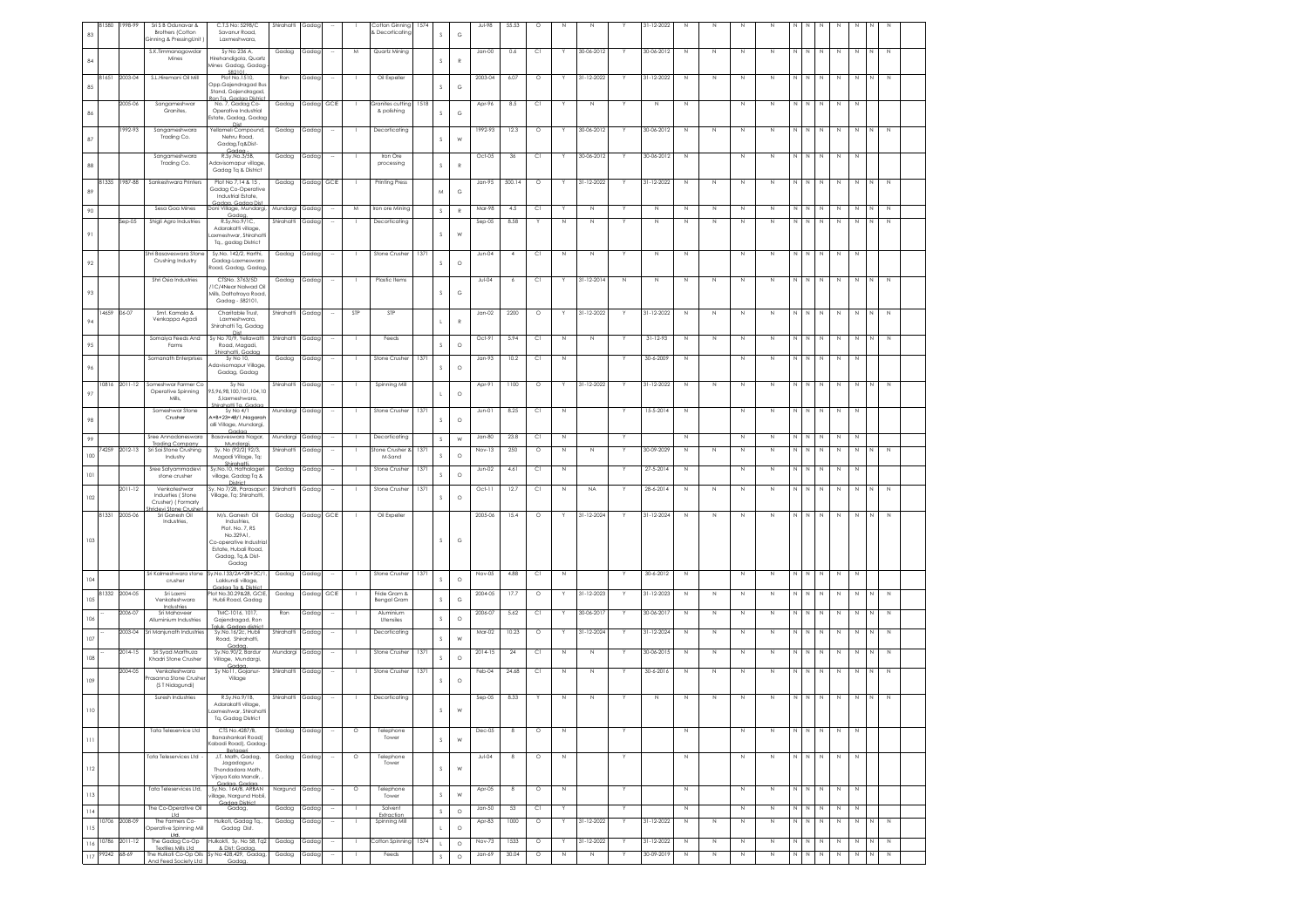| 118 |       |                | <b>Umesh Chemicals</b>                                       | S.M.4, Gadag Co-<br>Operative Industrial<br>Estate, Gadag, Gadag                        | Gadag               | Gadag      | GCIE                    |                | Chemicals                            |      | s             | $\mathbb{R}$ | Mar-95            | 4.89           | C1           |             | Ν               |             | N                         |              |             | Ν           | Ν           |                  |             |                  |             |             |                |                       |  |
|-----|-------|----------------|--------------------------------------------------------------|-----------------------------------------------------------------------------------------|---------------------|------------|-------------------------|----------------|--------------------------------------|------|---------------|--------------|-------------------|----------------|--------------|-------------|-----------------|-------------|---------------------------|--------------|-------------|-------------|-------------|------------------|-------------|------------------|-------------|-------------|----------------|-----------------------|--|
| 119 |       |                | Vasundra Granites                                            | Sm 1, Gadag Co-<br>Operative Industrial<br>Estate, Gadag, Gadag                         | Gadag               | Gadag GCIE |                         |                | iranites cutting<br>& polishing      | 1518 | s             | $_{\rm G}$   | Dec-96            | 8.5            | C1           |             | $\mathbb N$     |             | $\mathbb N$               | $\mathbb N$  | $\mathbb N$ | Ν           | $\,$ N      | N                | N           | $\mathbb N$      | $\,$ N      | N           | N              | $\mathbb N$           |  |
| 120 |       |                | Veerabhadreshwar<br>Stone Crusher                            | Sy No<br>162/1a/2,Adavisomap<br>ur, , Gadag, 08372                                      | Gadag               | Gadag      |                         |                | Stone Crusher                        | 1371 | s             | $\circ$      | Feb-02            | 8              |              | N           | N               |             | $\mathbb N$               | $\mathbb N$  | $\mathbb N$ | N           | N           | N                | N           | $\mathbb N$      | $\,$ N      | N           |                | $\mathbb N$           |  |
| 121 |       |                | Veerabhadreshwar<br>Stone Crusher                            | 37487<br>Sy No.220/1, Bardur<br>village, Mundargi Tq,                                   | Mundargi            | Gadag      |                         |                | Stone Crushe                         | 1371 | s             | $\circ$      | Jan-06            | -9             | C1           | N           | N               |             | 6/3/2012                  | N            | N           | N           | N           |                  |             | N                | N           | N           |                | N                     |  |
| 122 |       |                | Veeranarayana stone<br>crushing works                        | Gadaa District<br>Sy.No.109, Mevundi<br>village, Mundargi Tq.,                          | Mundargi Gadag      |            | $\sim$                  | - 11           | Stone Crusher                        | 1371 | $\mathcal{S}$ | $\circ$      | $Jun-03$          | 19.5           | C1           | N           | $\mathbb N$     | Y           | 6/6/2014                  | N            |             | N           | $\,$ N      | N                | N           | $\,N\,$          | N           | N           |                |                       |  |
| 123 |       |                | Velgi Mulgi Cotton &<br>Oils Pvt. Ltd                        | Gadaa District<br>Plot No 48, Gadag Co-<br>Operative Industrial                         | Gadag               | Gadag      | GCIE                    |                | Oil Expeller                         |      | s             | $_{\rm G}$   | Apr-92            | 43.3           | C1           |             | N               |             | $\mathbb N$               | $\mathbb N$  | $\mathbb N$ | N           | N           | $\mathbb N$      | N           | $\mathbb N$      | $\,$ N      | $\,$ N      | N              | $\mathbb N$           |  |
| 124 |       | $7 - 98$       | Veman Paper Cone<br>Industries                               | Estate, Gadag, Gadag<br>Sy No 69 A/2/1,<br>Gadag Hubli Road,                            | Gadag               | Gadag      |                         |                | Paper Cone                           |      | s             | $_{\rm G}$   | Apr-97            | -8             | C1           | N           | $\mathbb N$     |             | 31-12-2015                | N            | N           | N           |             | N                | N           | N                | N           | N           | N              | N                     |  |
| 125 | 81405 | 1988-89        |                                                              | Hulkoti, , Gadag,<br>Gadag - 582205<br>Veman Printers Pvt. Ltd Kurthkoti Road. Hulkoti. | Gadag               | Gadag      |                         |                | <b>Printing Press</b>                |      | $\mathsf S$   | $\circ$      | $Jun-83$          | 25             | C1           |             | 31-12-2012      | $\mathbb N$ | N                         | N            | N           | N           |             |                  |             |                  | N           |             |                | $\mathbb N$           |  |
| 126 |       |                | Venktesh Foundry                                             | Gadaa.<br>B-2, Gadag Co-<br>Operative Industrial<br>Estate, Gadag, Gadag                | Gadag               | Gadag      | GCIE                    |                | Foundry                              |      | s             | $\circ$      | Jan-95            | 9.5            | C1           | Y           | N               |             | N                         | N            |             | N           | N           | $\mathbb N$      | N           | N                | N           | N           |                |                       |  |
| 127 | 35605 | 2009-10        | Venkteshwar Bio<br>Product (P) Ltd,                          | Die<br>C 3/4, Gadag Co-<br>Operative Industrial<br>state, Gadag, Tg&Dist                | Gadag               | Gadag      | GCIE                    |                | Poultry feed                         |      | s             | $\circ$      | Jan-97            | 21             | $\circ$      |             | 30-09-2022      |             | 30-09-2022                | N            | N           | N           | N           |                  |             |                  |             |             |                |                       |  |
| 128 |       | $2011 - 12$    | S H Patil, Venkteshwar<br>Stone Crushing                     | Gadar<br>Sv No 67/P. Seethlahari<br>Village, , Gadag,                                   | Gadag               | Gadag      |                         |                | Stone Crusher                        | 1371 | s             | $\circ$      | $2011 - 12$       | 14             | C1           | N           | N               |             | 30-06-2016                | N            |             | N           | N           |                  |             | N                | N           | N           |                |                       |  |
| 129 | 81319 | 2011-12        | Industries<br>Venkteshwara Stone<br>Crushing Unit            | Godoo<br>Sy No 5/1c, Sambapur<br>Village, , Gadag,                                      | Gadag               | Gadag      |                         |                | Stone Crushe                         | 1371 | s             | $\circ$      | $Sep-02$          | 5.36           | $\circ$      | N           | N               |             | 9/30/2020                 | $\mathbb N$  |             | N           | N           | N                | N           | $\,N\,$          | $\,$ N      | $\mathbb N$ |                |                       |  |
| 130 |       |                | (Hanumareddy<br><b>Bidaralli</b><br>Vijay Garanites          | Gadag Dist<br>Sy No.127/A1,<br>Gajendragad-Ron<br>Road, Rajur, Ron Tq,                  | Ron                 | Gadag      |                         |                | iranites cutting<br>& polishing      | 1518 | s             | $_{\rm G}$   |                   | 15             |              |             | N               | $\mathbb N$ | $\mathbb N$               | $\mathbb N$  | $\mathbb N$ | N           | N           | $\mathbb N$      | $\mathbb N$ | $\mathbb N$      | $\mathbb N$ | N           | N              | $\mathbb N$           |  |
| 131 |       |                | Vijay Oil Mill                                               | Codoo District<br>Sv No 33. Gouli Galli<br>Gaiendragad, , Ron.                          | Ron                 | Gadag      | ÷                       | - 1            | Oil Expeller                         |      | s             | $_{\rm G}$   | $Jan-92$          | 21             | $\circ$      | Y           | 31-12-2023      | Y.          | 31-12-2023                | $\mathbb N$  |             | $\mathbb N$ | N           | N                | N           | N                | N           | N           |                |                       |  |
| 132 |       | 1986-87        | Vishnu Industries                                            | Gadaa<br>Sy. No.211A /4B, Plot<br>No.4, Mulgund Road,                                   | Gadag               | Gadag      |                         | $\blacksquare$ | Tooth Powder                         |      | s             | $\circ$      | Aug-86            | 16.8           | C1           | Y           | 31-12-2018      | Y           | 31-12-2018                | N            | $\mathbb N$ | N           | $\,$ N      | N                | N           | N                | N           | N           | N              | N                     |  |
| 133 |       | 2007-08        | <b>Bharati Air Tel Ltd</b>                                   | Gadaa Dist<br>Sy.No. 754/4, Plot No.4,<br>Hombal, Gadag Tq &                            | Gadag               | Gadag      |                         | $\circ$        | Telephone<br>Tower                   |      | s             | W            | Dec-07            | 9.52           | $\circ$      | N           | N               |             | 31-12-2017                | N            | $\mathbb N$ | N           | N           | N                | N           | N                | $\mathbb N$ | N           | N              | $\mathbb N$           |  |
| 134 |       | $07 - 08$      | Bharati Air Tel Ltd                                          | Dist<br>City Sy.No. 5278/C-28,<br>Desai Extension.<br>Laxmeshwara.                      | Shirahatti          | Gadag      |                         | $\circ$        | Telephone<br>Tower                   |      | s             | W            | Dec-07            | 9.38           | $\circ$      | N           | N               |             | 31-12-2017                | N            | $\mathbb N$ | N           | N           | N                | N           | N                | $\mathbb N$ | N           | N <sub>1</sub> | N                     |  |
|     |       | $07 - 08$      | Bharati Air Tel I td                                         | Shirahatti Tq, Gadag<br>Sv.No. 1409/17 &                                                | Ron                 | Gadag      | $\sim$                  | $\circ$        | Telephone                            |      |               |              | Dec-07            | 9.52           | $\circ$      | N           | N               |             | 31-12-2017                | N            | $\mathbb N$ | Ν           | N           | N                |             | N                | N           | N           | N              | $\mathbb N$           |  |
| 135 |       |                |                                                              | 1409/18, Godagudi,<br>Opp. Highschool.<br>Hullihalli, Hole-alur, Ron<br>To Godoo Dist   |                     |            |                         |                | Tower                                |      | s             | W            |                   |                |              |             |                 |             |                           |              |             |             |             |                  |             |                  |             |             |                |                       |  |
| 136 |       | $07 - 08$      | <b>Bharati Air Tel Itd</b>                                   | Sv.No. 308. Hulkoti<br>Road, Kurthkoti, Gadac<br>Dist                                   | Gadag               | Gadag      |                         | $\circ$        | Telephone<br>Tower                   |      | s             | W            | Dec-08            | 9.52           | $\circ$      | $\mathbb N$ | N               |             | 31-12-2017                | N            | N           | Ν           | N           |                  |             | N                | N           | N           | N              | N                     |  |
| 137 |       | 07-08          | Bharati Air Tel Ltd                                          | Prop. No. 555/4,<br>Hirewadatti village<br>Dambal Hobli,<br>Mundargi Tq, Gadag          | Mundargi            | Gadag      |                         | $\circ$        | Telephone<br>Tower                   |      | $\mathcal{S}$ | W            | Dec-07            | 9.52           | $\circ$      | N           | N               |             | 31-12-2017                | N            | $\,$ N      | Ν           | N           |                  |             | N                |             |             |                | $\mathbb N$           |  |
| 138 |       | 07-08          | Bharati Air Tel Ltd                                          | Sy. No. 212/2, Chabbi<br>Gram, Shirahatti Tq,<br>Gadaa Dist                             | Shirahatti          | Gadag      |                         | $\circ$        | Telephone<br>Tower                   |      | $\mathsf S$   | W            | $Dec-07$          | 9.38           | $\circ$      | N           | N               |             | 31-12-2017                | $\mathbb N$  | $\,$ N      | N           | N           | N                | N           | $\mathbb N$      | $\,$ N      | $\,$ N      | N              | $\mathbb N$           |  |
| 139 |       | $7 - 08$       | Bharati Air Tel Ltd                                          | PC No. 495 & 496, Plot<br>No. 25, Sy.No. 130B,<br>Hulkoti, Gadag Tq,<br>Godoo Dist      | Gadag               | Gadac      |                         | $\circ$        | Telephone<br>Tower                   |      | s             | W            | Dec-08            | 9.52           | $\circ$      | N           | N               |             | 31-12-2017                | N            | $\mathbb N$ | N           | N           | N                | N           | N                | N           | N           | N              | $\mathbb N$           |  |
| 140 |       | $07 - 08$      | Bharati Air Tel Ltd                                          | Sy.No. 1871, Naregal<br>Road, Near Durga<br>Temple, Abbigeri,                           | Gadag               | Gadag      | $\sim$                  | $\circ$        | Telephone<br>Tower                   |      | s             | W            | Dec-07            | 9.52           | $\circ$      | N           | $\mathbb N$     |             | 31-12-2017                | N            | $\mathbb N$ | Ν           | N           | N                | N           | N                | N           | N           | N              | $\mathbb N$           |  |
| 4   |       | 07-08          | Bharati Air Tel Ltd                                          | Gadaa Dist<br>Prop. No.1048 & 1049<br>Yavagal village, Ron                              | Ron                 | Gadag      |                         | $\circ$        | Telephone<br>Tower                   |      | s             | W            | Dec-07            | 9.52           | $\circ$      | N           | $\mathbb N$     |             | 31-12-2017                | $\mathbb{N}$ | $\mathbb N$ | N           | $\,$ N      | N                | N           | $\,N\,$          | N           | $\,$ N      | N              | $\mathbb N$           |  |
| 142 |       | 07-08          | Bharati Air Tel Ltd                                          | Ta Gadaa Dist<br>CTS No.2136B/2,<br>2136B/1, Gandhi<br>Chawk, Nargund Tq,               | Nargund             | Gadag      |                         | $\circ$        | Telephone<br>Tower                   |      | s             | W            | Dec-08            | 9.52           | $\circ$      | N           | N               |             | 31-12-2017                | $\mathbb N$  | $\mathbb N$ | N           | N           | $\mathbb N$      | N           | $\mathbb N$      | $\,$ N      | $\,$ N      | N              | $\mathbb N$           |  |
| 143 |       | $7 - 08$       | Bharati Air Tel Ltd                                          | Gadaa Dist<br>Sy. No.6/6, Surkol<br>Village, Konnur,<br>Nargund Tq, Gadag<br>Dist       | Nargund Gadag       |            |                         | $\circ$        | Telephone<br>Tower                   |      | s             | W            | Dec-07            | 9.52           | $\circ$      | N           | N               |             | 31-12-2017                | N            | N           | N           | N           |                  |             | N                | N           | N           |                | $\mathbb N$           |  |
| 144 |       | $07 - 08$      | <b>Bharati Air Tel Itd</b>                                   | Asuti Village, Hole-Alur<br>rillage, Ron Tq, Gadac<br>Dist                              | Ron                 | Gadac      |                         | $\circ$        | Telephone<br>Tower                   |      | s             | W            | Dec-07            | 9.52           | $\circ$      | N           | N               |             | $31 - 12 - 2017$          | N            | $\mathbb N$ | N           | N           |                  |             | N                | N           | N           | N              | N                     |  |
| 145 |       | 07-08          | Bharati Air Tel Ltd                                          | Sy.No. 108/7, Prop. No.<br>403, Bale Hosur,<br>Shirahatti Tq, Gadag<br>Dist             | Shirahatti          | Gadag      |                         | $\circ$        | Telephone<br>Tower                   |      | s             | W            | Dec-07            | 9.52           | $\circ$      | N           | N               |             | 31-12-2017                | N            | N           | N           | N           |                  |             | Ν                | Ν           | N           |                | $\mathbb N$           |  |
| 146 |       | 07-08          | Bharati Air Tel Ltd                                          | Nagavi village, Gadag<br>Tq, Gadag Dist                                                 | Gadag               | Gadag      |                         | $\circ$        | Telephone<br>Tower                   |      | s             | W            | Dec-07            | 9.52           | $\circ$      | N           | $\mathbb N$     |             | $31 - 12 - 2017$          | $\mathbb N$  | $\mathbb N$ | N           | $\mathbb N$ | N                | N           | $\mathbb N$      | N           | N           | $\mathbb{N}$   | $\,$ N                |  |
| 147 |       | 07-08          | Bharati Air Tel I tal                                        | CTS No.<br>4, Ron Tq, Gadag Dist                                                        | Ron                 |            |                         |                | Tower                                |      | $\mathsf S$   | ${\sf W}$    |                   |                |              |             |                 |             |                           |              |             |             |             |                  |             |                  |             |             |                |                       |  |
| 148 |       | 07-08          | Bharati Air Tel Ltd                                          | Plot No. 62 & 64,<br>Dambal village,<br>Mundargi Tq, Gadag<br>Dist                      | Mundargi Gadag      |            |                         | $\circ$        | Telephone<br>Tower                   |      | $\mathsf S$   | W            | Dec-07            | 9.52           | $\circ$      | N           | Ν               |             | 31-12-2017                | $\mathbb N$  | $\mathbb N$ | N           | N           |                  |             | $\mathbb N$      | N           | N           | N              | $\mathbb N$           |  |
| 149 |       | $07 - 08$      | <b>Bharati Infratel Ltd</b>                                  | Doni vilalge, Mundargi<br>Tq, Gadag Dist                                                | Mundargi            | Gadag      | $\sim$                  | $\circ$        | Telephone<br>Tower                   |      | $\mathsf S$   | ${\sf W}$    | Dec-07            | 9.38           | $\circ$      | $\mathbb N$ | $\mathbb N$     |             | 31-12-2017                | $\mathbb N$  | $\mathbb N$ | N           | $\mathbb N$ | N                | N           | $\,$ $\,$        | $\mathbb N$ | $\mathbb N$ | $\,N$          | $\mathbb N$           |  |
| 150 |       | $07 - 08$      | Bharati Infratel Ltd                                         | C/o. Wali Building,<br>Near Head Post Office<br>Gadag Tq, Gadag Dist                    | Gadag               | Gadag      | $\sim$                  | $\circ$        | Telephone<br>Tower                   |      | $\mathsf S$   | W            | Dec-07            | 9.52           | $\circ$      | N           | $\mathbb N$     |             | 31-12-2017                | N            | $\mathbb N$ | N           | N           | N                | N           | N                | N           | N           | N              | N                     |  |
| 151 | 40201 | 07-08<br>07-08 | Durga Stone Crushing<br><b>Holt</b><br>Karnataka High Tech   | Sy. No 95/7, Magadi-<br>Village<br>Plot No. M-5 & M-6, Indi.                            | Shirahatti<br>Gadag | Gadag      | $\sim$<br><b>KSSIDC</b> | - 11           | Stone Crusher<br>Seed cleaning       | 1371 | $\mathsf S$   | $\circ$      | August<br>1007-08 | $\sim$<br>24.3 | Y<br>$\circ$ | $\mathbb N$ | N<br>31-12-2117 | Y           | $\mathbb N$<br>31-12-2117 | $\,$ N       | $\mathbb N$ | N           | $\,$ N      | $\mathbb N$<br>N | N<br>N      | N<br>$\mathbb N$ | $\mathbb N$ | $\,N\,$     | N<br>N         | $\,$ N<br>$\mathbb N$ |  |
| 152 |       |                | Agro Enterprises                                             | Estate, Hatalagerinaka,<br>Gadag                                                        |                     | Gadag      | Indi.<br>Estate         |                | & Grading                            |      | $\mathsf S$   | $_{\rm G}$   | Dec-05            |                |              | Y           |                 |             |                           | N            | N           | N           | N           |                  |             |                  | N           | N           |                |                       |  |
| 153 | 32586 | 07-08          | Sri, Rachoteshwara<br>Decorticating and<br>Moong polish unit | Rs No. 406/B, Plot. No.8,<br>Anand Ashram Road<br>Gadaa                                 | Gadag               | Gadaa      |                         |                | Decorticating<br>and Moong<br>Polish |      | $\mathsf S$   | $_{\rm G}$   | 2007-08           | 19.6           | $\circ$      | Y           | 7/2/2116        |             | 7/2/2116                  | N            | N           | $\mathbb N$ | N           | N                | N           | N                | N           | N           | N              | N                     |  |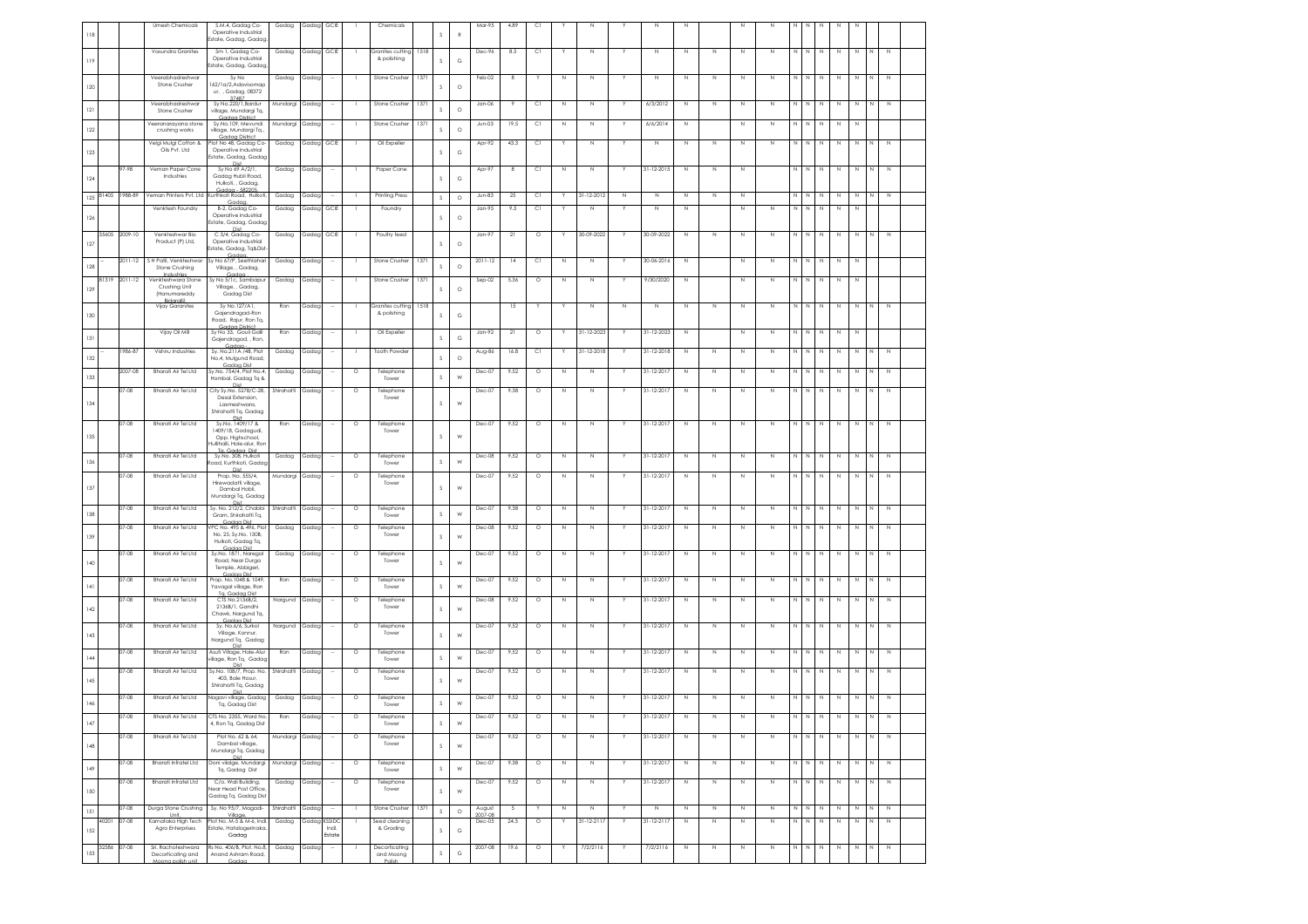| 154     |             | $7-08$    | Bharati Air Tel Ltd,                           | Assessment No. 1075,<br>Pro. No. 152/1A,<br>Shirahatti Tq, Gadag                  | Gadag            | Gadag      |              |         | Telephone<br>Tower             |      | s             | W            | $Sep-07$    | 9.52    | Ó         |             |                |             | 31-12-2016       |             |              |             |             |              |             |              |             |             |                |              |  |
|---------|-------------|-----------|------------------------------------------------|-----------------------------------------------------------------------------------|------------------|------------|--------------|---------|--------------------------------|------|---------------|--------------|-------------|---------|-----------|-------------|----------------|-------------|------------------|-------------|--------------|-------------|-------------|--------------|-------------|--------------|-------------|-------------|----------------|--------------|--|
|         |             | 07-08     | Bharati Air Tel Ltd,                           | No. 2069, Pro. No.<br>1457/B, Ward No.4,                                          | Gadag            | Gadag      |              | $\circ$ | Telephone<br>Tower             |      | s             |              | $Sep-07$    | 9.38    | $\circ$   | N           | N              |             | 31-12-2016       | N           | $\mathbb N$  | N           | N           |              | Ν           | N            | $\,$ N      | N           | N              | $\mathbb N$  |  |
| 155     |             | 07-08     | Bharati Air Tel Ltd,                           | Shigli, Shirahatti Tq,<br>Gadan Dist<br>No. 1088, Sortur, Sortur                  | Gadag            | Gadag      |              | $\circ$ | Telephone                      |      |               | W            | $Sep-07$    | 9.52    | $\circ$   | Ν           | Ν              |             | 31-12-2016       | $\mathbb N$ | $\mathbb N$  | N           | $\mathbb N$ | N            | N           | $\mathbb N$  | $\mathbb N$ | N           | N.             | $\mathbb N$  |  |
| 156     |             | $07 - 08$ | Bharati Air Tel Ltd,                           | Post, Gadag Tq,<br>Gadaa Dist<br>Sit No.22, Sy.No. 857,                           |                  |            |              | $\circ$ | Tower                          |      | $\mathbb S$   | W            |             | 9.52    |           | N           | N              |             | 31-12-2016       | N           | $\mathbb N$  | N           | N           | N            | N           | $\mathbb N$  |             |             |                | $\mathbb N$  |  |
| 157     |             |           |                                                | Khata No. 1816, Ron<br>Gadag Tq, Gadag Dist                                       | Gadag            | Gadag      |              |         | Telephone<br>Tower             |      | s             | W            | $Sep-07$    |         | $\circ$   |             |                |             |                  |             |              |             |             |              |             |              | $\mathbb N$ | $\,$ N      | N              |              |  |
|         |             | 07-08     | <b>ESSAR Telecom</b><br>Infrastructure Pvt Ltd | Sy.No. 45, Khata No.<br>1B+2/1, Near<br>SKSVMACET College,                        | Shirahatti       | Gadag      |              | $\circ$ | Telephone<br>Tower             |      |               |              | Jan-08      | 21.4    | $\circ$   | N           | N              |             | 31-12-2017       | N           | N            | N           | N           |              | N           | N            | $\mathbb N$ | N           | N              | $\mathbb N$  |  |
| 158     |             |           |                                                | Laxmeshwara<br>Shirahatti Tq, Gadag                                               |                  |            |              |         |                                |      | $\mathcal{S}$ | W            |             |         |           |             |                |             |                  |             |              |             |             |              |             |              |             |             |                |              |  |
| 159     |             | 07-08     | H & H Stone Crusher,                           | Sy.No. 75/3, Konchigeri<br>village, Shirahatti Tq,<br>Gadag Dist                  | Shirahatti Gadag |            |              |         | Stone Crusher   1371           |      | s             | $\circ$      |             | 21      | C1        | $\mathbb N$ | Ν              |             | $\mathbb N$      | Ν           | $\mathbb N$  | N           | N           |              |             | N            | N           | N           | N              | N            |  |
|         |             | 07-08     | Sri. Jagadamba Stone<br>Polish                 | Sy.No. R-10, R-13 & Spl.<br>Plot 25 at KSSIDC Indl.                               | Ron              |            | Gadag KSSIDC |         | Stone cutting<br>and polishing |      |               |              |             | 42      | СI        |             | Not<br>applied | N           | $\mathbb N$      | N           | $\mathbb N$  | N           | N           | $\mathbb N$  | N           | $\mathbb N$  | $\,$ N      | $\,$ N      | N              | $\mathbb N$  |  |
| 160     |             |           |                                                | Area, Kustagi Road,<br>Gajendragad, Ron Tq,                                       |                  |            |              |         |                                |      | <sub>S</sub>  | G            |             |         |           |             |                |             |                  |             |              |             |             |              |             |              |             |             |                |              |  |
| 6       |             | 07-08     | Kadkol Iron Ore Mines                          | Gadan Dist<br>R.SY. No. 52/1 & 52/2,                                              | Shirahatti       | Gadag      |              | M       | Iron Ore mining                |      | $\mathbb S$   | $\mathbb{R}$ |             | 4.75    | C1        |             | N              |             | $\mathbb N$      | N           | $\mathbb N$  | N           | N           |              | N           | N            | $\mathbb N$ | N           | N              | $\mathbb N$  |  |
|         |             |           |                                                | Kadkol, shirahatti Tq.,<br>Gadaa District.<br>Sy.No. 121/3, Part                  |                  |            |              |         |                                |      |               |              |             |         |           |             |                |             |                  |             |              |             |             |              |             |              |             |             |                |              |  |
| 162     |             | 07-08     | MBA mines & Minerals                           | Singatarayanakere,<br>Aundragi Tg & Gadag                                         | Gadag            | Gadag      |              | M       | Quartz Mining                  |      | s             | $\mathbb{R}$ | Jun-08      | 2.5     | C1        |             | $30 - 6 - 201$ |             | 30-6-2011        | N           |              | N           | N           | N            |             | N            | N           | N           |                |              |  |
| 163     |             | 07-08     | Patil Associates Stone<br>Crusher (G S Patil)  | Sv.No. 195/1+2.<br>soodhihal village, Ron<br>Ta. Gadaa Dist                       | Ron              | Gadag      |              | - 11    | Stone Crusher                  | 1371 | $\mathbb S$   | $\circ$      | 30-09-2009  | 23.4    | $\circ$   | N           | N              | Y           | 31-03-2022       | N           | N            | N           | N           | N            | N           | N            | N           | N           |                |              |  |
|         |             | 07-08     | Prabhuswamy<br>Industries,                     | R.S.No., 105/3A,<br>Adarakatti village,                                           | Shirahatti       | Gadag      |              |         | Decorticating                  |      |               |              | 28-01-2008  | 12.66   |           | N           | N              | $\mathbb N$ | $\mathbb N$      | N           | $\mathbb N$  | N           | N           | $\mathbb N$  | N           | $\mathbb N$  | $\mathbb N$ | N           | N              | $\mathbb N$  |  |
| 164     |             |           |                                                | Laxmeshwara Post<br>Shirahatti Tq, Gadag<br><b>Dist</b>                           |                  |            |              |         |                                |      | <sub>S</sub>  | W            |             |         |           |             |                |             |                  |             |              |             |             |              |             |              |             |             |                |              |  |
| 165     |             | 07-08     | .B. Hiremath (Formarl<br>S.D.Reddy) Hot Mix    | Sy.No. 171, Hulkoti,<br>hubli-Gadag Road,                                         | Gadag            | Gadag      |              |         | Hot Mix Plant                  | 1334 | s             | $\circ$      | Jan-01      | $^{22}$ | <b>CI</b> | N           | N              |             | 30-06-2012       | $\mathbb N$ |              | N           | N           | $\mathbb N$  | $\mathbb N$ | $\mathbb N$  | $\mathbb N$ | N           |                |              |  |
| 166     | 39065       | 07-08     | Pla<br>Shreyas Plastics                        | Gadaa District<br>D-5 & D-6, Gadag Co-<br>operative Indl. Estate,                 | Gadag            | Gadag GCIE |              |         | Plastic Granuels               |      | s             | G            | Jan-94      | 24.5    | $\circ$   | Y           | 31-12-2116     | $\mathbb N$ | N                | Ν           | $\mathbb N$  | N           | N           | Y            | N           | $\mathbb N$  | $\mathbb N$ | $\mathbb N$ | $\mathbb N$    | $\mathbb N$  |  |
|         |             |           |                                                | Gadag, Tg&Dist-<br>Gadon<br>R S No 348, Mulgund,                                  |                  |            |              |         |                                |      |               |              |             |         |           |             |                |             | 30-09-2029       |             |              |             |             |              |             |              |             |             |                |              |  |
| 167     | 87506       | $07 - 08$ | Shri, Maltesh Hotmix<br>Plant                  | Gadag Tq, Gadag Dist                                                              | Gadag            | Gadag      |              |         | Hot Mix Plant                  | 1334 | S             | $\circ$      | Oct-07      | 30.7    | $\circ$   | N           | N              |             |                  | N           | $\mathbb{N}$ | N.          | N           | N            | N           | N            | N           | N           | N              | N            |  |
| 168     |             | 07-08     | SLV Stone crusher                              | Sy.No. 7/1, Parasapur<br>village, Shirahatti,<br>Godoc                            | Shirahatti       | Gadag      |              |         | Stone crusher                  | 1371 | $\mathbb S$   | $\circ$      | Jan-07      | 20.1    | <b>CI</b> | N           | N              |             | 25-5-2014        | N           |              | N           | N           |              | N           | $\mathbb N$  | $\mathbb N$ | N           |                |              |  |
| 169     |             | 07-08     | Spice<br>elecommunication Ltd                  | Supriya Lodge,<br>Kalamandir Road,                                                | Gadag            | Gadag      |              | $\circ$ | Telephone<br>Tower             |      | $\mathbb S$   | W            | $Sep-07$    | 9.86    | $\circ$   | N           | $\mathbb N$    |             | 31-12-2016       | $\mathbb N$ | $\mathbb N$  | $\mathbb N$ | $\mathbb N$ |              |             | N            | $\mathbb N$ | N           | N              | Z            |  |
| 170     | 79653 07-08 |           | Sri. Manjunath Stone                           | Gadaa Dist<br>Sy.No. 57/2, Sitalahari,                                            | Gadag            | Gadag      |              |         | Stone Crusher                  | 1371 |               |              | $Jul-08$    | 170.8   | $\circ$   | N           | N              |             | 31-03-2024       | N           |              | N           | N           | $\mathbb{N}$ | N           | N            | N           | N           |                |              |  |
|         | 37908       | 07-08     | Industries<br>Sri. Ramappa                     | Mulaund Ta, Gadac<br>R.SY. No. 101/3, Sortur                                      | Gadag            | Gadag      |              |         | Saw Mil                        | 1553 | $\mathbb S$   | $\circ$      | 4-09-2007   | 2.4     | $\circ$   | Ν           | Ν              | $\mathbb N$ | $31 - 12 - 2117$ | Ν           | N            | $\mathbb N$ | N           |              |             | N            | N           | N           | N              | $\mathbb N$  |  |
| 171     |             |           | hankarappa Kamma<br>Saw Mil                    | village, Gadag Tq,<br>Gadaa Dist                                                  |                  |            |              |         |                                |      | s             | G            |             |         |           |             |                |             |                  |             |              |             |             |              |             |              |             |             |                |              |  |
| 172     |             | $7 - 08$  | Tata Teleservices Ltd.                         | No. 434/A/1688,<br>Sangameshwara Oil<br>Mill Compound, Main                       | Ron              | Gadag      |              | $\circ$ | Telephone<br>Tower             |      |               | W            | Oct-06      | 17.5    | $\circ$   | N           | N              |             | 31-12-2015       | Ν           |              | N           | $\mathbb N$ | N            | N           | N            | N           |             |                |              |  |
| 173     |             | $07 - 08$ | Tower Vision India (P)<br><b>LTD</b>           | Road, Gajendragad,<br>Ron Ta Gadaa Dist<br>Sy. No. 315, 1K,<br>Vivekananda Nagar, | Gadag            | Gadag      |              | $\circ$ | Telephone<br>Tower             |      | $\mathsf S$   | W            | Nov-07      | 9.48    | $\circ$   | $\mathbb N$ | N              |             | 31-12-2016       | $\mathbb N$ | $\mathbb N$  | $\mathbb N$ | $\mathbb N$ | N            | N           | $\,N\,$      | $\mathbb N$ | $\,$ N      | N              | N            |  |
|         |             | $7-08$    | Tower Vision India (P)                         | Naraund, Gadaa Dis<br>Plot No.16 & 154/1,                                         | Gadag            | Gadag      |              | $\circ$ | Telephone                      |      |               |              | Nov-07      | 9.48    | $\circ$   | N           | Ν              |             | 31-12-2016       | N           | N            | N           | N           | N            | N           | N            | N           | N           | $\mathbb N$    | $\mathbb N$  |  |
| 174     |             |           | <b>LTD</b>                                     | akeerinagar, Near SBI<br>hirahatti, Gadag Dist                                    |                  |            |              |         | Tower                          |      | s             | W            |             |         |           |             |                |             |                  |             |              |             |             |              |             |              |             |             |                |              |  |
| 175     |             | 07-08     | Tower Vision India (P)<br>LTD                  | Near Post office & Bus<br>stand, Opp. Hutch<br>ower, Ron, Gadag Dist              | Ron              | Gadag      |              | $\circ$ | Telephone<br>Tower             |      | s             | W            | Nov-07      | 9.61    | $\circ$   | Ν           | N              |             | 31-12-2016       | $\mathbb N$ | $\mathbb N$  | N           | N           |              |             | $\mathbb{N}$ | $\mathbb N$ | N           | N              | $\mathbb{N}$ |  |
| $176\,$ |             | 07-08     | Tower Vision India (P)<br>LTD                  | Plot No. 137. TMC No.<br>4030, Kustagi Road,<br>Gajendragad, Gadag                | Gadag            | Gadag      |              | $\circ$ | Telephone<br>Tower             |      | s             | W            | Nov-07      | 9.61    | $\circ$   | N           | $\mathbb N$    |             | 31-12-2016       | N           | $\mathbb N$  | N.          | N           | N            | N           | N            | N           | N           | N              | $\mathbb{N}$ |  |
|         |             | $07 - 08$ | Tower Vision India (P)<br><b>LTD</b>           | Plot No. 3132/C/70,                                                               | Mundargi Gadag   |            |              | $\circ$ | Telephone                      |      |               |              | Nov-07      | 9.72    | $\circ$   | Ν           | N              |             | 31-12-2016       | Ν           |              | N           | N           |              |             | N            | N           |             |                |              |  |
| 177     |             |           |                                                | Near Bus stand,<br>Vidyanagar, Mundargi,<br>Godoo Dist                            |                  |            |              |         | Tower                          |      | $\mathbb S$   | W            |             |         |           |             |                |             |                  |             |              |             |             |              |             |              |             |             |                |              |  |
| 178     |             | 07-08     | Tower Vision India (P)<br>LTD                  | Plot No. 5278/F/1.<br>Vinayakanagar,<br>Bustivan Pump Circle                      | Shirahatti       | Gadag      |              | $\circ$ | Telephone<br>Tower             |      | s             | W            | $Jan-07$    | 9.48    | $\circ$   | N           | N              |             | 31-12-2016       | N           | $\mathbb N$  | N           | N           | $\mathbb N$  | N           | $\mathbb N$  | $\,$ N      | $\mathbb N$ | $\overline{z}$ | N            |  |
|         |             |           |                                                | Laxmeshwara, Gadag<br>Dist                                                        |                  |            |              |         |                                |      |               |              |             |         |           |             |                |             |                  |             |              |             |             |              |             |              |             |             |                |              |  |
|         |             | 07-08     | Xcel Telecom Pvt Ltd,                          | CTC No. 4039, A1,<br>4038/A & B, Anusuya                                          | Gadag            | Gadag      |              | $\circ$ | Telephone<br>Tower             |      |               |              | Jan-08      | 24.9    | $\circ$   | N           | N              |             | 31-12-2017       | N           | $\mathbb N$  | N           | N           |              | Ν           | N            | $\mathbb N$ | N           | N              | $\mathbb N$  |  |
| 179     |             |           |                                                | Nilaya, Health Camp,<br>lear Old Police station                                   |                  |            |              |         |                                |      | $\mathcal{S}$ | W            |             |         |           |             |                |             |                  |             |              |             |             |              |             |              |             |             |                |              |  |
|         |             | $07 - 08$ | Xcel Telephone Pvt Ltd,                        | Betgeri, Gadag Dist<br>Plot No. 12, K.S.                                          | Gadag            | Gadag      |              | $\circ$ | Telephone                      |      |               |              | Sep-07      | 19.9    | $\circ$   | N           | N              | Y           | 31-12-2016       | N           | $\mathbb N$  | N           | $\mathbb N$ |              | N           | N            | N           | N           | N              | N            |  |
| 180     |             |           |                                                | Sammati, Vidyanagar,<br>Gadac<br>Sy.No. 206/1, Plot No.                           |                  |            |              |         | Tower                          |      | $\mathsf S$   | W            |             |         |           |             |                |             |                  |             |              |             |             |              |             |              |             |             |                |              |  |
|         |             | 07-08     | Kcel Telephone Pvt Ltd,                        | 39, 1st Main, 1st Left                                                            | Gadag            | Gadag      |              | $\circ$ | Telephone<br>Tower             |      |               |              | $Sep-07$    | 21.1    | $\circ$   | N           | N              |             | 31-12-2016       | Ν           | N            | N           | Ν           |              |             | Ν            | N           | N           |                |              |  |
| 181     |             |           |                                                | corner<br>Veereshwaranagar<br>(Nirmal Nagar, Gadag                                |                  |            |              |         |                                |      | s             | W            |             |         |           |             |                |             |                  |             |              |             |             |              |             |              |             |             |                |              |  |
| 182     |             | 07-08     | Xcel Telephone Pvt Ltd,                        | CTS No. 3870/B-2C-2,<br>Harti Road, Mulgund                                       | Gadag            | Gadag      |              | $\circ$ | Telephone<br>Tower             |      | $\mathbb S$   | W            | Sep-07      | 19.9    | $\circ$   | N           | N              |             | 31-12-2016       | $\mathbb N$ | N            | N           | N           | $\mathbb{N}$ | $\mathbb N$ | Z            | $\mathbb N$ | Z           | $\overline{z}$ | z            |  |
|         |             | 07-08     |                                                | Naka Gadaa<br>Xcel Telephone Pyt Ltd PR NO 2107 Adjacent<br>to Jagadamba Co-      | Gadag            | Gadag      |              | $\circ$ | Telephone<br>Tower             |      |               |              | $Nov-14$    | 19.9    | $\circ$   | N           | N              |             | $31 - 12 - 2014$ | N           | $\mathbb N$  | N           | N           | N            | N           | N            | N           | N           | N              | $\mathbb{N}$ |  |
| 183     |             |           |                                                | Operative Bank, Opp.<br>To Ambabhavani                                            |                  |            |              |         |                                |      | $\mathbb S$   | W            |             |         |           |             |                |             |                  |             |              |             |             |              |             |              |             |             |                |              |  |
|         |             |           |                                                | Tmple, Saraf Bazar,                                                               |                  |            |              |         |                                |      |               |              |             |         |           |             |                |             |                  |             |              |             |             |              |             |              |             |             |                |              |  |
| 184     | 81401       | 07-08     | Amar Polythene<br>Industries                   | Plot No.C1 & C2,<br>Gadag Co-operative<br>ndl. Estate, Hubli Road,                | Gadag            | Gadag GCIE |              |         | Polythene Bags                 |      | $\mathbb S$   | $_{\rm G}$   | Nov-07      | 11.83   | C1        |             | 31-12-2017     | $\mathbb N$ | $\mathbb N$      | N           | $\mathbb N$  | N           | N           |              | N           | N            | N           | N           | N              | N            |  |
| 185     |             | 07-08     | Sri, Basaveshwara<br>Stone Crushing            | Godon<br>Sv.No. 15/2B. Harthi<br>village, Gadag Tq.                               | Gadag            | Gadaa      |              | - 11    | Stone Crusher                  | 1371 | $\mathbb S$   | $\circ$      | $2012 - 13$ | 25      | C1        | $\mathbb N$ | N              | Y           | 30-06-2013       | $\mathbb N$ |              | $\,$ N      | N           | N            | N           | $\mathbb N$  | $\mathbb N$ | $\,N\,$     |                |              |  |
|         |             | $Dec-08$  | Industries.<br>GTL Infrastructure Ltd,         | Gadaa Dist<br>Sy. No. 436/1+2A/1,                                                 | Ron              | Gadag      |              | $\circ$ | Telephone                      |      |               |              | Aug-08      | 33.9    | $\circ$   |             | N              | $\mathbb N$ | $31 - 12 - 17$   | $\mathbb N$ | N            | N           | $\mathbb N$ | N            | N           | $\mathbb N$  | $\,$ N      | $\,N\,$     | N              | $\mathbb N$  |  |
| 186     |             |           |                                                | Jaukli village, Ron Tq,<br>Gadaa District                                         |                  |            |              |         | Tower                          |      | $\mathsf S$   | ${\sf W}$    |             |         |           |             |                |             |                  |             |              |             |             |              |             |              |             |             |                |              |  |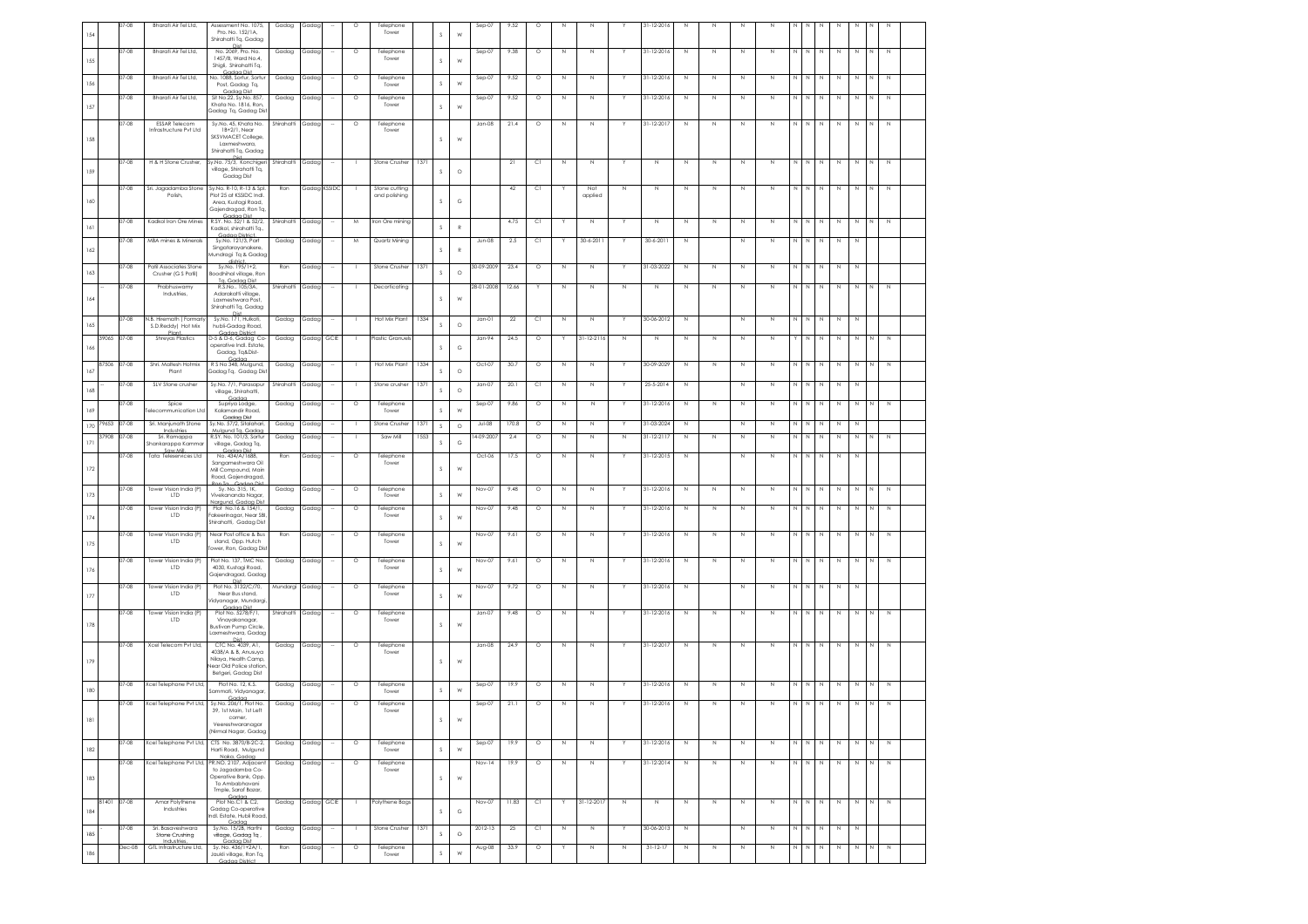| 187     |       | $0eC-08$              | GTL Infrastructure Ltd,                                                   | Sy. No. 10/2,<br>Benakanakoppa                                                                              | Gadag           | Gadag        |        | $\circ$ | Telephone<br>Tower              |      | s              | W            | Aug-08     | 33.18 | $\circ$   |             | N           | N           | 31-12-2017                       | $\mathbb N$ | N           | N           |             |             |             |             |             |             |                       |  |
|---------|-------|-----------------------|---------------------------------------------------------------------------|-------------------------------------------------------------------------------------------------------------|-----------------|--------------|--------|---------|---------------------------------|------|----------------|--------------|------------|-------|-----------|-------------|-------------|-------------|----------------------------------|-------------|-------------|-------------|-------------|-------------|-------------|-------------|-------------|-------------|-----------------------|--|
|         |       | Jan-2009              | GTL Infrastructure Ltd,                                                   | village, Gadag Taluk<br>Godoo District<br>Sy. No. 74                                                        | Gadag           | Gadag        |        | $\circ$ | Telephone                       |      |                |              | Jan-09     | 33    | $\circ$   | N           | $\mathbb N$ |             | Not Issued                       | $\mathbb N$ | $\mathbb N$ | N           | N           | N           |             | N           | $\mathbb N$ | N           |                       |  |
| 188     |       |                       |                                                                           | Mallasamudra village,<br>Gadag Taluk, Gadag                                                                 |                 |              |        |         | Tower                           |      | s              | W            |            |       |           |             |             |             |                                  |             |             |             |             |             |             |             |             |             |                       |  |
| 189     |       | Jan-2009              |                                                                           | District<br>GTL Infrastructure Ltd, Sy. No. 553/34, Magadi<br>villge, Shirahatti Tq,<br>Gadag District      | Shirahatti      | Gadag        |        | $\circ$ | Telephone<br>Tower              |      | s              | W            | Jan-09     | 34    | $\circ$   | N           | $\mathbb N$ |             | Not Issued                       | $\mathbb N$ | $\mathbb N$ | N           | Ν           | $\mathbb N$ | N           | $\mathbb N$ | $\mathbb N$ | N           | $\mathbb N$           |  |
| 190     |       | Jan-2009              | GTL Infrastructure Ltd,                                                   | Sv. No. 54/10. Asundi<br>Village, Gadag Tq,                                                                 | Gadag           | Gadag        |        | $\circ$ | Telephone<br>Tower              |      | s              | W            | $Jan-09$   | 33    | $\circ$   | N           | N           |             | Not Issued                       | N           | $\mathbb N$ | N           | N           | N           |             | N           | N           | N           | N                     |  |
| 191     |       | Jan-2009              | GTL Infrastructure Ltd,                                                   | Gadaa District<br>Sy. No. 162/1A/B,<br>Adavisomapur,                                                        | Gadag           | Gadag        |        | $\circ$ | Telephone<br>Tower              |      | s              | W            | Jan-09     | 33    | $\circ$   | N           | $\mathbb N$ |             | 31-12-2017                       | $\mathbb N$ | N           | N           | N           | N           |             | N           | N           | N           | $\mathbb N$           |  |
| 192     | 38733 | Jan-2009              | Akshaya Industries                                                        | village, Gadag<br>District<br>Sy.No. 8/2, Goudageri<br>Vilage, Gajendragad,                                 | Ron             | Gadac        |        |         | Granites cutting<br>& polishing | 1518 | s              | $_{\rm G}$   | $Jan-09$   | 23.9  | $\circ$   |             | 31-12-2027  | N           | $\mathbb N$                      | N           | $\mathbb N$ | N           | Ν           | N           |             | N           | N           | N           | $\mathbb N$           |  |
| 193     | 30583 | eb-2009               | Pointech Pens and<br>Energy Pvt Ltd,                                      | Ta-Ron.Dist- Gadas<br>Sv.No.<br>$95/1+2+3+4+5/C.$<br>Mundargi, Mundargi Tq,                                 | Mundargi        | Gadag        |        |         | Power<br>Generation             |      | $\mathsf{L}$   | $\mathbb{R}$ | 2009-10    | 1078  | $\circ$   |             | 30-06-2021  |             | 30-06-2021                       | $\mathbb N$ | N           | N           | N           | N           | N           | N           | $\mathbb N$ | N           | N                     |  |
| 194     | 81592 | Feb-2009              | ouse, (Owned by TMC,                                                      | Godon Dist<br>Laxmeshwara Slaughter Sy No. 126/1, (MSW Site)<br>Hulgeri Bana,                               | Shirahatti      | Gadag        |        |         | Slaughter House                 |      | s              | $\mathbb{R}$ | 2009-10    | 17    | $\circ$   |             | 30-06-2017  |             | 30-06-2017                       | N           | N           | N           | Ν           | N           | $\mathbb N$ | $\mathbb N$ | N           | N           | N                     |  |
| 195     | 36002 | March<br>2009         | Laxmeshwara),<br>NWKRTC, Betageri<br>Depot, Gadag                         | Laxmeshwara, Gadag<br>Dist<br>Sy.No. 145,146<br>(23/15)Betageri Depot                                       | Gadag           | Gadag        |        |         | <b>Bus Depot</b>                |      | s              | $\circ$      | 2009-10    | 60    | $\circ$   |             | 30-09-2017  |             | 30-09-2017                       |             | 30-9-2018   | $\mathbb N$ | N           | N           |             | N           | $\mathbb N$ | N           |                       |  |
| 196     |       | June                  | Shivaji Industries,                                                       | Gadag, Ta&Dist-<br>Gadar<br>Sy.No. 81/3,<br>Onachageri                                                      | Ron             | Gadag        |        |         | Foundry<br>products             |      | s              | $\circ$      | 2007-08    | 14    | C1        | $\mathbb N$ | $\mathbb N$ | Y           | $\mathbb N$                      | N           | $\mathbb N$ | N           | N           | N           | N           | $\,$ $\,$   | $\mathbb N$ | $\mathbb N$ | $\mathbb N$<br>$\,$ N |  |
| 197     |       | May                   | Indus Tower Ltd                                                           | Village,Gajendragada,<br>Ron Ta, Gadaa Dist.<br>, Sy.No. 174/1, Lingdal<br>village, Betageri Hobli,         | Gadag           | Gadag        |        | $\circ$ | Telephone<br>Tower              |      | s              | W            | 18-5-2009  | 8     | $\circ$   |             | $\mathbb N$ | $\mathbb N$ | 31-12-2017                       | $\mathbb N$ | N           | $\mathbb N$ | Ν           | N           | N           | $\mathbb N$ | $\mathbb N$ | N           | $\mathbb N$           |  |
| 198     | 33690 | May                   | Karnataka OEM and<br>Spares Pvt Ltd                                       | Gadag Tq, Gadag Dist<br>Plot No.119 & 120, KIAB<br>Indl. Area, Narsapur,                                    | Gadag           | Gadaa KSSIDC | Indi.  |         | Fasteners                       |      | $\mathsf S$    | $\mathbb{R}$ | Oct-06     | 130   | C1        |             | 30-06-2022  |             | 30-06-2022                       |             | 30-06-2015  | N           | N           | N           | N           | N           | $\mathbb N$ | N           | N                     |  |
| 199     |       | Aug-09                | Veeresh Stone Crusher                                                     | Gadaa<br>Sy.No. 6/8,<br>Guddadaboodhihal<br>Mundargi Tq , Gadag                                             | Mundargi        | Gadag        |        |         | Stone Crusher                   | 1371 | s              | $\circ$      | Aug-07     | 9.8   | <b>CI</b> | N           | $\mathbb N$ |             | 30-6-2013                        | $\mathbb N$ | N           | N           | N           | N           |             | N           | $\,$ N      | N           | $\mathbb N$           |  |
| 200     |       | <b>NOVEM</b><br>ER-09 | Bidarur Textiles,                                                         | Dist<br><b>KSPDC Power loom</b><br>Park, Shed No. 58, 59,<br>Narasapur, Betageri,                           | Gadag           | Gadag        |        |         | <b>HDPE Cloth</b>               |      | s              | G            | 20-11-2009 | 34    |           | N           | N           | N           | $\mathbb N$                      | N           | N           | N           | N           | N           |             | N           | N           | N           |                       |  |
| 201     |       | Vove-09               | V-Tex,                                                                    | Gadaa Gadaa Dist<br>KSPDC Power loom<br>Park, Shed No. 56, 57<br>Narasapur, Betageri,                       | Gadag           | Gadag        |        |         | <b>HDPE Cloth</b>               |      | s              | G            | 20-09-2009 | 34    | r.        | Ν           | $\mathbb N$ | $\mathbb N$ | N                                | $\mathbb N$ | $\mathbb N$ | N           | Ν           | N           |             | N           | $\mathbb N$ | N           | $\mathbb N$           |  |
| 202     |       | Decemb<br>$er-09$     | Wireless TT Info Services<br>Ltd.                                         | Gadaa, Gadaa Dis<br>CTS No. 2083/1B.<br>Honnagudi Complex<br>Old Sharaf Bazar.                              | Gadag           | Gadag        |        | $\circ$ | Telephone<br>Tower              |      | s              | W            | $Jan-09$   | 2.5   | $\circ$   | N           | $\mathbb N$ |             | $-1 - 2009$ to<br>31-12-2018     | N           | N           | N           | N           | N           | N           | N           | N           | N           | N<br>N                |  |
| 203     |       | Decemt<br>$er-09$     | Aircel Ltd,                                                               | Gadaa, Gadaa Dist<br>Sy.No. 156/1, Arabana<br>village, Nargund Tq,                                          | Gadag           | Gadag        |        | $\circ$ | Telephone<br>Tower              |      | $\mathsf S$    | W            | $Jan-09$   | 19.39 | $\circ$   | $\mathbb N$ | $\mathbb N$ |             | 1-1-2009 to<br>31-12-2018        | N           | $\,N\,$     | N           | $\mathbb N$ | $\mathbb N$ | N           | $\,N\,$     | $\,$ N      | $\,$ N      | N<br>N                |  |
| 204     |       | Jecemt<br>er-09       | Aircel Ltd,                                                               | Gadac<br>Mr. Basavaraj, 4471 A,<br>Plot No. 19,<br>PanchakshariNagar,<br>6th Cross, Near Pasanc             | Gadag           | Gadag        |        | $\circ$ | Telephone<br>Tower              |      | s              | W            | Jan-09     | 21.31 | $\circ$   | N           | N           |             | $-1 - 2009$ to<br>31-12-2018     | N           | N           | N           | N           | Ν           |             | N           | N           | N           | N                     |  |
| 205     |       | Jecem<br>$-09$        | Aircel Ltd                                                                | Bakery, Betgeri,<br>Sy.No. 3880/B1<br>Ramdas Mill,                                                          | Gadag           | Gadag        |        | $\circ$ | Telephone<br>Tower              |      | s              | W            | $Jan-09$   | 27.9  | $\circ$   | N           | $\mathbb N$ |             | l-1-2009 ta<br>31-12-2018        | $\mathbb N$ | $\,N\,$     | N           | N           | $\mathbb N$ | N           | $\,N\,$     | $\,$ N      | N           | N<br>$\mathbb N$      |  |
|         |       | Decemb<br>$er-09$     | Wireless TT Info Services<br>Ltd,                                         | Vakkalgeri Oni, New<br>CDO School, Godac<br>Plot No. 1 & 2, Khata<br>No. 736 & 737, Sy.No.                  | Gadag           | Gadag        |        | $\circ$ | Telephone<br>Tower              |      |                |              | Jan-09     | 15.95 | $\circ$   | Ν           | N           |             | $-1 - 2009$ to<br>31-12-2018     | N           | N           | N           | N           | N           | N           | N           | N           | N           | N<br>N                |  |
| 206     |       | Decemb                | Wireless TT Info Services                                                 | 130, K/1B, Hulkoti<br>village, Gadag Tq,<br>Gadaa Dist<br>No.1525/A, APMC Yard                              | Gadag           | Gadag        |        | $\circ$ | Telephone                       |      | s.             | W            | 2009-10    | 2.5   | $\circ$   | N           | N           |             | l-1-2009 ta                      | N           | N           | N           | N           |             | N   N       | N           | N           | N           | N<br>N                |  |
| 207     |       | $-09$                 | Ltd,                                                                      | Road, Opp. Sri.<br>Gourishankar Trading<br>Company, Nargund<br>Town, Nargund Tq,                            |                 |              |        |         | Tower                           |      | s              | W            |            |       |           |             |             |             | 31-12-2013                       |             |             |             |             |             |             |             |             |             |                       |  |
| $208\,$ |       | Jeceml<br>$-09$       | GTL infrasrtucture,                                                       | <b>Godoo Dist</b><br>, Sy no. 178/B,<br>Binkadakatti village,                                               | Gajendrag<br>ad | Gadag        |        | $\circ$ | Telephone<br>Tower              |      | $\mathsf S$    | W            | 2009-10    | 34.86 | $\circ$   | N           | N           |             | I-1-2009 to<br>31-12-2013        | $\mathbb N$ | $\mathbb N$ | N           | N           | N           |             | N           | $\,$ N      | N           | N<br>$\,N\,$          |  |
| 209     |       | Decemi<br>$er-09$     | GTL infrasrtucture, ,                                                     | GadaaGadaa Dist<br>Sy no. 1073/1074,<br>Belavanki village, Ron                                              | Ron             | Gadag        |        | $\circ$ | Telephone<br>Tower              |      | s              | W            | 2009-10    | 34.38 | $\circ$   | N           | $\mathbb N$ |             | $-1 - 2009$ to<br>31-12-2013     | $\mathbb N$ | $\mathbb N$ | N           | Ν           | N           | N           | $\mathbb N$ | $\mathbb N$ | N           | N                     |  |
| 210     |       | Decemb<br>$er-09$     | GTL infrasrtucture,                                                       | Ta Gadaa Dist<br>Sy no, 1781/1782,<br>Gajendragad, Ron Tq,                                                  | Ron             | Gadag        |        | $\circ$ | Telephone<br>Tower              |      | $\mathsf S$    | W            | 2009-10    | 42.35 | $\circ$   | $\,$ N      | $\mathbb N$ |             | 1-1-2009 to<br>31-12-2013        | N           | $\,$ N      | N           | N           | $\mathbb N$ | N           | $\,N\,$     | $\,$ N      | $\mathbb N$ | $\,$ N<br>N           |  |
| 211     |       | Dec-09                | GTL infrasrtucture,                                                       | Gadaa Dist<br>, Sy no. 35/1, Shirol<br>village, Nargund Tq                                                  | Nargund         | Gadag        |        | $\circ$ | Telephone<br>Tower              |      | $\mathbb S$    | W            | 2009-10    | 33.42 | $\circ$   | N           | N           |             | $-1-2009$ to<br>31-12-2013       | N           | N           | N           | N           | N           | N           | N           | N           | N           | N<br>N                |  |
| 212     |       | Dec-09                | GTL infrasrtucture,                                                       | Gadaa Dist<br>Sy no. 1004/9/1-<br>1004/9/2, Yalaratti<br>village.ShirattiTa                                 | Shirahatti      | Gadag        |        | $\circ$ | Telephone<br>Tower              |      | s              | W            | 2009-10    | 31.98 | $\circ$   | N           | N           |             | $-1-2009$ to<br>31-12-2013       | N           | N           | N           | N           | N           | N           | N           | $\mathbb N$ | N           | N<br>N.               |  |
| 213     |       | Dec-09                | GTL infrasrtucture, ,                                                     | Gadaa Dist<br>Sy no. 190/1, Plot NO.<br>49 amd 50, Manjunath<br>nagar, Betgeri town,                        | Gadag           | Gadag        |        | $\circ$ | Telephone<br>Tower              |      | s              | W            | 2009-10    | 39.18 | $\circ$   | N           | $\mathbb N$ |             | 1-1-2009 to<br>31-12-2013        | N           | $\,$ N      | N           | $\mathbb N$ | $\mathbb N$ | N           | N           | $\,$ N      | N           | N<br>N                |  |
|         |       | Dec-09                | GTL infrasrtucture, ,                                                     | Godoo Dist<br>Sy no. 1288/89, Sudii<br>village, Ron Tq Gadag<br>Dist                                        | Ron             | Gadag        |        | $\circ$ | Telephone<br>lowe               |      |                |              | 2009-10    | 32.46 | $\circ$   | N           | $\mathbb N$ |             | 1-1-2009 to<br>$1 - 12 - 201$    | $\mathbb N$ | N           | N           | N           | N           |             | $\mathbb N$ | $\,$ N      | N           |                       |  |
| 215     |       | Dec-09                | Wireless TT Info Services<br>Ltd,                                         | CTS No.2366, Badami<br>Road, Near Renuka<br>Theatre, Ron Town,                                              | Ron             | Gadaa        |        | $\circ$ | Telephone<br>Tower              |      | $\mathsf S$    | W            |            | 2.5   | $\circ$   | N           | $\mathbb N$ | Y           | -1-2009 to<br>31-12-2018         | N           | N           | N           | N           | N           | N           | $\mathbb N$ | $\,$ N      | N           | N<br>$\,$ N           |  |
| 216     |       | $Jan-10$              | Wireless TT Info Services<br>Ltd.                                         | Gadaa Dist<br>Sy No.1102/A (2),<br>Kattigelan, Near Bus<br>stand, Lakkundi village.<br>Gadag Tq, Gadag Dist | Gadag           | Gadag        |        | $\circ$ | Telephone<br>Tower              |      | $\mathsf S$    | W            |            | 2.5   | $\circ$   | N           | N           |             | $-1-2009$ to<br>$31 - 12 - 2013$ | N           | N           | N           | N           | N           | N           | N           | N           | N           | N                     |  |
| 217     |       | eb-2010               | GVR-RMN-Hubli<br>Laxmeshwara Road                                         | Sy No 81, Akkigunda<br>Village, Shirahatti Tq,                                                              | Shirahatti      | Gadag        | $\sim$ |         | Stone Crusher                   | 1371 | $\mathsf S$    | $\circ$      | 2009-10    | 300   | C1        | Y.          | 30-6-2011   | Y.          | 30-6-2011                        | $\mathbb N$ | N           | N           | N           | N           | N           | N           | $\mathbb N$ | N           | N<br>N                |  |
| 218     |       | $eb-201$              | Project Pvt Ltd.<br>GVR-RMN-Hubli<br>Laxmeshwara Road<br>Project Pvt Ltd, | Gadaa Dist<br>Sy.No. 32, Hirebana<br>village, Laxmeshwara,<br>Shirahatti Tq, Gadag                          | Shirahatti      | Gadag        |        |         | Hot Mix Plant                   | 1334 | $\mathbb{S}$   | $\circ$      |            | 80    | C)        |             | 30-06-2011  |             | 30-06-2011                       | $\mathbb N$ | $\,N\,$     | $\mathbb N$ | N           | N           | N           | $\,$ N      | $\mathbb N$ | N           | N<br>$\mathbb N$      |  |
| 219     |       | eb-2010               | Wireless TT info Services<br>Ltd,                                         | District<br>Plot No.169, CTS No.<br>2724A/169,<br>Ganjibasaveswara<br>Road, MSS Nagar,                      | Gadag           | Gadag        |        | $\circ$ | Telephone<br>Tower              |      | $\mathbb{S}^-$ | ${\sf W}$    |            | 2.5   | $\circ$   | И           | N           |             | $-1-2009$ to<br>31-12-2013       | N           | N           | N           | Ν           | И           | N           | N           | N           | И           | N<br>N                |  |
|         |       |                       |                                                                           |                                                                                                             |                 |              |        |         |                                 |      |                |              |            |       |           |             |             |             |                                  |             |             |             |             |             |             |             |             |             |                       |  |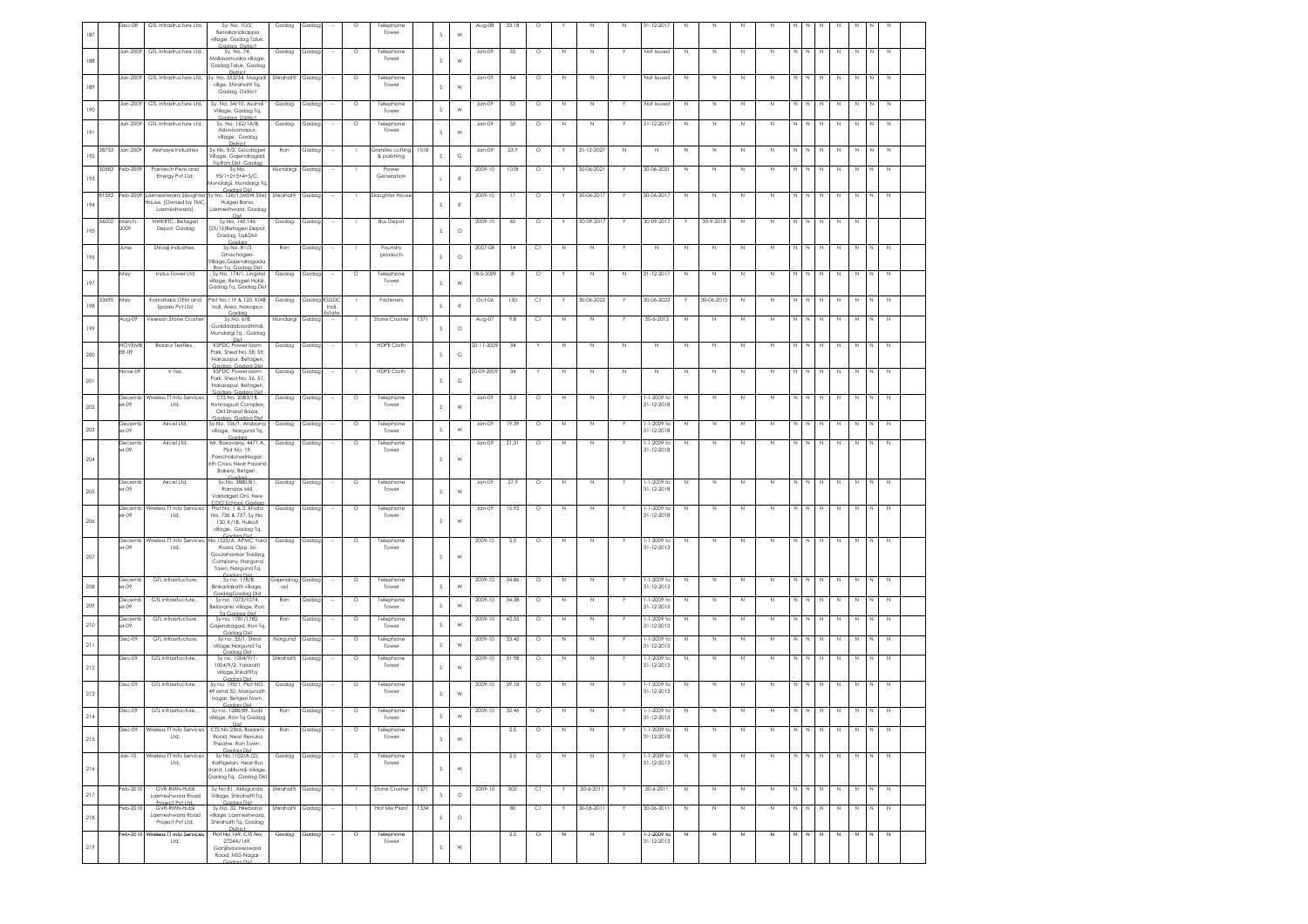| 220 |       | eb-201                | Sri. Sugureshwara<br>Decorticators,                       | Sy.No. 22/2, Kodaganu<br>village, Naregal<br>Hobli, Gajendragada<br>Ron Tq, Gadag Dist      | Ron              | Gadag |                          |         | Decorticating                          |      | s             | W          | 23-02-2010 | 8.5     |         |                         |             |   |                                       |                   |                   |              |              |              |              |              |             |             |                |             |  |
|-----|-------|-----------------------|-----------------------------------------------------------|---------------------------------------------------------------------------------------------|------------------|-------|--------------------------|---------|----------------------------------------|------|---------------|------------|------------|---------|---------|-------------------------|-------------|---|---------------------------------------|-------------------|-------------------|--------------|--------------|--------------|--------------|--------------|-------------|-------------|----------------|-------------|--|
| 221 | 81412 | Feb-10                | Herb N Health,                                            | Sy.No. 263/A+B/1, Plot<br>No.7, Zoo cross, Indl.<br>Area, Hubli Road,<br>Gadaa-582103       | Gadag            | Gadag |                          |         | Ayurvedic<br>Medicine                  |      | s             | G          | May-14     | 62.2    | $\circ$ |                         | 31-12-2021  |   | 31-12-2021                            | $\mathbb N$       | N                 | N            | Z            | $\mathbb{N}$ | $\mathbb N$  | N            | $\mathbb N$ | N           | N              | Z           |  |
| 222 | 81416 | Feb-10                | Kavita Tradina<br>Company,                                | CTS .No. 406/1 & 2.<br>Anandashrama Roac                                                    | Gadag            | Gadac |                          |         | Dal mill &<br>ulses polishing          |      | s             | $_{\rm G}$ | Feb-10     | 228     | $\circ$ | N                       | $\mathbb N$ |   | 31-12-2021                            | N                 | N                 | N            | $\mathbb N$  | N            | N            | N            | N           | $\mathbb N$ | N              | N           |  |
| 223 |       | March<br>010          | Indus Towers Ltd,                                         | Gadaa Ta & Dist<br>Sy. No.108/3, Konnur<br>Village, Nargund Tq.                             | Nargund          | Gadag |                          | $\circ$ | Telephone<br>Tower                     |      | $\mathsf S$   | W          | $Jan-10$   | 2.5     | $\circ$ | N                       | N           |   | 1-1-2010 to<br>31-12-2014             | N                 | $\mathbb{N}$      | N            | $\mathbb N$  | N            | N N          |              | $\mathbb N$ | $\mathbb N$ | $\,N\,$        | $\mathbb N$ |  |
| 224 |       | March<br>2010         | Indus Towers Ltd,                                         | Gadaa District<br>Sy. No.91/1, Chinchali<br>village Post, Gadag Tq                          | Gadag            | Gadag |                          | $\circ$ | Telephone<br>Tower                     |      | s             | W          | $Jan-10$   | 2.5     | $\circ$ | $\overline{\mathbb{N}}$ | N           |   | 1-1-2010 to<br>$31 - 12 - 2014$       | N                 | $\mathbb N$       | N            | $\mathbb N$  | N            | N            | N            | $\mathbb N$ | Z           | N              | z           |  |
|     |       | March<br>2010         | Indus Towers Ltd.                                         | and Gadaa District<br>Sv. No. 574, Khata<br>No.536. Hubli-Bijapur                           | Nargund Gadag    |       | ٠.                       | $\circ$ | Telephone<br>Tower                     |      |               |            | $Jan-10$   | 2.5     | $\circ$ | N                       | $\mathbb N$ |   | $1 - 1 - 2010$ to<br>$31 - 12 - 2014$ | N                 | $\mathbb N$       | N            | $\mathbb{N}$ | N            | N            | N            | $\mathbb N$ | $\mathbb N$ | N              | $\mathbb N$ |  |
| 225 |       |                       |                                                           | Road, NH-218, Konnur<br>Village, Nargund Tq.<br>strint                                      |                  |       |                          |         |                                        |      | $\mathcal{S}$ | W          |            |         |         |                         |             |   |                                       |                   |                   |              |              |              |              |              |             |             |                |             |  |
| 226 |       | March-<br>$\Omega$    | Indus Towers I td                                         | Sv. No. 1/B, Futagaon<br>village, Shirahatti Tq.<br>Gadaa District                          | Shirahatti       | Gadag |                          | $\circ$ | Telephone<br>Tower                     |      | s             | W          | $Jan-10$   | 2.5     | $\circ$ | N                       | $\mathbb N$ |   | 1-1-2010 to<br>$31 - 12 - 2014$       | N                 | N                 | N            | $\mathbb N$  | N            | N            |              | $\mathbb N$ | N           | N              | $\,$ N      |  |
| 227 |       | March                 | Indus Towers Ltd,                                         | Sv. No. 410/6. Khata<br>No.333, Somapur<br>village , Hubli-Bijapur<br>Road, Nargund Tq.     | Nargund          | Gadag |                          | $\circ$ | Telephone<br>Tower                     |      | s             | W          | Jan-10     | $2.5\,$ | $\circ$ | N                       | N           |   | 1-1-2010 to<br>$31 - 12 - 2014$       | N                 | $\mathbb N$       | N            | N            | N            | N            |              | N           | N           |                | N           |  |
| 228 |       | March<br>2010         | Indus Towers Ltd,                                         | Gadaa District<br>Sy. No. 293/1B,<br>Kanagihal village Post<br>Gadag Tq and District        | Gadag            | Gadag |                          | $\circ$ | Telephone<br>Tower                     |      | $\mathcal{S}$ | W          | Mar-10     | 2.5     | $\circ$ | $\mathbb N$             | N           |   | 1-1-2010 to<br>$31 - 12 - 2014$       | N                 | $\mathbb N$       | N            | N            | $\mathbb{N}$ | N            | $\mathbb N$  | $\,$ N      | $\,$ N      | N              | $\,$ N      |  |
| 229 |       | March<br>2010         | Indus Towers Ltd,                                         | CTS No. 3673,<br>Dandapura Oni, Near<br>Basaveshwara Temple                                 | Nargund Gadag    |       |                          | $\circ$ | Telephone<br>Tower                     |      | $\mathcal{S}$ | W          | $Jan-10$   | 2.5     | $\circ$ | $\mathbb N$             | N           |   | 1-1-2010 to<br>$31 - 12 - 2014$       | N                 | $\mathbb N$       | N            | $\mathbb{N}$ | N            | N            | N            | N           | $\,$ N      | N              | $\,$ N      |  |
| 230 |       | March<br>$\circ$      | Indus Towers Ltd,                                         | Nargund Tq, Gadag<br>No. 1-187, 1-188 & 1-<br>89, Haripura, Shirahatt                       | Shirahatti       | Gadag |                          | $\circ$ | Telephone<br>Tower                     |      | s             | W          | $Jan-10$   | 2.5     | $\circ$ | N                       | $\mathbb N$ |   | 1-1-2010 ta<br>$31 - 12 - 2014$       | $\mathbb N$       | $\mathbb N$       | N            | $\mathbb N$  | N            | N            | N            | Z           | N           | $\overline{N}$ | Z           |  |
|     |       | March                 | Shri, C.G. Biradar                                        | Tq, Gadag District<br>Sv. No 108/4.                                                         | Gadag            | Gadag | $\sim$                   | -1      | Hot Mix Plant                          | 1334 |               |            | Dec-09     | 46.03   | C1      | Y                       | 30-06-2018  | Y | 30-06-2018                            | N                 | N                 | $\mathbb{N}$ | $\mathbb{N}$ |              | $N$ $N$      | N            | N           | $\mathbb N$ | N              | N           |  |
| 231 |       |                       | Hotmix Plant,                                             | Binkadakatti Asundi<br>Road, Asundi village,<br>Gadag Tg, Gadag Dis                         |                  |       |                          |         |                                        |      | s             | $\circ$    |            |         |         |                         |             |   |                                       |                   |                   |              |              |              |              |              |             |             |                |             |  |
| 232 |       | March-                | Indus Towers Ltd,                                         | Sy No. 408/1, Eshwara<br>badavane.<br>Rajivegandhinagar,                                    | Gadag            | Gadag |                          | $\circ$ | Telephone<br>Tower                     |      | $\mathcal{S}$ | W          | $Jan-10$   | 2.5     | $\circ$ | N                       | $\mathbb N$ |   | 1-1-2010 to<br>$31 - 12 - 2014$       | N                 | N                 | N            | $\mathbb N$  | N            | N            | N            | N           | N           |                | $\mathbb N$ |  |
| 233 |       | <b>APRIL</b><br>2010  | Wirless TI Info Service                                   | Gadaa District<br>Sv. No.108/5B. Konnur<br>village, Nargund Tq,                             | Nargund          | Gadag |                          | $\circ$ | Telephone<br>Tower                     |      | s             | W          | Apr-14     | 2.5     | $\circ$ | N                       | N           |   | 31-12-2014                            | $\mathbb{N}$      |                   | N            | $\mathbb{N}$ | N            | N            | N.           | N           | $\mathbb N$ |                |             |  |
| 234 |       | <b>MAY-10</b>         | Aircel Ltd,                                               | Gadaa Dist<br>Property .No.797 & 798,<br>R.Sy. No. 7/3, Hallikeri<br>village, Mundargi Tq,  | Mundargi         | Gadag |                          | $\circ$ | Telephone<br>Tower                     |      | s             | W          | Jan-10     | $2.5\,$ | $\circ$ | N                       | Ν           |   | valid up to<br>2/2/2115               | N                 | $\mathbb N$       | N            | N            | N            | N            |              | $\mathbb N$ | $\,$ N      |                | $\,$ N      |  |
| 235 |       | <b>MAY-10</b>         | Aircel Ltd,                                               | Gadag Dist<br>Sy.No.69/3, Katha No.<br>12, Dandapur village,                                | Gadag            | Gadag |                          | $\circ$ | Telephone<br>Tower                     |      | s             | W          | $Jan-10$   | $2.5\,$ | $\circ$ | $\mathbb N$             | N           |   | 1-1-2010 to<br>$31 - 12 - 2014$       | N                 | $\mathbb N$       | N            | $\mathbb N$  | $\mathbb{N}$ | $\,$ N       | $\mathbb N$  | $\,$ N      | $\,$ N      | N              | $\,$ N      |  |
|     |       | MAY-<br>2010          | Aircel Ltd,                                               | Betgeri Hobli, Gadag<br>Tq, Gadag Dist<br>Sy.No.90/2,<br>Bairanahatti village,              | Nargund          | Gadag |                          | $\circ$ | Telephone<br>Tower                     |      |               |            | $Jan-10$   | $2.5\,$ | $\circ$ | N                       | N           |   | 1-1-2010 to<br>$31 - 12 - 2014$       | N                 | $\mathbb N$       | N            | $\mathbb N$  | N            | Ν            |              |             |             |                | $\mathbb N$ |  |
| 236 |       | MAY-                  | Aircel Ltd,                                               | Nargund Tq, Gadag<br>Die:<br>No. 6358/1B,                                                   | Gadag            | Gadag |                          | $\circ$ | Telephone                              |      | s             | W          | $Jan-10$   | 2.5     | $\circ$ | $\mathbb N$             | $\mathbb N$ |   | valid up to                           | N                 | $\mathbb N$       | N            | $\mathbb N$  | N            | $\mathbb{N}$ |              | $\mathbb N$ | $\mathbb N$ | N              | N           |  |
| 237 |       | 2010<br><b>MAY-10</b> | Wireless TT Info Services                                 | Karnalpete Oni,<br>Betgeri, Gada<br>Survey No. 156, Near                                    | Nargund Gadag    |       |                          | $\circ$ | Tower<br>Telephone                     |      | s             | W          | $Jan-10$   | 2.5     | $\circ$ | N                       | $\mathbb N$ |   | 2/2/2115<br>$1-1-2010$ to             | N                 | N                 | N            | $\mathbb{N}$ | N            | N            | N            | N           | N           | N              | N           |  |
| 238 |       |                       | Limited.                                                  | Bharat petrol bunk.<br>Opposite KEB office.<br>Jrbani village, Narguna<br>Town Gadag Dist.  |                  |       |                          |         | Tower                                  |      |               | W          |            |         |         |                         |             |   | $31 - 12 - 2014$                      |                   |                   |              |              |              |              |              |             |             |                |             |  |
|     |       | MAY-10                | Wireless-TT Info Services<br>Ltd.                         | CTS no. 2091 & 2092.<br>roparty no 6-10A, 6-1-                                              | Shirahatti Gadag |       |                          | $\circ$ | Telephone<br>Tower                     |      |               |            | $Jan-10$   | 2.5     | $\circ$ | N                       | N           |   | $1 - 1 - 2010$ to<br>$31 - 12 - 2014$ | N                 | N                 | N            | N            |              | N N N        |              | N           | N           | N              | N           |  |
| 239 |       |                       |                                                           | Someshwara temple<br>Road, Petbhana,<br>Laxmeshwara village,<br>Shiratti TQ, Gadag Dist     |                  |       |                          |         |                                        |      | £.            | W          |            |         |         |                         |             |   |                                       |                   |                   |              |              |              |              |              |             |             |                |             |  |
|     |       | <b>MAY-10</b>         | Wireless-TT Info Services<br>Ltd.                         | Plot No 9, Sy no. 204/9,<br>Near Markandeshward<br>temple, Betgeri,                         | Gadag            | Gadag |                          | $\circ$ | Telephone<br>Tower                     |      |               |            | $Jan-10$   | $2.5\,$ | $\circ$ | Ν                       | N           |   | 1-1-2010 to<br>$31 - 12 - 2014$       | N                 | $\mathbb N$       | N            | N            | N            |              |              |             |             |                | $\mathbb N$ |  |
| 240 |       |                       |                                                           | Gadag to Ron Road<br>Gadag Tq, Gadag Dist                                                   |                  |       |                          |         |                                        |      |               | W          |            |         |         |                         |             |   |                                       |                   |                   |              |              |              |              |              |             |             |                |             |  |
| 241 |       | <b>MAY-10</b>         | Wireless-TT Info Services Plot No 6499/3B, Balaji<br>Ltd. | road interior. Betaeri<br>Gadaa-582101                                                      | Gadag            | Gadag |                          | $\circ$ | Telephone<br>Tower                     |      | s             | W          | May-14     | 2.5     | $\circ$ | $\mathbb N$             | $\mathbb N$ |   | 1-1-2010 to<br>$31 - 12 - 2014$       | N                 | $\mathbb{N}$      | $\mathbb{N}$ | $\mathbb N$  | N            | $\mathbb N$  | N            | N           | $\,$ N      | N              | N           |  |
| 242 |       | JUNE<br>2010          | Indus Towers Ltd,                                         | Property No. 997/2, Plot<br>No.2, Yelavatti village<br>& Post, Shirahatti Tq,<br>Gadag Dist | Shirahatti       | Gadag |                          | $\circ$ | Telephone<br>Tower                     |      | $\mathcal{S}$ | W          | $Jan-10$   | $2.5\,$ | $\circ$ | N                       | N           |   | 1-1-2010 to<br>$31 - 12 - 2014$       | $\mathbb N$       | $\mathbb N$       | N            | $\mathbb N$  | N            | $\mathbb N$  | Ν            | $\mathbb N$ | $\mathbb N$ |                | $\,$ N      |  |
| 243 |       | JUNE<br>2010          | Indus Towers Ltd,                                         | Plot No. 15, V.P. No.<br>1281, Harlapur village                                             | Gadag            | Gadag |                          | $\circ$ | Telephone<br>Tower                     |      | s             | W          | $Jan-10$   | 2.42    | $\circ$ | $\mathbb N$             | N           |   | 1-1-2010 to<br>$31 - 12 - 2014$       | N                 | $\mathbb N$       | N            | N            | N            | $\mathbb N$  | N            | $\mathbb N$ | $\mathbb N$ | N              | $\,$ N      |  |
| 244 |       | JUNE-<br>2010         | Indus Towers Ltd,                                         | Gadaa Ta & Dist<br>Sy No. 3/6, Alur village,<br>Petalur Post Mundargi<br>Tq, Gadag Dist     | Mundargi Gadag   |       |                          | $\circ$ | Telephone<br>Tower                     |      |               | W          | $Jan-10$   | 2.42    | $\circ$ | N                       | N           |   | 1-1-2010 to<br>$31 - 12 - 2014$       | N                 | N                 | N            | $\mathbb N$  | N.           | N            | N            | N           | N           |                | N           |  |
| 245 |       | 2010-11               | Indus Towers Ltd                                          | Sy. No. 162/1A/1B                                                                           | Gadag            | Gadag | $\overline{\phantom{a}}$ | $\circ$ | Telephone<br>Tower                     |      | $\mathsf S$   | W          | $Jun-10$   | $20\,$  | $\circ$ | $\,$ N                  | $\,$ N      | Y | 1-1-2010 to<br>31-12-2014             | $\mathbb N$       | $\mathbb N$       | N            | $\mathbb N$  | N            | $\mathbb N$  | $\mathbb N$  | $\mathbb N$ | $\,$ N      | N              | $\,$ N      |  |
| 246 |       | JUNE-<br>2010         | Indus Towers Ltd,                                         | Sy No. 293/3, Lakkundi<br>village, Betageri Hobli,<br>Gadag Tq, Gadag Dist                  | Gadag            | Gadag |                          | $\circ$ | Telephone<br>Tower                     |      | $\mathsf S$   | W          | $Jan-10$   | 2.42    | $\circ$ | N                       | $\mathbb N$ |   | 1-1-2010 to<br>$31 - 12 - 2014$       | N                 | $\mathbb N$       | N            | $\mathbb N$  | N            | N            | $\mathbb{N}$ | $\mathbb N$ | N           | Z              | N           |  |
| 247 |       | JUNE-10               | GTL Infrastructure,                                       | Hissa No. 339, Konnur<br>village, Nargund Taluk<br>Gadaa Dist                               | Nargund          | Gadag | $\overline{\phantom{a}}$ | $\circ$ | Telephone<br>Tower<br>Oil Mill &Cotton |      | s             | W          | $Jan-10$   | 2.42    | $\circ$ | N<br>N                  | N           | Y | 1-1-2010 to<br>$31 - 12 - 2014$<br>N  | N<br>$\mathbb{N}$ | N<br>$\mathbb{N}$ | N            | $\,N\,$      |              | NNN          |              | N           | N           | N<br>N         | N<br>N      |  |
| 248 |       | JUNE-10               | Vijayalaxmi oil mill and<br>Ginning Factory,              | RS. No 639, Mulgund,<br>Gadag Tq and Dist                                                   | Gadag            | Gadag |                          |         | Ginning                                | 1574 | s             | $_{\rm G}$ | 30-01-2010 | 35.5    |         |                         | $\mathbb N$ |   |                                       |                   |                   | N            | $\mathbb N$  |              | N N          | N            | N           | $\mathbb N$ |                |             |  |
| 249 |       | JUNE-10               | N.W.K.S.R.T.C Depot,<br>Gajendragad                       | Sy No 22/2, 22/5, 22/4<br>and 22/6,<br>Gajendragad, Ron<br>Taluk, Gadaa Dist                | Ron              | Gadag |                          | - 1     | <b>Bus Depot</b>                       |      | $\mathsf S$   | $\circ$    | Aug-59     | 50      | $\circ$ |                         | 30-09-2017  | Y | 30-09-2017                            |                   | 30-9-2018         | $\mathbb N$  | Z            | $\mathbb N$  | $\mathbb N$  | N            | $\mathbb N$ | $\mathbb N$ |                |             |  |
| 250 |       | July-10               | indus Towers Ltd.                                         | Sv.No. 175/5+7A+B.<br>Linghadal village &<br>Post, Betgeri Hobli,<br>Gadag Tq, Gadag Dist   | Gadag            | Gadag | $\sim$                   | $\circ$ | Telephone<br>Tower                     |      | $\mathbb S$   | W          | Jul-14     | 20.4    | $\circ$ | $\mathbb N$             | N           |   | $1 - 1 - 2010$ to<br>$31 - 12 - 2014$ | $\mathbb N$       | N                 | N            | N            |              | N N N        |              | N           | N           | N              | N           |  |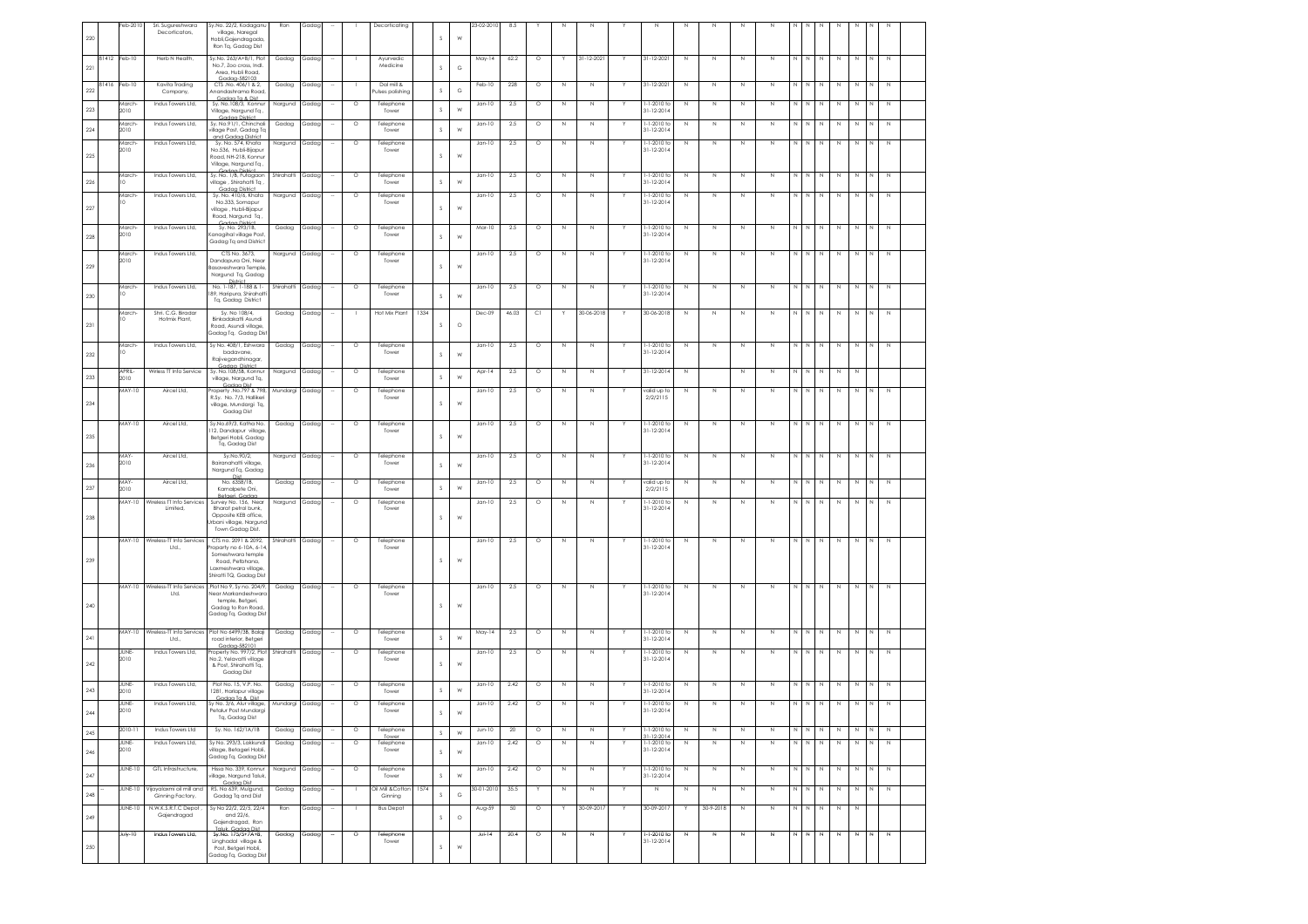| 251        |                | July-10                | Indus Towers Ltd,                                             | Sy.No. 1/6/1, Khata No.<br>35. Anthur village.<br>Gadag Hobli, Gadag                    | Gadag                   | Gadac          |                        | $\circ$            | Telephone<br>Tower                             |      | S.               | W               | $JU - 14$              | 20.4           | $\circ$            |                            |                          |    | $-1-2010$ to<br>$31 - 12 - 2014$              | N                          |                             |                            |                            |                        |                             |                  |                  |        |                            |  |
|------------|----------------|------------------------|---------------------------------------------------------------|-----------------------------------------------------------------------------------------|-------------------------|----------------|------------------------|--------------------|------------------------------------------------|------|------------------|-----------------|------------------------|----------------|--------------------|----------------------------|--------------------------|----|-----------------------------------------------|----------------------------|-----------------------------|----------------------------|----------------------------|------------------------|-----------------------------|------------------|------------------|--------|----------------------------|--|
| 252        |                | July-2010              | Wireless-TT Info Service<br>Ltd.                              | Godga Dis<br>Sy.No. 163/2B+3+4,<br>Adyapakanagar,                                       | Nargund                 | Gadag          |                        | $\circ$            | Telephone<br>Tower                             |      | $\mathcal{S}$    | W               | $Jan-10$               | 2.42           | $\circ$            | N                          | $\mathbb{N}$             |    | 1-1-2010 to<br>$31 - 12 - 2014$               | N                          | N                           | N                          | N                          | N                      | N<br>N                      | N                | N                |        | N                          |  |
|            |                | July-10                | Wireless-TT Info Service<br>Ltd,                              | <b>Varagund, Gadag Dis</b><br>Sy.No. 3508/24 & 23,<br>Near Akkamahadevi                 | Ron                     | Gadag          |                        | $\circ$            | Telephone<br>Tower                             |      |                  |                 | JuH10                  | $2.5\,$        | $\circ$            | N                          | $\,$ N                   |    | $1 - 1 - 2010$ to<br>31-12-2014               | N                          | $\mathbb N$                 | N                          | $\mathbb N$                | N.                     | N<br>N                      | $\,$ N           | N                |        | $\,$ N                     |  |
| 253        |                |                        |                                                               | Kalyanamantapa,<br>iddlingeshwaranaga<br>P <sub>0</sub><br><b>Godon Dist</b>            |                         |                |                        |                    |                                                |      | s                | W               |                        |                |                    |                            |                          |    |                                               |                            |                             |                            |                            |                        |                             |                  |                  |        |                            |  |
| 254        |                |                        | 76544 2013-14 United Seeds Company                            | Sy No 227/3, Rajur,<br>Gajendragada,                                                    | Ron                     | Gadag          |                        |                    | Cotton Ginning<br>& Delinting                  | 1654 | S.               | G               | $J \cup \vdash$ 14     | 95.49          | $\circ$            |                            | 30-09-2022               |    | 30-09-2022                                    | N                          | N                           | N                          | N                          |                        | N                           | N                |                  |        | N                          |  |
| 255        | 81321          | 2012-23                | Godachi Agro<br>Industries                                    | Plot No 4B & 5,<br>Narasapur, KIADB Ind<br>state, Gadag, Tg&Dist                        | Gadag                   | Gadap          | Naras<br>pur<br>Indist |                    | Dal mill &<br>Pulses polishing                 |      | $\mathcal{S}$    | G               | $1 - 12 - 2023$        | 93             | $\circ$            |                            | 31-12-2023               |    | 31-12-2023                                    | N                          | N                           | N                          | N                          | N.                     | N                           | N                | N                |        | N                          |  |
| 256        | 84823          | 2013-14                | S. V. Indutries,                                              | Gadag<br>Sy. No. 59/1, Kustagi                                                          | Ron                     | Gada           |                        |                    | Cotton Ginning                                 |      | S                | G               | $Sep-07$               | 7.6            | $\circ$            | Y                          | 31-12-2023               | Y. | 31-12-2023                                    | N                          | N                           | $\mathbb N$                | N                          | N                      | N<br>N                      | N                | N                |        | $\mathbb N$                |  |
|            | 28044          | 2012-13                | Prakash C Karudagi                                            | Road, Near Platinum<br>ones Gaiendraga<br>. 36/K, Plot No. 9, Ward I                    | Shirahatti              | Gadag          |                        |                    | & Delinting<br>Decorticating                   |      |                  | W               | 2012-13                | $Jan-00$       | $\circ$            |                            | 28-02-2026               |    | 28-02-2026                                    | N                          | N                           | $\mathbb N$                | N                          | N                      | N<br>N                      | $\mathbb N$      | N                | N      | $\,$ N                     |  |
| 257<br>258 | 81885          | 2012-13                | Someshwara<br>Decorticatina<br>R S Rathi Cotton               | 3/D, Hubli Solapur Road                                                                 | Nargund                 | Gadag          |                        |                    | Cotton Ginning                                 | 1574 | $\mathbb S$      | $_{\rm G}$      | 2012-13                | 114            | $\circ$            | N                          | N                        |    | 31-12-2022                                    | N                          | N                           | N                          | N                          |                        |                             | N                | N                |        | N                          |  |
| 259        |                | 2009-10                | Ginning Factor<br><b>HDFC Bank Ltd</b>                        | 3758/A1. Patel Road.<br>Opp Tirak Park, Gada;                                           | Gadag                   | Gadap          |                        | $\circ$            | D.G.Set                                        |      | s                | W               | 2009-10                | 4.72           | $\circ$            | $\mathbb N$                | $\mathbb N$              |    | 31-12-2015                                    | N                          | $\mathbb{N}$                | $\mathbb N$                | $\mathbb N$                | N                      | N<br>N                      | $\mathbb N$      | N                | N      | $\,$ N                     |  |
|            |                | 2012-13                | <b>MGR</b> Spices                                             | lot No. 51 B1, B2, GCIE                                                                 | Gadag                   | Gadag          | GCIE                   |                    | Chilley Powde                                  |      | s                |                 | 2012-13                | 17.15          | $\circ$            |                            | 31-12-2022               |    | 31-12-2022                                    | N                          | N                           | N                          | $\mathbb N$                | N                      | N                           | N                | N                |        | N                          |  |
| 260<br>261 |                | 2012-13                | K.N.R Constructions                                           | Hubali Road, Gadag<br>723/7, Lakkundi-Village, 0                                        | Gadag                   | Gadac          |                        |                    | & Masala<br><b>RMC Plant</b>                   |      | s                | $_{\rm G}$<br>G | 2012-13                | - 32           | C1                 |                            | 20-12-2015               |    | 20-12-2015                                    | N                          | N                           | N                          | $\mathbb{N}$               | N                      | N.<br>N                     | N                | N                |        | N                          |  |
| 262        | 81573          | 2012-13                | Basavaraj Jogeppa                                             | se No 1/65 , Haripur-Villa                                                              | Shirahatti              | Gada           |                        |                    | Saw Mill                                       | 1553 | s                | G               | 2012-13                | $\overline{4}$ | $\circ$            | $\mathbb N$                | $\mathbb N$              |    | 31-12-2022                                    | N                          | $\mathbb{N}$                | N                          | $\mathbb N$                |                        | N<br>N                      | $\mathbb N$      | $\mathbb N$      |        | N                          |  |
|            | 8140           | 2012-13                | Desginett<br>Suvijaya Agri Venture                            | CTS No: 37/2/1,<br>38/2,39/40 & 2+3+4B,                                                 | Gagad                   | Gada           |                        |                    | Cereals, Oil<br>Seeds & Pulses                 |      |                  |                 | 2012-13                | 262            | $\circ$            | N                          | N                        |    | 31-12-2022                                    | Ν                          | N                           | N                          | N                          | N                      | N                           | N                | N                |        | N                          |  |
| 263        |                |                        |                                                               | Near New Bus Stand,<br>Ballari Road, Umesh B                                            |                         |                |                        |                    |                                                |      | s.               | G               |                        |                |                    |                            |                          |    |                                               |                            |                             |                            |                            |                        |                             |                  |                  |        |                            |  |
| 264        | 2686           | 2010-11                | Basaveshwara<br>Industries,                                   | y. No. 46/2B, Plot No.1<br>Hirebana Village,                                            | Shirahatti              | Gadag          |                        |                    | Decorticating                                  |      | S                | W               | Oct-12                 | 27.12          | $\circ$            |                            | 17-12-2024               |    | 17-12-2024                                    | N                          | N                           | N                          | N                          |                        | N                           | N                | N                |        | N                          |  |
| 265        | 81338          | 2012-13                | Suresh Enterprises                                            | Laxmeshwara<br>R. S. No 81/2B<br>Hulkoti Godoc                                          | Gadag                   | Gadag          |                        |                    | RMC Plant                                      |      | s                | G               | 2012-13                | 196            | $\circ$            | Y                          | 31-12-2022               |    | 31-12-2022                                    | $\mathbb N$                | N                           | $\mathbb N$                | $\mathbb N$                |                        | N<br>N                      | $\mathbb N$      | N                |        | N                          |  |
| 266        | 81590<br>81589 | 2012-13<br>2012-13     | Siddalingeshwara<br>Cotton Industries<br>Mahindra Industries. | Sy. No 16A/2, Hubli<br>Road, Laxmeshward<br>33, Hubli Road, Laxmes                      | Shirahatti<br>Shirahatt | Gada<br>Gadag  |                        |                    | Cotton Ginning<br>Dal mill &                   | 1574 | s                | G               | 2012-13<br>2012-13     | 70<br>64.2     | $\circ$<br>$\circ$ | N<br>N                     | N<br>$\mathbb N$         |    | 31-12-2022<br>31-12-2022                      | N<br>Ν                     | N<br>Ν                      | N<br>N                     | N<br>N                     | N                      | N                           | N<br>N           | N<br>Ν           |        | N<br>$\,$ N                |  |
| 267        | 81900          | 2012-13                | Chaya Spinning Pvt                                            | D, Hubli Sholapur Road,                                                                 | Nargund                 | Gadag          |                        | -1                 | ses polishir<br>Cotton Ginning 1574            |      | s                | G               | 2012-13                | 117            | $\circ$            | $\mathbb N$                | $\mathbb{N}$             | Y  | 31-12-2022                                    | $\mathbb N$                | N                           | $\mathbb N$                | $\mathbb N$                | N<br>N                 | N                           | $\mathbb N$      | $\mathbb N$      |        | N                          |  |
| 268<br>269 | 81588          | 2012-13                | Ltd. Cotton ainning<br>nd pressing factor<br>Shree Kuravatti  | 8/5, Hubli Road, Laxm                                                                   | Shirahatt               | Gadag          |                        |                    | Cotton Ginning                                 | 1574 | s<br>s           | G<br>$_{\rm G}$ | 2012-13                | 104.5          | $\circ$            | N                          | $\mathbb N$              |    | 31-12-2022                                    | N                          | $\mathbb N$                 | $\,$ N                     | $\mathbb N$                |                        | Ν                           | N                | N                |        | $\,$ N                     |  |
|            | 270 81884      | 2012-13                | aveshwara Trade<br>Mouneshwara<br><b>Engineering Works</b>    | Plot No. 06, Banahatti Ra                                                               | Nargund                 | Gadag          |                        |                    | Engineering<br>Works                           |      | $\mathsf S$      | G               | 2012-13                | 4.5            | $\circ$            | N                          | $\mathbb{N}$             |    | 31-12-2022                                    | $\mathbb N$                | N                           | N                          | $\mathbb N$                |                        | N                           | N                | Ν                |        | N                          |  |
| 271        | 81744          | 2012-13                | Shree Padmavati<br>Cotton Industries,                         | 33, Hubli Road, Laxme                                                                   | Shirahatt               | Gada           |                        |                    | Cotton Ginning                                 | 1574 | s                | G               | 2012-13                | 126            | $\circ$            | $\mathbb N$                | $\mathbb N$              |    | 31-12-2022                                    | N                          | N                           | $\mathbb N$                | $\mathbb N$                | N                      | N                           | $\mathbb N$      | $\mathbb N$      |        | N                          |  |
| 272        | 81335          | 2013-14                | Sankeshwara Printers                                          | Gadag co-op Industria                                                                   | Gadag                   | Gadag          | GCIE                   |                    | Printing &<br>Publication &<br><b>Job Work</b> |      | M                | $\circ$         | 2013-14                | 500.14         | $\circ$            |                            | 31-12-2022               |    | 31-12-2022                                    | $\mathbb N$                | N                           | $\mathbb N$                | $\mathbb N$                | N                      | N<br>N                      | N                | $\mathbb N$      | N      | N                          |  |
| 273        | 81905<br>81396 | $2013 - 14$<br>2012-13 | Shree Renuka Cement<br>Bricks Industries,<br>Manjunath Cement | Sy. No 246/8, Hammagi<br>Village.<br>dami Road.Narasapur                                | Mundargi<br>Gadag       | Gada<br>Gada   |                        |                    | Cement Bricks<br>RCC/PCC/PSC                   |      | s                | G               | $2013 - 14$<br>2012-13 | 5.87<br>66.19  | $\circ$<br>$\circ$ |                            | 31-12-2022<br>31-12-2022 |    | 31-12-2022<br>31-12-2022                      | $\mathbb N$<br>$\mathbb N$ | Ν<br>N                      | $\mathbb N$<br>$\mathbb N$ | $\mathbb N$<br>$\mathbb N$ | N                      | N<br>N<br>N                 | $\mathbb N$<br>N | N<br>$\mathbb N$ | N      | $\mathbb N$<br>$\mathbb N$ |  |
| 274<br>275 | 81586          | 2012-13                | Products<br>Shree Rajendra Cottor                             | Sy. No. 16A:2, Hubli                                                                    | Shirahatti              | Gada           |                        |                    | Cotton Ginning                                 | 1574 | S<br>s           | G<br>G          | 2012-13                | 66.64          | $\circ$            | N                          | $\mathbb N$              |    | 31-12-2022                                    | N                          | N                           | N                          | N                          | N                      | N                           | N                | N                |        | N                          |  |
| 276        | 81902          | 2013-14                | Industries<br>Pride Gas                                       | Road, Laxmeshward<br>Vijayanagara Sugars<br>Pvt Ltd, Gangapur-                          | Mundargi                | Gadap          |                        |                    | CO2 Recovery                                   |      | $\mathcal{S}$    | G               | $2013 - 14$            | 105            | O                  |                            | 31-12-2023               | Ν  | Ν                                             | Ν                          | Ν                           | Ν                          | N                          |                        |                             | N                | Ν                |        | $\,N\,$                    |  |
| 277        | 81410          | 2013-14                | Laxmi Polyme<br>Industries.                                   | Villag<br>t No. SM-1, GCIA Gado                                                         | Gadag                   | Gadap          | GCIE                   |                    | <b>Plastics Pipes</b><br>from recycled         |      | S                | G               | $2013 - 14$            | 4.79           | $\circ$            |                            | 31-12-2022               | Ν  | N                                             | N                          | Ν                           | N                          | N                          |                        |                             | N                | N                |        | N                          |  |
| 278        |                | 2006-07                | Inited Seeds Compan                                           | #R.-8, R-14 & R15<br><b>KSSIDC Ind Estate</b>                                           | Ron                     | Gadap          | <b>CSSID</b><br>Indi.  |                    | plastick<br>Cotton Ginning<br>& Seed           | 1574 | s                | $_{\rm G}$      | 2006-07                | 13.74          | C1                 | N                          | $\mathbb{N}$             |    | 31-12-2019                                    | $\mathbb N$                | $\mathbb{N}$                | N                          | N                          | N                      | N<br>N                      | $\mathbb N$      | N                |        | N                          |  |
| 279        | 81499          | 2012-13                | Shivaram Industries                                           | Gaiendragade<br>Sy. No. 196/1,<br>Palabadami Road                                       | Gadag                   | Gadap          | ÷                      |                    | RCC/PCC/PSC<br>Pols                            |      | s                | G               | 2012-13                | 104.45         | $\circ$            |                            | 31-12-2021               | Y  | 31-12-2021                                    | $\mathbb N$                | $\mathsf{N}\xspace$         | $\mathbb N$                | $\mathbb N$                | N                      | N<br>$\mathbb{N}$           | $\mathbb N$      | $\mathbb N$      |        | N                          |  |
| 280        | 81413          | 2010-11                | Nandini Baker                                                 | Narasapur , Betageri<br>SIDC Ind area, Hatalage                                         | Gadag                   | Gadag          | KSSID<br>Indi.         |                    | <b>Bakery Product</b>                          |      | S                | G               | 2010-11                | -8             | $\circ$            | N                          | N                        | Y  | 31-12-2020                                    | N                          | N                           | N                          | N                          | N.                     |                             | N                | N                |        | N                          |  |
| 281        | 81544          | 2012-13                | Siddalingeshwara<br>Industries                                | 6A/2, Hubli Road, Laxn                                                                  | Shirahatti              | Gadag          |                        |                    | Dal mill &<br>ulses polishir                   |      | S                | G               | 2012-13                | 26             | $\circ$            | $\mathbb N$                | $\mathbb N$              | Y  | 31-12-2022                                    | $\mathbb N$                | $\mathbb N$                 | N                          | $\mathbb N$                |                        | N<br>N                      | $\,$ N           | N                | N      | N                          |  |
| 282        | 81539          | 998-99                 | <b>BCN Cotton Industriy</b><br>S.B.Odunavar                   | 31/1+2+3+4+5, Savanur<br>Road, Laxmeshwara                                              | Shirahatti              | Gadap          |                        |                    | Cotton Ginning<br>& Decorticating              | 1574 | s                | G               | <b>Jul-98</b>          | 68.68          | $\circ$            | N                          | N                        | Y  | 31-12-2022                                    | Ν                          | N                           | N                          | N                          | N<br>N                 | N                           | $\mathbb N$      | N                |        | N                          |  |
| 283        | 81591          | 2013-14                | Malatesh Cement<br><b>Blocks Manufactures</b>                 | Sy. No. 16/2A, Battur<br>Vilage, Tq-                                                    | Shirahatti              | Gadag          |                        |                    | Cement Bricks                                  |      | s                | G               | 2013-14                | 20.32          | $\circ$            |                            | 31-12-2023               |    | 31-12-2023                                    | $\mathbb N$                | N                           | $\mathbb N$                | N                          | N                      | N<br>N                      | $\mathbb N$      | N                |        | $\,$ N                     |  |
| 284        | 7648           | 2013-15                | Maruteshwara Ginning<br>& Delinting Unit                      | rahatti.Dist-Gad<br>Sy. No 53/6,<br>Kalakaleshwara-                                     | Ron                     | Gada           |                        |                    | CottonGinning<br>& Delinting                   | 1654 | s                | G               | 2013-14                | 28.62          | $\circ$            |                            | 30-09-2023               |    | 30-09-2023                                    | $\mathbb N$                | N                           | $\mathbb N$                | N                          | N                      | N                           | $\mathbb N$      | N                |        | N                          |  |
| 285        |                | 2007-08                | Sangameshwara<br>Decorticators                                | Gaiendrage<br>llage<br>Sy. No. 22/2,                                                    | Ron                     | Gadap          |                        |                    | Decorticating                                  |      | -S               | W               | 2013-15                | 29.62          |                    | N                          | $\mathbb{N}$             |    | $\mathbb N$                                   | N                          | $\mathbb N$                 | N                          | N                          |                        |                             | N                |                  |        | N                          |  |
| 286        | 81654          | 1998-99                | Vijaya Oil Mill                                               | Sy. No. 33 Jawali Gall                                                                  | Ron                     | Gada           |                        |                    | Oil & cake                                     |      | s.               | G               | 1998-99                | 20.53          | $\circ$            |                            | 31-12-2023               |    | 31-12-2023                                    | $\mathbb N$                | N                           | N                          | N                          | N                      | N                           | $\mathbb N$      | N                |        | $\,$ N                     |  |
| $287\,$    |                | 1996-97                | Sangameshwara<br>Industries,                                  | Sy No 6706/5IN &<br>6706/ 51 J Neheru<br>Road, Yalamali                                 | Gadag                   | Gadap          |                        |                    | Decorticating                                  |      | s                | W               | 1996-97                | 8.5            | $\circ$            |                            | 31-12-2014               |    | $31 - 12 - 2014$                              | N                          | N                           | N                          | N                          | N                      | N                           | $\mathbb N$      | N                |        | N                          |  |
| 288        |                | 2011-12                | Unique Cotton                                                 | Lompuna Gaaag,<br>Ta&Dist-Gadac<br>Adarakatti-Village,                                  | Shirahatti              | Gadap          |                        |                    | cotton lint<br>Seeds                           |      | S                | G               | 2011-12                | 116            |                    | $\mathbb N$                | N                        | N  | $\mathbb N$                                   | N                          | N                           | N                          | $\mathbb N$                | N                      | N                           | $\mathbb N$      | $\mathbb N$      | N      | N                          |  |
| 289        |                | 2010-11                | Indus Towers Ltd,                                             | Laxmeshwar<br>Sy. No. 93,                                                               | Shirahatti              | Gadag          | $\sim$                 | $\circ$            | Telephone<br>Tower                             |      | $\mathsf S$      | W               | Apr-14                 | 2.53           | $\circ$            | $\,$ N                     | $\,$ N                   | Y  | $1 - 1 - 2010$ to<br>31-12-2015               | $\,$ N                     | $\mathbb N$                 | N                          | $\mathbb N$                | N                      | $\mathbb{N}$<br>$\mathbb N$ | $\,N\,$          | $\mathbb N$      | N      | $\,$ N                     |  |
| 290        |                | 2010-11<br>2010-11     | Indus Towers Ltd,                                             | Sy. No. 9/1,                                                                            | Shirahatti              | Gadap          |                        | $\circ$<br>$\circ$ | Telephone<br>Tower                             |      | $\mathsf S$      | W               | $Jan-10$               | 2.5            | $\circ$            | $\mathbb N$                | N                        |    | 1-1-2010 to<br>31-12-2013<br>1-1-2010 to      | N                          | $\mathbb N$<br>$\mathbb{N}$ | N<br>N                     | $\mathbb N$<br>N           | N<br>$\mathbb{N}$<br>N | N<br>N<br>N                 | $\mathbb N$<br>N | N                |        | N                          |  |
| 291<br>292 |                | 2010-11                | Indus Towers Ltd,<br>Indus Towers Ltd.                        | Sy. No. 3/2,<br>Sv. No. A.S. No-500.                                                    | Nargund<br>Shirahatti   | Gadap<br>Gadac |                        | $\circ$            | Telephone<br>Tower<br>Telephone                |      | S<br>$\mathsf S$ | W<br>W          | Nov-10<br>Dec-10       | 2.4<br>2.4     | $\circ$<br>$\circ$ | $\mathbb N$<br>$\mathbb N$ | $\mathbb N$<br>N         | Y. | 31-12-2014<br>1-1-2010 to                     | N<br>N                     | N                           | N                          | N                          | N                      | N<br>N                      | N                | N<br>N           | N<br>N | $\mathbb N$<br>$\mathbb N$ |  |
| 293        |                | 2010-11                | Indus Towers Ltd,                                             | Sy. No. 226/1, Kadako                                                                   | Shirahatt               | Gadap          |                        | $\circ$            | Tower<br>Telephone<br>Tower                    |      | $\mathsf S$      | W               | Nov-14                 | 2.4            | $\circ$            | $\mathbb N$                | $\,$ N                   |    | 31-12-2015<br>1-1-2010 to<br>$31 - 12 - 2014$ | Ν                          | N                           | N                          | $\mathbb N$                | N                      | N<br>$\mathbb N$            | N                | N                |        | N                          |  |
| 294        |                | 2010-11                | Quippo Telecom<br>Infrastructure                              | City survey No. 4963/A.<br>Gadda Devaramata<br>Old Bus Stand Road.<br>Perabana Village, | Shirahatti              | Gadag          |                        | $\circ$            | Telephone<br>Tower                             |      | s                | W               | $Oct-10$               | 3.4            | $\circ$            | $\mathbb N$                | $\mathbb N$              |    | 1-1-2010 to<br>$31 - 12 - 2014$               | Ν                          | $\mathbb N$                 | N                          | N                          | N                      | N<br>N                      | $\,N\,$          | N                | N      | $\mathbb N$                |  |
| 295        |                | 2010-11                | Indus Towers Ltd                                              | Sy. No. 102/1                                                                           | Shirahatti              | Gadag          |                        | $\circ$            | Telephone<br>Tower                             |      | $\mathsf S$      | W               | Sep-11                 | 2.4            | $\circ$            | $\,$ N                     | $\,$ N                   |    | 1-1-2010 to<br>$31 - 12 - 2015$               | N                          | $\mathbb N$                 | N                          | N                          |                        | N<br>N                      | $\,$ N           | N                |        | $\,$ N                     |  |
| 296        |                | 2011-12                | Indus Towers Ltd<br>Indus Towers Ltd                          | Sy. No. 1/2, Khata No<br>101                                                            | Shirahatti              | Gadap          |                        | $\circ$            | Telephone<br>Tower                             |      | $\mathsf S$      | W               | $Jan-12$               | 2.4            | $\circ$            | $\mathbb N$                | N                        | Y  | 1-1-2010 to<br>31-12-2016                     | N                          | $\mathbb N$                 | N                          | $\mathbb N$                | N<br>N                 | N                           | $\mathbb N$      | $\mathbb N$      | N      | N                          |  |
| 297        |                | 2011-12                |                                                               | Sy. No. 53/4                                                                            | Shirahatti              | Gadag          |                        | $\circ$            | Telephone<br>Tower                             |      | $\mathsf S$      | W               | $Jun-11$               | 3.4            | $\circ$            | $\,$ N                     | $\mathbb N$              |    | 1-1-2010 to<br>1-12-201                       | N                          | $\mathbb{N}$                | N                          | $\mathbb N$                | Ν                      | N<br>$\mathbb N$            | N                | N                | N      | $\,$ N                     |  |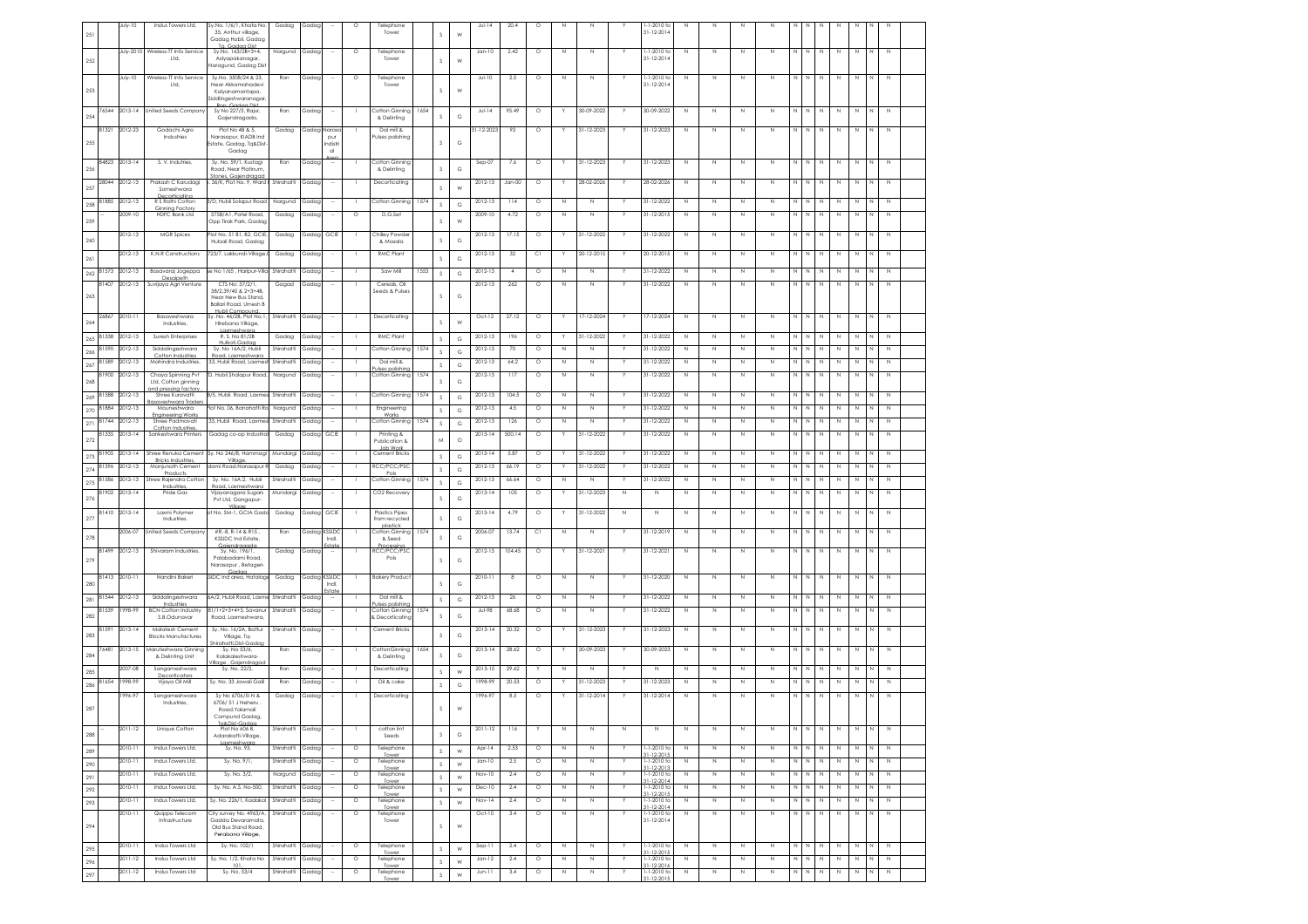| 298 |       | 2010-11       | Indus Towers Ltd                               | Sy. No. 68, & 69                            | Shirahatt | Gadag      | $\circ$ | Telephone<br>Towe               |      | s             | W          | Nov-10   | 3.4     | $\circ$ | Ν            | N            |             | 1-2010 to                         | N           | N            | N           | N            |                         |                                      |             |                |             |                |                     |  |
|-----|-------|---------------|------------------------------------------------|---------------------------------------------|-----------|------------|---------|---------------------------------|------|---------------|------------|----------|---------|---------|--------------|--------------|-------------|-----------------------------------|-------------|--------------|-------------|--------------|-------------------------|--------------------------------------|-------------|----------------|-------------|----------------|---------------------|--|
| 299 |       | 2010-11       | Indus Towers Ltd                               | Sy. No. 599                                 | Mundargi  | Gadac      | $\circ$ | Telephone                       |      | s             | W          | Sep-14   | 3.4     | $\circ$ | $\mathbb{N}$ | $\mathbb{N}$ |             | 1-1-2010 to                       | N           | N            | N           | $\mathbb N$  | N                       | IN.                                  | N           | N              | N           |                | N                   |  |
| 300 |       | 2010-11       | Viom Net work, Ltd                             | 156/23, Opp APMC                            | Mundargi  | Gadag      | $\circ$ | Tower<br>Telephone              |      | s             | W          | $Jan-11$ | 3.4     | $\circ$ | N            | $\mathbb N$  |             | $1 - 12 - 201$<br>$-1 - 2010$ to  | N           | $\mathbb N$  | N           | $\mathbb N$  | N                       | N                                    | $\mathbb N$ | N              | N           |                | N                   |  |
| 301 |       | 2010-11       | Indus Towers Ltd.                              | Yard, Ward No-02<br>Sy. No. 23/1+2/2, Khata | Mundargi  | Gadap      | $\circ$ | Tower<br>Telephone              |      | s             | W          | Seo-2011 | 3.4     | $\circ$ | $\mathbb N$  | N            |             | $1 - 12 - 201$<br>1-1-2010 to     | Ν           | $\mathbb N$  | N           | N            | N N                     |                                      | N           | $\mathbb N$    | N           |                | $\mathbb N$         |  |
| 302 |       | 2010-11       | Viom Net work, Ltd                             | No. 151<br>Bazar Road,                      | Mundargi  | Gadag      | $\circ$ | Tower<br>Telephone              |      | s             |            | Nov-10   | 20      | $\circ$ | N            | N            |             | $1 - 12 - 201$<br>2910-2114       | N           | N            | N           | N            | N   N                   |                                      | N           | N              | N           |                | N                   |  |
|     |       | 2006-07       |                                                | Plot No 36 Ramesh Oi                        | Shirahatt |            | $\circ$ | Tower                           |      |               | W          |          | 20.94   |         | $\mathbb N$  | $\mathbb N$  |             |                                   | Ν           | N            |             | $\mathbb N$  | N                       | N                                    | $\mathbb N$ | N              | N           |                | $\mathbb N$         |  |
| 303 |       |               | Tata Teleservices Ltd.                         | Mill Compour                                |           | Gadag      |         | Telephone                       |      | s             | W          | Jul-06   |         | $\circ$ |              |              |             | $-1 - 2010$ to                    |             |              | N           |              |                         |                                      |             |                |             |                |                     |  |
| 304 |       | 2010-11       | Indus Towers Ltd.                              | Khata No. 153                               | Gadag     | Gadag      | $\circ$ | Telephone<br>Tower              |      | s             | W          | Seo-2011 | 20.4    | $\circ$ | $\mathbb{N}$ | $\mathbb N$  |             | 1-1-2010 to<br>$1 - 12 - 201$     | N           | N            | N           | N            | N I N                   |                                      | $\mathbb N$ | N              | N           |                | N                   |  |
| 305 |       | 2010-11       | Indus Towers Ltd.                              | Sy. No. 137                                 | Gadag     | Gadap      | $\circ$ | Telephone<br>Tower              |      | S.            | W          | $Jun-11$ | 20.4    | $\circ$ | $\mathbb N$  | $\mathbb N$  |             | $-1 - 2010$ to<br>$-12 - 201$     | N           | $\mathbb N$  | N           | $\mathbb N$  | $\mathbb N$             | N                                    | $\mathbb N$ | $\mathbb N$    | N           |                | $\mathbb N$         |  |
| 306 |       | 2010-11       | Indus Towers Ltd.                              | CTS No. 4004/A1/A2,                         | Gadag     | Gadag      | $\circ$ | Telephone<br>Town               |      | s             | W          | Nov-10   | 20      | $\circ$ | $\mathbb N$  | $\mathbb N$  |             | 1-1-2010 to<br>$1 - 12 - 201$     | Ν           | $\,N\,$      | N           | $\mathbb N$  | N N                     |                                      | $\mathbb N$ | N              | N           |                | $\mathbb N$         |  |
| 307 |       | 2010-11       | Indus Towers Ltd.                              | Sy. No.6/1,                                 | Gadag     | Gadac      | $\circ$ | Telephone                       |      | s             | W          | Nov-10   | 20.4    | $\circ$ | N            | N            |             | $-1-2010$ to                      | N           | N            | N           | $\mathbb N$  | N N                     |                                      | N           | N              | N           |                | N                   |  |
| 308 |       | 2010-11       | Indus Towers Ltd.                              | CTS. No. 3781/5/3                           | Gadag     | Gadag      | $\circ$ | Tower<br>Telephone              |      | s             | W          | Apr-11   | 20.53   | $\circ$ | $\mathbb N$  | $\mathbb N$  |             | $-12-201$<br>-1-2010 to           | Ν           | $\mathbb N$  | Ν           | $\mathbb N$  | N                       | N                                    | $\mathbb N$ | N              | N           |                | $\mathbb N$         |  |
| 309 |       | 2010-11       | Indus Towers Ltd.                              | Sy. No. 617/1A/1.                           | Gadag     | Gadag      | $\circ$ | Telephone                       |      | $\mathcal{S}$ | W          | $JU$ -11 | 20.53   | $\circ$ | $\mathbb N$  | $\mathbb N$  |             | $12 - 201$<br>1-1-2010 to         | N           | N            | N           | N            | N                       | IN.                                  | N           | N              | N           |                | N                   |  |
|     |       | 2010-11       | Viom Net work, Ltd.                            | Sy. No. 355/2.                              | Gadag     | Gadap      | $\circ$ | Tower<br>Telephone              |      |               |            | Aug-11   | 20.4    | $\circ$ | $\mathbb N$  | $\mathbb N$  |             | $1 - 12 - 201$<br>$-1 - 2010$ to  | N           | $\mathbb N$  | N           | $\mathbb N$  | $\mathbb N$             | N                                    | $\mathbb N$ | $\mathbb N$    | N           |                | $\mathbb N$         |  |
| 310 |       |               |                                                |                                             |           |            |         | Tower                           |      | s.            | W          |          |         |         |              |              |             | $-12-201$                         |             |              |             |              |                         |                                      |             |                |             |                |                     |  |
| 311 |       | 2010-11       | Viom Net work, Ltd                             | Sy. No. 226/1                               | Gadag     | Gadap      | $\circ$ | Telephone<br>Tower              |      | s             | W          | $Jan-11$ | 20.4    | $\circ$ | N            | N            |             | $1 - 1 - 2010$ to<br>31-12-2015   | N           | $\mathbb N$  | N           | $\mathbb N$  | N N                     |                                      | N           | N              | N           |                | $\mathbb N$         |  |
| 312 |       | 2010-11       | Viom Net work, Ltd                             | Sy. No. 226/2                               | Gadag     | Gadac      | $\circ$ | Telephone<br>Tower              |      | s             | W          | Feb-11   | 20.4    | $\circ$ | N            | N            |             | 1-1-2010 to<br>$-12-201$          | N           | N            | N           | N            | N                       | IN.                                  | N           | N              | N           |                | N                   |  |
| 313 |       | 2010-1        | Viom Net work, Ltd                             | CTS No. 1232/1/2A                           | Gadag     | Gadag      | $\circ$ | Telephone<br>Towe               |      | s             | W          | Jan-11   | 19.2    | $\circ$ | $\mathbb N$  | $\mathbb N$  |             | -1-2010 to                        | Ν           | N            | N           | $\mathbb N$  | Ν                       | N                                    | $\mathbb N$ | N              | N           |                | $\mathbb N$         |  |
| 314 |       | 2010-11       | Viom Net work, Ltd.                            | Sv. No 76/A/1B3                             | Gadag     | Gadag      | $\circ$ | Telephone                       |      | $\mathcal{S}$ | W          | Aug-11   | 20.4    | $\circ$ | $\mathbb{N}$ | $\mathbb N$  |             | 1-1-2010 to                       | N           | N            | N           | N            | N I N                   |                                      | N           | N              | N           |                | N                   |  |
|     |       | 2010-11       | Viom Net work, Ltd.                            | Site No.180/3, 182/2,                       | Ron       | Gadag      | $\circ$ | Tower<br>Telephone              |      |               |            | $Oct-10$ | 20.4    | $\circ$ | $\mathbb N$  | $\mathbb N$  |             | $1 - 12 - 2015$<br>$-1 - 2010$ to | Ν           | $\mathbb N$  | N           | $\mathbb N$  | $\mathbb N$             | N                                    | $\mathbb N$ | $\mathbb N$    | $\mathbb N$ |                | $\,$ N              |  |
| 315 |       |               |                                                | Near Mallapur Bu<br>Stand                   |           |            |         | Tower                           |      | s.            | W          |          |         |         |              |              |             | 31-12-2014                        |             |              |             |              |                         |                                      |             |                |             |                |                     |  |
| 316 |       | 2010-11       | Viom Net work, Ltd                             | G. P. No. 299/1 & 300/1                     | Gadag     | Gadag      | $\circ$ | Telephone<br>Tower              |      | $\mathcal{S}$ | W          | Aug-11   | -20     | $\circ$ | $\mathbb N$  | $\mathbb{N}$ |             | $-1-2010$ to<br>$1 - 12 - 2015$   | N           | N            | N           | N            | NN                      |                                      | N           | $\mathbb N$    | N           |                | N                   |  |
| 317 |       | 2010-11       | Viom Net work, Ltd                             | No 1341, Chindipeth                         | Gadag     | Gadac      | $\circ$ | Telephone                       |      | s             | W          | Aug-11   | $20\,$  | $\circ$ | $\mathbb N$  | N            |             | $-1 - 2010$ to<br>$1 - 12 - 201$  | N           | $\mathbb N$  | N           | $\mathbb N$  | $\mathbb N$             | $\mathbb{N}$                         | $\mathbb N$ | N              | N           |                | $\mathbb N$         |  |
|     |       | 2010-11       | Viom Net work, Ltd                             | Oni<br>Supriya Lodge                        | Gadag     | Gadag      | $\circ$ | Tower<br>Telephone              |      |               |            | $Oct-10$ | 20      | $\circ$ | N            | N            |             | 1-1-2010 to                       | N           | $\mathbb N$  | N           | N            | $\mathbb{N}$            | N                                    | $\mathbb N$ | $\mathbb N$    | Ν           |                | $\mathbb N$         |  |
| 318 |       |               |                                                | Kalamandir Road,<br>Godoo Dist              |           |            |         | Tower                           |      | S.            | W          |          |         |         |              |              |             | 31-12-2014                        |             |              |             |              |                         |                                      |             |                |             |                |                     |  |
|     |       | 2010-11       | Wirless TT Info Service                        | y. No. 166E, Plot No 18,<br>Adarsha Nagara  | Gadag     | Gadag      | $\circ$ | Telephone<br>Tower              |      |               |            | JuH10    | 21      | $\circ$ | N            | $\mathbb N$  |             | $1 - 1 - 2010$ to<br>31-12-2014   | Ν           | $\mathbb N$  | N           | $\mathbb N$  |                         | $N$ $N$                              | $\,$ N      | $\,$ $\,$ $\,$ | N           |                | $\mathbb N$         |  |
| 319 |       |               |                                                | Neelamma Bhai                               |           |            |         |                                 |      |               | W          |          |         |         |              |              |             |                                   |             |              |             |              |                         |                                      |             |                |             |                |                     |  |
|     |       |               |                                                | Asharam Road, Behino<br>HUDCO Colony        |           |            |         |                                 |      |               |            |          |         |         |              |              |             |                                   |             |              |             |              |                         |                                      |             |                |             |                |                     |  |
|     |       | 2010-11       | Wirless TT Info Service                        | y. No. 447B, Plot No 19,                    | Gadag     | Gadag      | $\circ$ | Telephone                       |      |               |            | JuH10    | $20\,$  | $\circ$ | $\mathbb N$  | $\mathbb N$  |             | $-1 - 2010$ to                    | N           | $\mathbb N$  | N           | $\mathbb N$  |                         | $\,N\,$ $\,$ $\,$ N $\,$ $\,$ N $\,$ |             | $\,$ N         | N           |                | $\mathbb N$         |  |
| 320 |       |               |                                                | ith Cross, Near Pasan<br>Bekari, Panchaxari |           |            |         | Tower                           |      |               | W          |          |         |         |              |              |             | 31-12-2014                        |             |              |             |              |                         |                                      |             |                |             |                |                     |  |
|     |       |               |                                                | Noogra                                      |           |            |         |                                 |      |               |            |          |         |         |              |              |             |                                   |             |              |             |              |                         |                                      |             |                |             |                |                     |  |
| 321 |       | 2010-12       | Indus Towers Ltd                               | Sy. No. 683, Kotabal<br>Village             | Ron       | Gadac      | $\circ$ | Telephone<br>Tower              |      | s             | W          | Seo-2010 | 20.5    | $\circ$ | N            | N            |             | $-1 - 2010$ to<br>$-12-2014$      | N           | N            | N           | N            | N                       | N                                    | $\mathbb N$ | N              | N           |                | $\mathbb N$         |  |
| 322 |       | 2010-11       | Indus Towers Ltd                               | Sy. No.3787/48A, C/c<br>Shri Jagadguru      | Gadag     | Gadag      | $\circ$ | Telephone<br>Tower              |      |               | W          | JuH10    | 20      | $\circ$ | N            | N            |             | 1-1-2010 to<br>31-12-2014         | N           | $\mathbb N$  | N           | N            | N N                     |                                      | N           | $\mathbb N$    | N           | N.             | $\,$ N              |  |
|     |       |               |                                                | Tontadaray Swami<br>Mati                    |           |            |         |                                 |      |               |            |          |         |         |              |              |             |                                   |             |              |             |              |                         |                                      |             |                |             |                |                     |  |
| 323 |       | 2010-1        | indus Towers Ltd                               | Propery No.35, Sy No                        | Ron       | Gadag      | $\circ$ | Telephone                       |      | s             | W          | Sep-14   | 2.5     | $\circ$ | N            | N            |             | $-1-2010$ to                      | И           | N            | N           | N            |                         | N N                                  | N           | N              | N           |                | N                   |  |
| 324 |       | 2010-11       | Indus Towers Ltd                               | 471<br>Propery No 87/5A                     | Ron       | Gadag      | $\circ$ | Towe<br>Telephone               |      | s             | W          | Apr-11   | 2.53    | $\circ$ | $\mathbb{N}$ | $\mathbb N$  |             | 1-1-2010 to                       | N           | N            | N           | N            | N I N                   |                                      | $\mathbb N$ | $\mathbb N$    | N           |                | $\bar{\phantom{a}}$ |  |
|     |       | 2010-11       | Viom Net work, Ltd.                            | Plot No 32, Durga                           | Ron       | Gadag      | $\circ$ | Tower<br>Telephone              |      |               |            | $Oct-10$ | 2.43    | $\circ$ | $\mathbb N$  | N            |             | 1-12-201<br>1-1-2010 to           | N           | N            | N           | $\mathbb N$  | N                       | N                                    | $\mathbb N$ | N              | N           |                | N                   |  |
| 325 |       |               |                                                | Residintal Colony<br>Adgacenting to KEB     |           |            |         | Tower                           |      | s             | W          |          |         |         |              |              |             | 31-12-2014                        |             |              |             |              |                         |                                      |             |                |             |                |                     |  |
|     |       | 2010-11       | Indus Towers Ltd                               | Sy. No 61, Katha No                         | Ron       |            | $\circ$ | Telephone                       |      |               |            |          | 2.44    | $\circ$ |              |              |             | $-1 - 2010$ to                    |             |              |             |              |                         |                                      |             |                |             |                | N                   |  |
| 326 |       |               |                                                | 1160                                        |           | Gadac      |         | Tower                           |      | s.            | W          | Jan-11   |         |         | N            | N            |             | $-12-201$                         | N           | N            | N           | N            | N   N                   |                                      | N           | N              | N           |                |                     |  |
| 327 |       | 2010-11       | Indus Towers Ltd                               | Sy. No 436/1+2A/1                           | Ror       | Gadag      | $\circ$ | Telephone                       |      | s             | W          | Nov-14   | 2.4     | $\circ$ | $\mathbb N$  | $\mathbb N$  |             | -1-2010 to                        | N           | N            | Ν           | $\mathbb N$  | $N$ $N$                 |                                      | $\mathbb N$ | N              | N           |                | $\mathbb N$         |  |
| 328 |       | 2010-11       | Indus Towers Ltd                               | Sy. No 27/1, Khata No<br>262                | Ron       | Gadag      | $\circ$ | Telephone<br>Tower              |      | s             | W          | Sep-14   | 2.1     | $\circ$ | $\mathbb N$  | $\mathbb N$  |             | $-1-2010$ to<br>$31 - 12 - 201$   | N           | N            | N           | $\mathbb N$  | N                       | $\mathsf{N}$                         | $\mathbb N$ | N              | N           |                | N                   |  |
| 329 |       | 2010-11       | Indus Towers Ltd                               | Sy. No 209, Khata 309                       | Gadag     | Gadag      | $\circ$ | Telephone                       |      | s             | W          | $Sep-10$ | 2.4     | $\circ$ | N            | $\mathbb N$  |             | $-1-2010$ to<br>$12 - 201$        | N           | N            | N           | $\mathbb N$  | Ν                       | N                                    | $\mathbb N$ | N              | Ν           |                | $\mathbb N$         |  |
| 330 |       | 2010-11       | Indus Towers Ltd                               | Sy. No 6679/B/3                             | Gadag     | Gadag      | $\circ$ | Tower<br>Telephone              |      | S             | W          | $Sep-10$ | 2.5     | $\circ$ | $\mathbb N$  | $\mathbb N$  |             | 1-1-2010 to                       | $\mathbb N$ | $\,N\,$      | N           | $\mathbb N$  | N N                     |                                      | $\,N\,$     | $\,$ N         | N           | N              | $\mathbb N$         |  |
| 331 |       | 2010-11       | Viom Net work, Ltd                             | Sy. No 176/1                                | Ron       | Gadac      | $\circ$ | Telephone                       |      | $\mathcal{S}$ | W          | Aug-11   | 20      | $\circ$ | N            | N            |             | $1 - 12 - 201$<br>$-1-2010$ to    | N           | N            | N           | $\mathbb N$  | N                       | I N                                  | N           | N              | N           |                | N                   |  |
|     |       | 2010-11       | Viom Net work, Ltd                             | Sy. No 2/2A/2                               | Ror       | Gadag      | $\circ$ | Tower<br>Telephone              |      |               |            | Aug-11   | $20\,$  | $\circ$ | $\mathbb N$  | $\mathbb N$  |             | $-12-201$<br>-1-2010 to           | Ν           | $\mathbb N$  | Ν           | $\mathbb N$  | N                       | N                                    | $\mathbb N$ | N              | Ν           |                | N                   |  |
| 332 |       | 2010-11       | Viom Net work, Ltd                             | Sy. No 436/1+2A/                            | Ron       | Gadac      | $\circ$ | Telephone                       |      | s             | W          |          | 20      | $\circ$ | $\mathbb N$  | $\mathbb N$  |             | 1-1-2010 to                       | N           | N            | N           | $\mathbb N$  | N                       | IN.                                  | N           | N              | N           |                | N                   |  |
| 333 |       |               |                                                |                                             |           |            |         | Tower                           |      | s             | W          | Aug-11   |         |         |              |              |             | $1 - 12 - 201$                    |             |              |             |              |                         |                                      |             |                |             |                |                     |  |
| 334 |       | 2010-11       | Viom Net work, Ltd                             | Property No 110/4                           | Ron       | Gadac      | $\circ$ | Telephone<br>Tower              |      | s             | W          | Aug-11   | 20      | $\circ$ | N            | $\mathbb N$  |             | -1-2010 to<br>$-12-201$           | N           | N            | N           | $\mathbb N$  | N                       |                                      | $\mathbb N$ | N              | N           |                | $\mathbb N$         |  |
| 335 |       | 2010-11       | ATC Telecom Towe<br>Corporation Ltd.           | Sy. No 370/C,<br>Vanipeth                   | Ron       | Gadap      | $\circ$ | Telephone<br>Tower              |      | s             | W          | Apr-11   | 2.42    | $\circ$ | N            | N            |             | $1 - 1 - 2010$ to<br>11-12-201    | N           | $\mathbb N$  | N           | $\mathbb{N}$ | N N                     |                                      | $\mathbb N$ | N              | N           |                | $\mathbb N$         |  |
| 336 |       | 2009-10       | Wirless TT Info Service                        | Plot No 7K Sy. No 197                       | Ron       | Gadac      | $\circ$ | Telephone                       |      | $\mathcal{S}$ | W          | Oct-09   | 25.5    | $\circ$ | N            | N            |             | 1-1-2010 to<br>$-12-201$          | N           | N            | N           | N            | N   N                   |                                      | N           | N              | N           |                | N                   |  |
| 337 |       | 2010-1        | Indus Towers Ltd                               | Sy. No 54/9B                                | Gadag     | Gadag      | $\circ$ | Tower<br>Telephone              |      | s             | W          | $Sep-10$ | 2.5     | $\circ$ | $\mathbb N$  | $\mathbb N$  |             | -1-2010 to                        | Ν           | N            | N           | $\mathbb N$  | Ν                       | N                                    | $\mathbb N$ | N              | N           |                | $\mathbb N$         |  |
|     |       | 2009-10       | Indus Towers Ltd                               | R S No 158, Plot No 12                      | Gadag     | Gadac      | $\circ$ | Towe<br>Telephone               |      |               |            | Feb-08   | 2.5     | $\circ$ | $\mathbb{N}$ | $\mathbb N$  |             | $-12 - 201$<br>Closure            | N           | N            | N           | N            | N                       | N                                    | N           | $\mathbb N$    | N           |                | N                   |  |
| 338 |       |               |                                                | Anandngara                                  |           |            |         | Tower                           |      |               | W          |          |         |         |              |              |             | order issues                      |             |              |             |              |                         |                                      |             |                |             |                |                     |  |
| 339 |       | 2010-11       | Indus Towers Ltd                               | No 173/B                                    | Ron       | Gadag      | $\circ$ | Telephone                       |      | s             | W          | $Jun-11$ | 2.5     | $\circ$ | N            | $\mathbb N$  |             | 31-12-2015                        | Ν           | N            | Ν           | $\mathbb N$  | Ν                       | $\mathbb N$                          | N           | Ν              | N           |                | $\mathbb N$         |  |
| 340 |       | 2010-11       | Indus Towers Ltd                               | Sy. No 1/1+2, Khata Nc<br>166               | Ron       | Gadag      | $\circ$ | Telephone<br>Tower              |      | $\mathcal{S}$ | W          | $Jun-11$ | 2.5     | $\circ$ | $\mathbb N$  | $\mathbb{N}$ |             | 31-12-2015                        | N           | N            | N           | $\mathbb N$  | N I N                   |                                      | $\mathbb N$ | $\mathbb N$    | N           |                | $\mathbb N$         |  |
| 341 |       | 2010-11       | Indus Towers Ltd                               | No 70,                                      | Ron       | Gadag      | $\circ$ | Telephone                       |      | s             | W          | Apr-11   | 2.5     | $\circ$ | N            | $\mathbb N$  |             | 31-12-2015                        | N           | N            | N           | N            | N                       |                                      | $\mathbb N$ | N              | Ν           |                | $\mathbb N$         |  |
| 342 |       | 2010-11       | Indus Towers Ltd                               | Sy. No 200                                  | Mundargi  | Gadag      | $\circ$ | Tower<br>Telephone              |      | s             | W          | Nov-10   | 2.5     | $\circ$ | $\mathbb N$  | N            |             | $31 - 12 - 2014$                  | $\mathbb N$ | $\mathbb N$  | N           | $\mathbb N$  | N N                     |                                      | $\mathbb N$ | $\,$ N         | Ν           |                | $\mathbb N$         |  |
|     |       | 2010-11       | Indus Towers Ltd                               | Sy. No 124, Khata No                        | Mundargi  | Gadac      | $\circ$ | Town<br>Telephone               |      |               |            | Nov-14   | 2.5     | $\circ$ | $\mathbb N$  | $\mathbb N$  |             | $31 - 12 - 2014$                  | N           | $\mathbb N$  | N           | $\mathbb N$  | N I N                   |                                      | N           | N              | Ν           |                | $\mathbb N$         |  |
| 343 |       | 2010-11       | Viom Net work, Ltd                             | 164<br>Sy. No 35/1 HoleAlur                 | Nargund   | Gadag      | $\circ$ | Tower<br>Telephone              |      | $\mathcal{S}$ | W          | Aug-11   | $2.5\,$ | $\circ$ | $\mathbb N$  | $\mathbb N$  |             | 31-12-2015                        | N           | $\mathbb N$  | N           | $\,$ N       | $\mathbb{N}=\mathbb{N}$ |                                      | N           | N              | N           |                | $\mathbb N$         |  |
| 344 |       |               |                                                |                                             |           |            |         |                                 |      | $\mathsf S$   | W          |          |         |         |              |              |             |                                   |             |              |             |              |                         |                                      |             |                |             | $\overline{N}$ |                     |  |
| 345 |       | 81656 2010-12 | Sadashiva Granite                              | Sy. No 27/1+2D.<br>Veerapur Cross , Main    | Ron       | Gadaa      | - 1     | Granites cutting<br>& polishing | 1518 | $\mathcal{S}$ | G          | $Mar-12$ | 70      | $\circ$ |              | 31-12-2025   | $\mathbb N$ | $\mathbb N$                       | N           | N            | N           | $\mathbb N$  |                         | N N N                                |             | $\frac{1}{2}$  | N           |                | N                   |  |
|     |       |               |                                                | Road, Gajendragada,<br>Ta-Ron, Dist-Gadag   |           |            |         |                                 |      |               |            |          |         |         |              |              |             |                                   |             |              |             |              |                         |                                      |             |                |             |                |                     |  |
|     |       | 1998-99       | Neo-Tech Enterprises.<br>No. C-3. GCIE. Hubali | No. C-3 GCIF Hubali                         | Gadag     | Gadaa GCIE |         | Feeds                           |      |               |            | Aug-99   | 18.5    | C1      | N            | N            |             | 31-12-1999                        | N           | $\mathbb{N}$ | N           | N            |                         | N N N                                |             | $\mathbb N$    | N           | N              | N                   |  |
| 346 |       |               | Road, Gadag, Dist-                             | Road, Gadag, Dist-<br>Gadag                 |           |            |         |                                 |      | $\mathcal{S}$ | $\circ$    |          |         |         |              |              |             |                                   |             |              |             |              |                         |                                      |             |                |             |                |                     |  |
|     |       | 81648 2013-14 | Gadaa<br>Om Granites                           | Sy. No. 246/2,                              | Ron       | Gadag      |         | Granites cutting                | 1518 |               |            | $Jan-14$ | 72.05   | $\circ$ |              | 31-12-2034   | $\mathbb N$ | $\mathbb N$                       | N           | $\mathbb N$  | N           | $\mathbb N$  | Ν                       | $\mathbb N$                          | $\mathbb N$ | $\,$ N         | N           |                |                     |  |
| 347 |       |               |                                                | Gajendragada Road<br>Ron, Tq-Ron, Dist-     |           |            |         | & polishing                     |      | S             | G          |          |         |         |              |              |             |                                   |             |              |             |              |                         |                                      |             |                |             |                |                     |  |
|     | 81398 | 2009-10       | Arihant Bagamar                                | Gadaa<br>Sy. No. NH 63, Hubli               | Gadag     | Gadag      |         | Service Station                 |      |               |            | Aug-09   | 130     | C1      | Y.           | 30-09-2017   |             | 30-09-2017                        | $\,$ N      | $\mathbb N$  | $\mathbb N$ | $\mathbb N$  | N N                     |                                      | N           | $\mathbb N$    | $\mathbb N$ |                | N                   |  |
| 348 |       |               | Motors.                                        | Road, Gadag,Tq&Dist-                        |           |            |         |                                 |      | S             | $\circ$    |          |         |         |              |              |             |                                   |             |              |             |              |                         |                                      |             |                |             |                |                     |  |
|     | 37701 | 2012-13       | Naveen Granites                                | Gadaa<br>Sv. No.141/2.                      | Ron       | Gadag      |         | Granites cuttina                | 1518 |               |            | $Jan-12$ | 42.54   | $\circ$ |              | 30-09-2028   | N           | N                                 | N           | N            | N           | $\mathbb N$  |                         | N I N I                              | N           | N              | N           |                | N                   |  |
| 349 |       |               |                                                | Gaiendragada Road.<br>Raiuru-Village, Tq-   |           |            |         | & polishing                     |      | $\mathcal{S}$ | G          |          |         |         |              |              |             |                                   |             |              |             |              |                         |                                      |             |                |             |                |                     |  |
|     | 38981 | 2012-13       | <b>Gangadhar Granites</b>                      | Ron Dist-Godoo<br>Plot No 42, GCIE, Hubli   | Gadag     | Gadag GCIE |         | Granites cutting                | 1518 |               |            | Dec-13   | 22      | $\circ$ |              | 31-12-2117   | $\mathbb N$ | $\mathbb N$                       | $\,$ N      | $\mathbb N$  | N           | N            |                         | N N N                                |             | $\mathbb N$    | N           | N              | N                   |  |
| 350 |       |               |                                                | Road, Gadag Tq&Dist-                        |           |            |         | & polishing                     |      | s             | G          |          |         |         |              |              |             |                                   |             |              |             |              |                         |                                      |             |                |             |                |                     |  |
|     | 4533  | 2011-12       | <b>Shree Granites</b>                          | Gadaa<br>Sy. No 30/6, TMC No                | Ron       | Gadag      |         | Granites cutting                | 1518 |               |            | $Jan-14$ | 62.56   | $\circ$ | Y.           | 31-12-2027   | $\mathbb N$ | N                                 | N           | $\mathbb N$  | N           | $\mathbb N$  | N                       | N                                    | N           | $\mathbb N$    | $\,$ N      |                | $\mathbb N$         |  |
| 351 |       |               |                                                | 3846, Kustagi Road.<br>Gajendragada,Tq-     |           |            |         | & polishing                     |      | s             | $_{\rm G}$ |          |         |         |              |              |             |                                   |             |              |             |              |                         |                                      |             |                |             |                |                     |  |
|     |       |               |                                                | Ron.Dist-Gadaa                              |           |            |         |                                 |      |               |            |          |         |         |              |              |             |                                   |             |              |             |              |                         |                                      |             |                |             |                |                     |  |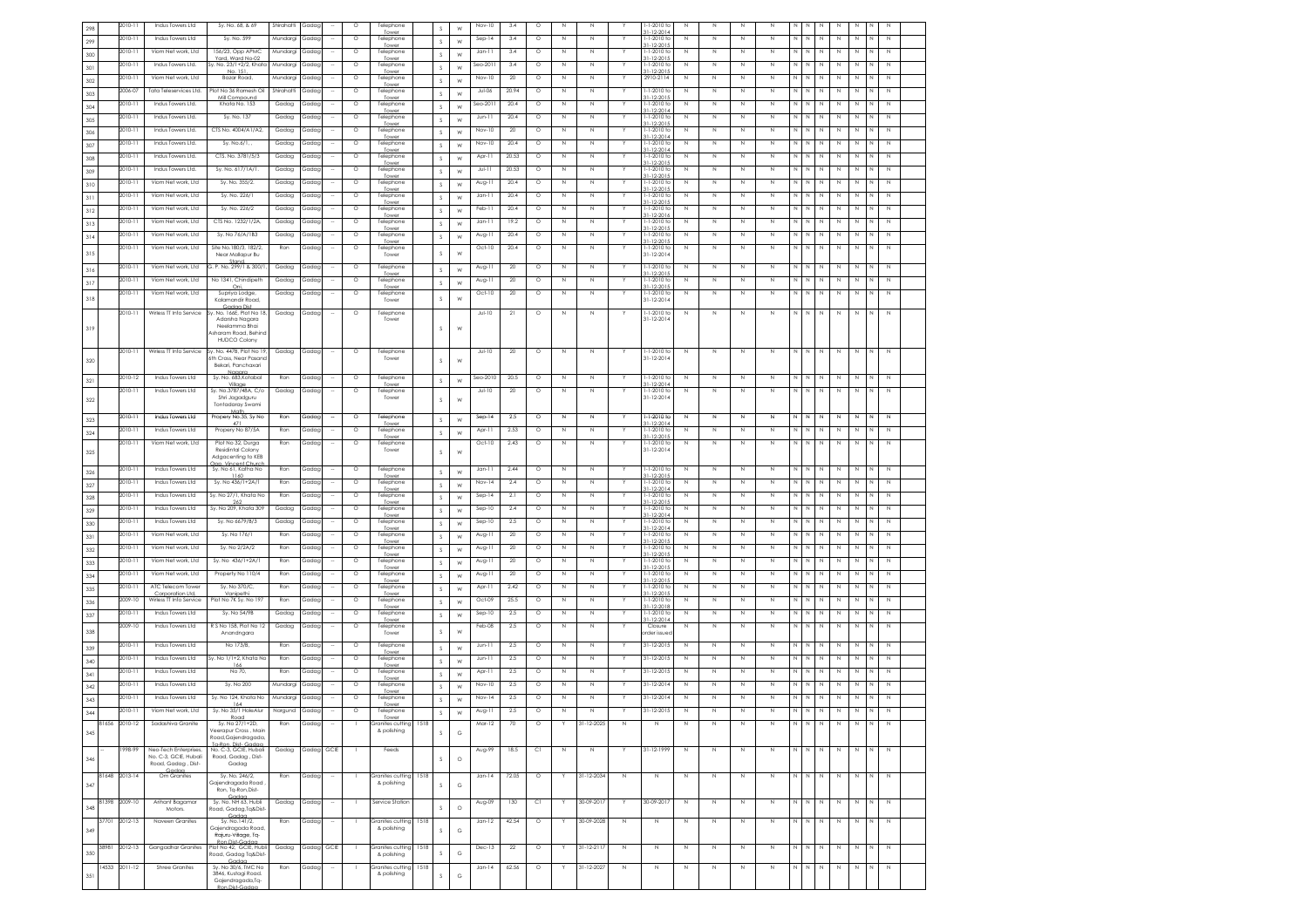| 352               |                | 38005 2011-12            | Platinum Stones                                                           | Sy. No 59/1 Goudager<br>Village Kustagi Road,<br>Gajendragada, Tq-<br>Ron, Dist-Gadag                 | Ron                      | Gadap                |                          |             | iranites cuttina<br>& polishing                          | 1518       | <sub>S</sub> | $_{\rm G}$         | $Jan-13$             | 66.48                    | $\circ$             |              | 31-12-2023                     |                  |                          |                            |                   |                    |                   |                  |              |                             |                                    |             |    |                  |
|-------------------|----------------|--------------------------|---------------------------------------------------------------------------|-------------------------------------------------------------------------------------------------------|--------------------------|----------------------|--------------------------|-------------|----------------------------------------------------------|------------|--------------|--------------------|----------------------|--------------------------|---------------------|--------------|--------------------------------|------------------|--------------------------|----------------------------|-------------------|--------------------|-------------------|------------------|--------------|-----------------------------|------------------------------------|-------------|----|------------------|
|                   |                | 1998-99                  | Neo-Tech Bio Product                                                      | Plot No C-4 GCIE, Hubli                                                                               | Gadag                    | Gadag                | GCIE                     |             | Feeds                                                    |            |              | $\circ$            | Aug-99               | 6.72                     | C1                  | Ν            | $\mathbb N$                    |                  | 31-12-1999               | N                          | N                 | N                  | Ν                 |                  |              | N                           | $\,$ N                             | N           |    | $\mathbb N$      |
| 353               | 37152          | 2010-11                  | India Pvt Ltd<br>Gurukrupa Granites.                                      | Raod, Gadaa<br>Sv. No 77, 38/1                                                                        | Ron                      | Gadaa                |                          |             | Granites cuttina                                         | 1518       | $\mathbb{S}$ |                    | Aug-10               | 27.45                    | $\circ$             |              | $31 - 12 - 2027$               | N                | N                        | N                          | N                 | N                  | N                 | N                |              | N                           | $\mathbb N$                        | N           |    | N                |
| 354               |                |                          |                                                                           | Soudaaeri Villaae, Ilkal<br>Road, Gajendragada<br>Ta-Ron.Dist-Gadaa                                   |                          |                      |                          |             | & polishing                                              |            | s            | G                  |                      |                          |                     |              |                                |                  |                          |                            |                   |                    |                   |                  |              |                             |                                    |             |    |                  |
| 355               |                | 34352 2009-10            | <b>RNS Motors</b>                                                         | Plot No 164, Hubli<br>Road, Gadag, Tg&Dist                                                            | Gadag                    | Gadag                | $\sim$                   | - 1         | Service Station                                          |            | s            | $\circ$            | Aug-09               | 73.3                     | $\circ$             |              | 30-09-2022                     |                  | 30-09-2022               | Y                          | 30-6-2019         | N                  | N                 | N                | <b>N</b>     | N                           | $\mathbb N$                        | N           |    | N                |
| 356               |                | 38274 2011-12            | Keshav Associates<br>Hote Keshav Clark Inn                                | Gadaa<br>#10,11,12,23,24,&29<br>CTS No 3867B+3868<br>Near Mulgund Naka                                | Gadag                    | Gadag                |                          | н           | Hotel                                                    | 1593       |              | G                  | Sep-12               | 1006                     | $\circ$             |              | 31-12-2027                     |                  | 31-12-2027               | $\mathbb N$                | N                 | $\mathbb N$        | N                 | N                |              | N                           | $\,$ N                             | N           |    | N                |
| 357               |                | 20107-08                 | Pruthviraj Granites                                                       | Hubli Road<br>Plot No 20,21 & 3<br><b>KSSIDC Ind Estate</b>                                           | Ron                      | Gadag KSSIDC         | Indi.                    |             | Granites cutting<br>& polishing                          | 1518       | S.           | G                  | Aug-08               | $\overline{\phantom{a}}$ |                     |              | Not<br>applied                 | N                | Ν                        | $\mathbb N$                | N                 | N                  | Ν                 | $\mathbb N$      | N            | $\mathbb N$                 | $\,$ N                             | N           |    | $\mathbb N$      |
| 358               | 79885          | 2008-09                  | Shama Stone Crusher                                                       | Kustagi Road,<br>Gajendragada, Tq-Ror<br>Dist.Codor<br>Sy No 09 Shitalahari                           | Gadag                    | Gada                 | Estate                   |             | Stone Crusher &                                          | 1371       | $\mathsf S$  | $\circ$            | Aug-08               | 160                      | $\circ$             |              | 30-09-2030                     |                  | 30-09-2030               | $\mathbb N$                | $\mathbb N$       | $\mathbb N$        | $\mathbb N$       | N                |              | N                           | $\mathbb N$                        | Ν           |    | $\mathbb N$      |
|                   |                | 2009-10                  | Gagandeep stone                                                           | Village,<br>Sy No 21/4, 21/5,                                                                         | Shirahatti               | Gadag                |                          |             | M-Sand<br>Stone Crusher                                  | 1371       |              |                    | Feb-10               | 55                       | C1                  | N            | N                              |                  | 30-09-2017               | $\mathbb{N}$               | N                 | N                  | N                 | $\mathbb{N}$     | N            | N                           | $\mathbb N$                        | N           | N  | N                |
| 359               |                |                          | crusher industries<br>(Formerly Pragati<br>Industries                     | Akkigunda-Village, Tq<br>Shirahatti, Dist: Gadap                                                      |                          |                      |                          |             |                                                          |            | <sub>S</sub> | $\circ$            |                      |                          |                     |              |                                |                  |                          |                            |                   |                    |                   |                  |              |                             |                                    |             |    |                  |
| 360               | 41305          | 2010-1<br>2011-12        | Sri Laxmi Stone<br>Crusheer (Sanjaya<br>Neelgaundl                        | Sv. No. 67/1.<br>Sitalahari, Mulgund<br>Sy. No. 723/7, Lakkundi-                                      | Gadag<br>Shirahatti      | Gadag                |                          |             | Stone Crusher<br>Stone Crushe                            | 137<br>137 | S            | $\circ$            | 2010-11              | $26\,$<br>450            | СI<br>C1            | Ν            | $\mathbb N$                    |                  | 31-03-2019<br>30-06-2015 | N                          | N                 | N                  | Ν                 |                  |              | N                           | N                                  | N           |    |                  |
| 361<br>362        |                | 011-12                   | <b>KNR</b> Constructions<br>K.N.R Constructions                           | Village, Gadag<br>23/7, Lakkundi-Village, C                                                           | Gadag                    | Gadag<br>Gada        |                          |             | Hot Mix Plant 1334                                       |            |              | $\circ$<br>$\circ$ | Dec-11               | 180                      | C1                  | N            | N<br>20-12-201                 |                  | 20-12-201                | N<br>$\mathbb{N}$          | N<br>$\mathbb{N}$ | N<br>N             | N<br>N            | Ν                |              | N<br>N N N N                | N                                  | N<br>N      | N. | N<br>N           |
| 363               | 81574          | 2012-13                  | P R Nayak Associats                                                       | Sy. No. 21/3 AKKigunda                                                                                | Shirahatti               | Gadag                |                          |             | Hot Mix Plant                                            | 1334       | $\mathsf S$  | $\circ$            | 2012-13              | 57.91                    | C1                  |              | 30-6-2019                      |                  | 30-6-2019                | $\mathbb N$                | Ν                 | N                  | N                 | N                | N            | N                           | $\mathbb N$                        | N           | N  | $\mathbb N$      |
|                   | 81578          | 2012-13                  | M/s. Suresh Enterprises                                                   | Village<br>Sy.No.13/1, 13/2<br>Holalapur-Village, Tq-                                                 | Shirahatti               | Gadag                |                          |             | stone Crusher                                            | 1371       | M            | $\circ$            | 2012-13              | 792                      | $\circ$             | N            | $\mathbb N$                    |                  | 30-09-2020               | $\mathbb N$                | $\mathbb N$       | $\,N\,$            | $\mathbb N$       | $\mathsf{N}$     |              | $\mathbb N$                 | $\mathbb N$                        | $\mathbb N$ |    | $\mathbb N$      |
| 364               |                |                          |                                                                           | hirahatti.Dist-Gadac                                                                                  |                          |                      |                          |             |                                                          |            |              |                    |                      |                          |                     |              |                                |                  |                          |                            |                   |                    |                   |                  |              |                             |                                    |             |    |                  |
| 365               | 81650          | 2012-13<br>35462 2012-14 | N.S. R Cotton Ginning<br>Mill & Processing Unit,<br>Amafhh Oil            | Sv. No. 26/1, 26/3.<br>Kodaaanur-Village<br>Gaiendragada.<br>Sy. No 28, PI No: 14 &                   | Ron<br>Gadag             | Gadag<br>Gadag KIADB | $\sim$                   | - 1         | Cotton Ginning 1574<br>Bitumin                           |            | s            | G                  | 2012-13<br>2012-13   | 80<br>53.52              | C1<br>$\circ$       |              | 31-12-2022<br>30-06-2022       |                  | 31-12-2022<br>30-06-2022 | $\mathbb N$<br>$\mathbb N$ | Ν<br>N            | N<br>$\mathbb N$   | N<br>N            | N<br>$\mathbb N$ | N            | N<br>N                      | $\mathbb N$<br>N                   | N<br>N      |    | $\mathbb N$<br>N |
| 366               |                |                          | Corporation                                                               | 15, KIADB Ind Estate,<br>Narasapur, Gadag,                                                            |                          |                      | laras<br>bur Ind<br>Area |             | Emulsion                                                 |            | $\mathbf{S}$ | $\mathbb{R}$       |                      |                          |                     |              |                                |                  |                          |                            |                   |                    |                   |                  |              |                             |                                    |             |    |                  |
| 367               |                | 42404 2013-14            | Ramgad Minerals &<br>Mining Pvt, Ltd, (Gold<br>Processing Plant)          | Sy. No 46,47,49,50 & 51,<br>Attikatti-Village,                                                        | Mundargi                 | Gadag                |                          |             | Gold Ore<br>rocessing Plan                               |            | $\mathsf{L}$ | $\mathbb{R}$       | $2013 - 14$          | 2000                     |                     | Ν            | N                              | N                | N                        | N                          | N                 | N                  | Ν                 | Ν                | $\mathbb N$  | N                           | $\mathbb N$                        | Ν           |    | N                |
| $\frac{368}{369}$ |                |                          | Attilatti Village<br>Gadag Betageri, CMC                                  | Gadag Betageri,                                                                                       | Gadag                    | Gadas                |                          | LB          | LB                                                       |            | $S_{\perp}$  | R                  |                      |                          | $\circ$             | Y            | 30-06-2018                     | $\mathbb N$      | N                        | N                          | N                 | N                  | N                 |                  |              | N N N N                     |                                    |             |    | N Y 0-06-202     |
|                   |                |                          | Gajendragad, IMC<br>Laxmeshwar, TMC                                       | Gajendragad,<br>Laxmeshwar                                                                            | Ron<br>Shirahatti        | Gadag<br>Gada        |                          | $L$ B<br>LB | LB<br>LB                                                 |            | S.           | S R<br>R           |                      |                          | $\circ$<br>$\Omega$ | $\vee$       | 30-06-2017<br>30-06-2018       | $\mathbb N$<br>N | N<br>N                   | $\mathbb N$<br>N           | $\mathbb N$<br>N  | ${\mathbb N}$<br>N | N<br>$\mathbb{N}$ | N                |              |                             | $N$ $N$ $N$<br>NNN NNN N906-2020   | N           |    | Y 0-06-2020      |
| $\frac{370}{371}$ |                |                          | Mulgaund TP<br>Mundarai, TMC                                              | Mulgaund<br>Mundargi                                                                                  | Gadag<br>Mundargi        | Gadag<br>Gadag       |                          | LB<br>LB    | LB<br>LB                                                 |            | s.           | S R<br>R           |                      |                          | $\circ$<br>$\circ$  | Y            | 30-6-2018<br>30-06-2018        | N<br>N           | N<br>N                   | N<br>N                     | N<br>N            | N<br>N             | N<br>Ν            |                  |              |                             | IN N N N N N Y 0-06-202<br>N N N N | N           |    | Y 0-06-2020      |
| $\frac{372}{373}$ |                |                          | Naregal, TP                                                               | Naregal                                                                                               | Ron                      | Gadas                |                          | LB          | LB                                                       |            | S.           | $\overline{R}$     |                      |                          | $\circ$             | $\vee$       | 30-06-2018                     | N                | $\mathbb N$              | $\mathbb N$                | N                 | $\mathbb N$        | N                 |                  |              | $N \quad N \quad N \quad N$ |                                    | N           |    | $Y$ 0-06-202     |
| 374<br>375        |                |                          | Nargunda, TMC<br>Ron, TMC                                                 | Nargunda<br>Ron                                                                                       | Nargunda<br>Ron          | Gadag<br>Gada        |                          | LB<br>LB.   | LB<br>LB                                                 |            | $\sim$       | S R<br>R           |                      |                          | $\circ$<br>$\Omega$ | $\vee$       | 30-06-2018<br>$31 - 12 - 2018$ | $\mathbb N$<br>N | $\mathbb N$<br>N         | N<br>N                     | $\mathbb N$<br>N  | N<br>N             | И<br>$\mathbb{N}$ |                  |              |                             | NNNNN<br>N N N N N Y 0-06-2020     |             |    | N Y 0-06-202     |
| 376<br>377        | 7236           | 2014-15                  | Shirahatti, TF<br>Annapurneshwar Ston<br>Crusher, (Annapurna A<br>Kumbi), | Shirahatt<br>Sy. No. 39/4B,<br>Bastibana Village, Tq:<br>Shirahatti, Dist: Gadag                      | Shirahatti<br>Shirahatti | Gadaa<br>Gadag       |                          | LB          | LB<br>Stone Crusher                                      | 137        | s I<br>s     | R<br>$\circ$       | 2014-15              | 46                       | $\circ$<br>СI       | Y<br>N       | 6/30/2019<br>N                 | N                | N<br>30-09-2019          | N<br>N                     | N<br>N            | N<br>N             | N<br>N            | N                | N            | N                           | NNNNNNNNN90-06-202<br>N            | N           | N  | N                |
| 378               | 32563          | $2014 - 15$              | Maple Ceramica Pvt<br>Itd                                                 | Sv. No. 39/1+2/C<br>Benakoppa Village, Tq<br>& Dist: Gadaa                                            | Gadag                    | Gadag                |                          |             | Ceramic Tiles &<br>Vetrified Tiles                       |            | $\mathsf{L}$ | $\circ$            | $Jan-15$             | 2175                     | C1                  |              | 9/30/2021                      |                  | 9/30/2021                | $\mathbb N$                | N                 | N                  | N                 | N                | N            | N                           | N                                  | N           |    | N                |
| 379               |                | 2014-15                  | Hiten Fastners Pvt Ltd,                                                   | Plot No 117, 118, 121 &<br>122, KIADB Ind Area<br>larasapur Gadag Tq 8<br>Dist                        | Gadag                    |                      | Gadag KIADB              |             | Engineering<br>Works                                     |            | $\mathbb S$  | W                  | $Jan-13$             | 127                      | Сl                  |              | 31-12-2022                     | N                | N                        | N                          | N                 | N                  | Ν                 | Ν                |              | N                           | N                                  | N           |    |                  |
| 380               |                | 2014-15                  | Anand Enterprises, .                                                      | Sy. No 386/3,<br>Sambapur Road<br>Gadaa                                                               | Gadag                    | Gadag                |                          |             | Cement Blocks<br>and Other<br>Product                    |            | $\mathbb S$  | G                  | $Jan-13$             | 37.15                    | $\circ$             |              | 31-12-2023                     |                  | 31-12-2023               | N                          | N                 | N                  | Ν                 | N                |              | N                           | N                                  | N           |    | $\mathbb{N}$     |
| 381               | 81334<br>24978 | 2014-15<br>2014-15       | M/s. Arvind Enterprises<br>M/s. Vikram Prakashan                          | Rs.No.<br>66/1.66/A2.Hulkoti, Ta 8<br>Dist. Gadaa<br>Plot No. B.5 & B6, GCIE                          | Gadag<br>Gadag           | Gadag<br>Gadag       | GCIE                     |             | Cement Blocks<br>and Other<br>Products<br>Printing Press |            | s            | G                  | $Jan-74$<br>$Jun-14$ | 4.3<br>120               | $\circ$<br>$\circ$  |              | 31-12-2023<br>31-12-2023       |                  | 31-12-2023<br>31-12-2023 | N<br>N                     | N<br>N            | N<br>N             | N<br>N            | N<br>Ν           |              | N<br>Ν                      | N<br>N                             | N<br>Ν      |    |                  |
| 382               |                |                          |                                                                           | Hubali Road, Gadag,<br>Tq&Dist. Gadag                                                                 |                          |                      |                          |             |                                                          |            | s            | $\circ$            |                      |                          |                     |              |                                |                  |                          |                            |                   |                    |                   |                  |              |                             |                                    |             |    |                  |
| 383               | 81326          | 2014-15                  | M/s. A.R.D.ICE Factory,                                                   | Gadag Co-Op<br>Industrial Estate, R S No.<br>329/B, Plot No. 12, Hubl<br>Road, Gadaa                  | Gadag                    | Gadag                | GCIE                     |             | Ice Blocks                                               |            | s            | G                  | $Jan-14$             | 7.6                      | $\circ$             |              | 31-12-2023                     | N                | N                        | $\mathbb N$                | N                 | $\mathbb N$        | N                 | N                | N            | N                           | $\mathbb N$                        | N           |    | $\mathbb N$      |
| 384               | 81328          | 2014-15                  | Shi Gouri Ganesh<br>Jecorticating & Oil Mill                              | RS. No 406/8B, Anand<br>Asharam Road, Near<br>APMC Road, Gadaa                                        | Gadag                    | Gadag                |                          |             | Ground Nut, Oi<br>and Cake                               |            | $\mathbb S$  | $_{\rm G}$         | $Oct-11$             | 12.7                     | $\circ$             | Y            | 31-12-2023                     | Y.               | 31-12-2023               | N                          | N                 | N                  | N                 | N                | $\mathbb N$  | N                           | N                                  | N           | N  | N                |
| 385               | 81404          | $2014 - 15$              | M/s. M H Shirahatti<br><b>Bricks Manufacturers</b>                        | Rs.No. 129/2A+2B/3A/2,<br>Mundaragi Road,<br>GadagTq&Dist. Gada                                       | Gadag                    | Gadag                |                          |             | Cement Bricks                                            |            |              | G                  | $Jan-74$             | 115                      | $\circ$             |              | 31-12-2023                     | N                | $\mathbb{N}$             | N                          | N                 | N                  | Ν                 |                  | N N          | $\,$ N                      | N                                  | N           | N  | N                |
| 386               |                | 38736 2014-15            | M/s. Lobosa Food and<br>Beverages,                                        | L-6 . KSSIDC Industrial<br>Estate, Hatalgeri Road                                                     | Gadag                    | Gadag                |                          |             | Tea Powder<br><b>Bleading and</b>                        |            | s            | G                  | $Oct-11$             | 415                      | $\circ$             |              | 31-12-2024                     | Y                | 31-12-2024               | $\mathbb N$                | N                 | N                  | N                 |                  | N N          | N                           | N                                  | N           | N  | N                |
| 387               | 32586          | $2014 - 15$              | M/s. Shree<br>Rachoteshwar Flour                                          | Gadag, Tq & Dist-<br>Cod<br>Rs.No. 406-B, Plot No. 9,<br>Anand Ashram Road,                           | Gadag                    | Gadag                |                          |             | Packing<br>Rawa Atta,                                    |            | $\mathbb S$  | $_{\rm G}$         | $Oct-11$             | 13.55                    | $\circ$             |              | 31-12-2023                     |                  | 31-12-2023               | N                          | N                 | N                  | Ν                 |                  |              | N                           | N                                  | N           |    | N                |
|                   | 24965          | $2014 - 15$              | M/s. Prabha Printers.                                                     |                                                                                                       |                          |                      |                          |             | Besan, Rice<br>Sooii Atto                                |            |              |                    | $Oct-11$             | 34.43                    |                     |              | 31-12-2023                     |                  | 31-12-2023               |                            |                   |                    |                   |                  |              |                             |                                    |             |    |                  |
|                   |                |                          |                                                                           | CTS No.<br>411/2, Plot. No. 20, Estran<br>Park, KSSIDC Industrial<br>Area, Near Hatalgeri             | Gadag                    | Gadaa KSSIDC         |                          |             | <b>Printing Press</b>                                    |            |              |                    |                      |                          | $\circ$             |              |                                |                  |                          | N                          | N                 | N                  | N                 | Ν                | $\mathbb{N}$ | N                           | N                                  | N           |    |                  |
|                   |                |                          |                                                                           |                                                                                                       |                          |                      |                          |             |                                                          |            |              |                    |                      |                          |                     |              |                                |                  |                          |                            |                   |                    |                   |                  |              |                             |                                    |             |    |                  |
| 389               |                |                          |                                                                           | Naka, Ashram Road,                                                                                    |                          |                      |                          |             |                                                          |            |              |                    |                      |                          |                     |              |                                |                  |                          |                            |                   |                    |                   |                  |              |                             |                                    |             |    | N                |
|                   |                |                          | 81380 2014-15 Sri. Vinod C Patel, M/s.<br>Om Polimers,                    | Plot No. 152, 1st Main,<br>Narasapur, KIADB<br>Industrial Estate,<br>Gadag, Tq&Dist.                  | Gadag                    |                      | Gadag KIADB              |             | <b>PVC Water Tank</b>                                    |            | s            | G                  | $Oct-11$             | 79                       | $\circ$             | $\mathbb{N}$ | N                              |                  | 31-12-2024               | $\mathbb N$                | $\mathbb N$       | N                  | N                 | Z                | N            | Z                           | N                                  | N           | N  |                  |
|                   | 24976          | 2014-15                  | Sri. Balaji Roofling                                                      | Gadan<br>Plot.No. 329 B-53,54,55                                                                      | Gadag                    |                      | Gadag GCIE               |             | Engineering                                              |            |              |                    | $Oct-11$             | 62.58                    | $\circ$             | Y            | 31-12-2025                     |                  | 31-12-2025               | Z                          | $\mathbb N$       | Z                  | N                 | N                | $\mathbb{N}$ | Z                           | $\,N\,$                            | $\mathbb N$ | N  | Z                |
| 390               |                |                          |                                                                           | and 329A-1&2, Gadag<br>Co-op Industrial Estate<br>Hubali Road, Gadag                                  |                          |                      |                          |             | Works                                                    |            | $\mathbb S$  | $_{\rm G}$         |                      |                          |                     |              |                                |                  |                          |                            |                   |                    |                   |                  |              |                             |                                    |             |    |                  |
| 391               | 35499          | 2014-15                  | M/s Renuka Feesd,<br>Formerly known as<br>Green Energy,                   | Sy. No. 72/A, Hubali<br>Road, Binkadakatti<br>Village, Gadag, Tq &                                    | Gadag                    | Gadag                | $\sim$                   |             | Cattel Feed                                              |            | s            | $\circ$            | $Oct-11$             | 74                       | $\circ$             |              | 30-09-2022                     |                  | 30-09-2022               | $\mathbb N$                | N                 | $\mathbb N$        | N                 | $\mathbb N$      | $\mathbb{N}$ | $\overline{N}$              | N                                  | $\mathbb N$ | N  | N                |
| 392               |                | $2014 - 15$              | M/s. National Seeds                                                       | Dist: Godaa<br>Sv. No. 72/A. Hubali<br>Road, Binkadakatti<br>Village, Tq & Dist:                      | Gadag                    | Gadaa                |                          |             | Seed cleaning<br>& Grading                               |            | $\mathsf S$  | $_{\rm G}$         | $Oct-11$             | 12.7                     | C1                  | N            | <b>NA</b>                      | Y                |                          | $\mathbb N$                | N                 | N                  | N                 | N                | $\mathbb{N}$ | N                           | N                                  | N           | N  | N                |
| 393               |                | $2014 - 15$              | M/s.Kallyani Trading<br>Company                                           | Gadaa<br>Sy. No. 330, Plot. No.<br>15.16, Gadag Co-<br>operative Industrial<br>state, Hubali Road, Tr | Gadag                    | Gadaa                |                          |             | Chilley Powder<br>& Masala                               |            | $\mathbb S$  | W                  | $Oct-11$             | 25.78                    | $\circ$             |              | 31-12-2023                     |                  | $31 - 12 - 2023$         | $\mathbb N$                | Ν                 | N                  | N                 | N                | <b>N</b>     | N                           | N                                  | N           | N  | N                |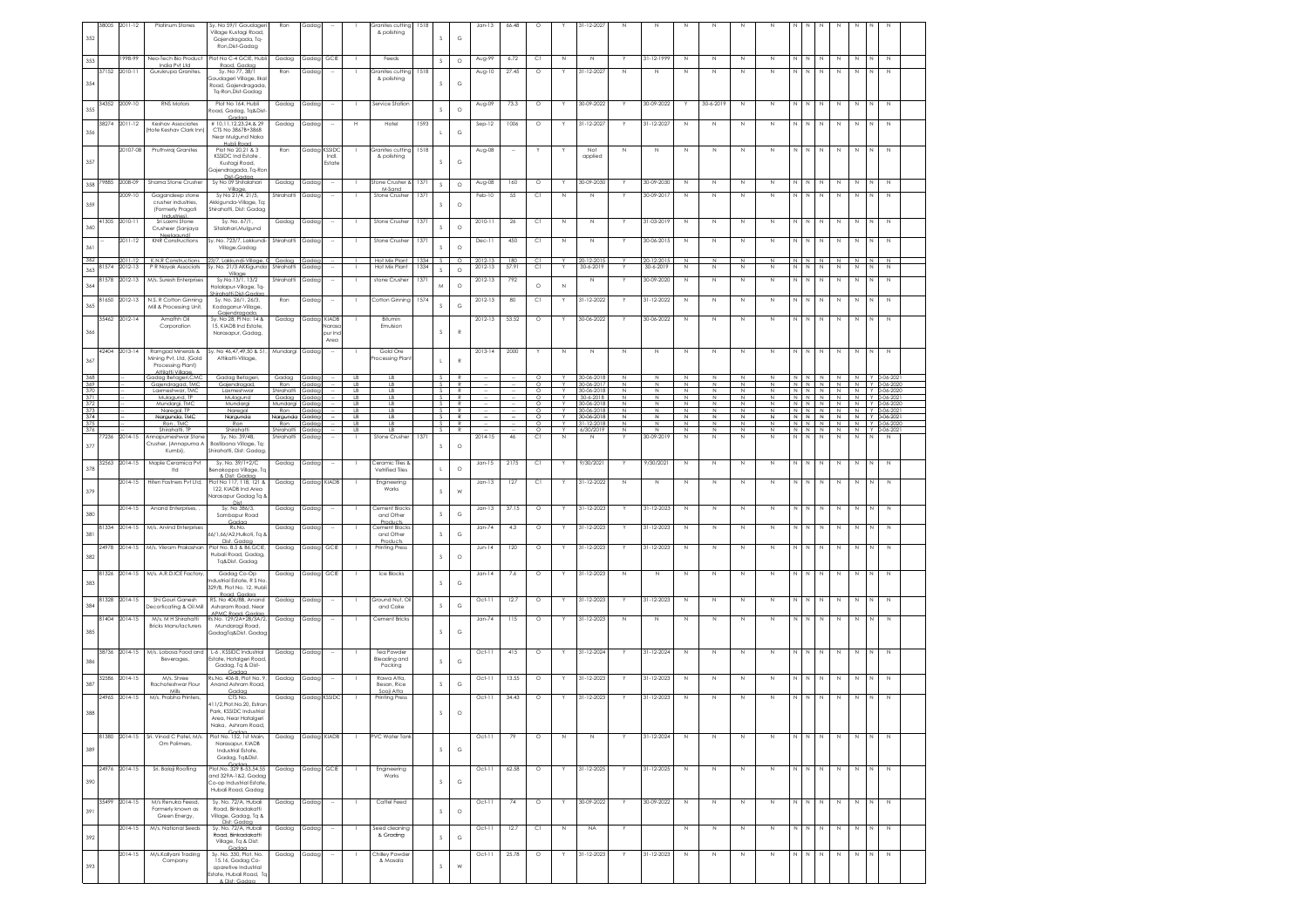| 394 |       | 31324 2014-15      | M/s.Radhakrishna Flou<br>Mil                                                         | Spcial Plot. No. 21,<br>SSIDC Industrial Estate<br><b>HATALGERI Naka</b><br>,Gadag, Tq & Dist:                        | Gadag               | Gadag KSSIDC   |                          | Flour Mill                                  |            | <sub>S</sub>  | G          | $Oct-11$             | 16.8        | $\circ$ |        | 31-12-2023                 |             | 31-12-2023       |                  |             |             |        |                  |              |             |             |             |             |                  |  |
|-----|-------|--------------------|--------------------------------------------------------------------------------------|-----------------------------------------------------------------------------------------------------------------------|---------------------|----------------|--------------------------|---------------------------------------------|------------|---------------|------------|----------------------|-------------|---------|--------|----------------------------|-------------|------------------|------------------|-------------|-------------|--------|------------------|--------------|-------------|-------------|-------------|-------------|------------------|--|
| 395 | 81376 | 2014-15            | M/s.R.B.M Flour Mills,                                                               | Gador<br>RS No. 406/B, Plot. No.<br>23, Anand Ashram<br>Road, Masari, Gadag,<br>To & Dist: Godgo                      | Gadag               | Gadag          |                          | Flour Mill                                  |            | s             | G          | $Oct-11$             | 19.2        | $\circ$ |        | 31-12-2023                 |             | 31-12-2023       | N                | N           | $\mathbb N$ | N      | N                |              | N           | N           | N           |             | $\mathbb N$      |  |
| 396 | 81330 | $2014-15$          | M/s.New Annapurna<br>Flour Mills,                                                    | RS No. 406/B, Plot. No.<br>4, Industrial Estate,<br>ATALGERI Naka ,Tq &                                               | Gadag               | Gadag          |                          | Flour Mill                                  |            | s             | G          | $Oct-11$             | 91.56       | $\circ$ |        | 31-12-2023                 |             | 31-12-2023       | N                | N           | N           | N      | Ν                |              | N           | N           | N           |             | $\mathbb N$      |  |
| 397 | 24968 | 2014-15            | M/s.Radhakrishna<br>Industries,                                                      | Dist: Gadaa<br>RS No. 415, Plot. No.M-<br>9, KSSIDC Industrial<br>Estate, HATALGERI Nako<br>, Gadag, Tq & Dist:       | Gadag               |                | Gadag KSSIDC             | Fride Gram                                  |            | s             | G          | $Oct-11$             | 24          | $\circ$ |        | 31-12-2023                 |             | 31-12-2023       | N                | N           | $\mathbb N$ | N      | N                |              | Ν           | N           | N           |             | $\mathbb N$      |  |
| 398 |       | 813869 2014-15     | M/s.Keerti Engineering                                                               | M-10, KSSIDC Industrial<br>Estate, Hatalageril<br>Naka, Near P&T<br>Quarters , Tq & Dist:                             | Gadag               | Gadag          |                          | Engineering<br>Works                        |            | <sub>S</sub>  | W          | $Oct-11$             | 4.9         | $\circ$ |        | 31-12-2023                 |             | 31-12-2023       | $\mathbb N$      | N           | $\mathbb N$ | N      | N                |              | N           | N           | N           |             |                  |  |
| 399 | 27372 | 2014-15            | M/s.R S Sankannavar &<br>Sons                                                        | Plot. No.M-411/2, Shed<br>No. D9+D10, KSSIDC<br>Industrial Estate,<br>HATALGERI Naka , Near                           | Gadag               | Gadag          |                          | Moong<br>Polishing                          |            |               | G          | $Oct-11$             | 88.12       | $\circ$ |        | 31-12-2023                 |             | 31-12-2023       | $\mathbb N$      | N           | $\mathbb N$ | N      | $\mathbb N$      | N            | N           | N           | N           |             | N                |  |
|     | 81377 | $2014-15$          | M/s.Siddaroodh<br>Industries,                                                        | 8T Quarters , Tq & Dist:<br>Plot. No.BL1, KSSIDC<br>Industrial Estate,                                                | Gadag               | Gadag          |                          | Fride Gram                                  |            |               |            | $Oct-11$             | 22.8        | $\circ$ |        | 31-12-2023                 |             | 31-12-2023       | N                | N           | N           | Ν      | Ν                |              | N           | N           | N           |             | $\mathbb N$      |  |
| 400 | 81329 | 2014-15            | M/s. Somanath Seeds                                                                  | HATALGERI Naka , Nea<br>P&T Quarters ,Tq & Dist<br>Plot. No.2, KIADB,                                                 | Gadag               |                | Gadag KIADB              | Seed cleaning                               |            | $\mathcal{S}$ | G          | $Jan-15$             | 350         | $\circ$ | Y      | 31-12-2023                 |             | 31-12-2023       | $\mathbb N$      | Ν           | $\mathbb N$ | N      | N                | $\mathbb N$  | $\mathbb N$ | $\mathbb N$ | $\mathbb N$ | $\mathbb N$ | $\,N\,$          |  |
| 401 |       |                    | Pvt Ltd, Plot. No.2,<br>KIADB, Narasapur<br>dustrial Area, Gadag<br>Tq&Dist-Gadag    | Narasapur Industria<br>Area, Gadag, Tq&Dist<br>Gadag                                                                  |                     |                |                          | & Grading                                   |            |               | Ġ          |                      |             |         |        |                            |             |                  |                  |             |             |        |                  |              |             |             |             |             |                  |  |
| 402 |       | 24967 2014-15      | M/s. National Seeds<br>and Forms.                                                    | M/s. National Seeds<br>and Forms Sy<br>No.406/8.KA./1. Anano                                                          | Gadag               | Gadag          |                          | Seeds Grading<br>and Polishing              |            | s             | G          | $Jan-15$             | 97.41       | $\circ$ |        | 31-12-2023                 |             | 31-12-2023       | N                | Ν           | N           | Ν      |                  | N N          | N           | N           | N           | N           | N                |  |
|     | 81288 | 2014-15            | Shri Banashankari                                                                    | Ashram Road, Gadag<br>Tg&Dist-Gadag<br>Sy No 99,                                                                      | Shirahatti          | Gadag          |                          | itone Crusher &                             | 137        |               |            | 30-09-2014           | 164         | $\circ$ | N      | N                          |             | 30-09-2018       | $\mathbb N$      | $\mathbb N$ | $\mathbb N$ | N      | N                |              | N           | $\mathbb N$ | N           |             | N                |  |
| 403 |       | 2014-15            | Industries (LS<br>Hosagoudar<br>M/s. B.G. Shirke                                     | Chikkasavanur, Tq-<br>Shirahatti.Dist-Gadaa<br>Sy No 31/2G, IMS                                                       | Gadag               | Gadag          |                          | M-Sand<br>Wet Mix Plant                     |            | $\mathbb S$   | $\circ$    | $Oct-11$             | 20.39       | Сl      |        | $31 - 12 - 2016$           | Y           | 31-12-2016       | $\,$ N           | Ν           | $\,$ N      | N      | N                | N            | N           | $\,$ N      | $\mathbb N$ | N           | $\,N\,$          |  |
| 404 |       |                    | Construction<br>Technology Pvt Ltd,                                                  | ojects Mallasamudro<br>Village, Gadag,<br>Tq&,Dist-Gadag                                                              |                     |                |                          |                                             |            |               | G          |                      |             |         |        |                            |             |                  |                  |             |             |        |                  |              |             |             |             |             |                  |  |
| 405 | 24970 | 2014-15            | M/s. Shri Shivaganga<br>Industries,                                                  | Sy No 406/B, Plot.No. 22,<br>Ananad Ashram Road,<br>, Tq&, Dist-Gadag                                                 | Gadag               | Gadag          |                          | Maiza Products                              |            | <sub>S</sub>  | G          | $Oct-11$             | 8.1         | $\circ$ |        | 31-12-2023                 |             | 31-12-2023       | N                | N           | N           | Ν      | N                | N            | $\mathbb N$ | $\mathbb N$ | Ν           |             | $\mathbb N$      |  |
| 406 | 24977 | 2014-15            | M/s. S S Industries,                                                                 | Sy No 406/B, Plot. No. 14<br>(B), Ananad Ashram<br>toad, , Tq&,Dist-Gada                                              | Gadag               | Gadag          |                          | Fride Gram                                  |            | s             | G          | Oct-11               | 14.58       | $\circ$ |        | 31-12-2023                 |             | 31-12-2023       | $\mathbb N$      | N           | N           | И      | И                |              | N           | N           | И           |             | $\mathbb N$      |  |
| 407 | 81322 | 2014-15            | M/s. New<br>Mahanteshwara<br>Industries,                                             | Sy No 406/B, Plot.No.<br>14/A, KSSIDE Industrial<br>Area, Ananad Ashram<br>Road, Near Rajeev<br>Gandhi Road, Tq&,Dist | Gadag               |                | Gadag KSSIDE             | Dal mill &<br>ulses polishing               |            | s             | G          | $Oct-11$             | 7.75        | $\circ$ |        | 31-12-2023                 |             | 31-12-2023       | N                | N           | N           | N      | N                | N            | N           | N           | N           |             | $\mathbb N$      |  |
| 408 | 77088 | 2014-15            | S R Baradut/BaligarM/s<br>Laxminarayana Stone<br>Enterprises,                        | Sy No 31/3, Holalapur-<br>Vilage, Tq-<br>Shirahatti, Dist-Gadag                                                       | Shirahatti          | Gadag          |                          | Stone Crusher                               | 1371       | s             | $\circ$    | $Oct-11$             | 201         | Y       | N      | $\mathbb N$                | $\mathbb N$ | $\mathbb N$      | $\,$ N           | $\mathbb N$ | $\,N\,$     | N      | $\mathbb N$      | N            | $\,N\,$     | $\,$ N      | N           | N           | $\,$ N           |  |
| 409 | 81576 | 2014-15            | M/s. Welcome<br>Interprises, (Manjunati<br>Kabadi                                    | Sy No 31/3, & 31/4,<br>Holalapur-Village, Tq-<br>Shirahatti, Dist-Gadaa                                               | Shirahatti          | Gadag          |                          | Stone Crusher                               | 137        | s             | $\circ$    | Jan-01               | 397         | $\circ$ | N      | N                          |             | 9/30/2020        | N                | N           | N           | N      | Ν                | $\mathbb N$  | N           | N           | N           | N           | $\mathbb N$      |  |
| 410 | 79183 | 2014-15<br>2014-15 | M/s. Jandipeer Stone<br>Crusher.<br>M/s. Annapurneshwar                              | Sv No 31/3.8.31/4<br>Holalapur-Village, Ta-<br>Shirahatti.Dist-Gadaa<br>Sy No 57/2, Sithalahari-                      | Shirahatti          | Gadag          |                          | Stone Crusher<br>Stone Crushe               | 137<br>137 | s             | $\circ$    | $Oct-14$<br>$Jan-14$ | 201<br>86.6 | $\circ$ | N<br>N | $\mathbb N$<br>$\mathbb N$ | N           | N<br>31-03-2024  | $\mathbb N$<br>N | N<br>N      | N<br>N      | N<br>N | N<br>$\mathbb N$ | N            | N<br>И      | N<br>N      | N           |             | N<br>$\mathbb N$ |  |
| 411 | 8994  | 2014-15            | Industries,<br>M/s. Renuka Stone                                                     | Village, Mulgund, Tq-<br>Dist.Codo<br>Sy No 110/2A,                                                                   | Gadag<br>Shirahatti | Gadag<br>Gadap |                          | itone Crusher &                             | 137        | s             | $\circ$    | $Oct-11$             | 212         | $\circ$ |        | 31-3-2024                  |             | 31-03-2024       | N                | Ν           | $\mathbb N$ | Ν      | N                |              | Ν           | N           | Ν<br>N      |             | $\mathbb N$      |  |
| 412 | 81290 | 2014-15            | Crushing Unit, (R C<br>Kamaii<br>M/s. Basaveshwara<br>Stone Crusher                  | Holalapur-Village, Tq-<br>hirahatti, Dist-Gadar<br>Sy No<br>78/2.Chikkasavanur                                        | Shirahatti          | Gadag          |                          | M-Sand<br>Stone Crusher                     | 137        | s             | $\circ$    | $Oct-11$             | 60          | $\circ$ | N      | $\mathbb N$                |             | 3/31/2018        | N                | N           | N           | Ν      | N                |              | N           | N           | Ν           |             | $\mathbb N$      |  |
| 413 | 81298 | 2014-15            | Ninganagouda F Patil<br>M/s<br>Veerabhadreshwara                                     | Village, Tq-Shirahatti,<br>Dist-Godo<br>Sy No 101/2, 105/3<br>:<br>hikkasavanur -Village                              | Shirahatt           | Gadag          |                          | Stone Crusher                               | 137        | s.            | $\circ$    | Dec-14               | 110         | $\circ$ | N      | $\mathbb N$                |             | 31-03-2021       | $\mathbb N$      | $\mathbb N$ | N           | N      | $\mathbb N$      |              | N           | $\,$ N      | N           |             | $\mathbb N$      |  |
| 414 | 81649 | 2014-15            | Stone Crusher<br>M/s. Sanagameshwara                                                 | Tq-Shirahatti, Dist-<br>Gadac<br>Sy No                                                                                | Gajendrag           | Gadag          |                          | Oil Mill Expeller                           |            | s             | $\circ$    | Jan-81               | 10.39       | $\circ$ |        | 31-12-2024                 | Y           | 31-12-2024       | N                | N           | N           | N      | Ν                | $\mathbb N$  | N           | N           | N           | N           | $\mathbb N$      |  |
| 415 | 24969 | $2014 - 15$        | Oil Mill,<br>M/s. The Gadag                                                          | 434A/1688,Double<br>Road,Gajendragada,<br>Ta-Ron Dist-Gadar<br>CTS No 3794 Bonk                                       | ad<br>Gadag         | Gadaa          | $\overline{\phantom{a}}$ | Type<br>Cotton Ginning                      | 1574       | s             | G          | $Jan-14$             | 349         | $\circ$ |        | $31 - 12 - 2024$           |             | $31 - 12 - 2024$ | $\mathbb N$      | N           | $\mathbb N$ | N      | N                | N            | N           | N           | N           | N           | N                |  |
| 416 |       | 81325 2014-15      | Mahalxmi Pressing &<br>Ginning Co.Ltd.<br>M/s. Sneharaj Oil<br>Industries, Ginning & | Road, Gadag-582101<br>Ta& Dist-Gadaa<br>Sy No 1746, 1747, 1749,<br>1750, 1751, 1751A, Mulgi                           | Gadag               | Gadag          |                          | & Pressing<br>Cotton Ginning<br>& Pressing& | 1574       | S             | G          | Jan-92               | 79.9        | $\circ$ |        | 31-12-2023                 |             | 31-12-2023       | N                | Ν           | N           | Ν      | $\mathbb N$      | N            | N           | $\,$ N      | $\mathbb N$ | N           | N                |  |
| 417 |       | 24966 2014-15      | Pressing Factory<br>M/s. S S Odunavar                                                | nd, Tq & Dist-Gadag<br>Plot. No. 393/7, Near                                                                          | Shirahatti          | Gadag          |                          | Expeller<br>Cotton Ginning                  | 1574       | <sub>S</sub>  | G          | May-14               | 143         | $\circ$ |        | 31-12-2023                 |             | 31-12-2023       | N                | N           | $\mathbb N$ | N      | N                | N            | N           | N           | N           |             | $\mathbb N$      |  |
| 418 |       |                    | inaustries,                                                                          | axmesnwar, inaustric<br>Area, Doddur Road,<br>Laxmeshwar, Tq-<br>irahatti Dist-Gade                                   |                     |                |                          | rressinga<br>Expeller                       |            | $\mathbb S$   | $_{\rm G}$ |                      |             |         |        |                            |             |                  |                  |             |             |        |                  | $\mathbb{N}$ |             |             |             | N           |                  |  |
| 419 | 81577 | 2014-15            | M/s.Siddeshwara Ston<br>Crusher, (Ganesh Y<br>Bankapur)                              | Sy No<br>78, Chikkasavanur<br>Village, Tq-Shirahatti,                                                                 | Shirahatti          | Gadag          |                          | Stone Crusher                               | 137        | s             | $\circ$    | $Jan-15$             | 90          | $\circ$ | N      | $\mathbb N$                |             | 9/30/2017        | $\mathbb N$      | $\mathbb N$ | N           | N      | $\mathbb N$      |              | N           | $\mathbb N$ | N           |             | $\mathbb N$      |  |
| 420 | 30403 | 2014-15            | M/s.Manjunath Stone<br>Crusher,                                                      | Dist-Gadaa<br>Sy No 50/1+2+3+4/5,<br>$50/1+2+3+4/6$ ,<br>Sithalahari - Village,<br><b>To&amp; Dist-Godod</b>          | Gadag               | Gadag          | $\overline{\phantom{a}}$ | tone Crusher &<br>M-Sand                    | 137        | s             | $\circ$    | $Jan-14$             | 183         | $\circ$ | Ν      | 31-3-2020                  |             | 31-03-2020       | $\mathbb N$      | N           | N           | Ν      | Ν                | $\mathbb{N}$ | N           | N           | N           | N           | $\mathbb N$      |  |
| 421 |       | $2014 - 15$        | M/s Annadaneshwar<br><b>Treading Company</b>                                         | A K Bellged Mill, TMC<br>No. 1778/A, Hudco<br>Colony, Koppla Road<br>Mundaragi, Tq-<br>Iundaragi ,Dist Gada           | Mundargi Gadag      |                | $\sim$                   | Decorticating                               |            | s             | ${\sf W}$  | Feb-11               | 0.64        | $\circ$ | Y      | 31-12-2023                 |             | 31-12-2023       | $\mathbb N$      | N           | $\,$ N      | N      | $\mathbb{N}$     | $\mathbb{N}$ | N           | $\,N\,$     | $\mathbb N$ | N           | $\,N\,$          |  |
| 422 | 42691 | 2014-15            | M/s.Bramarambika<br>Mallikarjun Cotton<br>Ginning and Pressing<br>Factory,           | Sy No<br>30/1,Gajendragada,<br>Gadag Road,<br>(odaganur-Village, Tq-<br>Dist.Cr                                       | Ron                 | Gadag          |                          | otton Ginning<br>& Pressing                 | 1574       | $\mathbb S$   | $_{\rm G}$ | $Oct-15$             | 439         | $\circ$ | И      | N                          |             | 6-09-2028        | N                | N           | N           | N      | И                | $\mathbb{N}$ | N           | N           | N           | И           | N                |  |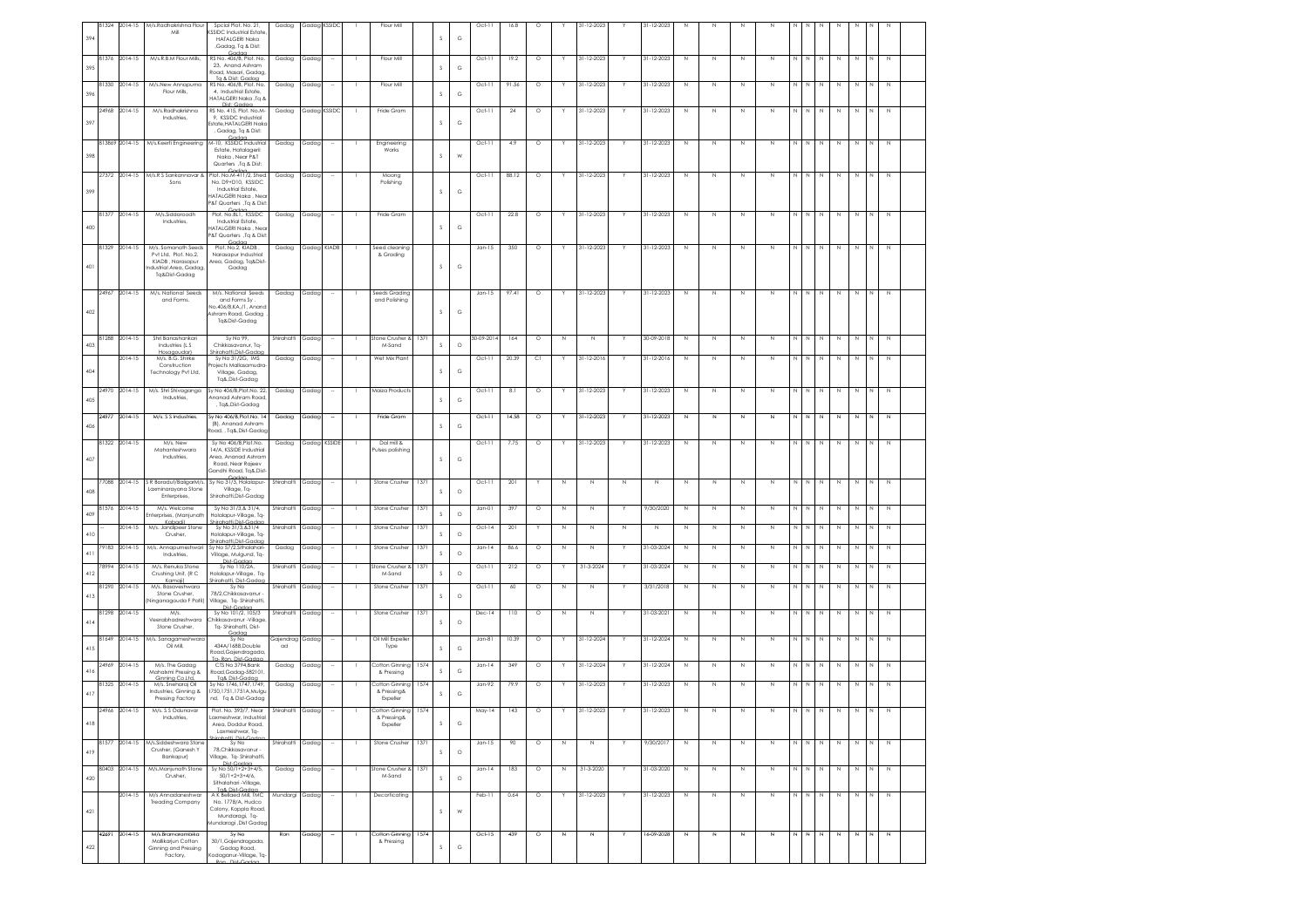| 423 | 81744 | 2014-15       | M/s.Padmavati Cotto<br>Ginning Factory,                                                                         | Sy No 15/K, Awaradi<br>Road, Sompur,<br>Naragund Tq-<br>aragund, Dist-Gadag                         | Naragund   | Gadag       |                           |                | Cotton Ginning                      | 1574 | s             | G             | 2015-16     | 49.04 | Ó       |             | 1-12-2023          |              | 31-12-2023       |             |             |             |              |             |                        |             |             |               |             |  |
|-----|-------|---------------|-----------------------------------------------------------------------------------------------------------------|-----------------------------------------------------------------------------------------------------|------------|-------------|---------------------------|----------------|-------------------------------------|------|---------------|---------------|-------------|-------|---------|-------------|--------------------|--------------|------------------|-------------|-------------|-------------|--------------|-------------|------------------------|-------------|-------------|---------------|-------------|--|
| 424 | 38039 | 2014-15       | Sri. Shoukatali .B<br>Kagadagar.<br>M/s. Sahara Industries                                                      | Plot No. 3/188, Kalal<br>Street,<br>Shirahatti, Tq Shirahatti<br>Gadag Dist.                        | Shirahatti | Gadag       |                           |                | PVC.Pipes                           |      | s             | $\mathbb{G}$  | $Jun-15$    | 19    | $\circ$ | $\mathbb N$ | N                  |              | 31-12-2117       | $\mathbb N$ | N           | N           | $\mathbb N$  | $N$   $N$   | $\mathbb N$            | $\mathbb N$ | $\mathbb N$ | N             | $\mathbb N$ |  |
|     |       |               | 2014-15 M/s. Karnataka Housing                                                                                  | Sy.No. 246,246/2A/+2B                                                                               | Gadag      | Gadag Betag |                           |                |                                     |      |               |               | 2014-15     | 1889  |         | $\mathbb N$ | $\mathbb N$        | $\mathbb N$  | $\mathbb N$      | $\,$ N      | $\mathbb N$ | $\mathbb N$ | $\mathbb N$  | NN          | $\mathbb N$            | $\,$ N      | $\,$ N      | N             | $\,$ N      |  |
| 425 |       |               | Projects.                                                                                                       | $/246[3+41A], 246/$<br>$(3+4)$ A), $246(3+4)$ B),<br>Gadag, Tq&Dist-<br>Gadac                       |            |             | eri<br>Gado<br>$^{\rm g}$ |                | Layout                              |      |               | $_{\rm G}$    |             |       |         |             |                    |              |                  |             |             |             |              |             |                        |             |             |               |             |  |
| 426 |       | $2014 - 15$   | M/s. Karnataka Housing<br>Projects.                                                                             | Sy.No. 292/1&2, 293 &<br>294, Gadag Village&<br>Hobli, Gadag<br>Tq & Dist Gadag                     | Gadag      | Gadar       |                           |                | Layout                              |      |               | $_{\rm G}$    | 2014-15     | 2320  |         |             | $\mathbb N$        | $\mathbb{N}$ | $\mathbb N$      | $\mathbb N$ | $\mathbb N$ | N           | $\mathbb N$  | N           | N                      | N           | N           | N             | $\,$ N      |  |
| 427 |       |               | 2014-15 M/s. Karnataka Housing<br>Projects.                                                                     | Sy No. 399/1,399/2-<br>.399/1-B,400/1, 400/2-<br>A & 400/2-B1 Betageri<br>Gadaa<br>Ta & Dist Gadaa. | Gadag      | Gadag       |                           | L.             | Layout                              |      | M             | $_{\rm G}$    | $2014 - 15$ | 960   |         | N           | N                  | $\mathbb N$  | $\mathbb N$      | $\mathbb N$ | $\mathbb N$ | N           | $\mathbb N$  | N N         | N                      | $\,$ N      | $\,$ N      | N             | N           |  |
|     |       |               | 2014-15 M/s. Karnataka Housing<br>Projects.                                                                     | Sv No.<br>364/2.365/1.365/2.                                                                        | Gadag      | Gadag       |                           | L.             |                                     |      |               |               | 2014-15     | 1202  |         | N           | N                  | N            | N                | $\mathbb N$ | N           | N           | $\mathbb N$  | NN          | N                      | N           | N           | N             | N           |  |
| 428 |       |               |                                                                                                                 | 365/3.366.<br>367/1 367 368<br>Betageri Gadag Tq &<br>Dist Gadag.                                   |            |             |                           |                | Layout                              |      |               | G             |             |       |         |             |                    |              |                  |             |             |             |              |             |                        |             |             |               |             |  |
| 429 | 41537 | $2014 - 15$   | M/s. Shre<br>Fakkireshwara Stone<br>Crusher (Vijaya Trading<br>Company).                                        | R.S No.<br>121/1, Chikkasavanur<br>Village, Shirahatti Tq,<br>Dist-Gadag                            | Shirahatti | Gadag       |                           |                | tone Crusher<br>M-Sand              | 1371 |               | $\circ$       | 7-03-2015   | 1239  | $\circ$ |             | 31-03-2020         |              | 3/31/2020        | $\mathbb N$ | N           | $\mathbb N$ | N            | N           | $\mathbb N$            | $\mathbb N$ | $\mathbb N$ |               | $\mathbb N$ |  |
| 430 |       | 2014-15       | M/s. Holalammadev<br>Stone Crusher.                                                                             | Sy No.121/2,<br>Chikkasavanur<br>Village, Shirahatti<br>Tq, Dist-Gadag                              | Shirahatt  | Gadag       |                           |                | Stone Crushe                        | 1371 | s             | $\circ$       | Mar-15      | 93    | C1      | N           | N                  |              | 30-6-2016        | $\mathbb N$ | $\mathbb N$ | N           | N            | NN          | N                      | $\mathbb N$ | $\mathbb N$ | N             | $\mathbb N$ |  |
| 431 |       | 2014-15       | Shri Rajesh Ramesh<br>Kulkarni, Sri<br>Raghavendra Milk<br><b>Products</b>                                      | VPC No. 137/B, At-<br>Po/Parasapur,Tq-<br>Shirahatti, Dist-Gadag                                    | Shirahatti | Gadag       |                           |                | Khava from Milk                     |      | s             | G             | 7-03-201    | 13    | C1      | N           | N                  | $\mathbb N$  | N                | $\mathbb N$ | $\mathbb N$ | N           | N            | N           | $\mathbb N$            | $\mathbb N$ | $\mathbb N$ | N             | $\mathbb N$ |  |
| 432 | 8204. | 2014-15       | M/s. Someshwara<br>Stone Crusher (<br>Rajappa S Halagi).                                                        | Sy No.77,<br>Chikkasavanur -<br>Village, Shirahatti<br>Tq,Dist-Gadag                                | Shirahatti | Gadag       |                           |                | Stone Crusher                       |      | s             | $\circ$       | $Jan-15$    | 80.7  | $\circ$ | Ν           | N                  |              | 30-09-2020       | N           | N           | N           | N            | N           |                        |             |             |               |             |  |
| 433 | 81338 | 2014-15       | M/s. Suresh Enterprises<br>Pvt Ltd.                                                                             | Sy. No.81/2A, Hulkoti-<br>Village, Tq & Dist-<br>Gadag                                              | Gadag      | Gadag       |                           | .L             | Layout                              |      | s             | $_{\rm G}$    | $Jan-15$    | 115   |         | N           | N                  | $\mathbb N$  | $\mathbb N$      | N           | N           | N           | N            | N           | N<br>N                 | N           | N           | N             | $\mathbb N$ |  |
| 434 |       | 40024 2015-16 | M/s. Yallamadevi<br>Stone crusher<br>(Mattikarjun Stone                                                         | Sy. No. 60/1,<br>Seethalahari-Village,<br>Tq&Dist-Gadag                                             | Gadag      | Gadag       |                           |                | Stone Crushe                        | 1371 | s             | $\circ$       | May-15      | 68.17 | $\circ$ | N           | Ν                  |              | 12/9/2022        | $\mathbb N$ | N           | N           | $\mathbb N$  | $\mathbb N$ | N<br>N                 | N           | $\mathbb N$ | N             | $\mathbb N$ |  |
| 435 |       | 2015-16       | M/s. Shri S S PlocePatil<br>Company.                                                                            | Sv. No.115/3. Harthi-<br>Village, Tq & Dist-<br>Gadaa                                               | Gadag      | Gadag       |                           |                | Hot Mix Plant                       | 1334 | s             | $\circ$       | Feb-15      | 84.93 | C1      | N           | N                  |              | N                | $\mathbb N$ | N           | N           | $\mathbb{N}$ | N           | N<br>N                 | N           | $\mathbb N$ | N             | $\mathbb N$ |  |
| 436 | 81272 | 2015-16       | M/s. Sayed Murtuja<br>hadari Stone Crushe                                                                       | Sy. No.90/2, Bardur-<br>Village,<br>Mundaragi Tq, Dist-                                             | Mundargi   | Gadag       |                           |                | Stone Crusher                       | 1371 | s             | $\circ$       | May-15      | 185   | $\circ$ |             | 30-09-2029         |              | 30-09-2029       | N           | N           | $\mathbb N$ | N            | N           | $\mathbb N$            | N           | N           | N             | $\mathbb N$ |  |
| 437 | 25030 | 2015-16       | M/s. Anjaneya Ginning<br>& Pressing Fatory.                                                                     | Gadac<br>Plot No.563/14,<br>Kotumachagi<br>Village, Tq& Dist-                                       | Gadag      | Gadag       |                           |                | <b>Cotton Ginning</b><br>& Pressing | 1574 | s             | G             | Aug-15      | 98.73 |         | N           | N                  | N            | $\mathbb N$      | N           | N           | N           | N            | N           | N.                     | N           | N           |               |             |  |
| 438 | 42566 | 2015-16       | Hemareddy Mallamma<br>tone Crusher, (Former<br>M/s.<br>Revanasiddeshwara<br>Stone Crusher, (Sri M. D<br>Battur) | Sy. No. 158/4, Chabbi-<br>Village, Tq- Shirahatti,<br>Dist-Gadag                                    | Shirahatti | Gadag       |                           |                | Stone Crusher<br>M-Sand             | 137  | $\mathcal{S}$ | $\circ$       | 2014-15     | 150   | $\circ$ |             | $30 - 09$<br>22020 |              | 30-09-2020       | $\mathbb N$ | N           | N           | N            | $\mathbb N$ | $\mathbb{N}$<br>N      | $\mathbb N$ | N           | N             | $\mathbb N$ |  |
| 439 | 81572 | 2015-16       | M/s. S R Ballari, Sand<br>Stone Crusher.                                                                        | Sy No. 210, Shirahatti -<br>Village, Tq-Shirahatti,<br>Dist.C.                                      | Shirahatti | Gadag       |                           |                | Stone Crusher &<br>M-Sand           | 1371 | s             | $\circ$       | Oct-16      | 215   | $\circ$ | Y           | 31-03-202          |              | 31-03-2021       | $\mathbb N$ | N           | Z           | $\mathbb N$  | NN          | $\mathbb N$            | $\mathbb N$ | $\mathbb N$ | N             | N           |  |
| 440 |       |               | M/s. Srinidhi Stone<br>Crusher.                                                                                 | Sy.No. 117/10,<br>Chikkasavanur-Village<br>Tq-Shirahatti,                                           | Shirahatti | Gadag       |                           |                | Stone Crushe                        | 137  | s             | $\circ$       | May-15      | 75    |         | N           | N                  |              | $\mathbb N$      | N           | N           | N           | $\mathbb N$  | N           | $\mathbb N$<br>N       | N           | N           | N             | $\mathbb N$ |  |
| 441 | 81449 | 81449         | M/s. Sri Devi Stones<br>Crusher (Basavaraj S<br>Rayapur)                                                        | Dist-Gadaa<br>Sy No. 95/8, Magadi-<br>Village, Tq-Shirahatti.<br>Dist-Gadag                         | Shirahatti | Gadag       |                           |                | tone Crusher<br>M-Sand              | 137  | s             | $\circ$       | Sep-16      | 393   | $\circ$ |             | 30-09-2029         | Y            | 30-09-2029       | N           | N           | N           | N            | NN          | N                      | N           | N           | N             | N           |  |
| 442 | 81271 | 2014-15       | M/s. Ganesh Stone<br>Crusher, (NB<br>ivar)                                                                      | Sy. No. 74/7, Sogival-<br>Village, Tq-Shirahatti,<br>Dist-Gadaa                                     | Shirahatti | Gadag       |                           |                | Stone Crusher                       | 1371 | s             | $\circ$       | May-15      | 87.01 | $\circ$ | N           | $\mathbb N$        |              | 30-09-2029       | $\mathbb N$ | $\mathbb N$ | N           | $\mathbb N$  | $N$   $N$   | N                      | $\,$ N      | $\,$ N      | N             | N           |  |
| 443 | 98358 | 2014-15       | Renuka Nadagoudar,<br>M/s. Veerbhadreshwar<br>Stones Crusher                                                    | Sy No. 217/2B, Bardur-<br>Village, Tq- Mundaragi,<br>Dist-Gadag                                     | Mundargi   | Gadag       |                           |                | Stone Crushe                        | 137  | $\mathcal{S}$ | $\circ$       | 2014-15     | 85    | $\circ$ |             | 30-09-2029         |              | 30-09-2029       | N           | N           | N           | $\mathbb N$  | N           | N<br>N                 | N           | N           |               | N           |  |
| 444 | 25234 | 2015-16       | Sri. Rajashekhar W<br>Holalapur, M/s. Shri.<br>Malatesh Cotton And<br>Agro Industries.                          | Sy.No. 77/1, Savanur<br>Road, Laxmeshwar, Tq-<br>Shirahatti, Dist- Gadag                            | Shirahatti | Gadag       |                           |                | Cotton Ginning<br>& Pressing        |      | $\mathcal{S}$ | G             | $Sep-15$    | 492   |         | N           | N                  | N            | $\mathbb N$      | N           | N           | N           | N            | N           | N<br>N                 | N           | N           |               | N           |  |
| 445 |       | 25009 2014-15 | P A Shivanagutti,<br>rasana rooa<br>Processing Factory.                                                         | Sy. No 447/A, Plot.No<br>6,7,8, Panchaxa<br>Nagar Gadag, Tq&Dist-<br>Godoc                          | Gadag      | Gadag       |                           |                | & Grading                           |      |               | G             | JuH15       | 20    | $\circ$ | Υ           | $31 - 12 - 2114$   |              | $31 - 12 - 2114$ | $\mathbb N$ | N           | N           | N            |             | $N$ $N$<br>$\mathbb N$ |             | N<br>N      | $\frac{1}{2}$ | Z           |  |
| 446 | 25231 | 2014-15       | Shri Laxmi Khara Home<br>Industry.                                                                              | Plot. No. 22,23,52,<br>Gadag Co opretive<br>Industrial Estate,<br>Gadag, Tq&Dist-                   | Gadag      | Gadag GCIE  |                           |                | <b>Bakery Product</b>               |      | $\mathsf S$   | $_{\rm G}$    | May-12      | 29.44 | $\circ$ |             | 31-12-2025         |              | 31-12-2025       | $\mathbb N$ | N           | $\mathbb N$ | $\mathbb N$  | N           | $\mathbb N$<br>N       | N           | N           | N             | $\mathbb N$ |  |
| 447 | 25227 | 2014-15       | Channi Churumari<br>Industry.                                                                                   | Gadan<br>Plot. No . 46, Gadag<br>Co opretive Industrial<br>Estate, Hubli Road,<br>Gadag, Tq&Dist-   | Gadag      |             | Gadag GCIE                |                | Puffed Rice                         |      | $\mathsf S$   | ${\mathbb G}$ | Feb-98      | 9.33  | $\circ$ | Y.          | 14-07-2114         | Y.           | 14-07-2114       | $\mathbb N$ | $\mathbb N$ | $\mathbb N$ | $\mathbb N$  | N N         | N                      | N           | N           | N             | N           |  |
| 448 | 25035 | 2014-15       | Amareshwara<br>Decorticating.                                                                                   | Garlan<br>Sy No. 447/9,10,<br>Panchaxari Nagar<br>Gadag, Tq&Dist-                                   | Gadag      | Gadag       |                           |                | Ground Nut<br>Decorticating         |      | $\mathsf S$   | ${\sf W}$     | $Jun-14$    | 2.54  | $\circ$ | Y           | $31 - 12 - 2114$   |              | $31 - 12 - 2114$ | $\mathbb N$ | $\mathbb N$ | $\mathbb N$ | $\mathbb N$  | NN          | N                      | N           | N           | N             | $\mathbb N$ |  |
| 449 |       | $2014 - 15$   | Sri Kurovotti<br>Basaveshwara Bricks                                                                            | Gadan<br>R S No. 5/2, Shirahatti,<br>Tq-Shirahatti, Dist-                                           | Shirahatti | Gadag       | $\sim$                    | $\blacksquare$ | Cement<br>Products                  |      | $\mathsf S$   | G             | 20-07-2015  | 23.66 | Y       | Y           | $\,$ N             | Y            | $\,$ N           | N           | $\mathbb N$ | N           | N            | N I N       | N                      | N           | $\,$ N      | N             | $\,$ N      |  |
| 450 |       | 25547 2015-16 | Industries.<br>Dr. Prakash V<br>Rakkasagi, Ayur Vikas<br>Research Center.                                       | Gadaa<br>RS No. 415,<br>Plot.No.11/12, hatalger<br>Road, Industrial Area,<br>Gadag.                 | Gadag      | Gadag       |                           |                | Ayurvedic<br>Medicine               |      | $\mathsf S$   | $_{\rm G}$    | 7-08-2015   | 18    | $\circ$ | Y           | 31-12-2117         | Y            | 31-12-2117       | $\,$ N      | N           | $\,$ N      | $\,$ N       | $N$ $N$     | N                      | $\,$ N      | $\,N\,$     | N             | $\mathbb N$ |  |
|     |       |               |                                                                                                                 |                                                                                                     |            |             |                           |                |                                     |      |               |               |             |       |         |             |                    |              |                  |             |             |             |              |             |                        |             |             |               |             |  |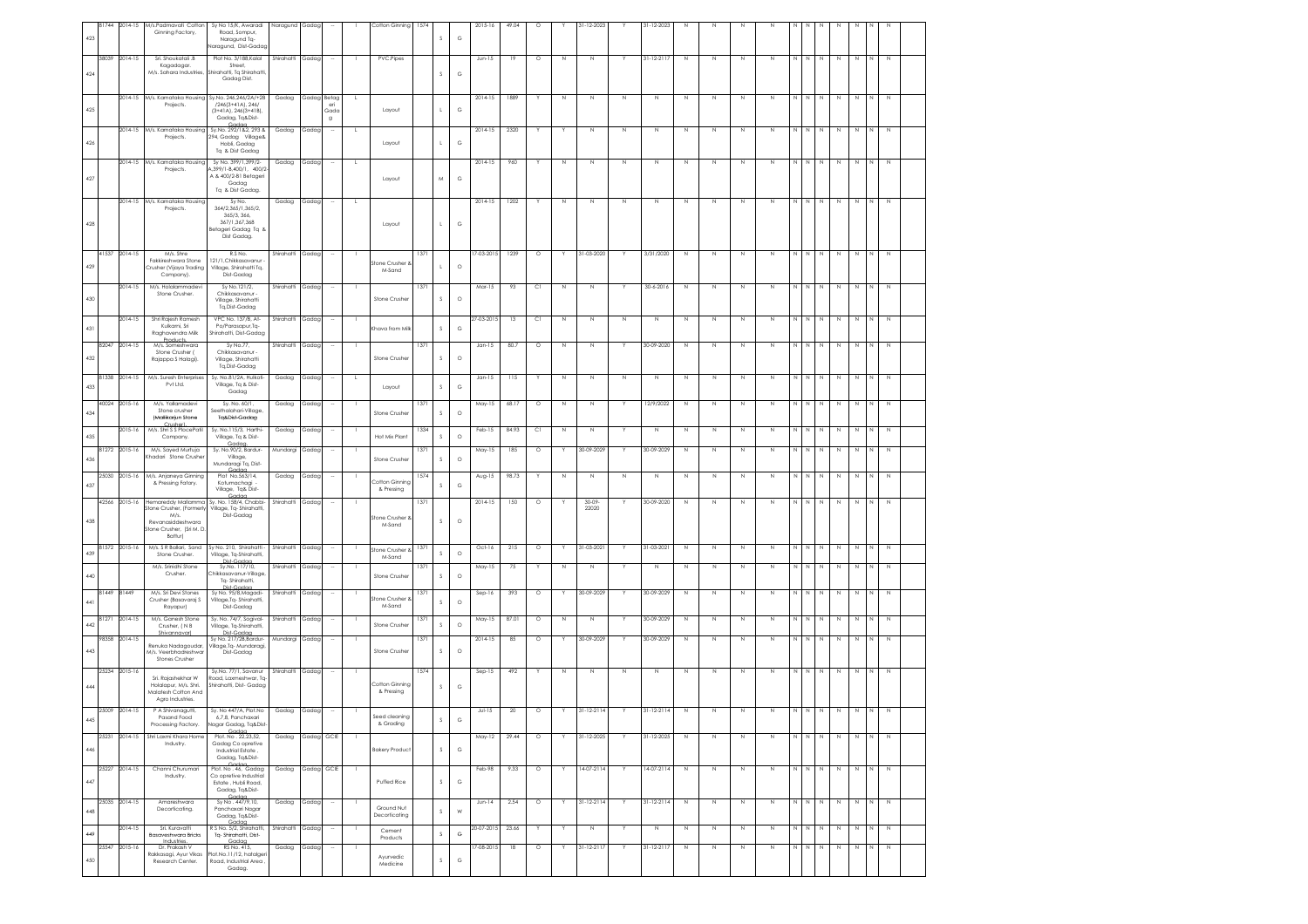| 451     | 25621 | 2015-16       | Santosh M Kabadar<br>M/s. Kabadar Aggro<br>Pipe Industry. | Plot.No. 151A,151 B,<br>KIADB Industrial Area<br>Narasapur, Betageri  | Gadag            | Gadag KIADB   |               |              | PVC.Pipes                |      | s             | $_{\rm G}$   | $8 - 08 - 2015$ | 147             |         |              |                 |              |                  |              |              |             |            |              |                             |             |         |                |              |  |
|---------|-------|---------------|-----------------------------------------------------------|-----------------------------------------------------------------------|------------------|---------------|---------------|--------------|--------------------------|------|---------------|--------------|-----------------|-----------------|---------|--------------|-----------------|--------------|------------------|--------------|--------------|-------------|------------|--------------|-----------------------------|-------------|---------|----------------|--------------|--|
| 452     | 25653 | 2015-16       | liten Fasteners Private<br>Limited Unit- VI.              | Plot.No. 64A, Gadag<br>Co-opretive Industrial                         | Gadag            | Gadag         | GCIE          |              | Tooling , Jigs &         |      | s             | G            | Aug-15          | 97              | $\circ$ |              | 23-08-2025      |              | 23-08-2025       | N            | $\mathbb N$  | $\mathbb N$ | N          | N            | N<br>N                      | N           | N       | N.             | N            |  |
|         | 25652 | 2015-16       | Hiten Fasteners Private                                   | Estate, Hubali Road,<br>Gada<br>Plot.No. 64B, Gadag                   | Gadag            | Gadag         | GCIE          |              | Fixtures                 |      |               |              | Aug-15          | 90              | $\circ$ |              | 23-08-2025      |              | 23-08-2025       | N            | $\mathbb N$  | N           | N          | N            | N<br>N                      | N           | N       | N              | $\mathbb N$  |  |
| 453     |       |               | Limited Unit- VII.                                        | Co-opretive Industrial<br>Estate, Hubali Road,                        |                  |               |               |              | Laboratory &<br>Testing  |      | s             | G            |                 |                 |         |              |                 |              |                  |              |              |             |            |              |                             |             |         |                |              |  |
|         |       | 2015-16       | M/s.<br>Veerabhadreshward                                 | Gadaa<br>Sy.No. 96/4, Sogival<br>Vilage, Tq-Shirahatti,               | Shirahatti       | Gadag         |               |              |                          | 1371 |               |              | Aug-14          | 14.57           | C1      | N            | Ν               |              | 30-06-2016       | N            | $\mathbb N$  | N           | N          | N            | N<br>N                      | N           | N       | N              | $\mathbb N$  |  |
| 454     |       |               | Stone Crusher, Sy.No.<br>96/4, Sogival Village, Tq        | Dist Gadag                                                            |                  |               |               |              | Stone Crushe             |      | s.            | $\circ$      |                 |                 |         |              |                 |              |                  |              |              |             |            |              |                             |             |         |                |              |  |
|         |       |               | Shirahatti.<br>Dist-Gadag                                 |                                                                       |                  |               |               |              |                          |      |               |              |                 |                 |         |              |                 |              |                  |              |              |             |            |              |                             |             |         |                |              |  |
|         |       |               |                                                           |                                                                       |                  |               |               |              |                          |      |               |              |                 |                 |         |              |                 |              |                  |              |              |             |            |              |                             |             |         |                |              |  |
| 455     | 25846 | 2015-16       | T B Balikai Agro<br>Industries.                           | Sy No: 401/B, Hirebana<br>Laxmeshwara, Tq:<br>Shirahatti, Dist: Gadac | Shirahatti       | Gadag         |               | - 1          | Decorticating            |      | s             | W            | 2013-14         | 43.97           | $\circ$ | Y            | 23-09-2025      |              | 23-09-2025       | $\mathbb N$  | $\mathbb N$  | $\mathbb N$ | N          | N            | $\mathbb N$<br>N            | $\mathbb N$ | N       | N              | N            |  |
|         | 26538 | 2015-16       | Venkoteshword                                             | Plot No. 111, KIADB                                                   | Gadag            | Gadag KIADB   |               |              |                          |      |               |              | Sep-13          | 16.6            | $\circ$ | Y            | 9-11-2025       | Y            | 19-11-2025       | N            | N            | N           | N          | N            | N<br>N                      | $\mathbb N$ | N       | N              | $\mathbb N$  |  |
| 456     |       |               | enterprises.                                              | industrial area,<br>Narsapur, Dist: Gadag                             |                  |               |               |              | Engineering<br>Works     |      | s             | G            |                 |                 |         |              |                 |              |                  |              |              |             |            |              |                             |             |         |                |              |  |
|         |       | 2015-16       | Pragati Industries.                                       | Sv No 308/10, P No                                                    | Mundargi Gadag   |               |               |              |                          |      |               |              | Apr-15          | 12.5            |         |              | N               |              | $\mathbb N$      | N            | $\mathbb N$  | N           | N          | N            | N<br>N                      | $\mathbb N$ | N       | N              | N            |  |
| 457     |       |               |                                                           | 901.-X-01. Hesarur<br>Road, Mundaragi,                                |                  |               |               |              | Cement<br>Products       |      | s             | G            |                 |                 |         |              |                 |              |                  |              |              |             |            |              |                             |             |         |                |              |  |
|         |       | 2015-16       | Daneshwari Agro<br>Products.                              | Gadaa Dist<br>Sy No 418 Plot No 10,<br>(SSIDC Industrial Estate       | Gadag            | Gadag         | <b>KSSIDC</b> |              |                          |      |               |              | $6 - 12 - 2015$ | 32.09           |         |              | N               |              | $\mathbb{N}$     | $\mathbb{N}$ | $\mathbb{N}$ | N           | N          | N            | N<br>N                      | N           | N       | N              | $\mathbb N$  |  |
| 458     |       |               |                                                           | Hatalageri Naka,<br>Codor                                             |                  |               |               |              | Maiza Products           |      | s             | G            |                 |                 |         |              |                 |              |                  |              |              |             |            |              |                             |             |         |                |              |  |
| 459     | 6854  | 2015-16       | Akki Floor Tiles,                                         | Plot No 17, Gadag Co<br>Op Industrial Esate,                          | Gadag            | Gadag         | GCIE          |              | Floor Tiles              |      | s             | $\mathbb{G}$ | $Dec-15$        | 19.16           | $\circ$ |              | $6 - 12 - 2114$ |              | $6 - 12 - 2114$  | N            | N            | N           | N          |              |                             | N           |         |                | $\mathbb N$  |  |
| 460     | 81414 | 2015-16       | Mahalasa Industries                                       | Cod<br>Plot No: 33, KIADB                                             | Gadag            | Gadag         | <b>KIADB</b>  |              | Paper Plates             |      | $\mathcal{S}$ | G            | Sep-15          | 12.43           | $\circ$ | Y            | 17-12-2114      | Y            | $17 - 12 - 2114$ | N            | N            | N           | N          | N            | N<br>N                      | N           | N       | N              | $\mathbb N$  |  |
| $461\,$ |       | 015-16        | Ajaya Knitwares.                                          | larasapu Gadag Di:<br>D-4, Gadag Co Op<br>Industtrial Estate,         | Gadag            | Gadag         |               |              | Knitwears                |      | s             | $_{\rm G}$   | Dec-12          | 9.01            | $\circ$ |              | 29-12-2114      |              | 29-12-2114       | N            | N            | N           | N          | N            | N                           | $\mathbb N$ | N       | N              | $\mathbb N$  |  |
|         | 26781 | 2015-16       | Gururaghavendra                                           | Godo<br>Sv No 72/A.                                                   | Gadag            | Gadag         |               |              |                          |      |               |              |                 | 252             | $\circ$ | Y            | 31-12-2027      | Y            | 31-12-2027       | N            | $\mathbb N$  | N           | N          | N            | N<br>N                      | N           | N       | N              | N            |  |
| 462     |       |               | Ginning Pressing<br>Industry.                             | Binkadakatti Village, T<br>& Dist: Gadaa                              |                  |               |               |              | Ginning &<br>Pressing    |      | s             | G            |                 |                 |         |              |                 |              |                  |              |              |             |            |              |                             |             |         |                |              |  |
| 463     | 26834 | 2015-16       | Krishna Industries.                                       | Plot No 35, KIADB<br>Industrial Area,                                 | Gadag            | Gadag         | KIADE         |              | Moong<br>Polishing       |      | s             | G            | $6 - 12 - 201$  |                 |         | N            | $\mathbb N$     | $\mathbb{N}$ | $\mathbb{N}$     | N            | $\mathbb{N}$ | N           | N          | N            | $\mathbb N$<br>N            | $\mathbb N$ | N       | N              | $\mathbb N$  |  |
|         | 81538 | 2015-16       | Kalakappa G Bandi,<br>Vanashree Stone                     | Narasaour, Gadac<br>Sy No<br>64/1,64/2,64/4,64/5, &                   | Shirahatti       | Gadap         |               |              |                          |      |               |              |                 |                 |         |              | 30-09-2022      |              | 30-09-2022       | $\mathbb N$  | N            | N           | N          | N            | N                           | N           | N       | N              | $\mathbb N$  |  |
| 464     |       |               | Crusher.                                                  | 64/6, Sogival Vilage,<br>Shirahatti Tq, Gadag                         |                  |               |               |              | tone Crusher<br>M-Sand   |      | s             | $\circ$      | $Dec-15$        | 498.69          | $\circ$ |              |                 |              |                  |              |              |             |            |              |                             |             |         |                |              |  |
|         |       |               | Krishnappa D Bandi.                                       | Sy No 215/1,                                                          |                  |               |               |              |                          |      |               |              |                 |                 |         |              |                 |              |                  |              |              |             |            |              |                             |             |         |                |              |  |
| 465     | 81908 | $2015 - 16$   | Laxmi Venkateshwara<br>Stone Crusher.                     | Tamragundi Vilage,<br>Mundaragi Tq, Gadag                             | lundargi         | Gadac         |               |              | Stone Crusher            | 1371 |               | $\circ$      | Jan-1           | 30 <sub>O</sub> |         |              |                 |              | 31-03-2022       |              |              |             |            | И            |                             |             |         |                |              |  |
|         | 81907 | 2015-16       | Igndineer Stone<br>Enterprises.                           | Dist<br>Sv No65/1.<br>Hirewaddatti Village                            | Mundargi Gadag   |               |               |              |                          | 1371 |               |              | Mar-16          | 184             | $\circ$ | N            | N               |              | 31-03-2020       | N            | $\mathbb N$  | N           |            | N            | N<br>N                      | N           | N       | N              | $\mathbb N$  |  |
| 466     |       |               |                                                           | Mundaragi Tq, Gadag                                                   |                  |               |               |              | Stone Crushe             |      | -S            | $\circ$      |                 |                 |         |              |                 |              |                  |              |              |             |            |              |                             |             |         |                |              |  |
| 467     | 39388 | 2015-16       | Sri Laxmi naravana<br>Stone Crusher.                      | Sv No 96/4, Mevundi<br>Vilage, Mundaragi Tq,                          | Mundargi Gadag   |               |               |              | tone Crusher<br>M-Sand   | 137  |               | $\circ$      | Mar-16          | 65              |         | $\mathbb{N}$ | N               |              | N                | $\mathbb N$  | $\mathbb N$  | N           |            | N            | N                           | N           | N       | N.             | $\mathbb{N}$ |  |
| 468     | 27372 | 2015-16       | Shivashakti Industries                                    | Godoo Dist<br>Sy No. 411/1, Plot No 33                                | Gadag            | Gadag         |               |              | Bengalgram               |      | s             | $_{\rm G}$   | Mar-87          | 15              | $\circ$ |              | 8/2/2115        |              | 8/2/2115         | N            | $\mathbb N$  | Ν           |            |              |                             | Ν           | N       |                | $\mathbb N$  |  |
|         | 27374 | 2015-16       | <b>KNR Constructions Ltd.</b>                             | <b>KSSIDC Industrial Area</b><br>Gadac<br>Sv. No 586, 586/4.          | Gadag            | Gadag         |               |              | Polishing                |      |               |              | $Jan-15$        | 280             | $\circ$ |              | 9/2/2026        |              | 9/2/2026         | N            | $\mathbb N$  | N           |            | N            | N<br>N                      | N           | N       | N.             | $\mathbb N$  |  |
| 469     |       |               |                                                           | Hombal Road, Gadag<br>Tq & Dist Gadag                                 |                  |               |               |              | <b>RMC Plant</b>         |      | $\mathcal{S}$ | G            |                 |                 |         |              |                 |              |                  |              |              |             |            |              |                             |             |         |                |              |  |
|         | 77438 | 2015-16       | Sri Venkateshwara                                         | Sy. No 69/4, 69/5.                                                    | Shirahatti       | Gadag         |               |              |                          | 1371 |               |              | Jun-16          | 122             | $\circ$ |              | 30-09-2030      |              | 30-09-2030       | N            | $\mathbb N$  | $\mathbb N$ |            | N            | N                           | N           | N       | N              | $\mathbb N$  |  |
| 470     |       |               | Industries (Stone<br>Crusher) (Sudeerreddy                | Parasapur Village, Ta<br>Shirahatti, Dist: Gadac                      |                  |               |               |              | one Crusher<br>M-Sand    |      | $\mathcal{S}$ | $\circ$      |                 |                 |         |              |                 |              |                  |              |              |             |            |              |                             |             |         |                |              |  |
| 471     | 81906 | 2015-16       | Jagadesh G Horogeri<br>/eeranarayana Stone                | Sy. No 271/2, Mevundi,<br>Tq Mundaragi, Dist:                         | Mundargi         | Gadag         |               |              | Stone Crushe             | 1371 | $\mathcal{S}$ | $\circ$      | May-16          | 56.1            | $\circ$ | Y            | 30-09-2030      | Y            | 9/9/2030         | $\mathbb{N}$ | $\mathbb N$  | $\mathbb N$ |            | $\mathbb{N}$ | $\mathbb{N}$<br>$\mathbb N$ | $\mathbb N$ | $\,N\,$ | N              | $\mathbb N$  |  |
|         | 77884 | 2015-16       | Crusher.<br>Jagadesh S Pujar                              | Gadaa<br>Sy. No 10/8, Hatalage                                        | Gadag            | Gadap         |               |              |                          | 1371 |               |              | Feb-16          | 19.75           | $\circ$ | N            | N               |              | 30-09-2029       | N            | $\mathbb N$  | N           |            | N            | N                           | N           | N       | N              | $\mathbb N$  |  |
| 472     |       |               | Satyamma Devi Stone<br>Crisher                            | Village, Tq & Dist:<br>Gadan                                          |                  |               |               |              | Stone Crushe             |      | s             | $\circ$      |                 |                 |         |              |                 |              |                  |              |              |             |            |              |                             |             |         |                |              |  |
|         | 28175 | 2015-16       | Veerabhadreshwara<br>Ginning and Pressing                 | Sv No 36/1A, Plot No<br>22, 23. Hirebana                              | Shirahatti       | Gadag         |               |              | Cotton Ginning           | 1574 |               |              | $Jan-16$        | 40              | $\circ$ |              | 3/7/2026        |              | 3/7/2026         | $\mathbb N$  | $\mathbb N$  | N           |            | N            |                             | N           | N       |                | $\mathbb N$  |  |
| 473     |       |               | Factory                                                   | Village, (Ramgiri)<br>Laxmeshwara, Ta<br>Shirahatti, Dist: Gadac      |                  |               |               |              | & Pressing               |      |               | G            |                 |                 |         |              |                 |              |                  |              |              |             |            |              |                             |             |         |                |              |  |
|         | 28163 | 2015-16       | <b>Basaveshwara Ginning</b>                               | Sv. No 36/1A. Plot No                                                 | Shirahatti       | Gadag         |               |              |                          | 1574 |               |              | Jan-16          | 40              | $\circ$ |              | 3/7/2026        |              | 3/7/2026         | N            | $\mathbb N$  | N           |            | N            | N                           | N           | N       |                | $\mathbb N$  |  |
| 474     |       |               | Factory.                                                  | 3,4,5, Hirebana Village<br>(Ramgiri)                                  |                  |               |               |              | Cotton Ginning           |      | s             | $_{\rm G}$   |                 |                 |         |              |                 |              |                  |              |              |             |            |              |                             |             |         |                |              |  |
|         |       |               |                                                           | Laxmeshwara, Tq<br>Shirahatti, Dist: Gadag                            |                  |               |               |              |                          |      |               |              |                 |                 |         |              |                 |              |                  |              |              |             |            |              |                             |             |         |                |              |  |
|         |       | 2015-16       | Sri Sangappa M<br>Odannavar.                              | Sy. No 3481, Bastibana,<br>Laxmeshwara, Tq:                           | Shirahatti Gadap |               |               |              |                          |      |               |              | Mar-16          | 5.56            | $\circ$ | Y            | 3/29/2115       |              | 3/29/2115        | N            | $\mathbb N$  | $\mathbb N$ |            | N            | N                           | N           | N       | N.             | $\mathbb N$  |  |
| 475     |       |               | Akhandeshwara<br>Industries,                              | Shirahatti, Dist: Gadag                                               |                  |               |               |              | Decorticating            |      | s             | W            |                 |                 |         |              |                 |              |                  |              |              |             |            |              |                             |             |         |                |              |  |
|         |       | 2016-17       | The Chief Muncipal                                        | Sy. No. 126/B, Adjacent                                               | Betageri         | Gadag         |               |              |                          |      |               |              |                 | 580.666         |         |              | N               |              | $\mathbb N$      | $\mathbb N$  | $\mathbb N$  | N           |            | N            | N                           | N           | N       | N              | $\mathbb N$  |  |
| 476     |       |               | Council, Gadag-<br>Betageri, M/s, Moder                   | to Balaganur Road,<br>Betageri, Gadag-Dist                            |                  |               |               |              | Slaughter House          |      | M             | $\mathsf{R}$ |                 |                 |         |              |                 |              |                  |              |              |             |            |              |                             |             |         |                |              |  |
| 477     | 29136 | 2016-17       | Abattor<br>Sri Pradeep K.<br>Mahalaxmi Industries         | Sv No 354/2. Bennihalli.<br>Tq Mundaragi, Dist:                       | Gadag            | Munda<br>agi  |               |              | Spun Pipes               |      | s             | $_{\rm G}$   | $Jan-14$        | 88              | $\circ$ | Y            | 10/5/2026       | Y            | 10/5/2026        | N            | $\mathbb N$  | N           |            | N            | N<br>N                      | N           | N       | N              | $\mathbb N$  |  |
|         |       | 29140 2016-17 | Sri Pradeep K,                                            | Sy No 354/2, Bennihalli,                                              | Gadag            | Mundar        |               |              |                          |      |               |              | May-16          | 74              | $\circ$ |              | 6/5/2026        | Y            | 6/5/2026         | $\mathbb N$  | $\mathbb N$  | $\mathbb N$ |            | $\mathbb{N}$ | $\mathbb{N}$<br>$\mathbb N$ | $\mathbb N$ | $\,N\,$ | N              | $\,$ N       |  |
| 478     |       |               | Mahalaxmi Enterprises                                     | Tq Mundaragi, Dist:<br>Gadaa<br>TMC No 2/110, Asar                    |                  | agi           |               |              | RCC & PCC<br>Pols        |      | $\mathsf S$   | $_{\rm G}$   |                 |                 |         |              |                 |              |                  |              |              |             |            |              |                             |             |         |                |              |  |
| 479     |       | 2016-17       | Sri Shoukathali M Buvaji,<br>C.G.N Masala Products        | Galli, Shirahatti, Tq                                                 | Gadag            | Shiraho<br>Ħi |               |              | Masala<br>Products       |      | $\mathsf S$   | ${\sf W}$    | JUH16           | 21              |         | N            | N               |              | $\mathbb N$      | N            | $\mathbb N$  | N           |            | N            | $\mathbb N$                 | N           | N       | N.             | $\mathbb N$  |  |
|         |       | 33448 2016-17 | Gadag Envirotech Pvt                                      | Shirahatti, Dist: Gadag<br>Plot No 48-P. Narasapur                    | Gadag            |               | Gadag KIADB   | - 1          |                          |      |               |              | Mar-12          | 71              | $\circ$ | Y            | 30-06-2022      | Y            | 30-06-2022       | N            |              | N           | 30-06-2022 | N            | N<br>N                      | N           | N       |                |              |  |
| 480     |       |               | Ltd, (CBMWTF).                                            | Groth Centre KIADB Inc<br>Area, Gadag                                 |                  |               |               |              | CBMWTF                   |      | $\mathsf S$   | $\mathbb R$  |                 |                 |         |              |                 |              |                  |              |              |             |            |              |                             |             |         |                |              |  |
|         |       | 79083 2016-17 | Muregesh S                                                | Sy. No. 50/5,                                                         | Gadag            | Gadag         | $\sim$        | $\mathbf{I}$ |                          | 1371 |               |              | May-16          | 93              | $\circ$ | Y            | 30-09-2030      | Y            | 30-09-2020       | $\mathbb N$  | $\mathbb N$  | $\,$ N      |            | $\mathbb{N}$ | N<br>$\,N\,$                | $\mathbb N$ | $\,$ N  | N <sub>1</sub> | N            |  |
| 481     |       |               | Vadakannavar.<br>dishakti Stone Crushe                    | Seetalahari Village, Ta<br>& Dist: Gadag.                             |                  |               |               |              | tone Crusher a<br>M-Sand |      | $\mathsf S$   | $\circ$      |                 |                 |         |              |                 |              |                  |              |              |             |            |              |                             |             |         |                |              |  |
|         | 81575 | 2016-17       | (Ganesh Stone)<br>Sri SrinivasRao. S                      | Sy. No 119/9,                                                         | Shirahatti       | Gadag         |               |              |                          | 1371 |               |              | Jul-16          | 115.88          | $\circ$ | $\,$ N       | $\,$ N          | Y            | 31-03-2022       | $\mathbb N$  | $\,N\,$      | N           | $\,$ N     | $\mathbb{N}$ | $\mathbb{N}$<br>$\,N\,$     | $\,$ N      | $\,$ N  | N              | $\,N\,$      |  |
| 482     |       |               | Lingamaneni.<br>Parameshwara Stone                        | Chikkasavanur Village<br>Ta Shirahatti, Dist:                         |                  |               |               |              | Stone Crusher            |      | $\mathsf S$   | $\circ$      |                 |                 |         |              |                 |              |                  |              |              |             |            |              |                             |             |         |                |              |  |
|         | 30769 | 2016-17       | Crisher<br>Kaleshwari Agro Farms.                         | Gadaa<br>Sy No 362/1, 362/2,                                          | Gadag            | Gadag         |               |              |                          |      |               |              | Aug-16          | 95.1            | $\circ$ |              | 8/10/2026       | Y            | 8/10/2026        | $\mathbb N$  | $\mathbb N$  | N           |            | $\mathbb N$  | N<br>$\,N\,$                | $\mathbb N$ | N       | N <sub>1</sub> | $\mathbb N$  |  |
| 483     |       |               |                                                           | Hulkoti Road, Harti, Tq<br>& Dist: Gadaa                              |                  |               |               |              | Poultry farm             |      | s             | $_{\rm G}$   |                 |                 |         |              |                 |              |                  |              |              |             |            |              |                             |             |         |                |              |  |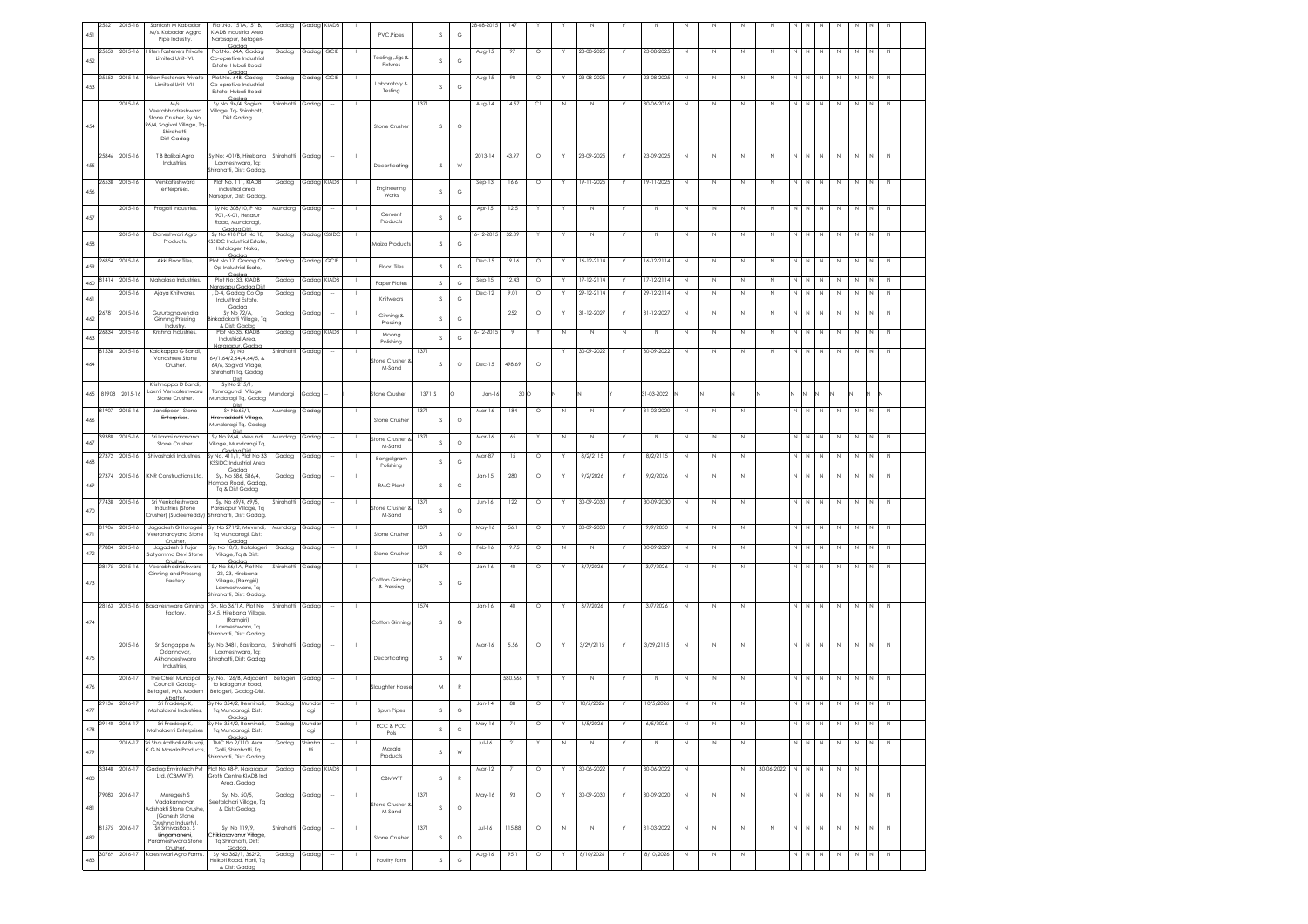| 484 | 31124 | 2016-17       | Sri Irappa Channapa<br>Upasi,<br>eerbhadreshwar Brick             | Sy No. 13/1, Tangod<br>Village, Tq Shirahatti,<br>Dt Gadag.                | Shirahatti          | Gadag |              |          | Cement Blocks<br>and Other<br>Products |      | s            | $_{\rm G}$   | Sep-16           | 17     | $\circ$ |             | 5-09-2115        |             | 15-09-2115       | N            |             |             |             |             |              |             |             |             |   |             |  |
|-----|-------|---------------|-------------------------------------------------------------------|----------------------------------------------------------------------------|---------------------|-------|--------------|----------|----------------------------------------|------|--------------|--------------|------------------|--------|---------|-------------|------------------|-------------|------------------|--------------|-------------|-------------|-------------|-------------|--------------|-------------|-------------|-------------|---|-------------|--|
| 485 | 38368 | 2016-17       | Sri Dattatraya N Ekbote<br>Rukmini Food                           | Plot No. 114, KIADB<br>Industrial Estate,                                  | gadag               | Gadag |              |          | food processing                        |      | s            | $\circ$      | 2011-12          | 150    | $\circ$ |             | 31-12-2020       |             | 31-12-2020       | N            | N           | N           | Ν           | N           |              | N           | N           | N           |   |             |  |
|     |       | 2016-17       | Processing Industries,<br>A K Jamadar, Sanjar                     | Narasapur, Betageri-<br>Gada<br>Sv No 107/4b.                              | Shirahatti          | Gadag |              |          |                                        | 1371 |              |              | $Oct-16$         | -25    |         | N           | $\mathbb N$      |             | N                | $\mathbb N$  | N           | N           | N           | N           | <b>N</b>     | N           | N           | N           |   | N           |  |
| 486 |       |               | Stone Crusher.                                                    | Chikkasavanur Village<br>Tq Shirahatti, Dist:<br>Gadaa                     |                     |       |              |          | Stone Crusher                          |      | <sub>S</sub> | $\circ$      |                  |        |         |             |                  |             |                  |              |             |             |             |             |              |             |             |             |   |             |  |
| 487 | 31491 | 2016-17       | Prema Shashikant<br>Sankannavar,<br>sankannavar Industries        | Shed No M3, M4, M5.<br><b>KSSIDC Industrial Estate</b><br>Vidyanagar Gadag | gadag               |       | Gadag KSSIDC |          | Seeds Grading<br>and Polishing         |      | <sub>S</sub> | G            | Aug-16           | 19     | $\circ$ |             | 20-092116        |             | 20-092116        | $\mathbb N$  | N           | N           | Ν           | N           | $\mathbb N$  | N           | N           | Ν           |   |             |  |
| 488 | 31579 | 2016-13       | The Gadag Co-Op<br>ofton Sale Society Ltd.                        | CTS NO: 3799/1B,<br>Mundaragi Road,                                        | Gadag               | Gadag |              |          | Cotton Ginning<br>Pressing             | 157. | M            | G            | 2016-17          | 563.22 | $\circ$ |             | 2/31/2025        |             | 12/31/2025       | $\,$ N       | N           | N           |             |             |              |             |             |             |   | N           |  |
| 489 | 31766 | 2016-17       | Rockson Packaging<br>Industry                                     | CTS No-15/K. Avaradi<br>Road, Somapur,                                     | Naragund            | Gadaa |              |          | PP Strap Box                           |      | $\mathbb S$  | G            | 22-11-2016       | 15.5   | $\circ$ | Y           | $21 - 11 - 2026$ | Y           | $21 - 11 - 2026$ | $\mathbb N$  | Ν           | N           |             | Ν           | N            | N           | N           | Ν           |   | N           |  |
| 490 |       | 2016-17       | Sannaveerabhadrappo                                               | Naragund<br>Sy. No 4/4, 4/5, Ron, Tq<br>Ron, Dist: Goda                    | Ron                 | Gadag |              | L        | Layout                                 |      | $\mathbb S$  | G            | $16 - 12 - 2016$ | 60     | Y       | N           | $\mathbb N$      | N           | $\mathbb N$      | $\mathbb N$  | N           | $\,N\,$     | $\mathbb N$ | $\mathbb N$ | $\mathbb{N}$ | N           | $\mathbb N$ | N           |   | N           |  |
| 491 |       | 2016-17       | V. T Patil                                                        | Sv. No 384/2, 387/10, &<br>389, Betageri, Tq &<br>Dist: Gadaa,             | Gadag               | Gadag |              | L.       | Layout                                 |      | $\mathbb S$  | $\mathbb{R}$ | $20 - 10 - 2016$ | 150    | Υ       | N           | $\mathbb{N}$     | N           | N                | $\mathbb N$  | N           | N           | N           | N           | N            | N           | $\mathbb N$ | N           |   | N           |  |
|     | 30714 | 2016-17       | Generation Eolica India<br>Pvt Ltd,                               | Mallasamudra-Village,<br>Kurthkoti-Village, Tq &                           | Gadag &<br>Aundarag | Gadag |              |          |                                        |      |              |              | $Jan-17$         | 15900  | $\circ$ |             | 31-12-2026       | Y           | 31-12-2026       | Y            | 31-12-2020  | $\mathbb N$ |             | $\mathbb N$ | $\mathbb{N}$ | N           | $\mathbb N$ | N           | N | N           |  |
| 492 |       |               |                                                                   | Dist: Gadag,<br>Hirewaddatti Village<br>Mundaragi Tq. Gadag                |                     |       |              |          | wind power                             |      | $\mathbf{L}$ | G            |                  |        |         |             |                  |             |                  |              |             |             |             |             |              |             |             |             |   |             |  |
|     |       | 2016-17       | Chiranjeevi Bin K<br>Venkataramana.                               | Chiranjeevi Bin<br>Venkataramana, Sv.                                      | Ron                 | Gadag |              | <b>L</b> |                                        |      |              |              | 13-01-2017       | 52     |         | N           | N                | N           | N                |              | N           | N           | N           | N           |              | N           | N           |             |   | N           |  |
| 493 |       |               |                                                                   | No 87, Unachageri<br>Village Gajendragad                                   |                     |       |              |          | Layout                                 |      | s            | $\circ$      |                  |        |         |             |                  |             |                  |              |             |             |             |             |              |             |             |             |   |             |  |
| 494 |       | 32424 2016-17 | Larsen and Tourbo Ltd<br>Construction.                            | Plot No. 10(1+2)A,<br>Gungol, Village, Tq<br>Mundargi, Dist Gadap          | Mundargi Gadag      |       |              |          | RMC Plant                              |      | $\mathbb S$  | G            | $Jan-17$         | 128    | $\circ$ |             | 22/02/202        |             | 22/02/202        | N            | N           | N           | N           | N           | <b>N</b>     | N           | N           | N           |   | N           |  |
| 495 | 81308 | $2016 - 17$   | SMN Industries, (Smt<br>Sudha V Neelagund)                        | Rs No. 57/3, Shitalhari<br>Village, Tq & Dist                              | Gadag               | Gadag |              |          | M-Sand                                 | 1371 | $\mathsf S$  | $\circ$      | Mar-17           | 70     | $\circ$ |             | 31-03-2022       |             | 31-03-2022       | $\mathbb N$  | N           | N           | $\mathbb N$ | N           | $\mathbb N$  | N           | $\mathbb N$ | Ν           |   | N           |  |
| 496 | 33144 | 2017-18       | KNR Constructions Ltd.                                            | Gadaa<br>Sy. No. 36 RS/2<br>Dundoor Village, Tq &                          | Gadag               | Gadag |              |          | RMC Plant                              |      | $\mathbb S$  | G            | Apr-17           | 280    | $\circ$ |             | 10/8/2024        |             | 10/8/2024        | $\mathbb N$  | N           | $\mathbb N$ | Ν           | N           | Ν            | N           | N           | N           |   | $\mathbb N$ |  |
|     |       | 4950 2017-18  | Sri Prashant Shettar, M/s                                         | Dist: Gadaa<br>Sv No. 13/3, 13/5 &<br>13/6 Holalapur village               | Shirahatti          | Gadag |              |          | Stone crusher                          | 137  |              |              | May-17           | 803    |         |             | 30-09-2023       |             | 30-09-2023       | $\mathbb N$  | N           | $\mathbb N$ | N           | N           | N            | N           | N           | N           |   | $\mathbb N$ |  |
| 497 |       |               | APS Enterprises                                                   | /illage. Shirahatti-Taluk<br>District-Godgo                                |                     |       |              |          | unit (M-Sand                           |      | M            | $\circ$      |                  |        | $\circ$ |             |                  |             |                  |              |             |             |             |             |              |             |             |             |   |             |  |
| 498 | 33605 | 2017-18       | M/s Swastik Motors                                                | CTS No: 47/2A/7, Opp<br>NS Motors, Hubli Road<br>Gadag, Tq & Dist          | Gadag               | Gadag |              |          | Service Station                        |      | s            | $\circ$      | May-17           | 38     | $\circ$ |             | 30-09-2021       | Y           | 30-09-2021       | $\mathbb N$  | N           | N           | N           | N           | N            | N           | N           | Ν           |   |             |  |
|     |       | 2017-18       | Sri Sahranappa<br>Kalakappa Umachagi                              | Sy No: 356/4, 356/5,<br>357/2 & 357/11                                     | Gadag               | Gadag |              |          |                                        |      |              |              | $Jun-1$          | 60.6   |         | Ν           | $\mathbb N$      | N           | N                | N            | N           | N           | Ν           | Ν           |              | N           | N           | Ν           |   | N           |  |
| 499 |       |               |                                                                   | Laxmeshwara Hobli,<br>Hirebana village,<br>hirahatti-Taluk, District       |                     |       |              |          | Layout                                 |      | <sub>S</sub> | R            |                  |        |         |             |                  |             |                  |              |             |             |             |             |              |             |             |             |   |             |  |
|     |       | 34154 2017-18 | Sri R M Mulgund, Sri                                              | Codoo<br>Sri R M Mulgund, Sri                                              | Gadag               | Gadag |              |          |                                        |      |              |              | $Jun-17$         | 68.5   | $\circ$ | Ν           | N                |             | $31 - 12 - 2027$ | $\mathbb N$  | N           | N           | Ν           | N           | N            | N           | N           | N           | N | N           |  |
| 500 |       |               | Prasad and company                                                | Prasad and company<br>Plot No: 42/1+2, Near<br>SP Office, Gadag,           |                     |       |              |          | Polished Grains                        |      | s            | G            |                  |        |         |             |                  |             |                  |              |             |             |             |             |              |             |             |             |   |             |  |
| 501 | 53485 | 2017-18       | M/s Adishakti Stone<br>Crusher, Vikram Ballan                     | To & Dist. Cadaa<br>Sy No. 68/3, Parasapur<br>Village, Tq-Shirahatti,      | Shirahatti          | Gadag |              |          | <b>Itone Crusher &amp;</b><br>M-Sand   | 137  | s            | $\circ$      | JuH17            | 482    | $\circ$ |             | 30-9-2029        | Y           | 30-9-2029        | $\mathbb N$  | $\mathbb N$ | $\mathbb N$ | $\mathbb N$ | N           | N            | N           | N           | N           | N | $\mathbb N$ |  |
| 502 | 3445  | 2017-18       | M/s Arriance Infra Pvt<br>Ltd                                     | Dist-Gadaa<br>Sy No. 64/1 & 64/2,<br>Callur Village, Tq & Dist             | Gadag               | Gadap |              |          | RMC Plant                              |      | $\mathbb S$  | G            | JuF17            | 41     | C1      |             | 14-7-2027        |             | 14-7-2027        | N            | N           | $\mathbb N$ | Ν           | N           |              | N           | N           | N           |   | $\mathbb N$ |  |
| 503 | 81315 | $2017 - 18$   | M/s KNR Constructions<br>Ltd.                                     | Gade<br>Sy No. 723/7, Mundargi<br>Road, Lakundi Village                    | Gadag               | Gadag |              |          | tone crusher &                         | 137  | <sub>S</sub> | $\circ$      | JuH17            | 280    | $\circ$ | N           | N                |             | 14-03-2020       | N            | N           | N           | N           | N           |              | N           | N           | N           |   | $\mathbb N$ |  |
|     |       | 2017-18       | Sri Hanumantappa M                                                | Yg& Dist- Gadag<br>Sy No. 35/1, Basapur                                    | Mundargi            | Gadag |              |          | M-Sand                                 | 1371 |              |              | JuH17            | 16     | C1      | N           | N                |             | 9/30/2017        | $\mathbb N$  | N           | N           | Ν           | $\mathbb N$ | $\mathbb N$  | $\,N\,$     | $\mathbb N$ | Ν           | N | $\mathbb N$ |  |
| 504 |       |               | Nagar, M/s<br>Maruteshwara Stone<br>Crusher                       | Village, Mundargi-Tq,<br>Dist-Gadag.                                       |                     |       |              |          | Stone crusher                          |      | s            | $\circ$      |                  |        |         |             |                  |             |                  |              |             |             |             |             |              |             |             |             |   |             |  |
| 505 |       | 2017-18       | Sri Ramashastri<br>Shankarashastri Jeere                          | Sy No: 41/2, 44/1, at<br>Post Chillazari , Tq-Ron<br>Dist-Gada             | Ron                 | Gadag |              |          | Layout                                 |      | $\mathbb S$  | $\circ$      | $Jul-17$         | 62     |         | N           | $\mathbb N$      | $\mathbb N$ | N                | N            | N           | N           | N           | N           |              | N           | $\,$ N      | N           |   | N           |  |
| 506 |       | 2017-18       | Totappa K Kuradagi<br>Layout.                                     | Sv. No. 303/2, 303/6.<br>303/7. Betageri Village<br>Tq & Dist: Gadag.      | Gadag               | Gadag |              | ι.       | Lavout                                 |      | s            | $\circ$      | $6 - 12 - 2016$  | 90     |         |             | $\mathbb N$      |             | N                | $\mathbb{N}$ | N           | N           | N           | N           | N            | N           | $\mathbb N$ | N           |   | $\mathbb N$ |  |
| 507 | 81327 | 2017-18       | Ramesh Hakari, Laxmi<br>Stone Crusher.                            | Sy No. 126/1B,<br>Sitalahari Village, Tq &                                 | Gadag               | Gadag |              |          | Stone crusher                          | 1371 | s            | $\circ$      | JuH17            | 24.8   | $\circ$ | $\mathbb N$ | N                |             | 9/30/2020        | N            | N           | N           | N           | N           | <b>N</b>     | N           | N           | N           |   | N           |  |
| 508 | 39580 | 2017-18       | D. Surendra Reddy M/s<br>G R Stone crusher,                       | Dist: Gadaa<br>Sy No. 96/5, Magadi<br>village, Shirahatti Tq,              | Shirahatti          | Gadag |              |          | Stone crusher                          | 137  | s            | $\circ$      | Aug-18           | 113    | $\circ$ |             | 30-09-2023       |             | 30-09-2023       | $\mathbb N$  | N           | $\mathbb N$ | N           | N           |              | N           | $\,$ N      | N           |   | $\mathbb N$ |  |
| 509 | 34922 | 2017-18       | Smt Mehabube, S.<br>Bellary, M/s K. M.                            | Gadaa Dist<br>Plot No: 94, Narsapur<br>Ind Area Godoo-                     | Gadag               | Gadag |              |          | Plastic Granuel                        |      | <sub>S</sub> | G            | Aug-18           | 10     |         | N           |                  | N           | N                | N            | N           | Ν           | N           | N           | <b>N</b>     | N           | N           | N           |   | $\mathbb N$ |  |
|     | 85635 | 2017-18       | Fabricators.<br>Sri Sanganagouda G                                | Betageri, Ta & Dist:<br>Gadaa<br>Sy No: 13/2, Vadegol                      | Ron                 | Gadag |              |          |                                        | 1371 |              |              | Aug-18           | 249    | $\circ$ | Y           | 30-09-2030       | Y           | 30-09-2030       | $\,$ N       | $\mathbb N$ | $\,$ N      | $\mathbb N$ | $\mathbb N$ | $\mathbb{N}$ | N           | $\,$ N      | $\mathbb N$ | N | N           |  |
| 510 | 7086  | 2017-18       | Patil, M/s Vaishnavi<br>Aggregates<br>Sri Kiran Shah, Keda        | village, Tq-Ron, Dist:<br>Gadaa<br>Sy No. 272/1, Mevundi                   | Mundargi            | Gadag |              |          | Stone crusher                          |      | s            | $\circ$      | $Jul-17$         | 96.41  |         | Ν           | $\mathbb N$      | N           | Ν                | N            | N           | N           | Ν           |             |              | Ν           | N           | Ν           |   |             |  |
| 511 | 35931 | 2017-18       | Stone Crusher<br>Shivakumar Patil                                 | Village, Tq Mundaragi,<br>Dist: Gadaa<br>Plot No. 17 KIADB Ind             | Gadag               | Gadag |              |          | Stone crusher                          |      | <sub>S</sub> | $\circ$      | Sep-17           | 39.5   |         | N           | N                | N           | N                | $\mathbb N$  | N           | N           | Ν           | N           |              | N           | N           |             |   |             |  |
| 512 |       | 6534 2017-18  | Karnataka Steel and<br>Sri Y Siddesh, Sankalpa                    | Area Narasapur, Tq &<br>Sy No. 100/2,                                      | Shirahatti          | Gadag |              |          | Fasteners                              | 1371 | s            | $\circ$      | JuH17            | 60     | $\circ$ | $\mathbb N$ | $\mathbb N$      |             | 30-09-2029       | $\mathbb N$  | $\mathbb N$ | N           | $\mathbb N$ | $\mathbb N$ | $\,$ N       | $\,N\,$     | $\,$ N      | N           |   |             |  |
| 513 |       |               | Stone Crusher & M-<br>Sand Manufacturer.                          | :hikkasavanur- Village<br>Tq Shirahatti, Dist:                             |                     |       |              |          | Stone crusher &<br>M-Sand              |      | $\mathbb S$  | $\circ$      |                  |        |         |             |                  |             |                  |              |             |             |             |             |              |             |             |             |   |             |  |
|     |       | 2017-18       | Sri. Chandrashekar<br>Basappa Yellur,                             | Sy No: 269/1, & 269/2, Naragund Gadag<br>Dandapur, Tq:                     |                     |       |              |          |                                        |      |              |              | $Sep-17$         | 62     |         | N           | $\mathbb N$      | $\mathbb N$ | N                | $\mathbb N$  | $\mathbb N$ | N           | N           | NN          |              | $\mathbb N$ | $\mathbb N$ | N           | N | $\mathbb N$ |  |
| 514 |       |               | Veerpakshappa.<br>Basappa Yellur,<br>Shivappa. Basappa.           | <b>Varagund, Dist-Gadag</b>                                                |                     |       |              |          | Layout                                 |      | $\mathbb S$  | $\mathbb{R}$ |                  |        |         |             |                  |             |                  |              |             |             |             |             |              |             |             |             |   |             |  |
|     |       |               | Yellur, Golappa<br>Channabasappa.                                 |                                                                            |                     |       |              |          |                                        |      |              |              |                  |        |         |             |                  |             |                  |              |             |             |             |             |              |             |             |             |   |             |  |
| 515 | 34864 | 2017-18       | S.V. Palled & Co Oil<br>Industries, Gadaa<br>Road, Near Hi Petrol | S.V. Palledb & Co Oil<br>Industries, Gadaa<br>Road, Near Hi Petrol         | Ron                 | Gadaa |              |          | Oil Mill                               |      | $\mathsf S$  | G            | $Sep-17$         | 21.35  | $\circ$ | N           | $\mathbb N$      |             | 6/9/2116         | $\mathbb N$  | N           | N           | N           | N           | $\mathbb N$  | N           | N           | N           |   | N           |  |
| 516 | 35325 | 201718        | Pump Ron<br>Shivasangam Foods                                     | Pump Ron<br>Sy No 72/4, Lakkundi<br>Village, Ta & Dist:                    | Gadag               | Gadag |              |          | Packeged<br><b>Drinking Water</b>      |      | $\mathsf S$  | G            | Sep-17           | 325    | $\circ$ | Y           | 31-12-2028       | Y           | 31-12-2028       | $\mathbb N$  | N           | $\,$ N      | $\mathbb N$ | $\mathbb N$ | N            | $\,N\,$     | $\,$ N      | $\mathbb N$ | N | $\mathbb N$ |  |
|     | 35995 | 2017-18       | and Beverages<br>Fareed Ahamad                                    | Gadaa<br>Plot No: 49/2, Jawala                                             | Gadag               | Gadag |              |          | Plant.                                 |      |              |              | $Sep-17$         | 3.2    | $\circ$ |             | 2/11/2116        |             | 2/11/2116        | $\mathbb N$  | $\mathbb N$ | N           | N           | $\mathbb N$ |              | N           | N           | N           |   | $\mathbb N$ |  |
| 517 |       |               | adesab Sunkad, Baba<br>Paper Plates                               | Street azad Road,<br>Gadag, Tq & Dist:                                     |                     |       |              |          | Paper Plates                           |      | $\mathbb S$  | G            |                  |        |         |             |                  |             |                  |              |             |             |             |             |              |             |             |             |   |             |  |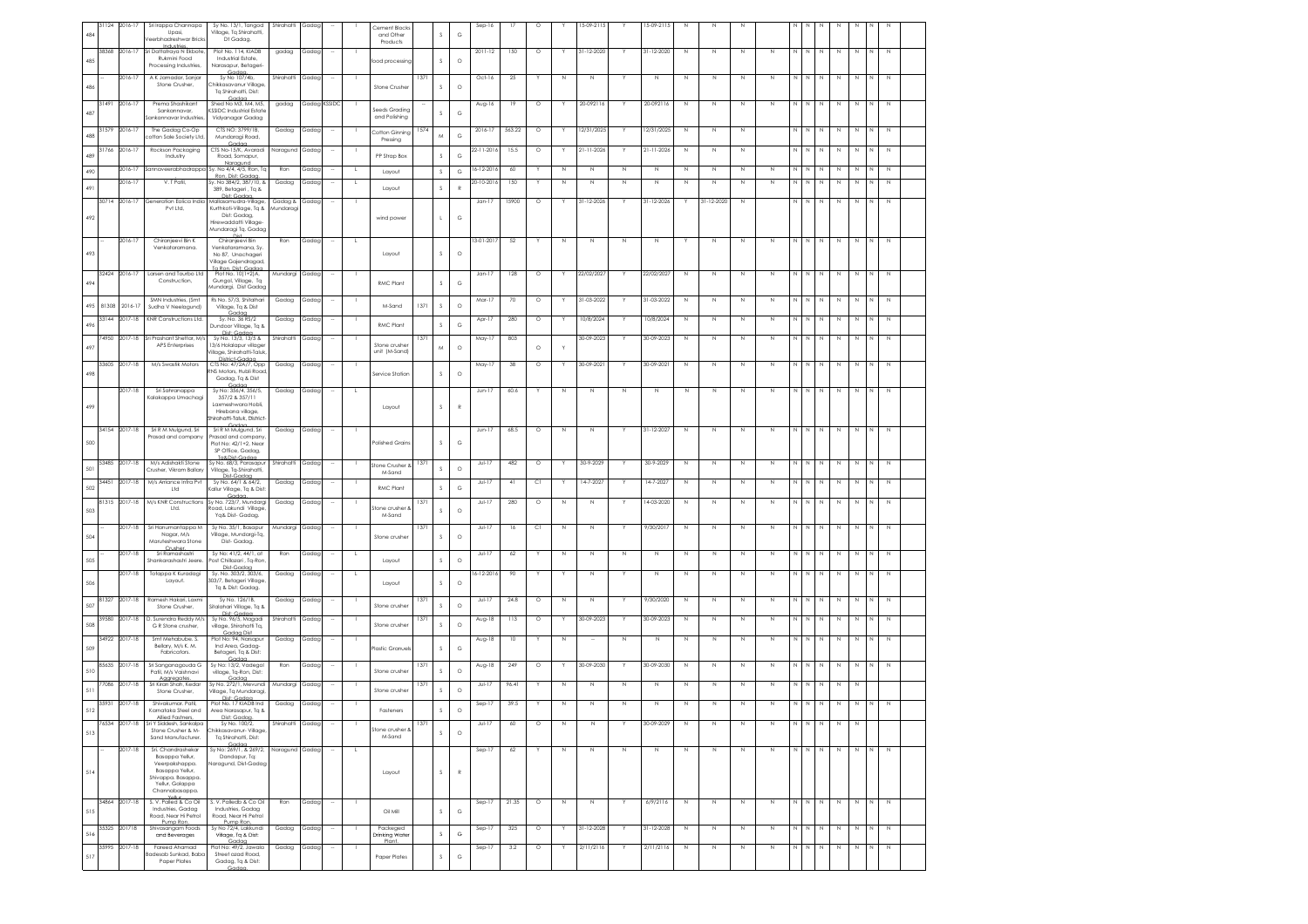| 518 | 37260 | 2017-18       | Shri Renukadevi Textile                           | Ward No: 04, At post:<br>Shigali, Near New bus<br>stand, Tq-Shirahatti, Dis | Shirahatti | Gadag |                          |                | Power looms               |      | s            | $_{\rm G}$     | Sep-17      | 472     |         |             |             |             |                  |              |             |             |             |                         |             |              |             |   |   |              |  |
|-----|-------|---------------|---------------------------------------------------|-----------------------------------------------------------------------------|------------|-------|--------------------------|----------------|---------------------------|------|--------------|----------------|-------------|---------|---------|-------------|-------------|-------------|------------------|--------------|-------------|-------------|-------------|-------------------------|-------------|--------------|-------------|---|---|--------------|--|
|     |       | 2017-18       | Sharanappa V Hadari                               | Sy. No. 2/1,2/2,2/5,2/7,                                                    | Chilijari  | Gadac |                          | <b>L</b>       |                           |      |              |                | $Sep-17$    | 72.4    |         | N           | N           | $\mathbb N$ | $\mathbb N$      | N            | N           | N           | N           | N                       | N           | N            | N           | N |   | N            |  |
| 519 |       |               | & Others,                                         | at Chillazari                                                               |            |       |                          |                | Layout                    |      | s            | $\mathbb{R}$   |             |         |         |             |             |             |                  |              |             |             |             |                         |             |              |             |   |   |              |  |
|     |       | 2017-18       | Sri Vinayak Prakash<br>Bakale, Sri Santosh.       | Sy. No. 284/4+5/1<br>284/4+5/4, 284/4+5/5,                                  | Gadag      | Gadag |                          | L,             |                           |      |              |                | $Sep-17$    | 82      |         | N           | Ν           | N           | N                | N            | N           | N           | Ν           | N                       |             | Ν            | Ν           | N |   | N            |  |
| 520 |       |               | Ashok Bakale, Sri<br>Jagadesh. P. Bakale, Sri     | 284/4+5/6, 287/2,                                                           |            |       |                          |                | Layout                    |      | s            | $\mathbb{R}$   |             |         |         |             |             |             |                  |              |             |             |             |                         |             |              |             |   |   |              |  |
|     |       |               | Prakash R Bakale                                  | 288/2, Gadag, Tq &<br>Dist: Godac                                           |            |       |                          |                |                           |      |              |                |             |         |         |             |             |             |                  |              |             |             |             |                         |             |              |             |   |   |              |  |
| 521 |       | 2017-18       | Sri Vinayak R Kabadi, Sr<br>Manjunath R Kabadi,   | Sy. No. 246/3B, 246/4,<br>246/5 & 256/3,                                    | Gadag      | Gadag |                          | L.             |                           |      | s            | $\mathbb R$    | $Sep-17$    | 77      |         | N           | Ν           | $\mathbb N$ | N                | $\,$ N       | $\mathbb N$ | N           | Ν           | N                       | $\mathbb N$ | N            | $\,$ N      | Ν | N | $\mathbb N$  |  |
|     |       |               |                                                   | alasapu, Gadag, Tq &                                                        |            |       |                          |                | Layout                    |      |              |                |             |         |         |             |             |             |                  |              |             |             |             |                         |             |              |             |   |   |              |  |
|     | 37646 | 2017-18       | Sri R B Byalahunshimath                           | Dist: Gadaa<br>Sy. No: 21/1, Nelogal                                        | Shirahatti | Gadag |                          |                |                           | 1334 |              |                | $Jan-18$    | 40.83   | $\circ$ |             | 30-09-2021  |             | 30-09-2021       | $\mathbb N$  | N           | $\mathbb N$ | Ν           | Ν                       |             | N            | $\mathbb N$ | Ν |   |              |  |
| 522 |       |               | Hot Mix Plant                                     | Village, Tq: Shirahatti,<br>Dist: Gadac                                     |            |       |                          |                | Hot Mix Plant             |      | s            | $\circ$        |             |         |         |             |             |             |                  |              |             |             |             |                         |             |              |             |   |   |              |  |
|     | 38709 | 2017-18       | Neelakhantappa                                    | CTS No: 5298-B-65.                                                          | Shirahatti | Gadag |                          |                |                           |      |              |                | Feb-18      | 12.58   | $\circ$ | N           | N           |             | $31 - 12 - 2117$ | $\mathbb N$  | $\mathbb N$ | N           | N           | N                       | N           | N            | N           | N |   |              |  |
| 523 |       |               | Basappa Bankapur Sw<br>Mil                        | Laxmeshwar, Ta:<br>Shirahatti, Dist: Gadac                                  |            |       |                          |                | Swa Mill                  |      | $\mathsf S$  | G              |             |         |         |             |             |             |                  |              |             |             |             |                         |             |              |             |   |   |              |  |
|     | 38092 | 2017-18       | Sri Basavaraj Bingi V                             | Sy. No: 71/1, Pala                                                          | Gadag      | Gadag |                          |                |                           | 1334 |              |                | Feb-18      | 46      | $\circ$ |             | 30-09-2022  | <b>V</b>    | 30-09-2022       | $\mathbb N$  | N           | $\mathbb N$ | Ν           | N                       | $\mathbb N$ | $\mathbb N$  | N           | Ν |   |              |  |
| 524 |       |               | <b>Bingi Hot Mix Plant</b>                        | Badami Road, Near                                                           |            |       |                          |                | Hot Mix Plant             |      | s            | $\circ$        |             |         |         |             |             |             |                  |              |             |             |             |                         |             |              |             |   |   |              |  |
|     |       |               |                                                   | Benakoppa Village, Tq<br>& Dist: Godoo                                      |            |       |                          |                |                           |      |              |                |             |         |         |             |             |             |                  |              |             |             |             |                         |             |              |             |   |   |              |  |
|     | 38736 | 2017-18       | Lobosa Spices<br>Manufacturing Cluster            | Sy. No. 18 & Plot No<br>49/A, 49/B, 50 & 53                                 | Gadag      | Gadag |                          |                |                           |      |              |                | Feb-18      | 1497.77 |         | Ν           | Ν           | $\mathbb N$ | N                | N            | N           | N           | Ν           |                         |             | N            |             |   |   |              |  |
| 525 |       |               | Association                                       | KIADB Narasapur Ind                                                         |            |       |                          |                | Cold Storage              |      | $\mathsf{L}$ | G              |             |         |         |             |             |             |                  |              |             |             |             |                         |             |              |             |   |   |              |  |
|     | 38767 | 2017-18       | <b>Tattwa Cold Storage</b>                        | Area Gadaa<br>Plot No: 6B, KIADB                                            | Gadag      | Gadac |                          |                |                           |      |              |                | Feb-18      | 510     |         | N           | Ν           | $\mathbb N$ | $\mathbb N$      | N            | $\mathbb N$ | N           | Ν           | Ν                       |             | N            | $\mathbb N$ | N |   |              |  |
| 526 |       |               | Pvt Ltd,                                          | Narasapur Ind Area,                                                         |            |       |                          |                | Cold Storage              |      | M            | $_{\rm G}$     |             |         |         |             |             |             |                  |              |             |             |             |                         |             |              |             |   |   |              |  |
|     | 38593 | 2017-18       | M/s. Mehabub Tyre                                 | Gadaa<br>Plot No: 95. Narasapur                                             | Gadag      | Gadag |                          |                |                           |      |              |                | Feb-18      | 20      |         | N           | N           | $\mathbb N$ | N                | $\mathbb N$  | N           | N           | N           | N                       | N           | $\mathbb N$  | N           | N |   |              |  |
| 527 |       |               | Works.                                            | KIADB Industrial Estate<br>Gadag, Tq & Dist:                                |            |       |                          |                | Tyre Retrading            |      | $\mathsf S$  | G              |             |         |         |             |             |             |                  |              |             |             |             |                         |             |              |             |   |   |              |  |
|     |       |               |                                                   | Gadaa                                                                       |            |       |                          |                |                           |      |              |                |             |         |         | Y           |             | Y           |                  |              |             |             |             |                         |             |              |             |   |   |              |  |
| 528 | 39025 | 2017-18       | M/s. BSCPL<br>Infrastructure Ltd,                 | Plot No: 273/2,<br>Lakkundi- Village, Tq 8                                  | Gadag      | Gadag |                          |                | <b>RMC Plant</b>          |      | $\mathsf S$  | $_{\rm G}$     | Mar-18      | 322     | $\circ$ |             | 31-12-202   |             | 31-12-2021       | $\mathbb N$  | N           | $\mathbb N$ | $\mathbb N$ | N N                     |             | $\mathbb N$  | $\,$ N      | N |   |              |  |
|     |       | 2017-18       | Shri Manasukhalal                                 | Dist: Gadaa.<br>Sy. No: 136/1, Betageri                                     | Gadag      | Gadac |                          | - L            |                           |      |              |                | Mar-18      | 60      |         | N           | N           | $\mathbb N$ | N                | N            | $\mathbb N$ | N           | N           | N                       | N           | $\mathbb N$  | $\mathbb N$ | N |   | $\mathbb{N}$ |  |
| 529 |       |               | Punekar                                           | Tq & Dist: Gadag                                                            |            |       |                          |                | Layout                    |      | s            | $\mathbb{R}$   |             |         |         |             |             |             |                  |              |             |             |             |                         |             |              |             |   |   |              |  |
|     | 39149 | 2017-18       | M/s Sagar Industries                              | Plot No: 126/B. KIADB                                                       | Gadag      | Gadag |                          |                |                           |      |              |                | Mar-18      | 40      |         |             | N           |             | N                | $\mathbb N$  | $\mathbb N$ | N           | N           | N                       |             | N            | N           | N |   | N            |  |
| 530 |       |               |                                                   | Narsapur Industrial<br>estate, Betageri,                                    |            |       |                          |                | Plastic Granuel           |      | s            | G              |             |         |         |             |             |             |                  |              |             |             |             |                         |             |              |             |   |   |              |  |
|     |       |               |                                                   | Godon-To &                                                                  |            |       |                          |                |                           |      |              |                |             |         |         |             |             |             |                  |              |             |             |             |                         |             |              |             |   |   |              |  |
|     |       | 2017-18       | Shri Mohammad Aslan<br>Fakrusab Naregal           | Sy. No. 7/2<br>Adavisomapur                                                 | Gadag      | Gadag |                          | $\mathbf{L}$   |                           |      |              |                | Mar-18      | 246     |         | N           | $\mathbb N$ | $\mathbb N$ | $\mathbb N$      | $\mathbb N$  | $\mathbb N$ | N           | N           |                         | $N$ $N$     | $\mathbb N$  | $\,$ N      | N | N | N            |  |
| 531 |       |               |                                                   | 16,17/1,17/2,19                                                             |            |       |                          |                | Layout                    |      | s            | $\overline{R}$ |             |         |         |             |             |             |                  |              |             |             |             |                         |             |              |             |   |   |              |  |
|     |       |               |                                                   | alasapur Village, Tq &<br>Dist: Code                                        |            |       |                          |                |                           |      |              |                |             |         |         |             |             |             |                  |              |             |             |             |                         |             |              |             |   |   |              |  |
| 532 | 39264 | 2018-19       | Mitulal Bhawarlal, B. R<br>Industries             | Plot No: 46 & 47<br>Narasapur Industrial                                    | Gadag      | Gadag |                          |                | Namkeens                  |      | $\mathsf S$  | $_{\rm G}$     | Apr-18      | 25.8    |         | N           | N           | $\mathbb N$ | $\mathbb N$      | N            | N           | N           | Ν           | N                       | $\mathbb N$ | N            | $\mathbb N$ | Ν |   | $\mathbb N$  |  |
|     | 38890 | 2018-19       | Basheer   Abbigeri M/s                            | Vea Betaaeri Gada<br>Hatalageri Naka,                                       | Gadag      | Gadag |                          | - 1            |                           |      |              |                | Apr-18      | 24.5    | $\circ$ | Y           | Ν           |             | $31 - 12 - 2117$ | $\mathbb N$  | $\mathbb N$ | N           | Ν           | N                       | N           | N            | $\mathbb N$ | N |   | N            |  |
| 533 |       |               | Abbigeri Brothers                                 | Anand Ashram Road,                                                          |            |       |                          |                | Olished Grains            |      | $\mathsf S$  | $_{\rm G}$     |             |         |         |             |             |             |                  |              |             |             |             |                         |             |              |             |   |   |              |  |
|     | 40391 | 2018-19       | Industries<br>Panchalingeshwara                   | Godon<br>Plot No: 113A                                                      | Gadag      | Gadag | $\sim$                   |                |                           |      |              |                | Apr-18      | 45      |         | N           | N           | $\mathbb N$ | $\mathbb N$      | $\mathbb N$  | $\mathbb N$ | N           | N           | N                       | N           | $\mathbb N$  | N           | N |   | $\mathbb N$  |  |
| 534 |       |               | Industries.                                       | Narasapur Industral<br>Arge Gadaa                                           |            |       |                          |                | Dal mill                  |      | $\mathsf S$  | $_{\rm G}$     |             |         |         |             |             |             |                  |              |             |             |             |                         |             |              |             |   |   |              |  |
|     | 39706 | 2018-19       | Karabasappa                                       | Sy. No. 145 Gadag, Tq                                                       | Gadag      | Gadag |                          | L,             |                           |      |              | $\mathbb{R}$   | Mar-18      | 77      |         | $\mathbb N$ | N           | $\mathbb N$ | N                | $\mathbb N$  | $\mathbb N$ | N           | N           | $\mathbb N$             |             | N            | $\mathbb N$ | N |   | $\mathbb N$  |  |
| 535 |       |               | Khashappa Kabada<br>Lavuot                        | & Dist: Gadag                                                               |            |       |                          |                | Layout                    |      | $\mathsf S$  |                |             |         |         |             |             |             |                  |              |             |             |             |                         |             |              |             |   |   |              |  |
| 536 | 39464 | 2018-19       | Shri Maniunath B<br>Abbigeri & Others             | Sv. No. 172/1+2/A.<br>Calasapur Village, Tq &                               | Gadag      | Gadag |                          | L.             | Layout                    |      | s            | $\overline{R}$ | Mar-18      | 65      |         | N           | N           | $\mathbb N$ | N                | N            | N           | N           | N           | N                       | N           | N            | N           | N |   | N            |  |
|     |       |               | Lavout                                            | Dist: Gadaa                                                                 |            |       |                          |                |                           |      |              |                |             |         |         |             |             |             |                  |              |             |             |             |                         |             |              |             |   |   |              |  |
| 537 | 74654 | 2018-19       | Sri Sanjaya. S.<br>iaharajpeth, Mahara            | Sy. No: 71/1,<br>Chikkasavanur Village                                      | Shirahatti | Gadag |                          |                | itone Crusher             | 1371 | s            | $\circ$        | $Jun-18$    | 164     | $\circ$ |             | 30-09-2019  | Y           | 30-09-2019       | $\mathbb N$  | N           | $\mathbb N$ | Ν           | $\mathbb N$             | $\mathbb N$ | $\mathbb N$  | $\,$ N      | Ν |   |              |  |
|     |       |               | Traders,                                          | Tq: Shirahatti, Dist:<br>Gadac                                              |            |       |                          |                | M-Sand                    |      |              |                |             |         |         |             |             |             |                  |              |             |             |             |                         |             |              |             |   |   |              |  |
|     | 98656 | 2018-19       | Sri Fakkirappa R                                  | Sy. No: 96/4, Mevundi-                                                      | Mundargi   | Gadag |                          |                |                           |      |              |                | $18 - J$ ul | 255     | $\circ$ |             | 30-09-2030  |             | 30-09-2030       | $\mathbb N$  | N           | $\mathbb N$ | Ν           | N                       | N           | N            | N           | N |   |              |  |
| 538 |       |               | Bardur/Baligar, M/s<br>axmi Narayana Stone.       | Village, Tq: Mundaragi<br>Dist: Gadag.                                      |            |       |                          |                | Stone crusher             |      | s            | $\circ$        |             |         |         |             |             |             |                  |              |             |             |             |                         |             |              |             |   |   |              |  |
|     | 41542 | 2018-19       | Crushe<br>Devi Agencies,                          | Sy. No: 195/1, Pala                                                         | Gadag      | Gadag |                          |                |                           |      |              |                | $18 -$ Jul  | 25.45   |         | N           | Ν           | $\mathbb N$ | N                | $\mathbb N$  | $\mathbb N$ | N           | N           | Ν                       |             | N            | $\mathbb N$ | N |   |              |  |
| 539 |       |               |                                                   | ladami Road, Gadag                                                          |            |       |                          |                | Packeged<br>Drinking Wate |      | s            | $_{\rm G}$     |             |         |         |             |             |             |                  |              |             |             |             |                         |             |              |             |   |   |              |  |
|     |       |               |                                                   | Tq & Dist: Gadag                                                            |            |       |                          |                | Plant.                    |      |              |                |             |         |         |             |             |             |                  |              |             |             |             |                         |             |              |             |   |   |              |  |
| 540 | 40306 | 2018-19       | Smt Prema S Badni.<br><b>Balaii Stone Crusher</b> | Sv. No: 28/1. Khanapur<br>Village, Ta: Shirahatti,                          | Gadag      | Gadac |                          |                | Stone crusher 8           | 137  | s            | $\circ$        | $18 - Jul$  | 280     | $\circ$ | Y           | 30-09-2029  |             | 30-09-2029       | N            | N           | N           | N           | N                       | -N          | N            | N           | N |   |              |  |
|     |       |               |                                                   | Dist: Gadaa                                                                 |            |       |                          |                | M-Sand                    |      |              |                |             |         |         |             |             |             |                  |              |             |             |             |                         |             |              |             |   |   |              |  |
|     | 53361 | 2018-19       | M/s S. M. Industries                              | Plot No: 21/4, 823,<br>Korlahalli Village, Tq:                              | Gadag      | Gadag |                          |                | Dal mill &                |      |              |                | 18-Sep      | 126     | $\circ$ | N           | N           |             | 31-12-2034       | N            | N           | N           | N           | $\mathbb N$             | N           | $\mathbb N$  | $\,$ N      | Ν |   | N            |  |
| 541 |       |               |                                                   | Mundaragi, Dist:                                                            |            |       |                          |                | Pulses polishing          |      | $\mathsf S$  | $_{\rm G}$     |             |         |         |             |             |             |                  |              |             |             |             |                         |             |              |             |   |   |              |  |
|     | 53649 | 2018-19       | Five Star Beverages,                              | Gada<br>Plot No: 20, KSSIDC                                                 | Shirahatti | Gadag |                          |                |                           |      |              |                | 18-Sep      | 61.66   | $\circ$ |             | 8-09-2028   | N           | N                |              | N           | N           |             |                         |             |              |             |   |   |              |  |
|     |       |               |                                                   | ndustrial Arae, Doddu<br>Road, Laxmeshwar, Tq:                              |            |       |                          |                |                           |      |              |                |             |         |         |             |             |             |                  |              |             |             |             |                         |             |              |             |   |   |              |  |
| 542 |       |               |                                                   | Laxmeshwara, Dist:                                                          |            |       |                          |                | Mineral Water             |      | s            | G              |             |         |         |             |             |             |                  |              |             |             |             |                         |             |              |             |   |   |              |  |
|     |       |               | <b>05 H POIL M/SS</b>                             | Gadag.                                                                      |            |       |                          |                |                           |      |              |                |             |         |         |             |             |             |                  |              |             |             |             |                         |             |              |             |   |   |              |  |
|     | 52553 | 2018-19       | Shivanand Bharati                                 | Sy. No: 66/1,                                                               | Gadag      | Gadag |                          |                |                           | 1371 |              |                | 18-Sep      | 46      |         | N           | N           | $\mathbb N$ | $\mathbb N$      | N            | N           | N           | Ν           | N                       | N           | N            | $\mathbb N$ | Ν |   |              |  |
| 543 |       |               | itone crusher & M_sar<br>Industries.              | eetalahari-Village, Tq:                                                     |            |       |                          |                | Stone crushe              |      | s            | $\circ$        |             |         |         |             |             |             |                  |              |             |             |             |                         |             |              |             |   |   |              |  |
|     | 41305 | 2018-19       | Sri Sanjay M                                      | & Dist: Gadag.<br>No: 67/2 Seetalahar                                       | Gadag      | Gadag |                          |                |                           | 137  |              |                | 18-Sep      | 440     | $\circ$ |             | 30-09-2021  |             | 30-09-2021       | N            | Ν           | N           | Ν           |                         |             | N            | $\,$ N      | Ν |   |              |  |
| 544 |       |               | Neelagund, M/s Laxmi<br>Stone Crusher.            | Village, Tq & Dist:<br>Gadag.                                               |            |       |                          |                | Stone crusher             |      | s            | $\circ$        |             |         |         |             |             |             |                  |              |             |             |             |                         |             |              |             |   |   |              |  |
|     | 41290 | 2018-19       | Smt Rihana Fazal                                  | Sy. No: 98/7, Chabbi                                                        | Gadag      | Gadag |                          |                |                           | 1371 |              |                | 18-Sep      | 40      |         | $\mathbb N$ |             | $\mathbb N$ | $\sim$           | N            | N           | N           | N           | N                       | -N          | N            | $\mathbb N$ | N |   |              |  |
| 545 |       |               | Shekh, M/s Mahabash                               | Village, Tq: Shirahatti,                                                    |            |       |                          |                | Stone crusher             |      | s            | $\circ$        |             |         |         |             |             |             |                  |              |             |             |             |                         |             |              |             |   |   |              |  |
|     | 41162 | 2018-19       | Stone Crusher,<br>Sri, Basavarai, B.              | Dist: Gadaa.<br>Sy. No. 28/2,                                               | Gadag      | Gadag |                          |                |                           | 1371 |              |                | 18-Sep      | 92      |         | N           | Ν           | N           | $\mathbb N$      | N            | N           | N           | Ν           | N                       | N           | N            | N           | Ν |   |              |  |
| 546 |       |               | Belwadi, Sri Sai Stone                            | Akkigunda: Village, Tq:                                                     |            |       |                          |                | Stone crusher             |      | s            | $\circ$        |             |         |         |             |             |             |                  |              |             |             |             |                         |             |              |             |   |   |              |  |
|     | 53146 | 2018-19       | Crusher.<br>Sri Veeranagouda N                    | Shiratatti, Dist: Gadag                                                     | Gadag      | Gadac |                          |                |                           |      |              |                | 18-Oct      |         |         | N           | Ν           | N           | $\mathbb{N}$     | N            | N           |             | N           | N                       | N           | N            | Ν           | N |   | N            |  |
| 547 |       |               | Chanveergoudar<br>Lavout                          | R. S. No: 639, Gadag,<br>Tq & Dist: Gadag.                                  |            |       |                          |                | Layout                    |      | $\mathsf S$  | $\mathbb R$    |             | 261     |         |             |             |             |                  |              |             |             |             |                         |             |              |             |   |   |              |  |
|     |       | 53793 2018-19 | Srri Anand Khatawate                              | Plot No: 275/1A,                                                            | Gadag      | Gadag |                          | L,             |                           |      |              |                | 18-Oct      |         |         | N           | N           | $\mathbb N$ | $\mathbb N$      | $\mathbb N$  | $\mathbb N$ | N           | N           | N N                     |             | N            | $\mathbb N$ | N |   |              |  |
| 548 |       |               | and Vijay Habib,                                  | 275/1B, 275/2, 277,<br>lirehandigol Village Tq                              |            |       |                          |                | Layout                    |      | $\mathsf S$  | $\circ$        |             | $45\,$  |         |             |             |             |                  |              |             |             |             |                         |             |              |             |   |   |              |  |
|     |       |               |                                                   | n&96tx9998m                                                                 |            |       |                          |                |                           |      |              |                |             |         |         |             |             |             |                  |              |             |             |             |                         |             |              |             |   |   |              |  |
|     |       |               | Sri Rajeevvalochan<br>Kidiyoor, m/s.              | 131, Narasapur                                                              |            |       |                          |                |                           |      |              |                |             |         |         |             |             |             |                  |              |             |             |             |                         |             |              | N           | N |   |              |  |
| 549 | 74587 | 2018-19       | Navodaya Offset Print                             | Industrial Area,<br>Betageri, Tq & Dist:                                    | Gadag      | Gadag | $\sim$                   | $\mathbf{I}$   | Printing press            |      | $\mathsf S$  | $\circ$        | 18-Nov      | 75.5    | Y       | $\,$ N      | $\,$ N      | $\,N\,$     | $\mathbb N$      | $\,$ N       | $\,$ N      | N           | N           | $\mathbb N$             |             | $\mathbb N$  |             |   | N | $\,$ N       |  |
|     |       |               | House,                                            | Gadag.<br>sy: No: 870/2 870/3                                               |            |       |                          |                |                           |      |              |                |             |         |         |             |             |             |                  |              |             |             |             |                         |             |              |             |   |   |              |  |
| 550 | 75106 | 2018-19       | Sri Shivappa J Mulgund                            | Ward No: 02, Welfare                                                        | Gadag      | Gadag | $\overline{\phantom{a}}$ | $\overline{1}$ | Cold storage              |      | M            | $_{\rm G}$     | 18-Nov      | 660     | Y       | $\mathbb N$ | $\mathbb N$ | $\mathbb N$ | $\mathbb N$      | $\mathbb N$  | $\mathbb N$ | $\,N\,$     | $\mathbb N$ | $\overline{\mathsf{N}}$ | Ν           | N            | N           | N |   | $\mathbb N$  |  |
|     |       |               | Shivratna Cold Storage                            | town ship Betageri, Tq                                                      |            |       |                          |                |                           |      |              |                |             |         |         |             |             |             |                  |              |             |             |             |                         |             |              |             |   |   |              |  |
|     |       |               | Sri Shivappa J Mulgund                            | & Dist: Gadag.<br>y. No: 870/2870/3,<br>Ward No: 02. Welfare                |            |       |                          |                | Cotton Ginning            | 1574 |              |                |             |         |         |             |             |             |                  |              |             |             |             |                         | N           |              | $\mathbb N$ | N |   |              |  |
| 551 | 75166 | 2018-19       | Shivratna Ginning &<br>Pressing,                  | town ship Betageri, Ta                                                      | Gadag      | Gadag | $\sim$                   | - 1            | & Pressing                |      | $\mathsf S$  | $_{\rm G}$     | 18-Nov      | 488     | $\circ$ | N           | N           | Y           | 31-12-2033       | $\mathbb{N}$ | N           | N           | N           | $\mathbb N$             |             | $\mathbb{N}$ |             |   | N | $\mathbb N$  |  |
|     |       |               |                                                   | & Dist: Gadaa.<br>Sy. No: 53/38 & 53/                                       | Gadag      | Gadag |                          |                |                           | 1371 |              |                |             |         |         |             |             |             |                  |              |             |             |             |                         | N           |              | $\,$ N      | N |   |              |  |
| 552 | 75633 | 2018-19       | Shree Daruka Stone<br>Crusher,                    | Seetalahari-Village, Tq<br>& Dist: Gadag                                    |            |       |                          |                | stone crusher &<br>M-Sand |      | s            | $\circ$        | $Dec-18$    | 443     | $\circ$ | Y           | 30-09-2030  | Y           | 30-09-2030       | $\mathbb N$  | N           | $\,$ N      | $\mathbb N$ | $\hbox{N}$              |             | $\mathbb N$  |             |   |   | $\mathbb N$  |  |
|     |       |               |                                                   |                                                                             |            |       |                          |                |                           |      |              |                |             |         |         |             |             |             |                  |              |             |             |             |                         |             |              |             |   |   |              |  |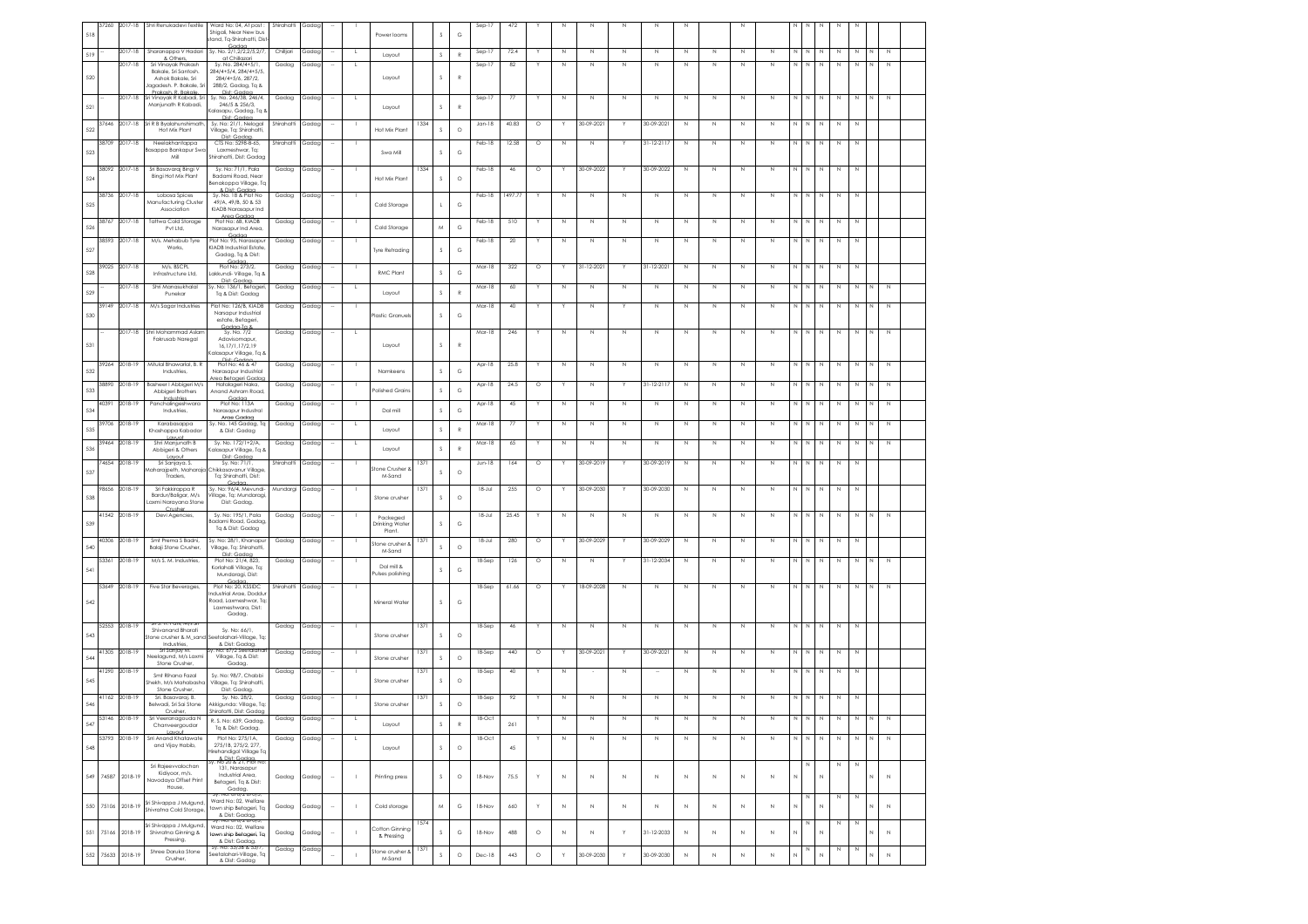|     |       |          | VAGA READY MIX                                                            | <b>JARASAPUR INDUSTRIAL</b>                                                                     | Gadag           | Gadap                 |                          |              | Redy Mix                                                   |      |              |               |            |        |         |             |                          |              |                          |              |             |             |             |              |              |             |             |             |   |              |
|-----|-------|----------|---------------------------------------------------------------------------|-------------------------------------------------------------------------------------------------|-----------------|-----------------------|--------------------------|--------------|------------------------------------------------------------|------|--------------|---------------|------------|--------|---------|-------------|--------------------------|--------------|--------------------------|--------------|-------------|-------------|-------------|--------------|--------------|-------------|-------------|-------------|---|--------------|
| 553 | 75861 | 2018-19  | CONCRETE,                                                                 | AREA, BETAGERI-<br>GADAG                                                                        |                 |                       |                          |              | Concrete                                                   |      | <sub>S</sub> | G             | Dec-18     | 276    | $\circ$ | N           | $\mathbb N$              | Y            | 31-12-2033               | N            | N           | N           | N           | N            |              |             |             |             |   | $\mathbb N$  |
| 554 | 75506 | 2018-19  | Shivaganga Stone<br>Crushing & M-Sand<br>Industries                       | iv. No: 217/1C, 217/1B.<br>Shirahatti Ta: Shirahatti<br>Dist: Gadaa,                            | Shirahatti      | Shiraha<br><b>tti</b> |                          |              | tone crusher a<br>M-Sand                                   | 137  |              | $\circ$       | Dec-18     | 1250   | $\circ$ | Y           | 30-09-2030               | Y            | 30-09-2030               | $\mathbb N$  | N           | $\mathbb N$ | N           | N            |              | N           | N           | N           |   | $\mathbb N$  |
| 555 | 75469 | 2018-19  | Gadag Envirotech Pvt<br>Ltd,                                              | Plot no:125, Narasapu<br>Industrial Area,<br>Betageri-Gadag, Tq &<br>Dist: Gadaa                | Gadag           | Gadag                 |                          |              | Common<br>Hazardous<br>Wate<br>Inciniration                |      | <sub>S</sub> | $\mathbb{R}$  | Dec-18     | 250    | Y       | Ν           | $\mathbb N$              | $\mathbb N$  | N                        | N            | N           | N           | N           | N            |              | N           | N           | Ν           |   | $\,N\,$      |
| 556 | 75527 | 2018-19  | Sri Abdul R Razak and<br>Sri Suraj V Jamadar<br>Layout                    | 286/6, 286/7, 286/8,<br>286/9 286/10 286/11<br>286/12 Gadag, Tq &<br>Dist: Gadaa                | Gadag           | Gada                  |                          |              | Layout                                                     |      | s            | $\mathbb{R}$  | Dec-18     | 94.06  | Y       | N           | $\mathbb N$              | $\mathbb N$  | N                        | $\mathbb N$  | $\mathbb N$ | N           | N           | N            |              | N           |             | N           |   | $\,N\,$      |
| 557 | 75715 | 2018-19  | Smt Manjula R. M. M/s<br>Mist Garments,                                   | Plot No: 59Narasapur<br>Industrial Area,<br><b>Ratgaran Cada</b>                                | Gadag           | Gada                  |                          |              | Garments                                                   |      | $\mathbb S$  | G             | $Jan-18$   | 20     | Y       | N           | $\mathbb N$              | N            | N                        | $\mathbb{N}$ | N           | N           | N           | $\mathbb N$  |              | N           |             | Ν           |   | $\mathbb{N}$ |
| 558 | 76949 | 2018-19  | Annapurna vijaya Bio<br>Nutrients,                                        | Sy. No: 56, Gangapur<br>/illage, Tq: Mundaragi,<br>Dist: Gadag.                                 | Mundaragi       | Gadag                 |                          |              | Formulation<br>Organic<br>utrient withou<br>te use of sper |      | M            | G             | $Jan-18$   | 650    | $\circ$ |             | 31-12-2034               | Y            | 31-12-2034               | $\mathbb N$  | N           | $\mathbb N$ | N           | $\mathbb{N}$ |              | N           |             | N           |   | $\mathbb N$  |
| 559 | 74868 | 2018-19  | Sri Nitin N Uppar, Balaii<br>Stone Crusher & M-<br>Sand Unit,             | Plot No: 26/1 & 26/3.<br>Khanapur Village, Tq:<br>Shirahatti, Dist: Gadag                       | Shirahatti      | Gada                  | ÷,                       |              | tone Crusher<br>M-Sand                                     | 1371 | <sub>S</sub> | $\circ$       | 2018-19    | 300    | $\circ$ |             | 30-09-2029               | Y            | 30-09-2029               | $\,$ N       | N           | $\mathbb N$ | N           | N            |              | N           |             |             |   | $\mathbb N$  |
| 560 | 75480 | 2018-19  | Sri A. K. Hosangadi Hot<br>Mix Plant.                                     | Sy. No. 161/2<br>Kalasapur-Village, Tq &                                                        | Gadag           | Gadap                 |                          |              | Hot Mix Plant                                              | 1334 | $\mathbb S$  | $\circ$       | $Jan-18$   | $40$   | $\circ$ |             | 30-09-2022               | Y            | 30-09-2022               | $\mathbb N$  | N           | $\mathbb N$ | N           | N            |              | $\mathbb N$ |             | N           | N | $\,N\,$      |
| 561 | 77695 | 2018-19  | Manjunath Powerloom<br>Worka                                              | Dist: Gadag.<br>Sy. No: 22, Plot No: 71.<br>KIADB, Ind Area.                                    | Gadag           | Gadap                 |                          |              | ower looms<br>cotton Sarees)                               |      | $\mathbb S$  | $_{\rm G}$    | Feb-19     | 55     | Y       | X           | $\mathbb N$              |              | $\mathbb{N}$             | $\mathbb N$  |             | $\,N\,$     |             | $\mathbb{N}$ | N            | N           | $\,$ N      | N           |   |              |
| 562 | 78212 | 2018-19  | Sri N. V. Agnihotri and                                                   | Betggeri-G9d99<br>59/*/1+2/D, Yalishirur<br>Village, Tq & Dist:                                 | Gadag           | Gadag                 |                          |              | Layout                                                     |      |              | $\mathbb{R}$  | Mar-19     | $44\,$ | Y       | Ν           | $\mathbb N$              | $\mathbb{N}$ | N                        | N            | N           | N           | $\mathbb N$ | N            |              | N           |             |             |   | $\mathbb N$  |
| 563 | 78630 | $2018-1$ | Sri R. V. Agnihotri,<br>Sri C G Biradar. M/s C C<br>Biradar Hot Mix Plant | Gadag.<br>Sv. No: ///4. Harti<br>Village Ta & Dist:                                             | Gadag           | Gadaç                 |                          |              | Hot Mix Plan                                               | 1334 | $\mathbb S$  | $\circ$       | Mar-19     | 46.03  | $\circ$ |             | 80-09-2023               |              | 30-09-2023               | N            | N           | N           | N           | N            |              | N           | N           | Ν           |   | $\mathbb N$  |
| 564 | 79665 | 2019-20  | R. S. Enterprises, (The<br>Nakshatra Comforts,                            | Gadag<br>IS No: 3815/11b, Opp<br>Old D. C. Office,                                              | Gadag           | Gadag                 |                          | Hotel        | Hotel                                                      |      | $\mathbb S$  | $_{\rm G}$    | May-19     | 239    | $\circ$ | f,          | 31-12-2028               | Y            | 31-12-2028               | N            | N           | N           | N           | $\mathbb N$  | N            | N           | N           | Ν           |   | $\mathbb N$  |
| 565 | 79665 | 2019-20  | Sudya Cement<br>Industries,                                               | 69099 <sub>A, +267</sub><br>to 6/H, NH-63, Opp<br>Ashoka Dhabha<br>Lakkundi, Tq & Dist:<br>Gada | Gadag           | Gadag                 |                          |              | RCC & PCC<br>Pols                                          |      | <sub>S</sub> | G             | $Jun-19$   | 205    | Y       | N           | N                        | N            | N                        | N            | N           | N           | Ν           | N            |              | N           | N           | Ν           |   | $\mathbb{N}$ |
| 566 | 79665 | 2019-20  | Commissioner, City<br>Muncipal Council,                                   | 0: 130(P) 10 138<br>(P), Nagasamudra<br>Village, Tq & Dist:                                     | Gadag           | Gadag                 |                          | STP          | STP                                                        |      |              | $\mathbb{R}$  | $Jun-19$   | 1400   |         | N           | N                        | N            | N                        | N            | N           | N           | N           | N            |              | N           | $\mathbb N$ | Ν           |   | $\mathbb N$  |
| 567 | 80877 | 2019-20  | Raj Enterprises,                                                          | Gadag<br>Raj Enterprises, Sy. No:<br>198, KSSIDC Industrial                                     | Gadag           | Gadap                 |                          |              | Soap &<br>Detergent                                        |      | $\mathsf S$  | G             | $Jul-19$   | 14     | Y       | N           | N                        | N            | N                        | N            | N           | N           | N           | Ν            |              | N           | N           | N           |   | $\mathbb N$  |
| 568 | 80992 | 2019-20  | <b>Balu Enterprises</b>                                                   | Area, Gadaa<br>Sy. No: 08/4. Sri<br>Ambabhavani<br>Industrial arge, Ron<br>Road, Gajendragad    | Ron             | Gadag                 |                          |              | Plastic Granus                                             |      | <sub>S</sub> | G             | JuH19      | 31     | $\circ$ |             | 31-12-2028               | $\mathbb N$  | N                        | $\mathbb N$  | N           | N           | N           | $\mathbb N$  | N            | $\,N\,$     | $\mathbb N$ | Ν           |   | $\mathbb{N}$ |
| 569 | 81779 | 2019-20  | Sri Revanappa                                                             | Tq: Gajendragad, Dist<br>Sv. No: 158/*/1. Hulkot                                                | Gadag           | Gadag                 | н.                       | $\mathbf{L}$ | Layout                                                     |      | $\mathsf S$  | $\mathbb R$   | Aug-19     | $44$   | Y       | N           | $\mathbb N$              | $\mathbb N$  | $\mathbb N$              | $\mathbb N$  | N           | N           | N           | N            | N            | N           | N           | N           |   | $\mathbb N$  |
| 570 | 30504 | 2019-20  | Kondikoppa Layout,<br>Dodla Dairy Ltd, Milk<br>Chilling Centre.           | Tg & Dist: Gadag.<br>NO: 108/14<br>Kalkeshwara Road<br>Rajur, Tq: Ron, Dist:                    | Ror             | Gadag                 |                          |              | Chilling Centre                                            |      | $\mathsf S$  | $\circ$       | Aug-19     | 80.96  | $\circ$ |             | N                        | $\mathbb N$  | N                        | N            | N           | N           | N           | $\mathbb N$  | N            | $\mathbb N$ | $\,$ N      | N           |   | $\mathbb N$  |
| 571 | 81915 | 2019-20  | Vinay A Sahukar<br>Layout,                                                | Gadag<br>: 35/6, 36, 37/4, 3<br>pet bana,<br>laxhmeshwar, Tq-<br>Laxmeshwara, Dist-             | Shirahatt       | Gadag                 |                          |              | Layout                                                     |      | -S           | $\mathbb{R}$  | Aug-19     | 340    | Y       | N           | $\mathbb N$              | N            | N                        | N            | N           | N           | N           | N            |              | N           | N           | Ν           |   | $\mathbb{N}$ |
| 572 | 81616 | 2019-20  | M/s. BSCPL<br>Infrastructure Ltd,                                         | Gadag<br>Plot No: 273/2,<br>akkundi- Village, Tq 8                                              | Gadag           | Gadag                 |                          |              | Stone Crushe                                               |      | $\mathbb S$  | $\circ$       | Aug-19     | 226    | $\circ$ | N           |                          |              | 13-3-2020                | N            | $\mathbb N$ | N           | N           | N            |              | N           | $\,$ N      | Ν           |   | $\mathbb N$  |
| 573 | 82306 | 2019-20  | Swastik Garments.                                                         | Dist: Gadac<br>Sy. No: 210.<br>Chikkanaragund, Tq:                                              | Naragund Gadag  |                       |                          |              | Garments                                                   |      | s            | G             | $Sen-19$   | 192    | Y       | N           | $\mathbb N$              | N            | N                        | $\mathbb N$  | N           | N           | N           | N            |              | N           | N           | N           |   | $\mathbb{N}$ |
| 574 | 83483 | 2019-20  | Vaskomp Solutions,                                                        | Jaraaund, Dist: Gada<br>R.S. No: 28, Plot No 16,<br>KIADB Ind Area.                             | Gadag           | Gadag                 |                          |              | Fasteners                                                  |      | -S           | G             | 19-Oct     | 133    | Y       | N           |                          |              |                          | $\mathbb N$  | N           | N           | N           | $\mathbb N$  | $\,$ N       | $\,N\,$     | $\,$ N      | Ν           |   | $\mathbb N$  |
|     |       |          |                                                                           | Gadaa, Ta & Dist:<br>Gadar<br>SY. NO: 209, TQ: RON                                              | Ron             | Gadag                 |                          |              | Fride                                                      |      |              |               | 19-Nov     |        |         |             | $\mathbb N$              | $\mathbb N$  | N                        | N            | $\mathbb N$ | N           | N           | N            | N            | N           | $\,$ N      | Ν           |   |              |
| 575 | 83719 | 2019-20  | Veerabhadreshwara<br>Putani Industries                                    | DIST: GADAG<br>Sy. No: 76/3, Sogival                                                            | Shirahatt       | Gadag                 |                          |              | Gram/Puffed<br>and De                                      |      | $\mathsf S$  | G             | 19-Dec     | 95     | Y       | N           | N                        |              | 30-09-2020               | N            | N           | N           | N           | N            |              | N           | N           | N           |   | $\mathbb N$  |
| 576 | 84163 | 2019-20  | Sri Renuka Enterprises.                                                   | Village, Tq<br>Laxmeshwara, Dist:<br>Gaad                                                       |                 |                       |                          |              | tone Crusher<br>M-Sand                                     |      | s            | $\circ$       |            | 300    | $\circ$ | Ν           |                          |              |                          |              |             |             |             |              |              |             |             |             |   | $\mathbb N$  |
| 577 | 84553 | 2019-20  | PMR Industry                                                              | Sy. No: 76/3, Sogival<br>Village, Tq<br>Laxmeshwara, Dist:<br>Gadar                             | Mundaragi Gadag |                       |                          |              | Paper Bags                                                 |      | s            | G             | 19-Dec     | 16     |         | $\mathbb N$ | $\mathbb N$              | N            | N                        | $\mathbb N$  | N           | N           | N           | N            | N            | N           | $\mathbb N$ | N           |   | $\mathbb{N}$ |
| 578 | 85244 | 2019-20  | Sadbhav Engineering<br>Ltd,                                               | Sy. No: 136, 137,<br>Chabbi Village, Tq:<br>hirahatti. Dist: Gadaa                              | Shirahatti      | Gadag                 |                          |              | RMC Plant                                                  |      | M            | $\circ$       | 19-Jan     | 522    | $\circ$ |             | 30-09-2029               |              | 30-09-2029               | N            | N           | N           | Ν           | $\mathbb N$  | $\mathbb N$  | $\,N\,$     | N           | Ν           |   | $\mathbb N$  |
| 579 | 8629  | 2019-20  | Mahaveer Aluminium<br>Industries                                          | Industrial Estate,<br>Gajendragad                                                               | Ron             | Gadag                 |                          |              | Aluminium<br>Utensiles                                     |      | $\mathsf S$  | $\circ$       | 2019-20    | 35     | $\circ$ | Y           | 30-09-2029               |              | 30-09-2029               |              |             | N           | N           |              |              | Ν           | N           | Ν           |   | $\mathbb{N}$ |
| 580 |       |          | 2019-20 B. M Odunavar Poultry,                                            | Gulaganjikoppa<br>Village, Tq:<br>Laxmeshwara, Dist:<br>Gadag                                   | Shirahatti      | Gadaa                 |                          |              | Poultry farm                                               |      | $\mathsf S$  | $\mathbb{G}$  | 20-Feb     | $26\,$ | Y       | $\mathbb N$ | $\mathbb N$              | $\mathbb N$  | $\mathbb N$              | $\mathbb N$  | $\mathbb N$ | $\,N\,$     | $\mathbb N$ | $\mathbb N$  | $\mathbb N$  | $\mathbb N$ | $\,$ N      | $\mathbb N$ | N | $\,$ N       |
| 581 | 86218 | 2019-20  | Jayalaxmi Motors and<br>spares and services,                              | DIOT NO: YY/<br>Gajendragad-Village,<br>tq: GajendragDist:                                      | Ron             | Gadag                 |                          |              | Service Station                                            |      | $\mathsf S$  | $\circ$       | 20-Mar     | 29.91  | $\circ$ | Υ           | 30-09-2029               | Y            | 30-09-2029               | $\mathbb N$  | N           | N           | N           | Ν            | N            | N           | N           | N           |   | $\mathbb N$  |
| 582 | 86755 | 2020-21  | Sri Shreekant Ladva                                                       | Gadag.<br>28/*/2b,31/*/2a,31/*/3,<br>31/*/2b, Papanashi<br>Village, Betageri                    | Gadag           | Gadag                 | $\overline{\phantom{a}}$ | $\mathbf{L}$ | Layout                                                     |      | $\mathbb S$  | ${\mathsf R}$ | 20-May     | 45     | y       | $\mathbb N$ | $\mathbb N$              | $\mathbb N$  | N                        | N            | N           | N           | N           | N I N        |              | N           | N           | N           |   | $\mathbb N$  |
|     |       |          | Airani Power Loom                                                         | hobble, Tq & Dist:<br>Gadag.<br>Plot No: 151 & C & 151                                          | Gadag           | Gadap                 | $\overline{\phantom{a}}$ |              | Power looms                                                |      |              |               | $20 - Jun$ |        |         |             | $\overline{\phantom{a}}$ |              | $\overline{\phantom{a}}$ | $\mathbb N$  | N           | N           | N           | Ν            | N            | N           | $\mathbb N$ | N           |   |              |
| 583 | 87001 | 2020-21  | Works<br>Mayamma Power                                                    | D, KIADB Ind Area,<br>Plot No: 20A. KIADB Ind                                                   | Gadag           | Gadag                 |                          |              | cotton Sarees<br>Power looms                               |      | $\mathbb S$  | $_{\rm G}$    | 20-Jun     | 32     | Y       | $\mathbb N$ | $\sim$                   | Y            | $\sim$                   | $\mathbb N$  | N           | N           | N           | N            | $\mathbb{N}$ | N           | N           | N           |   | $\,N\,$      |
| 584 | 87003 | 2020-21  | Looms<br>SLPT Motors Pvt Ltd                                              | Area, Betageri Gadag<br>Near JT College,,                                                       | Gadag           | Gadag                 |                          | s            | cotton Sarees)                                             |      | $\mathbb S$  | $_{\rm G}$    | $20 - Jun$ | $32\,$ | Y       | $_{\rm N}$  | $\mathbb N$              | $\mathbb N$  | N                        | $\mathbb N$  | $\mathbb N$ | N           | N           | N            | $\mathbb N$  | N           | $\,$ N      | N           |   | $\mathbb N$  |
| 585 | 87174 | 2020-21  |                                                                           | Karadiyavara Adde,<br>Hatalageri Road,<br>Godo                                                  |                 |                       |                          |              | Service Station                                            |      | $\mathsf S$  | $\circ$       |            | 40     | Y       | $\mathbb N$ |                          |              |                          |              |             |             |             |              |              |             |             |             | N | $\mathbb N$  |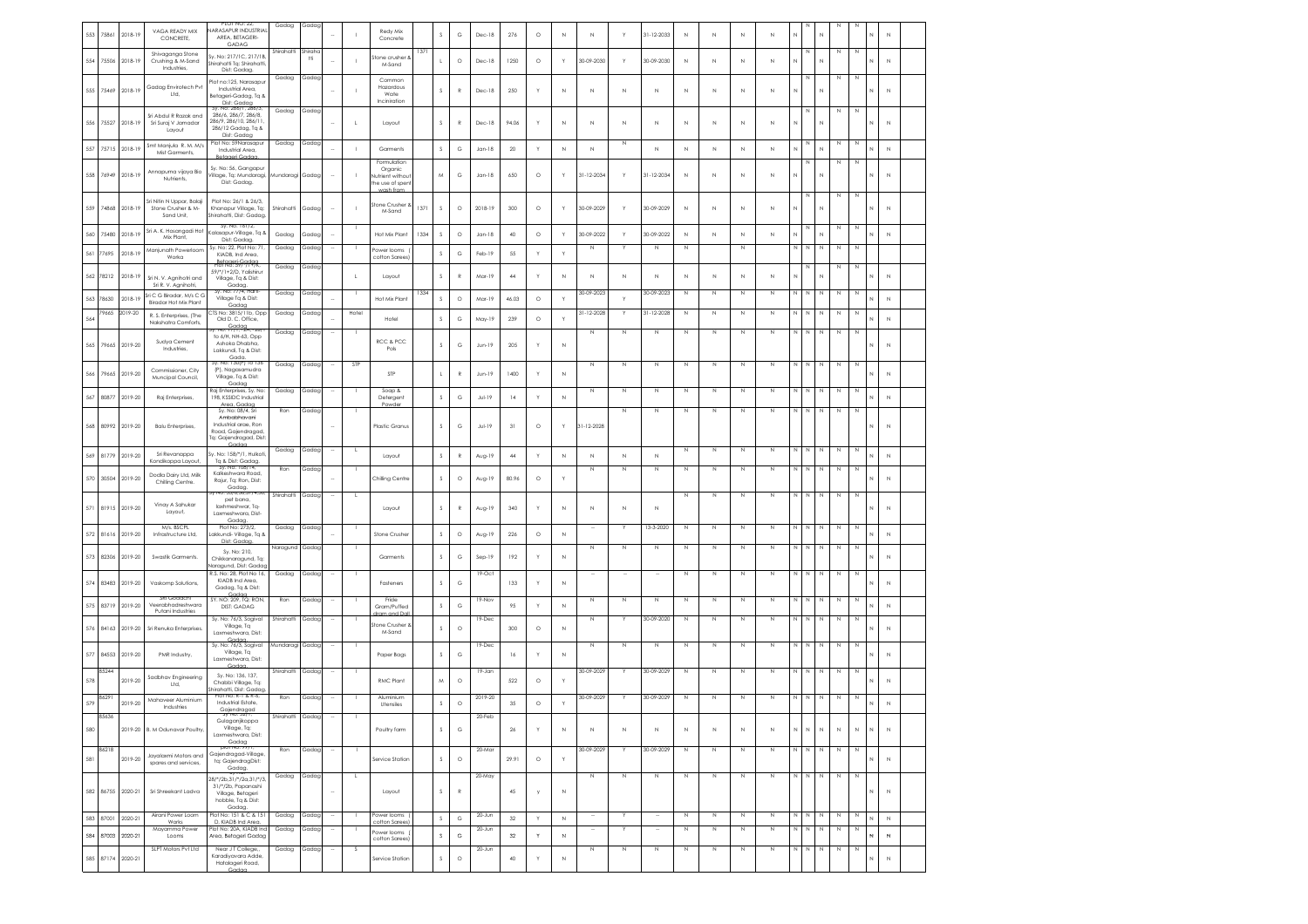|     | 88182  |                |                                                                                    | Vimal Hospitality Pvt                                                                    | Gadag            | Gadag       | Hote         |                                |               |              | 21-Aug    | 800    |         |             |                 |                   |                    |              |              |              |                |              |                   |                |              |              |              |  |
|-----|--------|----------------|------------------------------------------------------------------------------------|------------------------------------------------------------------------------------------|------------------|-------------|--------------|--------------------------------|---------------|--------------|-----------|--------|---------|-------------|-----------------|-------------------|--------------------|--------------|--------------|--------------|----------------|--------------|-------------------|----------------|--------------|--------------|--------------|--|
| 586 |        | 2020-21        | Sri Prakash K Shah,                                                                | Ltd, R. S. No. 76,<br>labhapur-Village, Tq 8                                             |                  |             |              | Hotel                          | M             | $\circ$      |           |        |         |             |                 | N                 |                    |              |              |              |                |              |                   |                |              |              | N            |  |
|     |        |                |                                                                                    | Dist: Gadaa                                                                              |                  |             |              |                                |               |              |           |        |         |             |                 |                   |                    |              |              |              |                |              |                   |                |              |              |              |  |
| 587 | 98574  | 2020-21        | Renuka Saw Mill,                                                                   | Sv No: 2/107/8 Bellatti Shirahatti<br>Road, Shirghatti, Ta:<br>Shirahatti, Dist: Gadag.  |                  | Gadaa       |              | Saw Mill                       | s             | G            | 22-Aug    | 4.5    | $\circ$ | N           | N               |                   | 9/9/2119           | N            | N            | N            | N              | N.           | N<br>$\mathbb{N}$ | N              | N            |              | $\mathbb N$  |  |
| 588 | 9857   | 2020-21        | Sri G A Buvaii, New<br>Shirahatti Saw Mill.                                        | Sy. No: 134/1B,<br>Shirahatti, Dist: Gadaa                                               | Shirahatti       | Gadac       |              | Saw Mill                       | s             | G            | $23-Aug$  | 118    | $\circ$ | N           | N               | Y                 | 10/9/2119          | N            | $\mathbb{N}$ | $\mathbb{N}$ | $\overline{N}$ | N            | N<br>$\mathbb{N}$ | N              | $\mathbb{N}$ | N            | N            |  |
| 589 |        | 020-21         | Sri K Panindra Reddy,<br>Poorvi Techonologies,                                     | Sv. No: 277/*/2. Gadac<br>Hubli Road Hulkoti                                             | Gadaa            | Gadad       |              | Sogp &<br>Detergent            | $\mathsf S$   | $_{\rm G}$   | 23-Sep    | 47     |         | N           |                 |                   |                    | N            | N            | N            | N              | N            | N                 | N              | N            |              | $\mathbb N$  |  |
| 590 |        | 00220 2020-21  | Chandrashekarayya S<br>Shabadimath and<br>rashant Shabadimath                      | Sy No: 394/2, Gadag Tq<br>& Dist: Gadag                                                  | Gadag            | Gadag       |              | Powder<br>Lavout               | s             | R            | 23-Nov    | $60\,$ | Ÿ       | $\mathbb N$ | $\mathbb N$     | N                 | $\mathbb N$        | N            | $\mathbb N$  | N            | $\mathbb N$    | $\mathbb{N}$ | N<br>N            | $\mathbb N$    | $\mathbb N$  | N            | $\mathbb N$  |  |
|     |        | 2020-21        | M/s PRAGATI<br>ENTERPRISES,                                                        | PLOT NO: 13 &<br>14, PANCHAKSHARI                                                        | Gadag            | Gadag       |              |                                |               |              | 20-Dec    | 90     | $\circ$ | N           | N               | <b>V</b>          | 31-12-2034         | N            | $\mathbb N$  | N            | N              | N.           | N<br>Ν            | N              | $\mathbb{N}$ |              |              |  |
| 591 |        |                |                                                                                    | NAGARA, 5TH CROSS,<br>GADAG, TQ & DIST:<br>CADAG                                         |                  |             |              | Seeds Grading<br>and Polishing | s             | G            |           |        |         |             |                 |                   |                    |              |              |              |                |              |                   |                |              |              | $\mathbb{N}$ |  |
| 592 |        | 2020-21        | M/s SHRI<br>RAGHAVENDRA                                                            | WARD NO: 29, NEAR<br>APMC FAST GATE PLO<br>NO: 406/8K/2.GADAG                            | Gadag            | Gadaa       |              | Seeds Gradino<br>and Polishing | s             | G            | 20-Dec    | 48     | $\circ$ | N           | N               |                   | 31-12-2034         | N            | N            | N            | N              | N            | N<br>N            | N              | $\mathbb{N}$ |              | $\mathbb N$  |  |
|     |        | 2020-21        | INDUSTRIES.<br>M/s S. B.                                                           | TO & DIST: GADAG<br>WARD NO: 30, RS NO:                                                  | Gadaa            | Gadag       |              |                                |               |              | 20-Dec    | 57     | $\circ$ | N           | N               |                   | 31-12-2034         | $\mathbb N$  | N            | N            | $\mathbb{N}$   | N            | N<br>$\mathbb{N}$ | $\mathbb{N}$   | $\mathbb{N}$ |              |              |  |
| 593 |        |                | SANKANNAVAR &<br>BROS.                                                             | 55/3B.SAMBAPUR<br>ROAD NEAR CENTRAL<br>WARFHOUSE GADAG                                   |                  |             |              | Seeds Gradina<br>and Polishing | s             | G            |           |        |         |             |                 |                   |                    |              |              |              |                |              |                   |                |              |              | $\mathbb N$  |  |
|     |        | 2020-21        | M/s S. S. INDUSTRIES,                                                              | TO & DIST: CADAC<br>Sy. No: 23 & 35, Plot No:                                            | Gadag            | Gadag       |              |                                |               |              | 20-Dec    | 231    | $\circ$ | N           | N               |                   | 31-12-2034         | $\mathbb{N}$ | $\mathbb N$  | N            | $\mathbb{N}$   | N            | N<br>$\mathbb N$  | $\mathbb N$    | $\,$ N       |              |              |  |
| 594 |        |                |                                                                                    | 146P & 149A, KIADB<br>Industrial Area,<br><b>BETAGERI-GADAG</b>                          |                  |             |              | Seeds Grading<br>and Polishing | s             | G            |           |        |         |             |                 |                   |                    |              |              |              |                |              |                   |                |              | N            | N            |  |
| 595 |        | 2020-21        | Sri Suryakant Bagali,<br>Calakaleshwara                                            | Sy No: 60/2, Gudur<br>Road, Rajur Tq:                                                    | Gajendrag<br>ad  | Gadag       |              | Ginning &<br>Delinting         | s             | $\circ$      | 21-Dec    | つら     |         |             | 30-09-2030      |                   | 30-09-2030         | $\mathbb N$  | N            | $\mathbb{N}$ | $\,$ N         | $\mathbb{N}$ | $\mathbb N$<br>N  | $\mathbb N$    | $\,$ N       | N            | $\,$ N       |  |
|     |        | $2014 - 15$    | <b>Ginning &amp; De-linting</b>                                                    | Gajendragad, Dist:<br>Plot No 117, 118, 121 &                                            |                  |             | $\mathbf{I}$ |                                |               |              |           |        |         |             | $\sim$          |                   | $\sim$             |              |              |              |                | N            | N                 |                |              |              |              |  |
| 596 |        |                | Hiten Fastners Pvt Ltd,                                                            | 122. KIADB Ind Area<br>Narasapur Gadag Tq 8<br>Dist                                      | Gadag            | Gadag KIADB |              | Zink Smeltrar                  | $\mathsf{L}$  | $\mathbb{R}$ | $2014-15$ | 1412   | $\circ$ |             |                 |                   |                    | N            | $\mathbb N$  | $\mathbb{N}$ | N              |              | N                 | $\mathbb N$    | $\,$ N       | $\mathbb{N}$ | $\,$ N       |  |
| 597 |        | 101261 2020-21 | Poornima Hulkoti<br>Layout,                                                        | Sv. No: 83/*/1. Hulkofi<br>Village, Ta & Dist:                                           | Gadag            | Gadaa       | <b>L</b>     | Layout                         | $\mathsf S$   | $\mathbb{R}$ | Feb-21    | 44     | Y       | N           | N               | $\mathbb{N}$      | $\mathbb{N}$       | $\mathbb{N}$ | $\mathbb{N}$ | $\mathbb{N}$ | $\mathbb{N}$   | $\mathbb{N}$ | $\mathbb{N}$<br>N | $\mathbb{N}$   | N            | N            | N            |  |
| 598 |        | 2020-21        | ri, Mabusab Mulaauno                                                               | Godoo<br>#303/2, plot no: 39,<br>iumma masiid - road                                     | Shirahatti       | Gadag       |              | Saw Mill                       | s             | G            | Feb-21    | 4.3    | $\circ$ | N           |                 |                   |                    | Z            | N            | N            | N              | N            | N                 | N              | Z            | N            | $\mathbb N$  |  |
|     |        |                | prop. M/s Badiaatana<br>works                                                      | Shirahatti - tq,gadag<br>dist                                                            |                  |             |              |                                |               |              |           |        |         |             | N               |                   | $1 - 01 - 2121$    |              |              |              |                |              |                   |                |              |              |              |  |
| 599 |        | 2020-21        | sri. Mahammadgous j.<br>kubasad-prop,m/s<br>Madeena saw mil.                       | #146/1, plot no: 20,<br>gadag road, shirahatt<br>- ta.aadaa - dist.                      | Shirahatti       | Gadag       |              | Saw Mill                       | $\mathsf S$   | G            | Feb-21    | 4.6    | $\circ$ | N           | N               |                   | $31 - 01 - 2121$ . | N            | N            | $\mathbb N$  | N              | N            | N<br>$\mathbb N$  | $\mathbb N$    | $\,$ N       | N            | $\mathbb N$  |  |
| 600 |        | 2020-21        | M ADOL<br>amadarsab kubasad-<br>prop, M/s Mehaboob                                 | #145/1ab, Plot no:<br>1150c, beliatti road,<br>shirahatti - tq,gadag                     | Shirahatti       | Gadag       |              | Saw Mill                       | s             | G            | Feb-21    | 4.7    | $\circ$ | $\,$ N      |                 | <b>V</b>          |                    | N            | $\mathbb N$  | $\mathbb N$  | $\mathbb N$    | N.           | $\mathbb N$<br>N  | $\mathbb N$    | $\,$ N       | N            | $\mathbb N$  |  |
|     |        | 2020-21        | saw mill,                                                                          | # 245/g plot no:                                                                         | Shirahatti Gadap |             |              |                                |               |              | Feb-21    | 4.25   | $\circ$ | N           | N               |                   | $31 - 01 - 2121$   | N            | $\mathbb N$  | $\mathbb N$  | N              | N            | N<br>$\mathbb N$  | $\,$ N         | $\,$ N       | $\mathbb{N}$ | $\mathbb N$  |  |
| 601 |        |                | sri, Bashasab Moulasab<br>Badiger-prop, m/s<br>Mubarak wood cutting                | 07 hariour-shirabatti<br>ta: shirahatti, ta & dist:<br>dadag.                            |                  |             |              | Saw Mill                       | s             | G            |           |        |         |             | N               |                   | $31 - 01 - 2121$   |              |              |              |                |              |                   |                |              |              |              |  |
| 602 |        | 020-21         | & planing works,<br>Srl, B. S. Hesarur & Srl.<br>raiesab kanakawad.                | # 3/183a, shirahatti, tq:<br>shirahatti, tq & dist:                                      | Shirahatti       | Gadac       |              | Saw Mill                       | $\mathsf S$   | $_{\rm G}$   | Feb-21    | 4.75   | $\circ$ | N           |                 |                   |                    | N            | N            | N            | N              | N            | N                 | N              | $\mathbb{N}$ | N            | $\mathbb N$  |  |
|     |        | 2020-21        | m/s Noorani works<br>sn. Askarail Dadusac<br>Araganji-prop, M/s                    | aadaa.<br>#146, plot no: 40 & 41,                                                        | Shirahatti       | Gadag       |              |                                |               |              | Feb-21    | 2.1    | $\circ$ | N           | N               |                   | $1 - 01 - 2121$    | N            | $\mathbb{N}$ | N            | N              | $\mathbb{N}$ | N<br>$\mathbb{N}$ | N              | N            | $\mathbb{N}$ | N            |  |
| 603 |        |                | Sahara carpenter<br>works.                                                         | vijayanagara,shirahatti<br>- ta.aadaa - dist.                                            |                  |             |              | Saw Mill                       | s             | G            |           |        |         |             | N               |                   | $(1 - 01 - 212)$   |              |              |              |                |              |                   |                |              |              |              |  |
|     |        | 2020-21        |                                                                                    | R. S. No: 39/18. Doni<br>Village, Tq: Mundaragi                                          | Mundaragi        | Gadag       |              |                                |               |              | Feb-21    | 485.5  |         | N           |                 | $\mathbb{N}$      |                    | N            | $\mathbb N$  | N            | N              | N            | N<br>Ν            | N              | $\mathbb N$  | Ν            | $\mathbb N$  |  |
| 604 |        |                | M/S. SLM INFRATECH,                                                                | Dist: Gadag.                                                                             |                  |             |              | Wire cut Bricks                | s             | G            |           |        |         |             | N               |                   | N                  |              |              |              |                |              |                   |                |              |              |              |  |
| 605 |        | 2020-21        | <b>BMOS PASSING</b><br>abdulgani kubasad-<br>prop, m/s Star wooder<br>packing box, | #145/ab. plot no<br>1150a, vijayanagara<br>16th cross, shirahatti -                      | Shirahatti       | Gadag       |              | Saw Mill                       | s.            | G            | Feb-21    | 1.8    | $\circ$ | N           | N               | Y                 | 31-01-2121         | N            | N            | $\mathbb N$  | N              | N            | $\,$ N<br>N       | N              | $\,N\,$      | N            | $\mathbb N$  |  |
| 606 | 80617  | 2020-21        | Sadbahav Engineering                                                               | ta.aadaa - dist.<br>Sv No: 180 & 183/2.<br>Itaai Village, Ta:                            | Shirahatti       | Gadaa       | $\mathbf{I}$ | RMC, WMC, HM                   | M             | $\circ$      | Feb-21    | 521    | $\circ$ | Y           | 30-09-2030      |                   | 30-09-2030         | $\mathbb{N}$ | N            | N            | N              | N            | N<br>N            | N              | N            | N            | $\mathbb{N}$ |  |
|     |        | 2020-21        | Ltd,                                                                               | Shirahatti Dist: Gadar<br>R. S. No: 24*/1,                                               | Mundaragi        | Gadag       |              |                                |               |              | 21-Mar    | 460    | $\circ$ |             |                 |                   |                    | N            | N            | N            | N              | N            | N                 | $\overline{N}$ | N            | N            |              |  |
| 607 |        | 102540 2020-21 | M/S. JANDIPEER<br>POULTRY FARM,<br>Srinidhi Cement Blocks                          | Hirewaddatti-Village<br>Tq: Mundaragi, Dist:<br>Gadaa<br>Tambaragundi-Village            | Mundaragi        |             |              | Poultry farm                   | $\mathcal{S}$ | G            | 21-Mar    | 22.5   |         | x<br>N      | 30-04-2035<br>N | $\mathbf{v}$<br>N | 30-04-2035<br>N    | $\mathbb N$  | N            | N            | N              | $\mathbb{N}$ | $\mathbb N$       | N              | $\mathbb N$  | Ν            |              |  |
| 608 |        |                |                                                                                    | Dist : Gadaa, Ta :<br>Mundarai.                                                          |                  | Gadag       |              | Cement Block                   | s             | G            |           |        |         |             |                 |                   |                    |              |              |              |                |              |                   |                |              |              |              |  |
| 609 |        | 102808 2020-21 | Yogesh Sawakar<br>Layout,                                                          | Sy. No: 862, 863, 864,<br>Near S M Krishna<br>Nagara, Gadaa                              | Gadag            | Gadag       | $\mathbf{L}$ | Layout                         | s             | $\mathbb{R}$ | 21-Mar    | 280    |         | N           | N               | N                 | N                  | N            | N            | N            | N              | $\mathbb{N}$ | Z<br>N            | N              | Z            | N            | $\mathbb N$  |  |
| 610 | 102525 | 2020-21        | Sri Yallappagouda<br>Nayakar Layout,                                               | Sv. No: 8/1, 8/4, 8/5.<br>8/6, 2/1, 8, 2/2,<br>Dandapur Naragund,<br>Tq: Naragund, Dist: | Naragund         | Gadac       |              | Lavout                         | -S            | R            | 21-Mar    | 45     | Y.      | N           | N               | $\mathbb N$       | N                  | $\mathbb N$  | $\mathbb{N}$ | N            | $\mathbb N$    | N            | $\mathbb{N}$      | N              | $\mathbb N$  |              | N            |  |
| 611 |        | 2020-21        | Devanaa Industries.<br>Goudageri Village, Ta:<br>Gajendragad, Dist:<br>Gadar       | R.S No: 57/6,<br>Goudageri Village, Ta:<br>Gajendragad, Dist:<br>Gadac                   | Ron              | Gadag       |              | Seeds<br>Processing            | s             | G            | 21-Mar    | 145    |         | N           | N               | $\mathbb N$       | N                  | N            | $\mathbb{N}$ | N            | $\mathbb N$    | N            | N                 | N              | $\mathbb N$  |              | N            |  |

|     |  |                       | BMW F Register 2018-19    |            |                                                                                         |                      |                                                                                                                         |                           |          |                                 |               |                      |                    |      |                             |                      |                |                                                 |         |                   |          |     |                                                   |                     |    |                   |             |    |                                     |        |                     |             |                 |                 |                                                                                                          |             |        |        |
|-----|--|-----------------------|---------------------------|------------|-----------------------------------------------------------------------------------------|----------------------|-------------------------------------------------------------------------------------------------------------------------|---------------------------|----------|---------------------------------|---------------|----------------------|--------------------|------|-----------------------------|----------------------|----------------|-------------------------------------------------|---------|-------------------|----------|-----|---------------------------------------------------|---------------------|----|-------------------|-------------|----|-------------------------------------|--------|---------------------|-------------|-----------------|-----------------|----------------------------------------------------------------------------------------------------------|-------------|--------|--------|
| No. |  | Identifica<br>tion NO | SI File No Unique INR No. | Year YY-YY | Name Of<br>Organisatio                                                                  |                      | <b>Addres Place</b>                                                                                                     | Taluk                     | District | Name<br>of the<br>industri orga | of            | Type Produc NIC-2004 | Classificait<br>on | Size | Color<br>$L/M/S$ R/O/G/EIA/ | Category<br>Non EIA/ | Date of<br>ent | capital<br>establishm Investment<br>in Lakhs of | WPC Y/N | <b>APC</b><br>Y/N | CESS Y/N | Y/N | HWM BMW Y/N PLA BAT Oper Latitud Longit AE Remark | STI TER ation<br>cs |    | $\sim$            | ude 0       |    | <b>WPC</b><br>Validity Validity WPC | APC    | APC &               | <b>BMW</b>  | <b>HWM</b>      | Plastic         | MSW<br>Authoris Authoris Registrati Authoris egor                                                        | Cat No Type |        | Pvt    |
|     |  | (UIN)                 |                           |            |                                                                                         |                      |                                                                                                                         |                           |          | ി<br>area/e                     | Inisati<br>on |                      | (Section<br>and    |      |                             | 17 cat               | DD/MM/YY       | Rs.                                             |         |                   |          |     |                                                   | Y/N Y/N Statu       |    |                   |             |    | DD/MM/ DD/MM/ Validity<br>YY        |        | YY                  | ation       | ation           | on              | ation y of be HCE<br>DD/MM/ Validity Validity Validity Validity Hos<br>DD/MM/ DD/MM/ DD/MM/ DD/MM/ pital |             |        |        |
|     |  | $\sim$                |                           |            |                                                                                         | $\ddot{\phantom{0}}$ |                                                                                                                         |                           |          | state<br>10                     |               | $\sim$               | Division)<br>13    | 14   | 15                          |                      |                |                                                 |         | 20                |          | 22  | 23                                                | 24<br>25            | 26 | 27                | 28 29       | 30 | -31                                 | 32     | 33                  | MM.         | <b>VV</b><br>35 | <b>MM</b><br>36 | <b>MM</b><br>37                                                                                          | 20          |        |        |
|     |  | $\sim$                | $\sim$                    | $\sim$     | Dr, P.D.<br>Azgaonkar. 6,47/1,4 46,47/<br>Agadi<br>Sunrise<br>Hospital Pvt Savanu Savan | r Road, ur<br>hwar,  | 8/1A, 1B 1,48/1<br>A.1B.<br>Gulaga Road,<br>njikopp Gulag<br>anjiko<br>Laxmes ppa,<br>Laxme<br>Shiraha shwar,<br>Shirah | Sy.No.4 Sy.No. Shirahatti | Gadag    | $\sim$                          | HC 1          | HCE                  | 85110              |      | W                           | NON EIA              | 2013           |                                                 |         | N                 |          |     |                                                   | N N                 |    | $\circ$<br>$\sim$ | -<br>$\sim$ |    | $\sim$                              | $\sim$ | $30 - 06 -$<br>2016 | One<br>Time | -               | $\sim$          | $\sim$                                                                                                   | $\sim$      | 30 PNH | A- Bed |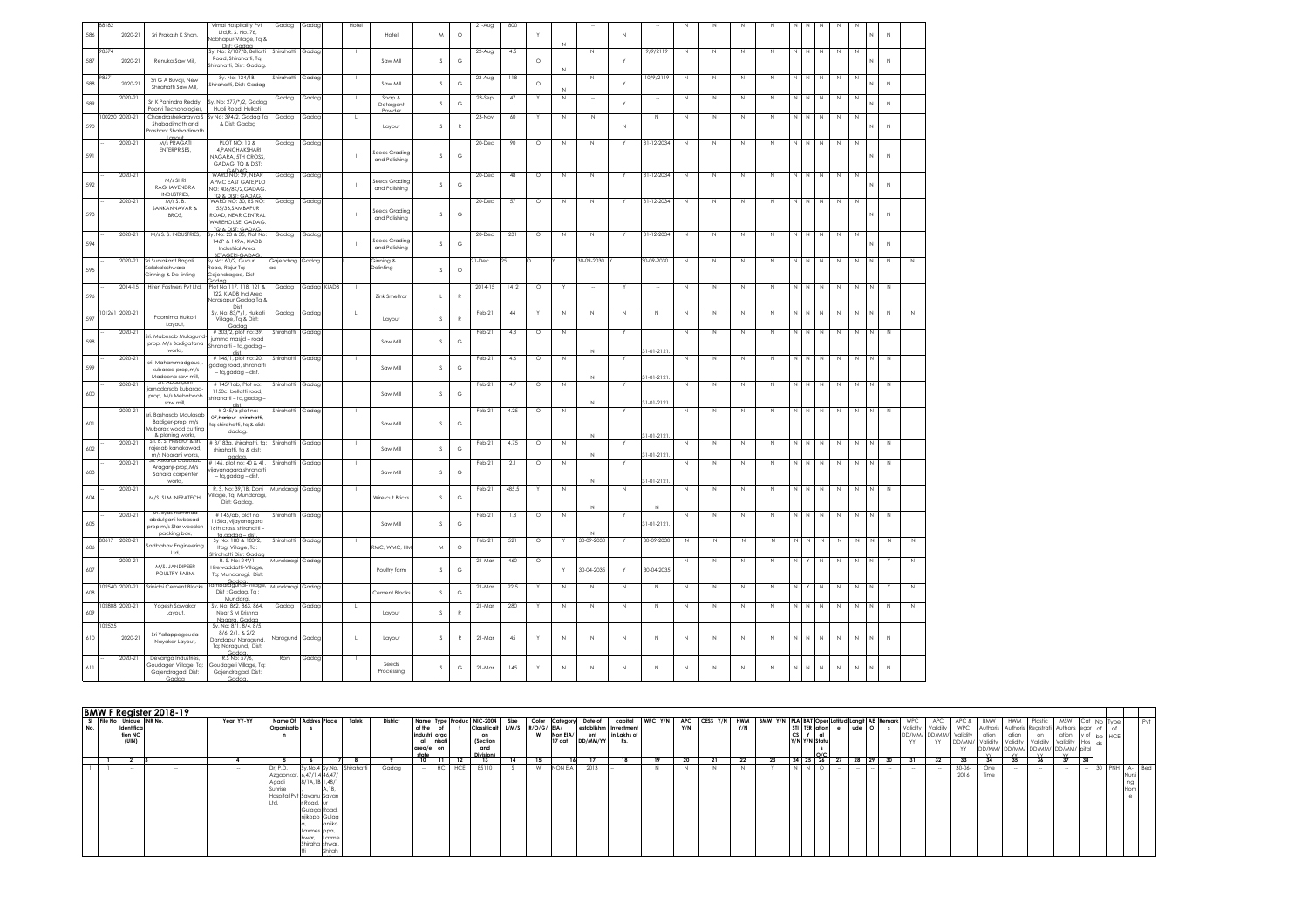|                                                                                                                                                                                      |                                                                                |                                                                                        |                                                                                                                                                                                                              | $11 -$                                                                                                                                                                                       | $10-1$                                                                                                      |                                                                                                            | $\overline{\phantom{a}}$                                                                                 | $\overline{7}$                                                                                  | 6                                                                        |                                                                                                                                  |                                                                                                                                            |                                                                                    |                                                                                                                  |
|--------------------------------------------------------------------------------------------------------------------------------------------------------------------------------------|--------------------------------------------------------------------------------|----------------------------------------------------------------------------------------|--------------------------------------------------------------------------------------------------------------------------------------------------------------------------------------------------------------|----------------------------------------------------------------------------------------------------------------------------------------------------------------------------------------------|-------------------------------------------------------------------------------------------------------------|------------------------------------------------------------------------------------------------------------|----------------------------------------------------------------------------------------------------------|-------------------------------------------------------------------------------------------------|--------------------------------------------------------------------------|----------------------------------------------------------------------------------------------------------------------------------|--------------------------------------------------------------------------------------------------------------------------------------------|------------------------------------------------------------------------------------|------------------------------------------------------------------------------------------------------------------|
| 15 15                                                                                                                                                                                | $14 - 14$                                                                      | $13$ 13                                                                                | $12 - 12$                                                                                                                                                                                                    | $11 -$                                                                                                                                                                                       | 10                                                                                                          | -9                                                                                                         | $^{\circ}$                                                                                               | $\overline{7}$                                                                                  | 6                                                                        | $5 \mid 5$                                                                                                                       | $4 \mid 4$                                                                                                                                 | $3 \mid 3$                                                                         |                                                                                                                  |
| $\sim$                                                                                                                                                                               | $\sim$                                                                         |                                                                                        | $\sim$                                                                                                                                                                                                       | $\sim$                                                                                                                                                                                       |                                                                                                             |                                                                                                            |                                                                                                          |                                                                                                 |                                                                          |                                                                                                                                  |                                                                                                                                            | $\sim$                                                                             |                                                                                                                  |
|                                                                                                                                                                                      | $\sim$                                                                         |                                                                                        |                                                                                                                                                                                                              |                                                                                                                                                                                              |                                                                                                             |                                                                                                            |                                                                                                          |                                                                                                 |                                                                          |                                                                                                                                  |                                                                                                                                            |                                                                                    |                                                                                                                  |
|                                                                                                                                                                                      |                                                                                |                                                                                        |                                                                                                                                                                                                              |                                                                                                                                                                                              |                                                                                                             |                                                                                                            |                                                                                                          |                                                                                                 |                                                                          |                                                                                                                                  |                                                                                                                                            |                                                                                    |                                                                                                                  |
| $\sim$                                                                                                                                                                               | $\sim$                                                                         |                                                                                        |                                                                                                                                                                                                              |                                                                                                                                                                                              |                                                                                                             |                                                                                                            |                                                                                                          |                                                                                                 |                                                                          |                                                                                                                                  |                                                                                                                                            |                                                                                    |                                                                                                                  |
| Dr. H.I. Mali.<br>Vatsalya<br>Hospital.                                                                                                                                              | Dr, B.R.<br>Basavarad<br>Basavared<br>di Hospital.                             | Dr. B M.<br>Alur. Alur<br>Nursing<br>łome.                                             | Dr.<br>Suhas<br>Clinic,                                                                                                                                                                                      | Dr, A.D.<br>Patil.<br>Dental<br>Clinic.                                                                                                                                                      | . S. Kadadi<br>Shri<br>Clinic                                                                               | Dr, P.V.<br>Panchaksh<br>ari Clinic.                                                                       | Dr, Rajesh<br>Bhadrashet pur<br>.<br>Tejashwini<br>Clinic.                                               | Shirol.<br>Shirol<br>Hospital                                                                   | Aravind.D.<br>Gadag.<br>Sanjeevini<br>Clinic.                            | Shivapur.<br>at. Prasad<br>Nursing                                                                                               | Dr. Mrs.<br>Pushpa.<br>Bhandari.<br>Sankalp<br>Diagnostic<br>Center.                                                                       | Bhagyalax<br>mi B.<br>Govindgou h<br>der.<br>Menon<br>Clinic                       | Dr, Ashok.<br>3. Malipatil.<br>Malipatil<br>Nursing<br>lome.                                                     |
| Viveka Viveka<br>nand nand<br>Road<br>Road<br>4 <sup>th</sup><br>$4^{\rm th}$<br>Cross<br>Cross<br>Masari<br>Masari<br>Road<br>Road<br>Gadag Gada<br>g. Dist:<br>Dist:Ga Gada<br>dag | Vakil Vakil Gadag<br>Chall Chall<br>Gadag Gada<br>.Dist:Ga g.Dist:<br>dag Gada | Mundar Munda Gadag<br>gi road, rgi<br>Gadag Road,<br>.Dist:<br>Gada<br>g.Dist:<br>gadg | Behind Behind Gadag<br>G.N.Murthy.Laxmi Laxmi<br>Medica Medic<br>Is, Thodi als,<br>Compl Thodi<br>ex, K C Compl<br>Rani<br>ex, K C<br>Raod, G Rani<br>adag. Raod,<br>Dist:<br>Gada<br>Gadag g. Dist:<br>Gada | Veersa Veersa<br>varkar varkar<br>Road, Road,<br>K.C.Ra K.C.Ra<br>ni Road <mark>ni</mark><br>Road<br>$2^{nd}$<br>Cross<br>2 <sup>nd</sup><br>Gadag Cross<br>Gada<br>Dist:Ga g.<br>dag Dist:G | someshwra Magad Maga<br>i, Tq: di, Tq:<br>Shiraha Shirah<br>Someshwra tti Dist: atti<br>Gadag Dist:<br>Gada | Umachaai. Basave Basav<br>shwar eshwar<br>Nagar Nagar<br>Gadag Gada<br>Dist: g, Dist:<br>Gadag Gada<br>lg. | Ganga Gang Gadag<br>apur<br>Peth<br>Peth<br>Gadag Gada<br>. Dist: g. Dist:<br>Gadag Gada<br>$\mathbf{g}$ | $K.C.$ $K.C.$<br>Vishwesh.C Rani Rani<br>Road Road<br>Gadag Gada<br>Dist: g Dist:<br>Gadag Gada | At:<br>At:<br>Kadadi Kadad<br>Tq & iTq &<br>Dist:<br>Dist:<br>Gadag Gada | Viveka Viveka Gadag<br><b>Ind</b><br>nd<br>Anatapap Road Road<br>adhmanab Gadag Gada<br>. Dist: g. Dist:<br>Narayanbh Gadag Gada | Jain Jain<br>Compl Compl<br>ex<br>ex<br>Shop Shop<br>No-6 No-6<br>Near<br>Near<br>District District<br>Hospita Hospit<br>lal<br>Gadag Gada | Ganga Gang<br>purpet apurp<br>eth<br>Gadag Gada<br>.Dist:<br>g.Dist:<br>Gadag Gada | pelloC<br>Colleg<br>e Road, e<br>Vidyan Road,<br>agar, Vidya<br>Gadag nagar,<br>Gada<br>Dist/Ga g.<br>dag Dist/G |
| Gadag                                                                                                                                                                                |                                                                                |                                                                                        |                                                                                                                                                                                                              | Gadag                                                                                                                                                                                        | Shirahatti                                                                                                  | Gadag                                                                                                      |                                                                                                          | Gadag                                                                                           | Gadag                                                                    |                                                                                                                                  | Gadag                                                                                                                                      | Gadag                                                                              | Gadag                                                                                                            |
| Gadag                                                                                                                                                                                | Gadag                                                                          | Gadag                                                                                  | Gadag                                                                                                                                                                                                        | Gadag                                                                                                                                                                                        | Gadag                                                                                                       | Gadag                                                                                                      | Gadag                                                                                                    | Gadag                                                                                           | Gadag                                                                    | Gadag                                                                                                                            | Gadag                                                                                                                                      | Gadag                                                                              | Gadag                                                                                                            |
|                                                                                                                                                                                      | $\sim$                                                                         |                                                                                        | $\sim$                                                                                                                                                                                                       | $\sim$                                                                                                                                                                                       |                                                                                                             |                                                                                                            |                                                                                                          | $\sim$                                                                                          |                                                                          |                                                                                                                                  | $\sim$                                                                                                                                     | $\sim$                                                                             |                                                                                                                  |
|                                                                                                                                                                                      | HC HCE                                                                         |                                                                                        | HC<br>HCE                                                                                                                                                                                                    | $HC$ $HCE$                                                                                                                                                                                   | HC HCE                                                                                                      | $-$ HC HCE                                                                                                 | HCE<br>HC                                                                                                | HC HCE                                                                                          |                                                                          | $-$ HC HCE                                                                                                                       |                                                                                                                                            | HC HCE                                                                             | HCE<br>НC                                                                                                        |
| $-$ HC HCE 85110                                                                                                                                                                     | 85110                                                                          | $-$ HC HCE 85110                                                                       | 85110                                                                                                                                                                                                        | 85110                                                                                                                                                                                        | 85110                                                                                                       | 85110                                                                                                      | 85110                                                                                                    | 85110                                                                                           | HC HCE 85110                                                             | 85110                                                                                                                            | HC HCE 85110                                                                                                                               | 85110                                                                              | 85110                                                                                                            |
| S                                                                                                                                                                                    | S                                                                              | S                                                                                      | S.                                                                                                                                                                                                           | S                                                                                                                                                                                            | S                                                                                                           | S                                                                                                          | S.                                                                                                       | S                                                                                               | S                                                                        | S                                                                                                                                | S                                                                                                                                          | S                                                                                  | S.                                                                                                               |
| $\circ$                                                                                                                                                                              | W                                                                              |                                                                                        | W                                                                                                                                                                                                            | W                                                                                                                                                                                            | W                                                                                                           | W                                                                                                          | W                                                                                                        |                                                                                                 | W                                                                        |                                                                                                                                  | W                                                                                                                                          | W                                                                                  | W                                                                                                                |
|                                                                                                                                                                                      |                                                                                |                                                                                        |                                                                                                                                                                                                              | NON EIA 1-1-125                                                                                                                                                                              |                                                                                                             |                                                                                                            |                                                                                                          |                                                                                                 |                                                                          |                                                                                                                                  |                                                                                                                                            |                                                                                    | NON EIA                                                                                                          |
| NON EIA 1/1/2015 -                                                                                                                                                                   | NON EIA 1/1/2013                                                               | W NON EIA 18-9-12                                                                      | NON EIA 1/1/2012                                                                                                                                                                                             |                                                                                                                                                                                              | NON EIA 1/1/2012                                                                                            | NON EIA 1/1/2012                                                                                           | NON EIA 1/1/2012                                                                                         | W NON EIA 1/1/2012                                                                              | NON EIA 1/1/2012                                                         | W NON EIA 1/1/2012                                                                                                               | NON EIA 1/1/2012 -                                                                                                                         | NON EIA 31-12-11                                                                   | 1/1/2012                                                                                                         |
|                                                                                                                                                                                      |                                                                                |                                                                                        |                                                                                                                                                                                                              |                                                                                                                                                                                              |                                                                                                             |                                                                                                            |                                                                                                          |                                                                                                 |                                                                          |                                                                                                                                  |                                                                                                                                            |                                                                                    |                                                                                                                  |
| $\overline{N}$                                                                                                                                                                       | N                                                                              | N                                                                                      | N                                                                                                                                                                                                            | $\,N\,$                                                                                                                                                                                      | $\,$ N                                                                                                      | $\,N\,$                                                                                                    | N                                                                                                        | $\,$ N                                                                                          | N                                                                        | N                                                                                                                                | N                                                                                                                                          | N                                                                                  |                                                                                                                  |
| N                                                                                                                                                                                    | N                                                                              | N                                                                                      | N                                                                                                                                                                                                            | $\,N\,$                                                                                                                                                                                      | N                                                                                                           | N                                                                                                          | N                                                                                                        | N                                                                                               | $\,N\,$                                                                  | N                                                                                                                                | $\,N\,$                                                                                                                                    | N                                                                                  |                                                                                                                  |
| N                                                                                                                                                                                    | N                                                                              | N                                                                                      | N                                                                                                                                                                                                            | $\,$ N                                                                                                                                                                                       | N                                                                                                           | $\,$ N                                                                                                     | N                                                                                                        | $\,$ N                                                                                          | N                                                                        | N                                                                                                                                | N                                                                                                                                          | N                                                                                  |                                                                                                                  |
| N                                                                                                                                                                                    | N                                                                              | N.                                                                                     | N                                                                                                                                                                                                            | N                                                                                                                                                                                            | N                                                                                                           | N                                                                                                          | N.                                                                                                       | $\,N\,$                                                                                         | N                                                                        | N                                                                                                                                | N                                                                                                                                          | N                                                                                  |                                                                                                                  |
| Y                                                                                                                                                                                    | Y                                                                              |                                                                                        | Y                                                                                                                                                                                                            | Y                                                                                                                                                                                            |                                                                                                             | Y                                                                                                          | Y                                                                                                        | Y                                                                                               | Y                                                                        | Y                                                                                                                                | Y                                                                                                                                          | Y                                                                                  |                                                                                                                  |
| $N N$ 0 -                                                                                                                                                                            |                                                                                |                                                                                        | N                                                                                                                                                                                                            |                                                                                                                                                                                              |                                                                                                             |                                                                                                            | N                                                                                                        |                                                                                                 |                                                                          | N N O                                                                                                                            |                                                                                                                                            |                                                                                    |                                                                                                                  |
|                                                                                                                                                                                      | $N \qquad N \qquad O \qquad \cdots$                                            | $\circ$                                                                                | $N$ Cl                                                                                                                                                                                                       | $N$ $N$ $O$                                                                                                                                                                                  | $N$ 0                                                                                                       | $N$ $N$ $Cl$                                                                                               | $N$ O                                                                                                    | N N O                                                                                           | $N$ $N$ 0                                                                |                                                                                                                                  | $N$ $N$ 0                                                                                                                                  | N N O                                                                              |                                                                                                                  |
|                                                                                                                                                                                      |                                                                                |                                                                                        |                                                                                                                                                                                                              |                                                                                                                                                                                              |                                                                                                             |                                                                                                            |                                                                                                          |                                                                                                 |                                                                          |                                                                                                                                  |                                                                                                                                            |                                                                                    |                                                                                                                  |
| $\sim$ 1 $\sim$                                                                                                                                                                      | $\sim$                                                                         |                                                                                        |                                                                                                                                                                                                              | $\sim$                                                                                                                                                                                       |                                                                                                             |                                                                                                            | $\sim$                                                                                                   | $\sim$                                                                                          |                                                                          |                                                                                                                                  |                                                                                                                                            | $\sim$                                                                             |                                                                                                                  |
| $\sim$                                                                                                                                                                               | $\sim$                                                                         |                                                                                        |                                                                                                                                                                                                              | $\sim$                                                                                                                                                                                       |                                                                                                             |                                                                                                            |                                                                                                          |                                                                                                 |                                                                          |                                                                                                                                  |                                                                                                                                            | $\sim$                                                                             |                                                                                                                  |
| $\sim$                                                                                                                                                                               | $\sim$                                                                         |                                                                                        |                                                                                                                                                                                                              | $\sim$                                                                                                                                                                                       |                                                                                                             |                                                                                                            |                                                                                                          |                                                                                                 |                                                                          |                                                                                                                                  |                                                                                                                                            | $\sim$                                                                             |                                                                                                                  |
| $\sim$                                                                                                                                                                               | $\sim$                                                                         |                                                                                        |                                                                                                                                                                                                              | $\sim$                                                                                                                                                                                       |                                                                                                             |                                                                                                            |                                                                                                          | $\sim$                                                                                          |                                                                          |                                                                                                                                  |                                                                                                                                            | $\sim$                                                                             |                                                                                                                  |
|                                                                                                                                                                                      | $\sim$                                                                         |                                                                                        | $\sim$                                                                                                                                                                                                       | $\sim$                                                                                                                                                                                       |                                                                                                             | $\sim$                                                                                                     | $\sim$                                                                                                   | $\sim$                                                                                          |                                                                          |                                                                                                                                  |                                                                                                                                            | $\sim$                                                                             |                                                                                                                  |
| ###### 30-09-2020                                                                                                                                                                    | One Time                                                                       | One Time                                                                               | ******                                                                                                                                                                                                       | One Time                                                                                                                                                                                     | One Time                                                                                                    | 81/12/201                                                                                                  | One Time                                                                                                 | One Time                                                                                        | One Time                                                                 | One Time                                                                                                                         | One Time                                                                                                                                   | One Time                                                                           | Dne Tin                                                                                                          |
| $\sim$                                                                                                                                                                               | $\sim$                                                                         |                                                                                        | $\sim$                                                                                                                                                                                                       | $\sim$                                                                                                                                                                                       |                                                                                                             | $\sim$                                                                                                     | $\sim$                                                                                                   | $\sim$                                                                                          |                                                                          |                                                                                                                                  |                                                                                                                                            | $\sim$                                                                             |                                                                                                                  |
| $\sim$                                                                                                                                                                               | $\sim$                                                                         |                                                                                        |                                                                                                                                                                                                              | $\sim$                                                                                                                                                                                       |                                                                                                             |                                                                                                            |                                                                                                          |                                                                                                 |                                                                          |                                                                                                                                  |                                                                                                                                            | $\sim$                                                                             |                                                                                                                  |
| $\sim$                                                                                                                                                                               | $\sim$                                                                         |                                                                                        | $\sim$                                                                                                                                                                                                       | $\sim$                                                                                                                                                                                       |                                                                                                             |                                                                                                            | $\sim$                                                                                                   |                                                                                                 |                                                                          |                                                                                                                                  |                                                                                                                                            | $\sim$                                                                             |                                                                                                                  |
|                                                                                                                                                                                      | $\sim$                                                                         |                                                                                        |                                                                                                                                                                                                              |                                                                                                                                                                                              |                                                                                                             |                                                                                                            |                                                                                                          |                                                                                                 |                                                                          | 20                                                                                                                               |                                                                                                                                            |                                                                                    |                                                                                                                  |
|                                                                                                                                                                                      |                                                                                |                                                                                        |                                                                                                                                                                                                              |                                                                                                                                                                                              | PCL                                                                                                         | 0 PCL                                                                                                      | $0$ PCL                                                                                                  | 10 PNH Nursi Bed                                                                                | 0 PCL clini                                                              |                                                                                                                                  |                                                                                                                                            |                                                                                    |                                                                                                                  |
| - 58 PNH Nursi Bed<br>ng<br>Hom<br>$_{\rm e}$                                                                                                                                        | 12 PNH Nursi Bed<br>ng<br>Hom<br>$_{\rm e}$                                    | PNH Nursi Bec<br>ng<br>Hom<br>$\theta$                                                 | 0 PCL clini Clinic                                                                                                                                                                                           | 0 PDEN Dent Clinic<br>$\alpha$<br>Clini                                                                                                                                                      | Clinic<br>Clini<br>$\mathbf c$                                                                              |                                                                                                            |                                                                                                          | ng<br>Hom<br>$\theta$                                                                           |                                                                          | PNH Nursi Beo<br>ng<br>Hom<br>$\theta$                                                                                           | 0 Lab Lab Lab                                                                                                                              | 0 PCL clini Clinic                                                                 | ng<br>Hom                                                                                                        |
|                                                                                                                                                                                      |                                                                                |                                                                                        |                                                                                                                                                                                                              |                                                                                                                                                                                              |                                                                                                             |                                                                                                            |                                                                                                          |                                                                                                 |                                                                          |                                                                                                                                  |                                                                                                                                            |                                                                                    |                                                                                                                  |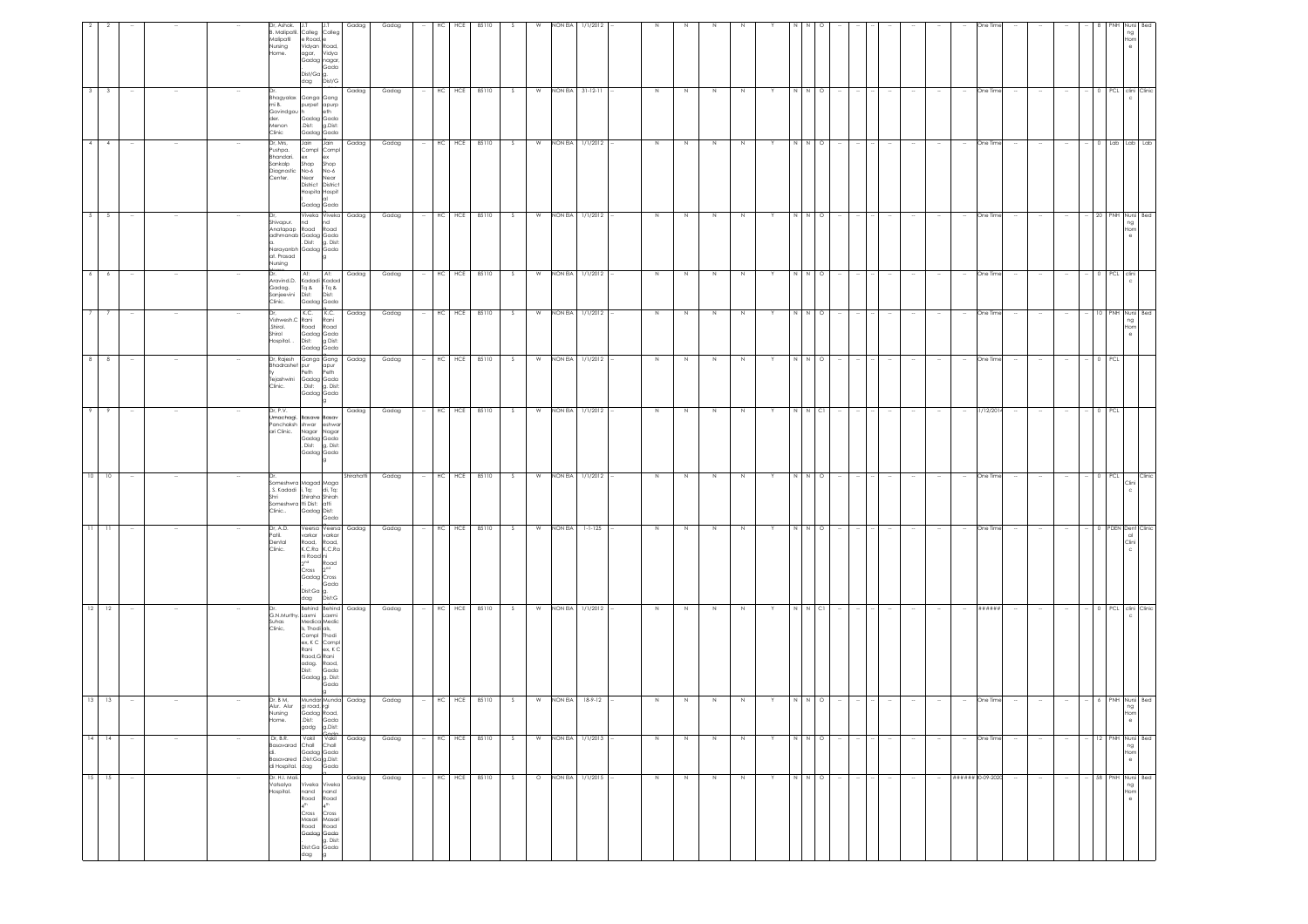| 28 28                                                                                                                                                                                                                | 27 27                                                       | 26 26                                                                            | 25 25                                                                                                                                       | 24                                                            | 23 23                                                                                                                                               |                                                                                                         | $21$ $21$<br>22 22                                                                                                                          | 20 20                                                                                                                                       | 19                                                                                                 | 18                                                     | 17                                                                                |                                                       |
|----------------------------------------------------------------------------------------------------------------------------------------------------------------------------------------------------------------------|-------------------------------------------------------------|----------------------------------------------------------------------------------|---------------------------------------------------------------------------------------------------------------------------------------------|---------------------------------------------------------------|-----------------------------------------------------------------------------------------------------------------------------------------------------|---------------------------------------------------------------------------------------------------------|---------------------------------------------------------------------------------------------------------------------------------------------|---------------------------------------------------------------------------------------------------------------------------------------------|----------------------------------------------------------------------------------------------------|--------------------------------------------------------|-----------------------------------------------------------------------------------|-------------------------------------------------------|
|                                                                                                                                                                                                                      |                                                             |                                                                                  |                                                                                                                                             | 24                                                            |                                                                                                                                                     |                                                                                                         |                                                                                                                                             |                                                                                                                                             | 19                                                                                                 | 18                                                     | 17                                                                                |                                                       |
|                                                                                                                                                                                                                      |                                                             |                                                                                  |                                                                                                                                             | $\sim$                                                        |                                                                                                                                                     |                                                                                                         |                                                                                                                                             |                                                                                                                                             |                                                                                                    |                                                        |                                                                                   |                                                       |
| $\overline{\phantom{a}}$                                                                                                                                                                                             | $\overline{\phantom{a}}$                                    |                                                                                  |                                                                                                                                             |                                                               |                                                                                                                                                     |                                                                                                         |                                                                                                                                             |                                                                                                                                             |                                                                                                    |                                                        |                                                                                   |                                                       |
|                                                                                                                                                                                                                      |                                                             |                                                                                  |                                                                                                                                             |                                                               |                                                                                                                                                     |                                                                                                         |                                                                                                                                             |                                                                                                                                             |                                                                                                    |                                                        |                                                                                   |                                                       |
|                                                                                                                                                                                                                      | Dr, N.S.<br>Hadli, Hadli Galli<br>Clinic.                   | Dr, N.B.<br>Patil, Pattl<br>Nursing<br>Home.                                     | Dr, Motilal. Near<br>Surgeon.                                                                                                               | Mahesh.M. Bus<br>Koppal.<br>Shanta<br>Clinic.                 | Muttappa Near<br>Clinic.                                                                                                                            | Baratake.<br>Shree<br>Ramakrishn , Tq &<br>a Clinic.                                                    | Clinic.<br>IDr.                                                                                                                             | Dr, M.M.<br>Solapur.<br>Fatesha<br>Clinic.                                                                                                  | annvar.<br>Nimbhanny K C<br>avar<br>Children                                                       | Dr. K.S.<br>Shettar.<br>Kottureshw Sortur<br>ar Clinic | Jayalaxmi Rani<br>Basavashre Beli<br>e Ortho<br>Clinic                            | Dr, J.S.<br>Akkalkot.<br>Health Plus Killa<br>Clinic. |
| Dr, Narayan Near Near<br>M. Burbure. Chafek Chafe<br>Shri Ganesh ar kar<br>w. bulber Charles Christ<br>Shi Ganesh ar<br>Homeopat Hospita Hospit<br>Thic Clinic. I, K. C. al, K.<br>Road, Road<br>Gadag Road,<br>Gada | Laxmi Laxmi<br>Gadag Gada<br>. Dist: g. Dist:<br>Gadag Gada | Mulgun Mulgu<br>d Naka nd<br>Gadag Naka<br>$\Delta$ pT.<br>Dist:<br>Gadag Tq&Dis | H.Mehrwad Hudco Hudco<br>e. Dental Colony, Colony<br>2nd<br>Stop<br>Mulgun Stop<br>d Road Mulgu<br>Gadag nd<br>Tq&Dist Road<br>Gadag g Tq & | Near Near<br>stand<br>Haigar Haigar<br>Oni<br>Antur<br>Rontin | Dr, Muttapp Javal Javal Gadag<br>a. S. Patted Galli, Galli,<br>Mahen Maher<br>drakar drakar<br>Circle, Circle,<br>Gadag Gada<br>Dist:<br>Gadag Gada | Manjunath. badam bada<br>i Road mi<br>Betgeri, Road<br>Gadag Betgeri<br>Dist:<br>Gadag g, Tq &<br>Dist: | Dr. Gojnur Gojnur Gadag<br>M.D.Gojunu Bulding Buldin<br>r. Gojnur Hubli g Hubli<br>Road<br>Gadag Gada<br>. Dist:<br>Gadag Gada<br>Pala Pala | Fatesh Fatesh<br>Manzil, Manzil,<br>Behind Behind<br>Hidaya Hiday<br>lat<br>School, School<br>Taj<br>Nagar,<br>Gangi<br>madi,<br>Gadag Gada | Near Near<br>M.B.Nimbh VDST VDST<br>School, School<br>Rani<br>Nimbhann Road, G Road,<br>adag. Gada | At:<br>Post:<br>Tq&Dist Tq&Dis<br>Gadag Gada           | K.C<br>Menasagi Road<br>Compl Compl<br>ex ex<br>Gadag Gada<br>Dist:<br>Gadag Gada | Old<br>Kacheri Kache<br>Gadag Gada                    |
|                                                                                                                                                                                                                      | Gada<br>Galli                                               | Gada                                                                             | Near<br>2nd<br>Gada<br>Dist:<br>Gada                                                                                                        | Bus<br>stand<br>Oni<br>Antur<br>anti                          | Near<br>g Dist:                                                                                                                                     | Gada<br>Gada                                                                                            | Road<br>g. Dist:                                                                                                                            | , Taj<br>Nagar,<br>Gangi<br>madi,                                                                                                           | , K C<br>Rani                                                                                      | At :<br>Post:<br>Sortur                                | K.C<br>Rani<br>Road<br>Beli<br>g Dist:                                            | Old<br>i Killa                                        |
| Gadag                                                                                                                                                                                                                | Gadag                                                       | Gadag                                                                            | Gadag                                                                                                                                       | Gadag                                                         |                                                                                                                                                     |                                                                                                         | Gadag                                                                                                                                       | Gadag                                                                                                                                       | Gadag                                                                                              | Gadag                                                  | Gadag                                                                             | Gadag                                                 |
| Gadag                                                                                                                                                                                                                | Gadag                                                       | Gadag                                                                            | Gadag                                                                                                                                       | Gadag                                                         | Gadag                                                                                                                                               |                                                                                                         | Gadag<br>Gadag                                                                                                                              | Gadag                                                                                                                                       | Gadag                                                                                              | Gadag                                                  | Gadag                                                                             | Gadag                                                 |
|                                                                                                                                                                                                                      | $\sim$                                                      |                                                                                  |                                                                                                                                             | $\sim$                                                        |                                                                                                                                                     |                                                                                                         |                                                                                                                                             |                                                                                                                                             |                                                                                                    |                                                        |                                                                                   |                                                       |
|                                                                                                                                                                                                                      |                                                             |                                                                                  |                                                                                                                                             | $HC$ $HCE$                                                    |                                                                                                                                                     |                                                                                                         |                                                                                                                                             | HC HCE                                                                                                                                      |                                                                                                    | HC                                                     | HC HCE                                                                            | HС                                                    |
|                                                                                                                                                                                                                      |                                                             |                                                                                  |                                                                                                                                             |                                                               |                                                                                                                                                     |                                                                                                         |                                                                                                                                             |                                                                                                                                             | HC HCE                                                                                             | HCE                                                    |                                                                                   | HCE                                                   |
| HC HCE 85110                                                                                                                                                                                                         | HC HCE 85110                                                | HC HCE 85110                                                                     | HC HCE 85110                                                                                                                                | 85110                                                         | HC HCE 85110                                                                                                                                        |                                                                                                         | HC HCE 85110<br>HC HCE 85110                                                                                                                | 85110                                                                                                                                       | 85110                                                                                              | 85110                                                  | 85110                                                                             | 85110                                                 |
| S                                                                                                                                                                                                                    | S.                                                          | S                                                                                | S.                                                                                                                                          | s.                                                            | S                                                                                                                                                   |                                                                                                         | s.<br>S                                                                                                                                     | S                                                                                                                                           |                                                                                                    | S.                                                     | -S                                                                                | -S                                                    |
| W                                                                                                                                                                                                                    | W                                                           |                                                                                  | W                                                                                                                                           | $\overline{w}$                                                |                                                                                                                                                     |                                                                                                         | W<br>W                                                                                                                                      | W                                                                                                                                           | W                                                                                                  | W                                                      | W                                                                                 | W                                                     |
|                                                                                                                                                                                                                      |                                                             |                                                                                  |                                                                                                                                             |                                                               |                                                                                                                                                     |                                                                                                         |                                                                                                                                             |                                                                                                                                             |                                                                                                    |                                                        | NON EIA                                                                           | NON EIA                                               |
| NON EIA 1/1/2012                                                                                                                                                                                                     | NON EIA 1/1/2012                                            | O NON EIA 13-12-12                                                               | NON EIA 12/12/2012                                                                                                                          | NON EIA 12/12/2012                                            | W NON EIA 12/10/2012                                                                                                                                |                                                                                                         | NON EIA 1/1/2012<br>NON EIA 1/1/2012                                                                                                        | NON EIA 8/10/2012                                                                                                                           | NON EIA 5/10/2012                                                                                  | NON EIA 10/10/2012                                     | 1/1/2012                                                                          | $13-12-12$                                            |
|                                                                                                                                                                                                                      |                                                             |                                                                                  |                                                                                                                                             |                                                               |                                                                                                                                                     |                                                                                                         |                                                                                                                                             |                                                                                                                                             |                                                                                                    |                                                        |                                                                                   |                                                       |
| $\,$ N                                                                                                                                                                                                               | N                                                           | N                                                                                | $\,$ N                                                                                                                                      | N                                                             | N                                                                                                                                                   |                                                                                                         | N<br>N                                                                                                                                      | $\,N\,$                                                                                                                                     | $\mathbb N$                                                                                        | N                                                      | N                                                                                 |                                                       |
| $\,N\,$                                                                                                                                                                                                              | N                                                           | N                                                                                | $\,N\,$                                                                                                                                     | N                                                             | N                                                                                                                                                   |                                                                                                         | N<br>N                                                                                                                                      | N                                                                                                                                           | N                                                                                                  | N                                                      | N                                                                                 |                                                       |
| $\,$ N                                                                                                                                                                                                               | N                                                           | N                                                                                | $\,$ N                                                                                                                                      | N                                                             | N                                                                                                                                                   |                                                                                                         | N<br>N                                                                                                                                      | $\,$ N                                                                                                                                      | N                                                                                                  | N                                                      | N                                                                                 |                                                       |
| $\,N\,$                                                                                                                                                                                                              | N                                                           | N                                                                                | N                                                                                                                                           | N                                                             | N                                                                                                                                                   |                                                                                                         | N<br>N                                                                                                                                      | N                                                                                                                                           |                                                                                                    | N                                                      | N.                                                                                |                                                       |
|                                                                                                                                                                                                                      | Y                                                           | Y                                                                                | Y                                                                                                                                           | Y                                                             | Y                                                                                                                                                   |                                                                                                         | Y<br>Y                                                                                                                                      | Y                                                                                                                                           |                                                                                                    |                                                        |                                                                                   |                                                       |
|                                                                                                                                                                                                                      |                                                             |                                                                                  |                                                                                                                                             | N                                                             |                                                                                                                                                     |                                                                                                         | N                                                                                                                                           |                                                                                                                                             | N                                                                                                  |                                                        |                                                                                   |                                                       |
| $N$ $N$ $Cl$                                                                                                                                                                                                         | N N O                                                       | N N O                                                                            | $N$ 0                                                                                                                                       | NO                                                            | N N O                                                                                                                                               |                                                                                                         | N N O<br>$N$ 0                                                                                                                              | N N CI                                                                                                                                      | N O                                                                                                | $\circ$                                                | $\circ$                                                                           |                                                       |
| $\sim$                                                                                                                                                                                                               | $\sim$                                                      |                                                                                  |                                                                                                                                             |                                                               |                                                                                                                                                     |                                                                                                         |                                                                                                                                             |                                                                                                                                             |                                                                                                    |                                                        |                                                                                   |                                                       |
| $\sim$                                                                                                                                                                                                               | $\sim$                                                      | $\sim$                                                                           |                                                                                                                                             | $\sim$                                                        |                                                                                                                                                     |                                                                                                         |                                                                                                                                             | $\sim$                                                                                                                                      |                                                                                                    |                                                        |                                                                                   |                                                       |
| $\sim$<br>$\sim$                                                                                                                                                                                                     | $\sim$<br>$\sim$                                            | $\sim$<br>$\sim$                                                                 |                                                                                                                                             | $\sim$<br>$\sim$                                              | $\sim$                                                                                                                                              |                                                                                                         | $\sim$                                                                                                                                      | $\sim$                                                                                                                                      |                                                                                                    |                                                        |                                                                                   |                                                       |
| $\sim$                                                                                                                                                                                                               | $\sim$                                                      | $\sim$                                                                           |                                                                                                                                             | $\sim$                                                        |                                                                                                                                                     |                                                                                                         |                                                                                                                                             |                                                                                                                                             |                                                                                                    |                                                        |                                                                                   |                                                       |
| $\overline{\phantom{a}}$                                                                                                                                                                                             | $\sim$                                                      |                                                                                  | $\overline{\phantom{a}}$                                                                                                                    | $\sim$                                                        |                                                                                                                                                     |                                                                                                         | $\sim$<br>$\sim$                                                                                                                            | $\sim$                                                                                                                                      |                                                                                                    |                                                        |                                                                                   |                                                       |
| One Time                                                                                                                                                                                                             | One Time                                                    | ****** ******                                                                    | One Time                                                                                                                                    | One Time                                                      | One Time                                                                                                                                            |                                                                                                         | One Time<br>One Time                                                                                                                        | 30/6/2016                                                                                                                                   | One Time                                                                                           | One Time                                               | One Time                                                                          | 30/6/20                                               |
| $\sim$                                                                                                                                                                                                               | $\sim$                                                      | $\sim$                                                                           |                                                                                                                                             | $\sim$                                                        |                                                                                                                                                     |                                                                                                         | $\sim$                                                                                                                                      | $\sim$                                                                                                                                      |                                                                                                    |                                                        |                                                                                   |                                                       |
| $\overline{\phantom{a}}$                                                                                                                                                                                             | $\sim$                                                      |                                                                                  |                                                                                                                                             | $\sim$                                                        |                                                                                                                                                     |                                                                                                         |                                                                                                                                             |                                                                                                                                             |                                                                                                    |                                                        |                                                                                   |                                                       |
| $\sim$                                                                                                                                                                                                               | $\sim$                                                      | $\overline{\phantom{a}}$                                                         |                                                                                                                                             | $\sim$                                                        |                                                                                                                                                     |                                                                                                         | $\sim$                                                                                                                                      |                                                                                                                                             |                                                                                                    |                                                        |                                                                                   |                                                       |
|                                                                                                                                                                                                                      |                                                             |                                                                                  |                                                                                                                                             |                                                               |                                                                                                                                                     |                                                                                                         |                                                                                                                                             |                                                                                                                                             |                                                                                                    |                                                        |                                                                                   |                                                       |
|                                                                                                                                                                                                                      | 0 PCL Ayur Clinic                                           | 50 PNH Ayur Clinic                                                               | 0 PDEN Ayur Clinic<br>vidic                                                                                                                 | 0 PCL Ayur Clinic                                             | 0 PCL Ayur Clinic<br>vidic                                                                                                                          |                                                                                                         | 0 PCL Ayur Clinic<br>0 PCL Ayur Clinic                                                                                                      | 0 PCL Ayur Clinic                                                                                                                           |                                                                                                    |                                                        |                                                                                   |                                                       |
| PCL Ayur Clinic<br>vidic<br>Clini<br>$\mathbb C$                                                                                                                                                                     | vidic<br>Clini<br>$\mathbb{C}$                              | vidic<br>Clini                                                                   | Clini                                                                                                                                       | vidic<br>Clini                                                | Clini                                                                                                                                               | vidic<br>Clini                                                                                          | vidic<br>Clini                                                                                                                              | vidic<br>Clini                                                                                                                              | PNH Ayur Clini<br>vidic<br>Clini                                                                   | PCL Ayur Clini<br>vidic<br>Clini<br>$\mathsf{c}$       | PCL Ayur<br>vidic<br>Clini                                                        |                                                       |
|                                                                                                                                                                                                                      |                                                             |                                                                                  |                                                                                                                                             |                                                               |                                                                                                                                                     |                                                                                                         |                                                                                                                                             |                                                                                                                                             |                                                                                                    |                                                        | Clini                                                                             |                                                       |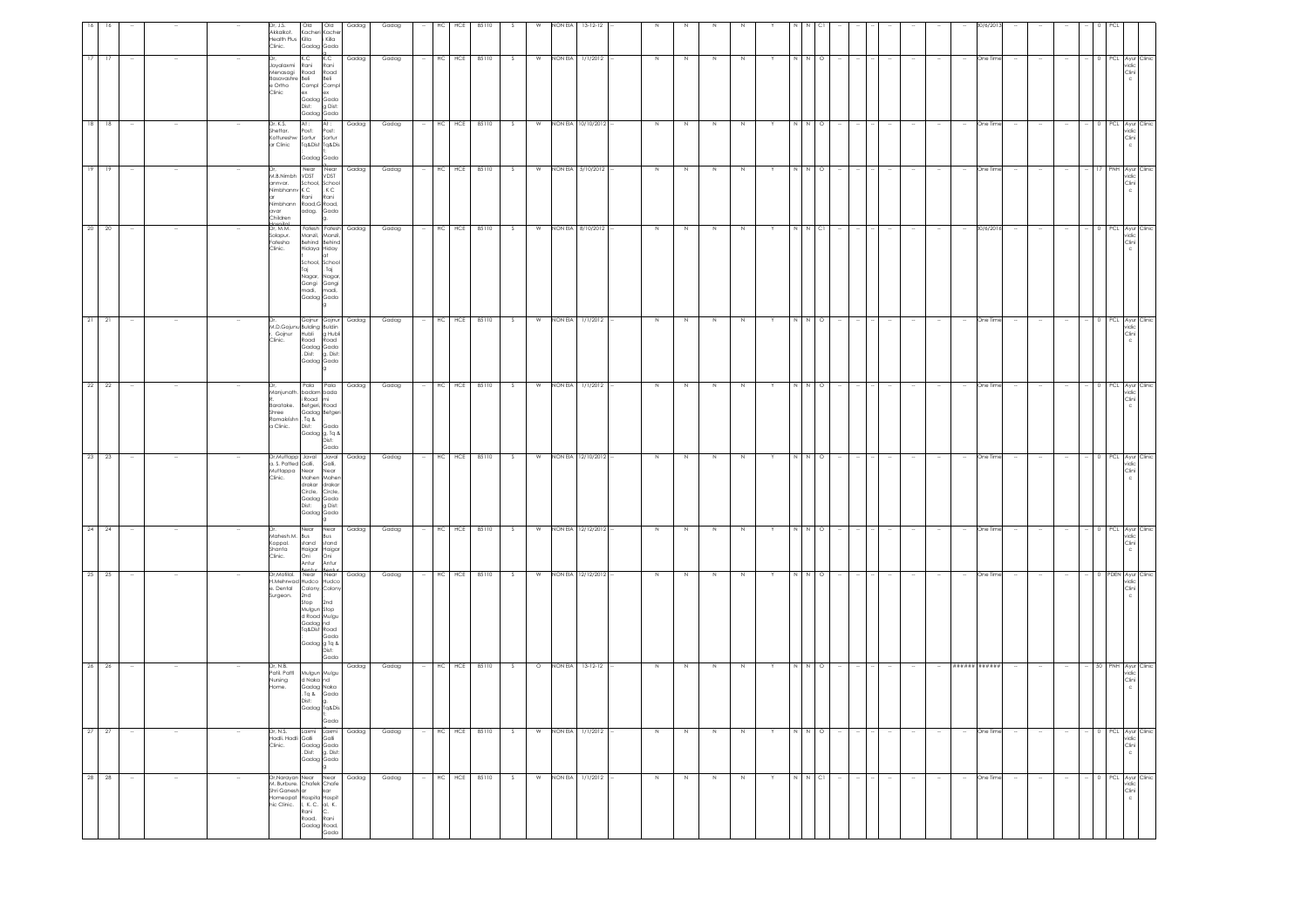|        |        | Dr, Vijay.<br>Opp Opp<br>Neelagund, materni<br>Neelgunda ty<br>nity<br>Children<br>hospita hospit<br>Clinic.<br>I 5th<br>Cross, K cross,<br>C Rani K C<br>Road, G Rani<br>adag<br>8th<br>8th<br>Prabhuawa Cross, K Cross,<br>mi R.<br>C Rani K C<br>Bhusanurm Road,<br>ath. Gadag Road,<br>Bhusanurm .Tq & Gada | Gadag<br>mater<br>al 5th<br>Road,<br>Gada<br>Gadag<br>Rani         | Gadag<br>Gadag |        | HCE<br>НC<br>HC HCE 85110 | 85110     | S   | W<br>W | NON EIA | 1/1/2012<br>NON EIA 1/1/2012 | $\,$ N  | $\mathbb N$ | $\,$ N      | N           |    | N N    | $\circ$ |                                    |                          |        |                          |                          | One Time   |        |        |                      |         |                     | ridic<br>Clini<br>PNH Ayur Clinic<br>vidic<br>Clini |
|--------|--------|-----------------------------------------------------------------------------------------------------------------------------------------------------------------------------------------------------------------------------------------------------------------------------------------------------------------|--------------------------------------------------------------------|----------------|--------|---------------------------|-----------|-----|--------|---------|------------------------------|---------|-------------|-------------|-------------|----|--------|---------|------------------------------------|--------------------------|--------|--------------------------|--------------------------|------------|--------|--------|----------------------|---------|---------------------|-----------------------------------------------------|
|        |        | ath<br>Dist:<br>Childrens<br>Gadag Dist:<br>Hospital.<br>Gadag<br>Zenda<br>Blood Bank Circle,<br>Society's,<br>Station<br>M/s. IMA<br>Road<br>Bood Bank, Gadag Gada                                                                                                                                             | g.Tq &<br>Gada<br>Zenda<br>Gadag<br>Circle,<br>Station<br>Road     | Gadag          | $\sim$ | HC HCE 85110              |           | S.  | W      |         | NON EIA 1/1/2012             | $\,$ N  | N           | $\,$ N      | N           | Y. | NN     | $\circ$ | $\overline{\phantom{a}}$<br>$\sim$ | $\overline{\phantom{a}}$ | $\sim$ | $\overline{\phantom{a}}$ | $\sim$                   | One Time   | $\sim$ | $\sim$ | $\sim$               |         | (Bloo<br>d<br>Bank) | 0 PCL Ayur Clinic<br>ridic<br>Clini                 |
|        |        | Dr.Nagarat<br>ana.P.<br>Neheru Neher<br>Kololgi<br>Road<br>Maternity<br>Gadag Road<br>Tag &<br>Hospital<br>Dist-<br>and<br>Gadag Dist<br>Research<br>center for<br>Skin                                                                                                                                         | Gadag<br>Gada<br>g, Tq&<br>Gada                                    | Gadag          |        | HC HCE 85110              |           | S.  |        |         | W NON EIA 1/1/2012           | N       | N           | N           | N           |    | N.     | $\circ$ |                                    |                          |        |                          |                          | One Time   |        |        |                      |         |                     | NH Ayur Clinic<br>vidic<br>Clini<br>c               |
|        |        | Dr, Prakash. Vakil Vakil<br>S. Sankanur, Chawl<br>Basappa Gadag Gada<br>Orthopedic Dist: g.Dist:<br>Center. Gadag Gada                                                                                                                                                                                          | Gadag<br>Chawl                                                     | Gadag          |        | HC HCE 85110              |           | S.  | W      | NON EIA | $18-9-12$                    | N       | N.          | N           | N           |    | N N CI |         |                                    |                          |        |                          | $\sim$                   | 30/6/2013  |        |        |                      |         |                     | PCL Ayur Clinic<br>vidic<br>Clini<br>$\mathsf{c}$   |
|        |        | Dr. R. N.<br>Patil<br>Patil, Dr.<br>Nursing Nursin<br>Rajashree<br>$\begin{bmatrix} \mathsf{Home} \\ \mathsf{f}^{\mathsf{th}} \end{bmatrix} \begin{bmatrix} \mathsf{g} \\ \mathsf{H}\mathsf{c} \end{bmatrix}$<br>V Kubihal<br>Patil<br>Cross<br>K.C.<br>Nursing<br>Home.<br>Rani<br>Road<br>Gadag Road          | Patil<br>Gadag<br>Home<br>Cross<br>K.C.<br>Rani<br>Gada            | Gadag          |        | HCE<br>НC                 | 85110     | -S  | W      | NON EIA |                              | N       | N           | N           | N           |    |        | $\circ$ |                                    |                          |        |                          | $\sim$                   | One Time   |        |        |                      |         | NΗ                  | Ayur Clinic<br>ridic<br>Clini                       |
|        |        | Dr, R, N<br>Godbole,<br>Vidyan Vidyn<br>M/s<br>agar<br>KC<br>Godbole<br>Maternity & Road<br>Nursing<br>Gadag Gada<br>Home.<br>.<br>Dist.Ga Dist.G                                                                                                                                                               | Gadag<br>agar<br>KC<br>Road                                        | Gadag          |        | HC HCE 85110              |           |     | W      | NON EIA |                              | $\,$ N  |             | N           | N           |    | N      | $\circ$ |                                    |                          |        |                          |                          | One Time   |        |        |                      |         | PNH                 | Ayur Clinic<br>vidic<br>Clini<br>Ċ                  |
|        |        | Palaba Palab<br>evanapp<br>a. T.<br>dami<br>Kulakarani.<br>Road<br>Kulakarani. Gadag Gada<br>Nursing<br>Betgerig<br>Dist: Be<br>Home.<br>Gadag Dist:                                                                                                                                                            | Gadag<br>adam<br>Road<br>Betger<br>Gada                            | Gadag          |        | HC                        | HCE 85110 | S   | W      | NON EIA |                              | $\,N\,$ | N           | $\,$ N      | $\mathbb N$ |    | N      | C1      |                                    |                          |        |                          | $\sim$                   | 31-12-2014 |        |        |                      |         | PNH                 | Ayur Clinic<br>vidic<br>Clini                       |
|        |        | Dr, R.S.<br>Bellary.<br>M.Gan M.Gan<br>Indvchandr dhi<br>a ENT Circle<br>dhi<br>Opposi Oppos<br>Clinic.<br>te ite<br>Dist.Hos Dist.Ho<br>pital, spital,<br>Gadag Gada<br>. Dist: g. Dist:<br>Gadag Gada                                                                                                         | Gadag<br>Circle                                                    | Gadag          |        | HC                        | HCE 85110 | S.  | W      | NON EIA |                              | $\,$ N  |             | $\mathbb N$ | $\mathbb N$ |    | N N    | $\circ$ |                                    |                          |        |                          | $\overline{\phantom{a}}$ | One Time   |        |        |                      |         | PNH                 | Ayur Clinic<br>vidic<br>Clini                       |
|        |        | Mulla Mulla<br>Rajshekhar. Galli,<br>Gadag Gada<br>Ajjayavar. . Dist: g. Dist:<br>Gadag Gada<br>Ishwar<br>Clinic.                                                                                                                                                                                               | Gadag<br>Galli,                                                    | Gadag          |        | HCE<br>HC                 | 85110     | -S  | W      | NON EIA |                              | N       |             |             | N           |    |        | $\circ$ |                                    |                          |        |                          |                          | 30/6/201   |        |        |                      |         | PCL.                | Ayur Clinic<br>ridic<br>Clini                       |
|        |        | Kabadi Kabad<br>Ravindrana Road,<br>th.V.<br>Gadag Betag<br>Vaidya.<br>Ashwini<br>linin.                                                                                                                                                                                                                        | Gadag<br>Gada                                                      | Gadag          |        | HC HCE 85110              |           | S.  | W      | NON EIA |                              | $\,$ N  | N           | N           | N           |    |        | $\circ$ |                                    |                          |        |                          |                          | One Time   |        |        |                      |         |                     | PCL Ayur Clinic<br>ridic<br>Clini                   |
|        |        | Dr, Ramesh, Baleha Baleh<br>M. Ganji<br>limath,<br>K.C.<br>Padma<br>Dettal<br>Clinic.<br>Rani<br>Road<br>Gadg.<br>Dist:<br>Gadag Gada                                                                                                                                                                           | Gadag<br>allimat<br>h, K.C.<br>Rani<br>Road<br>Gadg.<br>Dist:      | Gadag          |        | HC HCE 85110              |           | -S  | W      | NON EIA |                              | $\,N\,$ | N           | N           | N           |    |        | $\circ$ |                                    |                          |        |                          |                          | One Time   |        |        |                      | $\circ$ | PDEN                | Ayur Clini<br>idio<br>`lini                         |
| $\sim$ | $\sim$ | Dr, Ravi. B. Rajiv<br>Gandhi Gandh<br>Kavalur<br>Kavalur<br>Nagar<br>Clinic.<br>Gadag Nagar<br>Dist: Gada<br>Gadg                                                                                                                                                                                               | Rajiv<br>Gadag<br>Gada<br>g Dist:                                  | Gadag          |        | HC HCE 85110              |           | S.  | W      | NON EIA |                              | N       | N           | $\,$ N      | $\,N\,$     | Y  | N N O  |         |                                    | $\sim$                   |        |                          | $\sim$                   | One Time   | $\sim$ |        | $\ddot{\phantom{a}}$ |         |                     | 0 PCL Ayur Clinic<br>vidic<br>Clini<br>$\mathbb C$  |
| $\sim$ | $\sim$ | 1st<br>Dr. Ist 2nd<br>Shashidhar. Cross, Cross,<br>V. Reshme. Veeras Veeras<br>Reshme<br>avarkar avarka<br>Hosp.&<br>Road,<br>Maternity<br>Gadag Gada<br>. Dist: g. Dist:<br>Home.<br>Gadag Gada                                                                                                                | $\frac{G \cdot \text{c}{d}}{2 \cdot \text{d}}$<br>Gadag<br>r Road, | Gadag          |        | HC<br>HCE                 | 85110     | - S | W      | NON EIA |                              | N       | N           | N           | N           |    | N N O  |         | $\sim$                             | $\sim$                   | $\sim$ |                          | $\sim$                   | One Time   | $\sim$ | $\sim$ | $\sim$               |         |                     | PNH Ayur Clinic<br>vidic<br>Clini<br>$\mathbf{C}$   |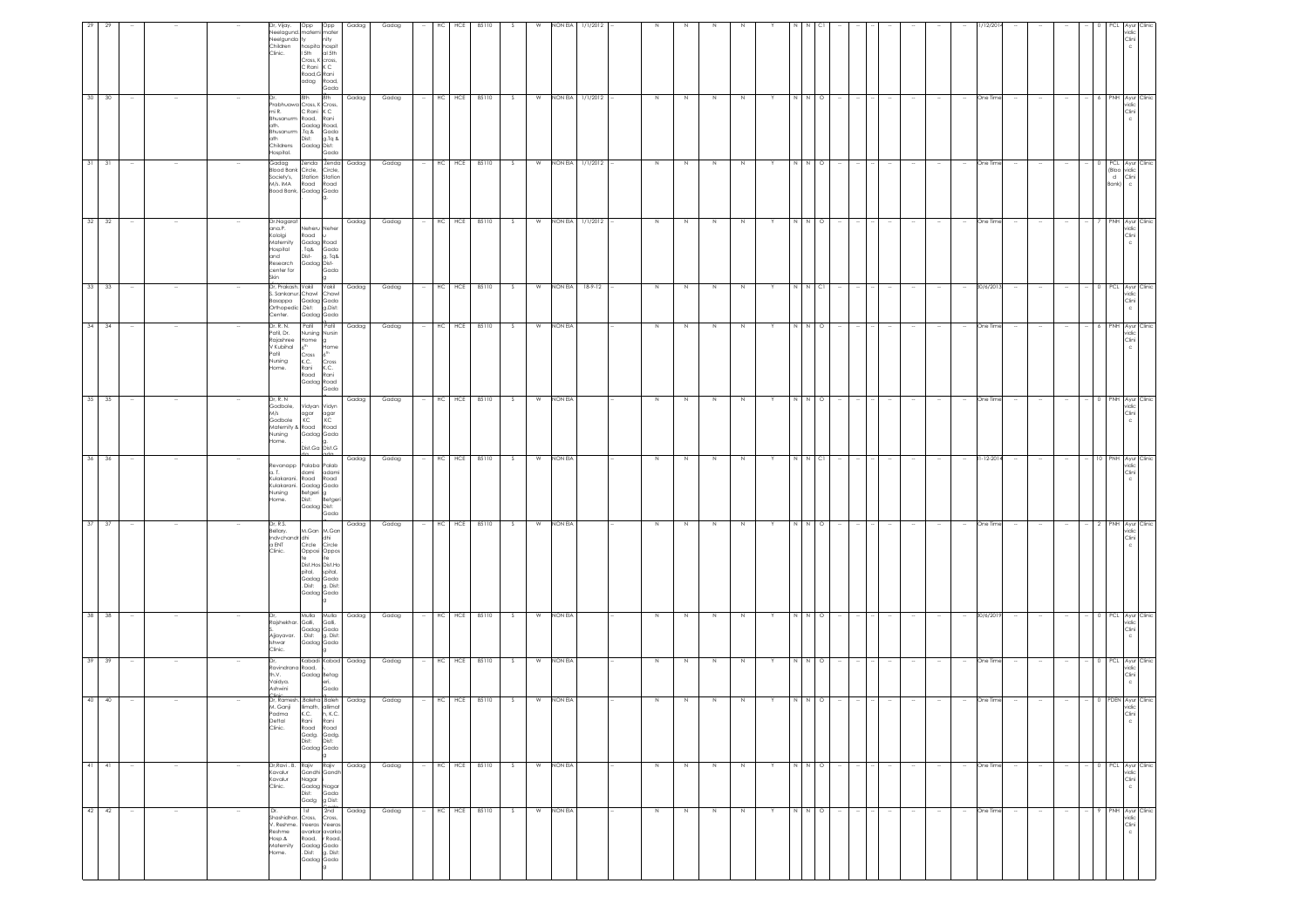| rgi<br>Road<br>Gadag Gada<br>Dist: g.Dist:<br>Gadag Gada<br>44 44<br>Banni Banni<br>HC<br>HCE<br>85110<br>Gadag<br><b>NON EIA</b><br>Gadaa<br>S.<br>W<br>N<br>N<br>N<br>$\circ$<br>One Time<br>7 PNH Ayur Clinic<br>vidic<br>Clini<br>c<br>N<br>Y<br>N N<br>Sangamnat Mahak Mahak<br>h. Basappa. ali<br>loli<br>Shettar.<br>Circle,<br>Circle<br>Shettar's<br>Near<br>Bhishm<br>Near<br>Bhishm<br>lospital.<br>a Tank, a Tank,<br>Dattatr Dattatr<br>eya<br>eya<br>Road,<br>Road,<br>Gadag Gada<br>Dist: g. Dist:<br>Gadag Gada<br>45 45<br>K.C. K.C. Gadag<br>Gadag<br>HC HCE 85110<br>W NON EIA<br>S.<br>N<br>N<br>$\,$ N<br>N<br>Y<br>One Time<br>10 PNH Avur Clinic<br>$\sim$<br>$\Omega$<br>$\sim$<br>raveen. S.<br>Rani<br>Rani<br>Sajjannava Road<br>Road<br>Gadag Gada<br>Dist: g. Dist:<br>Sanjeevini<br>Hopsital.<br>Gadag Gada<br>Mulgun Mulgu Gadag<br>d nd<br>HCE<br>85110<br>46 46<br>Gadag<br>HC<br>-S<br>W<br>NON EIA<br>N<br>Z<br>N<br>N<br>N N<br>$\circ$<br>One Time<br>6 PNH Ayur Clinic<br>vidic<br>Dr<br>omaraddi.<br>Neelaradi<br>Road,<br>Road,<br>Karur.<br>Gadag Gada<br>Soniya<br>Dist: g. Dist:<br>Nursing<br>Gadag Gada<br>ome.<br>Dr. S.R.<br>Gadag<br>Gadag<br>HCE<br>85110<br>47<br>Hulkoti. Hulkoti<br><b>NON EIA</b><br>,,,,,,<br>#####<br>47<br>HC<br>$\circ$<br>35 PNH Ayur Clinic<br>vidic<br>Clini<br>c<br>S.<br>N<br>N<br>N<br>-N<br>--- -----<br>Naganur.<br>M/s K H<br>Tq&Dist . Tq &<br>Dist:<br>Patil<br>Gadag Gada<br>Research<br>lg.<br>Institute<br>Dr. S.P.<br>Gadag<br>HC HCE 85110<br>48 48<br>At:<br>Gadag<br>$\overline{\mathcal{S}}$<br>W<br>NON EIA<br>Z<br>Z<br>Z<br>N<br>N N<br>$\circ$<br>One Time<br>0 PCL Ayur Clinic<br>vidic<br>$\sim$<br>Y<br><br>Yalishir<br>At/Yali<br>Shanwad<br>shwar<br>hirur<br>Tg&Dist Tg &<br>Clinic.<br>Gadaa Gada<br>49 49<br>Dr,S.F.<br>Varavi.<br>Hudco<br>Colony, Hudco<br>Gadag<br>Gadag<br>HC.<br>HCE 85110<br>W<br>NON EIA<br>$\,$ N $\,$<br>$\,N\,$<br>$\,$ N $\,$<br>$\circ$<br>One Tim<br>10 PNH Ayur<br>vidic<br>S.<br>$\mathbb N$<br>N N<br>Children<br>Mulgun Colony<br>Nursing<br>ld.<br>Home.<br>Road,<br>vlulgu<br>Gadag nd<br>.Dist/G Road,<br>adag<br>Gada<br>g.Dist/<br>Gada<br>CTS<br>85110<br>50 50<br>Dr. Shridhar, CTS<br>Gadaa<br>Gadag<br>HC HCE<br>NON EIA<br>80-09-202280-09-2022<br>$\sim$<br>$\sim$<br>S<br>W<br>Y<br>N<br>N<br>Y<br>N N<br>$\circ$<br>$\sim$<br>$\sim$<br>$\sim$<br>- 30 PNH Ayur Clinic<br>vidic<br>Y<br>$\sim$<br>$\sim$<br>6706/1<br>Kuradagi.<br>6706/1<br>$8/1-8$ ,<br>$8/1-8$<br>Ashraya<br>Hospital<br>Tagore Tagore<br>Road, Road,<br>1st<br>1st<br>Cross.<br>Cross.<br>Gadag<br>Gada<br>Dist/G g.Dist/<br>Gada<br>adag<br>Gadag<br>Gadag<br>HC<br>HCE<br>85110<br>NON EIA<br>51<br>- 51<br>R<br>N<br>$30 - 06 -$<br>30-06-2021<br>- 150 PNH Ayur Clinic<br>vidic<br>Dr, C.<br>Betgeri Betgeri<br>$\,$ N<br>N<br>$\circ$<br>$\mathbf{L}$<br>N<br>$\sim$<br>$\sim$<br>$\sim$<br>$\sim$<br>2021<br>nomolos<br>Gadag Gada<br>Dist: g Dist:<br>Medial<br>Superdent.<br>Gadag Gadg<br>Basel<br>Mission CSI<br>52 52<br>DR,<br>4 th<br>4 <sub>th</sub><br>Gadag<br>Gadag<br>HC<br>HCE<br>85110<br>W<br>NON EIA<br>One Time<br>4 PNH Ayur Clinic<br>-S<br>N<br>Z<br>Z<br>Z<br>N N<br>$\circ$<br>$\overline{\phantom{a}}$<br>Υ<br>$\overline{\phantom{a}}$<br>Jawaharlal. Cross<br>Cross<br>Viveka Viveka<br>Mehrwade. <mark>nand</mark><br>nand<br>Mehrwade Road<br>Road<br>Eye Care<br>Extensi<br>Extensi<br>Centre.<br>on<br>lon<br>Masari<br>Masari<br>Gadag Gada<br>, Tq& g, Tq&<br>Dist-<br>Dist-<br>Gadag Gada<br>53 53<br>Vakil Vakil<br>Gadag<br>Gadag<br>$HC$<br>HCE<br>85110<br>NON EIA<br>W<br>N<br>$\geq$<br>N<br>N N<br>C1<br>31/12/2012<br>0 Clinic Ayur Clinic<br>vidic<br>Clini<br>S<br>$\,$ N<br>$\sim$<br>Υ<br>Dr.<br>$\sim$<br>Ravindra.A<br>Chawl. Chawl.<br>Wadone.<br>Gadag Gada<br>Skin Care<br>. Dist: g. Dist:<br>Centre.<br>Gadag Gada<br>Gadag<br>HCE<br>85110<br>54 54<br>Dr.Udav.<br>1st<br>2nd Gadag<br>HC.<br>S.<br>W<br>NON EIA<br>N<br>N<br>N<br>One Time<br>16 PNH Ayur Clinic<br>vidic<br>N<br>Y<br>N N<br>$\circ$<br>Kulkarni.<br>Cross,<br>Cross,<br>Gynaecolo<br>Vidyan Vidya<br>gical &<br>agar,<br>nagar<br>Maternity<br>Hospital.<br>Gadag Gada<br>Cadag Gada<br>Dist: g. Dist:<br>Gadag Gada<br>$55$ 55<br>HC HCE 85110<br>Dr, Uma.b. Shirol Shirol Gadag<br>NON EIA<br>Gadag<br>W<br>- 0 PCL Ayur Clinic<br>vidic<br>Clini<br>c<br>- S<br>z<br>$\overline{N}$<br>Z<br>$\circ$<br>One Time<br>$\sim$<br>N<br>Y<br>N N<br>$\sim$<br>$\sim$<br>liremath.<br>compu comp<br>Srishti<br>Clinic/Nursi Rani C Rani<br>ng Home.<br>Road,<br>Road,<br>Gadag Gada<br>dist:<br>Gadag Gada | vidic<br>Clini<br>c | vidic<br>Clini<br>c | $\frac{Clin}{c}$ | Clini<br>$\mathsf{c}$ | $\frac{Clin}{c}$ | $\begin{array}{c} \text{Cini} \\ \text{c} \end{array}$ | Clini<br>$\mathbf c$ | vidic<br>Clini<br>$\rm ^c$ | $\rm ^c$ | $\frac{\text{Clin}}{\text{c}}$ |  |
|---------------------------------------------------------------------------------------------------------------------------------------------------------------------------------------------------------------------------------------------------------------------------------------------------------------------------------------------------------------------------------------------------------------------------------------------------------------------------------------------------------------------------------------------------------------------------------------------------------------------------------------------------------------------------------------------------------------------------------------------------------------------------------------------------------------------------------------------------------------------------------------------------------------------------------------------------------------------------------------------------------------------------------------------------------------------------------------------------------------------------------------------------------------------------------------------------------------------------------------------------------------------------------------------------------------------------------------------------------------------------------------------------------------------------------------------------------------------------------------------------------------------------------------------------------------------------------------------------------------------------------------------------------------------------------------------------------------------------------------------------------------------------------------------------------------------------------------------------------------------------------------------------------------------------------------------------------------------------------------------------------------------------------------------------------------------------------------------------------------------------------------------------------------------------------------------------------------------------------------------------------------------------------------------------------------------------------------------------------------------------------------------------------------------------------------------------------------------------------------------------------------------------------------------------------------------------------------------------------------------------------------------------------------------------------------------------------------------------------------------------------------------------------------------------------------------------------------------------------------------------------------------------------------------------------------------------------------------------------------------------------------------------------------------------------------------------------------------------------------------------------------------------------------------------------------------------------------------------------------------------------------------------------------------------------------------------------------------------------------------------------------------------------------------------------------------------------------------------------------------------------------------------------------------------------------------------------------------------------------------------------------------------------------------------------------------------------------------------------------------------------------------------------------------------------------------------------------------------------------------------------------------------------------------------------------------------------------------------------------------------------------------------------------------------------------------------------------------------------------------------------------------------------------------------------------------------------------------------------------------------------------------------------------------------------------------------------------------------------------------------------------------------------------------------------------------------------------------------------------------------------------------------------------------------------------------------------------------------------------------------------------------------------------|---------------------|---------------------|------------------|-----------------------|------------------|--------------------------------------------------------|----------------------|----------------------------|----------|--------------------------------|--|
|                                                                                                                                                                                                                                                                                                                                                                                                                                                                                                                                                                                                                                                                                                                                                                                                                                                                                                                                                                                                                                                                                                                                                                                                                                                                                                                                                                                                                                                                                                                                                                                                                                                                                                                                                                                                                                                                                                                                                                                                                                                                                                                                                                                                                                                                                                                                                                                                                                                                                                                                                                                                                                                                                                                                                                                                                                                                                                                                                                                                                                                                                                                                                                                                                                                                                                                                                                                                                                                                                                                                                                                                                                                                                                                                                                                                                                                                                                                                                                                                                                                                                                                                                                                                                                                                                                                                                                                                                                                                                                                                                                                                                                                               |                     |                     |                  |                       |                  |                                                        |                      |                            |          |                                |  |
| 43<br>HC                                                                                                                                                                                                                                                                                                                                                                                                                                                                                                                                                                                                                                                                                                                                                                                                                                                                                                                                                                                                                                                                                                                                                                                                                                                                                                                                                                                                                                                                                                                                                                                                                                                                                                                                                                                                                                                                                                                                                                                                                                                                                                                                                                                                                                                                                                                                                                                                                                                                                                                                                                                                                                                                                                                                                                                                                                                                                                                                                                                                                                                                                                                                                                                                                                                                                                                                                                                                                                                                                                                                                                                                                                                                                                                                                                                                                                                                                                                                                                                                                                                                                                                                                                                                                                                                                                                                                                                                                                                                                                                                                                                                                                                      |                     |                     |                  |                       |                  |                                                        |                      |                            |          |                                |  |
|                                                                                                                                                                                                                                                                                                                                                                                                                                                                                                                                                                                                                                                                                                                                                                                                                                                                                                                                                                                                                                                                                                                                                                                                                                                                                                                                                                                                                                                                                                                                                                                                                                                                                                                                                                                                                                                                                                                                                                                                                                                                                                                                                                                                                                                                                                                                                                                                                                                                                                                                                                                                                                                                                                                                                                                                                                                                                                                                                                                                                                                                                                                                                                                                                                                                                                                                                                                                                                                                                                                                                                                                                                                                                                                                                                                                                                                                                                                                                                                                                                                                                                                                                                                                                                                                                                                                                                                                                                                                                                                                                                                                                                                               |                     |                     |                  |                       |                  |                                                        |                      |                            |          |                                |  |
|                                                                                                                                                                                                                                                                                                                                                                                                                                                                                                                                                                                                                                                                                                                                                                                                                                                                                                                                                                                                                                                                                                                                                                                                                                                                                                                                                                                                                                                                                                                                                                                                                                                                                                                                                                                                                                                                                                                                                                                                                                                                                                                                                                                                                                                                                                                                                                                                                                                                                                                                                                                                                                                                                                                                                                                                                                                                                                                                                                                                                                                                                                                                                                                                                                                                                                                                                                                                                                                                                                                                                                                                                                                                                                                                                                                                                                                                                                                                                                                                                                                                                                                                                                                                                                                                                                                                                                                                                                                                                                                                                                                                                                                               |                     |                     |                  |                       |                  |                                                        |                      |                            |          |                                |  |
|                                                                                                                                                                                                                                                                                                                                                                                                                                                                                                                                                                                                                                                                                                                                                                                                                                                                                                                                                                                                                                                                                                                                                                                                                                                                                                                                                                                                                                                                                                                                                                                                                                                                                                                                                                                                                                                                                                                                                                                                                                                                                                                                                                                                                                                                                                                                                                                                                                                                                                                                                                                                                                                                                                                                                                                                                                                                                                                                                                                                                                                                                                                                                                                                                                                                                                                                                                                                                                                                                                                                                                                                                                                                                                                                                                                                                                                                                                                                                                                                                                                                                                                                                                                                                                                                                                                                                                                                                                                                                                                                                                                                                                                               |                     |                     |                  |                       |                  |                                                        |                      |                            |          |                                |  |
|                                                                                                                                                                                                                                                                                                                                                                                                                                                                                                                                                                                                                                                                                                                                                                                                                                                                                                                                                                                                                                                                                                                                                                                                                                                                                                                                                                                                                                                                                                                                                                                                                                                                                                                                                                                                                                                                                                                                                                                                                                                                                                                                                                                                                                                                                                                                                                                                                                                                                                                                                                                                                                                                                                                                                                                                                                                                                                                                                                                                                                                                                                                                                                                                                                                                                                                                                                                                                                                                                                                                                                                                                                                                                                                                                                                                                                                                                                                                                                                                                                                                                                                                                                                                                                                                                                                                                                                                                                                                                                                                                                                                                                                               |                     |                     |                  |                       |                  |                                                        |                      |                            |          |                                |  |
|                                                                                                                                                                                                                                                                                                                                                                                                                                                                                                                                                                                                                                                                                                                                                                                                                                                                                                                                                                                                                                                                                                                                                                                                                                                                                                                                                                                                                                                                                                                                                                                                                                                                                                                                                                                                                                                                                                                                                                                                                                                                                                                                                                                                                                                                                                                                                                                                                                                                                                                                                                                                                                                                                                                                                                                                                                                                                                                                                                                                                                                                                                                                                                                                                                                                                                                                                                                                                                                                                                                                                                                                                                                                                                                                                                                                                                                                                                                                                                                                                                                                                                                                                                                                                                                                                                                                                                                                                                                                                                                                                                                                                                                               |                     |                     |                  |                       |                  |                                                        |                      |                            |          |                                |  |
|                                                                                                                                                                                                                                                                                                                                                                                                                                                                                                                                                                                                                                                                                                                                                                                                                                                                                                                                                                                                                                                                                                                                                                                                                                                                                                                                                                                                                                                                                                                                                                                                                                                                                                                                                                                                                                                                                                                                                                                                                                                                                                                                                                                                                                                                                                                                                                                                                                                                                                                                                                                                                                                                                                                                                                                                                                                                                                                                                                                                                                                                                                                                                                                                                                                                                                                                                                                                                                                                                                                                                                                                                                                                                                                                                                                                                                                                                                                                                                                                                                                                                                                                                                                                                                                                                                                                                                                                                                                                                                                                                                                                                                                               |                     |                     |                  |                       |                  |                                                        |                      |                            |          |                                |  |
|                                                                                                                                                                                                                                                                                                                                                                                                                                                                                                                                                                                                                                                                                                                                                                                                                                                                                                                                                                                                                                                                                                                                                                                                                                                                                                                                                                                                                                                                                                                                                                                                                                                                                                                                                                                                                                                                                                                                                                                                                                                                                                                                                                                                                                                                                                                                                                                                                                                                                                                                                                                                                                                                                                                                                                                                                                                                                                                                                                                                                                                                                                                                                                                                                                                                                                                                                                                                                                                                                                                                                                                                                                                                                                                                                                                                                                                                                                                                                                                                                                                                                                                                                                                                                                                                                                                                                                                                                                                                                                                                                                                                                                                               |                     |                     |                  |                       |                  |                                                        |                      |                            |          |                                |  |
|                                                                                                                                                                                                                                                                                                                                                                                                                                                                                                                                                                                                                                                                                                                                                                                                                                                                                                                                                                                                                                                                                                                                                                                                                                                                                                                                                                                                                                                                                                                                                                                                                                                                                                                                                                                                                                                                                                                                                                                                                                                                                                                                                                                                                                                                                                                                                                                                                                                                                                                                                                                                                                                                                                                                                                                                                                                                                                                                                                                                                                                                                                                                                                                                                                                                                                                                                                                                                                                                                                                                                                                                                                                                                                                                                                                                                                                                                                                                                                                                                                                                                                                                                                                                                                                                                                                                                                                                                                                                                                                                                                                                                                                               |                     |                     |                  |                       |                  |                                                        |                      |                            |          |                                |  |
|                                                                                                                                                                                                                                                                                                                                                                                                                                                                                                                                                                                                                                                                                                                                                                                                                                                                                                                                                                                                                                                                                                                                                                                                                                                                                                                                                                                                                                                                                                                                                                                                                                                                                                                                                                                                                                                                                                                                                                                                                                                                                                                                                                                                                                                                                                                                                                                                                                                                                                                                                                                                                                                                                                                                                                                                                                                                                                                                                                                                                                                                                                                                                                                                                                                                                                                                                                                                                                                                                                                                                                                                                                                                                                                                                                                                                                                                                                                                                                                                                                                                                                                                                                                                                                                                                                                                                                                                                                                                                                                                                                                                                                                               |                     |                     |                  |                       |                  |                                                        |                      |                            |          |                                |  |
| Dr. S B.Alur. Mundar Munda<br>Gadag<br>Gadag<br>HCE<br>85110<br>W<br><b>NON EIA</b><br>Dr. S B. Anon.<br>Alur Nursing gi<br>Alur Nursing Road                                                                                                                                                                                                                                                                                                                                                                                                                                                                                                                                                                                                                                                                                                                                                                                                                                                                                                                                                                                                                                                                                                                                                                                                                                                                                                                                                                                                                                                                                                                                                                                                                                                                                                                                                                                                                                                                                                                                                                                                                                                                                                                                                                                                                                                                                                                                                                                                                                                                                                                                                                                                                                                                                                                                                                                                                                                                                                                                                                                                                                                                                                                                                                                                                                                                                                                                                                                                                                                                                                                                                                                                                                                                                                                                                                                                                                                                                                                                                                                                                                                                                                                                                                                                                                                                                                                                                                                                                                                                                                                 |                     |                     |                  |                       |                  |                                                        |                      |                            |          |                                |  |
|                                                                                                                                                                                                                                                                                                                                                                                                                                                                                                                                                                                                                                                                                                                                                                                                                                                                                                                                                                                                                                                                                                                                                                                                                                                                                                                                                                                                                                                                                                                                                                                                                                                                                                                                                                                                                                                                                                                                                                                                                                                                                                                                                                                                                                                                                                                                                                                                                                                                                                                                                                                                                                                                                                                                                                                                                                                                                                                                                                                                                                                                                                                                                                                                                                                                                                                                                                                                                                                                                                                                                                                                                                                                                                                                                                                                                                                                                                                                                                                                                                                                                                                                                                                                                                                                                                                                                                                                                                                                                                                                                                                                                                                               |                     |                     |                  |                       |                  |                                                        |                      |                            |          |                                |  |
|                                                                                                                                                                                                                                                                                                                                                                                                                                                                                                                                                                                                                                                                                                                                                                                                                                                                                                                                                                                                                                                                                                                                                                                                                                                                                                                                                                                                                                                                                                                                                                                                                                                                                                                                                                                                                                                                                                                                                                                                                                                                                                                                                                                                                                                                                                                                                                                                                                                                                                                                                                                                                                                                                                                                                                                                                                                                                                                                                                                                                                                                                                                                                                                                                                                                                                                                                                                                                                                                                                                                                                                                                                                                                                                                                                                                                                                                                                                                                                                                                                                                                                                                                                                                                                                                                                                                                                                                                                                                                                                                                                                                                                                               |                     |                     |                  |                       |                  |                                                        |                      |                            |          |                                |  |
|                                                                                                                                                                                                                                                                                                                                                                                                                                                                                                                                                                                                                                                                                                                                                                                                                                                                                                                                                                                                                                                                                                                                                                                                                                                                                                                                                                                                                                                                                                                                                                                                                                                                                                                                                                                                                                                                                                                                                                                                                                                                                                                                                                                                                                                                                                                                                                                                                                                                                                                                                                                                                                                                                                                                                                                                                                                                                                                                                                                                                                                                                                                                                                                                                                                                                                                                                                                                                                                                                                                                                                                                                                                                                                                                                                                                                                                                                                                                                                                                                                                                                                                                                                                                                                                                                                                                                                                                                                                                                                                                                                                                                                                               |                     |                     |                  |                       |                  |                                                        |                      |                            |          |                                |  |
|                                                                                                                                                                                                                                                                                                                                                                                                                                                                                                                                                                                                                                                                                                                                                                                                                                                                                                                                                                                                                                                                                                                                                                                                                                                                                                                                                                                                                                                                                                                                                                                                                                                                                                                                                                                                                                                                                                                                                                                                                                                                                                                                                                                                                                                                                                                                                                                                                                                                                                                                                                                                                                                                                                                                                                                                                                                                                                                                                                                                                                                                                                                                                                                                                                                                                                                                                                                                                                                                                                                                                                                                                                                                                                                                                                                                                                                                                                                                                                                                                                                                                                                                                                                                                                                                                                                                                                                                                                                                                                                                                                                                                                                               |                     |                     |                  |                       |                  |                                                        |                      |                            |          |                                |  |
|                                                                                                                                                                                                                                                                                                                                                                                                                                                                                                                                                                                                                                                                                                                                                                                                                                                                                                                                                                                                                                                                                                                                                                                                                                                                                                                                                                                                                                                                                                                                                                                                                                                                                                                                                                                                                                                                                                                                                                                                                                                                                                                                                                                                                                                                                                                                                                                                                                                                                                                                                                                                                                                                                                                                                                                                                                                                                                                                                                                                                                                                                                                                                                                                                                                                                                                                                                                                                                                                                                                                                                                                                                                                                                                                                                                                                                                                                                                                                                                                                                                                                                                                                                                                                                                                                                                                                                                                                                                                                                                                                                                                                                                               |                     |                     |                  |                       |                  |                                                        |                      |                            |          |                                |  |
|                                                                                                                                                                                                                                                                                                                                                                                                                                                                                                                                                                                                                                                                                                                                                                                                                                                                                                                                                                                                                                                                                                                                                                                                                                                                                                                                                                                                                                                                                                                                                                                                                                                                                                                                                                                                                                                                                                                                                                                                                                                                                                                                                                                                                                                                                                                                                                                                                                                                                                                                                                                                                                                                                                                                                                                                                                                                                                                                                                                                                                                                                                                                                                                                                                                                                                                                                                                                                                                                                                                                                                                                                                                                                                                                                                                                                                                                                                                                                                                                                                                                                                                                                                                                                                                                                                                                                                                                                                                                                                                                                                                                                                                               |                     |                     |                  |                       |                  |                                                        |                      |                            |          |                                |  |
|                                                                                                                                                                                                                                                                                                                                                                                                                                                                                                                                                                                                                                                                                                                                                                                                                                                                                                                                                                                                                                                                                                                                                                                                                                                                                                                                                                                                                                                                                                                                                                                                                                                                                                                                                                                                                                                                                                                                                                                                                                                                                                                                                                                                                                                                                                                                                                                                                                                                                                                                                                                                                                                                                                                                                                                                                                                                                                                                                                                                                                                                                                                                                                                                                                                                                                                                                                                                                                                                                                                                                                                                                                                                                                                                                                                                                                                                                                                                                                                                                                                                                                                                                                                                                                                                                                                                                                                                                                                                                                                                                                                                                                                               |                     |                     |                  |                       |                  |                                                        |                      |                            |          |                                |  |
|                                                                                                                                                                                                                                                                                                                                                                                                                                                                                                                                                                                                                                                                                                                                                                                                                                                                                                                                                                                                                                                                                                                                                                                                                                                                                                                                                                                                                                                                                                                                                                                                                                                                                                                                                                                                                                                                                                                                                                                                                                                                                                                                                                                                                                                                                                                                                                                                                                                                                                                                                                                                                                                                                                                                                                                                                                                                                                                                                                                                                                                                                                                                                                                                                                                                                                                                                                                                                                                                                                                                                                                                                                                                                                                                                                                                                                                                                                                                                                                                                                                                                                                                                                                                                                                                                                                                                                                                                                                                                                                                                                                                                                                               |                     |                     |                  |                       |                  |                                                        |                      |                            |          |                                |  |
|                                                                                                                                                                                                                                                                                                                                                                                                                                                                                                                                                                                                                                                                                                                                                                                                                                                                                                                                                                                                                                                                                                                                                                                                                                                                                                                                                                                                                                                                                                                                                                                                                                                                                                                                                                                                                                                                                                                                                                                                                                                                                                                                                                                                                                                                                                                                                                                                                                                                                                                                                                                                                                                                                                                                                                                                                                                                                                                                                                                                                                                                                                                                                                                                                                                                                                                                                                                                                                                                                                                                                                                                                                                                                                                                                                                                                                                                                                                                                                                                                                                                                                                                                                                                                                                                                                                                                                                                                                                                                                                                                                                                                                                               |                     |                     |                  |                       |                  |                                                        |                      |                            |          |                                |  |
|                                                                                                                                                                                                                                                                                                                                                                                                                                                                                                                                                                                                                                                                                                                                                                                                                                                                                                                                                                                                                                                                                                                                                                                                                                                                                                                                                                                                                                                                                                                                                                                                                                                                                                                                                                                                                                                                                                                                                                                                                                                                                                                                                                                                                                                                                                                                                                                                                                                                                                                                                                                                                                                                                                                                                                                                                                                                                                                                                                                                                                                                                                                                                                                                                                                                                                                                                                                                                                                                                                                                                                                                                                                                                                                                                                                                                                                                                                                                                                                                                                                                                                                                                                                                                                                                                                                                                                                                                                                                                                                                                                                                                                                               |                     |                     |                  |                       |                  |                                                        |                      |                            |          |                                |  |
|                                                                                                                                                                                                                                                                                                                                                                                                                                                                                                                                                                                                                                                                                                                                                                                                                                                                                                                                                                                                                                                                                                                                                                                                                                                                                                                                                                                                                                                                                                                                                                                                                                                                                                                                                                                                                                                                                                                                                                                                                                                                                                                                                                                                                                                                                                                                                                                                                                                                                                                                                                                                                                                                                                                                                                                                                                                                                                                                                                                                                                                                                                                                                                                                                                                                                                                                                                                                                                                                                                                                                                                                                                                                                                                                                                                                                                                                                                                                                                                                                                                                                                                                                                                                                                                                                                                                                                                                                                                                                                                                                                                                                                                               |                     |                     |                  |                       |                  |                                                        |                      |                            |          |                                |  |
|                                                                                                                                                                                                                                                                                                                                                                                                                                                                                                                                                                                                                                                                                                                                                                                                                                                                                                                                                                                                                                                                                                                                                                                                                                                                                                                                                                                                                                                                                                                                                                                                                                                                                                                                                                                                                                                                                                                                                                                                                                                                                                                                                                                                                                                                                                                                                                                                                                                                                                                                                                                                                                                                                                                                                                                                                                                                                                                                                                                                                                                                                                                                                                                                                                                                                                                                                                                                                                                                                                                                                                                                                                                                                                                                                                                                                                                                                                                                                                                                                                                                                                                                                                                                                                                                                                                                                                                                                                                                                                                                                                                                                                                               |                     |                     |                  |                       |                  |                                                        |                      |                            |          |                                |  |
|                                                                                                                                                                                                                                                                                                                                                                                                                                                                                                                                                                                                                                                                                                                                                                                                                                                                                                                                                                                                                                                                                                                                                                                                                                                                                                                                                                                                                                                                                                                                                                                                                                                                                                                                                                                                                                                                                                                                                                                                                                                                                                                                                                                                                                                                                                                                                                                                                                                                                                                                                                                                                                                                                                                                                                                                                                                                                                                                                                                                                                                                                                                                                                                                                                                                                                                                                                                                                                                                                                                                                                                                                                                                                                                                                                                                                                                                                                                                                                                                                                                                                                                                                                                                                                                                                                                                                                                                                                                                                                                                                                                                                                                               |                     |                     |                  |                       |                  |                                                        |                      |                            |          |                                |  |
|                                                                                                                                                                                                                                                                                                                                                                                                                                                                                                                                                                                                                                                                                                                                                                                                                                                                                                                                                                                                                                                                                                                                                                                                                                                                                                                                                                                                                                                                                                                                                                                                                                                                                                                                                                                                                                                                                                                                                                                                                                                                                                                                                                                                                                                                                                                                                                                                                                                                                                                                                                                                                                                                                                                                                                                                                                                                                                                                                                                                                                                                                                                                                                                                                                                                                                                                                                                                                                                                                                                                                                                                                                                                                                                                                                                                                                                                                                                                                                                                                                                                                                                                                                                                                                                                                                                                                                                                                                                                                                                                                                                                                                                               |                     |                     |                  |                       |                  |                                                        |                      |                            |          |                                |  |
|                                                                                                                                                                                                                                                                                                                                                                                                                                                                                                                                                                                                                                                                                                                                                                                                                                                                                                                                                                                                                                                                                                                                                                                                                                                                                                                                                                                                                                                                                                                                                                                                                                                                                                                                                                                                                                                                                                                                                                                                                                                                                                                                                                                                                                                                                                                                                                                                                                                                                                                                                                                                                                                                                                                                                                                                                                                                                                                                                                                                                                                                                                                                                                                                                                                                                                                                                                                                                                                                                                                                                                                                                                                                                                                                                                                                                                                                                                                                                                                                                                                                                                                                                                                                                                                                                                                                                                                                                                                                                                                                                                                                                                                               |                     |                     |                  |                       |                  |                                                        |                      |                            |          |                                |  |
|                                                                                                                                                                                                                                                                                                                                                                                                                                                                                                                                                                                                                                                                                                                                                                                                                                                                                                                                                                                                                                                                                                                                                                                                                                                                                                                                                                                                                                                                                                                                                                                                                                                                                                                                                                                                                                                                                                                                                                                                                                                                                                                                                                                                                                                                                                                                                                                                                                                                                                                                                                                                                                                                                                                                                                                                                                                                                                                                                                                                                                                                                                                                                                                                                                                                                                                                                                                                                                                                                                                                                                                                                                                                                                                                                                                                                                                                                                                                                                                                                                                                                                                                                                                                                                                                                                                                                                                                                                                                                                                                                                                                                                                               |                     |                     |                  |                       |                  |                                                        |                      |                            |          |                                |  |
|                                                                                                                                                                                                                                                                                                                                                                                                                                                                                                                                                                                                                                                                                                                                                                                                                                                                                                                                                                                                                                                                                                                                                                                                                                                                                                                                                                                                                                                                                                                                                                                                                                                                                                                                                                                                                                                                                                                                                                                                                                                                                                                                                                                                                                                                                                                                                                                                                                                                                                                                                                                                                                                                                                                                                                                                                                                                                                                                                                                                                                                                                                                                                                                                                                                                                                                                                                                                                                                                                                                                                                                                                                                                                                                                                                                                                                                                                                                                                                                                                                                                                                                                                                                                                                                                                                                                                                                                                                                                                                                                                                                                                                                               |                     |                     |                  |                       |                  |                                                        |                      |                            |          |                                |  |
|                                                                                                                                                                                                                                                                                                                                                                                                                                                                                                                                                                                                                                                                                                                                                                                                                                                                                                                                                                                                                                                                                                                                                                                                                                                                                                                                                                                                                                                                                                                                                                                                                                                                                                                                                                                                                                                                                                                                                                                                                                                                                                                                                                                                                                                                                                                                                                                                                                                                                                                                                                                                                                                                                                                                                                                                                                                                                                                                                                                                                                                                                                                                                                                                                                                                                                                                                                                                                                                                                                                                                                                                                                                                                                                                                                                                                                                                                                                                                                                                                                                                                                                                                                                                                                                                                                                                                                                                                                                                                                                                                                                                                                                               |                     |                     |                  |                       |                  |                                                        |                      |                            |          |                                |  |
|                                                                                                                                                                                                                                                                                                                                                                                                                                                                                                                                                                                                                                                                                                                                                                                                                                                                                                                                                                                                                                                                                                                                                                                                                                                                                                                                                                                                                                                                                                                                                                                                                                                                                                                                                                                                                                                                                                                                                                                                                                                                                                                                                                                                                                                                                                                                                                                                                                                                                                                                                                                                                                                                                                                                                                                                                                                                                                                                                                                                                                                                                                                                                                                                                                                                                                                                                                                                                                                                                                                                                                                                                                                                                                                                                                                                                                                                                                                                                                                                                                                                                                                                                                                                                                                                                                                                                                                                                                                                                                                                                                                                                                                               |                     |                     |                  |                       |                  |                                                        |                      |                            |          |                                |  |
|                                                                                                                                                                                                                                                                                                                                                                                                                                                                                                                                                                                                                                                                                                                                                                                                                                                                                                                                                                                                                                                                                                                                                                                                                                                                                                                                                                                                                                                                                                                                                                                                                                                                                                                                                                                                                                                                                                                                                                                                                                                                                                                                                                                                                                                                                                                                                                                                                                                                                                                                                                                                                                                                                                                                                                                                                                                                                                                                                                                                                                                                                                                                                                                                                                                                                                                                                                                                                                                                                                                                                                                                                                                                                                                                                                                                                                                                                                                                                                                                                                                                                                                                                                                                                                                                                                                                                                                                                                                                                                                                                                                                                                                               |                     |                     |                  |                       |                  |                                                        |                      |                            |          |                                |  |
|                                                                                                                                                                                                                                                                                                                                                                                                                                                                                                                                                                                                                                                                                                                                                                                                                                                                                                                                                                                                                                                                                                                                                                                                                                                                                                                                                                                                                                                                                                                                                                                                                                                                                                                                                                                                                                                                                                                                                                                                                                                                                                                                                                                                                                                                                                                                                                                                                                                                                                                                                                                                                                                                                                                                                                                                                                                                                                                                                                                                                                                                                                                                                                                                                                                                                                                                                                                                                                                                                                                                                                                                                                                                                                                                                                                                                                                                                                                                                                                                                                                                                                                                                                                                                                                                                                                                                                                                                                                                                                                                                                                                                                                               |                     |                     |                  |                       |                  |                                                        |                      |                            |          |                                |  |
|                                                                                                                                                                                                                                                                                                                                                                                                                                                                                                                                                                                                                                                                                                                                                                                                                                                                                                                                                                                                                                                                                                                                                                                                                                                                                                                                                                                                                                                                                                                                                                                                                                                                                                                                                                                                                                                                                                                                                                                                                                                                                                                                                                                                                                                                                                                                                                                                                                                                                                                                                                                                                                                                                                                                                                                                                                                                                                                                                                                                                                                                                                                                                                                                                                                                                                                                                                                                                                                                                                                                                                                                                                                                                                                                                                                                                                                                                                                                                                                                                                                                                                                                                                                                                                                                                                                                                                                                                                                                                                                                                                                                                                                               |                     |                     |                  |                       |                  |                                                        |                      |                            |          |                                |  |
|                                                                                                                                                                                                                                                                                                                                                                                                                                                                                                                                                                                                                                                                                                                                                                                                                                                                                                                                                                                                                                                                                                                                                                                                                                                                                                                                                                                                                                                                                                                                                                                                                                                                                                                                                                                                                                                                                                                                                                                                                                                                                                                                                                                                                                                                                                                                                                                                                                                                                                                                                                                                                                                                                                                                                                                                                                                                                                                                                                                                                                                                                                                                                                                                                                                                                                                                                                                                                                                                                                                                                                                                                                                                                                                                                                                                                                                                                                                                                                                                                                                                                                                                                                                                                                                                                                                                                                                                                                                                                                                                                                                                                                                               |                     |                     |                  |                       |                  |                                                        |                      |                            |          |                                |  |
|                                                                                                                                                                                                                                                                                                                                                                                                                                                                                                                                                                                                                                                                                                                                                                                                                                                                                                                                                                                                                                                                                                                                                                                                                                                                                                                                                                                                                                                                                                                                                                                                                                                                                                                                                                                                                                                                                                                                                                                                                                                                                                                                                                                                                                                                                                                                                                                                                                                                                                                                                                                                                                                                                                                                                                                                                                                                                                                                                                                                                                                                                                                                                                                                                                                                                                                                                                                                                                                                                                                                                                                                                                                                                                                                                                                                                                                                                                                                                                                                                                                                                                                                                                                                                                                                                                                                                                                                                                                                                                                                                                                                                                                               |                     |                     |                  |                       |                  |                                                        |                      |                            |          |                                |  |
|                                                                                                                                                                                                                                                                                                                                                                                                                                                                                                                                                                                                                                                                                                                                                                                                                                                                                                                                                                                                                                                                                                                                                                                                                                                                                                                                                                                                                                                                                                                                                                                                                                                                                                                                                                                                                                                                                                                                                                                                                                                                                                                                                                                                                                                                                                                                                                                                                                                                                                                                                                                                                                                                                                                                                                                                                                                                                                                                                                                                                                                                                                                                                                                                                                                                                                                                                                                                                                                                                                                                                                                                                                                                                                                                                                                                                                                                                                                                                                                                                                                                                                                                                                                                                                                                                                                                                                                                                                                                                                                                                                                                                                                               |                     |                     |                  |                       |                  |                                                        |                      |                            |          |                                |  |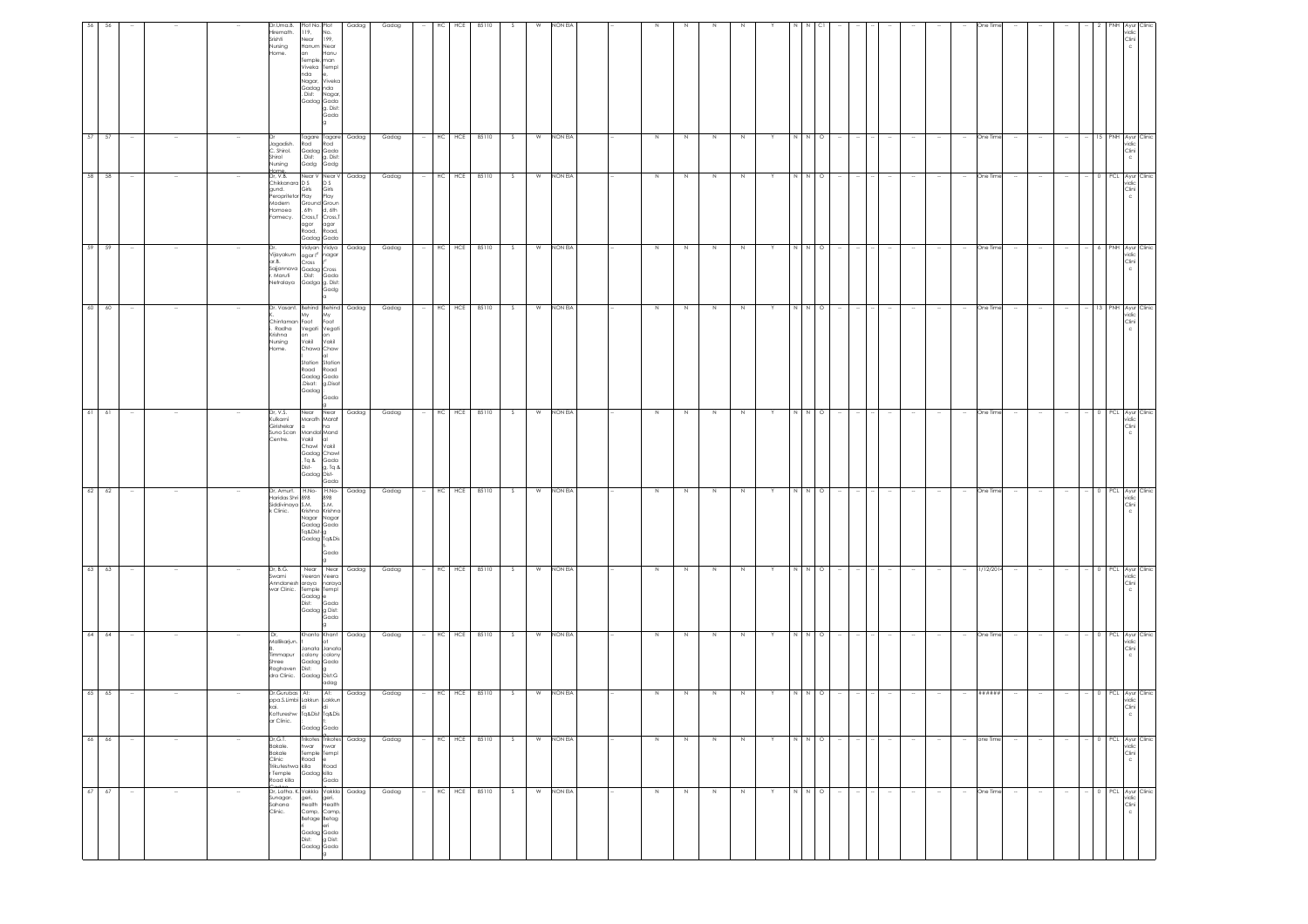|                                                        |                                                                                               |                                                                   |                                                                     |                                                                                                                                                           |                                                                                         |                                                                              |                                                                                                                           | Avur Clinic                                                                                       |                                                                                                     |                                                                             | Ayur Clinic                                                                 | Ayur Clinio                                       |                                                                    |
|--------------------------------------------------------|-----------------------------------------------------------------------------------------------|-------------------------------------------------------------------|---------------------------------------------------------------------|-----------------------------------------------------------------------------------------------------------------------------------------------------------|-----------------------------------------------------------------------------------------|------------------------------------------------------------------------------|---------------------------------------------------------------------------------------------------------------------------|---------------------------------------------------------------------------------------------------|-----------------------------------------------------------------------------------------------------|-----------------------------------------------------------------------------|-----------------------------------------------------------------------------|---------------------------------------------------|--------------------------------------------------------------------|
| Clini                                                  | PCL Ayur Clinic<br>vidic<br>Clini                                                             | PCL Ayur Clini<br>vidic<br>Clini                                  | PCL Ayur Clinic<br>Clini<br>c                                       | PCL Ayur Clinic<br>vidic<br>Clini<br>Ċ                                                                                                                    | PCL Ayur Clinic<br>vidic<br>Clini<br>c                                                  | 0 PCL Ayur Clinic<br>ridic<br>Clini                                          | 0 PCL Ayur Clinic<br>vidic<br>Clini<br>c                                                                                  | PCL.<br>vidic<br>Clini<br>$\mathsf{c}$                                                            | PCL(L Ayur Clinic<br>ab) vidic<br>$\frac{\text{Clin}}{\text{c}}$                                    | Scan Ayur Clinic<br>Cent<br>vidic<br>Clini<br>er                            | NH<br>ridic<br>Clini                                                        | PCL<br>vidic<br>Clini                             | PCL(L Ayur Clinic<br>ab) vidic<br>Clini                            |
|                                                        |                                                                                               |                                                                   |                                                                     |                                                                                                                                                           |                                                                                         |                                                                              |                                                                                                                           |                                                                                                   | $\Omega$                                                                                            |                                                                             |                                                                             |                                                   |                                                                    |
|                                                        |                                                                                               |                                                                   |                                                                     |                                                                                                                                                           |                                                                                         |                                                                              |                                                                                                                           |                                                                                                   |                                                                                                     |                                                                             |                                                                             |                                                   |                                                                    |
|                                                        |                                                                                               |                                                                   |                                                                     |                                                                                                                                                           |                                                                                         | $\sim$                                                                       | $\sim$                                                                                                                    |                                                                                                   |                                                                                                     | $\ddot{\phantom{a}}$                                                        |                                                                             |                                                   |                                                                    |
|                                                        |                                                                                               |                                                                   |                                                                     |                                                                                                                                                           |                                                                                         | $\sim$                                                                       | $\sim$                                                                                                                    |                                                                                                   |                                                                                                     | $\sim$                                                                      |                                                                             |                                                   |                                                                    |
|                                                        |                                                                                               |                                                                   |                                                                     |                                                                                                                                                           |                                                                                         | $\overline{\phantom{a}}$                                                     | $\sim$                                                                                                                    |                                                                                                   |                                                                                                     | $\sim$                                                                      |                                                                             |                                                   |                                                                    |
|                                                        | 1/12/201                                                                                      | One Tim                                                           | One Time                                                            | 1/12/20                                                                                                                                                   | One Time                                                                                | One Time                                                                     | One Time                                                                                                                  | One Tin                                                                                           | One Time                                                                                            | ###### One Time                                                             | One Tim                                                                     |                                                   | One Time                                                           |
|                                                        |                                                                                               |                                                                   |                                                                     |                                                                                                                                                           | $\overline{\phantom{a}}$                                                                | $\sim$                                                                       | $\sim$                                                                                                                    |                                                                                                   |                                                                                                     |                                                                             |                                                                             |                                                   |                                                                    |
|                                                        |                                                                                               |                                                                   |                                                                     |                                                                                                                                                           |                                                                                         |                                                                              |                                                                                                                           |                                                                                                   |                                                                                                     | $\sim$                                                                      |                                                                             |                                                   |                                                                    |
|                                                        |                                                                                               |                                                                   |                                                                     |                                                                                                                                                           |                                                                                         | $\sim$                                                                       |                                                                                                                           |                                                                                                   |                                                                                                     | $\sim$                                                                      |                                                                             |                                                   |                                                                    |
|                                                        |                                                                                               |                                                                   |                                                                     |                                                                                                                                                           |                                                                                         |                                                                              | - 14                                                                                                                      |                                                                                                   |                                                                                                     | $\sim$                                                                      |                                                                             |                                                   |                                                                    |
|                                                        |                                                                                               |                                                                   |                                                                     |                                                                                                                                                           |                                                                                         | $\overline{\phantom{a}}$                                                     | $\sim$                                                                                                                    |                                                                                                   |                                                                                                     | $\sim$                                                                      |                                                                             |                                                   |                                                                    |
|                                                        |                                                                                               |                                                                   |                                                                     |                                                                                                                                                           |                                                                                         |                                                                              | $\sim$                                                                                                                    |                                                                                                   |                                                                                                     |                                                                             |                                                                             |                                                   |                                                                    |
|                                                        | C1                                                                                            | $\circ$                                                           | $\circ$                                                             | $\circ$                                                                                                                                                   | $\circ$                                                                                 | $\circ$                                                                      | $\circ$                                                                                                                   | $\circ$                                                                                           | $\circ$                                                                                             | $\circ$                                                                     | O                                                                           |                                                   | $\circ$                                                            |
|                                                        |                                                                                               |                                                                   | N N                                                                 |                                                                                                                                                           | NN                                                                                      | N N                                                                          | N N                                                                                                                       |                                                                                                   | N N                                                                                                 | NN                                                                          |                                                                             |                                                   |                                                                    |
|                                                        |                                                                                               |                                                                   |                                                                     |                                                                                                                                                           |                                                                                         | Y                                                                            | Y                                                                                                                         |                                                                                                   |                                                                                                     |                                                                             |                                                                             |                                                   |                                                                    |
|                                                        | N                                                                                             | N                                                                 | N                                                                   | N                                                                                                                                                         | Z                                                                                       | $\mathbb N$                                                                  | $\,N\,$                                                                                                                   | N                                                                                                 | N                                                                                                   | N                                                                           | N                                                                           |                                                   | $\mathbb N$                                                        |
|                                                        | N                                                                                             | N                                                                 | N                                                                   | N                                                                                                                                                         | Z                                                                                       | $\,$ N                                                                       | N                                                                                                                         | N                                                                                                 | N                                                                                                   | $\,N\,$                                                                     | N                                                                           |                                                   | N                                                                  |
|                                                        | N                                                                                             | N                                                                 | N                                                                   | N                                                                                                                                                         | Z                                                                                       | N                                                                            | N                                                                                                                         |                                                                                                   | N                                                                                                   | Y                                                                           | -N.                                                                         |                                                   | N                                                                  |
|                                                        | $\,$ N                                                                                        | N                                                                 | N                                                                   | N                                                                                                                                                         | N                                                                                       | N                                                                            | N                                                                                                                         | N                                                                                                 | N                                                                                                   | Y                                                                           | N                                                                           | N                                                 | Z                                                                  |
|                                                        |                                                                                               |                                                                   |                                                                     |                                                                                                                                                           |                                                                                         |                                                                              |                                                                                                                           |                                                                                                   |                                                                                                     |                                                                             |                                                                             |                                                   |                                                                    |
|                                                        |                                                                                               |                                                                   |                                                                     |                                                                                                                                                           |                                                                                         |                                                                              |                                                                                                                           |                                                                                                   |                                                                                                     |                                                                             |                                                                             |                                                   |                                                                    |
| NON EIA                                                | NON EIA                                                                                       | NON EIA                                                           | NON EIA                                                             | NON EIA                                                                                                                                                   | NON EIA                                                                                 | NON EIA                                                                      | NON EIA                                                                                                                   | NON EIA                                                                                           | NON EIA                                                                                             | NON EIA                                                                     | NON EIA                                                                     | NON EIA                                           | NON EIA                                                            |
|                                                        | W                                                                                             | W                                                                 | W                                                                   | W                                                                                                                                                         | W                                                                                       | W                                                                            | W                                                                                                                         | W                                                                                                 | W                                                                                                   | W                                                                           | W                                                                           | W                                                 | W                                                                  |
|                                                        | S.                                                                                            | - S                                                               | $\mathcal{S}$                                                       | -S.                                                                                                                                                       | S.                                                                                      | S                                                                            | S.                                                                                                                        |                                                                                                   | -S                                                                                                  | S                                                                           | - 5                                                                         |                                                   | S.                                                                 |
| 85110                                                  |                                                                                               |                                                                   | 85110                                                               | 85110                                                                                                                                                     | 85110                                                                                   |                                                                              | 85110                                                                                                                     | 85110                                                                                             |                                                                                                     |                                                                             | 85110                                                                       | 85110                                             |                                                                    |
| HC<br>HCE                                              | HC HCE 85110                                                                                  | HC HCE 85110                                                      | HC HCE                                                              | HC<br>HCE                                                                                                                                                 | HC<br>HCE                                                                               | HC HCE 85110                                                                 | HC<br>HCE                                                                                                                 | HC<br>HCE                                                                                         | HC HCE 85110                                                                                        | HC HCE 85110                                                                | HC<br>HCE                                                                   | HCE<br>HC.                                        | HC HCE 85110                                                       |
|                                                        |                                                                                               |                                                                   |                                                                     |                                                                                                                                                           |                                                                                         |                                                                              |                                                                                                                           |                                                                                                   |                                                                                                     | $\sim$                                                                      |                                                                             |                                                   |                                                                    |
| Gadag                                                  | Gadag                                                                                         | Gadag                                                             | Gadag                                                               | Gadag                                                                                                                                                     | Gadag                                                                                   | Gadag                                                                        | Gadag                                                                                                                     | Gadag                                                                                             | Gadag                                                                                               | Gadag                                                                       | Gadag                                                                       | Gadag                                             | Gadag                                                              |
| Gadag                                                  | Gadag                                                                                         | Gadag                                                             | Gadag                                                               | Gadag                                                                                                                                                     | Gadag                                                                                   | Gadag                                                                        | Gadaa                                                                                                                     | Gadag                                                                                             | Gadag                                                                                               |                                                                             | Gadag                                                                       | Gadag                                             | Gadag                                                              |
| At:Post. At:Post<br>Hireko<br>ppa.To<br>& Dist<br>Gada | ri, eri,<br>Narasa Narasa<br>pur<br>Gadag Gada<br>g. Dist:<br>Dist/Ga Gada                    | Hulkoti<br>Gadag Tq&Dis<br>Gada                                   | Station<br>Gadag Road                                               | Near                                                                                                                                                      | Near<br>Venkte Venkt<br>Main<br>Bazar,<br>At:<br>ura Ta<br>Dt/Gad ura Ta<br>8<br>Dist:G | Dist<br>Gada                                                                 | At: Po-At: Po-<br>Tq&Dis<br>Gada                                                                                          | mudra. amudr<br>At Post a. At<br>Post<br>Gada                                                     | <b>Old</b><br>Shroff<br>Bazar,<br>Near<br>Jagad<br>Gada                                             | 678/A1 6678/A<br>Vivek<br>nand<br>Gadag<br>Dist/G Gada<br>g.Dist/<br>Gada   | Mulgun Mulgu<br>Gadag Road<br>. Tq & Gada<br>g. Tq &<br>Gadag Dist:<br>Gada | Gadag Gada                                        | V.N.T<br>Betgeri Betger<br>Dist: Dist:<br>Gadag Gada               |
| Narsap<br>s<br>Betgeri<br>Tq :<br>Dist:<br>Gadag       | dag                                                                                           | $a$ pT                                                            | Road                                                                | Near                                                                                                                                                      | Near<br>Bazar,<br>At:<br>Harlap<br>ag                                                   | Dist:<br>Gadag                                                               | Gadaa I                                                                                                                   | Dist:                                                                                             | Old<br>Shroff<br>Bazar,<br>Near<br>bogol<br>Gadag <sup>e</sup>                                      | Viveka<br>nand<br>Road,<br>adag                                             | d Road nd<br>Dist:                                                          | Pradeep.s. Kagad Kagad                            | V.N.T<br>Reyazhmed Road Road<br>.C. H. City Gadag Gada             |
| Dr, M.P.<br>st, m.s.<br>Itagi.<br>Achintya<br>Clinic.  | Dr, Nagaraj, Huilgol Huilgol<br>B. Banad. Road. Road.<br>Dhanvanta Betage Betag<br>ri Clinic. | Dr.Ramesh. Hulkoti,<br>Ramannav Dist:<br>ar. Shree<br>Sai Clinic. | Dr.Raieev.R Station<br>Joshi.<br>Sadguru<br>Dispensary<br>(Clinic). | Dr.<br>Shankarap Milky Milky<br>pa. B. Dairy Dairy<br>Matti. Mulgun Mulgu<br>Clinical d Dist: nd<br>Ayurvedic d Dist: nd<br>Resarch Gadag Dist:<br>Contri | Contro<br>Sarvi. Venkte Venk<br>Banashank sh Main esh<br>ari Clinic.                    | Dr, Satish. I. Beldha Beldha<br>Barker. di Tq & di Tq &<br>Satish<br>Clinic. | Dr.<br>Shivakumar Balaga Balag<br>ayya S nur Tq anur<br>Hiremath & Dist- Tq&Dis<br>uyyuu<br>Hiremath<br>Shri<br>Basaveshw | ar Clinic<br>Dr. Sunita. Mallasa Mallas<br>Kulkarani.<br>Shri<br>venkatesh Gadag Dist/<br>Clinic. | Dr.<br>Javedahm<br>ed. M<br>Shaikh.<br>Lifeline<br>Diagnostic amba amba<br>Laboratory. Temple Templ | Dr, N.B.Patil Sy.No.6 Sy.No. Gadag<br>Kritapura<br>Gadag<br>Scan<br>Centre. | Dr. N.S.<br>Biradar.<br>Shobha<br>Hospital.                                 | Gouder. Sri gar oni gar oni<br>Sadguru Gadag Gada | Diagnostic Near g Near<br>Laboratory, Bustan Bustan<br>d P.B d P.B |
|                                                        |                                                                                               |                                                                   |                                                                     |                                                                                                                                                           |                                                                                         | $\overline{\phantom{a}}$                                                     |                                                                                                                           |                                                                                                   |                                                                                                     |                                                                             |                                                                             |                                                   |                                                                    |
|                                                        |                                                                                               |                                                                   |                                                                     |                                                                                                                                                           |                                                                                         | $\sim$                                                                       |                                                                                                                           |                                                                                                   |                                                                                                     |                                                                             |                                                                             |                                                   |                                                                    |
|                                                        |                                                                                               |                                                                   |                                                                     |                                                                                                                                                           |                                                                                         |                                                                              |                                                                                                                           |                                                                                                   |                                                                                                     | $\sim$                                                                      |                                                                             |                                                   |                                                                    |
|                                                        | 69<br>69                                                                                      | 70<br>70 1                                                        | $\frac{1}{21}$<br>71                                                | 72<br>72                                                                                                                                                  | 73<br>73                                                                                | 74<br>74                                                                     | 75<br>75                                                                                                                  | 76<br>76                                                                                          | 77                                                                                                  | 78 78                                                                       | 79                                                                          | 80<br>80                                          | $81$ $81$                                                          |
|                                                        |                                                                                               |                                                                   |                                                                     |                                                                                                                                                           |                                                                                         |                                                                              |                                                                                                                           |                                                                                                   | 77                                                                                                  |                                                                             | 79                                                                          |                                                   |                                                                    |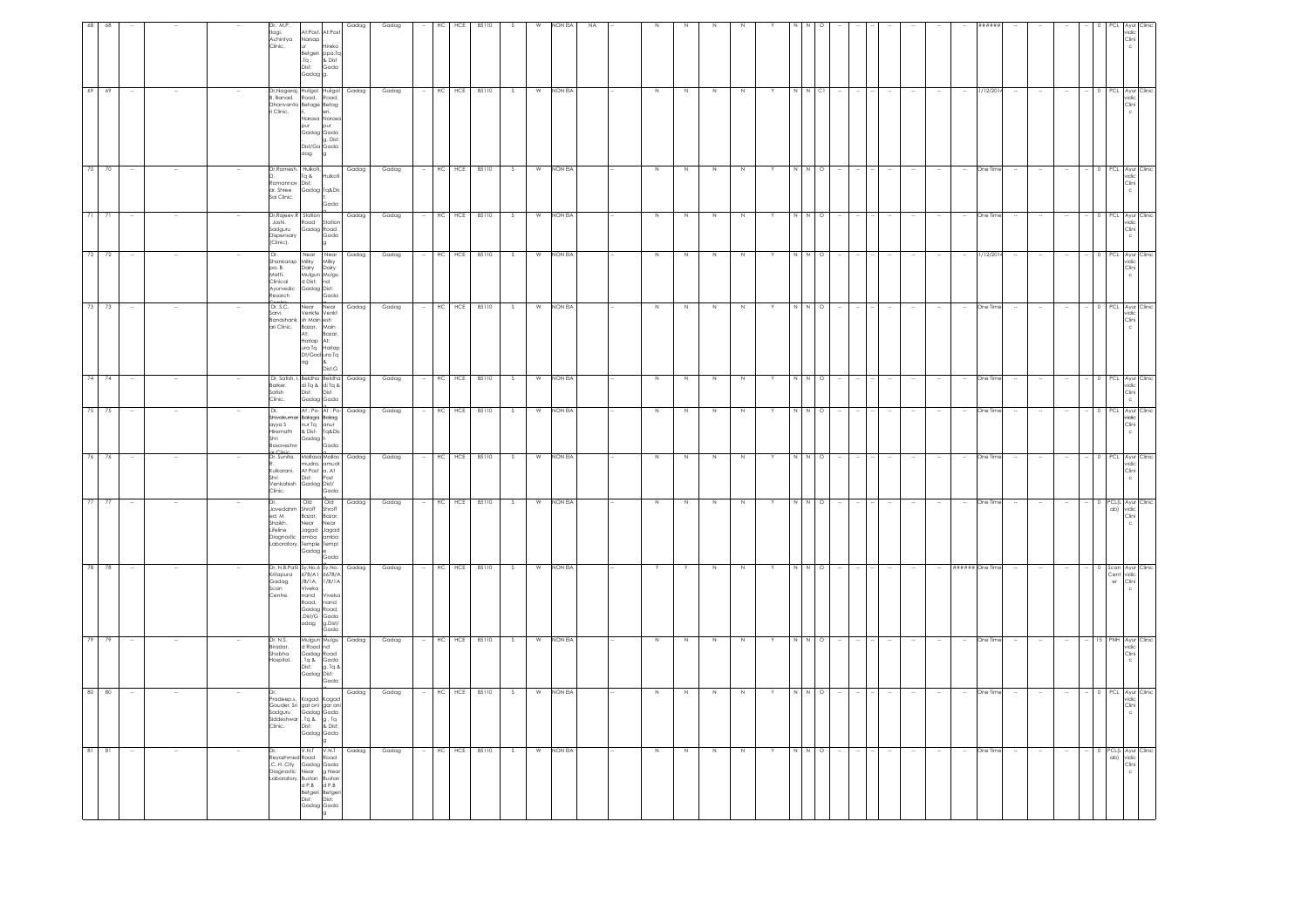| 92 92                                                                                                         | 91                                                                                                      | 90                                                                                                                            | 89                                                                                                                | 88                                                                                                                    | 87                                                                                                                                                 | 86                                                                                                                             |                                                                                                                                | 84<br>85 85                                                                                                                                                                                                                  | 83                                                                                                                                                                                               | 82                                                                                                                                                               |
|---------------------------------------------------------------------------------------------------------------|---------------------------------------------------------------------------------------------------------|-------------------------------------------------------------------------------------------------------------------------------|-------------------------------------------------------------------------------------------------------------------|-----------------------------------------------------------------------------------------------------------------------|----------------------------------------------------------------------------------------------------------------------------------------------------|--------------------------------------------------------------------------------------------------------------------------------|--------------------------------------------------------------------------------------------------------------------------------|------------------------------------------------------------------------------------------------------------------------------------------------------------------------------------------------------------------------------|--------------------------------------------------------------------------------------------------------------------------------------------------------------------------------------------------|------------------------------------------------------------------------------------------------------------------------------------------------------------------|
|                                                                                                               | 91                                                                                                      | 90                                                                                                                            | 89                                                                                                                | 88                                                                                                                    | 87                                                                                                                                                 | 86                                                                                                                             |                                                                                                                                | 84                                                                                                                                                                                                                           | 83                                                                                                                                                                                               | 82                                                                                                                                                               |
|                                                                                                               |                                                                                                         |                                                                                                                               |                                                                                                                   |                                                                                                                       |                                                                                                                                                    |                                                                                                                                |                                                                                                                                |                                                                                                                                                                                                                              |                                                                                                                                                                                                  |                                                                                                                                                                  |
|                                                                                                               |                                                                                                         |                                                                                                                               |                                                                                                                   |                                                                                                                       |                                                                                                                                                    |                                                                                                                                |                                                                                                                                |                                                                                                                                                                                                                              |                                                                                                                                                                                                  |                                                                                                                                                                  |
|                                                                                                               |                                                                                                         |                                                                                                                               |                                                                                                                   |                                                                                                                       |                                                                                                                                                    |                                                                                                                                |                                                                                                                                |                                                                                                                                                                                                                              |                                                                                                                                                                                                  |                                                                                                                                                                  |
| Dr.<br>Basavaraj, Compl<br>Compl<br>N. Patil. ex, K C ex, K C<br>Acupuntur Rani Rani<br>e Clínic. Road, Road, | e Clinic.                                                                                               | or, Nagal Naga<br>R.R.Menon, geri geri Gri<br>Clinic, Gadag Gada<br>Kagadgeri Dist/Ga g<br>Oni Gadag dag Dist/G<br>Dist/Gadag | Dr. S.S. Ranga Kunga<br>Pattanshett ppajja ppajja<br>I. Patanshett paja ppajja<br>I. Philosophia Shivaji          | s.Karanath. a<br>Karanth<br>Scan<br>Centre.                                                                           | Dr.V.S.<br>Hosamath.<br>Hosamth<br>Hospital.                                                                                                       | Masutimani<br>Janata                                                                                                           | in. R.<br>Morab.<br>Morab.<br>Health opp opp<br>Care tilak tilak<br>Diagnostic park, park,<br>Lab. Gadag Gada<br>Dist: g Dist: | Dr. R.B.<br>Uppin.<br>Vinayak<br>Dental &<br>Daignistic<br>Clinic.                                                                                                                                                           | Centre.                                                                                                                                                                                          | Dr. K.C.<br>Rajashekar. Rani<br>Diagnostic<br>Center.                                                                                                            |
| Laxmes road,<br>hhwar. Laxme<br>Jain                                                                          | Near<br>Sudarshan. Head Head<br>B. Basti. Post Post<br>Padmashre Office, Office,<br>Gadag Gada<br>road, | Kagad Kagad                                                                                                                   | sangamesh Shivaji<br>Shivaji Shivaji<br>War Clinic. Nagara Nagar<br>Betage a ri<br>Tq.Dist. eri<br>Gadag Tq.Dist. | Shanka Shank<br>Venkatesh. rachary arach<br>.<br>Road,<br>1st<br>Cross,<br>Gadag<br>Cadag<br>Dist: g.<br>Gadag Dist/G | K.C<br>Rani<br>Road<br>Masari, Masari<br>Beside<br>T V<br>Relay<br>Kelay<br>Center Center<br>Gadag Gada<br>Tq & g.Tq&<br>Dist: Dist:<br>Gadag Gada | Dr, Anupin Anupi<br>Abdulkaree a Galli, na<br>mkhan. B. Gadag Galli,<br>Tq&Dist-g.<br>Clinical GADA Ta&Dis<br>Laboratory. G f- | Shamashdd Panch Panch<br>and are<br>ar ar<br>honda, honda<br>Gadag Gada                                                        | Above Above<br>Leadre Leadre<br>Hotel,<br>Chetan Cheta<br>a<br>Cantee Cante<br>n Cross en<br>K.C. Cross<br>Rani K.C.<br>Road<br>Gadag<br>Cadag Road<br>Dist: Gada<br>baday Road<br>Dist: Gada<br>Gadag g, Dist:<br>Near Near | Dr. Rajashri. No.26/2 No.26/<br>V. Acharya. 32-D, 232-D,<br>Adamya Mulgun Mulgu<br>Hospital & d Road nd<br>Ortho Care Gadag Road<br>Centre. Dist: Gada<br>. Dist: Gada<br>Gadag g. Dist:<br>Gada | Ranger Range Range<br>T. Range Range Range<br>er. Shri Sai Meterin to<br>Susrut aty Me<br>Hospita naty<br>Gadag al,<br>-<br>Dist: Gada<br>Gadag g. Dist:<br>Gada |
| Jain                                                                                                          | Near<br>g                                                                                               | adag                                                                                                                          | Gada                                                                                                              | arya<br>Road,<br>Ist<br>Cross,                                                                                        | K.C<br>Rani<br>Road<br>Beside<br>T V<br>Relay                                                                                                      | Gada<br>GADA                                                                                                                   |                                                                                                                                | Hotel.<br>Rani<br>Gada                                                                                                                                                                                                       |                                                                                                                                                                                                  | K.C.<br>Rani<br>Meter<br>Hospit                                                                                                                                  |
| Gadag                                                                                                         | Shirahatti                                                                                              | Gadag                                                                                                                         | Gadag                                                                                                             | Gadag                                                                                                                 | Gadag                                                                                                                                              | Gadag                                                                                                                          |                                                                                                                                | Gadag<br>Gadag                                                                                                                                                                                                               | Gadag                                                                                                                                                                                            | Gadag                                                                                                                                                            |
| Gadag                                                                                                         | Gadag                                                                                                   | Gadag                                                                                                                         | Gadag                                                                                                             | Gadag                                                                                                                 | Gadag                                                                                                                                              | Gadag                                                                                                                          |                                                                                                                                | Gadag<br>Gadag                                                                                                                                                                                                               | Gadag                                                                                                                                                                                            | Gadag                                                                                                                                                            |
|                                                                                                               |                                                                                                         |                                                                                                                               |                                                                                                                   |                                                                                                                       |                                                                                                                                                    |                                                                                                                                |                                                                                                                                |                                                                                                                                                                                                                              |                                                                                                                                                                                                  |                                                                                                                                                                  |
| HC HCE 85110                                                                                                  | HC                                                                                                      | HC<br>HCE                                                                                                                     | HC HCE 85110                                                                                                      | HC                                                                                                                    | HC HCE 85110                                                                                                                                       | HC HCE                                                                                                                         |                                                                                                                                | <b>HCE</b><br>HC<br>HC HCE 85110                                                                                                                                                                                             | HC                                                                                                                                                                                               | HC.<br>HCE                                                                                                                                                       |
|                                                                                                               | HCE 85110                                                                                               | 85110                                                                                                                         |                                                                                                                   | HCE 85110                                                                                                             |                                                                                                                                                    | 85110                                                                                                                          |                                                                                                                                | 85110                                                                                                                                                                                                                        | HCE 85110                                                                                                                                                                                        | 85110                                                                                                                                                            |
| - S                                                                                                           | S                                                                                                       | -S                                                                                                                            |                                                                                                                   | - 8                                                                                                                   | S                                                                                                                                                  | $\mathcal{S}$                                                                                                                  |                                                                                                                                | S.<br>- S                                                                                                                                                                                                                    |                                                                                                                                                                                                  |                                                                                                                                                                  |
| W                                                                                                             | W                                                                                                       | W                                                                                                                             | W                                                                                                                 | W                                                                                                                     |                                                                                                                                                    | W                                                                                                                              |                                                                                                                                | W<br>W                                                                                                                                                                                                                       | W                                                                                                                                                                                                |                                                                                                                                                                  |
| NON EIA                                                                                                       | NON EIA                                                                                                 | NON EIA                                                                                                                       | NON EIA                                                                                                           | NON EIA                                                                                                               | W NON EIA                                                                                                                                          | <b>NON EIA</b>                                                                                                                 |                                                                                                                                | <b>NON EIA</b><br>NON EIA                                                                                                                                                                                                    | NON EIA                                                                                                                                                                                          | NON EL                                                                                                                                                           |
|                                                                                                               |                                                                                                         |                                                                                                                               |                                                                                                                   |                                                                                                                       |                                                                                                                                                    |                                                                                                                                |                                                                                                                                |                                                                                                                                                                                                                              |                                                                                                                                                                                                  |                                                                                                                                                                  |
|                                                                                                               |                                                                                                         |                                                                                                                               |                                                                                                                   |                                                                                                                       |                                                                                                                                                    |                                                                                                                                |                                                                                                                                |                                                                                                                                                                                                                              |                                                                                                                                                                                                  |                                                                                                                                                                  |
| Z                                                                                                             | N                                                                                                       | N                                                                                                                             | $\,$ N                                                                                                            | N                                                                                                                     | N                                                                                                                                                  | N                                                                                                                              |                                                                                                                                | N<br>N                                                                                                                                                                                                                       | N                                                                                                                                                                                                |                                                                                                                                                                  |
| N                                                                                                             | N                                                                                                       | N                                                                                                                             |                                                                                                                   |                                                                                                                       | Z                                                                                                                                                  | N                                                                                                                              |                                                                                                                                | N<br>N                                                                                                                                                                                                                       |                                                                                                                                                                                                  |                                                                                                                                                                  |
| Z                                                                                                             | N                                                                                                       | N                                                                                                                             | $\mathbb N$                                                                                                       | N                                                                                                                     | N                                                                                                                                                  | N                                                                                                                              |                                                                                                                                | N<br>N                                                                                                                                                                                                                       |                                                                                                                                                                                                  |                                                                                                                                                                  |
| N                                                                                                             | N                                                                                                       | N                                                                                                                             |                                                                                                                   | $\mathbb N$                                                                                                           | N                                                                                                                                                  | N                                                                                                                              |                                                                                                                                | N<br>N                                                                                                                                                                                                                       |                                                                                                                                                                                                  |                                                                                                                                                                  |
|                                                                                                               |                                                                                                         |                                                                                                                               |                                                                                                                   |                                                                                                                       |                                                                                                                                                    |                                                                                                                                |                                                                                                                                |                                                                                                                                                                                                                              |                                                                                                                                                                                                  |                                                                                                                                                                  |
| N N                                                                                                           | N                                                                                                       |                                                                                                                               |                                                                                                                   |                                                                                                                       |                                                                                                                                                    | N                                                                                                                              |                                                                                                                                |                                                                                                                                                                                                                              |                                                                                                                                                                                                  |                                                                                                                                                                  |
| $\circ$                                                                                                       | $\circ$                                                                                                 | $\circ$                                                                                                                       | $\circ$                                                                                                           | $\circ$                                                                                                               | $\Omega$                                                                                                                                           | $\circ$                                                                                                                        |                                                                                                                                | C1<br>$\circ$                                                                                                                                                                                                                |                                                                                                                                                                                                  |                                                                                                                                                                  |
|                                                                                                               |                                                                                                         |                                                                                                                               |                                                                                                                   |                                                                                                                       |                                                                                                                                                    |                                                                                                                                |                                                                                                                                |                                                                                                                                                                                                                              |                                                                                                                                                                                                  |                                                                                                                                                                  |
|                                                                                                               |                                                                                                         |                                                                                                                               |                                                                                                                   |                                                                                                                       |                                                                                                                                                    |                                                                                                                                |                                                                                                                                |                                                                                                                                                                                                                              |                                                                                                                                                                                                  |                                                                                                                                                                  |
|                                                                                                               |                                                                                                         |                                                                                                                               |                                                                                                                   |                                                                                                                       |                                                                                                                                                    |                                                                                                                                |                                                                                                                                |                                                                                                                                                                                                                              |                                                                                                                                                                                                  |                                                                                                                                                                  |
|                                                                                                               |                                                                                                         |                                                                                                                               |                                                                                                                   |                                                                                                                       |                                                                                                                                                    |                                                                                                                                |                                                                                                                                |                                                                                                                                                                                                                              |                                                                                                                                                                                                  |                                                                                                                                                                  |
| $\sim$                                                                                                        |                                                                                                         | $\sim$                                                                                                                        |                                                                                                                   | One Tim                                                                                                               |                                                                                                                                                    | One Time                                                                                                                       |                                                                                                                                |                                                                                                                                                                                                                              |                                                                                                                                                                                                  |                                                                                                                                                                  |
| One Time                                                                                                      | One Time                                                                                                | One Time                                                                                                                      | ******                                                                                                            |                                                                                                                       | One Time                                                                                                                                           |                                                                                                                                |                                                                                                                                | One Time<br>One Time                                                                                                                                                                                                         |                                                                                                                                                                                                  |                                                                                                                                                                  |
|                                                                                                               |                                                                                                         |                                                                                                                               |                                                                                                                   |                                                                                                                       |                                                                                                                                                    |                                                                                                                                |                                                                                                                                |                                                                                                                                                                                                                              |                                                                                                                                                                                                  |                                                                                                                                                                  |
|                                                                                                               |                                                                                                         |                                                                                                                               |                                                                                                                   |                                                                                                                       |                                                                                                                                                    |                                                                                                                                |                                                                                                                                |                                                                                                                                                                                                                              |                                                                                                                                                                                                  |                                                                                                                                                                  |
|                                                                                                               |                                                                                                         |                                                                                                                               |                                                                                                                   |                                                                                                                       |                                                                                                                                                    |                                                                                                                                |                                                                                                                                |                                                                                                                                                                                                                              |                                                                                                                                                                                                  |                                                                                                                                                                  |
|                                                                                                               |                                                                                                         |                                                                                                                               | PCL                                                                                                               | PCL                                                                                                                   |                                                                                                                                                    |                                                                                                                                |                                                                                                                                |                                                                                                                                                                                                                              |                                                                                                                                                                                                  | ab)                                                                                                                                                              |
| 0 PCL Ayur Clinic                                                                                             | PCL Ayur Clinic<br>vidic<br>Clini<br>c                                                                  | PCL Ayur Clinic<br>$\frac{1}{2}$<br>Clini<br>C                                                                                | vidic<br>Clini                                                                                                    | $\begin{array}{ccc}\n\text{(Scan vidic)}\\ \text{cente Clini} & \uparrow & \text{c}\n\end{array}$                     | NH.<br>Clini                                                                                                                                       | PCL(L Ayur Clinic<br>ab) vidic<br>$rac{\text{Clini}}{\text{C}}$                                                                | PCL(L Ayur Clinic<br>ab) vidic<br>Clini                                                                                        | PDEN Ayur Clinic<br>vidic<br>Clini                                                                                                                                                                                           | kyur<br>ridic<br>Clini<br>Ċ                                                                                                                                                                      | vidic<br>Clini<br>c                                                                                                                                              |
|                                                                                                               |                                                                                                         |                                                                                                                               | Ayur Clinic                                                                                                       | Avur Clinio                                                                                                           | Ayur Clinio<br>vidic                                                                                                                               |                                                                                                                                |                                                                                                                                |                                                                                                                                                                                                                              |                                                                                                                                                                                                  |                                                                                                                                                                  |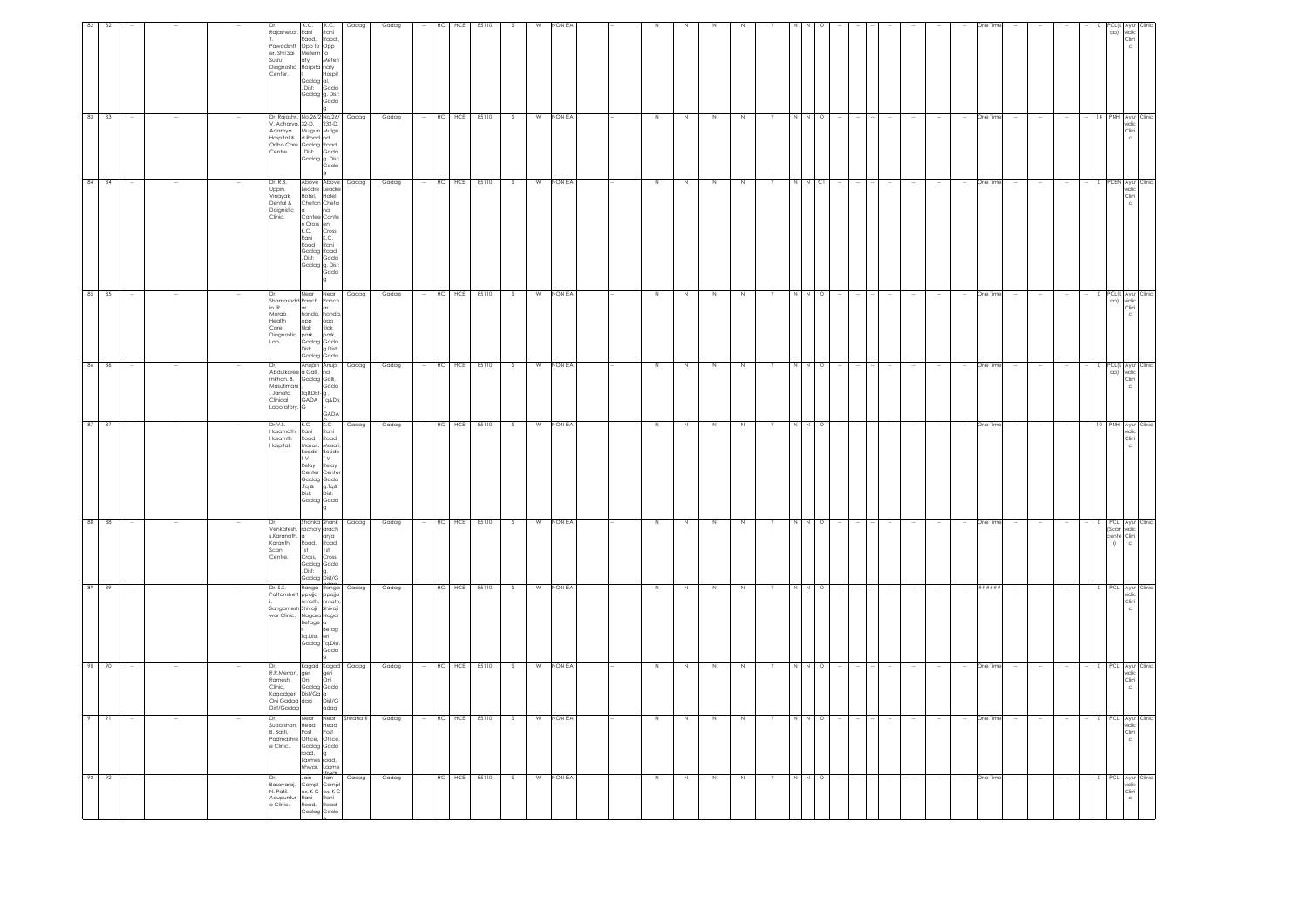| 105 105                                                                                                                                                               | $104 - 104$                                                                                                                                                             | 103 103                                                                                                                                               | $102$ 102                                                                                                                                                  | $101 - 101$                                                                                                                | $100 - 100$                                                                                                                                                      | 99 99                                                                          | 98 98                                                                                          | 97 97                                                                                           | 96                                                                                                    | 95 95                                                                                                                           | 94 94                                                                                                                                                        |                                                                                                                                              |
|-----------------------------------------------------------------------------------------------------------------------------------------------------------------------|-------------------------------------------------------------------------------------------------------------------------------------------------------------------------|-------------------------------------------------------------------------------------------------------------------------------------------------------|------------------------------------------------------------------------------------------------------------------------------------------------------------|----------------------------------------------------------------------------------------------------------------------------|------------------------------------------------------------------------------------------------------------------------------------------------------------------|--------------------------------------------------------------------------------|------------------------------------------------------------------------------------------------|-------------------------------------------------------------------------------------------------|-------------------------------------------------------------------------------------------------------|---------------------------------------------------------------------------------------------------------------------------------|--------------------------------------------------------------------------------------------------------------------------------------------------------------|----------------------------------------------------------------------------------------------------------------------------------------------|
| $\sim$                                                                                                                                                                |                                                                                                                                                                         | $\sim$                                                                                                                                                |                                                                                                                                                            |                                                                                                                            | $\sim$                                                                                                                                                           | $\sim$                                                                         | $\sim$                                                                                         | $\overline{\phantom{a}}$                                                                        | 96                                                                                                    | $\sim$                                                                                                                          |                                                                                                                                                              |                                                                                                                                              |
|                                                                                                                                                                       |                                                                                                                                                                         |                                                                                                                                                       |                                                                                                                                                            |                                                                                                                            |                                                                                                                                                                  |                                                                                |                                                                                                |                                                                                                 |                                                                                                       |                                                                                                                                 |                                                                                                                                                              |                                                                                                                                              |
|                                                                                                                                                                       |                                                                                                                                                                         |                                                                                                                                                       |                                                                                                                                                            |                                                                                                                            |                                                                                                                                                                  |                                                                                |                                                                                                |                                                                                                 |                                                                                                       |                                                                                                                                 |                                                                                                                                                              |                                                                                                                                              |
|                                                                                                                                                                       |                                                                                                                                                                         |                                                                                                                                                       |                                                                                                                                                            |                                                                                                                            |                                                                                                                                                                  |                                                                                |                                                                                                |                                                                                                 |                                                                                                       |                                                                                                                                 |                                                                                                                                                              |                                                                                                                                              |
| Shri<br>Dhaniswari<br>Hospital.                                                                                                                                       | Mallapur,<br>Home.                                                                                                                                                      | Dr.<br>appa.<br>Malagi<br>Medical<br>Services.                                                                                                        | Dr. B.V.<br>Yogakshem dha<br>a Clinic.                                                                                                                     | Raghunath. Bus<br>Hemasa.<br>Rangarej.<br>Matru<br>Krupa<br>Nursing<br>Home.                                               | I.H. Nagu<br>Dental<br>Clinic.                                                                                                                                   | Dr. Daniel<br>Fredericks<br>S.T. Lukes<br>Hospital,<br>Naregal.                | Dr. L.R.<br>Radder<br>Shivakumar Ron,<br>Maternity & Ron.<br>Nursing<br>Home.                  | Dr. Paravti.<br>Chavadi.<br>Krupa<br>Hopsital.                                                  | Deendrasa. Ron,<br>Bakale. Dsit/<br>Clinic.                                                           | sommapp<br>Shivakumar Ron.<br>appa.<br>Krupa<br>Clinic.                                                                         |                                                                                                                                                              | a.T.<br>Kulakarani.<br>Rotary Eye an<br>Care<br>Centre.                                                                                      |
| Dr. Balutag Baluta<br>Virupakshi. i Plot, gi Plot,<br>M. Katarki. Ghajen Ghaje<br>dragad narag<br>Ta/ ad. Ta/<br>Ron . Ron .<br>Ron Ron<br>Dist/Ga Dist/G<br>dag adag | Near<br>Near<br>Rudragoud. bus bus<br>G stand stand<br>Road, Road,<br>Mallapur Ron, Ta-Ron,<br>Mallapur Ron, Ta-Ron,<br>Nursing Dist/ Ron,<br>Home. Gadag Dist/<br>Gada | Kustagi Kustag<br>Channavir Road, iRoad<br>Gajend Gajen<br>Virupaxppa ragad. draga<br>Malagi. Ta/Ron d.<br>Dist/ Tq/Ron<br>Gadag Dist/<br>Gada<br>la. | Near<br>Near<br>Kambalyal. Siddaru Siddar<br>udha<br>math,<br>math,<br>Gajend Gajen<br>ragad draga<br>Tq/ Ron d Tq/<br>dist/<br>Ron<br>Gadag dist/<br>Gada | Near<br>Near<br>Bus<br>stand, stand,<br>Gajend Gajen<br>ragad. draga<br>Tq/ Ron d. Tq/<br>Dist/ Ron<br>Gadag Dist/<br>Gada | Dr. Shankar. Bhumar Bhuma<br>addi<br>raddi<br>Compl Compl<br>ex,<br>ex,<br>Gajend Gajen<br>ragad. draga<br>Tq/ Ron d. Tq/<br>Dist/<br>Ron<br>Gadag Dist/<br>Gada | Narega Nareg<br>I, Tq/ al, Tq/<br>Ron,<br>Dist/<br>Ron,<br>Dist/<br>Gadag Gada | Sudi Sudi<br>Road,<br>Road,<br>Ron,<br>Ron.<br>Tq/ Ron Tq/<br>Dist/Ga Ron<br>dag Dist/G<br>dag | Gajend Gajen<br>ragad. draga<br>Shri Renuka Tq/Ron d.<br>Tq/Ron<br>Dist/<br>Gadag Dist/<br>Gada | Station Station<br>Laxmanasa Road, Road,<br>Ron. Tq-Ron. Tq<br>Ron,<br>Dsit/<br>Shakuntala Gadag Gada | Dr. Lakkol. Pala- Pala-<br>Badami Bada<br>Road, mi<br>Road,<br>Tq/ Ron Ron.<br>Dist/ Tq/<br>Dist/<br>Gadag Ron<br>Dist/<br>Gada | Dist.G<br>Balaji<br>Balaji<br>Jagadeesh Road, Road,<br>N Byali, Sai Rajapu Rajap<br>Clinic.         † Galli,   ut<br>Betgeri, Galli,<br>Gadag Betger<br>Gada | Near<br>Near<br>Revanepp Stadiu Stadiu<br>m<br>Vidyad Vidya<br>dan<br>Samithi Samith<br>Ground i<br>Gadag Groun<br>Dist.Ga Gada<br>dag<br>g. |
| Ron                                                                                                                                                                   | Ron                                                                                                                                                                     | Ron                                                                                                                                                   | Ron                                                                                                                                                        | Ron                                                                                                                        | Ron                                                                                                                                                              | Ron                                                                            | Ron                                                                                            | Ron                                                                                             | Ron                                                                                                   | Ron                                                                                                                             | Gadag                                                                                                                                                        | Gadag                                                                                                                                        |
| Gadag                                                                                                                                                                 | Gadag                                                                                                                                                                   | Gadag                                                                                                                                                 | Gadag                                                                                                                                                      | Gadag                                                                                                                      | Gadag                                                                                                                                                            | Gadag                                                                          | Gadag                                                                                          | Gadag                                                                                           | Gadag                                                                                                 | Gadag                                                                                                                           | Gadag                                                                                                                                                        | Gadag                                                                                                                                        |
|                                                                                                                                                                       |                                                                                                                                                                         | $\sim$                                                                                                                                                |                                                                                                                                                            |                                                                                                                            |                                                                                                                                                                  |                                                                                |                                                                                                |                                                                                                 |                                                                                                       |                                                                                                                                 |                                                                                                                                                              |                                                                                                                                              |
|                                                                                                                                                                       | HC                                                                                                                                                                      |                                                                                                                                                       |                                                                                                                                                            |                                                                                                                            | HC                                                                                                                                                               | HC                                                                             |                                                                                                |                                                                                                 | HC                                                                                                    | HC                                                                                                                              |                                                                                                                                                              | нc                                                                                                                                           |
| HC HCE 85110                                                                                                                                                          | HCE 85110                                                                                                                                                               | HC HCE 85110                                                                                                                                          | HC HCE 85110                                                                                                                                               | HC HCE 85110                                                                                                               | HCE<br>85110                                                                                                                                                     | HCE<br>85110                                                                   | HC HCE 85110                                                                                   | HC HCE 85110                                                                                    | HCE<br>85110                                                                                          | HCE<br>85110                                                                                                                    | HC HCE 85110                                                                                                                                                 | HCE<br>85110                                                                                                                                 |
| S                                                                                                                                                                     | S                                                                                                                                                                       | S                                                                                                                                                     | S.                                                                                                                                                         | - S                                                                                                                        | S                                                                                                                                                                | S                                                                              | S                                                                                              | S                                                                                               | S.                                                                                                    | S.                                                                                                                              | $\sim$                                                                                                                                                       | -S                                                                                                                                           |
|                                                                                                                                                                       | W                                                                                                                                                                       |                                                                                                                                                       | W                                                                                                                                                          | W                                                                                                                          | W                                                                                                                                                                | W                                                                              |                                                                                                |                                                                                                 | W                                                                                                     | W                                                                                                                               | W                                                                                                                                                            | W                                                                                                                                            |
| W NON EIA                                                                                                                                                             | NON EIA                                                                                                                                                                 | W NON EIA                                                                                                                                             | NON EIA                                                                                                                                                    | NON EIA                                                                                                                    | NON EIA                                                                                                                                                          | NON EIA                                                                        | W NON EIA                                                                                      | W NON EIA                                                                                       | NON EIA                                                                                               | NON EIA                                                                                                                         | NON EIA                                                                                                                                                      | NON EIA                                                                                                                                      |
|                                                                                                                                                                       |                                                                                                                                                                         |                                                                                                                                                       |                                                                                                                                                            |                                                                                                                            |                                                                                                                                                                  |                                                                                |                                                                                                |                                                                                                 |                                                                                                       |                                                                                                                                 |                                                                                                                                                              |                                                                                                                                              |
|                                                                                                                                                                       |                                                                                                                                                                         |                                                                                                                                                       |                                                                                                                                                            |                                                                                                                            |                                                                                                                                                                  |                                                                                |                                                                                                |                                                                                                 |                                                                                                       |                                                                                                                                 |                                                                                                                                                              |                                                                                                                                              |
| $\,$ N $\,$                                                                                                                                                           | $\,N\,$                                                                                                                                                                 | N                                                                                                                                                     | $\,$ N                                                                                                                                                     | $\,N\,$                                                                                                                    | N                                                                                                                                                                | Z                                                                              | N                                                                                              | N                                                                                               | N                                                                                                     | N                                                                                                                               | Z                                                                                                                                                            |                                                                                                                                              |
| $\,N\,$                                                                                                                                                               | N                                                                                                                                                                       | N                                                                                                                                                     | N                                                                                                                                                          | N                                                                                                                          | N                                                                                                                                                                | N                                                                              | N                                                                                              | N                                                                                               | N                                                                                                     | N                                                                                                                               | $\,N\,$                                                                                                                                                      |                                                                                                                                              |
| $\,$ N $\,$                                                                                                                                                           | $\,N\,$                                                                                                                                                                 | N                                                                                                                                                     | $\,$ N                                                                                                                                                     | $\,$ N                                                                                                                     | N                                                                                                                                                                | $\overline{N}$                                                                 | N                                                                                              | N                                                                                               | N                                                                                                     | N                                                                                                                               | $\geq$                                                                                                                                                       |                                                                                                                                              |
| $\,$ N                                                                                                                                                                | $\,$ N                                                                                                                                                                  | N                                                                                                                                                     | N                                                                                                                                                          | N                                                                                                                          | N                                                                                                                                                                | $\overline{z}$                                                                 | N                                                                                              | N                                                                                               | N                                                                                                     | N                                                                                                                               | $\,$ N                                                                                                                                                       |                                                                                                                                              |
| Y                                                                                                                                                                     |                                                                                                                                                                         | Y                                                                                                                                                     |                                                                                                                                                            |                                                                                                                            |                                                                                                                                                                  | Y                                                                              | Y                                                                                              | Y                                                                                               |                                                                                                       | Y                                                                                                                               |                                                                                                                                                              |                                                                                                                                              |
| $N$ $N$ $O$                                                                                                                                                           | N N O                                                                                                                                                                   | N N                                                                                                                                                   | N N                                                                                                                                                        | N N                                                                                                                        | $N$ $N$                                                                                                                                                          | $N$ $N$                                                                        | $N$ $N$                                                                                        | N N O                                                                                           | NN                                                                                                    | N N                                                                                                                             | $N$ $N$                                                                                                                                                      |                                                                                                                                              |
| $\sim$                                                                                                                                                                |                                                                                                                                                                         | $\circ$<br>$\sim$                                                                                                                                     | $\circ$                                                                                                                                                    | $\circ$                                                                                                                    | $\circ$                                                                                                                                                          | $\circ$                                                                        | $\circ$                                                                                        | $\sim$                                                                                          | $\circ$                                                                                               | $\circ$                                                                                                                         | $\circ$                                                                                                                                                      |                                                                                                                                              |
|                                                                                                                                                                       |                                                                                                                                                                         |                                                                                                                                                       |                                                                                                                                                            |                                                                                                                            |                                                                                                                                                                  |                                                                                |                                                                                                |                                                                                                 |                                                                                                       |                                                                                                                                 |                                                                                                                                                              |                                                                                                                                              |
| $\sim$                                                                                                                                                                |                                                                                                                                                                         |                                                                                                                                                       |                                                                                                                                                            |                                                                                                                            |                                                                                                                                                                  |                                                                                |                                                                                                | $\sim$                                                                                          |                                                                                                       |                                                                                                                                 |                                                                                                                                                              |                                                                                                                                              |
|                                                                                                                                                                       |                                                                                                                                                                         |                                                                                                                                                       |                                                                                                                                                            |                                                                                                                            |                                                                                                                                                                  |                                                                                |                                                                                                |                                                                                                 |                                                                                                       |                                                                                                                                 |                                                                                                                                                              |                                                                                                                                              |
|                                                                                                                                                                       |                                                                                                                                                                         |                                                                                                                                                       |                                                                                                                                                            |                                                                                                                            |                                                                                                                                                                  |                                                                                |                                                                                                |                                                                                                 |                                                                                                       |                                                                                                                                 |                                                                                                                                                              |                                                                                                                                              |
| $\sim$                                                                                                                                                                |                                                                                                                                                                         |                                                                                                                                                       |                                                                                                                                                            |                                                                                                                            |                                                                                                                                                                  | $\sim$                                                                         |                                                                                                | $\sim$                                                                                          |                                                                                                       |                                                                                                                                 | $\sim$                                                                                                                                                       |                                                                                                                                              |
| One<br>Time                                                                                                                                                           | One<br>Time                                                                                                                                                             | One<br>Time                                                                                                                                           | One<br>Time                                                                                                                                                | One<br>Time                                                                                                                | One<br>Time                                                                                                                                                      | One Time                                                                       | One<br>Time                                                                                    | One<br>Time                                                                                     | One<br>Time                                                                                           | One<br>Time                                                                                                                     | ######                                                                                                                                                       |                                                                                                                                              |
| $\sim$                                                                                                                                                                |                                                                                                                                                                         | $\sim$                                                                                                                                                |                                                                                                                                                            |                                                                                                                            |                                                                                                                                                                  | $\sim$                                                                         |                                                                                                | $\sim$                                                                                          |                                                                                                       |                                                                                                                                 |                                                                                                                                                              |                                                                                                                                              |
|                                                                                                                                                                       |                                                                                                                                                                         |                                                                                                                                                       |                                                                                                                                                            |                                                                                                                            |                                                                                                                                                                  |                                                                                |                                                                                                |                                                                                                 |                                                                                                       |                                                                                                                                 |                                                                                                                                                              |                                                                                                                                              |
| $\sim$                                                                                                                                                                |                                                                                                                                                                         | $\sim$                                                                                                                                                |                                                                                                                                                            |                                                                                                                            |                                                                                                                                                                  |                                                                                |                                                                                                | $\overline{\phantom{a}}$                                                                        |                                                                                                       | $\sim$                                                                                                                          |                                                                                                                                                              |                                                                                                                                              |
|                                                                                                                                                                       |                                                                                                                                                                         |                                                                                                                                                       |                                                                                                                                                            |                                                                                                                            |                                                                                                                                                                  |                                                                                |                                                                                                |                                                                                                 | PCL                                                                                                   | 5 I PNH                                                                                                                         |                                                                                                                                                              |                                                                                                                                              |
| - 0 PCL Ayur Clinic<br>vidic<br>Clini<br>$\mathbb C$                                                                                                                  | 6 PNH Ayur Clinic<br>vidic<br>Clini<br>$\mathbb C$                                                                                                                      | - 5 PNH Ayur Clinic<br>vidic<br>Clini                                                                                                                 | 2 PCL Ayur Clinic<br>vidic<br>Clini                                                                                                                        | PNH Ayur<br>vidic<br>Clini                                                                                                 | 0 PDEN Ayur Clinic<br>idic<br>Clini                                                                                                                              | 5 PNH Ayur Clinic<br>vidic<br>Clini<br>c                                       | 8 PNH Ayur Clinic<br>vidic<br>Clini                                                            | 6 PNH Ayur Clinic<br>vidic<br>Clini<br>c.                                                       | Ayur<br>Clinic<br>vidic<br>Clini                                                                      | Ayur<br>≘lin⊪<br>vidic<br>Clini                                                                                                 | 0 PCL Ayur Clinic<br>ridic<br>Clini                                                                                                                          | idic<br>Clini<br>c                                                                                                                           |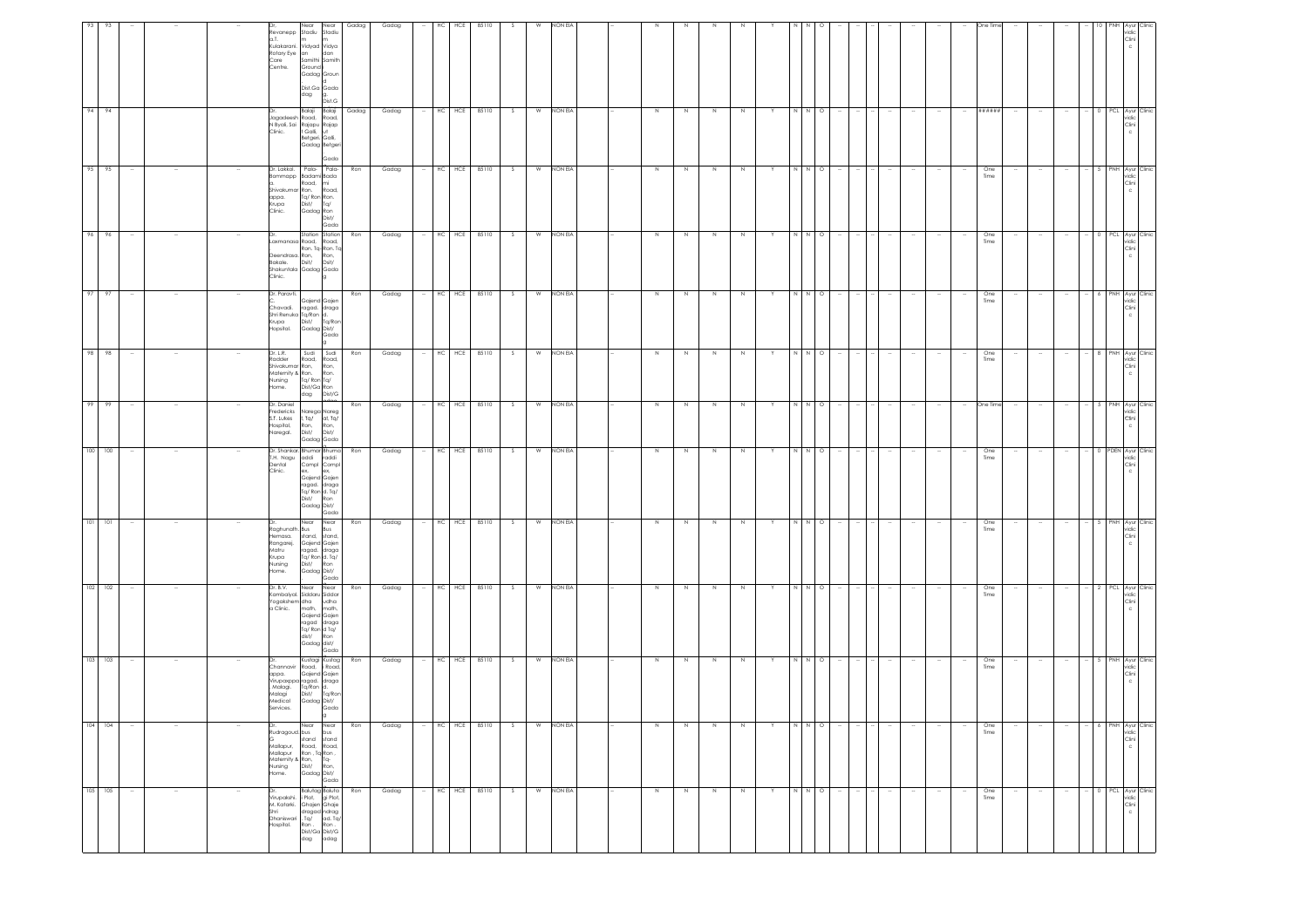|     |             |        |        |        | Savadi, Savadi<br>Dr.<br>Malakajap Tq.Ron<br>Dist/<br>pa. S.<br>Gadag Dist/<br>Muganur.<br>Dhanvanta                                                                                                                                     | Ron<br>Tq.Ron<br>Gada                                      | Gadag        |        | НC | HCE        | 85110            |     | w              | NON EV    |         |         |             |             |   |              |         |        |        |        |                          |                          |                          | One<br>Time      |                          |        |                          |  | vidic<br>Clini<br>c                                 |
|-----|-------------|--------|--------|--------|------------------------------------------------------------------------------------------------------------------------------------------------------------------------------------------------------------------------------------------|------------------------------------------------------------|--------------|--------|----|------------|------------------|-----|----------------|-----------|---------|---------|-------------|-------------|---|--------------|---------|--------|--------|--------|--------------------------|--------------------------|--------------------------|------------------|--------------------------|--------|--------------------------|--|-----------------------------------------------------|
|     | $107 - 107$ |        |        |        | Near Near<br>Dr.<br>Anilkumar R Bus<br>Jaddhav, stand,<br>Jadhav<br>Gadag Gada<br>Hospital,<br>Road,<br>Gajend<br>ragad,<br>Tq/Ron, draga<br>Dist/Ga d,<br>dag                                                                           | Bus<br>stand,<br>toad,<br>Gajen<br>Tq/Ro<br>Dist/G<br>adag | Gadag<br>Ron |        |    | HC HCE     | 85110            | S.  | $\overline{w}$ | NON EIA   | $\,N\,$ | N       | $\,$ N      |             | Y | N            | $\circ$ |        |        |        |                          |                          |                          | One<br>Time      |                          |        |                          |  | PNH Ayur Clinic<br>vidic<br>Clini                   |
| 108 | 108         |        |        |        | Dr. Srinivas Opp<br>Y.B. Shri<br>bus<br>stand stand<br>Ghaje Ghaje<br>Satya Sai<br>Krupa<br>ndraga ndrag<br>Hospital.<br>$d \, \text{Ta}$ $dd \, \text{Ta}$<br>Ron<br>Dist/<br>Gadag Gada                                                | Opp<br>bus<br>Ron<br>Dist/                                 | Ron<br>Gadag |        |    |            | HC HCE 85110     |     | W              | NON EIA   | N       |         | $\mathbb N$ |             |   |              | N O     |        |        |        |                          |                          |                          | One<br>Time      |                          |        |                          |  | PNH Ayur Clin<br>vidic<br>Clini                     |
| 109 | 109         |        |        |        | Dr.Lokanat Kustagi Kustag<br>ha. C.<br>Road, i Road,<br>Baglkoti.<br>Ghajen Ghaje<br>Spandana dragad ndrag<br>Clinic.<br>. Tq.Ron ad.<br>Dist/ Tq.Ron<br>Gadag Dist/                                                                     | Gada                                                       | Ron<br>Gadag |        |    |            | HC HCE 85110     | S.  | W              | NON EIA   | $\,$ N  | N       | N           | $\mathbb N$ |   | N            | $N$ O   |        |        |        |                          |                          |                          | One<br>Time      |                          |        |                          |  | PNH Ayur Clinic<br>vidic<br>Clini                   |
|     | $110 - 110$ |        |        |        | Ron Ron<br>Dr.<br>Raghvendr Road, G Road,<br>hajendr Ghaje<br>a. K.<br>Meharawa agad ndrag<br>Tq/Ron ad<br>Meharwad Dist/Ga Tq/Ror<br>e Clinic.<br>dag                                                                                   | Ron<br>Dist/G<br>adag                                      | Gadag        |        |    |            | HC HCE 85110     | S.  | W              | NON EIA   | $\,$ N  | N       | $\,$ N      |             |   | N            | $N$ 0   |        |        |        |                          |                          |                          | One<br>Time      |                          |        |                          |  | PCL Ayur Clinic<br>vidic<br>Clini<br>$\mathbf{C}$   |
|     | $111 - 111$ | $\sim$ |        |        | Durga Durga<br>Dr.<br>---<br>Husenasab. Circle, Circle,<br>M. Attar. Gajend Gajen<br>Shifa Clinic. ragad. draga<br>Tq. Ron d. Tq.<br>Dist/<br>Gadag Dist/                                                                                | Ron<br>Gada                                                | Ron<br>Gadag | $\sim$ |    |            | HC HCE 85110     | s.  | W              | NON EIA   | N       | N       | N           | N           | Y | N            | N O     |        | $\sim$ | $\sim$ |                          | $\sim$                   | $\sim$                   | One<br>Time      | $\sim$                   | $\sim$ | $\sim$                   |  | 4 PCL Ayur Clinic<br>vidic<br>Clini<br>$\mathsf{c}$ |
|     | $112 - 112$ | $\sim$ |        |        | Dr.Sanaga Hubli Hubli<br>ppa. M. Road, Road,<br>Mayanavar Ron.<br>Shanta Dist/<br>Gadag Gada<br>Clinic.                                                                                                                                  | Ron.<br>Dist/                                              | Ron<br>Gadag | $\sim$ |    |            | HC HCE 85110     | S.  | W              | NON EIA   | N       | N       | N           | N           | Y |              | N N O   |        | $\sim$ | $\sim$ | $\sim$                   | $\sim$                   | $\sim$                   | *******          | $\sim$                   | $\sim$ | $\sim$                   |  | 0 PCL Ayur Clinic<br>vidic<br>Clini<br>$\mathbf c$  |
|     | 113 113     |        |        |        | Sudi Sudi<br>Shankarap Tq: Ron, Tq:<br>Dist:<br>pa. K.<br>vakkalar. Gadag Dist:<br>Girija Gadag Dist:<br>Girija                                                                                                                          | Ron<br>Ron,                                                | Gadag        |        |    | HC HCE     | 85110            | s.  | W              | NON EIA   | N       | N       | $\,$ N      | N           | Y | $\,$ N       | $N$ O   |        |        | $\sim$ |                          |                          | $\sim$                   | ######           |                          |        |                          |  | PCL Ayur Clinic<br>vidic<br>Clini<br>$\mathsf{c}$   |
|     | $114$ 114   |        |        |        | <sup>o</sup> linie<br>Abbige Abbig<br>Dr.<br>Rajashekha ri<br>eri<br>r.M. Prasad. At/Post-At/Pos<br>Dhanvanta Abbige t-<br>i Clinic.<br>ri Tq:<br>ni Tq:<br>Ron, eri Tq:<br>Dist: Ron,<br>Gadag Dist:                                    | Abbig<br>eri Tq:<br>Gada                                   | Ron<br>Gadag |        |    | HC HCE     | 85110            | S.  | W              | NON EIA   | $\,$ N  | N       | N           |             |   |              | C1      |        |        |        |                          |                          |                          | 31/12/20<br>14   |                          |        |                          |  | PCL Ayur Clini<br>vidic<br>Clini                    |
|     | $115 - 115$ |        |        |        | Koujag Koujag<br>Dr. J. S.<br>Hadali,<br>eri<br>Tq: Ron, Tq:<br>Hadali<br>Clinic<br>Dist:<br>Koujageri<br>Gadag Dist:<br>Tq: Ron,<br>Dist:                                                                                               | Ron<br>Ron,<br>Gada                                        | Gadag        |        |    | $HC$ $HCE$ | 85110            | - S | W              | NON EIA   | N       | N       | N           | N           | Y | $\mathbb{N}$ | $\circ$ |        |        |        |                          |                          |                          | One<br>Time      |                          |        | $\overline{\phantom{a}}$ |  | PCL Ayur Clinic<br>vidic<br>Clini                   |
|     | 116 116     | $\sim$ |        |        | At:Po- At:Po-<br>Dr.<br>Shankarap Belava Belava<br>pa. niki niki<br>Mallappa. Tq: Ron, Tq:<br>Hadali Dist: Ron,<br>Nandi Gadag Dist:<br>Clinic.                                                                                          | Gada                                                       | Ron<br>Gadag |        |    |            | $-$ HC HCE 85110 | S   |                | W NON EIA | N       | N       | N           | N           | Y |              | N N O   |        | $\sim$ | $\sim$ | $\sim$                   | $\sim$                   | $\sim$                   | One<br>Time      |                          | - 11   | $\sim$                   |  | 0 PCL Ayur Clinic<br>vidic<br>Clini                 |
|     | $117 - 117$ |        |        |        | Dr.<br>Yavag<br>Chanabas<br>$\frac{d}{d}$<br>$\frac{d}{d}$<br>$\frac{d}{d}$<br>$\frac{d}{d}$<br>$\frac{d}{d}$<br>$\frac{d}{d}$<br>$\frac{d}{d}$<br>$\frac{d}{d}$<br>appa. G.<br>Kajagar.Vij Dist:<br>ayamahant Gadag Ron,<br>esh Clinic. | Yavag<br>Dist:<br>Gada                                     | Ron<br>Gadag |        |    |            | HC HCE 85110     | S   | W              | NON EIA   | $\,N\,$ | N       | Z           | $\mathbb N$ |   |              | N N O   |        |        | $\sim$ |                          | $\sim$                   | $\overline{\phantom{a}}$ | One<br>Time      |                          |        | $\sim$                   |  | 0 PCL Ayur Clinic<br>vidic<br>Clini                 |
|     | $118$ 118   |        |        |        | Main Main<br>Dr.<br>Road, Road,<br>Shivayya.<br>A. Ronad At/<br>Sanjeevini Narega Nareg<br>Clinic.<br>ITq/<br>Ron<br>Dist/<br>Gadag Gada                                                                                                 | At/<br>al Tq $/$<br>Ron<br>Dist/                           | Ron<br>Gadag |        |    |            | $-$ HC HCE 85110 | S.  | W              | NON EIA   | N       | N       | N           | N           | Y | ΙN           | $N$ O   |        |        |        |                          |                          | $\sim$                   | One<br>Time      |                          |        | $\sim$                   |  | 0 PCL Ayur Clinic<br>vidic<br>Clini                 |
|     | 119 119     | $\sim$ | $\sim$ | $\sim$ | Badami Bada<br>Dr.<br>Mahantesh, Road,<br>mi<br>Ron.<br>Tq: Ron, Ron,<br>Dist: Tq:<br>kattimani.<br>Kshema<br>Gadag Ron,<br>Clinic.                                                                                                      | Ron<br>Road,<br>$T_{\rm Q}$<br>Dist:<br>Gada               | Gadag        | $\sim$ |    |            | HC HCE 85110     | S   | W              | NON EIA   | $\,$ N  | $\,N\,$ | N           | N           | Y |              | N N O   | $\sim$ | $\sim$ | $\sim$ | $\overline{\phantom{a}}$ | $\sim$                   | $\sim$                   | $rac{One}{Time}$ | $\sim$                   | $\sim$ | $\sim$                   |  | 0 PCL Ayur Clinic<br>vidic<br>Clini<br>$_{\rm c}$   |
|     | 120 120     |        |        |        | Station<br>Renakagou Road,<br>da.<br>Holealu Road,<br>B.Panchan<br>Tq/Ron, ur<br>aPatil.<br>Sharadha Dist/Ga Tq/Ror<br>Clinic.<br>dag                                                                                                    | Station<br>Holeal<br>Dist/G<br>adag                        | Ron<br>Gadag |        |    |            | HC HCE 85110     | S   | W              | NON EIA   | $\,$ N  | $\,N\,$ | $\,$ N      | $\,N\,$     | Υ |              | N N O   |        |        | $\sim$ | $\overline{\phantom{a}}$ | $\overline{\phantom{a}}$ | $\overline{\phantom{a}}$ | One<br>Time      | $\overline{\phantom{a}}$ | ÷      | $\overline{\phantom{a}}$ |  | 0 PCL Ayur Clinic<br>vidic<br>Clini<br>$_{\rm c}$   |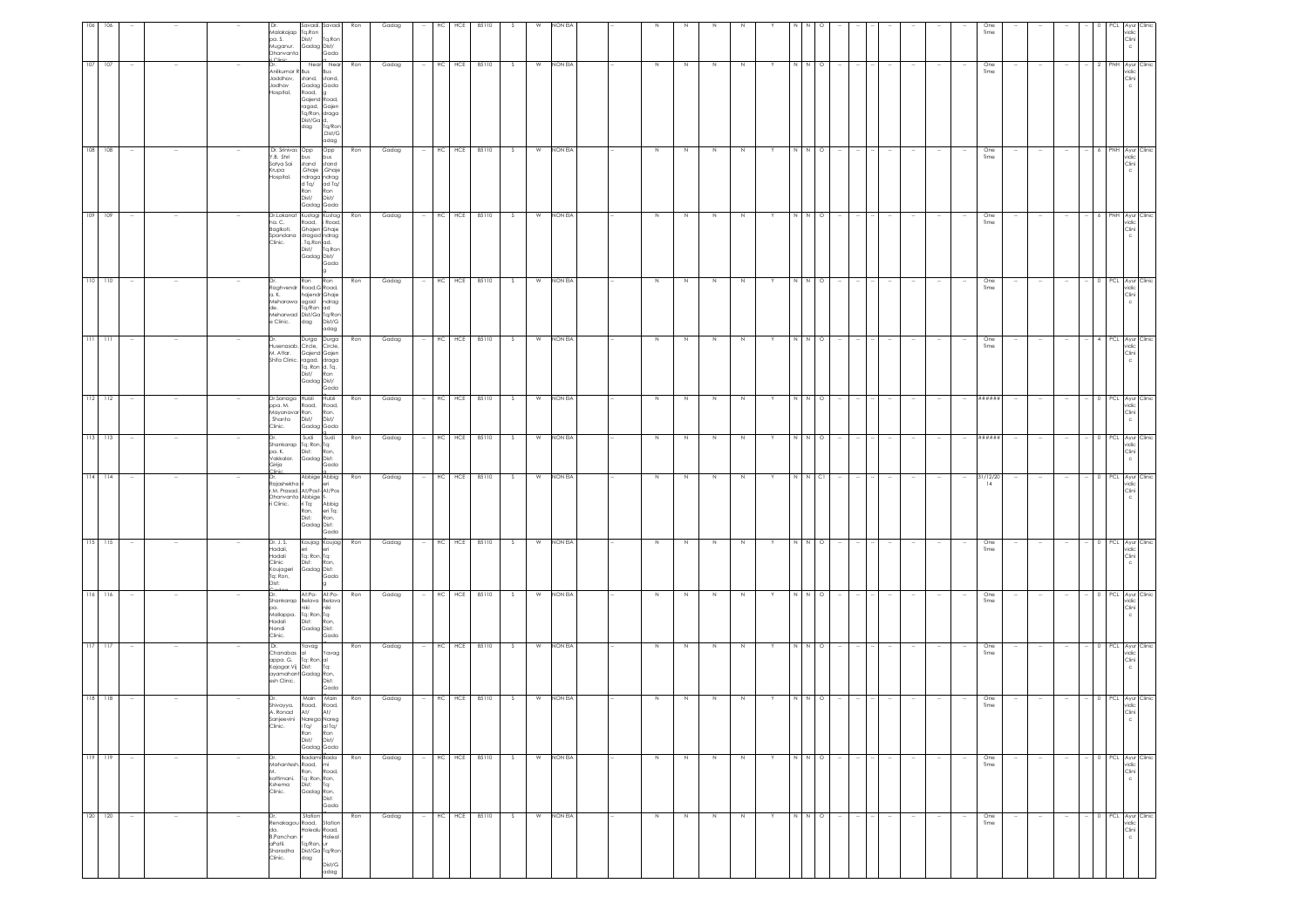| 132 132                                                                           | 131                                                                                                                       | $130 - 130$                                                                                                  | 129 129                                                                                                                                                                                                                   | $128 - 128$                                                                                                                             | $127 - 127$                                                                                                                                          | 126                                                         | 125 125                                                                      |                                                                                                                     | 123 123<br>$124 - 124$                                                                                                                                                  | 122                                                                                                                                           |                                                                                                                                                           |
|-----------------------------------------------------------------------------------|---------------------------------------------------------------------------------------------------------------------------|--------------------------------------------------------------------------------------------------------------|---------------------------------------------------------------------------------------------------------------------------------------------------------------------------------------------------------------------------|-----------------------------------------------------------------------------------------------------------------------------------------|------------------------------------------------------------------------------------------------------------------------------------------------------|-------------------------------------------------------------|------------------------------------------------------------------------------|---------------------------------------------------------------------------------------------------------------------|-------------------------------------------------------------------------------------------------------------------------------------------------------------------------|-----------------------------------------------------------------------------------------------------------------------------------------------|-----------------------------------------------------------------------------------------------------------------------------------------------------------|
|                                                                                   | 131                                                                                                                       |                                                                                                              |                                                                                                                                                                                                                           |                                                                                                                                         |                                                                                                                                                      | 126                                                         |                                                                              |                                                                                                                     |                                                                                                                                                                         | 122                                                                                                                                           |                                                                                                                                                           |
|                                                                                   |                                                                                                                           |                                                                                                              |                                                                                                                                                                                                                           |                                                                                                                                         |                                                                                                                                                      |                                                             |                                                                              |                                                                                                                     |                                                                                                                                                                         |                                                                                                                                               |                                                                                                                                                           |
|                                                                                   |                                                                                                                           |                                                                                                              |                                                                                                                                                                                                                           |                                                                                                                                         |                                                                                                                                                      |                                                             |                                                                              |                                                                                                                     |                                                                                                                                                                         |                                                                                                                                               |                                                                                                                                                           |
|                                                                                   |                                                                                                                           |                                                                                                              |                                                                                                                                                                                                                           |                                                                                                                                         |                                                                                                                                                      |                                                             |                                                                              |                                                                                                                     |                                                                                                                                                                         |                                                                                                                                               |                                                                                                                                                           |
| bu <sub>land</sub><br>At: g Abig<br>Abbige Abbig<br>n Tq/ en: Tq/<br>Ron<br>Dist/ | Near<br>Dr.<br>Ashokumar, Akkana Akkan<br>M. Talabal. balag abala<br>Ashwini At: g At:<br>m: raidba<br>Ashwini<br>Clinic. | ---<br>Andanepp r, Tq:<br>a.Virappa. Ron<br>Angadi. Dist/<br>Angadi.<br>Annadanes Gadaa Gada<br>twar Clinic. | Dr. R. S.<br>or. is. 3 sarar<br>Jeshen, Bazar, Bazar, Bazar, Cinic, Gajend Gajen<br>Clínic, ragad. draga<br>Saraf Bazar, Ta/ Ron d. Ta/<br>Gajendrag Dist/<br>Gajendrag Dist/ Ron<br>ad. Tq/ Ron Gdag Dist/<br>Dist/ Gdag | Dr, Bajaran Bajara<br>Veerppa.C. gi ngi<br>Malagi, Circle, Circle,<br>Dhanavant Kamm Kamm<br>ari Clinic.<br>ar<br>street<br>Gadaa Dist/ | Dr. Station<br>Kalakappa, Road ,<br>Shivappa.<br>Hole<br>Alur.<br>Santoji.<br>Dhanavant Ta/ Ron Alur.<br>ari Clinic. Dist/ Ta/<br>Gadag Ron<br>Dist/ | Gramapuro Ron<br>Dist/<br>hit. Shri<br>Gurudatta Gadag Gada | <br>Shashikant.<br>Ron<br>--<br>Nidagundi. Dist/Ga Dist/G<br>Matru Pitru dag | Katarki .<br>Cross,<br>Namjushree Shivap<br>Clinic. eta, eta,<br>Clinic. eta, eta,<br>Ron Tq/ Ron<br>Ron Tq/<br>dag | Dr.Shivang Near Near<br>oud. A.<br>Natti. Shri<br>Old<br>Manjunath<br>Hospital.<br>a, note<br>alur. Alur.<br>Tg/ Ron Tg/<br>Dist/ Ron<br>Gadag Dist/<br>Dr. B.B.<br>4th | Siddalinges Hole<br>Alur Tq/<br>Alur Tq/<br>Ron Tq/<br>Dist/ Ron<br>Yallappa.<br>Beli, Shri<br>Basaveshw Gadag Dist/<br>ar Clinic. Gadag Gada | <b>Jearl B</b><br>Anilkumar. Cross,<br>Somanago Holealu Cross,<br>uda. r. Tg/ Holea<br>Bhimanago Ron<br>udar. Dist/ Ron<br>Matapitru Gadag Dist/<br>Krupa |
| Ron<br>Dist/<br>gadag gadag                                                       | Near                                                                                                                      | HoleAlu HoleAl<br>ur, Tq:<br>Ron<br>Dist/                                                                    | Saraf Saraf<br>Gdag                                                                                                                                                                                                       | $\alpha$<br>street<br>Gajend Gajen<br>rajana sajan<br>Tg/Ron d.<br>Dist/ Tg/Ron<br>Gada                                                 | Station<br>Road<br>Hole<br>Gada                                                                                                                      | Ron<br>Dist/                                                | Abbige Abbig<br>ri, Tq: eri, Tq:<br>Ron<br>adag                              | Cross,<br>Dist/Ga Ron<br>dag Dist/G                                                                                 | Old<br>Bustan Bustar<br>d, Hole d, Hole<br>Gada<br>I 5th                                                                                                                | Hole<br>Gada                                                                                                                                  | Holeal<br>ur. Tq/<br>Gada                                                                                                                                 |
|                                                                                   | Ron                                                                                                                       | Ron                                                                                                          | Ron                                                                                                                                                                                                                       | Ron                                                                                                                                     | Ron                                                                                                                                                  | Ron                                                         | Ron                                                                          |                                                                                                                     | Ron<br>Ron                                                                                                                                                              | Ron                                                                                                                                           | Ron                                                                                                                                                       |
|                                                                                   | Gadag                                                                                                                     | Gadag                                                                                                        | Gadag                                                                                                                                                                                                                     | Gaqaã                                                                                                                                   | Gadag                                                                                                                                                | Gadag                                                       | Gadag                                                                        |                                                                                                                     | Gadag<br>Gadag                                                                                                                                                          | Gadag                                                                                                                                         | Gadag                                                                                                                                                     |
|                                                                                   |                                                                                                                           |                                                                                                              |                                                                                                                                                                                                                           |                                                                                                                                         |                                                                                                                                                      |                                                             |                                                                              |                                                                                                                     |                                                                                                                                                                         |                                                                                                                                               |                                                                                                                                                           |
|                                                                                   | HC<br>HCE                                                                                                                 | HC<br>HCE                                                                                                    | HCE<br>НC                                                                                                                                                                                                                 | HCE<br>HC                                                                                                                               | $HC$ $HCE$                                                                                                                                           | HCE<br>HC                                                   | HCE<br>HC                                                                    |                                                                                                                     | HCE<br>HC.<br>HCE<br>HC                                                                                                                                                 | HCE                                                                                                                                           |                                                                                                                                                           |
|                                                                                   | 85110                                                                                                                     | 85110                                                                                                        | 85110                                                                                                                                                                                                                     | 85110                                                                                                                                   | 85110                                                                                                                                                | 85110                                                       | 85110                                                                        |                                                                                                                     | 85110<br>85110                                                                                                                                                          | 85110                                                                                                                                         | 85110                                                                                                                                                     |
|                                                                                   | S.                                                                                                                        | S                                                                                                            | -S                                                                                                                                                                                                                        | $\overline{\mathbf{s}}$                                                                                                                 | $\mathbb{S}$                                                                                                                                         | s                                                           | -S                                                                           |                                                                                                                     | -S<br>S.                                                                                                                                                                |                                                                                                                                               |                                                                                                                                                           |
|                                                                                   | W                                                                                                                         | W                                                                                                            | W                                                                                                                                                                                                                         | $\overline{w}$                                                                                                                          | W                                                                                                                                                    | W                                                           | W                                                                            |                                                                                                                     | W<br>W                                                                                                                                                                  |                                                                                                                                               |                                                                                                                                                           |
|                                                                                   | NON EIA                                                                                                                   | NON EIA                                                                                                      | NON EIA                                                                                                                                                                                                                   | NON EIA                                                                                                                                 | NON EIA                                                                                                                                              | NON EIA                                                     | NON EIA                                                                      |                                                                                                                     | NON EIA<br>NON EIA                                                                                                                                                      | non Eia                                                                                                                                       | ON EV                                                                                                                                                     |
|                                                                                   |                                                                                                                           |                                                                                                              |                                                                                                                                                                                                                           |                                                                                                                                         |                                                                                                                                                      |                                                             |                                                                              |                                                                                                                     |                                                                                                                                                                         |                                                                                                                                               |                                                                                                                                                           |
|                                                                                   |                                                                                                                           |                                                                                                              |                                                                                                                                                                                                                           |                                                                                                                                         |                                                                                                                                                      |                                                             |                                                                              |                                                                                                                     |                                                                                                                                                                         |                                                                                                                                               |                                                                                                                                                           |
|                                                                                   | Z                                                                                                                         | $\geq$                                                                                                       | N                                                                                                                                                                                                                         | $\overline{z}$                                                                                                                          | N                                                                                                                                                    | N                                                           | N                                                                            |                                                                                                                     | N<br>N                                                                                                                                                                  | $\mathbb N$                                                                                                                                   |                                                                                                                                                           |
|                                                                                   | N                                                                                                                         | $\overline{N}$                                                                                               | N                                                                                                                                                                                                                         | $\mathbf{N}$                                                                                                                            | N                                                                                                                                                    |                                                             | N.                                                                           |                                                                                                                     | N.<br>N                                                                                                                                                                 |                                                                                                                                               |                                                                                                                                                           |
|                                                                                   | $\mathbb N$                                                                                                               | N                                                                                                            | N                                                                                                                                                                                                                         | $\overline{z}$                                                                                                                          | $\geq$                                                                                                                                               | N                                                           | N                                                                            |                                                                                                                     | N<br>N                                                                                                                                                                  |                                                                                                                                               |                                                                                                                                                           |
|                                                                                   | $\mathbb N$                                                                                                               | N                                                                                                            | $\mathbb{N}$                                                                                                                                                                                                              | z                                                                                                                                       | Z                                                                                                                                                    | N                                                           | $\mathbb{N}$                                                                 |                                                                                                                     | $\mathbb{N}$<br>N                                                                                                                                                       |                                                                                                                                               |                                                                                                                                                           |
|                                                                                   |                                                                                                                           |                                                                                                              |                                                                                                                                                                                                                           |                                                                                                                                         |                                                                                                                                                      |                                                             |                                                                              |                                                                                                                     |                                                                                                                                                                         |                                                                                                                                               |                                                                                                                                                           |
|                                                                                   | N                                                                                                                         |                                                                                                              | N                                                                                                                                                                                                                         | $\overline{N}$                                                                                                                          | $\begin{array}{ccc} & N & N & O \end{array}$                                                                                                         |                                                             | N                                                                            |                                                                                                                     | $\mathbb{N}$                                                                                                                                                            |                                                                                                                                               |                                                                                                                                                           |
|                                                                                   | $\circ$                                                                                                                   | <sub>C</sub>                                                                                                 | $\circ$                                                                                                                                                                                                                   | $\Omega$                                                                                                                                |                                                                                                                                                      |                                                             | $\circ$                                                                      |                                                                                                                     | $\circ$<br>N O                                                                                                                                                          |                                                                                                                                               |                                                                                                                                                           |
|                                                                                   |                                                                                                                           |                                                                                                              |                                                                                                                                                                                                                           |                                                                                                                                         |                                                                                                                                                      |                                                             |                                                                              |                                                                                                                     |                                                                                                                                                                         |                                                                                                                                               |                                                                                                                                                           |
|                                                                                   |                                                                                                                           |                                                                                                              |                                                                                                                                                                                                                           |                                                                                                                                         |                                                                                                                                                      |                                                             |                                                                              |                                                                                                                     |                                                                                                                                                                         |                                                                                                                                               |                                                                                                                                                           |
|                                                                                   |                                                                                                                           |                                                                                                              |                                                                                                                                                                                                                           |                                                                                                                                         |                                                                                                                                                      |                                                             |                                                                              |                                                                                                                     |                                                                                                                                                                         |                                                                                                                                               |                                                                                                                                                           |
|                                                                                   |                                                                                                                           |                                                                                                              |                                                                                                                                                                                                                           |                                                                                                                                         |                                                                                                                                                      |                                                             |                                                                              |                                                                                                                     |                                                                                                                                                                         |                                                                                                                                               |                                                                                                                                                           |
|                                                                                   |                                                                                                                           | $\overline{\phantom{a}}$                                                                                     |                                                                                                                                                                                                                           |                                                                                                                                         |                                                                                                                                                      |                                                             |                                                                              |                                                                                                                     |                                                                                                                                                                         |                                                                                                                                               |                                                                                                                                                           |
|                                                                                   | One<br>Time                                                                                                               | 31/12/20<br>14                                                                                               | One<br>Time                                                                                                                                                                                                               | One<br>Time                                                                                                                             | One<br>Time                                                                                                                                          | One<br>Time                                                 | One<br>Time                                                                  | Time                                                                                                                | One<br>Time<br>One                                                                                                                                                      | One<br>Time                                                                                                                                   | Time                                                                                                                                                      |
|                                                                                   |                                                                                                                           |                                                                                                              |                                                                                                                                                                                                                           |                                                                                                                                         |                                                                                                                                                      |                                                             |                                                                              |                                                                                                                     |                                                                                                                                                                         |                                                                                                                                               |                                                                                                                                                           |
|                                                                                   |                                                                                                                           |                                                                                                              |                                                                                                                                                                                                                           |                                                                                                                                         |                                                                                                                                                      |                                                             |                                                                              |                                                                                                                     |                                                                                                                                                                         |                                                                                                                                               |                                                                                                                                                           |
|                                                                                   |                                                                                                                           |                                                                                                              |                                                                                                                                                                                                                           |                                                                                                                                         |                                                                                                                                                      |                                                             |                                                                              |                                                                                                                     |                                                                                                                                                                         |                                                                                                                                               |                                                                                                                                                           |
|                                                                                   |                                                                                                                           |                                                                                                              |                                                                                                                                                                                                                           |                                                                                                                                         |                                                                                                                                                      |                                                             |                                                                              |                                                                                                                     |                                                                                                                                                                         |                                                                                                                                               |                                                                                                                                                           |
|                                                                                   | PCL Ayur<br>vidic<br>Clini<br>c                                                                                           | PCL Ayur Clinic<br>vidic<br>Clini<br>$\mathsf{c}$                                                            | 0 PCL Ayur<br>vidic<br>$rac{Clini}{c}$                                                                                                                                                                                    | 0 PCL Ayur Clinic<br>vidic<br>Clini<br>c                                                                                                | 0 PCL Ayur Clinic<br>vidic<br>Clini                                                                                                                  | PCL Ayur<br>vidic<br>Clini                                  | 0 PCL Ayur<br>vidic<br>Clini<br>c                                            | 0 PCL Ayur Clinic<br>vidic<br>Clini<br>$\mathbb C$                                                                  | PNH Avur<br>$\frac{1}{2}$<br>$\frac{1}{2}$<br>$\frac{1}{2}$<br>$\frac{1}{2}$<br>$\frac{1}{2}$                                                                           | Ayur<br>vidic<br>Clini                                                                                                                        | Clini                                                                                                                                                     |
|                                                                                   | :lini                                                                                                                     |                                                                                                              | :lini                                                                                                                                                                                                                     |                                                                                                                                         |                                                                                                                                                      |                                                             | Clinic                                                                       |                                                                                                                     | <b>lini</b>                                                                                                                                                             |                                                                                                                                               |                                                                                                                                                           |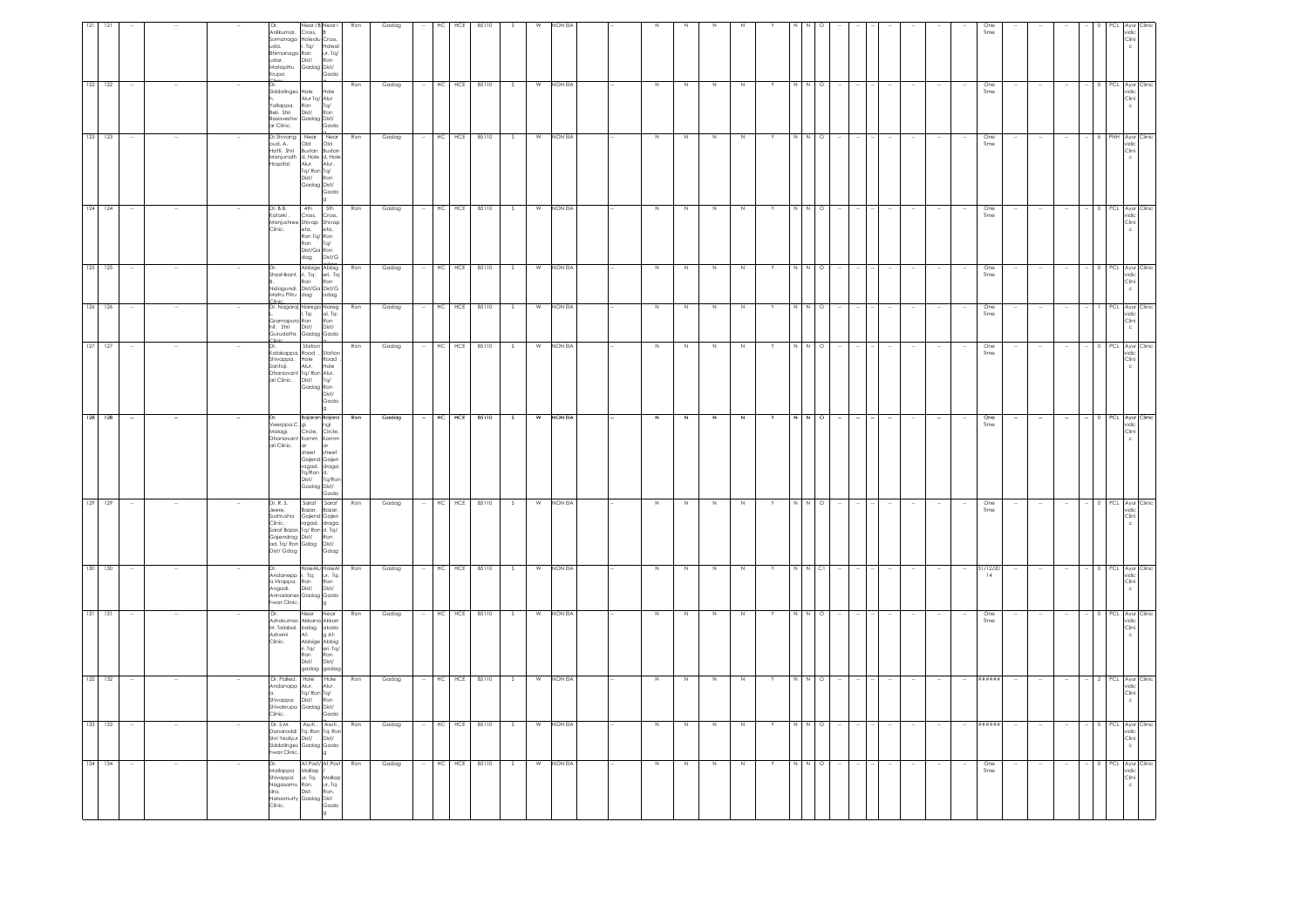| 135         | 135 |                          | Shri | Dr. Gopal<br>chary.<br>Vaidya.<br>Raghaven<br>dra Clinic. Ron,                                                                  | Near<br>Near<br>Narayana Gajana Gajan<br>na<br>ana<br>Temple, Templ<br>Nidgun e<br>di Tq:<br>Nidgu<br>ndi Tq:<br>Dist:<br>Ron,<br>Gadag Dist:<br>Gada                             | Ron | Gadag |        | HС | HCE        | 85110            | -S | W              | NON EI    |              |         |              |             |   |     |         |        |                  |                          |                   | One<br>Time         |        |        |                          |   | ٢CL                        |                     |
|-------------|-----|--------------------------|------|---------------------------------------------------------------------------------------------------------------------------------|-----------------------------------------------------------------------------------------------------------------------------------------------------------------------------------|-----|-------|--------|----|------------|------------------|----|----------------|-----------|--------------|---------|--------------|-------------|---|-----|---------|--------|------------------|--------------------------|-------------------|---------------------|--------|--------|--------------------------|---|----------------------------|---------------------|
| 136 136     |     |                          |      | Dr. Noor<br>Ahamed.<br>lubadA<br>Raheman<br>Saheb.<br>Noorani<br>Clinic.                                                        | Jammiy Jammi<br>ya<br>Masjid<br>Masjid<br>Road,<br>Road,<br>Narega Nareg<br>l. Tq:<br>al. Tq:<br>Ron<br>Ron,<br>Dist:<br>Dist:G                                                   | Ron | Gadag |        | HC | HCE        | 85110            | s  | W              | NON EIA   | $\mathbb N$  | N       | $\,$ N       |             |   |     | $\circ$ |        |                  |                          |                   | $31 - 12 -$<br>2014 |        |        |                          |   | PCL Ayur Clinic            | Clini               |
| 137         | 137 |                          |      | Dr, Prakash. Hole-<br>Jambaldin Ron<br>ni. Ayush Dist-<br>Clinic.                                                               | Hole-<br>Alur Tq/ Alur<br>Tq/<br>Ron<br>Gadag Dist-<br>Gada                                                                                                                       | Ron | Gadag |        | HC | HCE        | 85110            | S. | W              | NON EIA   | N            | N       | N            | N           |   |     | $\circ$ |        |                  |                          |                   | One<br>Time         |        |        | $\sim$                   |   | PCL Ayur Clinic            | Clini               |
| 138 138     |     |                          |      | Pricipal &<br>C.M.O.<br>Rajeev<br>Gandhi.<br>Education<br>Socitey.Ay<br>urvedic<br>Medical<br>College<br>and<br>Hospital.       | Pricipal Ron.<br>& Tq. Ror<br>Rajiv<br>adag<br>Gandhi<br>Educati<br>on<br>Socite.<br>y.Ayurv<br>edic<br>Medico<br>Colleg<br>e and<br>Hospita<br>Ron.<br>Tq. Ron<br>Dist/Ga<br>gob | Ron | Gadag |        |    |            | HC HCE 85110     | S  |                | O NON EIA | Y            |         | $\,$ N       | $\,N\,$     |   |     | $N$ 0   |        | $\sim$           | $\sim$                   | 80-09-2023 ###### |                     |        |        |                          |   | 100 PAY Ayur Clinic        |                     |
| 139 139     |     |                          | a.1  | Manjunath<br>e. Balaji<br>Clinic,<br>Kustagi<br>Road<br>Gajendrag<br>ad. Tg/ Ron<br>Dist/                                       | Kustagi Kustag<br>Road<br>i Road<br>Gajend Gajen<br>Meharwad ragad. draga<br>Tq/ Ron d. Tq/<br>Dist/<br>Ron<br>gadag Dist/<br>gadag                                               | Ron | Gadag |        |    | HC HCE     | 85110            | s  | W              | NON EIA   | $\mathbb N$  | N       | $\,$ N       | $\mathbb N$ |   | N   | $N$ 0   |        |                  |                          |                   | One<br>Time         |        |        | $\sim$                   |   | 2 PCL Ayur Clinic          | vidic<br>Clini      |
| $140 - 140$ |     | $\sim$                   | Dr.  | ad, Tq-Ron,<br>Dist-Gadag                                                                                                       | Praveen.K. Ganjip Ganjip<br>Chavadim eth, eth,<br>ani. Gajend Gajen<br>chavadim ragad, draga<br>ani Clinic, Tq-Ron,d,Tq-<br>Ganjipeth, Dist-Ron,<br>Gajendrag Gadag Dist-<br>Gada | Ron | Gadag | $\sim$ |    |            | HC HCE 85110     | s. | w              | NON EIA   | $\mathbb{N}$ | N       | $\mathbb{N}$ | N           | Y |     | N N O   | $\sim$ | $\sim$           | $\sim$                   | $\sim$            | One<br>Time         |        | $\sim$ | $\sim$                   |   | 4 PCL Ayur Clinic          | vidic<br>Clini      |
| $141 - 141$ |     | $\overline{\phantom{a}}$ |      | Road<br>Gajendrag dag<br>ad. Tq/Ron<br>Dist/Gadag                                                                               | . Ron . Ron<br>Kallingapp Road<br>Road Road<br>a. Desai. Gajend Gajen<br>Sanjeeveni ragad. draga<br>Clinic Ron Ta/Ron d.<br>Dist/Ga Tq/Ron<br>Dist/G<br>adag                      | Ron | Gadag | $\sim$ |    |            | HC HCE 85110     | S. | W              | NON EIA   | N            | N       | N            | N           | Y |     | N N O   | $\sim$ | $\sim$<br>$\sim$ | $\sim$                   | $\sim$            | One<br>Time         | $\sim$ | $\sim$ | $\sim$                   |   | 0 PCL Ayur Clinic          | vidic<br>Clini      |
| $142$ 142   |     | $\sim$                   |      | Dr, R.P.<br>Raghaven naki<br>At:Po<br>Belavanaki Dist/<br>58202,<br>Tq:Ron,<br>Dist/<br>Gadag                                   | At:Po At:Po<br>shetter. Sri Belava Belava<br>naki<br>dra Clinic, 58202, 58202,<br>Tq:Ron, Tq:Ron<br>Dist/<br>Gadag Gada                                                           | Ron | Gadag |        |    |            | $-$ HC HCE 85110 | S  |                | W NON EIA | N            | N       | N            | N           | Y |     | N N O   | $\sim$ | $\sim$           | $\sim$                   | $\sim$            | One<br>Time         |        | $\sim$ | $\sim$                   |   | 0 PCL Ayur Clinic<br>vidic | Clini               |
| $143$ 143   |     |                          |      | Kale. M/s.<br>Shree Anil Ron<br>Kale, Dist:<br>Kale,<br>Memorial<br>Ashirwad<br>Nursing<br>Home,<br>Naregal.<br>Tq/Ron<br>Dist/ | Gajanan. K. Narega Nareg<br>al. Tq/<br>I. Tq:<br>Ron<br>Dist/<br>Gadag Gada                                                                                                       | Ron | Gadag |        |    | $HC$ $HCE$ | 85110            | S. | $\overline{w}$ | NON EIA   | N            | N       | N            | N           | Y | I N | $N$ 0   |        |                  |                          |                   | One<br>Time         |        |        | $\overline{\phantom{a}}$ | 0 | PNH Ayur Clinic            |                     |
|             |     |                          |      | de Clinic,                                                                                                                      | Raghaven Road, Road,<br>dra. K. Gajend Gajen<br>Meharawa ragad, draga<br>de l'Iq- d, Tq-<br>Meharawa Ron, Dis Ron, Di<br>$st-$<br>Gadag Gada                                      |     | uaaag |        |    |            |                  |    |                |           |              |         |              |             |   |     |         |        |                  |                          |                   | Time                |        |        |                          |   |                            | vidic<br>Clini<br>c |
| 145 145     |     | $\overline{\phantom{a}}$ |      | Dr, N. B. Kuri<br>Ashwini<br>Clinic.                                                                                            | Dyama Dyam<br>pur<br>Road,<br>apur<br>Road,<br>Narega Nareg<br>  Tq: al Tq/<br>I Tq:<br>Ron<br>Dist:<br>Ron<br>Dist/<br>Gadag Gada                                                | Ron | Gadag |        |    |            | HC HCE 85110     | S. | W              | NON EIA   | Z            | $\,N\,$ | Z            | $\mathbb N$ |   |     | N N CI  | $\sim$ | $\sim$<br>$\sim$ | $\overline{\phantom{a}}$ | $\sim$            | 30-06-2019          | $\sim$ | $\sim$ | $\sim$                   |   | PCL Ayur Clinic            | vidic<br>Clini      |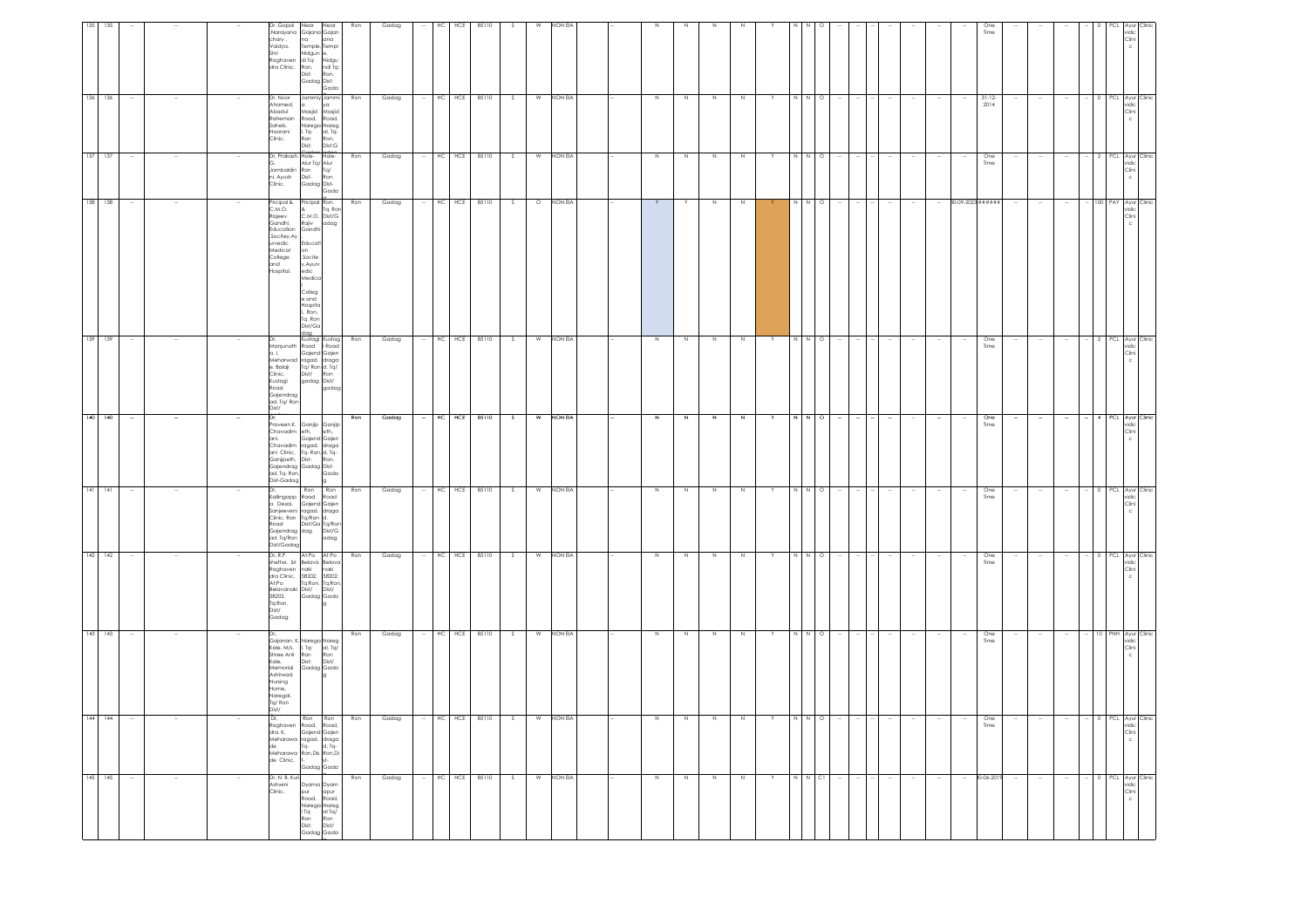| 146         |                          |        | Dr.S.<br>Hiregoudar.<br>Banashank<br>ari Clinic.                    | <b>B.</b> At Post At Post<br>Iolealu Holeal<br>Taur, Ta<br>n, Ron,<br>Ron,<br>Dist<br>Dist<br>Gadag Gada                                                                                                             | Ron                               | Gadag | HCE<br>НC          | 85110 |         | NON EL  |         |         |             |             |             |    |       |         |                |        |                  |        |                          | $-12-20$    |        |        |        |                   | idio<br>Clini                                       |
|-------------|--------------------------|--------|---------------------------------------------------------------------|----------------------------------------------------------------------------------------------------------------------------------------------------------------------------------------------------------------------|-----------------------------------|-------|--------------------|-------|---------|---------|---------|---------|-------------|-------------|-------------|----|-------|---------|----------------|--------|------------------|--------|--------------------------|-------------|--------|--------|--------|-------------------|-----------------------------------------------------|
| $147 - 147$ |                          |        | Basava<br>Clinic.                                                   | At: Po: At: Po:<br>Basangoud Gulagu Gulag<br>a. K. Patil ndi, Po undi,<br>Basava Shirol. Po<br>Clinic. Ta Ron, Shirol.<br>Dist, Ta Ror<br>Gadag Dist,                                                                | Ron<br>Tq Ron<br>Gada             | Gadag | HCE<br>$\rm HC$    | 85110 | W       | NON EIA |         | N       |             | N           | N           |    | N N   | $\circ$ |                |        |                  |        |                          | 31-12-201   |        |        |        |                   | PCL Ayur Clinic<br>vidic<br>Clini<br>c              |
| 148 148     |                          |        |                                                                     | Dr,Praksh. At: Po: At: Po:<br>Kodiko Kodiko<br>Gurupadey ppa Ta <sub>l</sub> ppa Ta<br>ar. Basava Ron, Ron,<br>Clínic.     Dist,   Dist,<br>Gadag Gada                                                               | Ron                               | Gadag | HC<br>HCE          | 85110 | W       | NON EIA |         | N       |             |             |             |    |       | C1      |                |        |                  |        |                          | Closed      |        |        |        | PCL Ayur          | vidic<br>Clini<br>c                                 |
| 149 149     |                          |        | Dr. Smt.<br>Savadatti,<br>Shree                                     | umangala Road Road<br>Naragu Narag<br>nd, Tq- und,<br>Naragu Tq-<br>Channabas nd, Dist-Narag<br>aveshwara Gadag und,<br>Clinic. Dist-                                                                                | TMC, TMC, Naragund<br>Gada        | Gadag | $_{\rm HC}$<br>HCE | 85110 | W<br>s  | NON EIA | $\circ$ | $\,N\,$ |             | $\mathbb N$ | $\mathbb N$ |    | N N   | $\circ$ |                |        |                  |        |                          | One<br>Time |        |        |        |                   | PCL Ayur Clinic<br>vidic<br>Clini<br>$\mathsf{c}$   |
| 150 150     | $\sim$                   |        | Dr, B.I.<br>Bagawan<br>Sanjeevini<br>Clinic.                        | At<br>post/<br>Shirol<br>Tq:<br>Naragu<br>nd Dist:<br>Gadag                                                                                                                                                          | Shirol Naragund                   | Gadag | $HC$<br>HCE        | 85110 | W<br>s  | NON EIA |         | $\,N\,$ | $\mathbb N$ | $\,$ N      | $\,$ N      |    | N     | $\circ$ |                |        |                  |        | $\overline{\phantom{a}}$ | One Time    |        |        |        |                   | PCL Ayur Clinic<br>vidic<br>Clini                   |
| $151 - 151$ |                          |        | Dr.<br>appa.<br>Gunadapp<br>a. Hasabi .<br>Hasbi Eye<br>Clinic.     | Channabas Road, Road,<br>Kasaba Kasab<br>Naragu Narag<br>und.<br>nd.<br>Dist   :<br>Dist   /<br>Gadag Gada                                                                                                           | Main Main Naragund                | Gadag | HC<br>HCE          | 85110 | W<br>S. | NON EIA |         | N       | N           | N           | N           |    | N N   | $\circ$ |                |        | $\sim$           |        | $\sim$                   | One Time    |        |        |        |                   | PCL Ayur Clini<br>vidic<br>Clini<br>c               |
| 152 152     | $\sim$                   |        | Dr, S.H.<br>turali Shri<br>Renuka<br>Clinic.                        | gali,<br>galli,<br>Naragu Narag<br>nd. Tq: und.<br>Naragu Tq/<br>nd Dist: Narag<br>Gadag und                                                                                                                         | Lodhi Lodhi Naragund<br>Dist/g    | Gadag | HC HCE 85110       |       | W<br>S. | NON EIA |         | N       | N           | N           | $\mathbb N$ | Y  | N N   | $\circ$ |                |        | $\sim$           |        | $\sim$                   | One Time    |        |        |        | PCL Ayur Clini    | vidic<br>Clini                                      |
| 153 153     |                          |        | Shilpa.M.<br>Asuti M/s.<br>Asufi<br>Hopsital.                       | Kempa nd<br>gashi<br>Kasaba<br>Oni,<br>Naragu<br>nd Tq:<br>Naragu<br>nda<br>  Dist:                                                                                                                                  | Near Nargu Naragund               | Gadag | HC HCE 85110       |       | W<br>S  | NON EIA |         | Z       | $\,N\,$     | $\,$ N      | $\,$ N      | Y  | N N O |         |                |        | $\sim$           |        | $\overline{\phantom{a}}$ | One Time    |        |        |        | 0 PCL Ayur Clinic | vidic<br>Clini                                      |
| 154 154     |                          |        | M/s.<br>Nandini<br>Dental<br>Clinic.                                | Kempa Kemp<br>enugopal. gasi<br>agasi<br>C. Subedar. Road, Road,<br>Naragu Narag<br>nd. Tq: und.<br>Naragu Tq/<br>nd Dist: Narag<br>Gadag und<br>Dist/<br>Gada                                                       | Naragund                          | Gadag | HC<br>HCE          | 85110 | W<br>S. | NON EIA |         | $\,N\,$ | $\mathbb N$ | $\,N\,$     | $\,$ N      |    | N N   | $\circ$ |                |        |                  |        |                          | One Time    |        |        |        |                   | PDEN Ayur Clinic<br>vidic<br>Clini                  |
| 155 155     |                          |        | Naganago pali,<br>udar<br>Vivekanna<br>nd Clinic.                   | Prashant, N. At:Kap<br>Po:Shiro<br>Tq:Narg<br>und,<br>Dist:Ga<br>dag                                                                                                                                                 | Shirol<br>Naragund                | Gadag | HCE<br>HC          | 85110 | W       | NON EIA |         | $\,N\,$ |             | $\mathbb N$ | N           |    | N     | $\circ$ |                |        |                  |        |                          | 30-06-201   |        |        |        |                   | PCL Ayur Clini<br>vidic<br>Clini                    |
| 156<br>156  |                          |        | Nagaraj. C At:<br>. Kajgar. Shirol,<br>Shree Vijay Tq:              | Mahantesh Naragu<br>Clinic. nd,<br>Dist:                                                                                                                                                                             | Naragund<br>Shirol                | Gadag | HCE<br>НC          | 85110 | W       | NON EIA |         | $\,$ N  |             | N           |             |    |       | $\circ$ |                |        |                  |        |                          | One Time    |        |        |        |                   | PCL Ayur Clinic<br>vidic<br>Clini                   |
| 157 157     | $\overline{\phantom{a}}$ |        | Aandappa, At:<br>Shivappa.<br>Jainnvar.<br>Shree<br>Siddalinges nd, | Shirol, Laxme<br>$Tq$ :<br>Naragu q/<br>nd, Shirah<br>hwar Clinic. Dist:Ga atti<br>dag                                                                                                                               | petba Naragund<br>shwar.T<br>Gada | Gadag | HC<br>HCE          | 85110 | W<br>S. | NON EIA |         | N       | N           | N           | N           |    |       | $\circ$ |                |        |                  |        |                          | One Time    |        |        |        | 4 PCL Ayur Clinic | vidic<br>c                                          |
| 158 158     | $\sim$                   | $\sim$ | $\overline{\phantom{a}}$<br>Krupa<br>Clinic.                        | Dr. Jadesh. Near Near Naragund<br>K. Bus Bus<br>Bhadragou Stand, Stand,<br>dar. Shiva Naragu Narag<br>nd. und.<br>Near Near<br>Bustan Bustan<br>d, d,<br>Naragu Narag<br>nd,<br>Dist/<br>und,<br>Dist/<br>Gadag Gada |                                   | Gadag | $-$ HC HCE 85110   |       | W<br>S  | NON EIA |         | N       | N           | N           | N           | Y. | NNO   |         | <b>Section</b> | $\sim$ | $\sim$<br>$\sim$ | $\sim$ | $\sim$                   | One Time    | $\sim$ | $\sim$ | $\sim$ |                   | 4 PNH Ayur Clinic<br>vidic<br>Clini<br>$\mathsf{c}$ |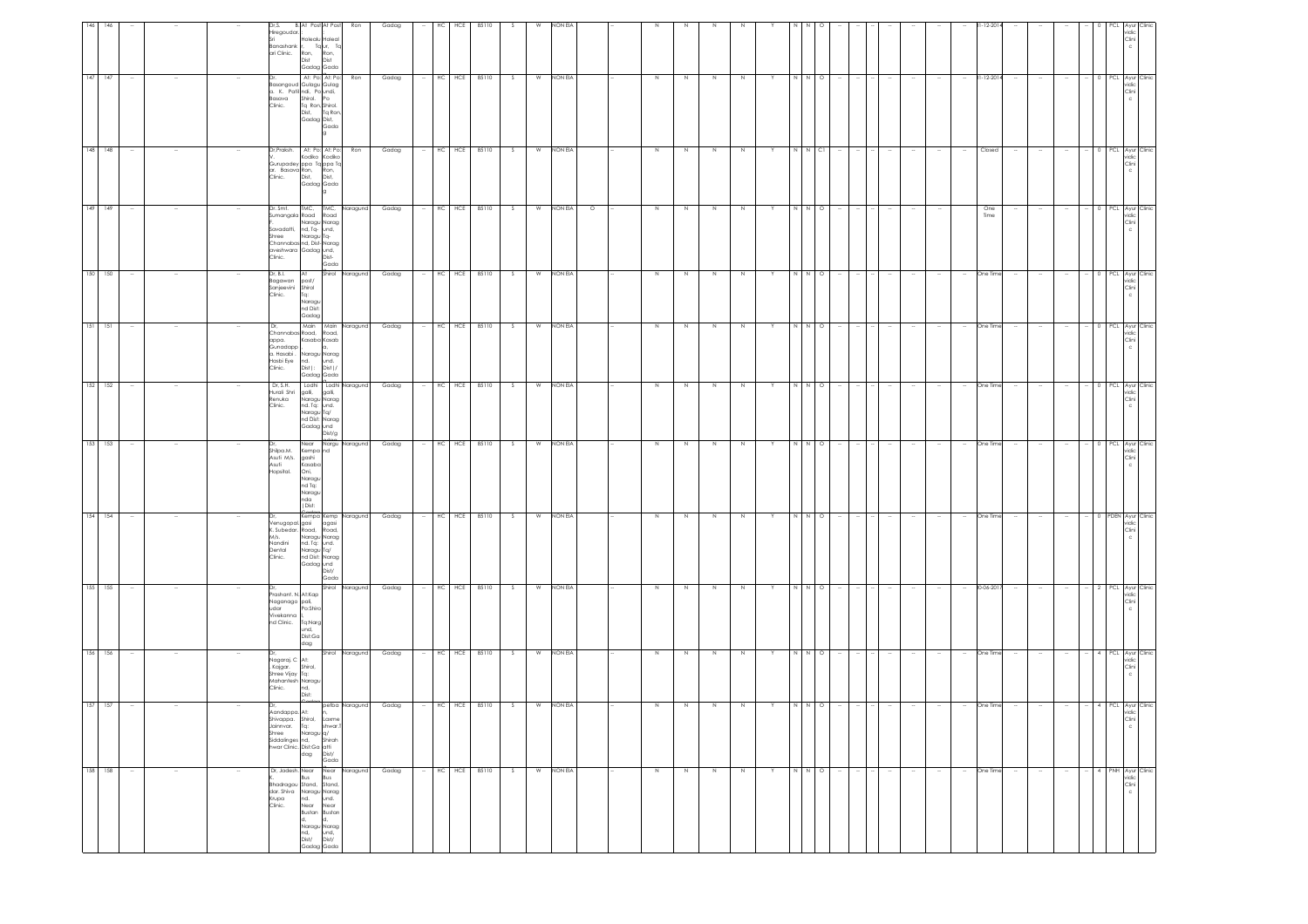| 159 | 159         |        |        |     | Vivekanad nur<br>a.N. Tq/<br>Naganur.<br>Basav<br>Clinic.                                           | nur<br>Tq/<br>Naragu Narag<br>nd Dist/und<br>Gadag Dist/                                                                                      | At/Kon At/Kon Naragund<br>Gada                     | Gadag | HC<br>HCE       | 85110     |               |   | non Eia |  |         |         |        |        |   |             |         |        |  |          |                                      |        |                          |                          | 'CL     | Ayur Clinic<br>vidic<br>Clini<br>c            |
|-----|-------------|--------|--------|-----|-----------------------------------------------------------------------------------------------------|-----------------------------------------------------------------------------------------------------------------------------------------------|----------------------------------------------------|-------|-----------------|-----------|---------------|---|---------|--|---------|---------|--------|--------|---|-------------|---------|--------|--|----------|--------------------------------------|--------|--------------------------|--------------------------|---------|-----------------------------------------------|
| 160 | 160         |        |        | Dr, | Ragavendr Tq:<br>a. N.<br>Bijapur.<br>Shri<br>Dhanvanta Gadag Gada                                  | Tq/<br>Naragu Narag<br>nda<br>Dist:                                                                                                           | Konnur Konnur Naragund<br>unda<br>Dist/            | Gadag | HCE<br>НC       | 85110     | -S            | W | NON EIA |  | N       |         |        |        |   |             | $\circ$ |        |  | One Time |                                      |        |                          |                          | PCL.    | Ayur Clinic<br>ridic<br>Clini                 |
|     | $161 - 161$ |        |        |     | Chandraka Street,<br>nt.S. Asutti. Nargun Street,<br>Asuti<br>Hospital.                             | da<br>Dist/Ga Inda<br>dag                                                                                                                     | Kasaba Kasab Naragund<br>Nargu<br>Dist/G           | Gadag | HC HCE 85110    |           | s             | W | NON EIA |  | $\,$ N  | N       | N      | N      |   |             | $\circ$ |        |  |          | One Time                             |        |                          |                          | PNH     | Ayur Clinic<br>vidic<br>Clini<br>c            |
|     | $162$ 162   |        |        |     | Dr. S.K.<br>Fattepur<br>Dhanvanta pur Oni pur<br>in Clinic. 7th Oni<br>Gali 7th<br>Nargun Gali      | Danda Danda<br>da T<br>Tq/Nar<br>agund Tq/Nar<br>Dist/Ga agund<br>dag                                                                         | Naragund<br>Nargu<br>nda<br>Dist/G                 | Gadag | HC HCE 85110    |           | - S           | W | NON EIA |  | N       | N       | N      | N      |   | N.          | $\circ$ |        |  |          | One Time                             |        |                          |                          |         | PCL Ayur Clinic<br>vidic<br>Clini             |
|     | 163 163     |        |        |     | Dr.<br>Vijayakum Galli,<br>Manohar.<br>Kale<br>Shushrusha nda<br>Clinic. dist:                      | Nargun Nargu<br>da. Tq: nda.<br>Naragu Tq/Nar<br>Gadag Gada                                                                                   | Lodhi Lodhi Naragund<br>Galli,<br>agund<br>a dist/ | Gadag | HC              | HCE 85110 | S.            | W | NON EIA |  | N       | N.      | N      | N      |   |             | $\circ$ |        |  | $\sim$   | One Time<br>$\overline{\phantom{a}}$ |        |                          |                          |         | PCL Ayur Clinic<br>vidic<br>Clini             |
|     | $164$ 164   | $\sim$ |        | Dr, | Shreekant.<br>Veerappa. Nargun Nargu<br>Addanagi da nda<br>Sahana Dist/ Dist/<br>Clinic. Gadag-Gada | , Tq:                                                                                                                                         | Sompur Sompu Naragund<br>r, Tq:                    | Gadag | HC HCE 85110    |           | S             | W | NON EIA |  | N       | N       | N      | N      | Y | N N O       |         |        |  | $\sim$   | One Time<br>$\sim$                   |        | $\sim$                   | $\sim$                   |         | - 0 PCL Ayur Clinic<br>vidic<br>Clini<br>c    |
|     | 165 165     |        |        |     | Dr. Prabhu. Bangal Bangal Naragund<br>M. Nandi<br>Nandi<br>Clinic.                                  | akatti. I akatti.<br>Gadi   Gadi<br>Oni, Oni,<br>Bangla Bangla<br>katti. katti.<br>Ta/ Ta/<br>Nargun Nargu<br>da nda<br>Dist/Ga Dist/G<br>dag | adag                                               | Gadag | HC HCE 85110    |           | S             | W | NON EIA |  | $\,$ N  | $\,N\,$ | $\,$ N | $\,$ N |   | N N         | $\circ$ |        |  | $\sim$   | One Time<br>$\overline{\phantom{a}}$ |        | $\overline{\phantom{a}}$ | $\overline{\phantom{a}}$ |         | 0 PCL Ayur Clinic<br>ridic<br>Clini           |
|     | 166 166     |        |        |     | Ameenudd talkies talkies<br>Imamasba. Somap Somap<br>Huilgol<br>Clinic.                             | Mayur Mayur<br>Road,<br>ur,<br>Nargun Nargu<br>da Ta/<br>Maragu Ta/<br>nda Narag<br>Dist/ unda<br>Gadag Dist/                                 | Naragund<br>Road,<br>unda<br>Gada                  | Gadag | HC HCE 85110    |           |               | W | NON EIA |  | $\,N\,$ | N       | N      |        |   | N           | $\circ$ |        |  |          | One Time                             |        |                          |                          | NH      | Ayur Clinic<br>vidic<br>Clini                 |
| 167 | 167         |        |        |     | Dr,Santosh. Jagapu Jagap Naragund<br>Savadi,<br>Anand<br>Clinic.                                    | r, Tq:<br>Naragu Narag<br>nd,<br>Dist:<br>Gadag Gada                                                                                          | ur, Tq:<br>und,<br>Dist:                           | Gadag | HCE<br>HC       | 85110     | -S            | W | NON EIA |  | N       | N       | N      | N      |   |             | $\circ$ |        |  |          | One Time                             |        |                          |                          | PCL     | Ayur Clinic<br>vidio<br>Clini<br>c            |
|     | 168 168     |        |        |     | Gurappa. S. Road, Road,<br>Nugganatti Main<br>Clinic.                                               | <b>TMC</b><br>Road<br>Road.<br>Gadag Gada                                                                                                     | <b>IMC</b><br>Naragund<br>Main<br>Road<br>Road,    | Gadag | HC HCE 85110    |           | -S            | W | NON EIA |  | $\,$ N  | N       | $\,$ N | N      |   | N N         | $\circ$ |        |  |          | One Time                             |        |                          |                          | PCL     | Ayur Clinic<br>ridic<br>Clini                 |
| 169 | 169         |        |        |     | Dr, Prakash<br>warad.<br>Warad<br>Clinic.                                                           | Konnur, Konnu<br>Tq:<br>Naragu Narag<br>nd Dist/ und<br>Gadag Dist/                                                                           | Naragund<br>, Tq:<br>Gada                          | Gadag | HCE<br>HC       | 85110     | -S            | W | NON EIA |  | $\,$ N  | N       | N      | N      |   |             | $\circ$ |        |  |          | One Time                             |        |                          |                          |         | PCL Ayur Clinic<br>ridic<br>Clini             |
|     | 170 170     |        |        |     | Dr, Nagesh<br>Kumar<br>Yaligar,<br>Shree<br>Clinic.                                                 | Konnur, Konnu<br>Tq:<br>Naragu Narag<br>nd Dist/ und<br>Gadag Dist/                                                                           | Naragund<br>Tq:<br>Gada                            | Gadag | HC<br>HCE       | 85110     | S.            | W | NON EIA |  | N       | N       | N      | N      | Y | N N         | $\circ$ |        |  | $\sim$   | 80/06/2018                           |        |                          | $\sim$                   |         | - 0 PCL Ayur Clinic<br>vidic<br>Clini         |
|     | $171 - 171$ |        |        |     | Rajeshekha At/Kon Konnu<br>r. V. Warad. nur<br>Shree<br>Raksha<br>Clinic.                           | Tq/Nar<br>agund Dist/G<br>Dist/Ga adag                                                                                                        | At:<br>Naragund<br>Tq:Nar<br>agund                 | Gadag | HC<br>HCE       | 85110     | $\mathcal{S}$ | W | NON EIA |  | N       | N       | N      | N      |   | N N O       |         | $\sim$ |  | $\sim$   | One Time                             | $\sim$ | $\sim$                   | $\sim$                   |         | - 0 PCL Ayur Clinic<br>vidic<br>Clini<br>c    |
|     | 172 172     | $\sim$ | $\sim$ |     | Dr, Umesh.F.<br>Kundagol<br>Shri<br>Sangamesh Konnur, Konnur<br>war Clinic. Tq                      | Konnur Konnur<br>At<br>At<br>Naragu Narag<br>nd,<br>Dist:<br>und,<br>Dist:<br>Gadag Gada                                                      | Naragund<br>To                                     | Gadag | $\rm HC$<br>HCE | 85110     | - S           | W | NON EIA |  | N       | N       | N      | N      |   | $N$ $N$ $Q$ |         | $\sim$ |  | $\sim$   | One Time<br>$\sim$                   |        | $\sim$                   | $\sim$                   | $0$ PCL | Ayur Clinic<br>vidic<br>Clini<br>$\mathbf{C}$ |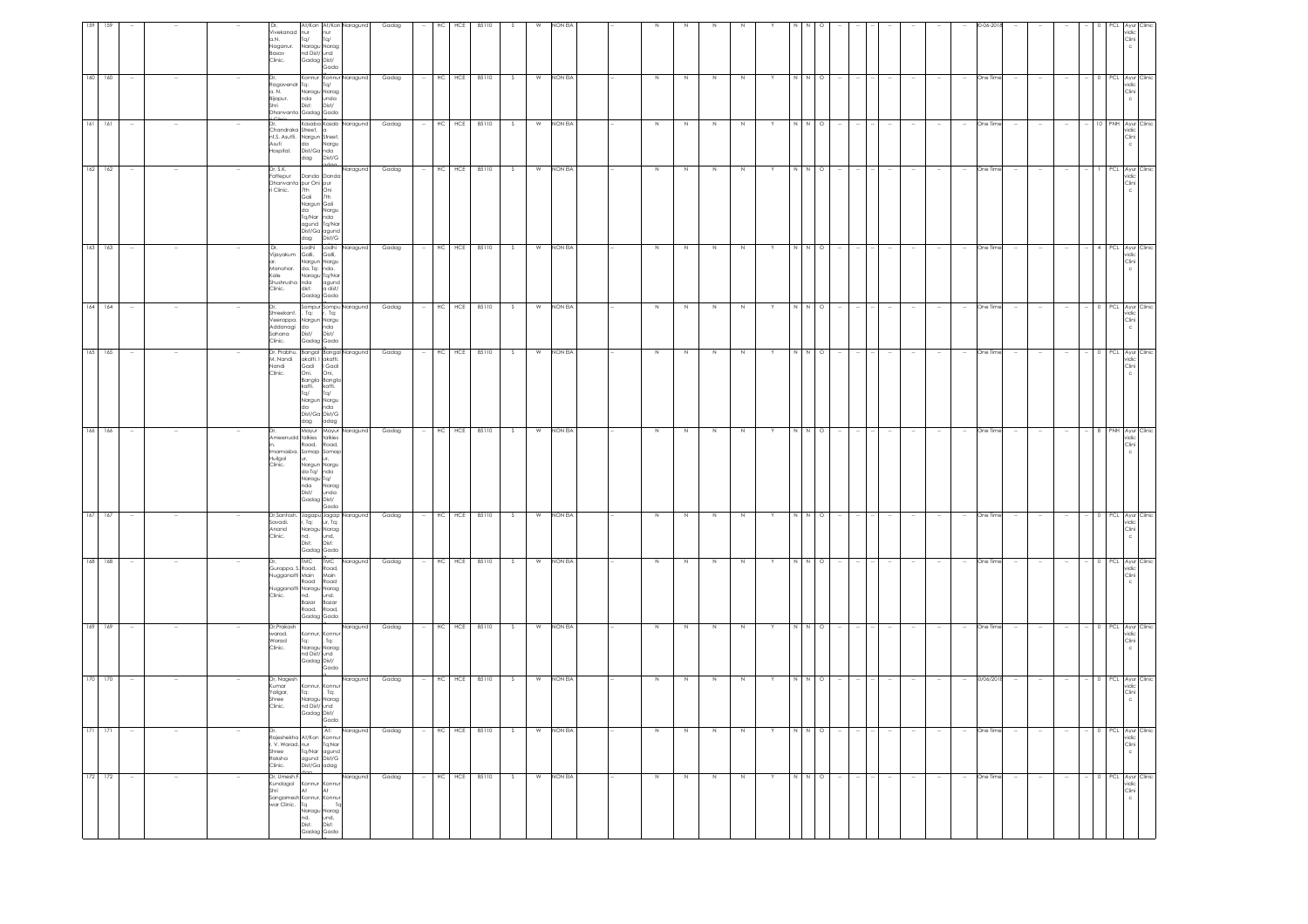| vidic<br>Clini                                                                               | PCL Ayur<br>vidic<br>Clini<br>$\epsilon$                                                   | PCL Ayur Clini<br>vidic<br>Clini<br>$\epsilon$                                                    | PCL Ayur Clinic<br>vidic<br>Clini                                                                | PCL Ayur Clinic<br>vidic<br>Clini<br>$\epsilon$                                        | PCL Ayur Clinic<br>vidic<br>Clini<br>$\mathbf{C}$                                                                               | $\begin{tabular}{ c c } \hline PCL & Ayur & Clinic \\ \hline \hline \end{tabular}$ | PCL Ayur<br>vidic<br>Clini                                                                   | PCL Ayur Clini<br>vidic<br>Clini                                                                                       |                                                                                     | 0 PCL Ayur Clinic<br>vidic<br>Clini                                                                                        | PCL Ayur Clini<br>vidic<br>Clini<br>$\mathsf{c}$                                                                                                                  | Clini                                                                | PCL Ayur<br>vidic<br>Clini                                                                                             |
|----------------------------------------------------------------------------------------------|--------------------------------------------------------------------------------------------|---------------------------------------------------------------------------------------------------|--------------------------------------------------------------------------------------------------|----------------------------------------------------------------------------------------|---------------------------------------------------------------------------------------------------------------------------------|------------------------------------------------------------------------------------|----------------------------------------------------------------------------------------------|------------------------------------------------------------------------------------------------------------------------|-------------------------------------------------------------------------------------|----------------------------------------------------------------------------------------------------------------------------|-------------------------------------------------------------------------------------------------------------------------------------------------------------------|----------------------------------------------------------------------|------------------------------------------------------------------------------------------------------------------------|
|                                                                                              |                                                                                            |                                                                                                   |                                                                                                  |                                                                                        |                                                                                                                                 |                                                                                    |                                                                                              |                                                                                                                        | 0 PCL Ayur Clinic<br>vidic<br>Clini                                                 |                                                                                                                            |                                                                                                                                                                   | 0 PCL Ayur Clinic<br>vidic                                           |                                                                                                                        |
|                                                                                              |                                                                                            |                                                                                                   |                                                                                                  |                                                                                        |                                                                                                                                 |                                                                                    |                                                                                              |                                                                                                                        |                                                                                     |                                                                                                                            |                                                                                                                                                                   |                                                                      |                                                                                                                        |
|                                                                                              |                                                                                            | $\overline{\phantom{a}}$                                                                          |                                                                                                  |                                                                                        |                                                                                                                                 | $\sim$                                                                             |                                                                                              |                                                                                                                        | $\sim$                                                                              |                                                                                                                            |                                                                                                                                                                   | $\sim$                                                               |                                                                                                                        |
|                                                                                              |                                                                                            |                                                                                                   |                                                                                                  |                                                                                        |                                                                                                                                 |                                                                                    |                                                                                              |                                                                                                                        |                                                                                     |                                                                                                                            |                                                                                                                                                                   | $\sim$                                                               |                                                                                                                        |
|                                                                                              |                                                                                            |                                                                                                   |                                                                                                  |                                                                                        |                                                                                                                                 |                                                                                    |                                                                                              |                                                                                                                        |                                                                                     |                                                                                                                            |                                                                                                                                                                   | $\sim$                                                               |                                                                                                                        |
|                                                                                              | 31-12-201                                                                                  | One Tim                                                                                           | 30-06-201                                                                                        | One Time                                                                               | 31-12-201                                                                                                                       | 31-12-201                                                                          | One Tim                                                                                      | One Time                                                                                                               | One Time                                                                            | $31 - 12 - 201$                                                                                                            | One Tin                                                                                                                                                           | One Time                                                             | One Tim                                                                                                                |
|                                                                                              |                                                                                            |                                                                                                   |                                                                                                  |                                                                                        | $\sim$                                                                                                                          | $\sim$                                                                             |                                                                                              |                                                                                                                        | $\sim$                                                                              |                                                                                                                            |                                                                                                                                                                   | $\sim$                                                               |                                                                                                                        |
|                                                                                              |                                                                                            |                                                                                                   |                                                                                                  |                                                                                        |                                                                                                                                 |                                                                                    |                                                                                              |                                                                                                                        |                                                                                     |                                                                                                                            |                                                                                                                                                                   | $\sim$                                                               |                                                                                                                        |
|                                                                                              |                                                                                            |                                                                                                   |                                                                                                  |                                                                                        |                                                                                                                                 |                                                                                    |                                                                                              |                                                                                                                        |                                                                                     |                                                                                                                            |                                                                                                                                                                   | $\sim$                                                               |                                                                                                                        |
|                                                                                              |                                                                                            |                                                                                                   |                                                                                                  |                                                                                        |                                                                                                                                 |                                                                                    |                                                                                              |                                                                                                                        |                                                                                     |                                                                                                                            |                                                                                                                                                                   | $\sim$                                                               |                                                                                                                        |
|                                                                                              |                                                                                            |                                                                                                   |                                                                                                  |                                                                                        |                                                                                                                                 |                                                                                    |                                                                                              |                                                                                                                        | $\sim$                                                                              |                                                                                                                            |                                                                                                                                                                   |                                                                      |                                                                                                                        |
|                                                                                              |                                                                                            |                                                                                                   |                                                                                                  |                                                                                        |                                                                                                                                 |                                                                                    |                                                                                              |                                                                                                                        |                                                                                     |                                                                                                                            |                                                                                                                                                                   |                                                                      |                                                                                                                        |
|                                                                                              |                                                                                            | $\circ$                                                                                           |                                                                                                  | $\circ$                                                                                | $\circ$                                                                                                                         |                                                                                    | $\circ$                                                                                      | $\circ$                                                                                                                |                                                                                     |                                                                                                                            | $\circ$                                                                                                                                                           |                                                                      | $\circ$                                                                                                                |
|                                                                                              |                                                                                            | $\overline{N}$                                                                                    | $N$ O                                                                                            |                                                                                        |                                                                                                                                 | N O<br>N                                                                           |                                                                                              |                                                                                                                        | N N O                                                                               | N N CI                                                                                                                     | $\overline{N}$                                                                                                                                                    | N N O                                                                |                                                                                                                        |
|                                                                                              |                                                                                            |                                                                                                   |                                                                                                  |                                                                                        | Y                                                                                                                               |                                                                                    |                                                                                              |                                                                                                                        | Y                                                                                   |                                                                                                                            |                                                                                                                                                                   | Y                                                                    |                                                                                                                        |
|                                                                                              |                                                                                            |                                                                                                   |                                                                                                  | N                                                                                      | $\mathbb N$                                                                                                                     | N                                                                                  |                                                                                              |                                                                                                                        | N                                                                                   | N                                                                                                                          |                                                                                                                                                                   | N                                                                    |                                                                                                                        |
|                                                                                              |                                                                                            | N                                                                                                 | N                                                                                                | N                                                                                      | N                                                                                                                               | N                                                                                  |                                                                                              | N                                                                                                                      | N                                                                                   | Z                                                                                                                          | N                                                                                                                                                                 | N                                                                    |                                                                                                                        |
|                                                                                              |                                                                                            | Z                                                                                                 | N                                                                                                | N                                                                                      | N                                                                                                                               | N                                                                                  | N                                                                                            | N                                                                                                                      | N                                                                                   | Z.                                                                                                                         | N                                                                                                                                                                 | N                                                                    |                                                                                                                        |
|                                                                                              |                                                                                            | N                                                                                                 | N                                                                                                | N                                                                                      | N                                                                                                                               | N                                                                                  | $\mathbb{N}$                                                                                 | $\mathbb N$                                                                                                            | N                                                                                   | N                                                                                                                          | N                                                                                                                                                                 | N                                                                    | N                                                                                                                      |
|                                                                                              |                                                                                            |                                                                                                   |                                                                                                  |                                                                                        |                                                                                                                                 |                                                                                    |                                                                                              |                                                                                                                        |                                                                                     |                                                                                                                            |                                                                                                                                                                   |                                                                      |                                                                                                                        |
|                                                                                              |                                                                                            |                                                                                                   |                                                                                                  |                                                                                        |                                                                                                                                 |                                                                                    |                                                                                              |                                                                                                                        |                                                                                     |                                                                                                                            |                                                                                                                                                                   |                                                                      |                                                                                                                        |
|                                                                                              | <b>NON EIA</b>                                                                             | NON EIA                                                                                           | NON EIA                                                                                          | NON EIA                                                                                | NON EIA                                                                                                                         | <b>NON EIA</b>                                                                     | NON EIA                                                                                      | NON EIA                                                                                                                | NON EIA                                                                             | NON EIA                                                                                                                    | NON EIA                                                                                                                                                           | NON EIA                                                              | NON EIA                                                                                                                |
|                                                                                              |                                                                                            | W                                                                                                 | W                                                                                                | W                                                                                      | W                                                                                                                               | W                                                                                  | W                                                                                            | W                                                                                                                      | W                                                                                   | W                                                                                                                          | W                                                                                                                                                                 | W                                                                    | W                                                                                                                      |
|                                                                                              |                                                                                            | S.                                                                                                | -S                                                                                               | - S                                                                                    | S.                                                                                                                              | S.                                                                                 | -S.                                                                                          | $\mathcal{S}$                                                                                                          | S.                                                                                  | -S.                                                                                                                        |                                                                                                                                                                   | S                                                                    |                                                                                                                        |
| 85110                                                                                        | 85110                                                                                      | 85110                                                                                             | 85110                                                                                            | 85110                                                                                  | 85110                                                                                                                           | 85110                                                                              | 85110                                                                                        | 85110                                                                                                                  | 85110                                                                               | 85110                                                                                                                      | 85110                                                                                                                                                             | 85110                                                                | 85110                                                                                                                  |
| HĊ                                                                                           | HCE                                                                                        | HCE                                                                                               | $HC$ $HCE$                                                                                       | HCE                                                                                    | $HC$ $HCE$                                                                                                                      | HCE                                                                                | HC HCE                                                                                       | $HC$ $HCE$                                                                                                             | HC HCE                                                                              | HC HCE                                                                                                                     | HCE                                                                                                                                                               |                                                                      | HCE                                                                                                                    |
|                                                                                              | HC                                                                                         | HC                                                                                                |                                                                                                  | HC                                                                                     | $\sim$                                                                                                                          | HC                                                                                 |                                                                                              |                                                                                                                        | $\sim$                                                                              | $\sim$                                                                                                                     | HC                                                                                                                                                                | $-$ HC $HCE$                                                         | HC                                                                                                                     |
| Gadag                                                                                        | Gadag                                                                                      | Gadag                                                                                             | Gadag                                                                                            | Gadag                                                                                  | Gadag                                                                                                                           | Gadag                                                                              | Gadag                                                                                        | Gadag                                                                                                                  | Gadag                                                                               | Gadag                                                                                                                      | Gadag                                                                                                                                                             | Gadag                                                                | Gadag                                                                                                                  |
|                                                                                              |                                                                                            |                                                                                                   |                                                                                                  |                                                                                        |                                                                                                                                 |                                                                                    |                                                                                              |                                                                                                                        |                                                                                     |                                                                                                                            |                                                                                                                                                                   |                                                                      |                                                                                                                        |
| aragun                                                                                       | Shirahatt                                                                                  | Near Near Shirahatti                                                                              | M.G. M.G. Shirahatti<br>Road, Road,                                                              | dee edee<br>Dasar Dasar Shirahatti                                                     | dee edee Shirahatti                                                                                                             | Kadako Kadak Shirahatti                                                            | Bazar Bazar Shirahatti                                                                       | Shirahatt                                                                                                              | Bajar Bajar Shirahatti<br>Road Road                                                 | Vijay Vijay Shirahatti                                                                                                     |                                                                                                                                                                   | Balehos Baleho Shirahatti                                            |                                                                                                                        |
| Shirol.<br>At:<br>Shirol,<br>Shirol,<br>Tq<br>und,<br>Dist:<br>Gadag Gada                    | Bannik Bannik<br>oppa. oppa.<br>Tq/Shir Tq:<br>ahatti Shirah<br>Dist/Ga atti<br>dag Dist/G | d Road nd<br>hwar. laxmes<br>Tq/ hwar.<br>Shiraha Tq:<br>tti Shirah<br>Dist/Ga atti<br>dag Dist/G | Shiraha Shirah<br>tti. atti.<br>tti. atti.<br>Tq/Shir Tq:Shir<br>ahatti ahatti<br>Dist/Ga Dist:G | hwar. shwar.<br>Ta:<br>Shiraha Shirah<br>tti atti<br>Dist/ga Dist:G                    | Shiraha ahatti<br>tti Dist: Dist:G                                                                                              | , Tq: 01, Tq:<br>Gadag Gada<br>la.                                                 | Road, Road,<br>war<br>shwar<br>Tq: Tq:<br>Shiraha Shirah<br>tti Dist:<br>Gadag Dist:<br>Gada | shiraha shirah<br>tti Dist/ atti<br>Gadag Dist/<br>Gada                                                                | Shiraha Tq/<br>tti Di/ Shirah<br>Gadag atti Di/<br>Gada<br>lg.                      | Nagar, Nagar,<br>Nagar, Nagar,<br>Shìraha Shìrah<br>Ti Tq/ atti<br>Shìraha Tq:Shìr<br>Ti di/ ahatti<br>Gadag dist:<br>Gada | Gada                                                                                                                                                              | tti. Di/<br>Gadag                                                    | Peth Peth Shirahatt<br>bana bana<br>Laxmes Laxme<br>hwar. shwar.<br>Tq/Shir Tq/Shir<br>ahatti ahatti<br>Dist/Ga Dist/G |
| F.B. Shirol.<br>Kundagol.<br>At:<br>Sangamesh Tq<br>war Clinic. Naragu Narag<br>nd,<br>Dist: | Mahaveer.<br>. Hunshi.<br>Sanjeevini<br>Clinic.                                            | C.R.Puranik Busstan Bussta<br>amath.<br>Danavanta laxmes Road<br>ri Clinic.                       | Dr, Vidya.<br>Mangsuli<br><b>Ashwini</b><br>Health<br>Centre.                                    | Dr,<br>Amaresh.H. road, road,<br>Amarashett Laxmes Laxme<br>Amareshw Ta/<br>ar Clinic. | Dr.<br>--,<br>Mahantesh road, road,<br>Nagappa. Laxmes Laxme<br>Vadakann hwar. shwar<br>var Tq: Tq:Shir<br>lagashree<br>Clinic. | Dr, E. R.<br>iremath<br>Dhanvanta Shiraha Shirah<br>ri Clinic. tti Di/ atti Di/    | Dr.<br>.<br>Prasann. K.<br>Kulakarani. Laxmes Laxme<br>Shri<br>Raghaven<br>dra Clinic.       | Narayan. K. Surana Surana<br>laray<br>Hebsur. Shri gi. Av.<br>Sai Health post post post<br>Ante. surangi surang laring | Dr.<br>iadanada.<br>M. hanjagi, Shiraha Shirah<br>Sadanand tti Ta/ atti.<br>Clinic. | Basavaraja<br>tallemman<br>avar.<br><br>Matoshri<br>Clinic.                                                                | Dr. Surana Surana Shirahatti<br>Basavaraja gi, Tq: gi, Tq:<br>G. Angadi. Shiraha Shirah<br>Shiri<br>Sangamesh Gadag Dist:<br>Sangamesh Gadag Dist:<br>var Clinic. | Dr.<br>avalsab.D ur, Tq: sur<br>Badekhan Shiraha<br>Vijay<br>Clinic. | Dr, Shaker.<br>Huvin.<br>Huvin<br>Clinic.                                                                              |
|                                                                                              |                                                                                            |                                                                                                   |                                                                                                  |                                                                                        |                                                                                                                                 |                                                                                    |                                                                                              |                                                                                                                        |                                                                                     |                                                                                                                            |                                                                                                                                                                   |                                                                      |                                                                                                                        |
|                                                                                              |                                                                                            |                                                                                                   |                                                                                                  |                                                                                        |                                                                                                                                 |                                                                                    |                                                                                              |                                                                                                                        |                                                                                     |                                                                                                                            |                                                                                                                                                                   |                                                                      |                                                                                                                        |
|                                                                                              |                                                                                            |                                                                                                   |                                                                                                  |                                                                                        |                                                                                                                                 |                                                                                    |                                                                                              |                                                                                                                        |                                                                                     |                                                                                                                            |                                                                                                                                                                   |                                                                      |                                                                                                                        |
|                                                                                              |                                                                                            |                                                                                                   |                                                                                                  |                                                                                        |                                                                                                                                 |                                                                                    |                                                                                              |                                                                                                                        | $\sim$                                                                              | $\sim$                                                                                                                     |                                                                                                                                                                   | $\sim$                                                               |                                                                                                                        |
|                                                                                              | 174 174                                                                                    | 175 175                                                                                           | 176 176                                                                                          | $177$ 177                                                                              | 178 178                                                                                                                         | 179 179                                                                            | 180 180                                                                                      | $181$ 181                                                                                                              | 182 182                                                                             | 183 183                                                                                                                    | 184 184                                                                                                                                                           | 185 185                                                              | 186 186                                                                                                                |
|                                                                                              |                                                                                            |                                                                                                   |                                                                                                  |                                                                                        |                                                                                                                                 |                                                                                    |                                                                                              |                                                                                                                        |                                                                                     |                                                                                                                            |                                                                                                                                                                   |                                                                      |                                                                                                                        |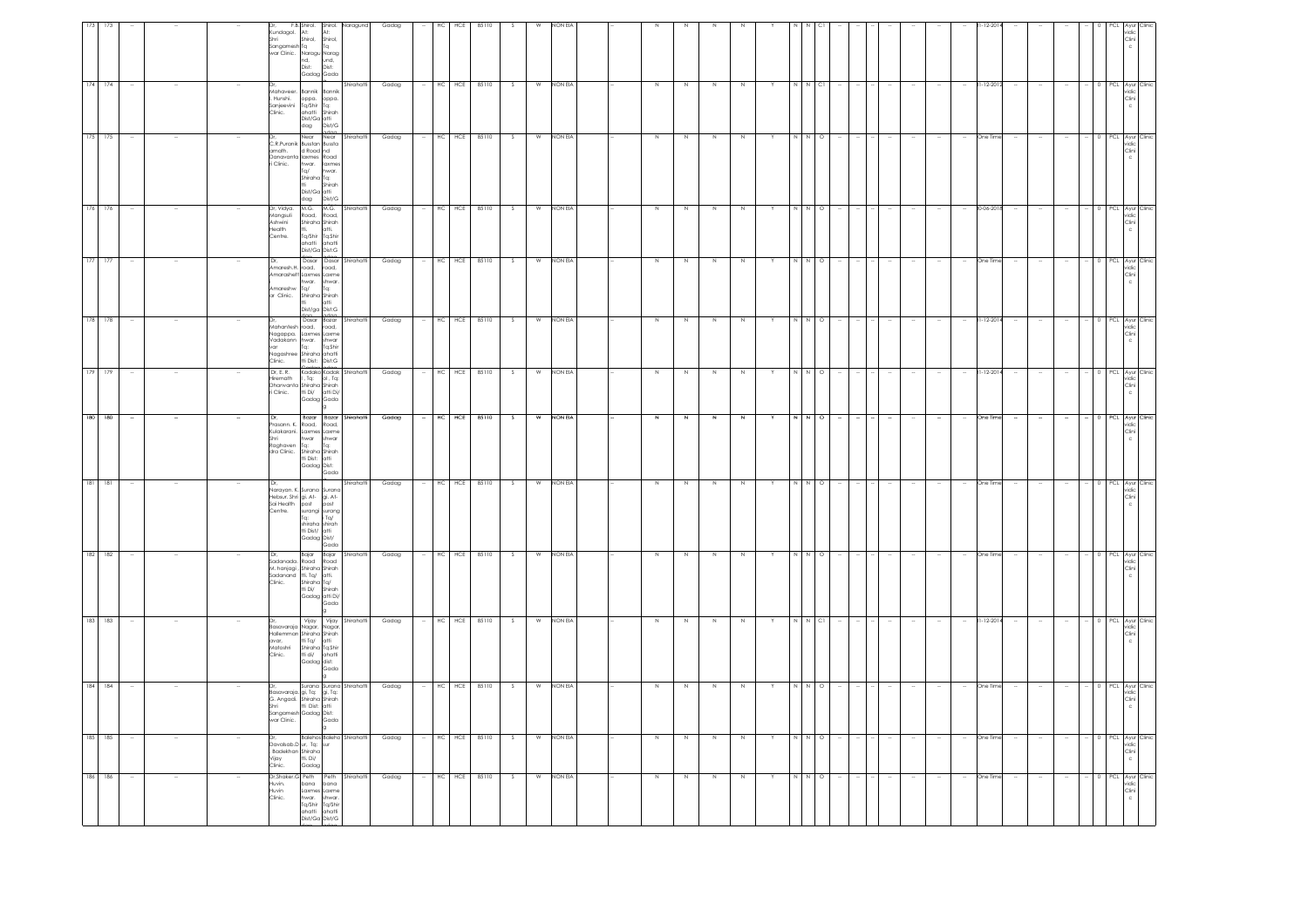|                                                                                                                            |                                                                                              |                                                                                      |                                                                                                                                 |                                                                                                                           |                                                                                                               |                                                                                                |                                                                                       |                                                                                                                             | 189                                                                             |                                                                           |                                                                                        |
|----------------------------------------------------------------------------------------------------------------------------|----------------------------------------------------------------------------------------------|--------------------------------------------------------------------------------------|---------------------------------------------------------------------------------------------------------------------------------|---------------------------------------------------------------------------------------------------------------------------|---------------------------------------------------------------------------------------------------------------|------------------------------------------------------------------------------------------------|---------------------------------------------------------------------------------------|-----------------------------------------------------------------------------------------------------------------------------|---------------------------------------------------------------------------------|---------------------------------------------------------------------------|----------------------------------------------------------------------------------------|
| 198 198                                                                                                                    | 197 197                                                                                      | 196 196                                                                              | 195 195                                                                                                                         | 194 194                                                                                                                   | 193 193                                                                                                       | 192 192                                                                                        | 191 191                                                                               | 190 190                                                                                                                     | 189                                                                             | 188 188                                                                   |                                                                                        |
| $\sim$                                                                                                                     | $\sim$                                                                                       | $\overline{\phantom{a}}$                                                             | $\sim$                                                                                                                          | - 11                                                                                                                      | $\overline{\phantom{a}}$                                                                                      | $\overline{\phantom{a}}$                                                                       |                                                                                       | $\sim$                                                                                                                      |                                                                                 | $\sim$                                                                    |                                                                                        |
| $\sim$                                                                                                                     |                                                                                              |                                                                                      |                                                                                                                                 |                                                                                                                           |                                                                                                               |                                                                                                |                                                                                       |                                                                                                                             |                                                                                 |                                                                           |                                                                                        |
|                                                                                                                            |                                                                                              |                                                                                      |                                                                                                                                 |                                                                                                                           |                                                                                                               |                                                                                                |                                                                                       |                                                                                                                             |                                                                                 |                                                                           |                                                                                        |
| $\sim$                                                                                                                     |                                                                                              |                                                                                      |                                                                                                                                 |                                                                                                                           |                                                                                                               |                                                                                                |                                                                                       |                                                                                                                             |                                                                                 |                                                                           |                                                                                        |
| Dr, Suresh. Dr.<br>lasappa.<br>Madalli<br>Jayashree<br>Clinical<br>Laboratory. g<br>Lakshm g<br>eshwar. Laksh<br>Tq/ meshw | Dr, S. G.<br>Hiremath<br>Suraksha<br>Clinical<br>Laboratory.                                 | Dr, Shyam.<br>illoddel<br>Clinic.                                                    | Dr, Vinad.<br>Phayde.<br>Shirahatti<br>Clinic.                                                                                  | Dr, Anand. Near Near Shirahatti<br>B. Patil.                                                                              | /edavyas.<br>Bodharach eshwar teshw<br>arya Galli. ar<br>Mahishi,<br>Dispensary, tti,                         | Dr, Ganesh.<br>asappa.<br>Mata<br>Clinic,<br>Yalavatti,<br>Tq:<br>Shirahatti<br>Dist/<br>Gadag | Sanagapp Magad Maga<br>Kallappa.<br>Madivalar.<br>Shri<br>Gangadhar                   | Dr, Sunil. M.<br>Burbure.<br>Chetana<br>Clinic.                                                                             | Chandrash Padag Padag<br>ekhar.<br>Kalakappa. Laxmes Laxme<br>Handigol.<br>Shri | Dr.Sharana<br>basv. F.<br>Matahad<br>Shiva<br>Krupa<br>Clinic.            | Abdulkhad Road, Road,<br>ar. M.<br>Dhalyath.<br>Sagar<br>Clinic.                       |
| Hangi Hangi<br>Nursing Nursin<br>Home<br>Buildin<br>g Buildin<br>shiraha ar. Ta/<br>tti Di/ Shirah<br>Gadaa atti Di/       | Near Near<br>Govt Govt<br>Hospita Hospit<br>Shiraha Shirah<br>tti Di/ atti Di/<br>Gadag Gada | At:<br>. Hebballi. Shigli, At/Shi<br>Tq:<br>Shiraha Tq/Shir<br>Dist/Ga Dist/G<br>dag | <b>Basave Basav</b><br>shwr<br>Circle Circle<br>Shiraha Shirah<br>tti, Tq/ atti,<br>Shiraha Tq/<br>tti -<br>Dist/Ga atti<br>dag | Pumpa Pump<br>Patil Clinic. Circle, a<br>Laxmes Circle,<br>hwar. Laxme<br>Tq/<br>Shiraha Tq/<br>tti Di/<br>Gadag atti Di/ | OPD, OPD,<br>Venkat Venka<br>Shiraha Galli.<br>Tq/Shir atti,<br>ahatti Ta/Shir<br>Dist: ahatti<br>Gadag Dist: | Yalava Yalav<br>tti Dist/ Shirah<br>Gadag atti<br>Dist/                                        | , Tq: di, Tq:<br>Shiraha Shirah<br>tti, Di . atti, Di<br>tti. La .<br>Gadag .<br>Gada | Bustan Bustan<br>d  <br>Road, Road,<br>Shiraha Shirah<br>tti. Ta/ atti.<br>shiraha Ta/<br>Ħi.<br>Dist/Ga atti<br>dag Dist/G | Near Near<br>atti,<br>hwar<br>Tq/<br>Diast/ Diast/<br>Gadag Gada                | Bellatti. Bellatti<br>Tq.Shira.<br>hatti Tq.Shir<br>Dist/Ga ahatti<br>dag | Shiraha Shirah<br>tti. Tq/ atti.<br>shiraha Tq/<br>tti i<br>Dist/Ga atti<br>dag Dist/G |
| Dr.<br>Gada<br>ag                                                                                                          | al<br>la                                                                                     | gli<br>ahatti<br>adag                                                                | eshwr<br>Shirah<br>Dist/G                                                                                                       | shwar.<br>Shirah<br>Gada                                                                                                  | Shirah<br>Gada                                                                                                | Gada                                                                                           |                                                                                       | $\vert d \vert$<br>shirah                                                                                                   | atti,<br>shwar<br>Tq/                                                           | Dist/G                                                                    | shirah                                                                                 |
| Shirahatti                                                                                                                 | Shirahatti                                                                                   | Shirahatti                                                                           | Near Near Shirahatti                                                                                                            |                                                                                                                           | Shirahatti                                                                                                    | Shirahatti                                                                                     | Shirahatti                                                                            | Shirahatti                                                                                                                  | Shirahatti                                                                      | Shirahatti                                                                | Bazar Bazar Shirahatti                                                                 |
| Gadag                                                                                                                      | Gadag                                                                                        | Gadag                                                                                | Gadag                                                                                                                           | Gadag                                                                                                                     | Gadag                                                                                                         | Gadag                                                                                          | Gadag                                                                                 | Gadag                                                                                                                       | Gadag                                                                           | Gadag                                                                     | Gadag                                                                                  |
|                                                                                                                            | $\sim$                                                                                       |                                                                                      |                                                                                                                                 |                                                                                                                           |                                                                                                               |                                                                                                |                                                                                       |                                                                                                                             |                                                                                 |                                                                           |                                                                                        |
| HCE<br>HC                                                                                                                  |                                                                                              | HCE<br>нc                                                                            | HC                                                                                                                              |                                                                                                                           | HC HCE                                                                                                        | HCE<br>HC                                                                                      |                                                                                       |                                                                                                                             | HCE<br>НC                                                                       | HC<br>HCE                                                                 | HCE<br>HС                                                                              |
| 85110                                                                                                                      |                                                                                              | 85110<br>HC HCE 85110                                                                | HCE<br>85110                                                                                                                    | HC HCE 85110                                                                                                              | 85110                                                                                                         | 85110                                                                                          | HC HCE 85110                                                                          | $-$ HC HCE 85110                                                                                                            | 85110                                                                           | 85110                                                                     | 85110                                                                                  |
| S.                                                                                                                         | S                                                                                            | S.                                                                                   | S.                                                                                                                              | - S                                                                                                                       | S.                                                                                                            | S.                                                                                             | S.                                                                                    | $\mathbf{s}$                                                                                                                |                                                                                 | S.                                                                        |                                                                                        |
| W                                                                                                                          | W                                                                                            | W                                                                                    | W                                                                                                                               | W                                                                                                                         | W                                                                                                             | W                                                                                              | W                                                                                     | W                                                                                                                           | W                                                                               | W                                                                         | W                                                                                      |
| NON EIA                                                                                                                    | NON EIA                                                                                      | NON EIA                                                                              | NON EIA                                                                                                                         | NON EIA                                                                                                                   | NON EIA                                                                                                       | NON EIA                                                                                        | NON EIA                                                                               | NON EIA                                                                                                                     | NON EIA                                                                         | NON EIA                                                                   | NON EIA                                                                                |
|                                                                                                                            |                                                                                              |                                                                                      |                                                                                                                                 |                                                                                                                           |                                                                                                               |                                                                                                |                                                                                       |                                                                                                                             |                                                                                 |                                                                           |                                                                                        |
|                                                                                                                            |                                                                                              |                                                                                      |                                                                                                                                 |                                                                                                                           |                                                                                                               |                                                                                                |                                                                                       |                                                                                                                             |                                                                                 |                                                                           |                                                                                        |
| N                                                                                                                          | N                                                                                            | N                                                                                    | N                                                                                                                               | N                                                                                                                         | $\,$ N                                                                                                        | $\,N\,$                                                                                        | $\,N\,$                                                                               | Z                                                                                                                           | $\,$ N                                                                          | N                                                                         |                                                                                        |
| N                                                                                                                          | N                                                                                            | N                                                                                    | N.                                                                                                                              | N                                                                                                                         | $\,N\,$                                                                                                       | N                                                                                              | $\,N\,$                                                                               | Z                                                                                                                           | N                                                                               | N                                                                         |                                                                                        |
| N                                                                                                                          | N                                                                                            | N                                                                                    | N                                                                                                                               | N                                                                                                                         | $\,$ N                                                                                                        | N                                                                                              | $\,$ N                                                                                | Z                                                                                                                           | N                                                                               | N                                                                         |                                                                                        |
| $\,N\,$                                                                                                                    | N                                                                                            | N                                                                                    | N                                                                                                                               | N                                                                                                                         | N                                                                                                             | N                                                                                              | $\,$ N                                                                                | $\,$ N                                                                                                                      | N                                                                               | N                                                                         |                                                                                        |
| Y                                                                                                                          | Y                                                                                            | Y.                                                                                   |                                                                                                                                 |                                                                                                                           | Y                                                                                                             |                                                                                                |                                                                                       |                                                                                                                             |                                                                                 |                                                                           |                                                                                        |
| $N$ $N$ $Q$                                                                                                                | N N O                                                                                        |                                                                                      | N N                                                                                                                             | NNI                                                                                                                       |                                                                                                               |                                                                                                | $N$ $N$ $Q$                                                                           | N N O                                                                                                                       |                                                                                 | N N                                                                       |                                                                                        |
|                                                                                                                            |                                                                                              | $\circ$                                                                              | $\circ$                                                                                                                         | $\circ$                                                                                                                   | $\circ$                                                                                                       | $\circ$                                                                                        |                                                                                       |                                                                                                                             | Сl                                                                              | $\circ$                                                                   |                                                                                        |
| $\sim$                                                                                                                     |                                                                                              |                                                                                      |                                                                                                                                 |                                                                                                                           |                                                                                                               |                                                                                                |                                                                                       |                                                                                                                             |                                                                                 |                                                                           |                                                                                        |
| $\sim$                                                                                                                     |                                                                                              |                                                                                      |                                                                                                                                 |                                                                                                                           |                                                                                                               |                                                                                                |                                                                                       |                                                                                                                             |                                                                                 |                                                                           |                                                                                        |
| $\sim$                                                                                                                     | $\sim$                                                                                       |                                                                                      | $\sim$                                                                                                                          |                                                                                                                           | $\sim$                                                                                                        |                                                                                                |                                                                                       | $\sim$                                                                                                                      |                                                                                 | $\sim$                                                                    |                                                                                        |
| $\sim$                                                                                                                     | $\sim$                                                                                       |                                                                                      |                                                                                                                                 |                                                                                                                           | $\overline{\phantom{a}}$                                                                                      |                                                                                                |                                                                                       | $\sim$                                                                                                                      |                                                                                 | $\sim$                                                                    |                                                                                        |
| $\sim$                                                                                                                     | $\sim$                                                                                       |                                                                                      | $\sim$                                                                                                                          |                                                                                                                           | $\overline{\phantom{a}}$                                                                                      |                                                                                                |                                                                                       | $\sim$                                                                                                                      |                                                                                 | $\sim$                                                                    |                                                                                        |
| One Time                                                                                                                   | $31 - 12 - 201$                                                                              | One Time                                                                             | 30-06-2018                                                                                                                      | Closed                                                                                                                    | 30-06-2018                                                                                                    | 30-06-201                                                                                      | 80-06-2018                                                                            | 30-06-2018                                                                                                                  | 81-12-201                                                                       | 80/06/201                                                                 | 10/06/20                                                                               |
| $\sim$                                                                                                                     | $\sim$                                                                                       |                                                                                      | $\sim$                                                                                                                          |                                                                                                                           |                                                                                                               |                                                                                                |                                                                                       | $\sim$                                                                                                                      |                                                                                 | $\sim$                                                                    |                                                                                        |
| $\sim$                                                                                                                     |                                                                                              |                                                                                      | $\sim$                                                                                                                          |                                                                                                                           |                                                                                                               |                                                                                                |                                                                                       |                                                                                                                             |                                                                                 |                                                                           |                                                                                        |
|                                                                                                                            | $\sim$                                                                                       |                                                                                      |                                                                                                                                 |                                                                                                                           |                                                                                                               |                                                                                                |                                                                                       | $\sim$                                                                                                                      |                                                                                 | $\sim$                                                                    |                                                                                        |
|                                                                                                                            |                                                                                              |                                                                                      |                                                                                                                                 |                                                                                                                           |                                                                                                               |                                                                                                |                                                                                       |                                                                                                                             |                                                                                 |                                                                           |                                                                                        |
| (Lab) vidic<br>Clini                                                                                                       |                                                                                              |                                                                                      |                                                                                                                                 |                                                                                                                           |                                                                                                               |                                                                                                |                                                                                       |                                                                                                                             |                                                                                 |                                                                           |                                                                                        |
| 0 PCL Ayur Clinic<br>$_{\rm c}$                                                                                            | 0 PCL Ayur Clinic<br>(Lab) vidic<br>Clini                                                    | PCL Ayur Clinic<br>vidic<br>Clini                                                    | PCL Ayur Clinic<br>vidic<br>Clini<br>c                                                                                          | PCL Ayur Clinic<br>vidic<br>Clini<br>c                                                                                    | 0 PCL Ayur Clinic<br>vidic<br>Clini                                                                           | PCL Ayur Clinic<br>vidic<br>Clini                                                              | 0 PCL Ayur Clinic<br>vidic<br>Clini                                                   | 0 PCL Ayur Clinic<br>vidic<br>Clini                                                                                         | PCL Ayur Clini<br>vidic<br>Clini                                                | 0 PCL Ayur Clinic<br>vidic<br>Clini<br>$\mathsf{c}$                       | vidic<br>Clini                                                                         |
|                                                                                                                            |                                                                                              |                                                                                      |                                                                                                                                 |                                                                                                                           |                                                                                                               |                                                                                                |                                                                                       |                                                                                                                             |                                                                                 |                                                                           |                                                                                        |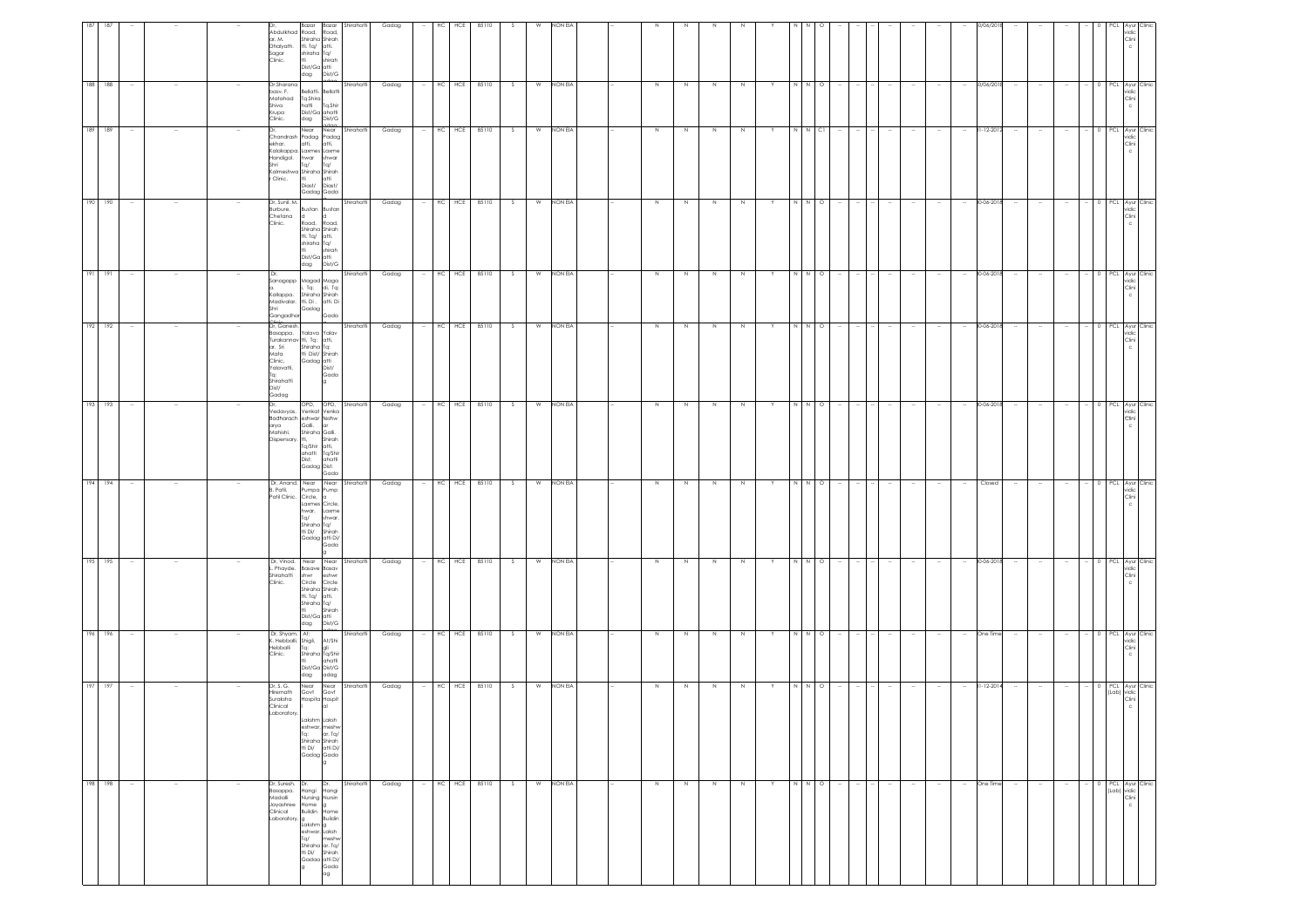| 211 211                                                                                         | 210 210                                                                                              | 209 209                                                                                 | 208 208                                                                   | 207 207                                                                 |                                                                                          | 206 206                                                             | 204 204<br>205 205                                                                                             | 203 203                                                                                                                                                            | 202                                                                                         | 201 201                                                                    | 200 200                                                                                         |                                                                                             |
|-------------------------------------------------------------------------------------------------|------------------------------------------------------------------------------------------------------|-----------------------------------------------------------------------------------------|---------------------------------------------------------------------------|-------------------------------------------------------------------------|------------------------------------------------------------------------------------------|---------------------------------------------------------------------|----------------------------------------------------------------------------------------------------------------|--------------------------------------------------------------------------------------------------------------------------------------------------------------------|---------------------------------------------------------------------------------------------|----------------------------------------------------------------------------|-------------------------------------------------------------------------------------------------|---------------------------------------------------------------------------------------------|
|                                                                                                 |                                                                                                      |                                                                                         |                                                                           |                                                                         |                                                                                          |                                                                     |                                                                                                                |                                                                                                                                                                    | 202                                                                                         |                                                                            |                                                                                                 |                                                                                             |
| $\sim$                                                                                          |                                                                                                      |                                                                                         |                                                                           |                                                                         |                                                                                          |                                                                     | $\sim$                                                                                                         | $\sim$                                                                                                                                                             | $\sim$                                                                                      | $\sim$                                                                     |                                                                                                 |                                                                                             |
| $\sim$                                                                                          |                                                                                                      |                                                                                         |                                                                           |                                                                         |                                                                                          |                                                                     |                                                                                                                |                                                                                                                                                                    | $\sim$                                                                                      | - 11                                                                       |                                                                                                 |                                                                                             |
|                                                                                                 |                                                                                                      |                                                                                         |                                                                           |                                                                         |                                                                                          |                                                                     |                                                                                                                |                                                                                                                                                                    |                                                                                             |                                                                            |                                                                                                 |                                                                                             |
|                                                                                                 |                                                                                                      |                                                                                         |                                                                           |                                                                         |                                                                                          |                                                                     |                                                                                                                |                                                                                                                                                                    |                                                                                             |                                                                            |                                                                                                 |                                                                                             |
|                                                                                                 |                                                                                                      |                                                                                         |                                                                           |                                                                         |                                                                                          |                                                                     |                                                                                                                |                                                                                                                                                                    |                                                                                             |                                                                            |                                                                                                 |                                                                                             |
| Dr.<br>Shekargou tti Tq/ atti Tq/<br>Kalanagou tti<br>d. Police<br>patil dag adag<br>Kalakalesw | Dr,<br>Shrishailap Laxmes Laxme<br>pa.C.<br>Malladad,<br>Malladad Shiraha Shirah<br>Nursing<br>Home. | Dr,<br>Shrikant. S. Stand Bus<br>Belavigi<br>Chaitanya Laxmes Rd.<br>Dental<br>Clinic.  | raveenku<br>mar G<br>Sajjanar,<br>Sajjanar<br>Dental<br>Clinic.           | Dr, M.H.<br>Hipparagi.<br>M.H.<br>Hipparagi<br>Eye Clinic. hwar.        | Mahadeva Road, Road,<br>yya. R.<br>Kaliwalmat hwar<br>ha, Vijeta Tq/<br>Nursing<br>Home. | Kulakarani Road, Road,<br>Shri<br>Shivanand hwar.<br>Clinic.<br>Dr, | Dr,Hanji<br>Fakkirappa. Stand, Bus<br>Hanji<br>Nursing<br>lome.<br>Dr, S.D.                                    | Dr,<br>Jyoti<br>Maternity & 109<br>Nursing<br>lome.                                                                                                                | Dr,<br>Shiddaling<br>eshwar. J.<br>Tatti, Tatti<br>Annavaru<br>Smarak<br>Makkal<br>Aspatre. | Dr, Iswar .s. Shigli . Shigli . Shirahatti<br>Malagi.<br>Malagi<br>Clinic. | Dr, Praveen Bazar Bazar Shirahatti<br>Mullur Shri Road,<br>Laxmi<br>Venkatesh Munici<br>Clinic. | Basavraj. R Pujar<br>Shiragavi. Compl Compl<br>City<br>Diagnostic Shiraha Shirah<br>Center. |
| Shiraha Shirah                                                                                  | dag Dist/G<br>hwar<br>Tq/<br>m.<br>Dist/Ga Dist/G                                                    | Old Bus Old<br>Rd.<br>hwar. Laxme<br>Tq/shira shwar.<br>hatti Ta/shir<br>Dist/Ga ahatti | Yalava Yalav<br>Shiraha Shirah<br>tti tg. atti tg.<br>Gadag Gada<br>Dist. | Petban Petba<br>Laxmes Laxme<br>Ta/<br>Shiraha Shirah<br>Dist/Ga Dist/G | Laxmes Laxme<br>Shiraha Shirah<br>tti Di/ atti Di/<br>Gadag Gada                         | Laxmes Laxme<br>Tq/<br>shiraha shirah<br>Dist/Ga Dist/G<br>Shigli   | rallappa. Old Bus Old<br>Laxmes Stand,<br>hwar. Laxme<br>Tq/<br>Shiraha Tq,<br>tti, Dist: Shirah<br>Gadag atti | Parmeshwa Laxmes Laxme<br>hwar shwar<br>)yamappa Near<br>Totada Old Bus Old<br>Stand, Bus<br>Laxmes 109<br>hwar<br>Tq/Shir<br>ahtti<br>Dist/Ga ahtti<br>dag Dist/G | Laxmes Laxme<br>hwar.Tq shwar.<br>Shiraha Shirah<br>tti Dist/ atti<br>Gadag Dist/           | Iq<br>Shiraha Shirah<br>tti Dist/ atti<br>Gadag Dist/                      | Near<br>pality<br>Laxmes Laxme<br>hwar.<br>Tq/<br>shiraha shirah<br>tti Di/<br>Gadag Gada       | ex<br>tti.<br>Tq/Shir Tq/Shir<br>ahatti<br>Dist/Ga Dist/G<br>dag                            |
| latti                                                                                           | shwar<br>Tq/<br>atti                                                                                 | Stand                                                                                   | atti.<br>g Dist.                                                          | shwar.<br>T <sub>G</sub><br>atti                                        | shwar<br>Ta/                                                                             | shwar.<br>Tq/<br>atti<br>Shigli                                     | shwar.<br>Dist:<br>Gada                                                                                        | Near<br>Stand,<br>Laxme<br>shwar<br>Tq/Shir                                                                                                                        | Gada                                                                                        | T <sub>0</sub><br>Gada                                                     | Road,<br>Near<br>Munici<br>pality<br>shwar.<br>Ta/<br>atti Di/                                  | <sup>&gt;</sup> ujar<br>atti.<br>ahatti<br>adag                                             |
| Yalava Yalav Shirahatti                                                                         | Shirahatti                                                                                           | Shirahatti                                                                              | Shirahatti                                                                | Shirahatti                                                              |                                                                                          | Shirahatti                                                          | Near Near Shirahatti<br>Hubli Hubli Shirahatti                                                                 | Shirahatti                                                                                                                                                         | Petban Petba Shirahatti                                                                     |                                                                            |                                                                                                 | Shirahatti                                                                                  |
| Gadag                                                                                           | Gadag                                                                                                | Gadag                                                                                   | Gadag                                                                     | Gadag                                                                   |                                                                                          | Gadag                                                               | Gadag<br>Gadag                                                                                                 | Gadag                                                                                                                                                              | Gadag                                                                                       | Gadag                                                                      | Gadag                                                                                           | Gadag                                                                                       |
| $\sim$                                                                                          |                                                                                                      | $\sim$                                                                                  | $\sim$                                                                    | $\sim$                                                                  |                                                                                          | $\sim$                                                              | <b>Section</b><br>$\sim$                                                                                       | $\sim$                                                                                                                                                             | $\sim$                                                                                      | $\sim$                                                                     | $\overline{\phantom{a}}$                                                                        |                                                                                             |
|                                                                                                 |                                                                                                      |                                                                                         |                                                                           |                                                                         |                                                                                          |                                                                     |                                                                                                                |                                                                                                                                                                    |                                                                                             |                                                                            |                                                                                                 | HC.                                                                                         |
|                                                                                                 |                                                                                                      |                                                                                         |                                                                           |                                                                         |                                                                                          |                                                                     |                                                                                                                |                                                                                                                                                                    | HC HCE                                                                                      |                                                                            |                                                                                                 | HCE                                                                                         |
| HC HCE 85110 S                                                                                  | HC HCE 85110                                                                                         | HC HCE 85110                                                                            | HC HCE 85110                                                              | HC HCE 85110                                                            |                                                                                          | HC HCE 85110                                                        | HC HCE 85110 \$<br>HC HCE 85110                                                                                | HC HCE 85110                                                                                                                                                       | 85110                                                                                       | HC HCE 85110                                                               | HC HCE 85110                                                                                    | 85110                                                                                       |
|                                                                                                 | S                                                                                                    | S                                                                                       | S.                                                                        | S.                                                                      |                                                                                          | - S                                                                 | S.                                                                                                             | S                                                                                                                                                                  | S.                                                                                          | S                                                                          | S                                                                                               |                                                                                             |
|                                                                                                 | W                                                                                                    | W                                                                                       | W                                                                         | W                                                                       |                                                                                          | W                                                                   | W                                                                                                              | W                                                                                                                                                                  | W                                                                                           |                                                                            | W                                                                                               | W                                                                                           |
| W NON EIA                                                                                       | NON EIA                                                                                              | NON EIA                                                                                 | NON EIA                                                                   | NON EIA                                                                 |                                                                                          | NON EIA                                                             | W NON EIA<br>NON EIA                                                                                           | NON EIA                                                                                                                                                            | NON EIA                                                                                     | W NON EIA                                                                  | NON EIA                                                                                         | NON EIA                                                                                     |
|                                                                                                 |                                                                                                      |                                                                                         |                                                                           |                                                                         |                                                                                          |                                                                     |                                                                                                                |                                                                                                                                                                    |                                                                                             |                                                                            |                                                                                                 |                                                                                             |
|                                                                                                 |                                                                                                      |                                                                                         |                                                                           |                                                                         |                                                                                          |                                                                     |                                                                                                                |                                                                                                                                                                    |                                                                                             |                                                                            |                                                                                                 |                                                                                             |
| N                                                                                               | Z                                                                                                    | N                                                                                       | N                                                                         | N                                                                       |                                                                                          | N                                                                   | N<br>N                                                                                                         | N                                                                                                                                                                  | N                                                                                           | N                                                                          | $\,$ N                                                                                          |                                                                                             |
| N                                                                                               | Z                                                                                                    | $\,N\,$                                                                                 | N                                                                         | N                                                                       |                                                                                          | N                                                                   | N<br>N                                                                                                         | N                                                                                                                                                                  | N                                                                                           | N                                                                          | $\,N\,$                                                                                         |                                                                                             |
| N                                                                                               | N                                                                                                    | $\mathbb N$                                                                             | N                                                                         | N                                                                       |                                                                                          | N                                                                   | N<br>N                                                                                                         | $\,$ N                                                                                                                                                             | N                                                                                           | N                                                                          | $\,$ N                                                                                          |                                                                                             |
| N                                                                                               | N                                                                                                    |                                                                                         | N                                                                         | N                                                                       |                                                                                          | N                                                                   | N<br>$\mathbb N$                                                                                               | N                                                                                                                                                                  | N                                                                                           | N                                                                          | $\,$ N                                                                                          |                                                                                             |
| Y                                                                                               | Y                                                                                                    |                                                                                         | Y                                                                         | Y                                                                       |                                                                                          |                                                                     | Y<br>Y                                                                                                         | Y.                                                                                                                                                                 | Y                                                                                           | Y                                                                          | Y                                                                                               |                                                                                             |
|                                                                                                 | N N                                                                                                  |                                                                                         |                                                                           | N N                                                                     |                                                                                          | I N                                                                 | N N                                                                                                            | N N                                                                                                                                                                | N N                                                                                         |                                                                            |                                                                                                 |                                                                                             |
| N N O                                                                                           | $\circ$                                                                                              |                                                                                         | N N CI                                                                    | $\circ$                                                                 |                                                                                          | $\circ$                                                             | N N O<br>$\circ$                                                                                               | $\circ$                                                                                                                                                            | $\circ$                                                                                     | N N O                                                                      | $\begin{array}{c c} \mathbf{N} & \mathbf{N} & \mathbf{O} \end{array}$                           |                                                                                             |
|                                                                                                 |                                                                                                      |                                                                                         |                                                                           |                                                                         |                                                                                          |                                                                     |                                                                                                                |                                                                                                                                                                    |                                                                                             |                                                                            |                                                                                                 |                                                                                             |
| $\sim$                                                                                          | $\sim$                                                                                               |                                                                                         |                                                                           |                                                                         |                                                                                          |                                                                     | $\sim$                                                                                                         | $\sim$                                                                                                                                                             | $\sim$                                                                                      | $\sim$                                                                     |                                                                                                 |                                                                                             |
| $\sim$                                                                                          |                                                                                                      |                                                                                         |                                                                           |                                                                         |                                                                                          |                                                                     |                                                                                                                |                                                                                                                                                                    | $\sim$                                                                                      |                                                                            |                                                                                                 |                                                                                             |
| $\sim$                                                                                          |                                                                                                      |                                                                                         |                                                                           |                                                                         |                                                                                          |                                                                     |                                                                                                                |                                                                                                                                                                    | $\sim$                                                                                      |                                                                            |                                                                                                 |                                                                                             |
| $\sim$                                                                                          |                                                                                                      |                                                                                         |                                                                           |                                                                         |                                                                                          |                                                                     | $\sim$                                                                                                         | $\overline{\phantom{a}}$                                                                                                                                           | $\sim$                                                                                      | $\sim$                                                                     |                                                                                                 |                                                                                             |
| $\sim$                                                                                          | $\sim$                                                                                               |                                                                                         |                                                                           | $\sim$                                                                  |                                                                                          |                                                                     | $\sim$<br>$\sim$                                                                                               | $\sim$                                                                                                                                                             | $\sim$                                                                                      | $\sim$                                                                     | $\overline{\phantom{a}}$                                                                        |                                                                                             |
| One Time                                                                                        | One Time                                                                                             | One Time                                                                                | $31 - 12 - 201$                                                           | 30-06-201                                                               |                                                                                          | One Time                                                            | One Time<br>80/06/201                                                                                          | One Time                                                                                                                                                           | One Time                                                                                    | One Time                                                                   | One Time                                                                                        |                                                                                             |
| $\sim$                                                                                          |                                                                                                      |                                                                                         |                                                                           |                                                                         |                                                                                          |                                                                     | $\sim$                                                                                                         | $\overline{\phantom{a}}$                                                                                                                                           | $\sim$                                                                                      | $\sim$                                                                     |                                                                                                 |                                                                                             |
| $\sim$                                                                                          |                                                                                                      |                                                                                         |                                                                           |                                                                         |                                                                                          |                                                                     |                                                                                                                |                                                                                                                                                                    | $\sim$                                                                                      |                                                                            |                                                                                                 |                                                                                             |
| $\sim$                                                                                          | $\sim$                                                                                               |                                                                                         |                                                                           |                                                                         |                                                                                          |                                                                     | $\sim$                                                                                                         | $\sim$                                                                                                                                                             | $\sim$                                                                                      | $\sim$                                                                     |                                                                                                 |                                                                                             |
|                                                                                                 | $10-1$                                                                                               |                                                                                         |                                                                           |                                                                         |                                                                                          |                                                                     |                                                                                                                | 10 I                                                                                                                                                               |                                                                                             |                                                                            |                                                                                                 |                                                                                             |
|                                                                                                 |                                                                                                      |                                                                                         |                                                                           |                                                                         |                                                                                          |                                                                     |                                                                                                                |                                                                                                                                                                    |                                                                                             |                                                                            |                                                                                                 |                                                                                             |
| 0 PCL Ayur Clinic<br>vidic<br>Clini<br>c                                                        | PNH Ayur Clinic<br>vidic<br>Clini<br>$\mathtt{c}$                                                    | PDEN Ayur Clinic<br>vidic<br>Clini<br>$\rm ^c$                                          | PDEN Ayur Clini<br>vidic<br>Clini                                         | PCL Ayur Clinic<br>vidic<br>Clini                                       | vidic<br>Clini                                                                           | vidic<br>Clini<br>PNH Ayur Clinic                                   | 12 PNH Ayur Clinic<br>vidic<br>Clini<br>PCL Ayur Clini                                                         | PNH Ayur Clinic<br>vidic<br>Clini                                                                                                                                  | 0 PCL Ayur Clinic<br>vidic<br>Clini                                                         | 0 PCL Ayur Clinic<br>vidic<br>Clini                                        | 0 PCL Ayur Clinic<br>vidic<br>Clini                                                             | vidic<br>Clini                                                                              |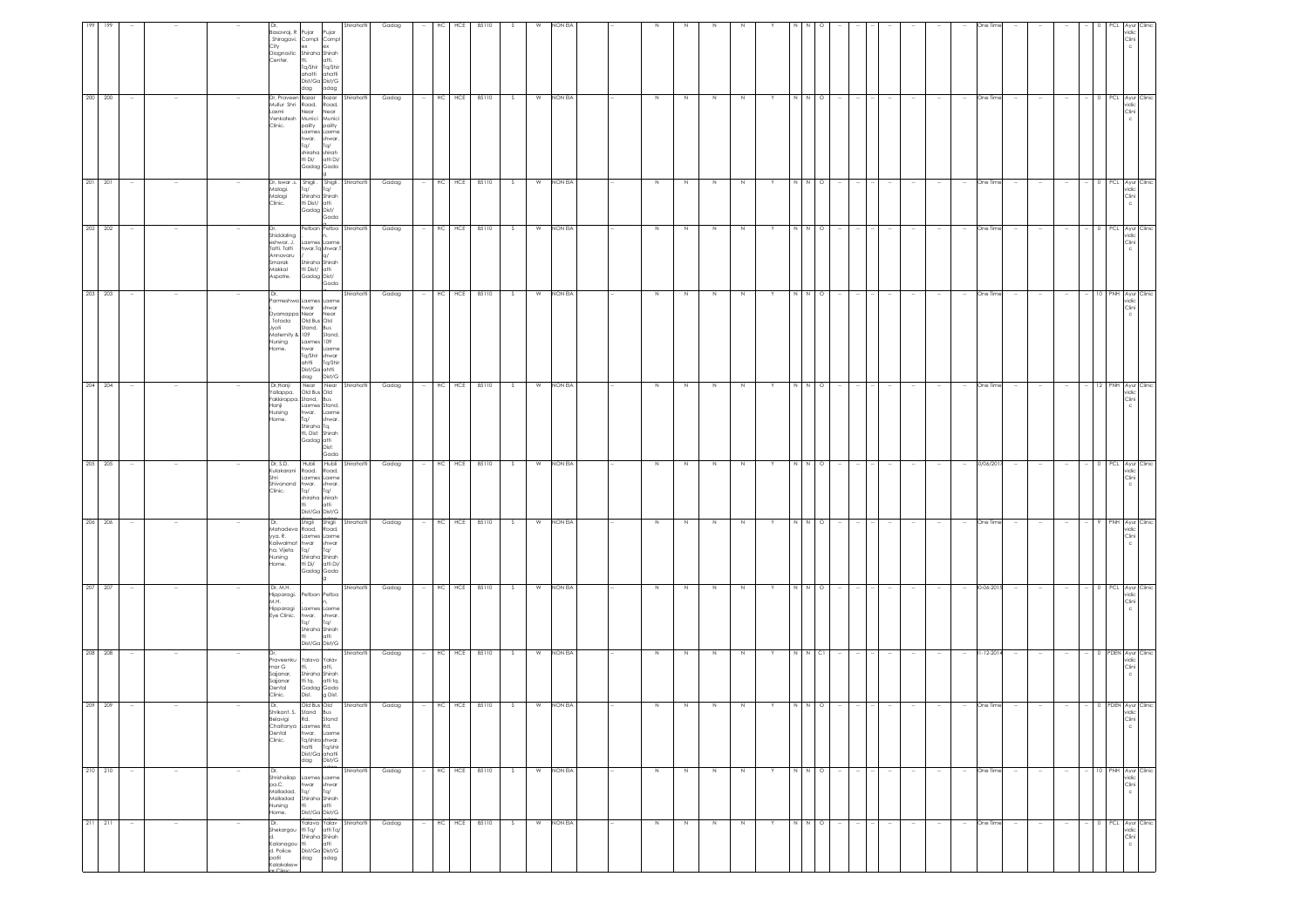|                                                                                                                     | 221 221<br>222 222 | 220 220                                                                | 219 219                                                                                                                                                                                                    | 218 218                                                                                                                                                                                                                                                     | 217 217                                                                                                                                                           | 216 216                                                                                                                                                 | 215 215                                                                                                                                                                                     | 214 214                                                                                                                                                                             | 213 213                                                                                                                                            |                                                                                                                                                                                 |
|---------------------------------------------------------------------------------------------------------------------|--------------------|------------------------------------------------------------------------|------------------------------------------------------------------------------------------------------------------------------------------------------------------------------------------------------------|-------------------------------------------------------------------------------------------------------------------------------------------------------------------------------------------------------------------------------------------------------------|-------------------------------------------------------------------------------------------------------------------------------------------------------------------|---------------------------------------------------------------------------------------------------------------------------------------------------------|---------------------------------------------------------------------------------------------------------------------------------------------------------------------------------------------|-------------------------------------------------------------------------------------------------------------------------------------------------------------------------------------|----------------------------------------------------------------------------------------------------------------------------------------------------|---------------------------------------------------------------------------------------------------------------------------------------------------------------------------------|
|                                                                                                                     |                    |                                                                        |                                                                                                                                                                                                            |                                                                                                                                                                                                                                                             |                                                                                                                                                                   |                                                                                                                                                         |                                                                                                                                                                                             |                                                                                                                                                                                     |                                                                                                                                                    |                                                                                                                                                                                 |
| $\sim$                                                                                                              |                    |                                                                        |                                                                                                                                                                                                            |                                                                                                                                                                                                                                                             |                                                                                                                                                                   |                                                                                                                                                         |                                                                                                                                                                                             |                                                                                                                                                                                     |                                                                                                                                                    |                                                                                                                                                                                 |
|                                                                                                                     |                    |                                                                        |                                                                                                                                                                                                            |                                                                                                                                                                                                                                                             |                                                                                                                                                                   |                                                                                                                                                         |                                                                                                                                                                                             |                                                                                                                                                                                     |                                                                                                                                                    |                                                                                                                                                                                 |
|                                                                                                                     |                    |                                                                        |                                                                                                                                                                                                            |                                                                                                                                                                                                                                                             |                                                                                                                                                                   |                                                                                                                                                         |                                                                                                                                                                                             |                                                                                                                                                                                     |                                                                                                                                                    |                                                                                                                                                                                 |
| Dr.J.F.<br>Harogeri.<br>Adarsh<br>clinic.                                                                           |                    | an<br>Amaresh, B. nk,<br>Shishatti, Opp<br>Amareshw Main<br>ar Clinic. |                                                                                                                                                                                                            | IDr.<br>a Clinic.                                                                                                                                                                                                                                           | Sanjeev                                                                                                                                                           | dar<br>Clinic.                                                                                                                                          | kallimani .<br>Sanjeevini<br>Clinic.                                                                                                                                                        | Dr,<br>Badiger<br>Spandan<br>Clinic.                                                                                                                                                | Dr,                                                                                                                                                | Dr. A. R.<br>sadarjoshi.<br>Sri Rama<br>Clinic.                                                                                                                                 |
| Mundar Munda<br>agi. ragi.<br>Dist/Ga Dist/G<br>J.H.<br>Munda Mundargi<br>Patil<br>Nagar<br>Mundra<br>gi<br>Dist/Ga |                    | M.G.Ba M.G.B Mundargi<br>ank,<br>Opp<br>Main<br>Bazar,<br>Bazar,       | Main Main Mundargi<br>Laksminray Road, Road,<br>ana.C.Ellur. Mundar Munda<br>Shri Maruti gi. Tq. rgi. Tq.<br>Shri Maruti gi. Tq. rgi. Tq.<br>Clinic. Mundar Munda<br>gi, ragi, Dist/Ga Dist/G<br>dg<br>adg | Ambab Amba Mundargi<br>Malikarjuna havani, bhava<br>Namarjona<br>Nagar, ni,<br>Tamargund Market Nagar<br>Road,<br>Shivagang Mundar Market<br>agi, Tq- Road,<br>Mundar Mundo<br>agi. ragi<br>Dist/Ga Tq.<br>ragi,<br>dag<br>Munda<br>ragi.<br>Dist/G<br>adag | Dr.Sanjevar At Po: At Po: Shirahatti<br>addi. S.M. Yallavtt Yallavt<br>i, Tq. ti, Tq<br>Chikitsalay Shiraha Shirah<br>a. tti, Dist: atti,<br>gadag Dist:<br>gadag | Dr. M.C. At Po: At Po: Shirahatti<br>Prabhugou Bellatti, Bellatti<br>Tq<br>. т.<br>Mrutunjaya Shiraha Shirah<br>tti, Dist: atti,<br>Gadag Dist:<br>Gada | Near Near Shirahatti<br>Nagaraj. S. Somesh Somes<br>war<br>hwar<br>Padag Padag<br>atti,<br>atti,<br>Laxmes Laxme<br>hawar.T shawa<br>q/<br>r.Tq/<br>Shiraha Shirah<br>latti<br>Di/Gad Di/Ga | Near Near<br>Shirahatti<br>Veressh. M. Govt.H Govt.H<br>ospital,<br>ospital<br>Laxmes Laxme<br>hwar.<br>shwar.<br>Tq/Shir Tq/Shir<br>ahatti ahatti<br>Dist/Ga Dist/G<br>dag<br>adag | Shirahatti<br>Vinayaka Shiraha Shirah<br>tti Tq/ atti Tq/<br>sadarjoshi<br>Dhanvanta tti ani<br>Li Clinic. Di/Gad Di/Ga I<br>Li Clinic. Di/Gad dag | Shirahatti<br>Near<br>Near<br>$Old$<br>$KCC$<br>Old<br>KCC<br>Bank,<br>Bank,<br>Shiraha Shirah<br>tti, Tq-<br>atti, To<br>Shiraha Shirah<br>tti, Di/ atti,<br>Gadag Di/<br>Gada |
|                                                                                                                     |                    |                                                                        |                                                                                                                                                                                                            |                                                                                                                                                                                                                                                             |                                                                                                                                                                   |                                                                                                                                                         |                                                                                                                                                                                             |                                                                                                                                                                                     |                                                                                                                                                    |                                                                                                                                                                                 |
| Gadag                                                                                                               |                    | Gadag                                                                  | Gadag                                                                                                                                                                                                      | Gadag                                                                                                                                                                                                                                                       | Gadag                                                                                                                                                             | Gadag                                                                                                                                                   | Gadag                                                                                                                                                                                       | Gadag                                                                                                                                                                               | Gadag                                                                                                                                              | Gadag                                                                                                                                                                           |
|                                                                                                                     |                    |                                                                        |                                                                                                                                                                                                            |                                                                                                                                                                                                                                                             |                                                                                                                                                                   |                                                                                                                                                         |                                                                                                                                                                                             |                                                                                                                                                                                     |                                                                                                                                                    |                                                                                                                                                                                 |
| HC HCE                                                                                                              |                    |                                                                        | HC HCE                                                                                                                                                                                                     | HC HCE                                                                                                                                                                                                                                                      | HC HCE                                                                                                                                                            | $HC$ $HCE$                                                                                                                                              |                                                                                                                                                                                             |                                                                                                                                                                                     | $HC$ $HCE$                                                                                                                                         | HC                                                                                                                                                                              |
| 85110                                                                                                               |                    | HC HCE 85110                                                           | 85110                                                                                                                                                                                                      | 85110                                                                                                                                                                                                                                                       | 85110                                                                                                                                                             | 85110                                                                                                                                                   | HC HCE 85110                                                                                                                                                                                | HC HCE 85110                                                                                                                                                                        | 85110                                                                                                                                              | HCE<br>85110                                                                                                                                                                    |
| S                                                                                                                   |                    |                                                                        | s.                                                                                                                                                                                                         | S.                                                                                                                                                                                                                                                          | S.                                                                                                                                                                | -S                                                                                                                                                      | S                                                                                                                                                                                           | S                                                                                                                                                                                   | S.                                                                                                                                                 |                                                                                                                                                                                 |
| W                                                                                                                   |                    | W                                                                      | W                                                                                                                                                                                                          | W                                                                                                                                                                                                                                                           |                                                                                                                                                                   | W                                                                                                                                                       |                                                                                                                                                                                             |                                                                                                                                                                                     | W                                                                                                                                                  |                                                                                                                                                                                 |
| NON EIA                                                                                                             |                    | NON EIA                                                                | NON EIA                                                                                                                                                                                                    | NON EIA                                                                                                                                                                                                                                                     | W NON EIA                                                                                                                                                         | NON EIA                                                                                                                                                 | W NON EIA                                                                                                                                                                                   | W NON EIA                                                                                                                                                                           | NON EIA                                                                                                                                            | NON EL                                                                                                                                                                          |
|                                                                                                                     |                    |                                                                        |                                                                                                                                                                                                            |                                                                                                                                                                                                                                                             |                                                                                                                                                                   |                                                                                                                                                         |                                                                                                                                                                                             |                                                                                                                                                                                     |                                                                                                                                                    |                                                                                                                                                                                 |
| $\,$ N                                                                                                              |                    | $\,$ N                                                                 | N                                                                                                                                                                                                          | N                                                                                                                                                                                                                                                           | N                                                                                                                                                                 | N                                                                                                                                                       | Z                                                                                                                                                                                           | $\,$ N                                                                                                                                                                              | N                                                                                                                                                  |                                                                                                                                                                                 |
| N                                                                                                                   |                    | N                                                                      | N                                                                                                                                                                                                          | N                                                                                                                                                                                                                                                           | N                                                                                                                                                                 | N                                                                                                                                                       | N                                                                                                                                                                                           | N                                                                                                                                                                                   | N                                                                                                                                                  |                                                                                                                                                                                 |
| $\,$ N<br>$\mathbb N$                                                                                               |                    | N                                                                      | N<br>N                                                                                                                                                                                                     | N<br>N                                                                                                                                                                                                                                                      | $\,$ N                                                                                                                                                            | N<br>$\mathbb{N}$                                                                                                                                       | Z<br>$\mathbb N$                                                                                                                                                                            | Z<br>$\mathbb N$                                                                                                                                                                    | N<br>N                                                                                                                                             |                                                                                                                                                                                 |
| Y                                                                                                                   |                    |                                                                        | Y                                                                                                                                                                                                          | Y                                                                                                                                                                                                                                                           |                                                                                                                                                                   |                                                                                                                                                         |                                                                                                                                                                                             |                                                                                                                                                                                     |                                                                                                                                                    |                                                                                                                                                                                 |
| $\,$ N                                                                                                              |                    | N                                                                      | N N O                                                                                                                                                                                                      | N                                                                                                                                                                                                                                                           | $\overline{N}$<br>N                                                                                                                                               | N                                                                                                                                                       | N N O                                                                                                                                                                                       | N N O                                                                                                                                                                               | - N                                                                                                                                                |                                                                                                                                                                                 |
| $N$ 0                                                                                                               |                    | $N$ O                                                                  |                                                                                                                                                                                                            | N O                                                                                                                                                                                                                                                         | $\circ$                                                                                                                                                           | $N$ 0                                                                                                                                                   |                                                                                                                                                                                             |                                                                                                                                                                                     | N O                                                                                                                                                |                                                                                                                                                                                 |
| $\sim$                                                                                                              |                    |                                                                        |                                                                                                                                                                                                            |                                                                                                                                                                                                                                                             |                                                                                                                                                                   |                                                                                                                                                         |                                                                                                                                                                                             |                                                                                                                                                                                     |                                                                                                                                                    |                                                                                                                                                                                 |
|                                                                                                                     |                    |                                                                        |                                                                                                                                                                                                            |                                                                                                                                                                                                                                                             |                                                                                                                                                                   |                                                                                                                                                         |                                                                                                                                                                                             |                                                                                                                                                                                     |                                                                                                                                                    |                                                                                                                                                                                 |
| $\sim$<br>$\sim$                                                                                                    |                    |                                                                        | $\sim$                                                                                                                                                                                                     |                                                                                                                                                                                                                                                             |                                                                                                                                                                   |                                                                                                                                                         |                                                                                                                                                                                             | $\sim$                                                                                                                                                                              |                                                                                                                                                    |                                                                                                                                                                                 |
| $\sim$                                                                                                              |                    |                                                                        | $\sim$                                                                                                                                                                                                     |                                                                                                                                                                                                                                                             |                                                                                                                                                                   |                                                                                                                                                         |                                                                                                                                                                                             | $\sim$                                                                                                                                                                              |                                                                                                                                                    |                                                                                                                                                                                 |
| $\sim$                                                                                                              |                    |                                                                        | $\sim$                                                                                                                                                                                                     |                                                                                                                                                                                                                                                             |                                                                                                                                                                   |                                                                                                                                                         |                                                                                                                                                                                             | $\sim$                                                                                                                                                                              |                                                                                                                                                    |                                                                                                                                                                                 |
| One Time                                                                                                            |                    | One Time                                                               | One Time                                                                                                                                                                                                   | One Time                                                                                                                                                                                                                                                    | 30-6-2015                                                                                                                                                         | 80/06/201                                                                                                                                               | One Time                                                                                                                                                                                    | 30/6/2018                                                                                                                                                                           | One Time                                                                                                                                           |                                                                                                                                                                                 |
| $\sim$                                                                                                              |                    |                                                                        | $\sim$                                                                                                                                                                                                     |                                                                                                                                                                                                                                                             |                                                                                                                                                                   |                                                                                                                                                         |                                                                                                                                                                                             |                                                                                                                                                                                     |                                                                                                                                                    |                                                                                                                                                                                 |
| $\overline{\phantom{a}}$                                                                                            |                    |                                                                        |                                                                                                                                                                                                            |                                                                                                                                                                                                                                                             |                                                                                                                                                                   |                                                                                                                                                         |                                                                                                                                                                                             |                                                                                                                                                                                     |                                                                                                                                                    |                                                                                                                                                                                 |
| $\sim$                                                                                                              |                    |                                                                        | $\sim$                                                                                                                                                                                                     |                                                                                                                                                                                                                                                             |                                                                                                                                                                   |                                                                                                                                                         |                                                                                                                                                                                             | $\sim$                                                                                                                                                                              |                                                                                                                                                    |                                                                                                                                                                                 |
|                                                                                                                     |                    |                                                                        |                                                                                                                                                                                                            |                                                                                                                                                                                                                                                             |                                                                                                                                                                   |                                                                                                                                                         |                                                                                                                                                                                             |                                                                                                                                                                                     |                                                                                                                                                    |                                                                                                                                                                                 |
| 0 PCL Ayur Clinic<br>vidic<br>Clini                                                                                 |                    | PCL Ayur Clin<br>vidic<br>Clini                                        | 0 PCL Ayur Clinic<br>vidic<br>Clini                                                                                                                                                                        | vidic<br>Clini                                                                                                                                                                                                                                              | PCL Ayur Clinic<br>vidic<br>Clini                                                                                                                                 | PCL Ayur Clinic<br>vidic<br>Clini<br>c                                                                                                                  | PCL Ayur Clini<br>vidic<br>Clini                                                                                                                                                            | 0 PCL Ayur Clinic<br>vidic<br>Clini                                                                                                                                                 | PCL Ayur Clinic<br>vidic<br>Clini                                                                                                                  | vidic<br>Clini                                                                                                                                                                  |
|                                                                                                                     |                    |                                                                        |                                                                                                                                                                                                            | PCL Ayur Clinic                                                                                                                                                                                                                                             |                                                                                                                                                                   |                                                                                                                                                         |                                                                                                                                                                                             |                                                                                                                                                                                     |                                                                                                                                                    |                                                                                                                                                                                 |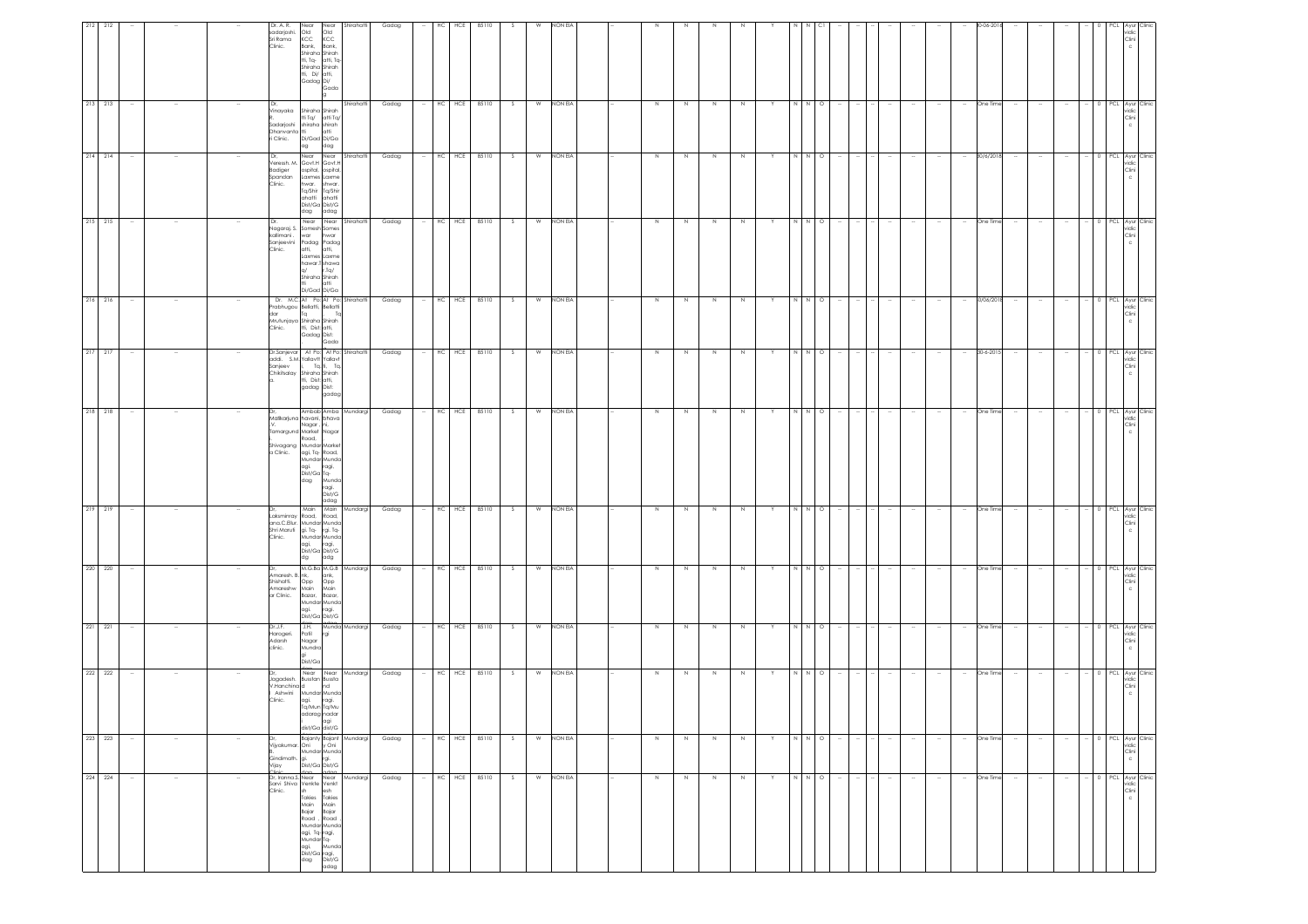| 225 225 |        |        |        | Dr, Santosh J. A.<br>Kulakarni.<br>i Clinic.                                                                 | Hostel<br>Hostel<br>Dhanvanta Compl Compl<br>ex,<br>ex,<br>Mundar Munda<br>agi, Tq- ragi,<br>Mundar Tq-<br>Munda<br>agi<br>Dist/Ga ragi<br>dag Dist/G                     | J.A. Mundargi | Gadag |        | HC. | HCE        | 85110            |     | w | NON EV    |             |         |        |             |   |               |                           |        |        |        |        |        |        | 12/21      |        |                          |                          |            |                                      | idic<br>Clini                       |  |
|---------|--------|--------|--------|--------------------------------------------------------------------------------------------------------------|---------------------------------------------------------------------------------------------------------------------------------------------------------------------------|---------------|-------|--------|-----|------------|------------------|-----|---|-----------|-------------|---------|--------|-------------|---|---------------|---------------------------|--------|--------|--------|--------|--------|--------|------------|--------|--------------------------|--------------------------|------------|--------------------------------------|-------------------------------------|--|
| 226 226 |        |        |        | Shantayya. Ta:<br>nath.                                                                                      | Doni, Doni, Mundargi<br>Tq:<br>Fakkirayya Mundar Munda<br>Kembhagi gi Dist rgi Dist<br>Gada /Gada                                                                         |               | Gadag |        |     | HC HCE     | 85110            | S.  | W | NON EIA   |             | N.      | N      | N           |   | N N           | $\circ$                   |        |        |        |        |        | $\sim$ | One Time   |        |                          |                          |            |                                      | 0 PCL Ayur Clinic<br>vidic<br>Clini |  |
| 227 227 |        |        |        | yya V.<br>Hiremath,<br>Hiremath<br>Clinic.                                                                   | Dr. At. At.<br>Umeshwara Petalur, Petalur<br>, $Tq$ :<br>Tq:<br>Mundar Munda<br>rgi.<br>gi.<br>Dist/Ga Dist/G                                                             | Mundargi      | Gadag |        |     |            | HC HCE 85110     | S   | W | NON EIA   | $\mathbb N$ | N       | $\,$ N | $\mathbb N$ |   |               | N N CI                    |        |        |        |        |        | $\sim$ | 31/12/2014 |        |                          |                          |            |                                      | PCL Ayur Clinic<br>vidic<br>Clini   |  |
| 228 228 |        |        |        | ıd.<br>th. Sushrut<br>Clinic.                                                                                | Dr.Chidana Koppal Koppa Mundargi<br>Cross, I Cross,<br>Channave Mundar Munda<br>erayya.<br>Vachadma Dist/Ga Dist/G<br>dag adag                                            |               | Gadag |        |     | HC HCE     | 85110            | S.  | W | NON EIA   | N           | N.      | N      | N           |   | N I N         | $\circ$                   |        |        |        |        |        |        | One Time   |        |                          |                          |            |                                      | PCL Ayur Clinic<br>ridia<br>Clini   |  |
| 229 229 | $\sim$ |        |        | Mrudagiri<br>Hospital.                                                                                       | Mundar Munda Mundargi<br>Annadani. gi, Tq: rgi.<br>M.Meti. Mudar Tq/Mu<br>agi daragi<br>Dist: dist/G<br>dor                                                               |               | Gadag |        |     |            | $-$ HC HCE 85110 | S   |   | W NON EIA | $\,N\,$     | N       | Z      | $\,$ N      |   | $\frac{1}{2}$ | $\circ$                   |        |        |        |        |        | $\sim$ | One Time   |        |                          | $\overline{\phantom{a}}$ |            |                                      | 0 PCL Clini Clinic                  |  |
| 230 230 |        |        |        | appa. S.<br>Meti                                                                                             | Main<br>Main<br>Basavanny Bajar Bajar<br>Mundar Munda<br>gi Dist: rgi<br>I<br>Chanwana Gadag Dist/G<br>Irai Clinic<br>Dr., Near Near Mundargi<br>Devappa.L. Bustan Bustan | Mundargi      | Gadag |        |     | HC HCE     | 85110            | - S | W | NON EIA   | $\mathbb N$ |         | N      |             |   | N             | $\circ$                   |        |        |        |        |        |        | 31/12/201  |        |                          |                          |            | PCI                                  |                                     |  |
| 231 231 | $\sim$ |        |        | Dispenary. q-                                                                                                | Kalkutakar. d.Mund d.Mun<br>Kalkutakar aragi.T daragi<br>$Ta-$<br>Mundar Munda<br>agi ragi<br>Dist: Dist/G                                                                |               | Gadag |        |     | HC HCE     | 85110            | S.  | W | NON EIA   | N           | N       | N      | N           | Y | N N           | $\circ$                   |        |        |        |        |        | $\sim$ | 31/12/201- |        |                          |                          | $^{\circ}$ | <b>PCL</b>                           |                                     |  |
| 232 232 |        |        |        | Dr, Y.S Meti<br>Shiva<br>Clinic.                                                                             | M.S.Na M.S.Na<br>gar. gar.<br>Mundar Munda<br>gi Tq- rgi Tq-<br>Mundar Munda<br>ragi,<br>agi,<br>Dist:<br>Dist/<br>Gadag Gada                                             | Mundargi      | Gadag |        |     |            | HC HCE 85110     | S   |   | W NON EIA | $\,N\,$     | N       | N      | N           |   |               | N N O                     |        |        |        |        |        |        | One Time   |        |                          |                          |            | 0 PCL                                |                                     |  |
| 233 233 |        |        |        | Administrat<br>Medical<br>Officer,<br>Taluka<br>Level<br>Hospital,<br>Shirahatti.<br>Shirahatti<br>Ta. Gadag | Shiraha Shirah Shirahatti<br>atti,<br>Shiraha Shirah<br>tti Tq, atti Tq,<br>Gadag Gada<br>District g<br>District                                                          |               | Gadag |        |     |            | HC HCE 85110     | S   | W | NON EIA   | $\,$ N      | $\,N\,$ | $\,$ N | $\,$ N      | Y |               | $N$ $N$ $O$               |        |        |        |        |        | $\sim$ | 81/12/2014 |        |                          |                          |            | 30 Taluk<br>$\alpha$<br>Hospi<br>tal | Taluk<br>$\alpha$<br>tosp<br>ital   |  |
| 234 234 |        |        |        | Medical<br>Officer,<br>Primary<br>Health<br>Centre,<br>Abbigeri,<br>Tq, Gadag                                | At:<br>At:<br>Post:<br>Post:<br>Abbige Abbig<br>ri Ron eri Ron<br>Tq,<br>Tq,<br>Gadag Gada<br>Abbrighthe District g<br>higeri Ron District District                       | Ron           | Gadag |        |     | HC HCE     | 85110            | S   | W | NON EIA   | N           | N       | N      | N           |   |               | N N O                     |        |        |        |        |        |        | One Time   |        |                          |                          |            | PHC                                  |                                     |  |
| 235 235 |        |        |        | Medical<br>Officr,<br>Primary<br>Health<br>Centre,<br>Bagewadi,<br>Mundargi<br>Tq, Gadag                     | Bagew Bagev<br>adi, adi,<br>Mundar Munda<br>gi Tq, rgi Tq,<br>Gadag Gada<br>District g<br>District                                                                        | Mundargi      | Gadag |        |     |            | HC HCE 85110     | S.  | W | NON EIA   | N           | N       | N      | N           |   |               | N N O                     |        |        |        |        |        |        | 81/12/2014 |        |                          |                          |            | 6 PHC                                |                                     |  |
| 236 236 | $\sim$ |        |        | Medical<br>Officer<br>Primary<br>Health<br>Centre,<br>Bellatti,<br>Shirahatti<br>Tq, Gadag<br>int.           | Bellatti, Bellatti<br>Shiraha<br>tti Tq & Shirah<br>District: atti Tq,<br>Gadag Gada<br>District                                                                          | Shirahatti    | Gadag |        |     | HC HCE     | 85110            | S.  | W | NON EIA   | N           | N       | N      | N           |   |               | $\circ$<br>$\overline{N}$ |        |        |        |        |        | $\sim$ | ******     |        | $\overline{\phantom{a}}$ | $\sim$                   |            | $-6$ PHC                             | ΉC                                  |  |
| 237 237 | $\sim$ |        |        | Medical<br>Officer.<br>Primary<br>Health<br>Centre,                                                          | At: Po: At:Po- Naragund<br>Chikka Chikka<br>nargun nargun<br>d, d,<br>Nargun Nargu<br>d Tq: nd Tq,<br>Gadag Gada<br>g.                                                    |               | Gadag |        |     |            | $-$ HC HCE 85110 | S   |   | W NON EIA |             |         |        | N           |   |               | $\circ$                   |        |        |        |        |        |        | one Time   |        |                          |                          |            |                                      |                                     |  |
| 238 238 | $\sim$ | $\sim$ |        | Medical<br>officer,<br>Primary<br>Health<br>Centre.                                                          | Damba Damb Mundargi<br>al,<br>Mundar Munda<br>gi Tq,       rgi Tq,<br>Gadag  Gada<br>District g<br>District                                                               |               | Gadag |        |     |            | HC HCE 85110     | S   | W | NON EIA   | N           | N       | N      | N           | Y |               | N N O                     |        | $\sim$ | $\sim$ |        |        | $\sim$ | one Time   | $\sim$ |                          |                          |            | 6 PHC                                | PHC                                 |  |
| 239 239 | $\sim$ | $\sim$ | $\sim$ | Medical<br>officer,<br>Primary<br>Health<br>Centre.                                                          | Hammi Hammi Mundargi<br>gi,<br>gi,<br>Mundar Munda<br>gi Tq, rgi Tq,<br>Gadag Gada<br>District g<br>District                                                              |               | Gadag | $\sim$ |     | $HC$ $HCE$ | 85110            | S   | W | NON EIA   | $\,$ N      | N       | $\,$ N | $\mathbb N$ | Y |               | N N O                     | $\sim$ | $\sim$ | $\sim$ | $\sim$ | $\sim$ | $\sim$ | one Time   | $\sim$ | $\sim$                   | $\sim$                   |            | 6 PHC                                | PHC                                 |  |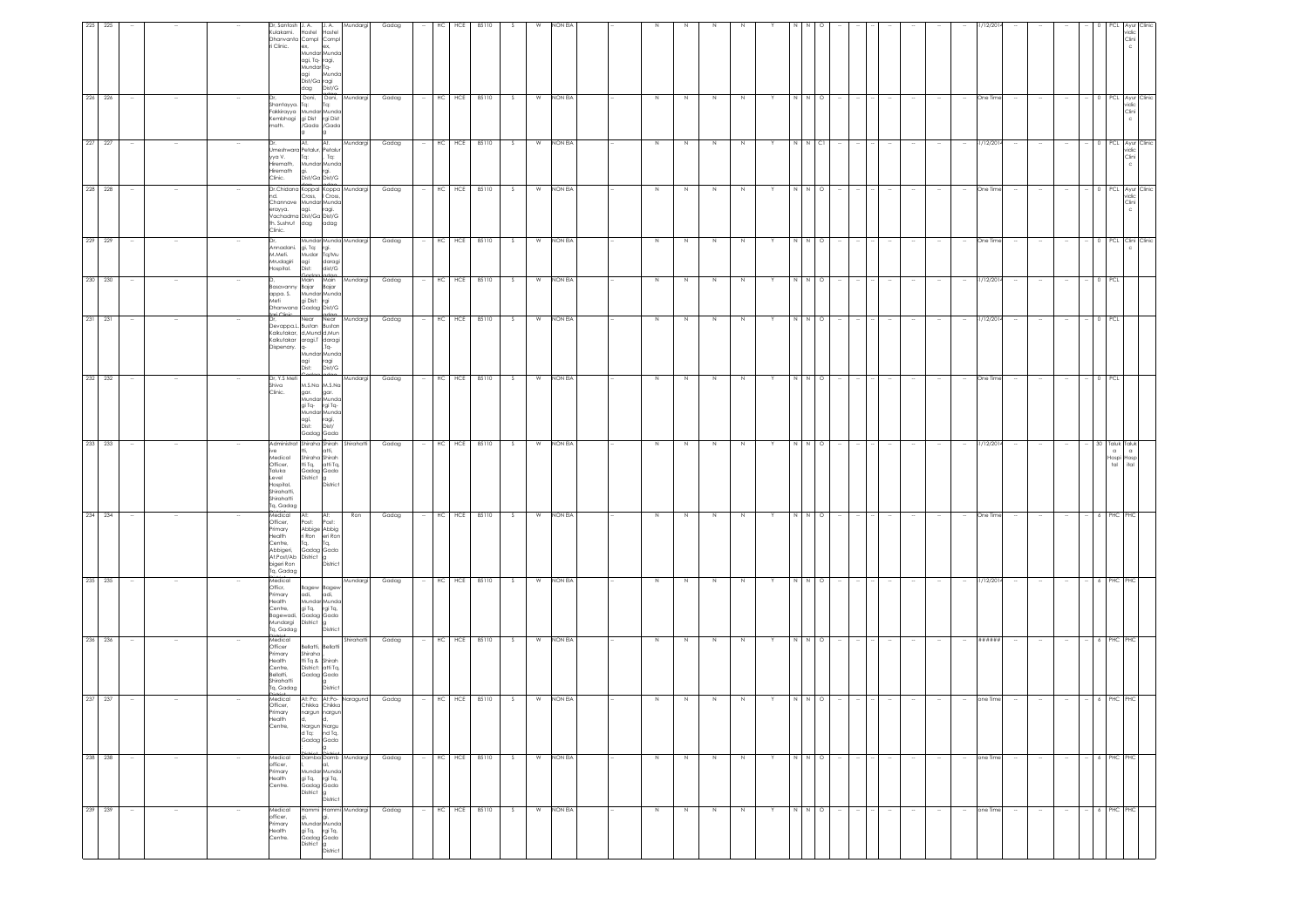| 240                |                          |        |        | Dr. S.H.<br>Hirehal,<br>Sushrut<br>Clinic.                                                                                                            | At:Post: At:Post<br>Hebbal /<br>Shiraha<br>tti Tq,<br>Gadag atti Tq,<br>District Gada               | Hebbc<br>Shirah<br><b>District</b> | Shirahatti             | Gadag          | нc     | HCE       | 85110                 |         | NON E                        |  |                  |              |             |              |    |                   |                    |        |                  |        |        |                      |                          |        |                          |            |                      |  |
|--------------------|--------------------------|--------|--------|-------------------------------------------------------------------------------------------------------------------------------------------------------|-----------------------------------------------------------------------------------------------------|------------------------------------|------------------------|----------------|--------|-----------|-----------------------|---------|------------------------------|--|------------------|--------------|-------------|--------------|----|-------------------|--------------------|--------|------------------|--------|--------|----------------------|--------------------------|--------|--------------------------|------------|----------------------|--|
| 241 241            |                          |        |        | Medical<br>officer,<br>Primary<br>Health<br>Centre.                                                                                                   | Hirehal, Hirehal<br>At.Post:<br>Hirehal. At.Post<br>Ron Tq, :Hireha<br>Gadag I. Ron<br>District Tq, | Gada<br><b>District</b>            | Ron                    | Gadag          |        |           | HC HCE 85110          | S       | W NON EIA                    |  | $\,N\,$          | N            | $\,$ N      | $\,N\,$      |    | N N               | $\circ$            |        |                  |        |        | one Time             |                          |        |                          |            | 6 PHC PHC            |  |
| 242 242            |                          |        |        | Medical<br>Officer,<br><sup>a</sup> rimary<br>Health<br>Centre.                                                                                       | Hirewa Hirewa<br>ddatti, ddatti,<br>Mundar Munda<br>gi Tq, rgi Tq,<br>Gadag Gada<br>District g      | <b>District</b>                    | Mundargi               | Gadag          |        |           | HC HCE 85110          | S       | W NON EIA                    |  | $\,$ N $\,$      | $\,N\,$      | $\,$ N      | $\,N\,$      |    | $N$ $N$ $\circ$ O |                    |        |                  |        |        | one Time             |                          |        |                          |            | 6 PHC PHC            |  |
| 243 243            |                          |        |        | Medical<br>Officer,<br><sup>2</sup> rimary<br>Health<br>Centre.                                                                                       | At:Po: At:Po-<br>Holealu Holeal<br>r, Ron ur, Ron<br>Tq,<br>Gadag Gada<br>District g                | Tq,<br><b>District</b>             | Ron                    | Gadag          |        |           | HC HCE 85110          | S       | NON EIA<br>W                 |  | $\mathbb N$      | N            | $\,$ N      | $\,N\,$      |    | N N               | $\circ$            |        |                  |        | $\sim$ | 30/6/2018            | $\overline{\phantom{a}}$ |        | $\overline{\phantom{a}}$ |            | 6 PHC PHC            |  |
| 244 244            | $\sim$                   | $\sim$ | $\sim$ | Medical<br>Oficer,<br><b>himary</b><br>Health<br>Centre.                                                                                              | At:Po: At:Po-<br>Homba Homb<br>$I, Tq$ & $Iq$ , $Tq$<br>District &<br>Gadag District                | Gada                               | Gadag                  | Gadag          | $\sim$ | HC HCE    | 85110                 | S       | NON EIA<br>W                 |  | N                | N            | N           | N            | Y  | N N               | $\circ$            | $\sim$ | $\sim$<br>$\sim$ |        | $\sim$ | one Time             | $\sim$                   | $\sim$ | $\sim$                   |            | 6 PHC PHC            |  |
| 245 245<br>246 246 |                          |        |        | Medical<br>officer,<br><sup>9</sup> rimary<br>Health<br>Centre.<br>Medical                                                                            | Huilgol, Huilgol<br>Gadag<br>Tq &<br>District g Tq &<br>At/Po- At:Po-                               | Gada                               | Gadag<br>Gadag         | Gadag<br>Gadag |        | HCE<br>HC | 85110<br>HC HCE 85110 | S.<br>S | NON EIA<br>W<br>W<br>NON EIA |  | $\,$ N<br>$\,$ N | N<br>$\,N\,$ | N<br>$\,$ N | N<br>$\,N\,$ |    | N N               | $\circ$<br>$\circ$ |        |                  |        |        | One Time<br>One Time |                          |        |                          |            | PHC PHC<br>6 PHC PHC |  |
| 247 247            | - 11                     |        |        | Officer,<br>Primary<br>Health<br>Centre.<br>Medical                                                                                                   | Hulkoti, Hulkoti<br>Tq &<br>District- District<br>Gadag Gada                                        | . Tq $\&$                          | At:Po- At:Po- Naragund | Gadag          | $\sim$ |           | HC HCE 85110          | S       | W NON EIA                    |  | N                | N            | N           | N            |    | N N               | $\circ$            |        |                  |        | $\sim$ | One Time             |                          |        | $\sim$                   |            | 6 PHC PHC            |  |
|                    |                          |        |        | Officer,<br>Primary<br>Health<br>Centre.ct                                                                                                            | Jagapu Jagap<br>Nargun Nargu<br>d Tq: nd Tq,<br>Gadag Gada<br>District g                            | lur.                               |                        |                |        |           |                       |         |                              |  |                  |              |             |              |    |                   |                    |        |                  |        |        |                      |                          |        |                          |            |                      |  |
| 248 248            |                          |        |        | Medical<br>officer,<br><sup>2</sup> rimary<br>Health<br>Centre,<br>Jantalishirur District g<br>Mundargi<br>Tq, Gadag                                  | Jantalis Jantali<br>hirur,<br>Mundar Munda<br>gi Tq, rgi Tq,<br>Gadag Gada                          | shirur,<br><b>District</b>         | Mundargi               | Gadag          |        |           | HC HCE 85110          | S.      | NON EIA<br>W                 |  | $\,$ N           | N            | $\,$ N      | N            |    | N                 | $\circ$            |        |                  |        |        | One Time             |                          |        |                          |            | PHC PHC              |  |
| 249 249            | $\sim$                   |        |        | Medical<br>Officer,<br>himary<br>Health<br>Centre,<br>, Kadadi<br>Gadag Tq                                                                            | Kadadi<br>Gadag<br>$Z_{\rm Q}$<br>District                                                          |                                    | Kadad Gadag            | Gadag          | $\sim$ |           | HC HCE 85110          | S       | W NON EIA                    |  | N                | N            | N           | $\,N\,$      | Y. | N N               | $\circ$            |        | $\sim$           |        | $\sim$ | One Time             | $\sim$                   |        | $\sim$                   |            | 6 PHC PHC            |  |
| 250 250            |                          |        |        | Medical<br>Officer<br>Primary<br>Health<br>Centre,<br>Kalkeri.<br>Mundargi<br>Tq, Gadag                                                               | Kalkeri,<br>Mundar Kalkeri<br>gi Tq, Munda<br>Gadag rgi Tq,<br>District Gada                        | <b>District</b>                    | Mundargi               | Gadag          |        |           | HC HCE 85110          | S       | W<br>NON EIA                 |  | $\,$ N           | N            | $\,$ N      | N            |    | N N               | $\circ$            |        |                  |        |        | One Time             |                          |        |                          |            | 6 PHC PHC            |  |
| 251 251            | $\overline{\phantom{a}}$ |        |        | Medical<br>Officer,<br>Primary<br>Health<br>Centre, At/P Gadag Gada<br>p- Kanavi,<br>Tq &<br>DistrictGad<br>go                                        | At: Po: At:Po-<br>Kanavi, Kanavi<br>Tq &<br>District: District                                      | . Tq $\&$                          | Gadag                  | Gadag          |        |           | HC HCE 85110          | S       | W<br>NON EIA                 |  | Z                | $\,N\,$      | Z           | $\,N\,$      |    | $\geq$<br>N       | $\circ$            |        |                  |        | $\sim$ | One Time             |                          |        | $\overline{\phantom{a}}$ |            | 6 PHC PHC            |  |
| 252 252            | $\sim$                   |        |        | Medical At: Po- At: Po- Gadag<br>Officer,<br>Primary<br>Health<br>Centre, At/P Tq & g Tq &<br>o-Kurtkoti, District District<br>Gadag Tq<br>& District | Kurtkoti Kurtkot<br>Gadag Gada                                                                      |                                    |                        | Gadag          | HC     | HCE       | 85110                 | S       | NON EIA<br>W                 |  | $\mathbb N$      |              | $\mathbb N$ | $\mathbb N$  |    |                   |                    |        |                  |        | $\sim$ | One Time             |                          |        |                          |            | PHC PHC              |  |
| 253 253            | $\sim$                   | $\sim$ |        | Medical<br>Officer,<br>Primary<br>Health<br>Centre, At/P Gadag District<br>Lakkundi,<br>Tq & District<br>Gadag                                        | At:Po- At:Po-<br>Lakkun Lakkun<br>di, Tq & di, Tq<br>District &                                     | Gada                               | Gadag                  | Gadag          |        |           | HC HCE 85110          | S       | NON EIA<br>W                 |  | N                | N            | N           | N            | Y. | $N$ $N$           | $\circ$            | $\sim$ | $\sim$<br>$\sim$ |        | $\sim$ | One Time             | $\sim$                   |        | $\sim$                   |            | 6 PHC PHC            |  |
| 254 254            | $\sim$                   | $\sim$ |        | Medical<br>Officer,<br>Primary<br>Health<br>Centre,<br>At/Po-<br>Mulgund,<br>Mulgund<br>Tq, Gadag                                                     | At: Po- At: Po-<br>Mulgun Mulgu<br>d,<br>Mulgun Mulgu<br>d Tq, nd Tq,<br>Gadag Gada<br>District g   | nd,<br>District                    | Gadag                  | Gadag          | $\sim$ |           | HC HCE 85110          | S.      | NON EIA<br>W                 |  | N                | N            | N           | N            | Y  | N N O             |                    | $\sim$ | $\sim$<br>$\sim$ | $\sim$ | $\sim$ | One Time             | $\sim$                   | $\sim$ | $\sim$                   | 10 PHC PHC |                      |  |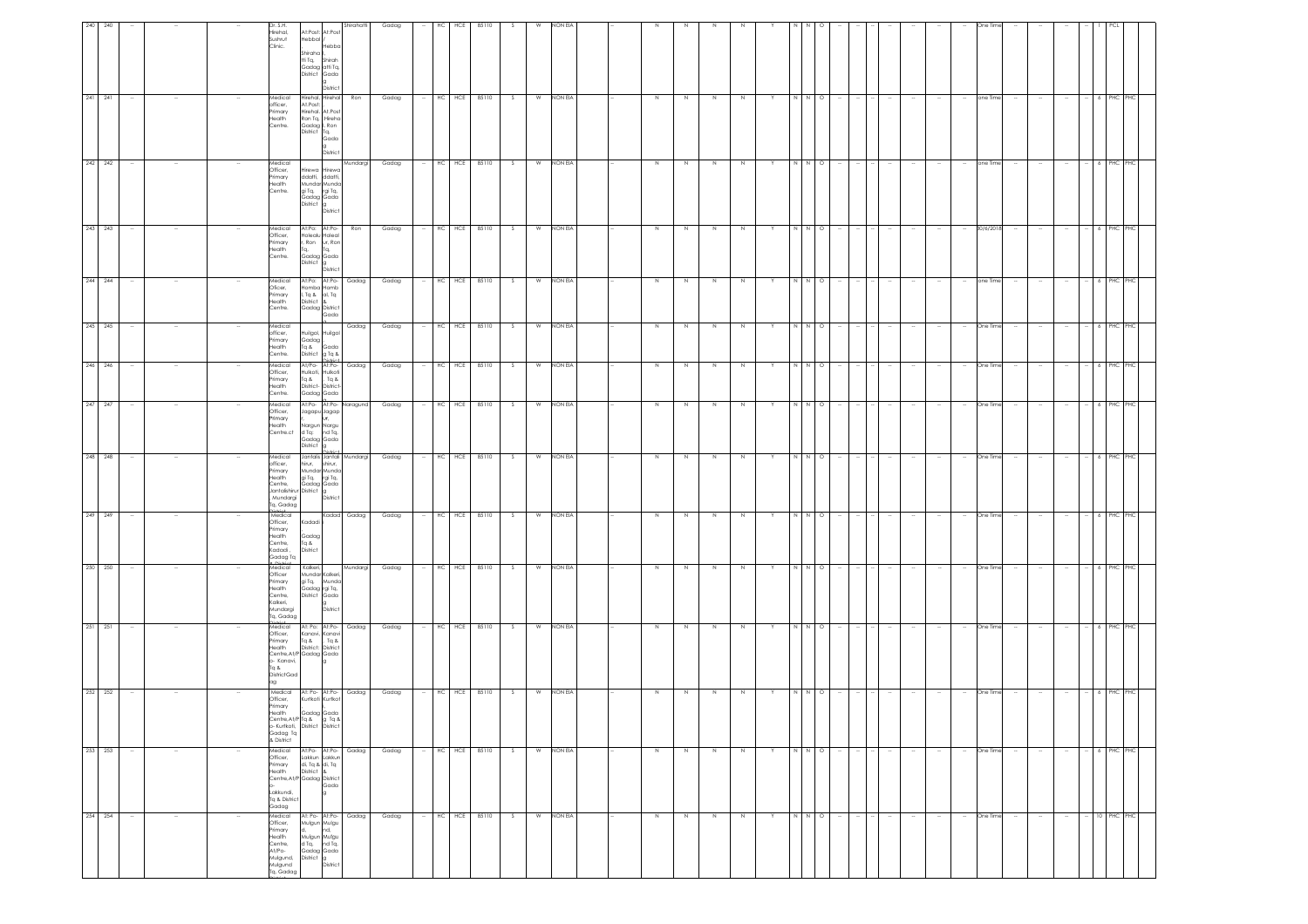|                                                                                                    |                                                                                 | $-6$ PHC PHC                                                                                                                              | 6 PHC                                                                                                                                                                                    |                                                                                         | $6$ PHC<br>ΉC                                                                                        |                                                                                                              | I PHC                                                                                                           | $6$ PHC                                                                                                 |                                                                                                        | CHC                                                                                                                                                            |                                                                                                                                   | $\alpha$<br>Hospi<br>tal                                                                           |
|----------------------------------------------------------------------------------------------------|---------------------------------------------------------------------------------|-------------------------------------------------------------------------------------------------------------------------------------------|------------------------------------------------------------------------------------------------------------------------------------------------------------------------------------------|-----------------------------------------------------------------------------------------|------------------------------------------------------------------------------------------------------|--------------------------------------------------------------------------------------------------------------|-----------------------------------------------------------------------------------------------------------------|---------------------------------------------------------------------------------------------------------|--------------------------------------------------------------------------------------------------------|----------------------------------------------------------------------------------------------------------------------------------------------------------------|-----------------------------------------------------------------------------------------------------------------------------------|----------------------------------------------------------------------------------------------------|
|                                                                                                    |                                                                                 |                                                                                                                                           |                                                                                                                                                                                          | 6 PHC                                                                                   |                                                                                                      |                                                                                                              |                                                                                                                 |                                                                                                         |                                                                                                        | $-30$ CHC                                                                                                                                                      | 30 CHC                                                                                                                            | 100 Taluk                                                                                          |
|                                                                                                    |                                                                                 | $\sim$                                                                                                                                    |                                                                                                                                                                                          |                                                                                         | $\sim$                                                                                               |                                                                                                              |                                                                                                                 | $\sim$                                                                                                  |                                                                                                        | $\sim$                                                                                                                                                         |                                                                                                                                   |                                                                                                    |
|                                                                                                    |                                                                                 | Ξ.                                                                                                                                        |                                                                                                                                                                                          |                                                                                         | $\sim$                                                                                               |                                                                                                              |                                                                                                                 |                                                                                                         |                                                                                                        | $\overline{\phantom{a}}$                                                                                                                                       |                                                                                                                                   |                                                                                                    |
| #####                                                                                              | One Tin                                                                         | 81/12/2012<br>$\sim$                                                                                                                      | One Time                                                                                                                                                                                 | One Tim                                                                                 | One Time<br>$\sim$                                                                                   | One Tim                                                                                                      | One Tim                                                                                                         | 1/12/201                                                                                                | /12/20                                                                                                 | ******<br>$\overline{\phantom{a}}$                                                                                                                             | 30-6-201                                                                                                                          | ######                                                                                             |
|                                                                                                    |                                                                                 | ÷                                                                                                                                         |                                                                                                                                                                                          |                                                                                         | $\sim$                                                                                               |                                                                                                              |                                                                                                                 | $\sim$                                                                                                  |                                                                                                        | $\sim$                                                                                                                                                         |                                                                                                                                   |                                                                                                    |
|                                                                                                    |                                                                                 |                                                                                                                                           |                                                                                                                                                                                          |                                                                                         |                                                                                                      |                                                                                                              |                                                                                                                 |                                                                                                         |                                                                                                        |                                                                                                                                                                |                                                                                                                                   |                                                                                                    |
|                                                                                                    |                                                                                 | $\sim$                                                                                                                                    |                                                                                                                                                                                          |                                                                                         |                                                                                                      |                                                                                                              |                                                                                                                 |                                                                                                         |                                                                                                        |                                                                                                                                                                |                                                                                                                                   |                                                                                                    |
|                                                                                                    |                                                                                 | $\sim$                                                                                                                                    |                                                                                                                                                                                          |                                                                                         |                                                                                                      |                                                                                                              |                                                                                                                 |                                                                                                         |                                                                                                        |                                                                                                                                                                |                                                                                                                                   |                                                                                                    |
|                                                                                                    |                                                                                 | $\sim$                                                                                                                                    |                                                                                                                                                                                          |                                                                                         |                                                                                                      |                                                                                                              |                                                                                                                 |                                                                                                         |                                                                                                        |                                                                                                                                                                |                                                                                                                                   |                                                                                                    |
|                                                                                                    |                                                                                 | <b>Section</b>                                                                                                                            |                                                                                                                                                                                          |                                                                                         |                                                                                                      |                                                                                                              |                                                                                                                 |                                                                                                         |                                                                                                        |                                                                                                                                                                |                                                                                                                                   |                                                                                                    |
| $\circ$                                                                                            |                                                                                 | NNO                                                                                                                                       | $\circ$                                                                                                                                                                                  | $\circ$                                                                                 | $\circ$                                                                                              | O                                                                                                            | $\circ$                                                                                                         | $\circ$                                                                                                 |                                                                                                        | $\circ$                                                                                                                                                        | $\circ$                                                                                                                           | $\circ$                                                                                            |
|                                                                                                    |                                                                                 |                                                                                                                                           |                                                                                                                                                                                          |                                                                                         |                                                                                                      |                                                                                                              |                                                                                                                 |                                                                                                         |                                                                                                        |                                                                                                                                                                |                                                                                                                                   |                                                                                                    |
|                                                                                                    |                                                                                 | Y                                                                                                                                         |                                                                                                                                                                                          |                                                                                         |                                                                                                      |                                                                                                              |                                                                                                                 |                                                                                                         |                                                                                                        | Y                                                                                                                                                              |                                                                                                                                   |                                                                                                    |
|                                                                                                    | N                                                                               | N                                                                                                                                         | N                                                                                                                                                                                        | N                                                                                       | N                                                                                                    | N                                                                                                            | N                                                                                                               | N                                                                                                       | N                                                                                                      | N                                                                                                                                                              | $\mathbb N$                                                                                                                       |                                                                                                    |
|                                                                                                    | $\,N\,$                                                                         | N                                                                                                                                         | N                                                                                                                                                                                        | N                                                                                       | N                                                                                                    | N                                                                                                            | N                                                                                                               | N                                                                                                       | N                                                                                                      | $\,$ N                                                                                                                                                         | N                                                                                                                                 |                                                                                                    |
|                                                                                                    | N.                                                                              | $\overline{N}$                                                                                                                            | N                                                                                                                                                                                        | N                                                                                       | N                                                                                                    | N                                                                                                            | N                                                                                                               | N                                                                                                       |                                                                                                        | N                                                                                                                                                              | N                                                                                                                                 |                                                                                                    |
|                                                                                                    | N                                                                               | N                                                                                                                                         | N                                                                                                                                                                                        | N                                                                                       | N                                                                                                    | $\,$ N                                                                                                       | N                                                                                                               | N                                                                                                       |                                                                                                        | N                                                                                                                                                              | $\mathbb N$                                                                                                                       | $\overline{N}$                                                                                     |
|                                                                                                    |                                                                                 |                                                                                                                                           |                                                                                                                                                                                          |                                                                                         |                                                                                                      |                                                                                                              |                                                                                                                 |                                                                                                         |                                                                                                        |                                                                                                                                                                |                                                                                                                                   |                                                                                                    |
|                                                                                                    |                                                                                 |                                                                                                                                           |                                                                                                                                                                                          |                                                                                         |                                                                                                      |                                                                                                              |                                                                                                                 |                                                                                                         |                                                                                                        |                                                                                                                                                                |                                                                                                                                   |                                                                                                    |
| NON EL                                                                                             | NON EIA                                                                         | NON EIA                                                                                                                                   | NON EIA                                                                                                                                                                                  | <b>NON EIA</b>                                                                          | <b>NON EIA</b>                                                                                       | NON EIA                                                                                                      | NON EIA                                                                                                         | NON EIA                                                                                                 | NON EIA                                                                                                | NON EIA                                                                                                                                                        | NON EIA                                                                                                                           | <b>NON EIA</b>                                                                                     |
| W                                                                                                  | W                                                                               | W                                                                                                                                         | W                                                                                                                                                                                        | W                                                                                       | W                                                                                                    | W                                                                                                            | W                                                                                                               | W                                                                                                       | W                                                                                                      | $\mathsf{w}$                                                                                                                                                   | W                                                                                                                                 | $\circ$                                                                                            |
|                                                                                                    | S.                                                                              | $\overline{\mathcal{S}}$                                                                                                                  | - S                                                                                                                                                                                      | S.                                                                                      | -S                                                                                                   | S.                                                                                                           | S.                                                                                                              | S.                                                                                                      | S.                                                                                                     | $\mathsf{S}$                                                                                                                                                   | -S                                                                                                                                |                                                                                                    |
| 85110<br>85110                                                                                     |                                                                                 | 85110                                                                                                                                     | 85110                                                                                                                                                                                    | 85110                                                                                   | 85110                                                                                                | 85110                                                                                                        | 85110                                                                                                           | 85110                                                                                                   | 85110                                                                                                  | 85110                                                                                                                                                          | 85110                                                                                                                             | 85110                                                                                              |
| HCE                                                                                                | $HC$ $HCE$                                                                      | HC HCE                                                                                                                                    | HC HCE                                                                                                                                                                                   | HCE                                                                                     | $HC$ $HCE$                                                                                           | HCE                                                                                                          | HCE                                                                                                             | HCE                                                                                                     | HCE                                                                                                    | $HC$ $HCE$                                                                                                                                                     | HCE                                                                                                                               | $HC$ HCE                                                                                           |
| HC                                                                                                 |                                                                                 | $\sim$                                                                                                                                    |                                                                                                                                                                                          | HC                                                                                      | $\sim$                                                                                               | HC                                                                                                           | HC                                                                                                              | HC                                                                                                      | HC                                                                                                     |                                                                                                                                                                | HC                                                                                                                                |                                                                                                    |
| Gadag                                                                                              | Gadag                                                                           | Gadag                                                                                                                                     | Gadag                                                                                                                                                                                    | Gadag                                                                                   | Gadag                                                                                                | Gadag                                                                                                        | Gadag                                                                                                           | Gadag                                                                                                   | Gadag                                                                                                  | Gadag                                                                                                                                                          | Gadag                                                                                                                             | Gadag                                                                                              |
| Ron                                                                                                |                                                                                 | Ron                                                                                                                                       |                                                                                                                                                                                          | Ron                                                                                     |                                                                                                      |                                                                                                              | Ron                                                                                                             | Shirahatt                                                                                               | Shirahatt                                                                                              |                                                                                                                                                                | Ron                                                                                                                               |                                                                                                    |
| Ron Tq.<br>Distric                                                                                 | At: Po- At:Po- Gadag                                                            | aregal<br>Ron Ta.<br>District                                                                                                             | Nidagu Nidag Ron<br>ndi, At undi,<br>District                                                                                                                                            | <b>Distric</b>                                                                          | At/Po/ At/Po/ Shirahatti<br>District                                                                 | At/Po- At/Po- Naragund<br>District                                                                           |                                                                                                                 | District                                                                                                | $_{\text{atti}}$<br>District                                                                           | axmes Laxme Shirahatti<br>Gada<br>Distric                                                                                                                      | District                                                                                                                          | Nargun Nargu Naraguna<br>nd.                                                                       |
| At: Po- At:Po-<br>Mushig Mushig<br>eri, Ron eri,<br>$T_{\mathbf{q}_i}$<br>Gadag Gada<br>District g | Nagavi Nagav<br>Gadag Gada<br>Tq & g Tq &<br>District District                  | At Post: At<br>Narega Poat/N<br>Ron <sup>T</sup><br>Ta.<br>Gadag Gada                                                                     | Gadag Tq,                                                                                                                                                                                | At/Po-At:Po-<br>Savadi, Savadi<br>Ron Tq, , Ron<br>Gadag Tq,<br>District Gada           | Shigli, Shigli,<br>Shiraha Shirah<br>tti Tq, atti Tq,<br>Gadag Gada<br>District                      | Shirol. Shirol.<br>Nargun Nargu<br>d Tq, nd Tq,<br>Gadag Gada<br>District g                                  | At.Post/ At.Post<br>Soodi /Soodi<br>Ron Tq, Ron Tq,<br>Gadag Gada<br>Gaau <sub>er</sub><br>District<br>District | Sooran Sooran<br>agi, agi,<br>Shiraha Shirah<br>tti Tq, atti Tq,<br>Gadag Gada<br>District g            | falava Yalav<br>Shiraha Shirah<br>tti Tq. atti Tq.<br>Gadag Gada<br>District                           | hwara, shwar<br>Shiraha a,<br>District                                                                                                                         | Gajend Gajen<br>Gadag Tq,<br>District Gada                                                                                        | d.<br>Nargun Nargu<br>d Tq, nd Tq,<br>Gadag Gada                                                   |
| Medical<br>officer<br>Primary<br>Health<br>Centre.<br>Mushigeri,<br>Ron Tq.<br>Gadaa               | Medical<br>Officer,<br>Primary<br>Health<br>Centre,<br>.<br>Nagavi,<br>Gadag Tq | a Distint<br>Medical<br>officer,<br>Primary<br>Health<br>Centre,<br>Naregal, At District<br>Poat/Nareg<br>al Ron Tq,<br>Gadag<br>District | Medical<br>Officer,<br>Frimary<br>Primary Post/Ni At<br>Health dagun Post:Ni<br>Centre, di Ron dagun<br>Nidagundi, Tq, di Ron<br>At<br>Post/Nidag District Gada<br>undi Ron<br>Tq, Gadag | a:<br>Medical<br>Officr,<br>Primary<br>Health<br>Centre.<br>Savadi,<br>Ron Tq,<br>Gadag | District<br>Medical<br>Officer<br>Primary<br>Health<br>Centre,<br>Shigli,<br>Shirahatti<br>Tq, Gadag | Nictrict<br>Medical<br>Officer,<br>Primary<br>Health<br>Centre,<br>At/Po-<br>Shirol,<br>Nargund<br>Tq, Gadag | Medical<br>Officer,<br>Primary<br>Health<br>Centre,<br>At.Post/Sud<br>Ron Tq,<br>Gadag                          | nistiat.<br>Medical<br>Officer<br>Primary<br>Health<br>Centre.<br>Sooranagi,<br>Shirahatti<br>Tq, Gadag | Nistrat<br>Medical<br>officer<br>Primary<br>Health<br>Centre,<br>Yalavatti,<br>Shirahatti<br>Tq, Gadag | Administrat<br>ive<br>Medical<br>Officer<br>Officer Hi Tq, Shirah<br>Community Gadag atti Tq,<br>Health<br>Care,<br>Laxmeshw<br>ra.<br>Shirahatti<br>Tq, Gadag | Mdical<br>Officer,<br>Officer, ragad, draga<br>Community Ron Tq, d, Ron<br>Health<br>Centre.<br>Gajendrag<br>ad, Ron Tq,<br>Gadag | Medical<br>Officer,<br>Taluka<br>Hospital,<br>Nargund,<br>Nargund<br>Tq. Gadag - District District |
|                                                                                                    |                                                                                 |                                                                                                                                           |                                                                                                                                                                                          |                                                                                         |                                                                                                      |                                                                                                              |                                                                                                                 |                                                                                                         |                                                                                                        |                                                                                                                                                                |                                                                                                                                   |                                                                                                    |
|                                                                                                    |                                                                                 |                                                                                                                                           |                                                                                                                                                                                          |                                                                                         |                                                                                                      |                                                                                                              |                                                                                                                 |                                                                                                         |                                                                                                        |                                                                                                                                                                |                                                                                                                                   |                                                                                                    |
|                                                                                                    |                                                                                 |                                                                                                                                           |                                                                                                                                                                                          |                                                                                         |                                                                                                      |                                                                                                              |                                                                                                                 |                                                                                                         |                                                                                                        |                                                                                                                                                                |                                                                                                                                   |                                                                                                    |
| 255                                                                                                |                                                                                 | $\sim$                                                                                                                                    |                                                                                                                                                                                          | 259                                                                                     |                                                                                                      | 261                                                                                                          | 262                                                                                                             | 263                                                                                                     | 264                                                                                                    | $\sim$                                                                                                                                                         | 266                                                                                                                               | 267                                                                                                |
| 255<br>256 256                                                                                     |                                                                                 | 257 257                                                                                                                                   | 258 258                                                                                                                                                                                  | 259                                                                                     | 260 260                                                                                              | 261                                                                                                          | 262                                                                                                             | 263                                                                                                     | 264                                                                                                    | 265 265                                                                                                                                                        | 266                                                                                                                               | 267                                                                                                |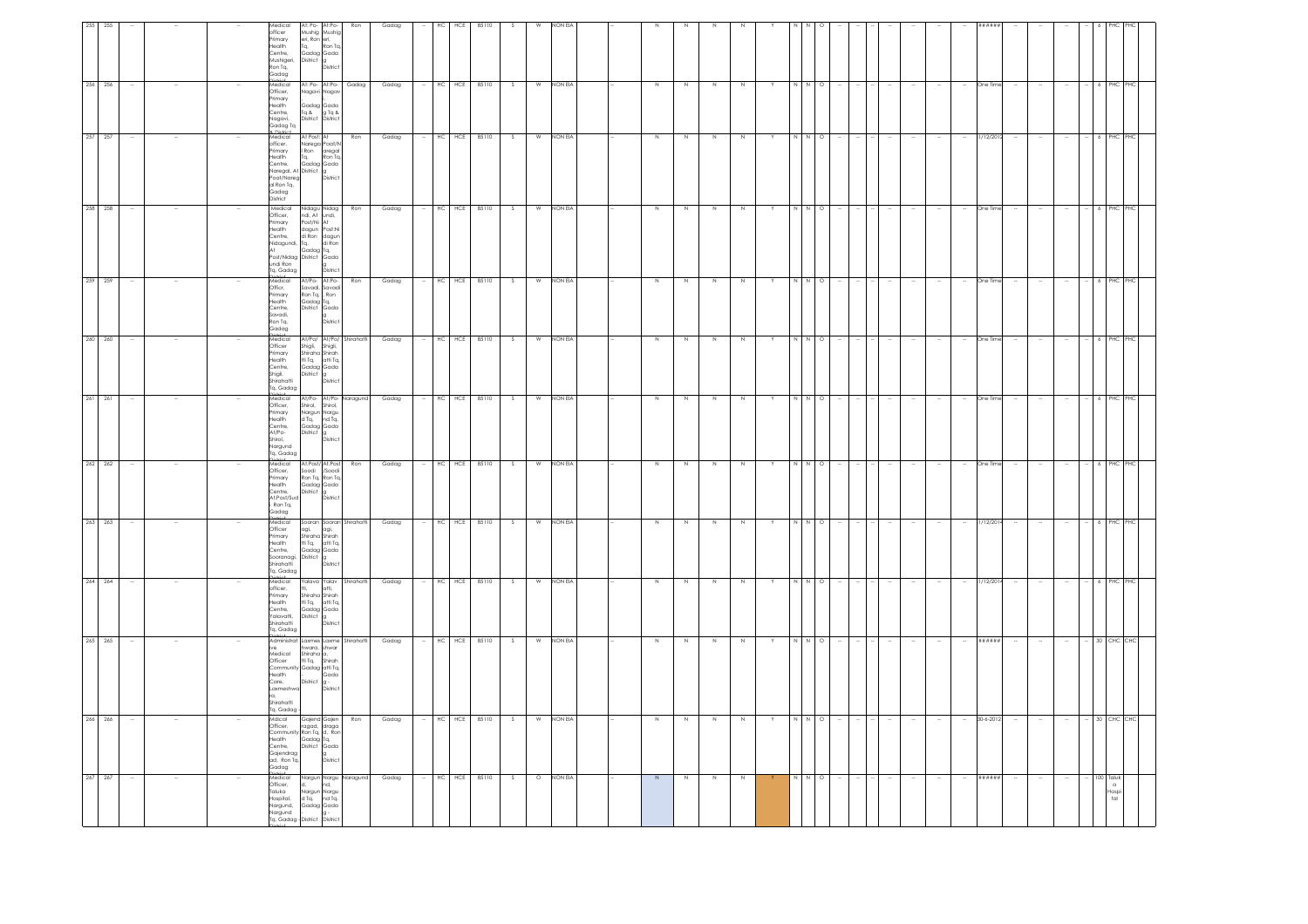| (Urab<br>an<br>Healt<br>Centr Cent<br>$\Theta$                                                                                             | 50 Taluk<br>$\alpha$<br>$\alpha$<br>Hospi Hosp<br>$t$ al<br>ital                                                                                                                                                                                                                                                                                                                                                                                                                                                                                                           | 0 GAY Ayur<br>edi<br>c<br>Hosp<br>ital<br><b>GAY</b>                                                                                                            | c.<br>Hosp<br>ital                                                             | 0 GAY AVU<br>/edi<br>Hosp<br>ital                                                                          | $0$ $GAY$<br>edic<br>losp<br>ital                                                                                                                                                                  | edi<br>Hosp<br>ital                                                                                                                       | 0 GAY<br>Ayrv<br>$_{\rm edic}$<br>Hosp<br>ital<br>0 GAY                                                                                                                                                                                                                         | Avry                                                                                                                         | 0 GAY Ayur<br>vedi<br>Hosp<br>ital                                                                                       | $0$ $GAY$<br>/edi                                                                                                     |
|--------------------------------------------------------------------------------------------------------------------------------------------|----------------------------------------------------------------------------------------------------------------------------------------------------------------------------------------------------------------------------------------------------------------------------------------------------------------------------------------------------------------------------------------------------------------------------------------------------------------------------------------------------------------------------------------------------------------------------|-----------------------------------------------------------------------------------------------------------------------------------------------------------------|--------------------------------------------------------------------------------|------------------------------------------------------------------------------------------------------------|----------------------------------------------------------------------------------------------------------------------------------------------------------------------------------------------------|-------------------------------------------------------------------------------------------------------------------------------------------|---------------------------------------------------------------------------------------------------------------------------------------------------------------------------------------------------------------------------------------------------------------------------------|------------------------------------------------------------------------------------------------------------------------------|--------------------------------------------------------------------------------------------------------------------------|-----------------------------------------------------------------------------------------------------------------------|
|                                                                                                                                            |                                                                                                                                                                                                                                                                                                                                                                                                                                                                                                                                                                            |                                                                                                                                                                 |                                                                                |                                                                                                            |                                                                                                                                                                                                    |                                                                                                                                           |                                                                                                                                                                                                                                                                                 |                                                                                                                              |                                                                                                                          |                                                                                                                       |
|                                                                                                                                            |                                                                                                                                                                                                                                                                                                                                                                                                                                                                                                                                                                            | $\sim$                                                                                                                                                          |                                                                                |                                                                                                            |                                                                                                                                                                                                    |                                                                                                                                           |                                                                                                                                                                                                                                                                                 |                                                                                                                              |                                                                                                                          |                                                                                                                       |
|                                                                                                                                            |                                                                                                                                                                                                                                                                                                                                                                                                                                                                                                                                                                            | $\sim$                                                                                                                                                          |                                                                                |                                                                                                            |                                                                                                                                                                                                    |                                                                                                                                           |                                                                                                                                                                                                                                                                                 |                                                                                                                              |                                                                                                                          |                                                                                                                       |
|                                                                                                                                            |                                                                                                                                                                                                                                                                                                                                                                                                                                                                                                                                                                            | $\sim$                                                                                                                                                          |                                                                                |                                                                                                            |                                                                                                                                                                                                    |                                                                                                                                           |                                                                                                                                                                                                                                                                                 |                                                                                                                              |                                                                                                                          |                                                                                                                       |
|                                                                                                                                            | ******                                                                                                                                                                                                                                                                                                                                                                                                                                                                                                                                                                     | ######<br>******                                                                                                                                                |                                                                                | ######                                                                                                     | ******                                                                                                                                                                                             | ####                                                                                                                                      | ******                                                                                                                                                                                                                                                                          | ******                                                                                                                       | ******                                                                                                                   | ******                                                                                                                |
|                                                                                                                                            |                                                                                                                                                                                                                                                                                                                                                                                                                                                                                                                                                                            | $\sim$                                                                                                                                                          |                                                                                |                                                                                                            | $\sim$                                                                                                                                                                                             |                                                                                                                                           |                                                                                                                                                                                                                                                                                 |                                                                                                                              |                                                                                                                          |                                                                                                                       |
|                                                                                                                                            |                                                                                                                                                                                                                                                                                                                                                                                                                                                                                                                                                                            | $\sim$                                                                                                                                                          |                                                                                |                                                                                                            |                                                                                                                                                                                                    |                                                                                                                                           |                                                                                                                                                                                                                                                                                 |                                                                                                                              |                                                                                                                          |                                                                                                                       |
|                                                                                                                                            |                                                                                                                                                                                                                                                                                                                                                                                                                                                                                                                                                                            | $\sim$                                                                                                                                                          |                                                                                |                                                                                                            |                                                                                                                                                                                                    |                                                                                                                                           |                                                                                                                                                                                                                                                                                 |                                                                                                                              |                                                                                                                          |                                                                                                                       |
|                                                                                                                                            |                                                                                                                                                                                                                                                                                                                                                                                                                                                                                                                                                                            | $\sim$                                                                                                                                                          |                                                                                |                                                                                                            |                                                                                                                                                                                                    |                                                                                                                                           |                                                                                                                                                                                                                                                                                 |                                                                                                                              |                                                                                                                          |                                                                                                                       |
|                                                                                                                                            |                                                                                                                                                                                                                                                                                                                                                                                                                                                                                                                                                                            |                                                                                                                                                                 |                                                                                |                                                                                                            |                                                                                                                                                                                                    |                                                                                                                                           |                                                                                                                                                                                                                                                                                 |                                                                                                                              |                                                                                                                          |                                                                                                                       |
|                                                                                                                                            |                                                                                                                                                                                                                                                                                                                                                                                                                                                                                                                                                                            | $\sim$                                                                                                                                                          |                                                                                |                                                                                                            |                                                                                                                                                                                                    |                                                                                                                                           |                                                                                                                                                                                                                                                                                 |                                                                                                                              |                                                                                                                          |                                                                                                                       |
|                                                                                                                                            | $\circ$                                                                                                                                                                                                                                                                                                                                                                                                                                                                                                                                                                    | $N$ 0<br>$\circ$                                                                                                                                                |                                                                                | $\circ$                                                                                                    | $\circ$                                                                                                                                                                                            |                                                                                                                                           | $\circ$                                                                                                                                                                                                                                                                         | $\circ$                                                                                                                      | $\circ$                                                                                                                  | $\circ$                                                                                                               |
|                                                                                                                                            | N                                                                                                                                                                                                                                                                                                                                                                                                                                                                                                                                                                          | N                                                                                                                                                               |                                                                                | NN                                                                                                         | N                                                                                                                                                                                                  |                                                                                                                                           | Z<br>$\overline{N}$<br>N N                                                                                                                                                                                                                                                      |                                                                                                                              | N N                                                                                                                      | N N                                                                                                                   |
|                                                                                                                                            |                                                                                                                                                                                                                                                                                                                                                                                                                                                                                                                                                                            | Y                                                                                                                                                               |                                                                                | Y                                                                                                          |                                                                                                                                                                                                    |                                                                                                                                           |                                                                                                                                                                                                                                                                                 |                                                                                                                              |                                                                                                                          |                                                                                                                       |
|                                                                                                                                            | N                                                                                                                                                                                                                                                                                                                                                                                                                                                                                                                                                                          | N<br>Ν                                                                                                                                                          |                                                                                | N                                                                                                          | $\mathbb N$                                                                                                                                                                                        |                                                                                                                                           | N                                                                                                                                                                                                                                                                               | $\mathbb N$                                                                                                                  | Z                                                                                                                        | $\,$ N                                                                                                                |
|                                                                                                                                            | N                                                                                                                                                                                                                                                                                                                                                                                                                                                                                                                                                                          | N<br>N                                                                                                                                                          |                                                                                | N                                                                                                          | $\,$ N                                                                                                                                                                                             | N                                                                                                                                         | Z                                                                                                                                                                                                                                                                               | N                                                                                                                            | Z                                                                                                                        | N                                                                                                                     |
|                                                                                                                                            | N                                                                                                                                                                                                                                                                                                                                                                                                                                                                                                                                                                          | N<br>N                                                                                                                                                          |                                                                                | N                                                                                                          | N                                                                                                                                                                                                  |                                                                                                                                           |                                                                                                                                                                                                                                                                                 | N                                                                                                                            | N                                                                                                                        | N                                                                                                                     |
|                                                                                                                                            | N                                                                                                                                                                                                                                                                                                                                                                                                                                                                                                                                                                          | N<br>N                                                                                                                                                          |                                                                                | N                                                                                                          | $\mathbb N$                                                                                                                                                                                        | Ν                                                                                                                                         | Z                                                                                                                                                                                                                                                                               | N                                                                                                                            | Z                                                                                                                        | N                                                                                                                     |
|                                                                                                                                            |                                                                                                                                                                                                                                                                                                                                                                                                                                                                                                                                                                            |                                                                                                                                                                 |                                                                                |                                                                                                            |                                                                                                                                                                                                    |                                                                                                                                           |                                                                                                                                                                                                                                                                                 |                                                                                                                              |                                                                                                                          |                                                                                                                       |
| 306-2000                                                                                                                                   |                                                                                                                                                                                                                                                                                                                                                                                                                                                                                                                                                                            |                                                                                                                                                                 |                                                                                |                                                                                                            |                                                                                                                                                                                                    |                                                                                                                                           |                                                                                                                                                                                                                                                                                 |                                                                                                                              |                                                                                                                          |                                                                                                                       |
| <b>VON EIA</b>                                                                                                                             | NON EIA                                                                                                                                                                                                                                                                                                                                                                                                                                                                                                                                                                    | NON EIA<br>non Ela                                                                                                                                              |                                                                                | <b>NON EIA</b>                                                                                             | NON EIA                                                                                                                                                                                            | NON EIA                                                                                                                                   | NON EIA                                                                                                                                                                                                                                                                         | NON EIA                                                                                                                      | <b>NON EIA</b>                                                                                                           | NON EIA                                                                                                               |
| W                                                                                                                                          | $\circ$                                                                                                                                                                                                                                                                                                                                                                                                                                                                                                                                                                    | W<br>W                                                                                                                                                          |                                                                                | W                                                                                                          | W                                                                                                                                                                                                  |                                                                                                                                           | W                                                                                                                                                                                                                                                                               | W                                                                                                                            | W                                                                                                                        | W                                                                                                                     |
|                                                                                                                                            | -S                                                                                                                                                                                                                                                                                                                                                                                                                                                                                                                                                                         | S<br>s                                                                                                                                                          |                                                                                | -S                                                                                                         | S.                                                                                                                                                                                                 |                                                                                                                                           | S                                                                                                                                                                                                                                                                               | - S                                                                                                                          | S.                                                                                                                       | S.                                                                                                                    |
| 85110                                                                                                                                      | 85110                                                                                                                                                                                                                                                                                                                                                                                                                                                                                                                                                                      | 85110<br>85110                                                                                                                                                  |                                                                                | 85110                                                                                                      | 85110                                                                                                                                                                                              | 85110                                                                                                                                     | 85110                                                                                                                                                                                                                                                                           | 85110                                                                                                                        | 85110                                                                                                                    | 85110                                                                                                                 |
| HCE                                                                                                                                        | HC HCE                                                                                                                                                                                                                                                                                                                                                                                                                                                                                                                                                                     | $HC$ $HCE$<br>HCE                                                                                                                                               |                                                                                | HC HCE                                                                                                     | $HC$ $HCE$                                                                                                                                                                                         | HCE                                                                                                                                       | HCE                                                                                                                                                                                                                                                                             | HC HCE                                                                                                                       | HCE                                                                                                                      | HC HCE                                                                                                                |
| НC                                                                                                                                         |                                                                                                                                                                                                                                                                                                                                                                                                                                                                                                                                                                            | $\sim$<br>HC                                                                                                                                                    |                                                                                |                                                                                                            |                                                                                                                                                                                                    | нc                                                                                                                                        | HC                                                                                                                                                                                                                                                                              |                                                                                                                              | HC                                                                                                                       |                                                                                                                       |
| Gadag                                                                                                                                      | Gadag                                                                                                                                                                                                                                                                                                                                                                                                                                                                                                                                                                      | Gadag<br>Gadag                                                                                                                                                  |                                                                                | Gadag                                                                                                      | Gadag                                                                                                                                                                                              | Gadag                                                                                                                                     | Gadag                                                                                                                                                                                                                                                                           | Gadag                                                                                                                        | Gadag                                                                                                                    | Gadag                                                                                                                 |
| Gadag                                                                                                                                      | Ron                                                                                                                                                                                                                                                                                                                                                                                                                                                                                                                                                                        | At/Po- At/Po- Gadag<br>At/Po- Asundi Gadag                                                                                                                      |                                                                                | Gadag                                                                                                      | Bidarall Bidaral Mundargi                                                                                                                                                                          | Gadag                                                                                                                                     | Mundargi                                                                                                                                                                                                                                                                        | Haroge Harog Mundargi<br>ri-<br>Village, Village                                                                             | Ron                                                                                                                      | Ron                                                                                                                   |
| Near<br>Gandhi Gandh<br>Road, Station<br>Gada<br>District                                                                                  | Distric                                                                                                                                                                                                                                                                                                                                                                                                                                                                                                                                                                    | Village, Village<br>Gada<br>g Tq&<br>Dist.                                                                                                                      |                                                                                | At/Po- At/Po-<br>Balaga Balag<br>g<br>Tq&Dis                                                               |                                                                                                                                                                                                    | Chikka Chikka<br>Village, Village<br>g<br>Tq&Dis                                                                                          | Doni-                                                                                                                                                                                                                                                                           |                                                                                                                              |                                                                                                                          | Gadag Mundo<br>rgi                                                                                                    |
| Near<br>Circle, i<br>Station Circle,<br>Gadag<br>Tq & Gada<br>District g Tq &                                                              | Gadag Gada<br>District g                                                                                                                                                                                                                                                                                                                                                                                                                                                                                                                                                   | Gadag                                                                                                                                                           | Asundi-<br>Village,<br>Dist:<br>Godoo                                          | nur-<br>anur-<br>Village, Village<br>Gadag                                                                 |                                                                                                                                                                                                    | handig handi<br>ol- gol-                                                                                                                  | Doni-                                                                                                                                                                                                                                                                           | Gadag rgi Tq.<br>Dist. Gada<br>g Dist.                                                                                       | At/Po-At/Po-<br>Itagi, Itagi,<br>Ron Tq. Ron Tq.<br>Gadag Gada<br>Dist. g Dist.                                          | Jakkali- At/Po-<br>Village, Jakkali-<br>Tq-Ron, Village<br>Dist-                                                      |
| edical<br>Officer,<br>umaar,<br>Health<br>Center<br>Gadag.Ne Gadag Road,<br>ar Gandhi<br>Circle,<br>Station<br>Road,<br>Gadaa.<br>Gadag Tq | $\begin{tabular}{l c c c} \hline \textit{Medical} & \textit{Neu} & \textit{.} \\ \hline \textit{Office}, & \textit{City} & \textit{City} \\ \textit{Table 1} & \textit{Multi} & \textit{Multi} \\ \textit{1:} & \textit{full} & \textit{pull} \\ \textit{I:} & \textit{out} & \textit{out} \\ \hline \end{tabular}$<br>Hospiral, particular control (March Chemical Rome, March Chemical Rome, Chemical Chemical Chemical Chemical Chemical Chemical Chemical Chemical Chemical Chemical Chemical Chemical Chemical Chemical Chemical Chemical Chemic<br>Gadag<br>District | Medical<br>officer, Antur-<br>Governme Bentur- Bentur-<br>Ayurvedic<br>Dispensary, Tq&<br>Antur- Dist.<br>Bentur-<br>Vilage,<br><b>Sadag Tg&amp;</b><br>Medical | officer,<br>Governme<br>Ayurvedic<br>Dispensary<br>Asundi-<br>/illage,<br>iet- | Medical<br>Officer,<br>Governme<br>Ayurvedic<br>Dispensary, Tq&Dist Gada<br>Balaganur-<br>/ilage,<br>poboś | r<br>Medical<br>Officer,<br>Governme Village, Village<br>nt Mundar<br>Ayurvedic giltq. Munda<br>Dispensary, Gadag rgita.<br>Bidaralli- Dist. Gada<br>Village, g Dist.<br><br>Mundargi<br>tq. Gadag | Medical<br>Officer,<br>Governme<br>Avurvedic<br>Ayurvedic Gadag ,<br>Dispensary, Tq&Dist Gada<br>Chikkahan<br>digol-<br>Village,<br>goboś | Medical<br>webuch<br>officer, Village, Village, Village, Village, Village, Village, Village, Village, Village, Village, Village, Village, Village, Village, Village, Village, Village, Village, Village, Village, Village, Village, Village<br>/ilage,<br>Mundargi<br>Tq/ Gadag | Meical<br>officer.<br>Governme<br>nt<br>Ayurvedic gi Tq. Mundo<br>lospital,<br>larogeri-<br>/ilage,<br>Mundarai<br>lq. Gadag | Medical<br>Offider.<br>Governme<br><br>Ayurvedic<br>.<br>Dispensary.<br>Itagi-<br>g.<br>Village,<br>Ron Tq.<br>.<br>Goda | a<br>Medical<br>officer,<br>Governme<br><b>Ayurvedic</b><br>.<br>Dispensary,<br>Jakkali-<br>village,Tq-<br>Ron, Dist- |
|                                                                                                                                            |                                                                                                                                                                                                                                                                                                                                                                                                                                                                                                                                                                            |                                                                                                                                                                 |                                                                                |                                                                                                            |                                                                                                                                                                                                    |                                                                                                                                           |                                                                                                                                                                                                                                                                                 |                                                                                                                              |                                                                                                                          |                                                                                                                       |
|                                                                                                                                            |                                                                                                                                                                                                                                                                                                                                                                                                                                                                                                                                                                            |                                                                                                                                                                 |                                                                                |                                                                                                            |                                                                                                                                                                                                    |                                                                                                                                           |                                                                                                                                                                                                                                                                                 |                                                                                                                              |                                                                                                                          |                                                                                                                       |
|                                                                                                                                            |                                                                                                                                                                                                                                                                                                                                                                                                                                                                                                                                                                            |                                                                                                                                                                 |                                                                                |                                                                                                            |                                                                                                                                                                                                    |                                                                                                                                           |                                                                                                                                                                                                                                                                                 |                                                                                                                              |                                                                                                                          |                                                                                                                       |
|                                                                                                                                            |                                                                                                                                                                                                                                                                                                                                                                                                                                                                                                                                                                            | $\sim$                                                                                                                                                          |                                                                                |                                                                                                            |                                                                                                                                                                                                    |                                                                                                                                           |                                                                                                                                                                                                                                                                                 |                                                                                                                              |                                                                                                                          |                                                                                                                       |
| 268<br>268                                                                                                                                 | 269 269                                                                                                                                                                                                                                                                                                                                                                                                                                                                                                                                                                    | 270 270<br>271 271                                                                                                                                              |                                                                                | 272 272                                                                                                    | 273 273                                                                                                                                                                                            | 274 274                                                                                                                                   | 275 275                                                                                                                                                                                                                                                                         | 276 276                                                                                                                      | 277 277                                                                                                                  | 278 278                                                                                                               |
|                                                                                                                                            |                                                                                                                                                                                                                                                                                                                                                                                                                                                                                                                                                                            |                                                                                                                                                                 |                                                                                |                                                                                                            |                                                                                                                                                                                                    |                                                                                                                                           |                                                                                                                                                                                                                                                                                 |                                                                                                                              |                                                                                                                          |                                                                                                                       |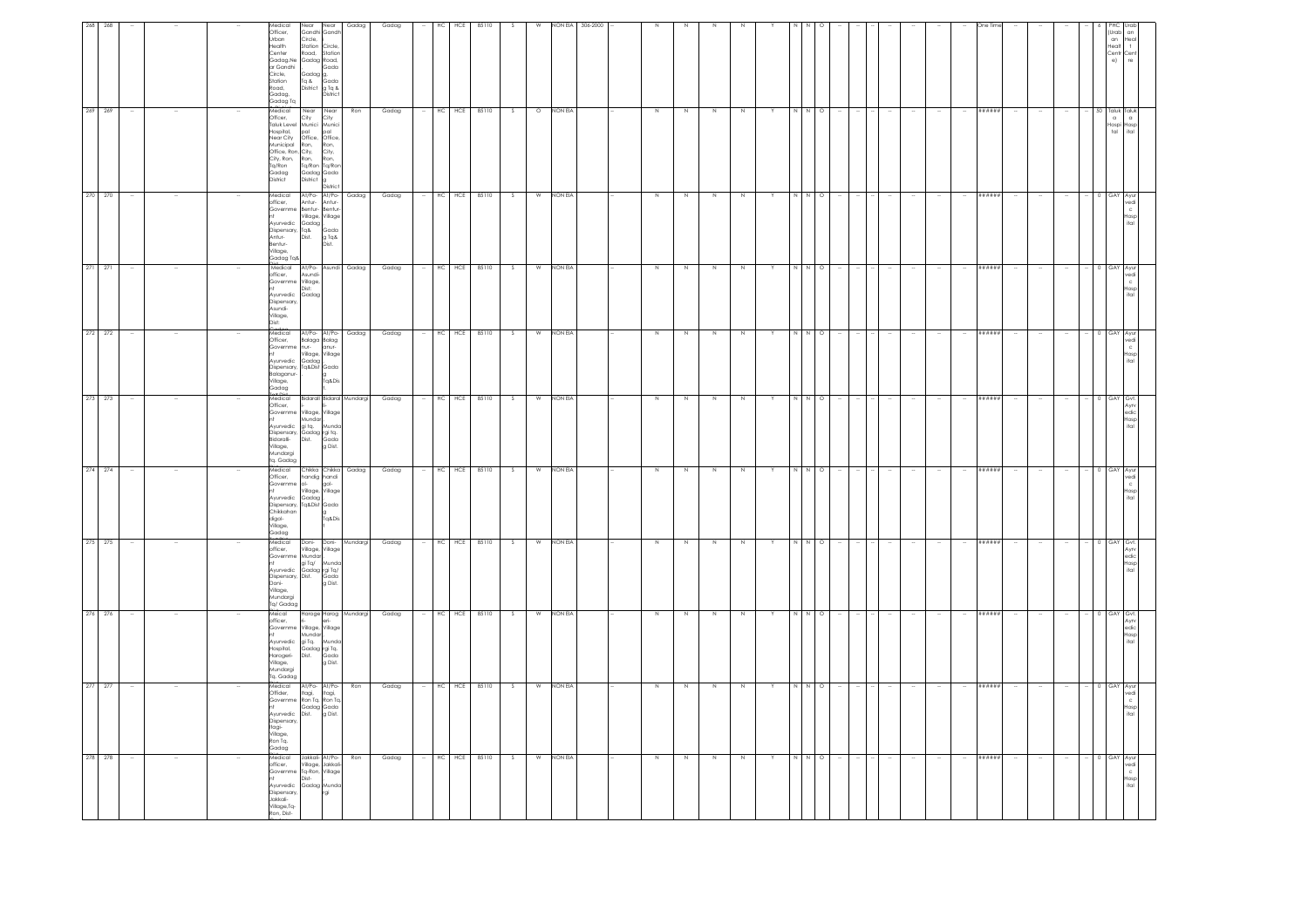| edic<br>Hosp<br>ital                                                                                                                                                             | 0 GAY Avu<br>vedi<br>c<br>Hosp<br>ital                                                                                                                                | 0 GAY Ayur<br>/edi<br>$\mathbf{C}$<br>Hosp<br>ital                                                                               | 0 GAY Ayur<br>vedi<br>Hosp<br>ital                                                            | <b>I</b> GAY<br>۹yrv<br>edic<br>Hosp<br>ital                                                                                                                                             | 0 GAY Ayur<br>vedi<br>$\rm ^c$<br>Hosp<br>ital                                                                        | 0 GAY Ayur<br>vedi<br>Hosp<br>ital                                               | 0 GAY Ayur<br>edi<br>Hosp<br>ital                                                                        | 0 GAY Ayu<br>/edi<br>Hosp<br>ital | $-6$ GAY Ayur<br>vedi<br>$\mathbb C$<br>Hosp<br>ital                                                                        | - 10 GAY Ayur<br>vedi                                                                                                             | $\mathbf{C}$<br>Nursi<br>ngho<br>$_{\sf me}$<br>0 GAY Hom                                                                                      |
|----------------------------------------------------------------------------------------------------------------------------------------------------------------------------------|-----------------------------------------------------------------------------------------------------------------------------------------------------------------------|----------------------------------------------------------------------------------------------------------------------------------|-----------------------------------------------------------------------------------------------|------------------------------------------------------------------------------------------------------------------------------------------------------------------------------------------|-----------------------------------------------------------------------------------------------------------------------|----------------------------------------------------------------------------------|----------------------------------------------------------------------------------------------------------|-----------------------------------|-----------------------------------------------------------------------------------------------------------------------------|-----------------------------------------------------------------------------------------------------------------------------------|------------------------------------------------------------------------------------------------------------------------------------------------|
|                                                                                                                                                                                  | $\sim$                                                                                                                                                                |                                                                                                                                  | $\sim$                                                                                        |                                                                                                                                                                                          |                                                                                                                       |                                                                                  |                                                                                                          |                                   |                                                                                                                             | $\sim$                                                                                                                            | $\sim$                                                                                                                                         |
|                                                                                                                                                                                  | $\sim$<br>$\sim$                                                                                                                                                      |                                                                                                                                  | $\sim$                                                                                        |                                                                                                                                                                                          |                                                                                                                       | $\overline{\phantom{a}}$                                                         |                                                                                                          |                                   |                                                                                                                             | $\sim$<br>$\sim$                                                                                                                  | $\sim$<br>$\sim$                                                                                                                               |
| #####                                                                                                                                                                            | ######                                                                                                                                                                | ######                                                                                                                           | ******                                                                                        | ******                                                                                                                                                                                   | ******                                                                                                                | ******                                                                           | ######                                                                                                   | ######                            |                                                                                                                             | ******                                                                                                                            | ******<br>******                                                                                                                               |
|                                                                                                                                                                                  | $\sim$                                                                                                                                                                |                                                                                                                                  | $\sim$                                                                                        |                                                                                                                                                                                          |                                                                                                                       | $\overline{\phantom{a}}$                                                         | $\sim$                                                                                                   |                                   |                                                                                                                             | $\sim$<br>$\sim$                                                                                                                  | $\sim$<br>$\sim$                                                                                                                               |
|                                                                                                                                                                                  |                                                                                                                                                                       |                                                                                                                                  |                                                                                               |                                                                                                                                                                                          |                                                                                                                       |                                                                                  |                                                                                                          |                                   |                                                                                                                             | $\sim$                                                                                                                            | $\sim$                                                                                                                                         |
|                                                                                                                                                                                  | $\sim$                                                                                                                                                                |                                                                                                                                  | $\sim$                                                                                        |                                                                                                                                                                                          |                                                                                                                       |                                                                                  |                                                                                                          |                                   |                                                                                                                             | $\sim$                                                                                                                            | $\sim$                                                                                                                                         |
|                                                                                                                                                                                  |                                                                                                                                                                       |                                                                                                                                  |                                                                                               |                                                                                                                                                                                          |                                                                                                                       |                                                                                  |                                                                                                          |                                   |                                                                                                                             | $\sim$                                                                                                                            | $\sim$                                                                                                                                         |
|                                                                                                                                                                                  |                                                                                                                                                                       |                                                                                                                                  |                                                                                               |                                                                                                                                                                                          |                                                                                                                       |                                                                                  |                                                                                                          |                                   |                                                                                                                             | <b>Contract</b>                                                                                                                   | $\sim$                                                                                                                                         |
|                                                                                                                                                                                  | N N O                                                                                                                                                                 | N N O                                                                                                                            | $\circ$                                                                                       | $\circ$                                                                                                                                                                                  | $\circ$                                                                                                               | $\circ$                                                                          | $\circ$                                                                                                  | $\circ$                           |                                                                                                                             | $N \quad N \quad O$                                                                                                               | $\begin{array}{c} \mathbb{N} \\ \mathbb{N} \end{array}$<br>N N O                                                                               |
|                                                                                                                                                                                  |                                                                                                                                                                       |                                                                                                                                  | $\mathbb N$                                                                                   |                                                                                                                                                                                          | $N$ $N$                                                                                                               | NN                                                                               | NN                                                                                                       | N N                               |                                                                                                                             |                                                                                                                                   |                                                                                                                                                |
|                                                                                                                                                                                  | Y                                                                                                                                                                     |                                                                                                                                  | Y                                                                                             |                                                                                                                                                                                          |                                                                                                                       | Y.                                                                               |                                                                                                          |                                   |                                                                                                                             | Y.                                                                                                                                | Y                                                                                                                                              |
|                                                                                                                                                                                  | N                                                                                                                                                                     | N                                                                                                                                | N                                                                                             | N                                                                                                                                                                                        | N                                                                                                                     | $\,N\,$                                                                          | N                                                                                                        |                                   | $\mathbb N$                                                                                                                 | N                                                                                                                                 | $\overline{N}$<br>$\,$ N                                                                                                                       |
|                                                                                                                                                                                  | N                                                                                                                                                                     | N                                                                                                                                | N                                                                                             | N                                                                                                                                                                                        | N                                                                                                                     | $\,$ N                                                                           | N                                                                                                        |                                   | $\,$ N                                                                                                                      | N                                                                                                                                 | $\,$ N<br>$\,$ N                                                                                                                               |
|                                                                                                                                                                                  | N                                                                                                                                                                     | N                                                                                                                                | N                                                                                             | N.                                                                                                                                                                                       | N                                                                                                                     | N                                                                                | N                                                                                                        |                                   | N                                                                                                                           | N                                                                                                                                 | N<br>$\,N\,$                                                                                                                                   |
|                                                                                                                                                                                  | N                                                                                                                                                                     | N                                                                                                                                | N                                                                                             | N                                                                                                                                                                                        | Z                                                                                                                     | $\,$ N                                                                           | N                                                                                                        |                                   | $\,$ N                                                                                                                      | N                                                                                                                                 | N<br>$\,$ N                                                                                                                                    |
|                                                                                                                                                                                  |                                                                                                                                                                       |                                                                                                                                  |                                                                                               |                                                                                                                                                                                          |                                                                                                                       |                                                                                  |                                                                                                          |                                   |                                                                                                                             |                                                                                                                                   |                                                                                                                                                |
| NON EIA                                                                                                                                                                          | NON EIA                                                                                                                                                               | NON EIA                                                                                                                          | <b>NON EIA</b>                                                                                | NON EIA                                                                                                                                                                                  | NON EIA                                                                                                               | NON EIA                                                                          | NON EIA                                                                                                  | NON EIA                           |                                                                                                                             | W NON EIA                                                                                                                         | NON EIA<br>NON EIA                                                                                                                             |
| W                                                                                                                                                                                | W                                                                                                                                                                     | S<br>W                                                                                                                           | W<br>s.                                                                                       | W                                                                                                                                                                                        | W<br>S                                                                                                                | S<br>W                                                                           | S<br>W                                                                                                   | W                                 |                                                                                                                             | S                                                                                                                                 | S<br>W<br>W<br>S                                                                                                                               |
| 85110                                                                                                                                                                            | S                                                                                                                                                                     | 85110                                                                                                                            | 85110                                                                                         | 85110<br>- S                                                                                                                                                                             | 85110                                                                                                                 | 85110                                                                            | 85110                                                                                                    |                                   |                                                                                                                             |                                                                                                                                   | 85110                                                                                                                                          |
| HCE                                                                                                                                                                              | HC HCE 85110                                                                                                                                                          | HC HCE                                                                                                                           | $HC$ $HCE$                                                                                    | HCE                                                                                                                                                                                      | HC HCE                                                                                                                | HC HCE                                                                           | HC HCE                                                                                                   | HC HCE 85110                      |                                                                                                                             |                                                                                                                                   | HCE<br>HC HCE 85110                                                                                                                            |
| HC                                                                                                                                                                               | $\sim$                                                                                                                                                                |                                                                                                                                  |                                                                                               | HC                                                                                                                                                                                       |                                                                                                                       |                                                                                  | $\sim$                                                                                                   |                                   |                                                                                                                             | $-$ HC HCE 85110                                                                                                                  | HC<br>$\sim$                                                                                                                                   |
| Gadag                                                                                                                                                                            | Gadag                                                                                                                                                                 | Gadag                                                                                                                            | Gadag                                                                                         | Gadag                                                                                                                                                                                    | Gadag                                                                                                                 | Gadag                                                                            | Gadag                                                                                                    | Gadag                             |                                                                                                                             | Gadag                                                                                                                             | Gadag<br>Gadag                                                                                                                                 |
|                                                                                                                                                                                  |                                                                                                                                                                       | Ron                                                                                                                              | Gadag                                                                                         | Mundargi                                                                                                                                                                                 | Ron                                                                                                                   | At/Po- At/Po- Gadag                                                              | At/Po- At/Po- Gadag                                                                                      |                                   | Ron                                                                                                                         | Ron                                                                                                                               | Gadag<br>Ron                                                                                                                                   |
| Korlaha Korlah Mundargi<br>alli-<br>g Dist.                                                                                                                                      | Gada                                                                                                                                                                  | At/Po- At/Po-<br>Menas Menas<br>Ron,<br>Dist-<br>lg.                                                                             | At/Po- At/Po-<br>Papnas Papna<br>hi Tq& shi Tq&<br>Dist<br>Gadag Gada                         | Peta-<br>Alur-<br>Mundo<br>Gada<br>g Tq&<br>Dist                                                                                                                                         | At/Po- At/Po-<br>Rajur-<br>Ron Tq. , Ron<br>Gada<br>g.Dist.                                                           | Sortur-Sortur-<br>Village, Village<br>Tq & Dt Gada<br>g Tq &                     | Yalishir Yalishir<br>unja,<br>Tq&Dist Tq&Dis<br>Gadag tGada                                              |                                   | At/Po- At/Po-<br>Yavgal- Yavga<br>Village<br>Gada<br>g Dist.                                                                | [Taluka   Taluka<br>Hospita Hospit<br>lal<br>Premise Premis<br>s],<br>s], es],<br>Ron,Tq-Ron,Tq-<br>Ron<br>Dist/Ga Dist/G<br>adag | Betage Betag<br>ri, eri,<br>g,Tq&<br>dag adag<br>Ar/Po- Ar/Po-                                                                                 |
| Medical<br>Officer,<br>Governme Village, Village<br>Mundra<br>Ayurvedic gi Tq. Mundr<br>Dispensary, Gadag agi Tq.<br>Korlahalli- Dist. Gada<br>Village,<br>Mundragi<br>Tq. Gadag | Medical At/Po- At/Po- Gadag<br>Officer, Kotum Kotum<br>Governme achagi-achag<br>Village, i-<br><br>Ayurvedic Gadag Village<br>Dispensary,<br>Kotumacha<br>gi-Village, | viedical<br>Officer,<br>Governme agi, Tq- agi, Tq-<br>Ron,<br>Ayurvedic Dist-<br>Dispensary, Gadag Gada<br>Menasagi-<br>/illage, | Medical<br>Officer,<br>Governme<br>Dist<br>Ayurvedic<br>Dispensary,<br>apanashi-<br>Gadag Tq& | Medical<br>Peta-<br>Alur-<br>officer,<br>Governme Village, Village<br>Mundar<br>Ayurvedic<br>qi<br>Dispensary, Gadag rgi<br>Petha-Alur- Tq&<br>Village,<br>Dist<br>Mundargi<br>Gadag Tq& | Medical<br>Officer,<br>Rajur-<br>Governme Village, Village<br>Ayurvedic Gadag Tq.<br>Dispensary, .Dist.<br>Gadag.Dist | Medical<br>Officer,<br>Governme<br>Gadag<br>Ayurvedic<br>Dispensary,<br>Gadag Tq | Medical<br>Officer,<br>Governme unja,<br>Ayurvedic<br>Dispensary<br>At/Po-<br>Yalishirunja,<br>Tq&DistGa |                                   | Medical<br>Officer,<br>Governme<br>Village,<br>Ron<br><br>Ayurvedic Gadag Ron<br>Dist.<br>Hospital,<br>Yavgal-<br>Ron Gadag | Medical<br>Officer,<br>Governme<br>Ayurvedic<br>Hospital<br>Ron [Taluka Ron<br>Hospital<br>Premises], dag<br>Dist/gadag           | Medical<br>Officer,<br>Governme Gadag Gada<br>SpT,<br>Ayurvedic Dist.Ga Dist.G<br>Hospital,<br>Betageri,<br>Gadag,Tq&<br>Dist.Gadag<br>Medical |
|                                                                                                                                                                                  |                                                                                                                                                                       |                                                                                                                                  | Village,                                                                                      |                                                                                                                                                                                          | Rajur-<br>Village,<br>Ron Tq.                                                                                         | At/Po-<br>Sortur-<br>Village,                                                    | gob                                                                                                      |                                   | Village,<br>Dist.                                                                                                           | Ron                                                                                                                               |                                                                                                                                                |
|                                                                                                                                                                                  |                                                                                                                                                                       |                                                                                                                                  |                                                                                               |                                                                                                                                                                                          |                                                                                                                       |                                                                                  |                                                                                                          |                                   |                                                                                                                             |                                                                                                                                   | $\sim$                                                                                                                                         |
| 279                                                                                                                                                                              | $\sim$                                                                                                                                                                |                                                                                                                                  | $\sim$                                                                                        | $\overline{\phantom{a}}$                                                                                                                                                                 |                                                                                                                       | $\overline{\phantom{a}}$                                                         |                                                                                                          |                                   |                                                                                                                             | $\sim$                                                                                                                            | $\sim$                                                                                                                                         |
| 279                                                                                                                                                                              | 280 280                                                                                                                                                               | 281 281                                                                                                                          | 282 282                                                                                       | 283 283                                                                                                                                                                                  | 284 284                                                                                                               | 285 285                                                                          | 286 286                                                                                                  |                                   |                                                                                                                             | 287 287<br>288 288                                                                                                                | $\begin{array}{ c c c }\hline 289 & 289 \\ \hline \end{array}$<br>290 290                                                                      |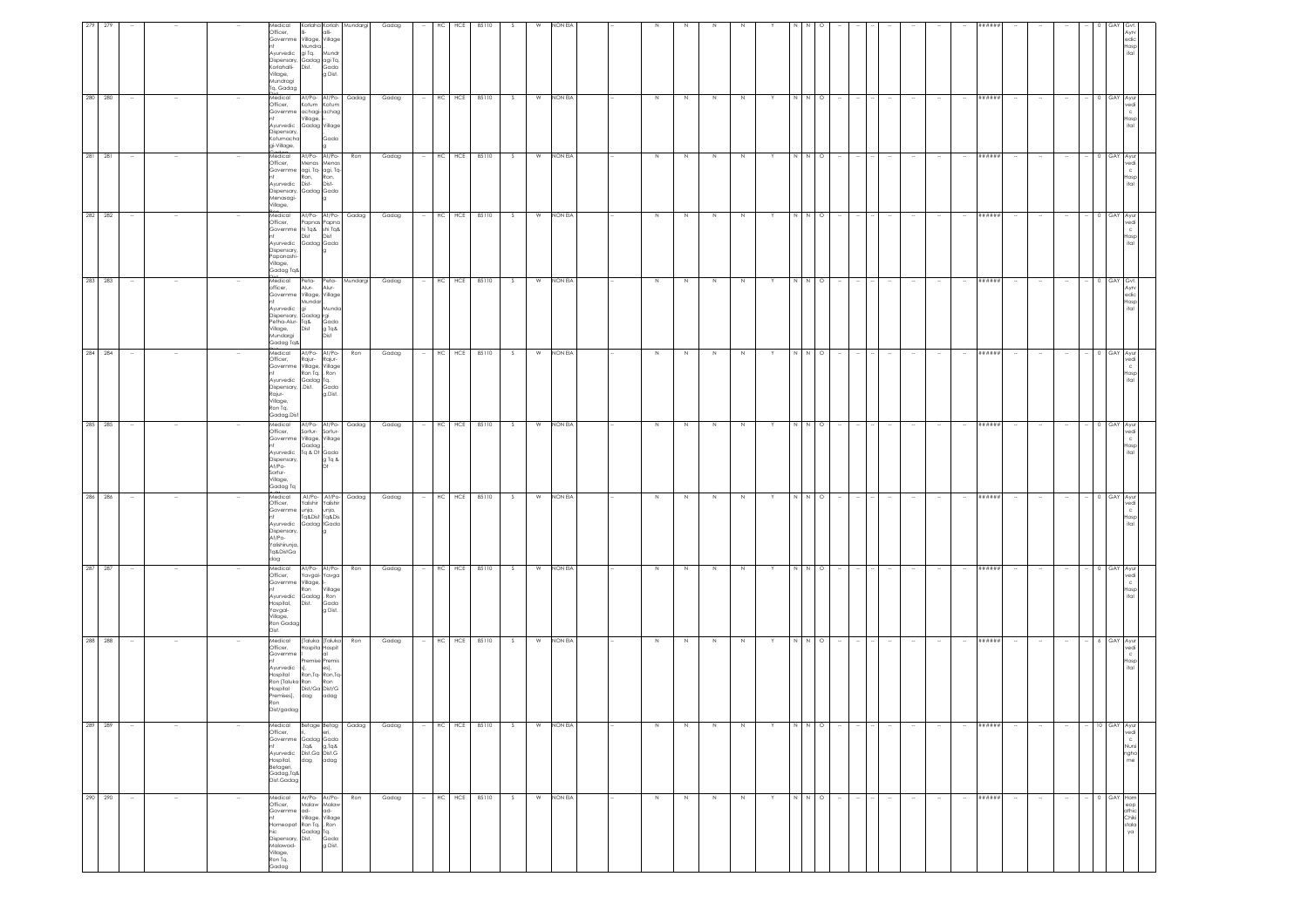| 291     |         |        |                  | Medical<br>Officer,<br>Officer, Mevun Mevun<br>Governme di, Tq- di, Tq-<br>Homeopat agi, ragi,<br>hic Dist- Dist-<br>Dispensary, Gadag Gada<br>AT/Po-<br>Mevundi,<br>Tq- | Mundar Munda                                                                                   |                              | AT/Po- AT/Po- Mundargi | Gadag |        | HC | HCE        | 85110 |          |          | NON EI    |  |             |   |             |         |   |       |         |        |                          |        |        |        |        | #####       |        |        |        |             | athic<br>Chiki<br>stala<br>ya |  |
|---------|---------|--------|------------------|--------------------------------------------------------------------------------------------------------------------------------------------------------------------------|------------------------------------------------------------------------------------------------|------------------------------|------------------------|-------|--------|----|------------|-------|----------|----------|-----------|--|-------------|---|-------------|---------|---|-------|---------|--------|--------------------------|--------|--------|--------|--------|-------------|--------|--------|--------|-------------|-------------------------------|--|
|         | 292 292 | $\sim$ |                  | Mundaragi,<br>-faic<br>Taluka<br>Level<br>hospital,<br>Mundaragi, gi, Dist- Dist-<br>Tq-<br>Mundargi,<br>Dist-                                                           | agi, Tq- Munda<br>Mundar rgi,<br>Gadag Gada                                                    | lg.                          | Mundar Tq- Mundargi    | Gadag |        |    | HC HCE     | 85110 | S        | $\circ$  | NON EIA   |  | N           | N | N           | N       |   | N     | $\circ$ |        |                          |        |        |        |        | ******      |        |        |        | $- 100$ GAY |                               |  |
|         | 293 293 | $\sim$ |                  | Medical<br>Officer.<br>Primary Tq-Ron, Tq -<br>Veterinary Dt - Ron<br>Dispensary, Gadag Dt -<br>At/Po- Gadag Dt -<br>Hullur, Tq &<br>Dt - Gadag                          | At/Po- At/Po-<br>Hullur, Hullur,                                                               | la.                          | Ron                    | Gadag |        |    | $-$ HC HCE | 85110 | $S \cup$ |          | W NON EIA |  | N           | N | N           | N       | Y | N N O |         |        | $\sim$                   |        | $\sim$ |        | $\sim$ | ######      | $\sim$ | $\sim$ | $\sim$ | 0 Vet VD    |                               |  |
|         | 294 294 | $\sim$ |                  | Officer.<br>Dispensary-Ron<br>D.S. At/Po- Dist-<br>a- Ron Dist-                                                                                                          | Veterinary At/Po- At/Po-<br>Hadag Hadag<br>Veterinary ali,Tq- ali,Tq-<br>Hadagali,T Gadag Gada | Ron<br>Dist-<br>$\vert$ 9    | Ron                    | Gadag |        |    | HC HCE     | 85110 | S        | W        | NON EIA   |  | N           | N | N           | $\,N\,$ |   | N N O |         |        |                          |        |        |        | $\sim$ | ******      |        |        |        | $-$ 0 Vet   | VD                            |  |
|         | 295 295 | $\sim$ |                  | Medical<br>Medical<br>Officer,<br>eterinary<br>At/Po-<br>Kalakeri,<br>Mundargi<br>Tq/ Gadag                                                                              | Kalaker Kalake<br>Dispensary, Mundar Munda<br>gi Tq/ rgi Tq/<br>Gadag Gada<br>dist. g dist.    |                              | At/Po- At/Po- Mundargi | Gadag | $\sim$ |    | $HC$ $HCE$ | 85110 | S        | W        | NON EIA   |  | N           | N | N           | N       |   | N     | N O     |        |                          |        |        |        | $\sim$ | ******      | $\sim$ |        |        | 0 Vet       | VD                            |  |
|         | 296 296 | $\sim$ |                  | Medical<br>Officer,<br>Veterinary di.<br>At/Po-<br>Mevundi,<br>Mundargi dag adag<br>Dist.Gadag                                                                           | Mevun Mevun<br>Dispensary, Mundar Munda<br>gi Tq. rgi Tq.<br>Dist.Ga Dist.G                    | di,                          | At/Po- At/Po- Mundargi | Gadag |        |    | $-$ HC HCE | 85110 | S        | <b>W</b> | NON EIA   |  | N           | N | N           | N       | Y | N N O |         | - 14   |                          |        |        |        | $\sim$ | 31/12/2013  | $\sim$ | $\sim$ | $\sim$ | - 0 Vet VD  |                               |  |
| 297 297 |         | $\sim$ |                  | The<br>Assistant<br>Director.<br>Veterinary<br>Hospital.<br>Betageri,<br>Gadag,<br>Gadag<br>Die                                                                          | Gadag Gada<br>Gadag Gada<br>Tq.Dist. g<br>Tq.Dist.                                             |                              | Betage Betag Gadag     | Gadag | $\sim$ |    | HC HCE     | 85110 | S        | W        | NON EIA   |  | N           | N | $\,$ N      | N       | Y | N N O |         | $\sim$ | $\sim$                   | $\sim$ | $\sim$ |        | $\sim$ | One Time    | $\sim$ | $\sim$ | $\sim$ | $- 0$ Vet   | VD                            |  |
| 298 298 |         |        |                  | Medical<br>Officer,<br>Veterinary<br>Dispensary, ol, Tq, gol, Tq,<br>At/Po-<br>Chikkahan nd<br>digol, Tq,<br>Naragund dag adag<br>Dist.Gadag                             | Chikka Chikka<br>handig handi<br>Naragu Narag<br>Dist.Ga Dist.G                                | und                          | At/Po- At/Po- Naragund | Gadag |        |    | HC HCE     | 85110 | S.       | W        | NON EIA   |  | $\mathbb N$ | N | $\mathbb N$ | N       |   |       | $\circ$ |        |                          |        |        |        |        | One Time    |        |        |        |             |                               |  |
| 299 299 |         |        |                  | Assistant<br>Director,<br>/eterinary<br>Hospital,<br>Naragund , <mark>I</mark> nd<br>Tq,<br>Naragund dag Dist.G<br>Dist.Gadag                                            | Naragu Narag<br>nd, Tq, und,<br>Naragu Tq,<br>Dist.Ga und                                      | Narag<br>adag                | At/Po- At/Po- Naragund | Gadag |        | HC | HCE        | 85110 | $\Delta$ | W        | NON EIA   |  | $\mathbb N$ |   | N           |         |   |       |         |        |                          |        |        |        |        | One Time    |        |        |        |             |                               |  |
| 300 300 |         | $\sim$ |                  | The<br>Officer,<br>At/Po-<br>At/Po-<br>Chinchali, Tq.Dist. g<br>Tq.Dist.<br>$n$ Dist                                                                                     | At/Po- At/Po-<br>Veterinary Chinch Chinc<br>ali,                                               | hali,                        | Gadag                  | Gadag |        | HC | HCE        | 85110 | S.       | W        | NON EIA   |  | N           | N | N           | N       |   |       | $\circ$ |        |                          |        |        |        | $\sim$ | ******      |        |        | $\sim$ | Vet         | /D                            |  |
|         | 301 301 | $\sim$ |                  | Medical<br>Officer,<br>Veterinary Tq-<br>At/Po-<br>Doni, Tq-<br>Mundaragi Gadag Gada<br>Dist-                                                                            | Doni, Doni,<br>Tq- Tq-<br>Dispensary, Mundar Munda<br>agi ,<br>Dist-                           | ragi,<br>Dist-               | At/Po- At/Po- Mundargi | Gadag | $\sim$ |    | HC HCE     | 85110 | S        | W        | NON EIA   |  | $\,$ N      | N | $\,$ N      | $\,N\,$ |   | N N O |         |        |                          |        |        |        | $\sim$ | # # # # # # | $\sim$ | $\sim$ | $\sim$ | $-$ 0 Vet   | VD                            |  |
|         | 302 302 | $\sim$ |                  | officer.<br>Dispensary, Tq-Ron, d, Tq-<br>At:Po-<br>Gajendrag Gadag Dist-<br>ad, Tq-Ron,<br>Dist-Gadag                                                                   | Codoo<br>Veterinary At: Po- At:Po-<br>Gajend Gajen<br>Veterinary ragad, draga<br>Dist- Ron,    | la                           | Ron                    | Gadag |        |    | $-$ HC HCE | 85110 | S.       | W        | NON EIA   |  | N           | N | N           | N       | Y | N N O |         |        |                          |        |        |        | $\sim$ | One Time    | $\sim$ | $\sim$ | $\sim$ | $-$ 0 Vet   | VD                            |  |
| 303 303 |         | $\sim$ | $\sim$           | Medical<br>Officer,<br>Veterinary<br>Officer.<br>Veterinary<br>Dispensary, Dispens<br>Hammigi,<br>Mundargi,<br>Gadag                                                     | ary<br>Officer.<br>Veterin<br>ary<br>ary,<br>Hammi<br>gi,<br>Mundar<br>gi,                     | lgi                          | Veterin Hammi Mundargi | Gadag |        |    | HC HCE     | 85110 | S.       | W        | NON EIA   |  | N           | N | N           | N       |   | N     | N O     |        |                          | $\sim$ | $\sim$ |        | $\sim$ | 31/12/2013  | $\sim$ | $\sim$ | $\sim$ | 0 Vet       | V <sub>D</sub>                |  |
|         | 304 304 | $\sim$ | $\sim$<br>$\sim$ | Officer.Vet Holealu Holeal<br>erinary<br>Dispensary, Ron,<br>At/Po-<br>Holealur, Tq- Gadag Gada<br>Ron, Dist-                                                            | Veternary At/Po- At/Po-<br>r,Tq-<br>Dist-                                                      | ur,Tq-<br>Ron,<br>Dist-<br>g | Ron                    | Gadag | $\sim$ | HC | HCE        | 85110 | S.       | W        | NON EIA   |  | $\mathbb N$ | N | $\,$ N      | $\,N\,$ | Y | N     | $N$ O   | $\sim$ | $\overline{\phantom{a}}$ | $\sim$ | $\sim$ | $\sim$ | $\sim$ | One Time    | $\sim$ | $\sim$ | $\sim$ | $-$ 0 Vet   | VD                            |  |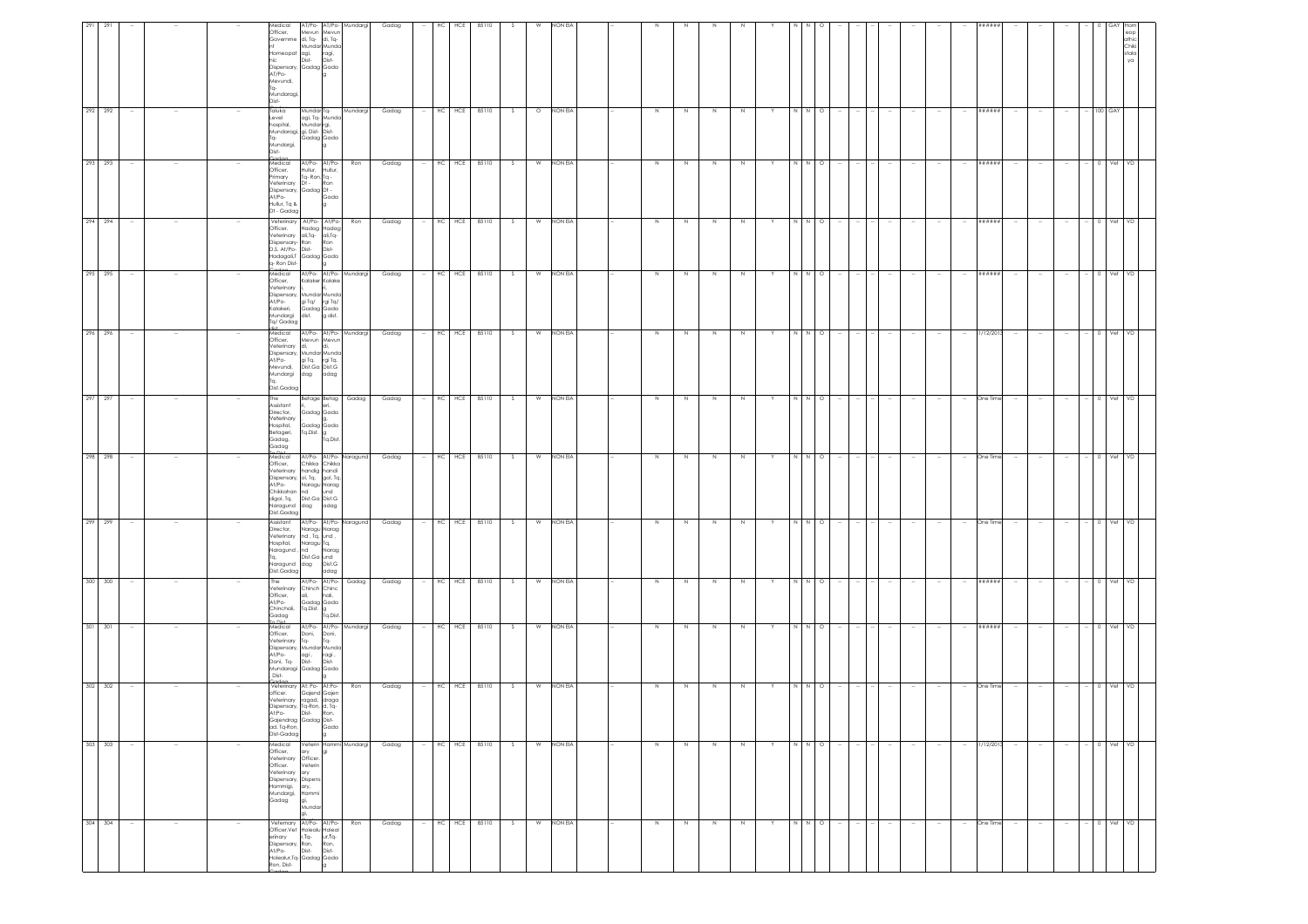|                                                              | 316 316                                    | 315 315                                                                        | 314 314                                                                                                            |                                                                                                    | 313<br>313                                                                                                         | 311 311<br>312<br>312                                                                                                                                                                                                       | 310<br>310                                                                                                                       | 309 309                                                                                                          | 308<br>308                                                                                                                | 307<br>307                                                                                                                     | 306 306                                                                                                                                                         | 305<br>305                                                                                    |
|--------------------------------------------------------------|--------------------------------------------|--------------------------------------------------------------------------------|--------------------------------------------------------------------------------------------------------------------|----------------------------------------------------------------------------------------------------|--------------------------------------------------------------------------------------------------------------------|-----------------------------------------------------------------------------------------------------------------------------------------------------------------------------------------------------------------------------|----------------------------------------------------------------------------------------------------------------------------------|------------------------------------------------------------------------------------------------------------------|---------------------------------------------------------------------------------------------------------------------------|--------------------------------------------------------------------------------------------------------------------------------|-----------------------------------------------------------------------------------------------------------------------------------------------------------------|-----------------------------------------------------------------------------------------------|
|                                                              |                                            |                                                                                |                                                                                                                    |                                                                                                    |                                                                                                                    |                                                                                                                                                                                                                             |                                                                                                                                  |                                                                                                                  |                                                                                                                           |                                                                                                                                |                                                                                                                                                                 |                                                                                               |
|                                                              |                                            |                                                                                |                                                                                                                    |                                                                                                    |                                                                                                                    |                                                                                                                                                                                                                             |                                                                                                                                  |                                                                                                                  |                                                                                                                           |                                                                                                                                |                                                                                                                                                                 |                                                                                               |
|                                                              |                                            |                                                                                |                                                                                                                    |                                                                                                    |                                                                                                                    |                                                                                                                                                                                                                             |                                                                                                                                  |                                                                                                                  |                                                                                                                           |                                                                                                                                |                                                                                                                                                                 |                                                                                               |
|                                                              |                                            |                                                                                |                                                                                                                    |                                                                                                    |                                                                                                                    |                                                                                                                                                                                                                             |                                                                                                                                  |                                                                                                                  |                                                                                                                           |                                                                                                                                |                                                                                                                                                                 |                                                                                               |
| di, Ron Tq.<br>Cada Dir<br>Medical<br>Officer,<br>Veterinary | At:Po- Gadg Gadg<br>Hirealagun Dist. Dist. | Medical<br>Officer,<br>Veterinary gundi, gundi,<br>Dispensary, Ron Tq. Ron Tq. | Medical<br>Officer,<br>Veterinary<br>Dispensary, Mundar Mund<br>At:Po-<br>Dambal,<br>Mundaragi-Dist.<br>Tq, Gadag- | Officer.<br>Veterinary naki,<br>Dispensary, Tq/<br>At/Po-<br>Belavanaki, Dist/<br>Tq/Ron,<br>Dist/ | Officer.<br>Veterinary<br>Dispensary, Tq. Dist. g Tq.<br>At/Po-<br>Sortur,<br>Gadag Tq.<br>Veternary At:Po- At:Po- | Medical At/Po- At/Po- Mundargi<br>Officer,<br>Veterinary ayanke tayank<br>Dispensary, re ere<br>At/Po- Tanda, Tanda,<br>Shingataya Mundar Munda<br>nkere<br>fanda.<br>Nundaragi Dist.<br>Tq, Gadag<br>Medical At/Po- At/Po- | Meidcal<br>Officer,<br>Veterinary Shiraha Shirah<br>Dispensary, tti Tq. atti Tq.<br>At/Po-<br>Shigli,<br>Shirahatti<br>Tg. Gadag | Veternary At/Po- At/Po-<br>Officer.<br>Veterinary<br>Dispensary, Ron,<br>At:Po-<br>Nareaal.<br>Tq/ Ron,<br>Dist/ | Net<br>Veterinary At/Po- At/Po-<br>Dispensary, Menas Mena<br>At/Po-<br>Menasagi, Ron,<br>Tq: Ron, Dist/<br>Dist:<br>Gadag | Veterinary At/Po- At/Po- Gadag<br>Officer,<br>Veterinary di, di,<br>Dispensary, Gadag Gada<br>At:Po-<br>Lakkundi.<br>Gadag Tq& | Medical At/Po- At/Po- Naragund<br>Officer.<br>Veterinary<br>Dispensary, Nargun Nargu<br>At:Po- d, Dist-nd,<br>Konnur, Tq- Gadag Dist-<br>Nargund,<br>Dist-Gadag | Medical<br>Officer,<br>Veterinary<br>Dispensary, Gadag Gada<br>At/Po-<br>Hombal,<br>Gadag Tq& |
| Shiraha                                                      |                                            | At/Po-<br>Hireala Hireala                                                      | Damba Damb<br>agi-Tq, ragi-<br>Gadag-Tq,                                                                           | Belava<br>Gadag Gada                                                                               | Sortur. Sortur<br>Gadag Gada                                                                                       | Shingat Shinga<br>agi Tq. ragi<br>Gadag Tq.                                                                                                                                                                                 | Shigli,<br>Gadag Gada<br>Dist. g Dist.                                                                                           | Narega Nareg<br>Dist/<br>Gadaa Gada                                                                              | agi, Tq/ agi,<br>Ron, Tq/<br>Gadag Dist/                                                                                  | Lakkun Lakkun<br>Tq&<br>Dist.                                                                                                  | Konnur, Konnur<br>Tq-                                                                                                                                           | Homba Homb<br>$z_{\text{PI}}$<br>Dist.                                                        |
|                                                              |                                            | At/Po-                                                                         | lot<br>Gada<br>a-Dist.                                                                                             | Belava<br>naki,<br>TQ/<br>Ron,<br>Dist/                                                            | Dist.                                                                                                              | Gada<br>g Dist.                                                                                                                                                                                                             | Shigli,                                                                                                                          | al, Tq/<br>Ron,<br>Dist/                                                                                         | Ron,<br>Gada                                                                                                              | g Tq&<br>Dist.                                                                                                                 | . Tq-<br>Gada                                                                                                                                                   | At/Po- At/Po-<br>g Tq&<br>Dist.                                                               |
| At/Po- At/Po- Shirahatti<br>Bellatti, Bellatti               |                                            | Ron                                                                            | At/Po- At/Po- Mundarai                                                                                             |                                                                                                    | Ron                                                                                                                | Gadag                                                                                                                                                                                                                       | At/Po- At/Po- Shirahatti                                                                                                         | Ron                                                                                                              | Ron                                                                                                                       |                                                                                                                                |                                                                                                                                                                 | Gadag                                                                                         |
| Gadag                                                        |                                            | Gadag                                                                          | Gadag                                                                                                              |                                                                                                    | Gadag                                                                                                              | Gadag<br>Gadag                                                                                                                                                                                                              | Gadag                                                                                                                            | Gadag                                                                                                            | Gadag                                                                                                                     | Gadag                                                                                                                          | Gadag                                                                                                                                                           | Gadag                                                                                         |
|                                                              |                                            |                                                                                | $\sim$                                                                                                             |                                                                                                    |                                                                                                                    | $\sim$                                                                                                                                                                                                                      |                                                                                                                                  |                                                                                                                  | $\sim$                                                                                                                    |                                                                                                                                |                                                                                                                                                                 |                                                                                               |
|                                                              |                                            |                                                                                |                                                                                                                    |                                                                                                    |                                                                                                                    | HC                                                                                                                                                                                                                          |                                                                                                                                  |                                                                                                                  | $HC$ $HCE$                                                                                                                |                                                                                                                                |                                                                                                                                                                 | HC.                                                                                           |
| HC HCE 85110                                                 |                                            | HC HCE 85110                                                                   | HC HCE 85110                                                                                                       |                                                                                                    | HC HCE 85110                                                                                                       | HCE                                                                                                                                                                                                                         | HC HCE                                                                                                                           | HC HCE 85110                                                                                                     |                                                                                                                           | HC HCE 85110                                                                                                                   | HC HCE 85110                                                                                                                                                    | HCE                                                                                           |
|                                                              |                                            |                                                                                |                                                                                                                    |                                                                                                    |                                                                                                                    | HC HCE 85110<br>85110                                                                                                                                                                                                       | 85110                                                                                                                            |                                                                                                                  | 85110                                                                                                                     |                                                                                                                                |                                                                                                                                                                 | 85110                                                                                         |
| - S                                                          |                                            | - S                                                                            | S.                                                                                                                 |                                                                                                    | $\mathcal{S}$                                                                                                      | S<br>S.                                                                                                                                                                                                                     |                                                                                                                                  | - S                                                                                                              | S.                                                                                                                        | $\overline{\mathbf{S}}$                                                                                                        | - S                                                                                                                                                             |                                                                                               |
| W                                                            |                                            | W                                                                              |                                                                                                                    |                                                                                                    | W                                                                                                                  | W                                                                                                                                                                                                                           | W                                                                                                                                | W                                                                                                                | W                                                                                                                         | W                                                                                                                              | W                                                                                                                                                               | W                                                                                             |
| NON EIA                                                      |                                            | NON EIA                                                                        | W NON EIA                                                                                                          |                                                                                                    | NON EIA                                                                                                            | W NON EIA<br>NON EIA                                                                                                                                                                                                        | NON EIA                                                                                                                          | NON EIA                                                                                                          | NON EIA                                                                                                                   | NON EIA                                                                                                                        | NON EIA                                                                                                                                                         | NON EIA                                                                                       |
|                                                              |                                            |                                                                                |                                                                                                                    |                                                                                                    |                                                                                                                    |                                                                                                                                                                                                                             |                                                                                                                                  |                                                                                                                  |                                                                                                                           |                                                                                                                                |                                                                                                                                                                 |                                                                                               |
|                                                              |                                            |                                                                                |                                                                                                                    |                                                                                                    |                                                                                                                    |                                                                                                                                                                                                                             |                                                                                                                                  |                                                                                                                  |                                                                                                                           |                                                                                                                                |                                                                                                                                                                 |                                                                                               |
| $\overline{N}$                                               |                                            | N                                                                              | N                                                                                                                  |                                                                                                    | N                                                                                                                  | N<br>N                                                                                                                                                                                                                      | N                                                                                                                                | N                                                                                                                | N                                                                                                                         | N                                                                                                                              | Z                                                                                                                                                               |                                                                                               |
| $\overline{N}$                                               |                                            | N                                                                              | N                                                                                                                  |                                                                                                    | N                                                                                                                  | N<br>N                                                                                                                                                                                                                      | N                                                                                                                                | N                                                                                                                | N                                                                                                                         | N                                                                                                                              | Z                                                                                                                                                               |                                                                                               |
| $\overline{N}$                                               |                                            | N                                                                              | N                                                                                                                  |                                                                                                    | N                                                                                                                  | N<br>N                                                                                                                                                                                                                      | N                                                                                                                                | N                                                                                                                | N                                                                                                                         | N                                                                                                                              | z                                                                                                                                                               |                                                                                               |
| <sup>N</sup>                                                 |                                            | N                                                                              | N                                                                                                                  |                                                                                                    | N                                                                                                                  | N<br>N                                                                                                                                                                                                                      |                                                                                                                                  | N                                                                                                                | N                                                                                                                         | N                                                                                                                              | $\mathbb{N}$                                                                                                                                                    |                                                                                               |
|                                                              |                                            |                                                                                | Y                                                                                                                  |                                                                                                    |                                                                                                                    | Y<br>Y                                                                                                                                                                                                                      |                                                                                                                                  |                                                                                                                  | Υ                                                                                                                         |                                                                                                                                |                                                                                                                                                                 |                                                                                               |
| N N                                                          |                                            |                                                                                | IN.                                                                                                                |                                                                                                    |                                                                                                                    | IN.<br>N                                                                                                                                                                                                                    |                                                                                                                                  | N.<br>N                                                                                                          |                                                                                                                           | <b>N</b><br>N                                                                                                                  | N<br>N                                                                                                                                                          |                                                                                               |
| $\circ$                                                      |                                            | $\circ$                                                                        | $\circ$                                                                                                            |                                                                                                    | $\circ$                                                                                                            | $\circ$<br>$\circ$                                                                                                                                                                                                          | $\circ$                                                                                                                          | $\circ$                                                                                                          | $\circ$                                                                                                                   | $\circ$                                                                                                                        | $\circ$                                                                                                                                                         |                                                                                               |
|                                                              |                                            |                                                                                | $\sim$                                                                                                             |                                                                                                    |                                                                                                                    | $\sim$                                                                                                                                                                                                                      |                                                                                                                                  |                                                                                                                  |                                                                                                                           |                                                                                                                                |                                                                                                                                                                 |                                                                                               |
|                                                              |                                            |                                                                                |                                                                                                                    |                                                                                                    |                                                                                                                    |                                                                                                                                                                                                                             |                                                                                                                                  |                                                                                                                  |                                                                                                                           |                                                                                                                                |                                                                                                                                                                 |                                                                                               |
|                                                              |                                            |                                                                                |                                                                                                                    |                                                                                                    |                                                                                                                    |                                                                                                                                                                                                                             |                                                                                                                                  |                                                                                                                  |                                                                                                                           |                                                                                                                                |                                                                                                                                                                 |                                                                                               |
|                                                              |                                            |                                                                                |                                                                                                                    |                                                                                                    |                                                                                                                    |                                                                                                                                                                                                                             |                                                                                                                                  |                                                                                                                  |                                                                                                                           |                                                                                                                                |                                                                                                                                                                 |                                                                                               |
|                                                              |                                            |                                                                                |                                                                                                                    |                                                                                                    |                                                                                                                    |                                                                                                                                                                                                                             |                                                                                                                                  |                                                                                                                  | $\sim$                                                                                                                    |                                                                                                                                |                                                                                                                                                                 |                                                                                               |
|                                                              |                                            |                                                                                | $\sim$                                                                                                             |                                                                                                    |                                                                                                                    | $\sim$                                                                                                                                                                                                                      |                                                                                                                                  |                                                                                                                  | $\overline{\phantom{a}}$                                                                                                  |                                                                                                                                |                                                                                                                                                                 |                                                                                               |
| One Time                                                     |                                            | One Time                                                                       | ######                                                                                                             |                                                                                                    | One Tim                                                                                                            | ######<br>******                                                                                                                                                                                                            | One Tim                                                                                                                          | ######                                                                                                           | One Time                                                                                                                  | One Time                                                                                                                       | One Time                                                                                                                                                        |                                                                                               |
|                                                              |                                            |                                                                                |                                                                                                                    |                                                                                                    |                                                                                                                    |                                                                                                                                                                                                                             |                                                                                                                                  |                                                                                                                  |                                                                                                                           |                                                                                                                                |                                                                                                                                                                 |                                                                                               |
|                                                              |                                            |                                                                                |                                                                                                                    |                                                                                                    |                                                                                                                    |                                                                                                                                                                                                                             |                                                                                                                                  |                                                                                                                  |                                                                                                                           |                                                                                                                                |                                                                                                                                                                 |                                                                                               |
|                                                              |                                            |                                                                                | $\sim$                                                                                                             |                                                                                                    |                                                                                                                    | $\overline{\phantom{a}}$                                                                                                                                                                                                    |                                                                                                                                  |                                                                                                                  | $\overline{\phantom{a}}$                                                                                                  |                                                                                                                                |                                                                                                                                                                 |                                                                                               |
|                                                              |                                            |                                                                                |                                                                                                                    |                                                                                                    |                                                                                                                    |                                                                                                                                                                                                                             |                                                                                                                                  | $\cap$                                                                                                           |                                                                                                                           |                                                                                                                                |                                                                                                                                                                 |                                                                                               |
| Vet                                                          |                                            | Vet                                                                            | Vet                                                                                                                |                                                                                                    | Vet                                                                                                                | Vet VD<br>Vet                                                                                                                                                                                                               |                                                                                                                                  | Vet VD                                                                                                           | Vet                                                                                                                       | Vet VD                                                                                                                         | Vet                                                                                                                                                             |                                                                                               |
| VD                                                           |                                            |                                                                                | VD                                                                                                                 |                                                                                                    |                                                                                                                    | VD                                                                                                                                                                                                                          |                                                                                                                                  |                                                                                                                  | VD                                                                                                                        |                                                                                                                                |                                                                                                                                                                 |                                                                                               |
|                                                              |                                            |                                                                                |                                                                                                                    |                                                                                                    |                                                                                                                    |                                                                                                                                                                                                                             |                                                                                                                                  |                                                                                                                  |                                                                                                                           |                                                                                                                                |                                                                                                                                                                 |                                                                                               |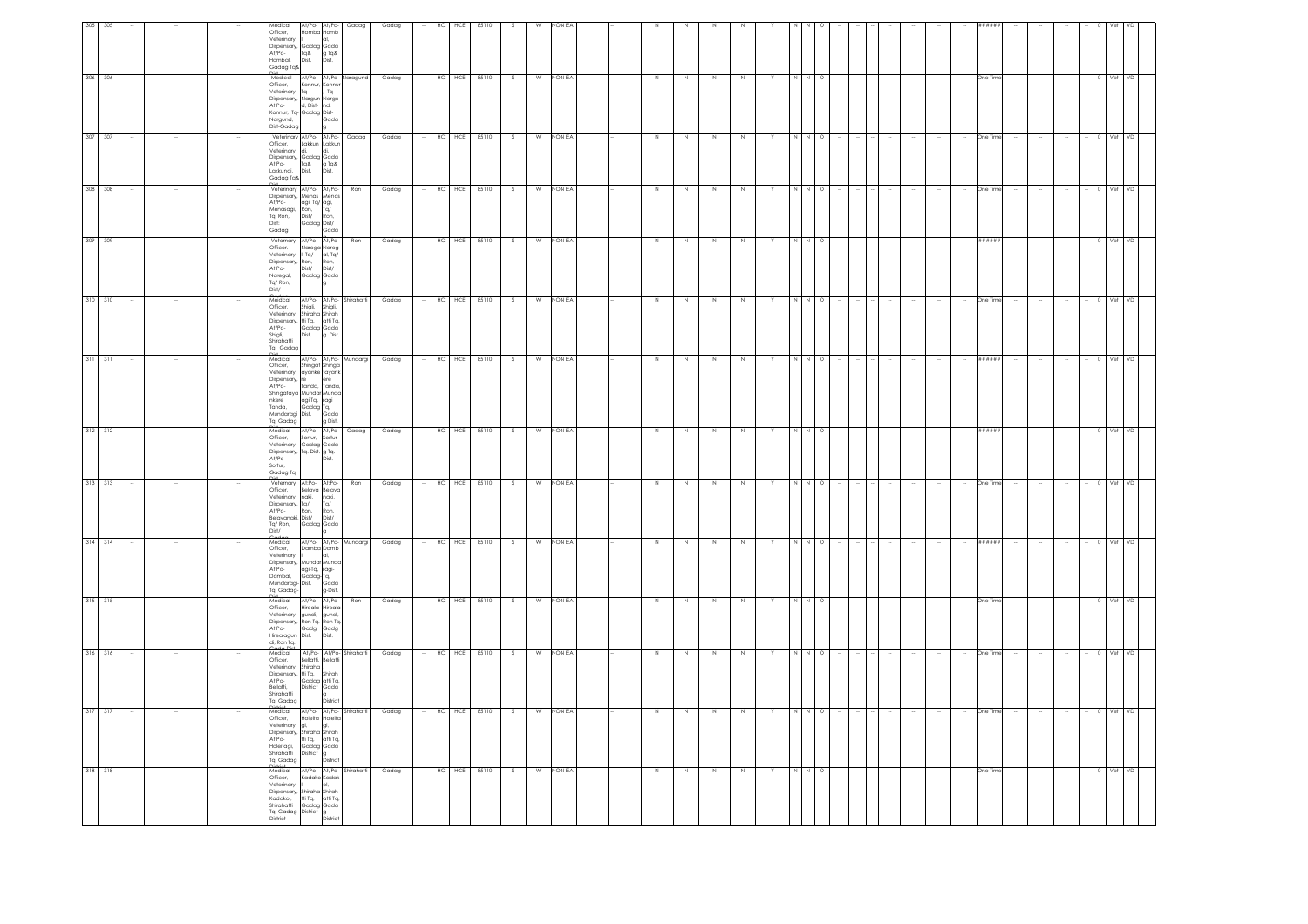|                    |        | Medical<br>Officer,<br>Veterinary nakopp nakop<br>Dispensary, a,<br>At:Po-<br>Kanakinako d <sup>T</sup> q. ndTq.<br>ppa,<br>Nargund Tq Gadag Gada<br>Dist                                                     | Kanaki Kanaki<br>Nargun Nargu<br>Dist                                     | At/Po- At/Po- Naragund<br>pa.<br>Dist       |                           | Gadag          |        | HC<br>HCE | 85110                                  |     |   | NON EL    |  |         |    |        |             |   |         |         |        |        |        |        |          |        |        |                          |           |     |
|--------------------|--------|---------------------------------------------------------------------------------------------------------------------------------------------------------------------------------------------------------------|---------------------------------------------------------------------------|---------------------------------------------|---------------------------|----------------|--------|-----------|----------------------------------------|-----|---|-----------|--|---------|----|--------|-------------|---|---------|---------|--------|--------|--------|--------|----------|--------|--------|--------------------------|-----------|-----|
| 320 320            |        | Medical<br>Officer,<br>Veterinary Dispens<br>Dispensary, ary,<br>Magadi, Magad<br>Shirahatti<br>Tq, Gadag Shiraha<br><b>District</b>                                                                          | ary<br>tti Tq,<br>Gadag                                                   |                                             | Veterin Maga Shirahatti   | Gadag          |        |           | $-$ HC HCE 85110 S                     |     |   | W NON EIA |  | N       | N  | N      | N           | Y | N N O   |         |        |        |        | $\sim$ | One Time |        |        |                          | $-$ 0 Vet | VD  |
| 321 321            |        | Medical<br>Oficer,<br>Viternry<br>officer.<br>Veterinary Gadag Gada<br>Dispensary, District g<br>At:Po-<br>Mushigeri,<br>Ron Tq,<br>Gadag                                                                     | At/Po- At/Po-<br>Mushig Mushig<br>eri, Ron eri,<br>Tq,                    | Ron To<br>District                          | Ron                       | Gadag          |        |           | HC HCE 85110                           | S   | W | NON EIA   |  | N       | N  | N      | N           |   | N N O   |         |        |        |        |        | *******  |        |        |                          | $- 0$ Vet | VD  |
| 322 322            |        | Vrterinary At/Po-At/Po-<br>officer.<br>Veterinary ndi, undi,<br>Dispensary, Ron Tq, Ron Tq<br>At/Po-<br>Nidagundi, District g<br>Ron Tq,<br>Gadag                                                             | Nidagu Nidag<br>Gadag Gada                                                | District                                    | Ron                       | Gadag          |        |           | HC HCE 85110                           | S   | W | NON EIA   |  | N       | N  | N      | N           |   | N N     | $\circ$ |        |        |        | $\sim$ | One Time |        |        |                          | 0 Vet     | VD  |
| 323 323<br>324 324 |        | Vetenninar At/Po- At/Po-<br>y Officer. Sudi, Sudi,<br>Veterinary Ron Tq, Ron Tq<br>Dispensary, Gadag Gada<br>At/Po-Sudi, District g<br>Ron Tq,<br>Gadag<br>the brian t<br>Veterinary At/Po- At/Po- Shirahatti |                                                                           | District                                    | Ron                       | Gadag<br>Gadag |        |           | $-$ HC HCE 85110<br>$-$ HC HCE 85110 S | S   | W | NON EIA   |  | $\,$ N  | N  | $\,$ N | $\mathbb N$ |   | $N$ $N$ | $\circ$ |        |        |        | $\sim$ | One Time |        |        | $\sim$                   | $-$ 0 Vet | VD  |
|                    |        | Oficer.<br>Veterinary<br>Dispensary, Shiraha Shirah<br>At/Po-<br>Yellvatti,<br>Shirahatti<br>Tq, Gadag<br>$+$                                                                                                 | Yellvatt Yellvat<br>tti Tq, atti Tq,<br>Gadag Gada<br>District g          | District                                    |                           |                |        |           |                                        |     | W | NON EIA   |  | N       | N  | N      | N           |   | N N O   |         |        |        |        | $\sim$ | One Time | $\sim$ |        | $\sim$                   | 0 Vet     | VD. |
| 325 325            |        | Medical<br>Officer,<br>Veterinary Tq , Tq<br>Dispensary, &Dist: &Dist:<br>At/Po-<br>Hulkoti, Tq<br>&Dist:                                                                                                     | Hulkoti, Hulkoti<br>Gadag Gada                                            |                                             | At/Po- At/Po- Gadag       | Gadag          |        |           | $-$ HC HCE 85110                       | S   | W | NON EIA   |  | N       | N  | N      | N           | Y | N N O   |         |        |        |        | $\sim$ | *******  |        |        | $\sim$                   | $-$ 0 Vet | VD  |
| 326 326            |        | Medical<br>Officer,<br>Veterinary d,<br>Dispensary, Tq&Dist-Tq&Dis<br>At/Po-<br>Mulgund,<br>Tq&Dist-<br>adaa                                                                                                  | Mulgun Mulgu<br>Gadag t-                                                  | At/Po- At/Po- Gadag<br>nd,<br>Gada          |                           | Gadag          |        |           | HC HCE 85110                           | S.  | W | NON EIA   |  | N       |    | N      | $\mathbb N$ |   | N N     | $\circ$ |        |        |        |        | ******   |        |        |                          | Vet       |     |
| 327 327            |        | Assist<br>Dirrector.<br>Veternary<br>Hospital,<br>Opp<br>Bustand,<br>Gadag.<br>Tq&Dist.Ga                                                                                                                     | Bustan Bustan<br>ld.<br>Gadag Gada<br>Tq&Dist Tq&Dis<br>Gada t.Gad        | ag                                          | Opp Opp Gadag             | Gadag          |        |           | HC HCE 85110                           | - S |   | W NON EIA |  | N       | N  | N      | N           |   | N N     | $\circ$ |        |        |        |        | ######   |        |        |                          |           |     |
| 328 328            |        | The<br>Assistant<br>Director,<br>Veternary<br>Hospital,<br>At/Po-<br>Laxmeshwa Dist<br>r. Shirahatti-<br>Tq, Gadag-<br>Dist                                                                                   | Laxmes Laxme<br>hwar,<br>Shiraha Shirah<br>tti-Tq. atti-Tq.<br>Gadag-Gada | At/Po- At/Po- Shirahatti<br>shwar<br>g-Dist |                           | Gadag          |        |           | $-$ HC HCE 85110                       | S   | W | NON EIA   |  | N       | N. | N      | N           |   | N N O   |         |        |        |        |        | One Time |        |        |                          | 0 Vet     |     |
| 329 329            |        | Assistant<br>Director.<br>Veternary<br>Hospital,<br>Mundargi giTq.<br>Tq. Gadag Gadag                                                                                                                         | ary<br>Hospita<br>Mundar                                                  | rgi                                         | Vetern Munda Mundargi     | Gadag          |        |           | HC HCE 85110                           |     | W | NON EIA   |  | $\,N\,$ |    | N      |             |   | N       | $\circ$ |        |        |        |        | ******   |        |        |                          |           |     |
| 330 330            |        | Assistant<br>Director,<br>Veternary<br>Hospital,<br>Shirahatti. Gadag atti,<br>Tq/<br>Shirahatti,<br>Dist/                                                                                                    | tti, Tq/ atti,<br>Shiraha Tq/<br>tti, Dist/ Shirah                        | Dist/<br>Gada                               | Shiraha Shirah Shirahatti | Gadag          | $\sim$ |           | HC HCE 85110                           | S   | W | NON EIA   |  | $\,$ N  | N  | $\,$ N | N           |   |         | $\circ$ |        |        |        | $\sim$ | One Time |        | $\sim$ | $\sim$                   | 0 Vet     | VD  |
| 331 331            | $\sim$ | Medical<br>Officer,<br>Primary<br>Veterinary gi Tq, Munda<br>Dispensary, Gadag rgi Tq,<br>At/Po-<br>Petalur,<br>Mundargi<br>Tq, Gadag                                                                         | Petalur, Petalur<br>Mundar<br>District Gada                               | At/Po- At/Po- Mundargi<br>District          |                           | Gadag          |        | HC        | HCE 85110                              | - S | W | NON EIA   |  | N       | N  | N      | N           | Y | $N$ $N$ | $\circ$ | $\sim$ | $\sim$ | $\sim$ | $\sim$ |          | $\sim$ | $\sim$ | $\overline{\phantom{a}}$ | $- 0$ Vet | VD. |
| 332 332            |        | The Snior At/Po- At/Po-<br>Veterinary Shanta Shanta<br>Inspector,<br>Primary<br>Vetrinary<br>Center,<br>At/Po-<br>Shantageri<br>Ron Tq,<br>Gadag                                                              | geri, geri,<br>Ron Tq, Ron Tq<br>Gadag Gada<br>District                   | lя<br>Distric                               | Ron                       | Gadag          |        | HC        | HCE 85110                              | - S | W | NON EIA   |  | N       | N  | N      | N           |   | N N     | $\circ$ |        |        |        | $\sim$ | *******  |        |        |                          | Vet       | VD  |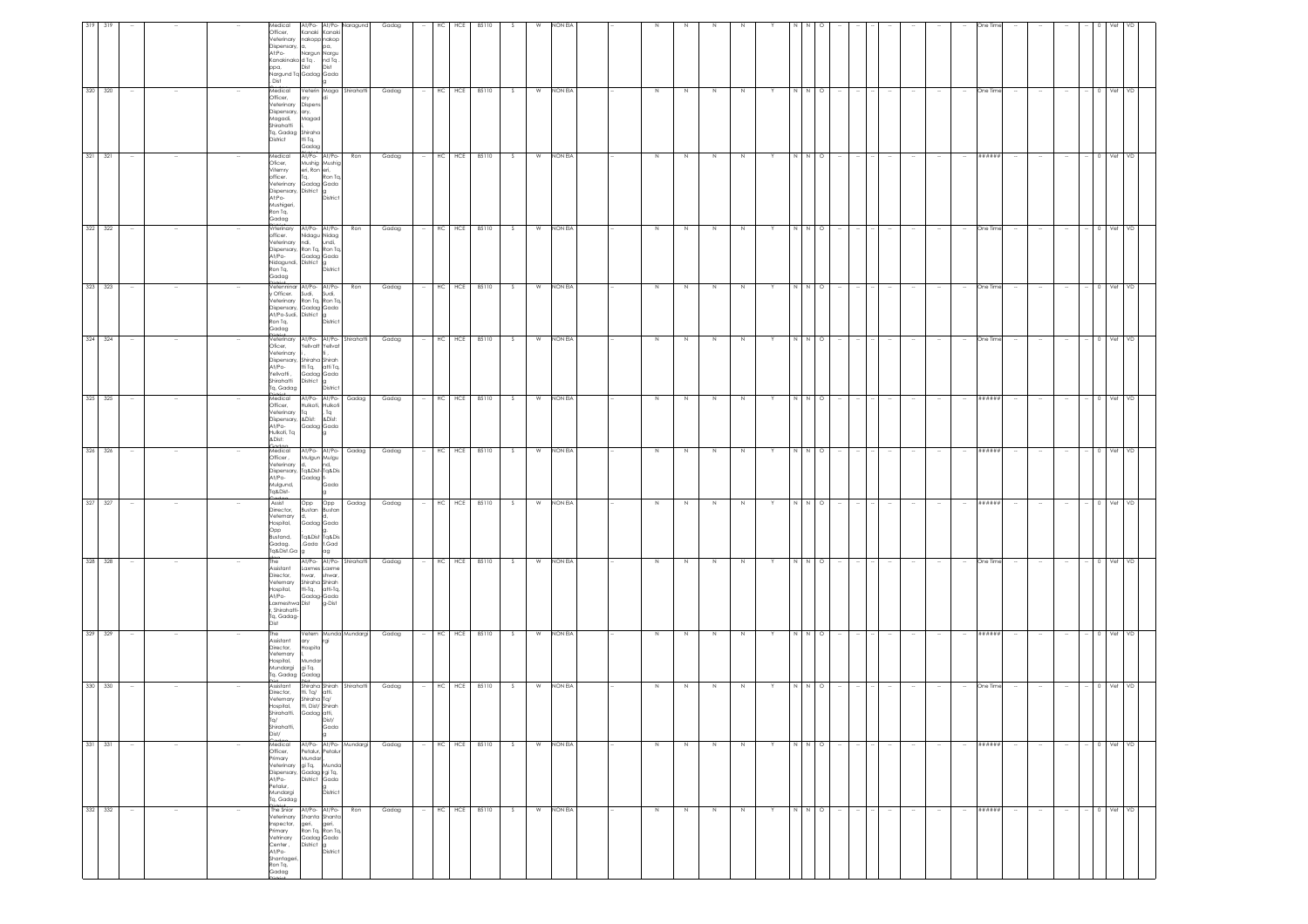| 333 333 |                          |        | Medical<br>Officer,                                                                                                                            | At/Po- At/Po- Naragund<br>Shirol, Shirol,                                                                                                                                                                 |     | Gadag |        | HC         | HCE              | 85110 |        | <b>W</b> | NON EIA   |             |    |             |         |    |             |         |                  |        |        |        |        |               |        |                          |                          |              |           |     |
|---------|--------------------------|--------|------------------------------------------------------------------------------------------------------------------------------------------------|-----------------------------------------------------------------------------------------------------------------------------------------------------------------------------------------------------------|-----|-------|--------|------------|------------------|-------|--------|----------|-----------|-------------|----|-------------|---------|----|-------------|---------|------------------|--------|--------|--------|--------|---------------|--------|--------------------------|--------------------------|--------------|-----------|-----|
|         |                          |        | Primary<br>Veterinary<br>Centre,<br>At/Po-<br>Shirol.<br>Nargund<br>Tq, District-                                                              | Nargun Nargu<br>d Tq, nd Tq,<br>Dispensary District- District-<br>Gadag Gada                                                                                                                              |     |       |        |            |                  |       |        |          |           |             |    |             |         |    |             |         |                  |        |        |        |        |               |        |                          |                          |              |           |     |
| 334 334 | $\sim$                   |        | Office<br>Veternry<br>Dispensary, Tq,<br>At/Po-<br>Abbigeri,<br>Ron Tq,<br>Gadag                                                               | Veternry At/Po- At/Po-<br>Abbige Abbig<br>ri, Roneri,<br>Tq, Ron Tq,<br>Gadag Gada<br>District g<br>District                                                                                              | Ron | Gadag | $\sim$ |            | HC HCE 85110     |       | S      |          | W NON EIA | N           | N. | N           | N       |    | N I N       | $\circ$ |                  |        |        |        | $\sim$ | One Time      | $\sim$ |                          | $\sim$                   |              | 0 Vet     | VD. |
| 335 335 |                          |        | Medical<br>Officer,<br>Primary<br>Veterinary<br>Antur-<br>Bentur,<br>Gadag Ta                                                                  | At/Po- At/Po- Gadag<br>Antur- Antur-<br>Bentur, Bentur,<br>Gadag Gada<br>Dispensary, Tq & g Tq &<br>District District                                                                                     |     | Gadag |        |            | HC HCE 85110     |       | S      |          | W NON EIA | N           | N  | $\,N\,$     | N       |    | N N O       |         |                  |        |        |        |        | *******       |        |                          |                          |              | $-$ 0 Vet | VD  |
| 336 336 | $\overline{\phantom{a}}$ |        | Medical<br>Officer,<br>Veterinary<br>AT/Po-<br>Asundi,<br>Gadag Tq<br>e Dictrict<br>Medical                                                    | At/Po- At/Po- Gadag<br>Asundi, Asundi<br>Gadag,<br>Dispensary, Tq & Gada<br>District g Tq &<br>District                                                                                                   |     | Gadag | $\sim$ | $HC$ $HCE$ |                  | 85110 | S      | W        | NON EIA   | N           | N  | N           | N       | Y  | N I N       | $\circ$ |                  | ÷      |        |        | $\sim$ | $"$ # # # # # |        | $\overline{\phantom{a}}$ | $\overline{\phantom{a}}$ |              | Vet       | VD  |
| 337 337 | $\sim$                   |        | At/Po-<br>Bagevadi,                                                                                                                            | At/Po- At/Po- Mundargi<br>Officer, Bagev Bagev<br>Veterinary adi, adi,<br>Dispensary, Mundar Munda<br>gi -Tq, rgi -Tq,<br>Gadag-Gada<br>Bagevaal, ususus<br>Mundargi - District g-<br>"Certon" - District |     | Gadag |        |            | $-$ HC HCE 85110 |       | S      |          | W NON EIA | N           | N  | N           | N       | Y  | N N O       |         | $\sim$           | $\sim$ | $\sim$ | $\sim$ | $\sim$ | *******       | $\sim$ | $\sim$                   | $\sim$                   |              | $-$ 0 Vet | VD  |
| 338 338 |                          |        | Medical<br>Offidcer,<br>Primary<br>Dispensary,<br>At/Po-<br>Banahatti,<br>Nargund<br>Tq, District-                                             | At/Po- At/Po- Naragund<br>Banah Banah<br>atti, atti,<br>Veterinary Nargun Nargu<br>d Tq, nd Tq,<br>District- District-<br>Gadag Gada<br>la.                                                               |     | Gadag |        |            | HC HCE 85110     |       | S      |          | W NON EIA | $\,$ N      | N  | N           | N       |    | N           | N O     |                  |        |        |        |        | One Time      |        |                          |                          |              | Vet       |     |
| 339 339 |                          |        | Medical<br>Officer,<br>Primary<br>At/Po-<br>Shirahatti-<br>Tq, Gadag-                                                                          | At/Po- At/Po- Shirahatti<br>Bannik Bannik<br>oppa, oppa,<br>Veterinary Shiraha Shirah<br>Dispensary, tti-Tq, atti-Tq,<br>Gadag-Gada<br>Bannikopp District g-<br>a, District                               |     | Gadag |        |            | HC HCE 85110     |       | S.     | W        | NON EIA   | $\mathbb N$ |    | N           |         |    |             | $\circ$ |                  |        |        |        |        | One Time      |        |                          |                          |              |           |     |
| 340 340 | $\sim$                   |        | Veternary<br>Officer.<br>Primary<br>Veterinary<br>At/Po-<br>Gadgoli,<br>Ron Tq,<br>Gadag                                                       | At/Po- At:Po- Ron<br>Gadgol Gadg<br>i, Ron oli,<br>Tq, Ron Tq,<br>Dispensary, Gadag Gada<br>District g<br>District                                                                                        |     | Gadag |        |            | $-$ HC HCE 85110 |       | S      |          | W NON EIA | N           | N  | N           | N       | Y  | NNO         |         | $\sim$           | $\sim$ |        |        | $\sim$ | ######        | $\sim$ | $\sim$                   | $\sim$                   | $- 0$ Vet VD |           |     |
| 341 341 |                          |        | Medical<br>ary<br>Veterinary<br>At/Po-<br>Hadali,<br>Nargund<br>Tq, Gadag                                                                      | At/Po- At:Po- Naragund<br>Officer, Prim Hadali, Hadali,<br>Nargun Nargu<br>d Tq, nd Tq,<br>Dispensary, Gadag Gada<br>District g<br>District                                                               |     | Gadag |        |            | $-$ HC HCE 85110 |       | S      |          | W NON EIA | $\,$ N      | N  | $\,$ N $\,$ | N       |    | $N$ $N$ $Q$ |         |                  |        |        |        | $\sim$ | One Time      |        |                          |                          |              | $-$ 0 Vet | VD  |
| 342 342 | $\sim$                   |        | Veterinary<br>Officer.<br>Primary<br>Veterinary<br>Dispensary,<br>Halakere,<br>Ron Tq,<br>Gadag<br><b>District</b>                             | Halker<br>Veterin e<br>ary<br>Officer<br>Primary<br>Veterin<br>ary<br>Dispen:<br>ary,<br>Halake<br>e, Ron<br>Ta.<br>Gadag                                                                                 | Ron | Gadag |        |            | $-$ HC HCE 85110 |       | $\sim$ |          | W NON EIA | Z           | N  | $\geq$      | $\,N\,$ |    | N N O       |         |                  |        |        |        | $\sim$ | ******        |        |                          | $\sim$                   |              | $-$ 0 Vet | VD  |
| 343 343 | $\sim$                   | $\sim$ | Medical<br>Officer,<br>Primary<br>Tq, Gadag-                                                                                                   | At:Po- At:Po- Mundargi<br>Hallikeri Halliker<br>Veterinary Mundar Munda<br>verenium virtuali virtuali<br>At/Po-Gadag-Gada<br>Hallikeri, District g-<br>Mundargi-District District                         |     | Gadag |        |            | $-$ HC HCE 85110 |       | S      | <b>W</b> | NON EIA   | N           | N  | N           | N       | Y. | N N         | $\circ$ | $\sim$           |        | $\sim$ | $\sim$ | $\sim$ | ######        | $\sim$ | $\sim$                   | $\sim$                   | $- 0$ vet    |           | VD  |
| 344 344 | $\sim$                   | $\sim$ | Medical<br>Officer,<br>Primary<br>Veterinary<br>Harlapur,<br>Gadag Tq                                                                          | At:Po- At:Po- Gadag<br>Harlap Harlap<br>ur.<br>ur,<br>Gadag Gada<br>Dispensary, Tq & g Tq &<br>Harlapur, District District                                                                                |     | Gadag |        |            | HC HCE 85110     |       | S.     | W        | NON EIA   | N           | N  | N           | N       | Y  | N N         | $\circ$ | $\sim$<br>$\sim$ | ÷      | $\sim$ | $\sim$ | $\sim$ | One Time      | $\sim$ | $\sim$                   | $\sim$                   |              | $-$ 0 Vet | VD  |
| 345 345 |                          |        | <b>e</b> District<br>Medical<br>Officer,<br>Primary<br>Veterinary<br>Dispensary, ary,<br>Harogeri,<br>Mundargi<br>Tq, Gadag Mundar<br>District | Primary Harog Mundargi<br>Veterin eri<br>ary<br>Dispens<br>Haroge<br>gi Tq,<br>Gadag                                                                                                                      |     | Gadag |        | HC HCE     |                  | 85110 | S      | W        | NON EIA   | $\,N\,$     | N  | $\,$ N      | N       |    | $N$ $N$ $O$ |         |                  |        |        |        |        | *******       |        |                          |                          |              | 0 Vet     | VD. |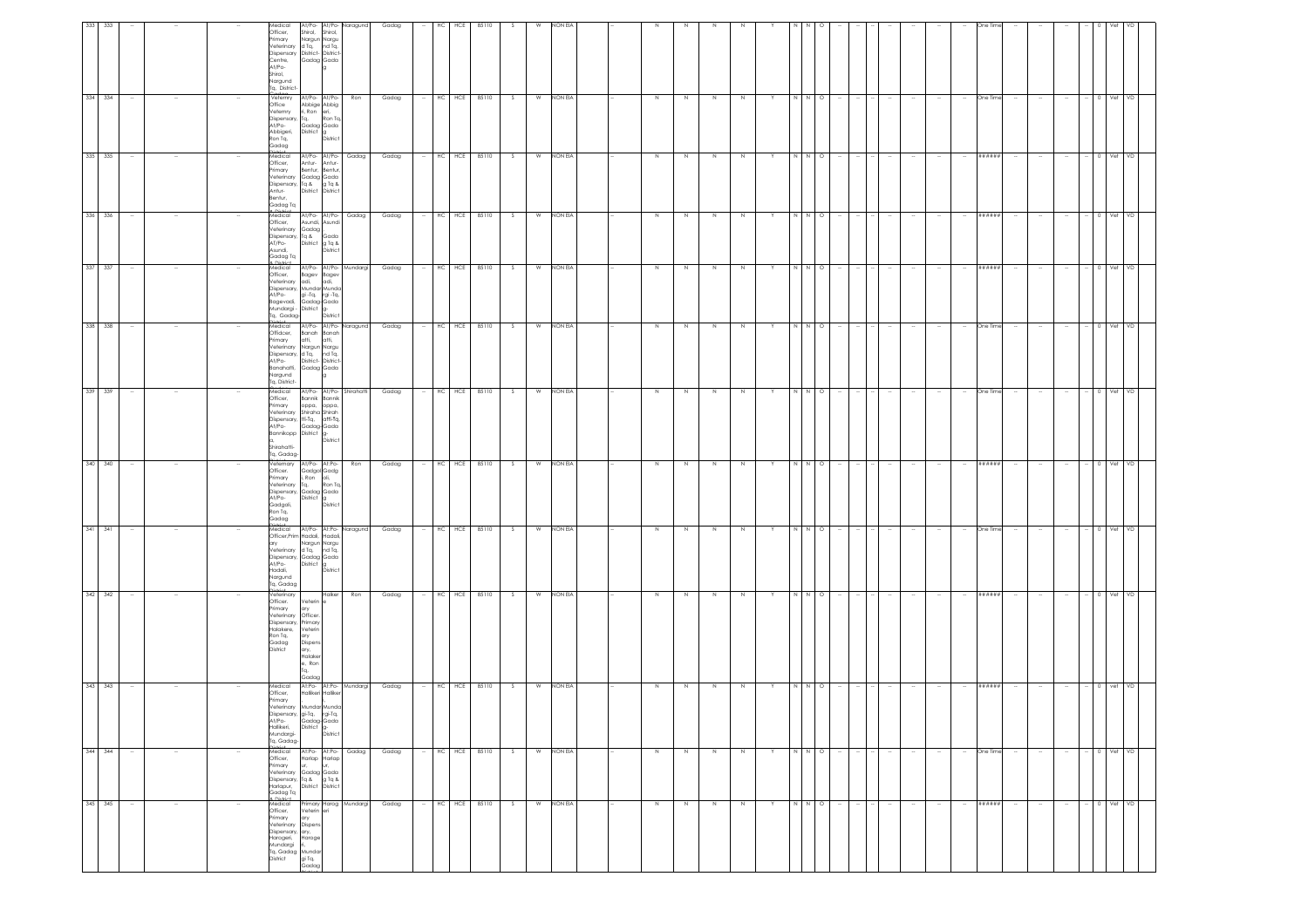|                                                                                                             | VD                                                                                                                                  |                                                                                                                                                             |                                                                                                              |                                                                                                                                          |                                                                                                                                                               |         |                                                                                                                                             |                                                                                                                             |                                                                                                            |                                                                                                  |                                                                                                                                         |                                                                                                                                 |
|-------------------------------------------------------------------------------------------------------------|-------------------------------------------------------------------------------------------------------------------------------------|-------------------------------------------------------------------------------------------------------------------------------------------------------------|--------------------------------------------------------------------------------------------------------------|------------------------------------------------------------------------------------------------------------------------------------------|---------------------------------------------------------------------------------------------------------------------------------------------------------------|---------|---------------------------------------------------------------------------------------------------------------------------------------------|-----------------------------------------------------------------------------------------------------------------------------|------------------------------------------------------------------------------------------------------------|--------------------------------------------------------------------------------------------------|-----------------------------------------------------------------------------------------------------------------------------------------|---------------------------------------------------------------------------------------------------------------------------------|
|                                                                                                             | I Vet                                                                                                                               | $0$ Vet                                                                                                                                                     | 0 Vet                                                                                                        |                                                                                                                                          |                                                                                                                                                               |         |                                                                                                                                             |                                                                                                                             | 0 Vet VD                                                                                                   | Vet                                                                                              | 0 Vet VD                                                                                                                                | $-$ 0 vet VD<br>$-$ 0 Vet VD                                                                                                    |
|                                                                                                             | $\sim$                                                                                                                              |                                                                                                                                                             |                                                                                                              |                                                                                                                                          |                                                                                                                                                               |         |                                                                                                                                             |                                                                                                                             | $\sim$                                                                                                     |                                                                                                  |                                                                                                                                         |                                                                                                                                 |
|                                                                                                             |                                                                                                                                     |                                                                                                                                                             |                                                                                                              |                                                                                                                                          |                                                                                                                                                               |         |                                                                                                                                             |                                                                                                                             |                                                                                                            |                                                                                                  |                                                                                                                                         | $\sim$<br>$\sim$                                                                                                                |
|                                                                                                             |                                                                                                                                     |                                                                                                                                                             |                                                                                                              |                                                                                                                                          |                                                                                                                                                               |         |                                                                                                                                             |                                                                                                                             |                                                                                                            |                                                                                                  |                                                                                                                                         |                                                                                                                                 |
|                                                                                                             | ######                                                                                                                              | ######                                                                                                                                                      | One Tim                                                                                                      | One Tir                                                                                                                                  | ######                                                                                                                                                        | #####   |                                                                                                                                             | #####                                                                                                                       | ######                                                                                                     | ******                                                                                           | One Tim                                                                                                                                 | ######<br>######                                                                                                                |
|                                                                                                             |                                                                                                                                     |                                                                                                                                                             |                                                                                                              |                                                                                                                                          |                                                                                                                                                               |         |                                                                                                                                             |                                                                                                                             | $\sim$                                                                                                     |                                                                                                  |                                                                                                                                         | $\sim$<br>$\sim$                                                                                                                |
|                                                                                                             |                                                                                                                                     |                                                                                                                                                             |                                                                                                              |                                                                                                                                          |                                                                                                                                                               |         |                                                                                                                                             |                                                                                                                             |                                                                                                            |                                                                                                  |                                                                                                                                         |                                                                                                                                 |
|                                                                                                             |                                                                                                                                     |                                                                                                                                                             |                                                                                                              |                                                                                                                                          |                                                                                                                                                               |         |                                                                                                                                             |                                                                                                                             |                                                                                                            |                                                                                                  |                                                                                                                                         |                                                                                                                                 |
|                                                                                                             |                                                                                                                                     |                                                                                                                                                             |                                                                                                              |                                                                                                                                          |                                                                                                                                                               |         |                                                                                                                                             |                                                                                                                             |                                                                                                            |                                                                                                  |                                                                                                                                         |                                                                                                                                 |
|                                                                                                             |                                                                                                                                     |                                                                                                                                                             |                                                                                                              |                                                                                                                                          |                                                                                                                                                               |         |                                                                                                                                             |                                                                                                                             |                                                                                                            |                                                                                                  |                                                                                                                                         |                                                                                                                                 |
|                                                                                                             | $\circ$                                                                                                                             | $\circ$                                                                                                                                                     | $\circ$                                                                                                      |                                                                                                                                          | $\circ$                                                                                                                                                       | $\circ$ |                                                                                                                                             |                                                                                                                             | $\circ$                                                                                                    | $\circ$                                                                                          |                                                                                                                                         |                                                                                                                                 |
|                                                                                                             |                                                                                                                                     | $\overline{M}$                                                                                                                                              | N                                                                                                            |                                                                                                                                          |                                                                                                                                                               |         |                                                                                                                                             |                                                                                                                             |                                                                                                            |                                                                                                  | N N O                                                                                                                                   | N N O<br>N N O                                                                                                                  |
|                                                                                                             |                                                                                                                                     |                                                                                                                                                             |                                                                                                              |                                                                                                                                          |                                                                                                                                                               |         |                                                                                                                                             |                                                                                                                             | Y                                                                                                          | Y                                                                                                |                                                                                                                                         | Y                                                                                                                               |
|                                                                                                             | N                                                                                                                                   | N                                                                                                                                                           | $\,$ N                                                                                                       | N                                                                                                                                        | N                                                                                                                                                             | N       |                                                                                                                                             |                                                                                                                             | N                                                                                                          | $\mathbb N$                                                                                      | N                                                                                                                                       | Z<br>Z                                                                                                                          |
|                                                                                                             | N                                                                                                                                   | Z                                                                                                                                                           | $\,$ N                                                                                                       | N                                                                                                                                        | N                                                                                                                                                             |         |                                                                                                                                             |                                                                                                                             | N                                                                                                          | $\,$ N                                                                                           | N                                                                                                                                       | Z<br>N                                                                                                                          |
|                                                                                                             | N                                                                                                                                   | Z                                                                                                                                                           | N                                                                                                            |                                                                                                                                          | N.                                                                                                                                                            |         |                                                                                                                                             |                                                                                                                             | N                                                                                                          | N                                                                                                | N                                                                                                                                       | $\overline{N}$<br>N                                                                                                             |
|                                                                                                             | N                                                                                                                                   | Z                                                                                                                                                           | $\,$ N                                                                                                       | N                                                                                                                                        | N                                                                                                                                                             |         |                                                                                                                                             | N                                                                                                                           | N                                                                                                          | N                                                                                                | N                                                                                                                                       | $\overline{N}$<br>N                                                                                                             |
|                                                                                                             |                                                                                                                                     |                                                                                                                                                             |                                                                                                              |                                                                                                                                          |                                                                                                                                                               |         |                                                                                                                                             |                                                                                                                             |                                                                                                            |                                                                                                  |                                                                                                                                         |                                                                                                                                 |
|                                                                                                             |                                                                                                                                     |                                                                                                                                                             |                                                                                                              |                                                                                                                                          |                                                                                                                                                               |         |                                                                                                                                             |                                                                                                                             |                                                                                                            |                                                                                                  |                                                                                                                                         |                                                                                                                                 |
| NON EIA                                                                                                     | NON EIA                                                                                                                             | NON EIA                                                                                                                                                     | NON EIA                                                                                                      | NON EIA                                                                                                                                  | NON EIA                                                                                                                                                       | NON EIA |                                                                                                                                             | NON EL                                                                                                                      | NON EIA                                                                                                    | NON EIA                                                                                          | NON EIA                                                                                                                                 | NON EIA<br>W NON EIA                                                                                                            |
| W                                                                                                           | W                                                                                                                                   | W                                                                                                                                                           | W                                                                                                            | W                                                                                                                                        | W                                                                                                                                                             | W       |                                                                                                                                             |                                                                                                                             | W                                                                                                          | W                                                                                                | W                                                                                                                                       | W                                                                                                                               |
| S.                                                                                                          | S.                                                                                                                                  | $\sqrt{2}$                                                                                                                                                  | S.                                                                                                           | - S                                                                                                                                      | S.                                                                                                                                                            | s       |                                                                                                                                             |                                                                                                                             | S.                                                                                                         | -S                                                                                               | S.                                                                                                                                      | $\overline{\mathbf{S}}$<br>$\sim$                                                                                               |
| 85110                                                                                                       | 85110                                                                                                                               |                                                                                                                                                             | 85110                                                                                                        |                                                                                                                                          |                                                                                                                                                               | 85110   |                                                                                                                                             | 85110                                                                                                                       |                                                                                                            | 85110                                                                                            |                                                                                                                                         |                                                                                                                                 |
| HC HCE                                                                                                      | HC HCE                                                                                                                              | HC HCE 85110                                                                                                                                                | $HC$ $HCE$                                                                                                   | HC HCE 85110                                                                                                                             | HC HCE 85110                                                                                                                                                  | HC HCE  |                                                                                                                                             | HC HCE                                                                                                                      |                                                                                                            | $HC$ $HCE$                                                                                       | HC HCE 85110                                                                                                                            | HC HCE 85110                                                                                                                    |
|                                                                                                             |                                                                                                                                     |                                                                                                                                                             |                                                                                                              |                                                                                                                                          |                                                                                                                                                               |         |                                                                                                                                             |                                                                                                                             | $-$ HC HCE 85110                                                                                           |                                                                                                  |                                                                                                                                         | $\sim$<br>$-$ HC HCE 85110                                                                                                      |
|                                                                                                             |                                                                                                                                     |                                                                                                                                                             |                                                                                                              |                                                                                                                                          |                                                                                                                                                               |         |                                                                                                                                             |                                                                                                                             |                                                                                                            |                                                                                                  |                                                                                                                                         |                                                                                                                                 |
| Gadag                                                                                                       | Gadag                                                                                                                               | Gadag                                                                                                                                                       | Gadag                                                                                                        | Gadag                                                                                                                                    | Gadag                                                                                                                                                         |         | Gadag                                                                                                                                       | Gadag                                                                                                                       |                                                                                                            | Gadag                                                                                            | Gadag                                                                                                                                   | Gadag<br>Gadag                                                                                                                  |
| lebba Shirahatti                                                                                            | Ron                                                                                                                                 | Mundargi                                                                                                                                                    | Ron                                                                                                          |                                                                                                                                          | Mundargi                                                                                                                                                      |         | Gadag                                                                                                                                       | Gadag                                                                                                                       |                                                                                                            | Gadag                                                                                            | Ron                                                                                                                                     | Ron                                                                                                                             |
| At/Po-<br>Hebbal<br>Shiraha<br>tti Tq,<br><br>Gadag<br>District                                             | Neterinary At/Po- At/Po-<br>Officer , Hirehal, Hirehal<br>Veterinary Ron Tq. , Ron<br>Gadag Tq.<br>District Gada<br><b>District</b> | At:Po- At/Po-<br>Hirewa Hirewa<br>ddatti, ddatti,<br>Dispensary, Mundar Munda<br>agi Tq, ragi<br>Hirewadda Gadag Tq.<br>tti, District Gada<br>g<br>District | At:Po- At:Po-<br>Livestock Itagi, Itagi,<br>Inespector: Ron Tq, Ron Tq,<br>District- District-<br>Gadag Gada | At:Po- At:Po- Naragund<br>Jagapu Jagap<br>lur.<br>Veterinary Nargun Nargu<br>Dispensary, d Tq, nd Tq,<br>Gadag<br>District g<br>District | At:Po- At:Po-<br>Janthlis Janthli<br>hirur, shirur,<br>Mundar Munda<br>Dispensary, agi Ta, ragi<br>At/Po- Gadag Ta,<br>Janthlishirur District Gada<br>Distric |         | At/Po- At/Po-<br>Kanagi Kanag<br>nahal, inahal,<br>Dispensary, Gadag Gada<br>At/Po- Tq & g Tq &<br>Kanaginah District District<br>al, Gadag | At/Po- At/Po-<br>Kotum Kotum<br>achagi, achag<br>Gadag i,<br>Dispensary, Tq & Gada<br>Kotumacha District g Tq &<br>District | Munda Mund Mundargi Gadag<br>vad, wad<br>Mundar<br>gi Tq,<br>Gadaa                                         | At/Po- At/Po-<br>Papan Papan<br>ashi, ashi,<br>Gadag Gada<br>Tq & g Tq &<br>District District    | At/Po- At/Po-<br>Rajur, Rajur,<br>Rajur, Rajur,<br>Gadag Gada<br>District g<br>District                                                 | Veterinary At:Po- At:Po-<br>Savadi, Savadi<br>Ron Tq. Ron<br>District- Tq.<br>Gadag District<br>Gada<br>Shirunj, Shirunj, Gadag |
| Aedical<br>officer,<br>Primary<br>Veterinary<br>Dispensary,<br>At/Po-<br>Hebbal,<br>shirahatti<br>Tq, Gadag | Dispensary,<br>At/Po-<br>Hirehal, Ron<br>Tq, Gadag<br>District                                                                      | Veterinary<br>Officer<br>Veterinary<br>At/Po-<br>Mundaraai<br>Tq, Gadag                                                                                     | Veterinary<br>Primary<br>/eterinary<br>Dispensary,<br>At/Po-Itagi,<br>Ron Tq,<br>District-                   | Cadar<br>Medical<br>Officer,<br>Primary<br>At/Po-<br>Jagapur,<br>Nargund<br>Tq, Gadag                                                    | Medical<br>Officer,<br>Primary<br>Veterinary<br>Mundaragi<br>lq, Gadag                                                                                        |         | .<br>Veterinary<br>Officer.<br>Veterinary<br>Tq & District                                                                                  | Medical<br>Officer,<br>Primary<br>Veterinary<br>gi, Gadag<br>Tq & District                                                  | Malical<br>Officer,<br>Primary<br>Veterinary<br>Dispensary.<br>Mundavad, District<br>Mundargi<br>Tq, Gadag | Nistriat.<br>Mdical<br>Oficer,<br>Primary<br>Veterinary<br>Dispensary.<br>Papanashi,<br>Gadaa Ta | s Dictrici<br>Sinier<br>etenry<br>Inspetor.<br><b>rimary</b><br>Veterinary<br>Dispensary<br>At/Po-<br>At/Po-<br>Rajur, Ron<br>Tq, Gadag | Officer.<br>Primary<br>Veterinary<br>Dispensary,<br>At/Po-<br>Savadi,<br>Ron Ta.<br>District-<br>The senior                     |
|                                                                                                             |                                                                                                                                     |                                                                                                                                                             |                                                                                                              |                                                                                                                                          |                                                                                                                                                               |         |                                                                                                                                             |                                                                                                                             |                                                                                                            |                                                                                                  |                                                                                                                                         |                                                                                                                                 |
|                                                                                                             |                                                                                                                                     |                                                                                                                                                             |                                                                                                              |                                                                                                                                          |                                                                                                                                                               |         |                                                                                                                                             |                                                                                                                             |                                                                                                            |                                                                                                  |                                                                                                                                         |                                                                                                                                 |
|                                                                                                             |                                                                                                                                     |                                                                                                                                                             |                                                                                                              |                                                                                                                                          |                                                                                                                                                               |         |                                                                                                                                             |                                                                                                                             | $\sim$                                                                                                     |                                                                                                  |                                                                                                                                         | $\sim$<br>$\sim$                                                                                                                |
|                                                                                                             | 347 347                                                                                                                             | 348 348                                                                                                                                                     | 349 349                                                                                                      | 350 350                                                                                                                                  | 351 351                                                                                                                                                       |         | 352 352                                                                                                                                     | 353 353                                                                                                                     | 354 354                                                                                                    | 355 355                                                                                          | 356 356                                                                                                                                 | 357 357<br>358 358                                                                                                              |
| 346 346                                                                                                     |                                                                                                                                     |                                                                                                                                                             |                                                                                                              |                                                                                                                                          |                                                                                                                                                               |         |                                                                                                                                             |                                                                                                                             |                                                                                                            |                                                                                                  |                                                                                                                                         |                                                                                                                                 |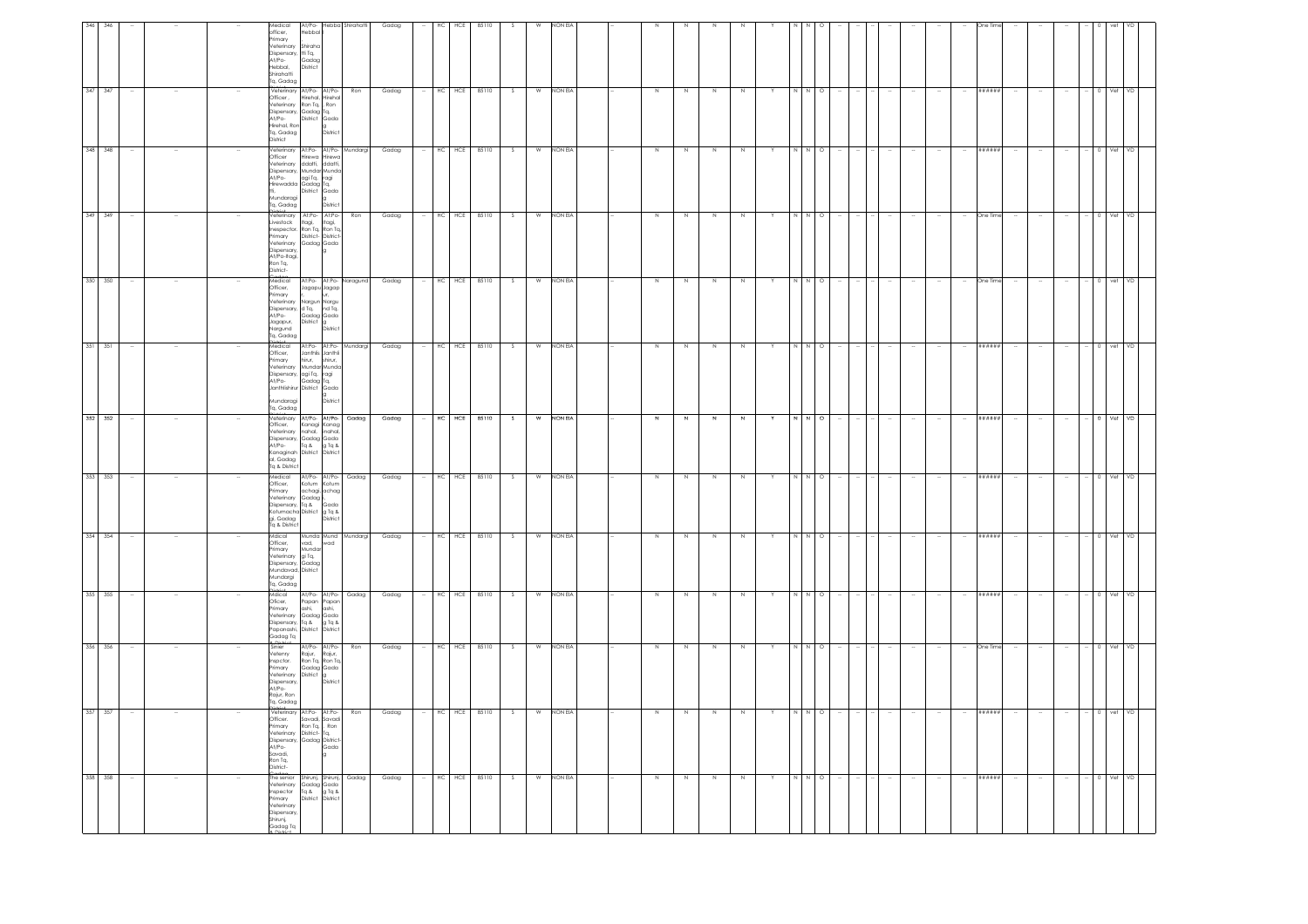| $371 - 371$                                                                                                                             | 370 370                                                                                               | 368 368<br>369 369                                                                                                               | 367 367                                                                                           | 366 366                                                                                                     | 365 365                                                                                                             | 364 364                                                                    | 363                                                         | 362 362                                                   | 361                                                                                                                               | 360 360                                                           | 359                                                                                                             |
|-----------------------------------------------------------------------------------------------------------------------------------------|-------------------------------------------------------------------------------------------------------|----------------------------------------------------------------------------------------------------------------------------------|---------------------------------------------------------------------------------------------------|-------------------------------------------------------------------------------------------------------------|---------------------------------------------------------------------------------------------------------------------|----------------------------------------------------------------------------|-------------------------------------------------------------|-----------------------------------------------------------|-----------------------------------------------------------------------------------------------------------------------------------|-------------------------------------------------------------------|-----------------------------------------------------------------------------------------------------------------|
|                                                                                                                                         |                                                                                                       |                                                                                                                                  |                                                                                                   |                                                                                                             |                                                                                                                     |                                                                            | 363                                                         |                                                           | 361                                                                                                                               |                                                                   |                                                                                                                 |
|                                                                                                                                         |                                                                                                       |                                                                                                                                  |                                                                                                   |                                                                                                             |                                                                                                                     | $\sim$                                                                     |                                                             |                                                           |                                                                                                                                   |                                                                   |                                                                                                                 |
|                                                                                                                                         |                                                                                                       |                                                                                                                                  |                                                                                                   |                                                                                                             |                                                                                                                     |                                                                            |                                                             |                                                           |                                                                                                                                   |                                                                   |                                                                                                                 |
|                                                                                                                                         |                                                                                                       |                                                                                                                                  |                                                                                                   |                                                                                                             |                                                                                                                     |                                                                            |                                                             |                                                           |                                                                                                                                   |                                                                   |                                                                                                                 |
| Clinic.<br>ar                                                                                                                           | Shiva<br>Clinic.<br>Adivappa.                                                                         | m<br>andali<br>Shri                                                                                                              | Dr.<br>Basavaraj,<br>agoudra,<br>Shri                                                             | Dr. V.M.<br>reshwar<br>Clinic.                                                                              | Clinic.                                                                                                             | Codoo<br>Dr.Sunita. V<br>Sajjan,<br>Clinic.                                | Dr,<br>Kalmath<br>Sanjeevini<br>Clinic,<br>Nalwad<br>Galli, | ppal<br>Koppal<br>Hospital.                               | Shemeer.<br>Koppal<br>Hospital,                                                                                                   | Medical<br>Officer,<br>Primary<br>At/Po-<br>Thimmapur<br>Gadag Tq | Officer,<br>At/Po-<br>Suranaai.<br>Shirahatti<br>Tq, Gadag<br>District,                                         |
| M . palled Tagor Tagor<br>Housanaur Road, Road,<br>Housanaur Road,<br>Dr. Yasmin R.P.<br>Abdulkhad Road, Road,<br>a<br>Shafa Gadag Gada | Dr, Umesh.<br>S. hadi. Shri Panch<br>$_{\rm dag}$<br>Cross                                            | Dr,Narayan Pala Pala<br>a. J, Badami Bada<br>Banashank ri Bus Betag<br>ari Clinic. stand, eri Bus<br>Betage stand,<br>Gadaa eri- | Channapp Hamal Hamal<br>agoudra, ar ar<br>Colony,<br>Sangamesh Hatalg<br>war Clinic. eri<br>Road, | Old<br>Sajjan. Saraf Saraf<br>Veerabhad Bazar, Bazar,<br>Opp<br>Gadag <sup>e</sup>                          | Dr. Lalitha. Near Near Gadag<br>Lingaraddy Hasiruk Hasiruk<br>Pooja eri<br>C. Dasara Dasara<br>Galli, Galli,<br>dag | Chaitanva Colony.<br>Shobha<br>.<br>Gada<br>g.                             | V.C. Nalwa<br>Ith d Galli, d Galli,                         | Dr, Sayad Jawali Jawali<br>Sameer.Ko Gali, Gali,<br>Gadag | a Distint<br>Dr. Sayed Rajeev Rajeev<br>SayedAhm Nagar,<br>ed. Koppal. Gadag Nagar                                                | pur,<br>Veterinary<br>Dispensary, Tq & g Tq &<br>District         | Veterinary At/Po- At/Po- Shirahatti<br>Veterinary gi, gi,<br>Dispensary, Shiraha Shirah<br>tti Tq,<br>District. |
| Gadaa Gada<br>R.P.<br>Betage Betag                                                                                                      | Panch<br>akshari akshari<br>Nagar, Nagar,<br>Gadag Gada<br>Dist/Ga Dist/G<br>adag<br>rd 4 rd<br>Cross | Road, mi<br>Betage Road,<br>Betag<br>Gada                                                                                        | H.NO. H.NO.<br>345, 345,<br>Colon<br>.<br>Hatalg<br>eri<br>Gadag Road,<br>Gada                    | O <sub>0</sub><br>Opp<br>Somesh Somes<br>war hwar<br>Temple, Templ<br>Gada<br>.<br>Dist/Ga g.<br>dag Dist/G | Gadag Gada<br>Dist/Ga Dist/G<br>adag                                                                                | Ganesh Ganes<br>Behind Colon<br>Hospita Behind<br>Shobh<br>Hospit<br>,Gada | Gadag Gada                                                  | Gadag Gada<br>Tq&Dist-Tq&Dis<br>Gado                      | Gandhi Gandh<br>$\left[\begin{matrix} \text{Dist/GG} \\ \text{Dist/GG} \\ \text{Dist/G} \end{matrix}\right]_{\text{G/G}}$<br>adag | At/Po- At/Po-<br>Timma Timma<br>pur,<br>District                  | Surana Surana<br>atti Tq,<br>Gadaa Gada<br><b>Distric</b>                                                       |
| Gadag                                                                                                                                   | Gadag                                                                                                 | Gadag<br>Gadag                                                                                                                   | Gadag                                                                                             | Gadag                                                                                                       |                                                                                                                     | Gadag                                                                      | Gadag                                                       | Gadag                                                     | Gadag                                                                                                                             | Gadag                                                             |                                                                                                                 |
| Gadag                                                                                                                                   | Gadag                                                                                                 | Gadag<br>Gadag                                                                                                                   | Gadag                                                                                             | Gadag                                                                                                       | Gadag                                                                                                               | Gadag                                                                      | Gadag                                                       | Gadag                                                     | Gadag                                                                                                                             | Gadag                                                             | Gadag                                                                                                           |
|                                                                                                                                         | $\sim$                                                                                                |                                                                                                                                  |                                                                                                   |                                                                                                             | $\sim$                                                                                                              | $\sim$                                                                     |                                                             |                                                           |                                                                                                                                   |                                                                   |                                                                                                                 |
| HC HCE 85110                                                                                                                            |                                                                                                       | HC HCE 85110<br>HC HCE 85110                                                                                                     | HC<br>HCE                                                                                         |                                                                                                             | HC HCE 85110                                                                                                        |                                                                            | HC<br>HCE                                                   | HC<br>HCE                                                 | HCE                                                                                                                               | HC                                                                | HC<br>HCE                                                                                                       |
|                                                                                                                                         | HC HCE 85110                                                                                          |                                                                                                                                  | 85110                                                                                             | HC HCE 85110                                                                                                |                                                                                                                     | HC HCE 85110                                                               | 85110                                                       | 85110                                                     | 85110                                                                                                                             | HCE 85110                                                         | 85110                                                                                                           |
| S                                                                                                                                       | S                                                                                                     | -S                                                                                                                               | -S                                                                                                | S.                                                                                                          | $\overline{\mathcal{S}}$                                                                                            | S                                                                          | - S                                                         | -S                                                        |                                                                                                                                   | s                                                                 |                                                                                                                 |
| W                                                                                                                                       | W                                                                                                     | W<br>W                                                                                                                           | W                                                                                                 | W                                                                                                           | W                                                                                                                   | W                                                                          | W                                                           | W                                                         | W                                                                                                                                 | W                                                                 |                                                                                                                 |
| NON EIA                                                                                                                                 | NON EIA                                                                                               | NON EIA<br>NON EIA                                                                                                               | NON EIA                                                                                           | NON EIA                                                                                                     | NON EIA                                                                                                             | NON EIA                                                                    | NON EIA                                                     | NON EIA                                                   | NON EIA                                                                                                                           | NON EIA                                                           | NON EL                                                                                                          |
|                                                                                                                                         |                                                                                                       |                                                                                                                                  |                                                                                                   |                                                                                                             |                                                                                                                     |                                                                            |                                                             |                                                           |                                                                                                                                   |                                                                   |                                                                                                                 |
|                                                                                                                                         |                                                                                                       |                                                                                                                                  |                                                                                                   |                                                                                                             |                                                                                                                     |                                                                            |                                                             |                                                           |                                                                                                                                   |                                                                   |                                                                                                                 |
| Z                                                                                                                                       | N                                                                                                     | N<br>N                                                                                                                           | N                                                                                                 | N                                                                                                           | N                                                                                                                   | N                                                                          | $\,$ N                                                      | N                                                         | N                                                                                                                                 |                                                                   |                                                                                                                 |
| N                                                                                                                                       | N                                                                                                     | N                                                                                                                                |                                                                                                   | N.                                                                                                          | $\overline{N}$                                                                                                      | N                                                                          | N.                                                          | N                                                         |                                                                                                                                   |                                                                   |                                                                                                                 |
| $\,$ N                                                                                                                                  | $\overline{N}$                                                                                        | N<br>N                                                                                                                           |                                                                                                   | N                                                                                                           | N                                                                                                                   | N                                                                          | N                                                           | $\,$ N                                                    |                                                                                                                                   |                                                                   |                                                                                                                 |
| $\,N$                                                                                                                                   | N                                                                                                     | $\mathbb{N}$<br>N                                                                                                                |                                                                                                   | N                                                                                                           | N                                                                                                                   | $\,N\,$                                                                    | N                                                           | N                                                         |                                                                                                                                   |                                                                   |                                                                                                                 |
|                                                                                                                                         | Y                                                                                                     |                                                                                                                                  |                                                                                                   |                                                                                                             |                                                                                                                     | Y                                                                          |                                                             |                                                           |                                                                                                                                   |                                                                   |                                                                                                                 |
|                                                                                                                                         | N N                                                                                                   | N N O                                                                                                                            |                                                                                                   |                                                                                                             | NNO                                                                                                                 | N N                                                                        |                                                             | $\,N\,$ $\,$ N $\,$ Cl $\,$                               |                                                                                                                                   |                                                                   |                                                                                                                 |
| C1                                                                                                                                      | $\circ$                                                                                               | $\Omega$                                                                                                                         | $\circ$                                                                                           | $\circ$                                                                                                     |                                                                                                                     | $\circ$                                                                    |                                                             |                                                           |                                                                                                                                   | $\circ$                                                           |                                                                                                                 |
|                                                                                                                                         |                                                                                                       |                                                                                                                                  |                                                                                                   |                                                                                                             |                                                                                                                     |                                                                            |                                                             |                                                           |                                                                                                                                   |                                                                   |                                                                                                                 |
|                                                                                                                                         |                                                                                                       |                                                                                                                                  |                                                                                                   |                                                                                                             |                                                                                                                     | $\sim$<br>$\sim$                                                           |                                                             |                                                           |                                                                                                                                   |                                                                   |                                                                                                                 |
|                                                                                                                                         |                                                                                                       |                                                                                                                                  |                                                                                                   |                                                                                                             |                                                                                                                     | $\sim$                                                                     |                                                             |                                                           |                                                                                                                                   |                                                                   |                                                                                                                 |
|                                                                                                                                         |                                                                                                       |                                                                                                                                  |                                                                                                   |                                                                                                             |                                                                                                                     |                                                                            |                                                             |                                                           |                                                                                                                                   |                                                                   |                                                                                                                 |
|                                                                                                                                         | $\sim$                                                                                                |                                                                                                                                  |                                                                                                   |                                                                                                             | $\sim$                                                                                                              | $\sim$                                                                     |                                                             |                                                           |                                                                                                                                   |                                                                   |                                                                                                                 |
| 30/6/201                                                                                                                                | One Time                                                                                              | One Time<br>One Time                                                                                                             | ######                                                                                            | One Time                                                                                                    | One Time                                                                                                            | One Time                                                                   | One Tin                                                     | 30/6/2016                                                 | )ne Tir                                                                                                                           | One Time                                                          |                                                                                                                 |
|                                                                                                                                         |                                                                                                       |                                                                                                                                  |                                                                                                   |                                                                                                             | $\sim$                                                                                                              | $\sim$                                                                     |                                                             |                                                           |                                                                                                                                   |                                                                   |                                                                                                                 |
|                                                                                                                                         |                                                                                                       |                                                                                                                                  |                                                                                                   |                                                                                                             | $\sim$                                                                                                              | $\sim$                                                                     |                                                             |                                                           |                                                                                                                                   |                                                                   |                                                                                                                 |
|                                                                                                                                         |                                                                                                       |                                                                                                                                  |                                                                                                   |                                                                                                             | $\sim$                                                                                                              | $\sim$                                                                     |                                                             |                                                           |                                                                                                                                   |                                                                   |                                                                                                                 |
|                                                                                                                                         |                                                                                                       |                                                                                                                                  |                                                                                                   |                                                                                                             |                                                                                                                     |                                                                            |                                                             |                                                           |                                                                                                                                   |                                                                   |                                                                                                                 |
|                                                                                                                                         |                                                                                                       | <b>PCL</b>                                                                                                                       | PCL.                                                                                              | PCL.                                                                                                        |                                                                                                                     |                                                                            | PCL                                                         | 0 PCL                                                     |                                                                                                                                   | Vet                                                               |                                                                                                                 |
| 0 PCL clini Clinic<br>c.                                                                                                                | PCL clini Clinic<br>c                                                                                 | clini Clinio<br>c.<br>0 PCL clini Clinic                                                                                         | clini Clinio                                                                                      | clini Clinic                                                                                                | - 0 PCL clini Clinic                                                                                                | - 0 PCL clini Clinic                                                       | clini Clinic                                                | clini Clinic                                              | :lini                                                                                                                             |                                                                   |                                                                                                                 |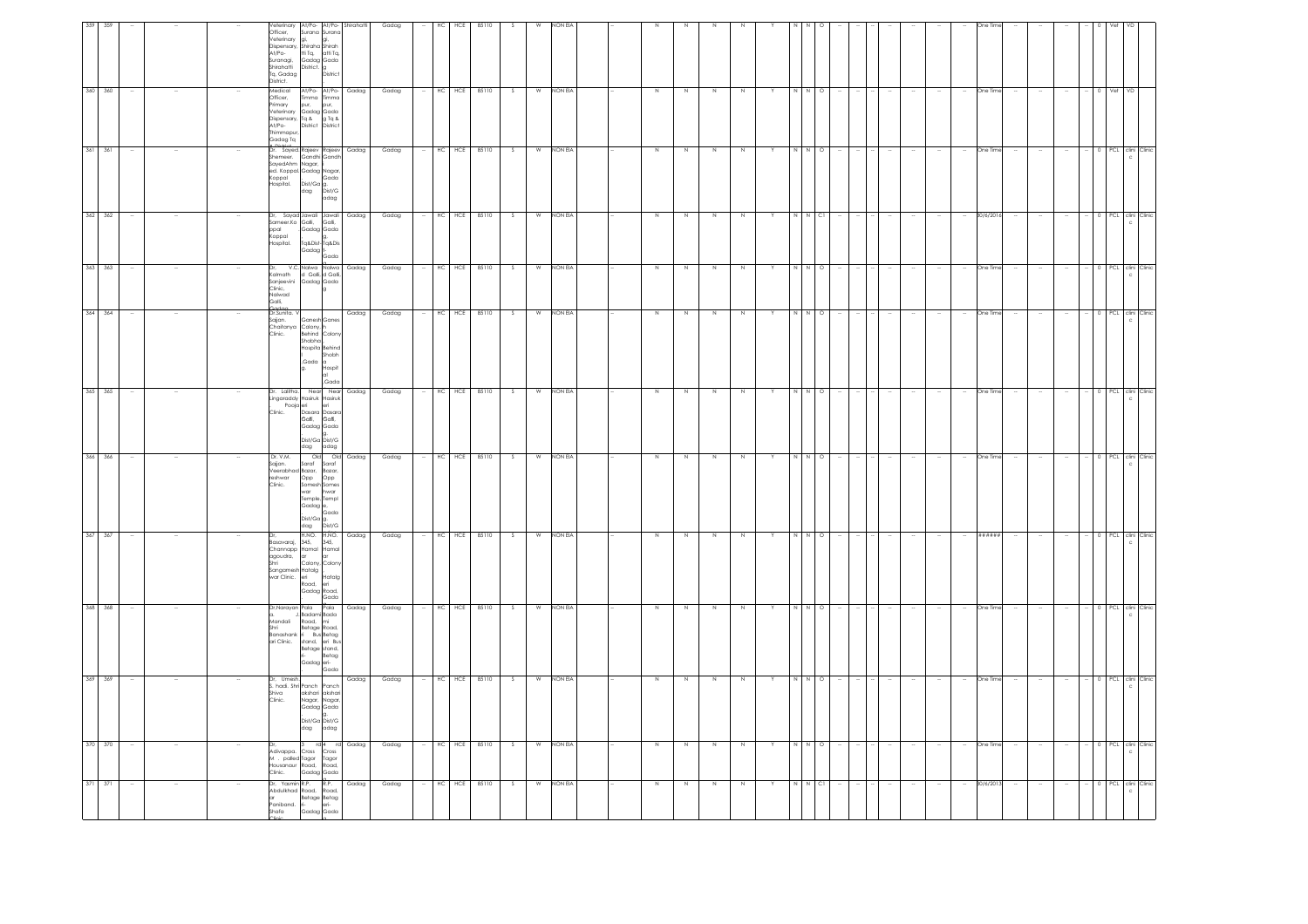|            |        |  | Dr,Syed<br>Yusef. .A. Veeran Veera<br>Bijapur.<br>Bijapur<br>Clinic.                                                                               | arayan naraya<br>na<br>Temple Templ<br>Road,<br>Gadag Road,<br>Gada<br>Dist/Gd g.          | Gadag                           | Gadag | HС     | HCE        | 85110        | -S. | W | NON EIA   |        |         |         |         |   |        |         |  |        |                          | Dne Tii   |        |        |                          |                                   |  |
|------------|--------|--|----------------------------------------------------------------------------------------------------------------------------------------------------|--------------------------------------------------------------------------------------------|---------------------------------|-------|--------|------------|--------------|-----|---|-----------|--------|---------|---------|---------|---|--------|---------|--|--------|--------------------------|-----------|--------|--------|--------------------------|-----------------------------------|--|
| 373 373    |        |  | Dr, Raghav Panch Panch<br>endra. Lakshari akshari<br>Kuber<br>Pavaman<br>Clinic                                                                    | Dist/G<br>ag<br>Nagar, Nagar,<br>Gadag Gada<br>Dist/Ga Dist/G<br>dag<br>adag               | Gadag                           | Gadag |        | HC<br>HCE  | 85110        | S.  | W | NON EIA   |        |         |         | N       |   |        | $\circ$ |  |        |                          | One Time  |        |        |                          | 0 PCL clini Clinic                |  |
| 374<br>374 | $\sim$ |  | Jagadish.<br>Govindapp Road,<br>a.Mitti.<br>Satwik<br>Clinic.                                                                                      | aya<br>aya<br>Road,<br>Gadag Gada<br>Dist/Gd Dist/G                                        | Dattatr Dattatr Gadag           | Gadag | $\sim$ | HC HCE     | 85110        | S.  | W | NON EIA   | N      | N       | N       | N       | Y | N N CI |         |  |        | $\sim$                   | 30/6/201  | $\sim$ | $\sim$ | $\sim$                   | 0 PCL clini Clinic                |  |
| 375 375    |        |  | Dr. Sanjeev.<br>Rashinkar.<br>Madhav<br>Clinic.                                                                                                    | $R$ $\overrightarrow{P}$<br>Road, Road,<br>Betage Betag<br>Gadag Gada<br>Dist/Ga Dist/G    | R P Gadag                       | Gadag |        | $HC$ $HCE$ | 85110        | S.  | W | NON EIA   | $\,$ N | N       | $\,$ N  | N       |   |        | $\circ$ |  |        | $\overline{\phantom{a}}$ | One Time  |        |        | $\overline{\phantom{a}}$ | 0 PCL clini Clinic                |  |
| 376<br>376 |        |  | Mailaragou Hale Hale<br>da.<br>Shekargou Stop<br>da. Patil Gadag Gada<br>Shree<br>Maltesh                                                          | Kachari Kacha<br>ri Stop<br>Dist/Ga Dist/G                                                 | Near Near Gadag                 | Gadag |        | $HC$ $HCE$ | 85110        | S.  | W | NON EIA   | N      | N       | N       | N       |   |        | $\circ$ |  |        |                          | One Time  |        |        |                          | 0 PCL clini Clinic                |  |
| 377 377    |        |  | Maheshwar Badami Bada<br>appa.D.<br>Hugar. Shri Gadag Road,<br>Renuka<br>Clinic.                                                                   | dag.<br>Pala<br>Pala<br>Road, mi<br>Gada<br>.<br>Dist/Ga g.<br>dag Dist/G                  | Gadag                           | Gadag |        | HC HCE     | 85110        | S   | W | NON EIA   | N      | N       | $\,N\,$ | N       |   | N N O  |         |  |        |                          | ######    |        |        |                          | 0 PCL clini Clinic                |  |
| 378 378    |        |  | Chandrash Settalm Settal<br>khar. L.<br>Kattimani.<br>Nisarga<br>Clinic.                                                                           | ent,<br>ment,<br>Gandhi Gandh<br>Nagar<br>Betage Nagar<br>Betag<br>Gadag eri-<br>Gada      | Gadag                           | Gadag | $\sim$ | HC HCE     | 85110        | S.  | W | NON EIA   | N      | N.      | N       | N       |   | N N    | $\circ$ |  |        | $\sim$                   | 30/6/2016 | $\sim$ | $\sim$ | $\sim$                   | 0 PCL clini Clinic                |  |
| 379 379    | $\sim$ |  | Dr.<br>Prakash.V.<br>Rakkasgi.<br>Shree<br>Clinic.                                                                                                 | Peth<br>Peth<br>Betage Betag<br>Gadag Gada                                                 | Kuratti Kuratti Gadag           | Gadag | $\sim$ |            | HC HCE 85110 | S   |   | W NON EIA | N      | N       | N       | N       | Y | N N    | $\circ$ |  | $\sim$ | $\sim$                   | one Time  | $\sim$ | $\sim$ | $\sim$                   | 0 PCL clini Clinic<br>c.          |  |
| 380 380    |        |  | Dr.<br>Tammanna No. 3, No. 3,<br>var.<br>Tammanna B.Ed B.Ed<br>var Clinic. Colleg Colleg                                                           | Opp Opp<br>Hatala Hatala<br>geri<br>Road,<br>geri<br>Road,<br>Gadag Gada<br>Dist/Ga Dist/G | Anil Shop Shop Gadag            | Gadag |        |            | HC HCE 85110 | S   | W | NON EIA   | $\,$ N | $\,N\,$ | $\,$ N  | N       |   |        | $\circ$ |  |        | $\overline{\phantom{a}}$ | One Time  |        |        | $\sim$                   | 0 PCL clini Clinic                |  |
| 381<br>381 | $\sim$ |  | Jaykumar. madi, madi,<br>Sinchana<br>Clinic.<br>Gangimadi dag adag<br>Gadag.<br>Dist/Gadag                                                         | Byali, Gadag Gada<br>Dist/Ga Dist/G                                                        | Gangi Gangi Gadag               | Gadag | $\sim$ | HC HCE     | 85110        | S   | W | NON EIA   | N      | N       | N       | N       | Y | N N O  |         |  |        | $\sim$                   | ######    | $\sim$ | $\sim$ | $\sim$                   | $-$ 0 PCL clini Clinic            |  |
| 382 382    |        |  | Nishantha. Galli,<br>R.T. Shri Near<br>Shushruta Veersh<br>Clinic.                                                                                 | aiva<br>Library,<br>Gadag<br>Dist/Ga                                                       | Kumar Gada Gadag<br>$\mathsf g$ | Gadag |        | $HC$ $HCE$ | 85110        | S.  | W | NON EIA   | N      | N       | N       | N       |   | N N    | C1      |  |        |                          | 30/6/2013 |        |        |                          | 0 PCL clini Clinic                |  |
| 383<br>383 |        |  | Mruthyunja Road, Road,<br>ya.S.<br>Hiremath.<br>Shivayogi                                                                                          | Patel<br>Patel<br>Gadag Gada                                                               | Gadag                           | Gadag |        | HC HCE     | 85110        | S.  | W | NON EIA   | $\,$ N | N       | N       | N       |   |        |         |  |        |                          | One Time  |        |        |                          | PCL clini Clinic                  |  |
| 384 384    |        |  | <b>Tinic</b><br>Dr,<br>d. A. Ganga Gang<br>Dambal, pur apur<br>City Clinic, Peth Peth<br>V.N.T Road, Gadag Gada<br>Gangapur<br>Peth<br>.<br>Gadag. | Road,<br>g.<br>$\sim$                                                                      | V.N.T V.N.T Gadag<br>oad,       | Gadag | $\sim$ |            | HC HCE 85110 | S   | W | NON EIA   | $\,$ N | N       | N       |         |   |        | $\circ$ |  |        |                          | One Time  |        |        |                          | 0 PCL clini Clinic                |  |
| 385 385    |        |  | Dr,<br>Basheerah hwar hwar<br>med.l.<br>Makandar.<br>Makandar pur pur<br>Clinic. Road, Road,                                                       | Nagar, Nagar,<br>Kalasa Kalasa<br>Gadag Gada<br>la.<br>.<br>Dist/Ga Dist/G<br>dag adag     | Nandis Nandis Gadag             | Gadag |        | HC HCE     | 85110        | S   | W | NON EIA   | N      | N       | $\,$ N  | $\,N\,$ |   | N N O  |         |  |        |                          | One Time  |        |        |                          | 0 PCL clini Clinic<br>$\mathbb C$ |  |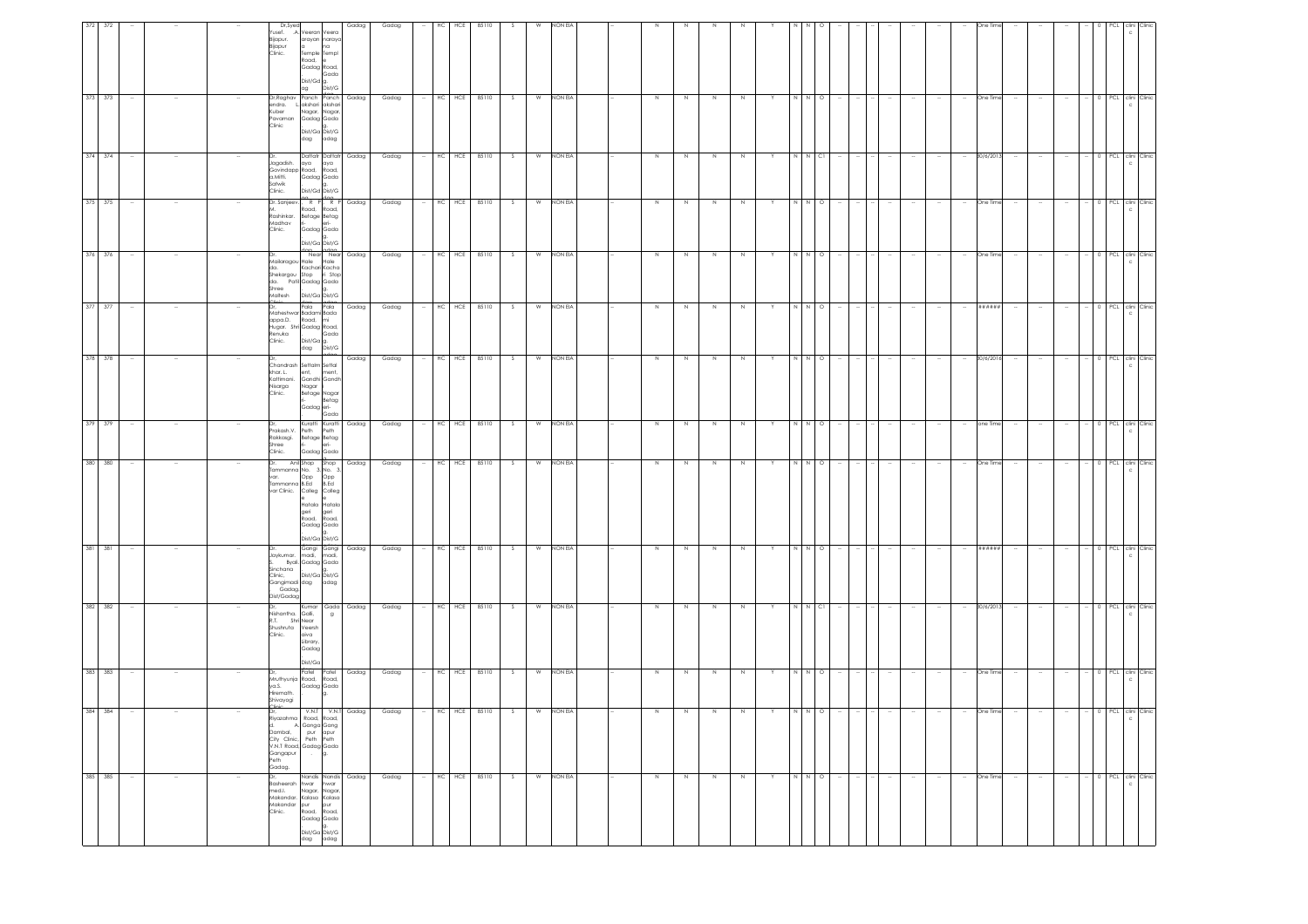| 396 396                                                                                                                  | 395 395                                                                                                                                                                                | 394 394                                                                                                              | 393 393                                                                                                                                                                                                                               | 392 392                                                 | 391 391                                                                                                                                                                       | 390 390                                                                                                                                                                    | 389 389                                                                                                | 388 388                                                                                                     | 387 387                                                                                                                                                                              | 386                                                                                                                                                                                |
|--------------------------------------------------------------------------------------------------------------------------|----------------------------------------------------------------------------------------------------------------------------------------------------------------------------------------|----------------------------------------------------------------------------------------------------------------------|---------------------------------------------------------------------------------------------------------------------------------------------------------------------------------------------------------------------------------------|---------------------------------------------------------|-------------------------------------------------------------------------------------------------------------------------------------------------------------------------------|----------------------------------------------------------------------------------------------------------------------------------------------------------------------------|--------------------------------------------------------------------------------------------------------|-------------------------------------------------------------------------------------------------------------|--------------------------------------------------------------------------------------------------------------------------------------------------------------------------------------|------------------------------------------------------------------------------------------------------------------------------------------------------------------------------------|
|                                                                                                                          |                                                                                                                                                                                        |                                                                                                                      |                                                                                                                                                                                                                                       |                                                         |                                                                                                                                                                               |                                                                                                                                                                            |                                                                                                        |                                                                                                             |                                                                                                                                                                                      | 386                                                                                                                                                                                |
| $\sim$                                                                                                                   | $\sim$                                                                                                                                                                                 | $\sim$                                                                                                               |                                                                                                                                                                                                                                       |                                                         | $\sim$                                                                                                                                                                        | $\sim$                                                                                                                                                                     |                                                                                                        | $\sim$                                                                                                      | $\sim$                                                                                                                                                                               |                                                                                                                                                                                    |
|                                                                                                                          |                                                                                                                                                                                        |                                                                                                                      |                                                                                                                                                                                                                                       |                                                         |                                                                                                                                                                               |                                                                                                                                                                            |                                                                                                        |                                                                                                             |                                                                                                                                                                                      |                                                                                                                                                                                    |
|                                                                                                                          |                                                                                                                                                                                        |                                                                                                                      |                                                                                                                                                                                                                                       |                                                         |                                                                                                                                                                               |                                                                                                                                                                            |                                                                                                        |                                                                                                             |                                                                                                                                                                                      |                                                                                                                                                                                    |
| Dr,<br>lasena. B.<br>Nayakar.<br>Bhavanag<br>ari Clinic.                                                                 | D.n                                                                                                                                                                                    | Kanthi,<br>Sanjeevini<br>Clinic.                                                                                     | Gadag.<br>tac                                                                                                                                                                                                                         | Hullappa.<br>Hallikeri.<br>Dhanvanta Gadag<br>i Clinic, | Clinic.                                                                                                                                                                       | Murashillin.<br>hwara<br>Clinic.                                                                                                                                           | Sushrut<br>Clinic.                                                                                     | Gurubasav Plot,<br>a Clinic.                                                                                | Kori.<br>rikuteshwa Oni,<br>Dasara Oni, .<br>Gadag.<br>Dist/Gadg dg                                                                                                                  | pa.<br>Datanal.<br>Clinic,<br>(Keerti<br>Clinic).                                                                                                                                  |
| lasena<br>Nayak<br>ar.<br>Bhavar<br>agari<br>Clinic,<br>Veeran<br>arayan<br>Temple<br>Road,<br>No-02<br>School,<br>`ndac | Modinbash Gajana Gajan<br>Havaldar Compl Compl<br>Arogya ex, ex,<br>Clinic. Ram Ram<br>Mandir Mandi<br>Road<br>Opp<br>Bus<br>Stand<br>Betage<br>ni. Dist/ Betag<br>Gadag eri.<br>Dist/ | V.S. Khanto Khant Gadag<br>Behind Behind<br>VNT VNT<br>Temple, Templ<br>Gadag e,<br>Cada<br>Dist/Ga g.<br>dag Dist/G | /ijayalaxmi Ganji Ganji<br>Badsav Badsa<br>M. Badsav Badsa<br>Dhanvanta eshwar veshw<br>ri Clinic, a ara<br>Near Ganji Circle Circle<br>Call Cada Cristian Cada<br>ara Circle, Dist g. Dist<br>Vakkalager /Gada /Gada<br>i Oni, g. g. | Dr, Shrikant. Panch Gadag Gadag<br>axari<br>Nagar,      | Praveen.M. Tontad Tontad<br>Saravade. arya arya<br>Shree Sai Math, Math,<br><b>Basave Basav</b><br>shwara eshwar<br>Nagar, a<br>Gadag Nagar,<br>.<br>Dist/Ga g.<br>dag Dist/G | Dr,Deepa.K Siddara Siddar Gadag<br>mehwa ameh<br>ra<br>Siddalinges Nagar Nagar<br>Opp<br>Manvi Manvi<br>Petrol Petrol<br>Pump, Pump,<br>Gadag Gada<br>g.<br>Dist/Ga_Dist/G | Dr. M D Biradar<br>Samudri Bulding Biradar<br>. Hudco Buldin<br>1st<br>Cross, Hudco<br>Gadag<br>Cross, | Panch Panch Gadag<br>Sharanapp axari axari<br>K. Nagar , Nagar<br>Vakkalar Burbure,<br>Gadag e Plot<br>Cada | Dr. Veena Trikutes Trikutes Gadag<br>hwar hwar<br>Dhanvanta Temple Templ<br>Clinic, Dasara e<br>uteshwa Oni, Dasarc<br>Temple Gadag Oni,<br>sara Oni, .<br>Dist/Ga g.<br>  dg Dist/G | S M<br>Shivabasap Krishna Krishna<br>S. Nagar Nagar<br>H.No. H.No.<br>Mrutunjaya 431, Ash 431, As<br>raya hraya<br>Colony Colony<br>Gadag Gada<br>g.<br>Dist/Ga_Dist/G<br>dag adag |
| Dr, Gada<br>$\mathfrak g$                                                                                                | an <sup>-</sup><br>Road<br>Opp<br>Bus<br>Stand<br>Gada                                                                                                                                 | $\overline{\phantom{a}}$                                                                                             | Near Near Gadag                                                                                                                                                                                                                       |                                                         | Opp Opp Gadag<br>Gada<br>adag                                                                                                                                                 | wara<br>Opp                                                                                                                                                                | Gada                                                                                                   | Burbur                                                                                                      |                                                                                                                                                                                      | S M Gadag                                                                                                                                                                          |
| Gadag                                                                                                                    | Gadag                                                                                                                                                                                  |                                                                                                                      |                                                                                                                                                                                                                                       |                                                         |                                                                                                                                                                               |                                                                                                                                                                            | Gadag                                                                                                  |                                                                                                             |                                                                                                                                                                                      |                                                                                                                                                                                    |
| Gadag                                                                                                                    | Gadag                                                                                                                                                                                  | Gadag                                                                                                                | Gadag                                                                                                                                                                                                                                 | Gadag                                                   | Gadag                                                                                                                                                                         | Gadag                                                                                                                                                                      | Gadag                                                                                                  | Gadag                                                                                                       | Gadag                                                                                                                                                                                | Gadag                                                                                                                                                                              |
|                                                                                                                          | $\sim$                                                                                                                                                                                 | $\sim$                                                                                                               |                                                                                                                                                                                                                                       |                                                         |                                                                                                                                                                               |                                                                                                                                                                            |                                                                                                        |                                                                                                             |                                                                                                                                                                                      |                                                                                                                                                                                    |
| $_{\rm HC}$<br>HCE                                                                                                       |                                                                                                                                                                                        | HCE<br>HC                                                                                                            |                                                                                                                                                                                                                                       | HCE<br>HC                                               |                                                                                                                                                                               |                                                                                                                                                                            |                                                                                                        | $-$ HC HCE 85110                                                                                            | $-$ HC HCE 85110                                                                                                                                                                     | НC<br>HCE                                                                                                                                                                          |
| 85110                                                                                                                    | HC HCE 85110                                                                                                                                                                           | 85110                                                                                                                | HC HCE 85110                                                                                                                                                                                                                          | 85110                                                   | $-$ HC HCE 85110                                                                                                                                                              | HC HCE 85110                                                                                                                                                               | HC HCE 85110                                                                                           |                                                                                                             |                                                                                                                                                                                      | 85110                                                                                                                                                                              |
| S                                                                                                                        | S                                                                                                                                                                                      | s.                                                                                                                   | - S                                                                                                                                                                                                                                   | S.                                                      | S                                                                                                                                                                             | S                                                                                                                                                                          | S.                                                                                                     | S.                                                                                                          | S                                                                                                                                                                                    |                                                                                                                                                                                    |
| W                                                                                                                        |                                                                                                                                                                                        | W                                                                                                                    | W                                                                                                                                                                                                                                     | W                                                       |                                                                                                                                                                               |                                                                                                                                                                            | W                                                                                                      | W                                                                                                           | W                                                                                                                                                                                    | W                                                                                                                                                                                  |
| NON EIA                                                                                                                  | W NON EIA                                                                                                                                                                              | NON EIA                                                                                                              | NON EIA                                                                                                                                                                                                                               | NON EIA                                                 | W NON EIA                                                                                                                                                                     | W NON EIA                                                                                                                                                                  | NON EIA                                                                                                | NON EIA                                                                                                     | NON EIA                                                                                                                                                                              | NON EIA                                                                                                                                                                            |
|                                                                                                                          |                                                                                                                                                                                        |                                                                                                                      |                                                                                                                                                                                                                                       |                                                         |                                                                                                                                                                               |                                                                                                                                                                            |                                                                                                        |                                                                                                             |                                                                                                                                                                                      |                                                                                                                                                                                    |
|                                                                                                                          |                                                                                                                                                                                        |                                                                                                                      |                                                                                                                                                                                                                                       |                                                         |                                                                                                                                                                               |                                                                                                                                                                            |                                                                                                        |                                                                                                             |                                                                                                                                                                                      |                                                                                                                                                                                    |
| Z                                                                                                                        | N                                                                                                                                                                                      | N                                                                                                                    | $\,N\,$                                                                                                                                                                                                                               | $\,$ N                                                  | N                                                                                                                                                                             | $\,$ N                                                                                                                                                                     | N                                                                                                      | N                                                                                                           | N                                                                                                                                                                                    |                                                                                                                                                                                    |
| N                                                                                                                        | N                                                                                                                                                                                      |                                                                                                                      | N                                                                                                                                                                                                                                     | N                                                       | N                                                                                                                                                                             | $\,N\,$                                                                                                                                                                    | $\,N\,$                                                                                                | N                                                                                                           | N                                                                                                                                                                                    |                                                                                                                                                                                    |
| N                                                                                                                        | N                                                                                                                                                                                      | N                                                                                                                    | $\,$ N                                                                                                                                                                                                                                | N                                                       | N                                                                                                                                                                             | $\,N\,$                                                                                                                                                                    | $\,$ N                                                                                                 | N                                                                                                           | N                                                                                                                                                                                    |                                                                                                                                                                                    |
| $\,$ N                                                                                                                   | N                                                                                                                                                                                      | N                                                                                                                    | $\,N\,$                                                                                                                                                                                                                               | $\,$ N                                                  | N                                                                                                                                                                             | N                                                                                                                                                                          | N                                                                                                      | N                                                                                                           | N                                                                                                                                                                                    |                                                                                                                                                                                    |
|                                                                                                                          | Y                                                                                                                                                                                      |                                                                                                                      |                                                                                                                                                                                                                                       |                                                         |                                                                                                                                                                               | Y                                                                                                                                                                          |                                                                                                        | Y                                                                                                           | Y                                                                                                                                                                                    |                                                                                                                                                                                    |
| N N CI                                                                                                                   | NNO                                                                                                                                                                                    | N N                                                                                                                  | $N$ $N$ $O$                                                                                                                                                                                                                           |                                                         | NNO                                                                                                                                                                           | $N$ $N$ $Q$                                                                                                                                                                | $N$ $N$ $O$                                                                                            | N N                                                                                                         | N N                                                                                                                                                                                  |                                                                                                                                                                                    |
|                                                                                                                          |                                                                                                                                                                                        | $\circ$                                                                                                              |                                                                                                                                                                                                                                       | C1                                                      |                                                                                                                                                                               |                                                                                                                                                                            |                                                                                                        | $\circ$                                                                                                     | $\circ$                                                                                                                                                                              |                                                                                                                                                                                    |
|                                                                                                                          | <b>Service</b>                                                                                                                                                                         |                                                                                                                      |                                                                                                                                                                                                                                       |                                                         |                                                                                                                                                                               | $\sim$                                                                                                                                                                     |                                                                                                        | $\sim$                                                                                                      |                                                                                                                                                                                      |                                                                                                                                                                                    |
|                                                                                                                          | $\sim$                                                                                                                                                                                 |                                                                                                                      |                                                                                                                                                                                                                                       |                                                         |                                                                                                                                                                               | $\sim$                                                                                                                                                                     |                                                                                                        | $\sim$                                                                                                      |                                                                                                                                                                                      |                                                                                                                                                                                    |
| $\sim$                                                                                                                   | $\sim$<br>$\sim$                                                                                                                                                                       | $\sim$                                                                                                               |                                                                                                                                                                                                                                       |                                                         | $\sim$                                                                                                                                                                        | $\sim$                                                                                                                                                                     |                                                                                                        | $\sim$<br>$\sim$                                                                                            |                                                                                                                                                                                      |                                                                                                                                                                                    |
| $\overline{\phantom{a}}$                                                                                                 | $\sim$                                                                                                                                                                                 |                                                                                                                      |                                                                                                                                                                                                                                       |                                                         |                                                                                                                                                                               |                                                                                                                                                                            |                                                                                                        | $\sim$                                                                                                      |                                                                                                                                                                                      |                                                                                                                                                                                    |
| $\overline{\phantom{a}}$                                                                                                 | $\sim$                                                                                                                                                                                 | $\sim$                                                                                                               |                                                                                                                                                                                                                                       |                                                         | $\sim$                                                                                                                                                                        | $\sim$                                                                                                                                                                     |                                                                                                        | $\sim$                                                                                                      | $\sim$                                                                                                                                                                               |                                                                                                                                                                                    |
| ******                                                                                                                   | 30/6/2016                                                                                                                                                                              | One Time                                                                                                             | One Time                                                                                                                                                                                                                              |                                                         | One Time                                                                                                                                                                      | One Time                                                                                                                                                                   | One Time                                                                                               | One Time                                                                                                    | One Time                                                                                                                                                                             | One Tin                                                                                                                                                                            |
| $\sim$                                                                                                                   | $\sim$                                                                                                                                                                                 | $\sim$                                                                                                               |                                                                                                                                                                                                                                       |                                                         |                                                                                                                                                                               | $\sim$                                                                                                                                                                     |                                                                                                        | $\sim$                                                                                                      |                                                                                                                                                                                      |                                                                                                                                                                                    |
| $\overline{\phantom{a}}$                                                                                                 | $\sim$                                                                                                                                                                                 | $\sim$                                                                                                               |                                                                                                                                                                                                                                       |                                                         |                                                                                                                                                                               |                                                                                                                                                                            |                                                                                                        | $\sim$                                                                                                      |                                                                                                                                                                                      |                                                                                                                                                                                    |
| $\sim$                                                                                                                   | $\sim$                                                                                                                                                                                 | $\sim$                                                                                                               |                                                                                                                                                                                                                                       |                                                         |                                                                                                                                                                               |                                                                                                                                                                            |                                                                                                        | $\sim$                                                                                                      |                                                                                                                                                                                      |                                                                                                                                                                                    |
|                                                                                                                          |                                                                                                                                                                                        |                                                                                                                      |                                                                                                                                                                                                                                       |                                                         |                                                                                                                                                                               |                                                                                                                                                                            |                                                                                                        |                                                                                                             |                                                                                                                                                                                      |                                                                                                                                                                                    |
|                                                                                                                          |                                                                                                                                                                                        |                                                                                                                      |                                                                                                                                                                                                                                       |                                                         |                                                                                                                                                                               |                                                                                                                                                                            |                                                                                                        |                                                                                                             |                                                                                                                                                                                      | 'n                                                                                                                                                                                 |
| 0 PCL clini Clinic<br>$\mathsf{c}$                                                                                       | 0 PCL clini Clinic                                                                                                                                                                     | 0 PCL clini Clinic                                                                                                   | 0 PCL clini Clinic                                                                                                                                                                                                                    | PCL clini Clinic                                        | 0 PCL clini Clinic<br>c                                                                                                                                                       | 0 PCL clini Clinic                                                                                                                                                         | 0 PCL clini clinic                                                                                     | 0 PCL clini Clinic                                                                                          | 0 PCL clini Clinic                                                                                                                                                                   |                                                                                                                                                                                    |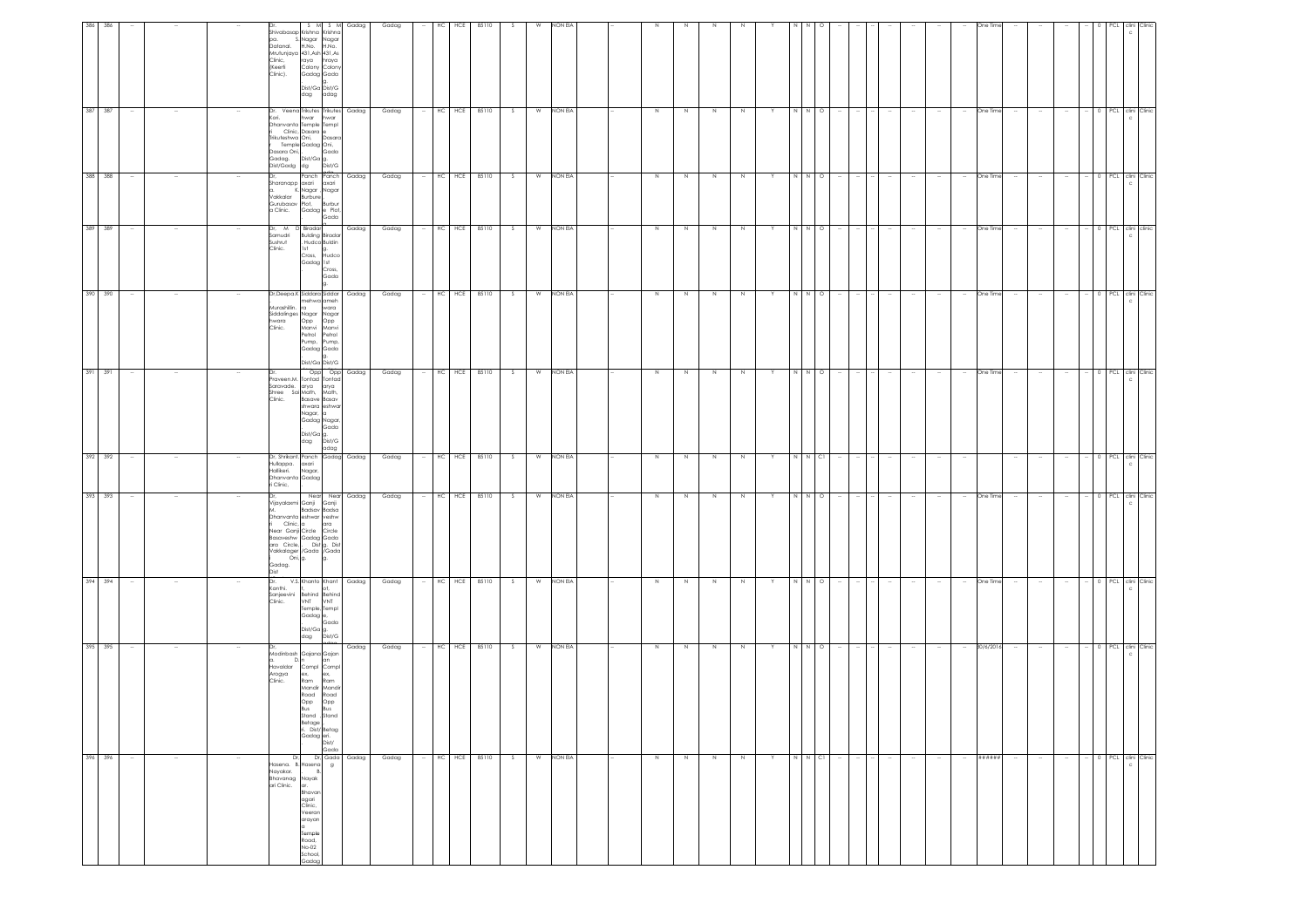| 411 411                                                                                                                                                                                                                        | 410 410                                                                        | 409 409                                                                                                    | 408 408                                                                                                                | 407 407                                                                                                                              | 406 406                                                                                         | 405 405                                                                                    | 404 404                                                                                                    | 403 403                                                                                    | 402 402                                                                                                                                                              | 401 401                                             | 400 400                                                                       | 399 399                                                                                      | 398 398                                                                                |                                                                                                                                                               |
|--------------------------------------------------------------------------------------------------------------------------------------------------------------------------------------------------------------------------------|--------------------------------------------------------------------------------|------------------------------------------------------------------------------------------------------------|------------------------------------------------------------------------------------------------------------------------|--------------------------------------------------------------------------------------------------------------------------------------|-------------------------------------------------------------------------------------------------|--------------------------------------------------------------------------------------------|------------------------------------------------------------------------------------------------------------|--------------------------------------------------------------------------------------------|----------------------------------------------------------------------------------------------------------------------------------------------------------------------|-----------------------------------------------------|-------------------------------------------------------------------------------|----------------------------------------------------------------------------------------------|----------------------------------------------------------------------------------------|---------------------------------------------------------------------------------------------------------------------------------------------------------------|
|                                                                                                                                                                                                                                |                                                                                |                                                                                                            |                                                                                                                        |                                                                                                                                      |                                                                                                 |                                                                                            |                                                                                                            |                                                                                            |                                                                                                                                                                      |                                                     |                                                                               |                                                                                              |                                                                                        |                                                                                                                                                               |
| - 11                                                                                                                                                                                                                           | $\sim$                                                                         |                                                                                                            | $\sim$                                                                                                                 |                                                                                                                                      | $\sim$                                                                                          | $\sim$                                                                                     |                                                                                                            |                                                                                            | $\sim$                                                                                                                                                               |                                                     | $\sim$                                                                        | $\sim$                                                                                       |                                                                                        |                                                                                                                                                               |
|                                                                                                                                                                                                                                | $\sim$                                                                         |                                                                                                            |                                                                                                                        |                                                                                                                                      |                                                                                                 |                                                                                            |                                                                                                            |                                                                                            |                                                                                                                                                                      |                                                     |                                                                               |                                                                                              |                                                                                        |                                                                                                                                                               |
|                                                                                                                                                                                                                                |                                                                                |                                                                                                            |                                                                                                                        |                                                                                                                                      |                                                                                                 |                                                                                            |                                                                                                            |                                                                                            |                                                                                                                                                                      |                                                     |                                                                               |                                                                                              |                                                                                        |                                                                                                                                                               |
| vous voltaires de la partie de la partie de la partie de la partie de la partie de la partie de la partie de la partie de la partie de la partie de la partie de la partie de la partie de la partie de la partie de la partie | Ashwini<br>Clinic.                                                             | Mountesh. shagon Polis<br>M. Talawar., Tq & Shagot<br>Adarsha Dist: i, Tq &<br>Clinic. Gadag Dist:<br>Gada | dar.<br>Prakash<br>Clinic.                                                                                             | Dr. Iranna.B.<br>Kotturshetti. Post:<br>Dhanvanta Huilgol, Huilgol<br>Post: Dist: Dist:<br>Huilgol, Tq Gadag Gada<br>Dist:<br>Gadag. | raburaj.<br>Shiva<br>Krupa                                                                      | Dr. Kallesh.<br>Murashillin. mudra amudr<br>Kalmeshwa Tq & a Tq &<br>r Clinic. Dist: Dist: | Basari.<br>Clinic.                                                                                         | Dr,<br>Veeresh ar<br>Clinic.                                                               | m Clinic.                                                                                                                                                            | S.N.,<br>ar. Deval Road, mi<br>Clinic. Betage Road  | Dr. Uma. I.<br>Hiremani<br>Patil.<br>Deepti<br>Clinic.                        | Nagaraja.<br>Pragati<br>Clinic.                                                              | Sanagapp esh<br>Doddabas<br>appa.<br>Yargeri, Sai<br>Clinic.                           | kamalaxi.M Sai<br>Sushruth<br>Clinic.                                                                                                                         |
|                                                                                                                                                                                                                                | Alur. Antur Antur<br>Bentur, Bentur,<br>Tq & Tq &<br>Dist: Dist:<br>Gadag Gada | Dr. At Post: At<br>Mounesh. Shagoti Post:                                                                  | Dr. Prakash, Main Main Gadag<br>Road, Road,<br>Jakkangou Mulgun Mulgu<br>d, Tq & nd, Tc<br>Dist: & Dist:<br>Gadag Gada | At<br>ri Clinic. At Tq &, Tq &                                                                                                       | At Post: At<br>Hulkoti, Post:<br>Shivappa. Tq & Hulkoti<br>Chavadi. Dist: , Tq &<br>Gadag Dist: | Mallasa Mallas<br>Gadag Gada                                                               | Dr, At Post: At<br>Iullappa.Y. Damba Post:<br>Ranganath Mundur al, To<br>agi. Mund<br>Dist/Ga ragi.<br>dag | iureshbabu Okkalg Okkalg<br>eri<br>Narayanpu Oni,ne Oni,ne<br>Geleya Geley<br>balaga balag | Dr, Nanda Near Near<br>Chiknath,O CDO CDO<br>m Clinic. Jain Jain<br>School School<br>Rachot Racho<br>eshwar teshw<br>Nagar , ar<br>3RD<br>CROSS , 3RD<br>Gadag CROSS | Vanakiyav Badami Bada<br>Betage Road,<br>Gadag eri- | Vakkal Vakkal<br>ageri ageri<br>Street Street<br>Gadag Gada<br>Dist/Ga Dist/G | Pujar, Nagar, Nagar,<br>H.No. H.No.<br>963, 963,<br>Gadag Gada<br>.<br>Dist/Ga Dist/G<br>dag | Venkat Venka<br>esh tesh<br>Talkies Talkies<br>Road,<br>Gadag Gada<br>i<br>Cadag Dist/ | Near<br>xmalaxi.M Sai Sai<br>Angadi. Baba Baba<br>Mandir Mandir<br>Hatala Hatala<br>geri geri<br>Road, Road,<br>Gadag Gada<br>.<br>Dist/Ga Dist/G<br>dag adag |
|                                                                                                                                                                                                                                |                                                                                |                                                                                                            |                                                                                                                        | Post:<br>g.                                                                                                                          | Gada                                                                                            |                                                                                            | Tq Damb<br>Mundu<br>Dist/G                                                                                 | ar<br>ar                                                                                   | Nagar<br>Gada                                                                                                                                                        | Betag<br>Gada                                       |                                                                               | adag                                                                                         | Road,<br>Gada                                                                          | Near                                                                                                                                                          |
| Gadag                                                                                                                                                                                                                          | Dr. At At Gadag<br>Rudrappa. Post: Post:                                       | Gadag                                                                                                      |                                                                                                                        | At Gadag                                                                                                                             | Gadag                                                                                           | Gadag                                                                                      | Mundargi                                                                                                   | Gadag                                                                                      | Gadag                                                                                                                                                                | Pala, Pala Gadag                                    | Gadag                                                                         | S M S M Gadag                                                                                | Gadag                                                                                  | Gadag                                                                                                                                                         |
| Gadag                                                                                                                                                                                                                          | Gadag                                                                          | Gadag                                                                                                      | Gadag                                                                                                                  | Gadag                                                                                                                                | Gadag                                                                                           | Gadag                                                                                      | Gadag                                                                                                      | Gadag                                                                                      | Gadag                                                                                                                                                                | Gadag                                               | Gadag                                                                         | Gadag                                                                                        | Gadag                                                                                  | Gadag                                                                                                                                                         |
|                                                                                                                                                                                                                                | $\sim$                                                                         |                                                                                                            |                                                                                                                        |                                                                                                                                      |                                                                                                 |                                                                                            |                                                                                                            |                                                                                            |                                                                                                                                                                      |                                                     |                                                                               |                                                                                              |                                                                                        |                                                                                                                                                               |
| HC<br>HCE                                                                                                                                                                                                                      | HC HCE 85110                                                                   | HC<br>HCE                                                                                                  | HC HCE                                                                                                                 | HC HCE 85110                                                                                                                         | HCE<br>HC                                                                                       | HC HCE 85110                                                                               | HCE<br>НC                                                                                                  | HC HCE                                                                                     | HCE<br>HC                                                                                                                                                            | HC HCE                                              | HCE<br>HC                                                                     | - HC HCE 85110                                                                               | HCE<br>HC                                                                              | HC<br>HCE                                                                                                                                                     |
| 85110                                                                                                                                                                                                                          |                                                                                | 85110                                                                                                      | 85110                                                                                                                  |                                                                                                                                      | 85110                                                                                           |                                                                                            | 85110                                                                                                      | 85110                                                                                      | 85110                                                                                                                                                                | 85110                                               | 85110                                                                         |                                                                                              | 85110                                                                                  | 85110                                                                                                                                                         |
| - S                                                                                                                                                                                                                            | S.                                                                             | S.                                                                                                         | S.                                                                                                                     | S                                                                                                                                    | s.                                                                                              | S                                                                                          | S.                                                                                                         | S                                                                                          | S.                                                                                                                                                                   | S                                                   | S.                                                                            | S                                                                                            | S.                                                                                     |                                                                                                                                                               |
| W                                                                                                                                                                                                                              | W                                                                              | W                                                                                                          | W                                                                                                                      | W                                                                                                                                    | W                                                                                               | W                                                                                          | W                                                                                                          |                                                                                            | W                                                                                                                                                                    | W                                                   | W                                                                             |                                                                                              | W                                                                                      |                                                                                                                                                               |
| NON EIA                                                                                                                                                                                                                        | NON EIA                                                                        | NON EIA                                                                                                    | NON EIA                                                                                                                | NON EIA                                                                                                                              | NON EIA                                                                                         | NON EIA                                                                                    | NON EIA                                                                                                    | W NON EIA                                                                                  | NON EIA                                                                                                                                                              | NON EIA                                             | NON EIA                                                                       | W NON EIA                                                                                    | NON EIA                                                                                | NON EIA                                                                                                                                                       |
|                                                                                                                                                                                                                                |                                                                                |                                                                                                            |                                                                                                                        |                                                                                                                                      |                                                                                                 |                                                                                            |                                                                                                            |                                                                                            |                                                                                                                                                                      |                                                     |                                                                               |                                                                                              |                                                                                        |                                                                                                                                                               |
|                                                                                                                                                                                                                                |                                                                                |                                                                                                            |                                                                                                                        |                                                                                                                                      |                                                                                                 |                                                                                            |                                                                                                            |                                                                                            |                                                                                                                                                                      |                                                     |                                                                               |                                                                                              |                                                                                        |                                                                                                                                                               |
| N                                                                                                                                                                                                                              | N                                                                              | N                                                                                                          | $\,$ N                                                                                                                 | $\,$ N                                                                                                                               | N                                                                                               | N                                                                                          | N                                                                                                          | $\mathbb{N}$                                                                               | N                                                                                                                                                                    | $\,$ N                                              | N                                                                             | N                                                                                            | N                                                                                      |                                                                                                                                                               |
| N                                                                                                                                                                                                                              | N                                                                              | N                                                                                                          | N                                                                                                                      | $\,N\,$                                                                                                                              | N                                                                                               | N                                                                                          | N                                                                                                          | N                                                                                          |                                                                                                                                                                      | N                                                   | N                                                                             | N                                                                                            | N.                                                                                     |                                                                                                                                                               |
| N                                                                                                                                                                                                                              | N                                                                              | N                                                                                                          | $\,$ N                                                                                                                 | $\,$ N                                                                                                                               | N                                                                                               | N                                                                                          | N                                                                                                          | $\mathbb N$                                                                                | N                                                                                                                                                                    | $\,$ N                                              | N                                                                             | N                                                                                            | N                                                                                      |                                                                                                                                                               |
| N                                                                                                                                                                                                                              | N                                                                              | N                                                                                                          | N                                                                                                                      | N                                                                                                                                    | N                                                                                               | N                                                                                          | N                                                                                                          | $\mathbb{N}$                                                                               | N                                                                                                                                                                    | $\mathbb N$                                         | N                                                                             | N                                                                                            | N                                                                                      |                                                                                                                                                               |
|                                                                                                                                                                                                                                | Y.                                                                             |                                                                                                            |                                                                                                                        |                                                                                                                                      | Y                                                                                               | Y                                                                                          |                                                                                                            |                                                                                            |                                                                                                                                                                      |                                                     | Y                                                                             | Y                                                                                            |                                                                                        |                                                                                                                                                               |
| N N O                                                                                                                                                                                                                          |                                                                                | NN                                                                                                         |                                                                                                                        | $\begin{array}{c c c c c} \hline \text{N} & \text{N} & \text{O} \end{array}$                                                         | N N                                                                                             | N N O                                                                                      |                                                                                                            | N N                                                                                        | N N CI                                                                                                                                                               | N N                                                 | N N O                                                                         |                                                                                              |                                                                                        |                                                                                                                                                               |
|                                                                                                                                                                                                                                | NNO                                                                            | $\circ$                                                                                                    | $\circ$                                                                                                                |                                                                                                                                      | $\circ$                                                                                         |                                                                                            | $\circ$                                                                                                    | $\circ$                                                                                    |                                                                                                                                                                      | $\circ$                                             |                                                                               | N N O                                                                                        | $\circ$                                                                                |                                                                                                                                                               |
|                                                                                                                                                                                                                                | the con-                                                                       |                                                                                                            |                                                                                                                        |                                                                                                                                      |                                                                                                 |                                                                                            |                                                                                                            |                                                                                            |                                                                                                                                                                      |                                                     |                                                                               | <b>Service</b>                                                                               |                                                                                        |                                                                                                                                                               |
|                                                                                                                                                                                                                                | $\sim$                                                                         | $\sim$                                                                                                     |                                                                                                                        |                                                                                                                                      |                                                                                                 |                                                                                            |                                                                                                            |                                                                                            |                                                                                                                                                                      |                                                     |                                                                               | $\sim$                                                                                       |                                                                                        |                                                                                                                                                               |
| $\sim$                                                                                                                                                                                                                         | $\sim$<br>$\sim$                                                               | $\sim$                                                                                                     |                                                                                                                        |                                                                                                                                      | $\sim$                                                                                          | $\sim$                                                                                     |                                                                                                            |                                                                                            |                                                                                                                                                                      |                                                     | $\sim$                                                                        | $\sim$<br>$\sim$                                                                             |                                                                                        |                                                                                                                                                               |
|                                                                                                                                                                                                                                | $\sim$                                                                         |                                                                                                            |                                                                                                                        |                                                                                                                                      | $\sim$                                                                                          |                                                                                            |                                                                                                            |                                                                                            |                                                                                                                                                                      |                                                     |                                                                               | $\sim$                                                                                       |                                                                                        |                                                                                                                                                               |
| $\sim$                                                                                                                                                                                                                         | $\sim$                                                                         | $\sim$                                                                                                     |                                                                                                                        |                                                                                                                                      | $\sim$                                                                                          | $\sim$                                                                                     |                                                                                                            | $\overline{\phantom{a}}$                                                                   | $\sim$                                                                                                                                                               |                                                     | $\sim$                                                                        | $\sim$                                                                                       |                                                                                        |                                                                                                                                                               |
| One Time                                                                                                                                                                                                                       | One Time                                                                       | One Time                                                                                                   | ******                                                                                                                 | One Time                                                                                                                             | One Time                                                                                        | One Time                                                                                   | One Time                                                                                                   | ******                                                                                     | ######                                                                                                                                                               | One Time                                            | One Time                                                                      | # # # # # #                                                                                  | One Time                                                                               | #####                                                                                                                                                         |
|                                                                                                                                                                                                                                | $\sim$                                                                         | $\sim$                                                                                                     |                                                                                                                        |                                                                                                                                      | $\sim$                                                                                          |                                                                                            |                                                                                                            |                                                                                            | $\sim$                                                                                                                                                               |                                                     | $\sim$                                                                        | $\sim$                                                                                       |                                                                                        |                                                                                                                                                               |
|                                                                                                                                                                                                                                | $\sim$                                                                         | $\sim$                                                                                                     |                                                                                                                        |                                                                                                                                      | ÷                                                                                               |                                                                                            |                                                                                                            |                                                                                            |                                                                                                                                                                      |                                                     |                                                                               | $\sim$                                                                                       |                                                                                        |                                                                                                                                                               |
|                                                                                                                                                                                                                                | $\sim$                                                                         | $\sim$                                                                                                     |                                                                                                                        |                                                                                                                                      | $\sim$                                                                                          |                                                                                            |                                                                                                            |                                                                                            | $\sim$                                                                                                                                                               |                                                     | $\sim$                                                                        | $\sim$                                                                                       |                                                                                        |                                                                                                                                                               |
|                                                                                                                                                                                                                                |                                                                                |                                                                                                            |                                                                                                                        |                                                                                                                                      |                                                                                                 |                                                                                            |                                                                                                            |                                                                                            |                                                                                                                                                                      |                                                     |                                                                               |                                                                                              |                                                                                        |                                                                                                                                                               |
|                                                                                                                                                                                                                                |                                                                                |                                                                                                            |                                                                                                                        |                                                                                                                                      |                                                                                                 |                                                                                            |                                                                                                            |                                                                                            |                                                                                                                                                                      |                                                     |                                                                               |                                                                                              | PCL clini                                                                              |                                                                                                                                                               |
| 0 PCL clini Clinic<br>$\mathbf{c}$                                                                                                                                                                                             | - 0 PCL clini Clinic<br>c                                                      | 0 PCL clini Clinic<br>$\mathbf{c}$                                                                         | 0 PCL clini Clinic                                                                                                     | 0 PCL clini Clinic                                                                                                                   | 0 PCL clini Clinic                                                                              | 0 PCL clini Clinic                                                                         | PCL clini Clinic                                                                                           | 0 PCL clini Clinic                                                                         | 0 PCL clini clinic                                                                                                                                                   | 0 PCL clini Clinic                                  | 0 PCL clini Clinic                                                            | 0 PCL clini Clinic                                                                           |                                                                                        |                                                                                                                                                               |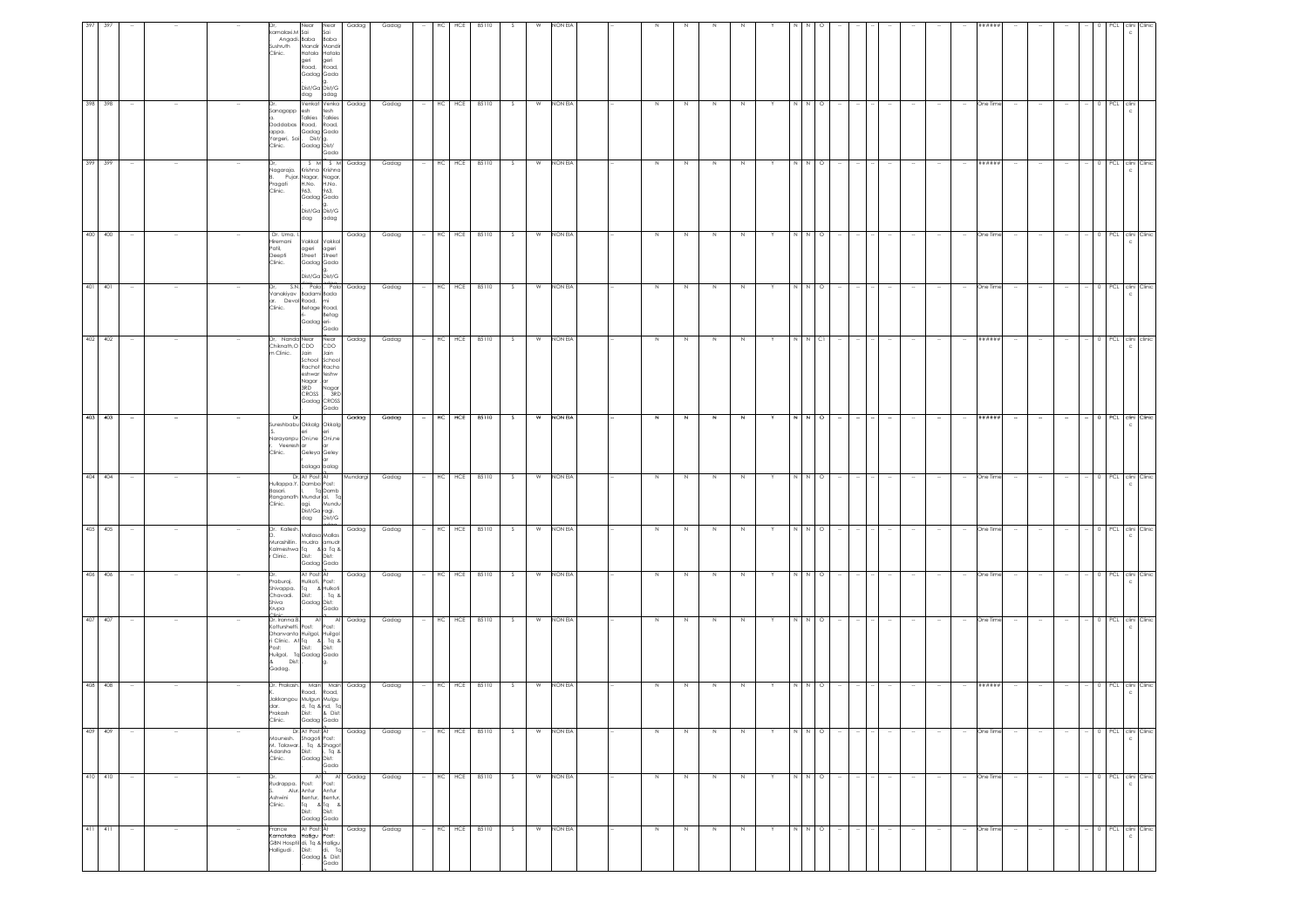|                                                                                        | PCL clini Clinic                                                                                              | 0 PCL clini Clinic                                                                              | PCL clini Clinic                                                                                                                                                                                         | PCL clini Clini                                                                                                                                                                               | 0 PCL clini Clinic                                                                                  | 0 PCL clini Clinic                                                                                                         | PCL clini Clinic                                                          | PCL clini Clinic                                                                  | 0 PCL clini Clinic                                                                                                                        | PCL clini<br>PCL clini Clinic                                                                                                                                                                    |                                                                                                                                                       | 0 PCL clini Clinic                                                                       | 0 PCL clini Clinic                                                                                |
|----------------------------------------------------------------------------------------|---------------------------------------------------------------------------------------------------------------|-------------------------------------------------------------------------------------------------|----------------------------------------------------------------------------------------------------------------------------------------------------------------------------------------------------------|-----------------------------------------------------------------------------------------------------------------------------------------------------------------------------------------------|-----------------------------------------------------------------------------------------------------|----------------------------------------------------------------------------------------------------------------------------|---------------------------------------------------------------------------|-----------------------------------------------------------------------------------|-------------------------------------------------------------------------------------------------------------------------------------------|--------------------------------------------------------------------------------------------------------------------------------------------------------------------------------------------------|-------------------------------------------------------------------------------------------------------------------------------------------------------|------------------------------------------------------------------------------------------|---------------------------------------------------------------------------------------------------|
|                                                                                        |                                                                                                               |                                                                                                 |                                                                                                                                                                                                          |                                                                                                                                                                                               |                                                                                                     |                                                                                                                            |                                                                           |                                                                                   |                                                                                                                                           |                                                                                                                                                                                                  |                                                                                                                                                       |                                                                                          |                                                                                                   |
|                                                                                        |                                                                                                               |                                                                                                 |                                                                                                                                                                                                          |                                                                                                                                                                                               |                                                                                                     |                                                                                                                            |                                                                           |                                                                                   |                                                                                                                                           |                                                                                                                                                                                                  |                                                                                                                                                       |                                                                                          |                                                                                                   |
|                                                                                        |                                                                                                               | $\sim$                                                                                          |                                                                                                                                                                                                          |                                                                                                                                                                                               |                                                                                                     | $\sim$                                                                                                                     |                                                                           |                                                                                   | $\sim$                                                                                                                                    |                                                                                                                                                                                                  | $\sim$                                                                                                                                                |                                                                                          | $\sim$                                                                                            |
|                                                                                        |                                                                                                               |                                                                                                 |                                                                                                                                                                                                          |                                                                                                                                                                                               |                                                                                                     |                                                                                                                            |                                                                           |                                                                                   |                                                                                                                                           |                                                                                                                                                                                                  |                                                                                                                                                       |                                                                                          | $\sim$                                                                                            |
|                                                                                        |                                                                                                               |                                                                                                 |                                                                                                                                                                                                          |                                                                                                                                                                                               |                                                                                                     |                                                                                                                            |                                                                           |                                                                                   |                                                                                                                                           |                                                                                                                                                                                                  |                                                                                                                                                       |                                                                                          | $\sim$                                                                                            |
|                                                                                        | #####                                                                                                         | One Time                                                                                        | #####                                                                                                                                                                                                    | One Time                                                                                                                                                                                      | One Time                                                                                            | One Time                                                                                                                   | One Tin                                                                   | One Time                                                                          | One Time                                                                                                                                  | One Tin<br>One Time                                                                                                                                                                              |                                                                                                                                                       | 30/6/201                                                                                 | ######                                                                                            |
|                                                                                        |                                                                                                               | $\sim$                                                                                          |                                                                                                                                                                                                          |                                                                                                                                                                                               |                                                                                                     |                                                                                                                            |                                                                           |                                                                                   |                                                                                                                                           |                                                                                                                                                                                                  | $\sim$                                                                                                                                                |                                                                                          | $\sim$                                                                                            |
|                                                                                        |                                                                                                               |                                                                                                 |                                                                                                                                                                                                          |                                                                                                                                                                                               |                                                                                                     |                                                                                                                            |                                                                           |                                                                                   |                                                                                                                                           |                                                                                                                                                                                                  |                                                                                                                                                       |                                                                                          | $\sim$                                                                                            |
|                                                                                        |                                                                                                               |                                                                                                 |                                                                                                                                                                                                          |                                                                                                                                                                                               |                                                                                                     |                                                                                                                            |                                                                           |                                                                                   |                                                                                                                                           |                                                                                                                                                                                                  |                                                                                                                                                       |                                                                                          |                                                                                                   |
|                                                                                        |                                                                                                               |                                                                                                 |                                                                                                                                                                                                          |                                                                                                                                                                                               |                                                                                                     |                                                                                                                            |                                                                           |                                                                                   |                                                                                                                                           |                                                                                                                                                                                                  |                                                                                                                                                       |                                                                                          | $\sim$                                                                                            |
|                                                                                        |                                                                                                               |                                                                                                 |                                                                                                                                                                                                          |                                                                                                                                                                                               |                                                                                                     |                                                                                                                            |                                                                           |                                                                                   |                                                                                                                                           |                                                                                                                                                                                                  |                                                                                                                                                       |                                                                                          | $\sim$                                                                                            |
|                                                                                        |                                                                                                               |                                                                                                 |                                                                                                                                                                                                          |                                                                                                                                                                                               |                                                                                                     |                                                                                                                            |                                                                           |                                                                                   |                                                                                                                                           |                                                                                                                                                                                                  |                                                                                                                                                       |                                                                                          |                                                                                                   |
|                                                                                        | $N$ O                                                                                                         | $\circ$                                                                                         | $\circ$                                                                                                                                                                                                  | $N$ 0                                                                                                                                                                                         | $N$ 0                                                                                               | N O                                                                                                                        | $\circ$                                                                   | $N$ 0                                                                             | N O                                                                                                                                       | $\circ$<br>$\circ$                                                                                                                                                                               |                                                                                                                                                       |                                                                                          |                                                                                                   |
|                                                                                        | N.                                                                                                            |                                                                                                 |                                                                                                                                                                                                          | N                                                                                                                                                                                             | N.                                                                                                  | $\mathbb{N}$                                                                                                               |                                                                           | $\overline{M}$                                                                    | N                                                                                                                                         | $\overline{N}$                                                                                                                                                                                   | N N O                                                                                                                                                 |                                                                                          | N N O                                                                                             |
|                                                                                        |                                                                                                               |                                                                                                 |                                                                                                                                                                                                          |                                                                                                                                                                                               |                                                                                                     | Y                                                                                                                          |                                                                           |                                                                                   | Y                                                                                                                                         |                                                                                                                                                                                                  |                                                                                                                                                       |                                                                                          | Y                                                                                                 |
|                                                                                        |                                                                                                               | N                                                                                               | N                                                                                                                                                                                                        | $\mathbb{N}$                                                                                                                                                                                  | N                                                                                                   | N                                                                                                                          | N                                                                         | N                                                                                 | N                                                                                                                                         | N                                                                                                                                                                                                |                                                                                                                                                       | N                                                                                        | N                                                                                                 |
|                                                                                        | N.                                                                                                            | N                                                                                               | N                                                                                                                                                                                                        | N                                                                                                                                                                                             | N                                                                                                   | N                                                                                                                          | $\,$ N                                                                    | N                                                                                 | N                                                                                                                                         |                                                                                                                                                                                                  | N                                                                                                                                                     | Z                                                                                        | N                                                                                                 |
|                                                                                        | N                                                                                                             | N                                                                                               | N                                                                                                                                                                                                        | Z                                                                                                                                                                                             | N                                                                                                   | N                                                                                                                          | N                                                                         | N                                                                                 | N                                                                                                                                         |                                                                                                                                                                                                  | N                                                                                                                                                     | N                                                                                        | N                                                                                                 |
|                                                                                        | N                                                                                                             | N                                                                                               | $\mathbb N$                                                                                                                                                                                              | N                                                                                                                                                                                             | N                                                                                                   | N                                                                                                                          | $\,$ N                                                                    | N                                                                                 | N                                                                                                                                         | N                                                                                                                                                                                                |                                                                                                                                                       | Z                                                                                        | N                                                                                                 |
|                                                                                        |                                                                                                               |                                                                                                 |                                                                                                                                                                                                          |                                                                                                                                                                                               |                                                                                                     |                                                                                                                            |                                                                           |                                                                                   |                                                                                                                                           |                                                                                                                                                                                                  |                                                                                                                                                       |                                                                                          |                                                                                                   |
|                                                                                        |                                                                                                               |                                                                                                 |                                                                                                                                                                                                          |                                                                                                                                                                                               |                                                                                                     |                                                                                                                            |                                                                           |                                                                                   |                                                                                                                                           |                                                                                                                                                                                                  |                                                                                                                                                       |                                                                                          |                                                                                                   |
| <b>JON EL</b>                                                                          | <b>NON EIA</b>                                                                                                | NON EIA                                                                                         | NON EIA                                                                                                                                                                                                  | NON EIA                                                                                                                                                                                       | NON EIA                                                                                             | <b>NON EIA</b>                                                                                                             | NON EIA                                                                   | NON EIA                                                                           | NON EIA                                                                                                                                   | NON EIA<br>NON EIA                                                                                                                                                                               |                                                                                                                                                       | W NON EIA                                                                                | NON EIA                                                                                           |
|                                                                                        | W                                                                                                             | W                                                                                               | W                                                                                                                                                                                                        | W                                                                                                                                                                                             | W                                                                                                   | W                                                                                                                          | W                                                                         | W                                                                                 | W                                                                                                                                         | w<br>W                                                                                                                                                                                           |                                                                                                                                                       |                                                                                          | W                                                                                                 |
|                                                                                        | S.                                                                                                            | S.                                                                                              | S.                                                                                                                                                                                                       | S.                                                                                                                                                                                            | -S                                                                                                  | S.                                                                                                                         | S.                                                                        | -S                                                                                | S.                                                                                                                                        | S.                                                                                                                                                                                               |                                                                                                                                                       | s                                                                                        | S                                                                                                 |
| 85110                                                                                  | 85110                                                                                                         | 85110                                                                                           | 85110                                                                                                                                                                                                    | 85110                                                                                                                                                                                         | 85110                                                                                               | 85110                                                                                                                      | 85110                                                                     | 85110                                                                             | 85110                                                                                                                                     | 85110<br>85110                                                                                                                                                                                   |                                                                                                                                                       | HC HCE 85110                                                                             | 85110                                                                                             |
| HCE                                                                                    | HCE                                                                                                           | $HC$ $HCE$                                                                                      | HCE                                                                                                                                                                                                      | HC HCE                                                                                                                                                                                        | HC HCE                                                                                              | HCE                                                                                                                        | $HC$ $HCE$                                                                | HC HCE                                                                            | $HC$ $HCE$                                                                                                                                | HCE<br>HC HCE                                                                                                                                                                                    |                                                                                                                                                       |                                                                                          | HC HCE                                                                                            |
|                                                                                        | HC                                                                                                            |                                                                                                 | HC                                                                                                                                                                                                       |                                                                                                                                                                                               |                                                                                                     | HC                                                                                                                         |                                                                           |                                                                                   |                                                                                                                                           | HC                                                                                                                                                                                               |                                                                                                                                                       |                                                                                          | $\sim$                                                                                            |
|                                                                                        |                                                                                                               |                                                                                                 |                                                                                                                                                                                                          |                                                                                                                                                                                               |                                                                                                     |                                                                                                                            |                                                                           |                                                                                   |                                                                                                                                           |                                                                                                                                                                                                  |                                                                                                                                                       |                                                                                          |                                                                                                   |
| Gadag                                                                                  | Gadag                                                                                                         | Gadag                                                                                           | Gadag                                                                                                                                                                                                    | Gadag                                                                                                                                                                                         | Gadag                                                                                               | Gadag                                                                                                                      | Gadag                                                                     | Gadag                                                                             | Gadag                                                                                                                                     | Gadag<br>Gadag                                                                                                                                                                                   |                                                                                                                                                       | Gadag                                                                                    | Gadag                                                                                             |
| Gadag                                                                                  | Gadag                                                                                                         | Bazar, Bazar Gadag                                                                              | Gadag                                                                                                                                                                                                    | At At Gadag                                                                                                                                                                                   | Gadag                                                                                               | Gadag                                                                                                                      | Gadag                                                                     | At At Gadag<br>Main Main Mundargi                                                 |                                                                                                                                           | Gadag                                                                                                                                                                                            |                                                                                                                                                       | At Gadag                                                                                 | Ganji Ganji Gadag                                                                                 |
| H.S. Siddali Siddali<br>Gadag Gada                                                     | ri Oni,<br>Gadag Gada<br>lg.                                                                                  | Road, Road,<br>Mulgun Mulgu<br>d Tq & nd Tq<br>Dist: & Dist:<br>Gadag Gada<br>$\vert$ 9         |                                                                                                                                                                                                          | lg.                                                                                                                                                                                           | M.di, Tq & Balad<br>Dist: adi, Tq<br>Gadag & Dist:<br>Cadag & Dist:                                 | At Post: At<br>Lingad Post:                                                                                                | Ganiger, Kalasa Kalasa<br>pur, Tapur, Ta<br>& Dist: & Dist:<br>Gadag Gada | Annapuma Kanagi Kanag<br>nahal, inahal,<br>Tq & Tq &<br>Dist/ Dist/<br>Gadag Gada | Road, Road,<br>A Kadam Kada<br>pur, At mpur,<br>n Post: At<br>Kadam Post:<br>pur, Tq Kada<br>& Dist : mpur,<br>Gadag Tq &<br>Dist<br>Gada | Gadag Gada<br>g.<br>At                                                                                                                                                                           | At                                                                                                                                                    | $A$ <sub>b</sub> $A$ <sub>b</sub> $A$ <sub>sur</sub><br>Gadag Gada                       | Basave Basav<br>R. shwar<br>Circle, Circle,<br>Vakkal Vakkal<br>ageri, ageri,<br>Gadag Gada<br>g. |
|                                                                                        |                                                                                                               |                                                                                                 |                                                                                                                                                                                                          |                                                                                                                                                                                               |                                                                                                     |                                                                                                                            |                                                                           | Kanvi Post:                                                                       |                                                                                                                                           |                                                                                                                                                                                                  |                                                                                                                                                       | Post:                                                                                    |                                                                                                   |
| Moleyanna ng ng<br>var. Shri Nagar, Nagar,<br>Chandrash MIG-<br>ekar Clinic. 190, 190, | Dr, Veeresh Hale Hale<br>3 Angadi Kachari Kacha<br>eerabhad Oni,<br>reshwar<br>Clinic, Hale<br>Kachari<br>JnC | Cadaa<br>Dr. M.<br>a<br>Badami.<br>Badami<br>Clinic.<br>Bazar<br>Road,<br>Mulgund Tq<br>& Dist: | Harti Harti<br>B. Kurdekar, Aty<br>B. Kurdekar, Aty<br>Ginic, Hulkoti Post:<br>Clinic, Hulkoti Post:<br>Harti Road, Tq & Tq &<br>At: Post: Dist/Ga Dist/G<br>Hulkoti, Tq dag. adag.<br>& Dist:<br>Gadag. | avindra<br>kavinara Post: Post:<br>Gangadhar Adivision Adivision<br>Shivanand Tq &ur, Tq<br>Shivanand Tq &ur, Tq<br>Clinic, At Dist: & Dist:<br>Post:<br>Adivisoma<br>pur, Tq &<br>.<br>Dist: | Dr. <b>At Post: At Post:</b><br>Ragavendr Balada Post:<br>Dr<br>u.<br>Madalli,<br>Atreya<br>Clinic. | eeranna.<br>recrammation and Tap & Lingad<br>Janopantar Dist: al. Tap<br>- Shree Gadag & Dist:<br>Veerbhadr , Gada<br>hwar | Sai Clinic.                                                               | Dr.Irappa.<br>Clinic.                                                             | Shravanku<br>mar<br>Biradar.<br>Sharavan<br>Clinic.                                                                                       | Dr. At At Gadag<br>Sanjeevara Post: Post:<br>di.V. Koni Binkad Binkad<br>Venkatesh akatti, akatti,<br>wara Tq & Tq &<br>Clinic, At Dist: Dist:<br>Post:<br>Binkadakat<br>i, Tq & Dist:<br>Gadag. | Dr.Raveend Post: Post:<br>ra. H. Binkad Binkad<br>ra.<br>Mulimani. akatti, akatti,<br>Mamkaruna Tq. & Tq. &<br>nada Dist: Dist:<br>Clinic. Gadag Gada | France<br>Karnataka<br>GBN Hospfil Asundi, Asundi<br>Halligudi. Tq & Tq &<br>Dist: Dist: | Basavanta<br>ppa.<br>Iragar<br>Shivakrupa<br>Clinic.                                              |
|                                                                                        |                                                                                                               |                                                                                                 |                                                                                                                                                                                                          |                                                                                                                                                                                               |                                                                                                     |                                                                                                                            |                                                                           |                                                                                   |                                                                                                                                           |                                                                                                                                                                                                  |                                                                                                                                                       |                                                                                          |                                                                                                   |
|                                                                                        |                                                                                                               |                                                                                                 |                                                                                                                                                                                                          |                                                                                                                                                                                               |                                                                                                     |                                                                                                                            |                                                                           |                                                                                   |                                                                                                                                           |                                                                                                                                                                                                  |                                                                                                                                                       |                                                                                          |                                                                                                   |
|                                                                                        |                                                                                                               |                                                                                                 |                                                                                                                                                                                                          |                                                                                                                                                                                               |                                                                                                     |                                                                                                                            |                                                                           |                                                                                   |                                                                                                                                           |                                                                                                                                                                                                  |                                                                                                                                                       |                                                                                          |                                                                                                   |
|                                                                                        |                                                                                                               |                                                                                                 |                                                                                                                                                                                                          |                                                                                                                                                                                               |                                                                                                     |                                                                                                                            |                                                                           |                                                                                   |                                                                                                                                           |                                                                                                                                                                                                  |                                                                                                                                                       |                                                                                          | $\sim$                                                                                            |
|                                                                                        | $413$ $413$                                                                                                   | $414$ $414$                                                                                     | 415 415                                                                                                                                                                                                  | $416$ $416$                                                                                                                                                                                   | $417$ $417$                                                                                         | $418$ $418$                                                                                                                | 419 419                                                                   | 420 420                                                                           | 421 421                                                                                                                                   | 422 422<br>423 423                                                                                                                                                                               | $424 - 424$                                                                                                                                           |                                                                                          | 425 425                                                                                           |
|                                                                                        |                                                                                                               |                                                                                                 |                                                                                                                                                                                                          |                                                                                                                                                                                               |                                                                                                     |                                                                                                                            |                                                                           |                                                                                   |                                                                                                                                           |                                                                                                                                                                                                  |                                                                                                                                                       |                                                                                          |                                                                                                   |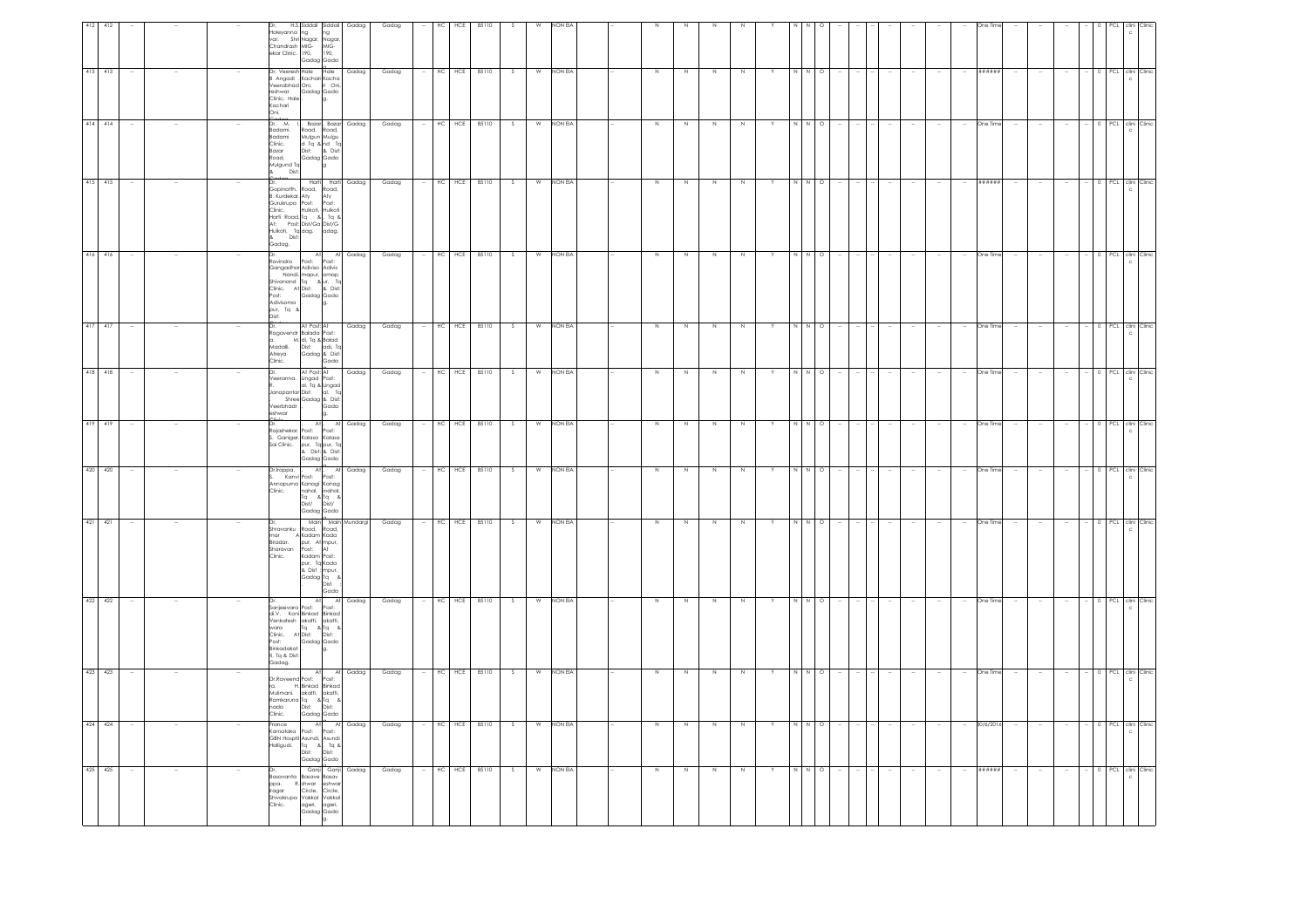|        |                                                                                                    | C.S. Sri<br>Clinic.<br>Dr,<br>Pujar.                                                    | Hanumant Shivan Shivan<br>goudar. Shri and<br>and<br>Shivanand Nagar, Nagar<br>pur<br>pur<br>Road, Road,<br>Gadag Gada<br>.<br>Dist/Ga_Dist/G<br>dag adag<br>buildin buildin<br>g. g.<br>Gadag Gada<br>.<br>Dist/Ga Dist/G<br>adg<br>dg<br>Galli, ni<br>Lakkundi, Pulakes Galli, | Gadag<br>Kalasa Kalasa<br>S.B Gujjar Gujjar<br>Gadag<br>basadi basadi<br>Sanjeevini Road, B Road, B<br>Clinic. Ulla Ulla<br>Dr, Sanjaya, Kulkarni Kulkar<br>Gadag | Gadag<br>Gadag<br>Gadag |        | HC<br>HC | HCE<br>85110<br>HCE 85110<br>HC HCE 85110 | S.<br>S. | W<br>W | NON EIA<br>NON EIA<br>NON EIA | N<br>N  | N<br>N. | N<br>N      | N<br>N      |    | $\circ$<br>N I N<br>N N O |        |        | $\sim$<br>$\sim$ |                  | $\sim$<br>$\sim$ | *****<br>30/6/201<br>One Time |                    |        |        | 0 PCL clini Clinic<br>0 PCL clini Clinic<br>c  |
|--------|----------------------------------------------------------------------------------------------------|-----------------------------------------------------------------------------------------|----------------------------------------------------------------------------------------------------------------------------------------------------------------------------------------------------------------------------------------------------------------------------------|-------------------------------------------------------------------------------------------------------------------------------------------------------------------|-------------------------|--------|----------|-------------------------------------------|----------|--------|-------------------------------|---------|---------|-------------|-------------|----|---------------------------|--------|--------|------------------|------------------|------------------|-------------------------------|--------------------|--------|--------|------------------------------------------------|
|        |                                                                                                    | Shri<br>Clinic.<br>France<br>Karnataka<br>Halligudi.                                    | Pulake<br>Ragvendra Road, shi<br>Betage Road,<br>Betag<br>Gadag eri-<br>Dist Gada<br>GBN Hospfil Halligu<br>di, Tq: Halligu                                                                                                                                                      | Gadag g. Dist<br>Gada<br>At:Post: At:Post                                                                                                                         | Mundargi<br>Gadag       | $\sim$ |          | HC HCE 85110                              | S        |        | W NON EIA                     | N       | N       | N           | N           | Y  | NNI<br>$\circ$            | $\sim$ | $\sim$ | $\sim$           | $\sim$<br>$\sim$ | $\sim$           |                               | one Time<br>$\sim$ | $\sim$ | $\sim$ | 0 PCL clini Clinic                             |
|        |                                                                                                    | Dr, B. M.<br>Nataraj.<br>Nataraj<br>Dental                                              | Mundur di, Tq<br>Dist:<br>ragi,<br>Gadag Dist:<br>. Gada<br>g.<br>Anugra Anugr<br>ha<br>aha<br>Veeres Veeres                                                                                                                                                                     | agi, Mundu<br>Gadag                                                                                                                                               | Gadag                   |        | HC       | HCE<br>85110                              | -S       | W      | NON EIA                       | $\,$ N  | -N      | $\mathbb N$ | N           |    | $\circ$                   |        |        |                  |                  |                  | One Time                      |                    |        |        | PDEN clini<br>$\mathbb{C}$                     |
|        |                                                                                                    | Clinic.<br>Dr,                                                                          | hwara<br>hwara<br>Nagara Nagar<br>Gadag Gada<br>.<br>Dist/Ga Dist/G<br>Ayyanagou Road, Road,<br>dar.<br>Janeshwar Bus Bus<br>Clinic, P. B. Stand Stand                                                                                                                           | K.M. P. B. P. B. Gadag                                                                                                                                            | Gadag                   |        |          | $-$ HC HCE<br>85110                       | S        | W      | NON EIA                       | $\,N\,$ | N       | $\,$ N      | $\,$ N      |    | N N O                     |        |        | $\sim$           | $\sim$           | $\sim$           | One Time                      |                    |        | $\sim$ | 0 PCL clini Clinic                             |
|        |                                                                                                    | Betageri,<br>Gadag.<br>Manikasa.<br>Burbre.<br>Burbure<br>Hospital.                     | soad, NearBetage Betag<br>Bus Stand ri, eri, eri,<br>Gadag Gada<br>g.<br>Near Near<br>Varayanna Model Model<br>High<br>High<br>K.C.<br>Rani<br>Rani<br>Road, Road,                                                                                                               | Gadag<br>School, School<br>K.C.                                                                                                                                   | Gadag                   |        |          | HC HCE<br>85110                           | S.       |        | W NON EIA                     | Z       | N       | $\geq$      | $\mathbb N$ |    | NN<br>$\circ$             |        |        |                  |                  |                  | One Time                      |                    |        |        | PNH                                            |
|        | Dr                                                                                                 | V<br>Huilgol,<br>Hospital                                                               | Gadag Gada<br>Dist<br>S Hubli Hubli<br>Road, Road,<br>Huilgol City Gadag Gada<br>Hospital . g.<br>Surgical & Tq&Dist Tq&Dis<br>Meternity /Gada t/Gad                                                                                                                             | g Dist<br>Gadag                                                                                                                                                   | Gadag                   | $\sim$ |          | $HC$ HCE<br>85110                         | S        | W      | NON EIA                       | $\,N\,$ | N       | $\,$ N $\,$ | $\,N\,$     | Y  | $N \quad N \quad O$       |        |        | $\sim$           | $\sim$<br>$\sim$ | $\sim$           | One Time                      | $\sim$             | $\sim$ | $\sim$ | 10 PNH Nursi Bed<br>ng<br>Hom<br>e             |
|        | Veereshwa pur<br>ra Clicic.                                                                        |                                                                                         | rabhavatt and and<br>pur<br>Road, Road,<br>Gadag Gada<br>.<br>Dist/Ga_Dist/G<br>dag adag                                                                                                                                                                                         | Smt, Shivan Shivan<br>Gadag<br>i. D. Nagar, <mark>Nagar,</mark><br>Channashe Cross 2 Cross 2<br>Kalasa Kalasa                                                     | Gadag                   |        |          | HC HCE 85110                              | S        | W      | NON EIA                       | N       | N       | $\,$ N      | N           | Y  | $N$ $N$ $Q$               |        |        | $\sim$           |                  | $\sim$           | ######                        |                    |        |        | 0 PCL clini Clinic                             |
|        | Namrata. Vagar nagar<br>Sajjannava cross,<br>KVSR<br>Sajjannava college colleg<br>r Clinic.        |                                                                                         | cross,<br>KVSR                                                                                                                                                                                                                                                                   | Vidyan Vidya<br>Gadag<br>road, e road,<br>masari, masari,<br>gadag gadag                                                                                          | Gadag                   |        | HC       | 85110<br>HCE                              | S.       | W      | NON EIA                       | N       | N.      | N           | N           |    | N N O                     |        |        |                  |                  | $\sim$           | One Time                      | $\sim$             |        |        | 0 PCL clini Clinic                             |
|        | Dr K.K.B.M Veeres Veeres<br>łasaiah<br>Clinic,<br>eereshwa , Mulgu a, Mulg<br>ra Nagara. nd        |                                                                                         | hwara hwara<br>Nagara Nagar<br>und<br>Road, Road,<br>Gadag Gada<br>g.<br>Dist/ga Dist/g                                                                                                                                                                                          | Gadag                                                                                                                                                             | Gadag                   |        | HC       | HCE<br>85110                              | S.       | W      | NON EIA                       | N       | N       | $\,$ N      | N           |    | $\circ$                   |        |        |                  |                  |                  | One Time                      |                    |        |        | 0 PCL clini Clinic                             |
| $\sim$ | or, Mohan<br>Kuradagi, APMC, APMC,<br>Kuradagi <sup>-</sup><br>Hospital, & esh<br>Nursing<br>Home, | Near Near<br>Venkat Venka<br>Lesh tesh<br>Theater Theate<br>Road, r Road,<br>Gadag Gada |                                                                                                                                                                                                                                                                                  | Gadag                                                                                                                                                             | Gadag                   |        | HC       | HCE<br>85110                              | S.       | W      | NON EIA                       | N       | N       | N           | N           | Y. | N N O                     | $\sim$ | $\sim$ | $\sim$           | $\sim$<br>$\sim$ | $\sim$           |                               | One Time<br>$\sim$ | $\sim$ | $\sim$ | PNH Nursi Bed<br>10<br>ng<br>Hom<br>$_{\rm e}$ |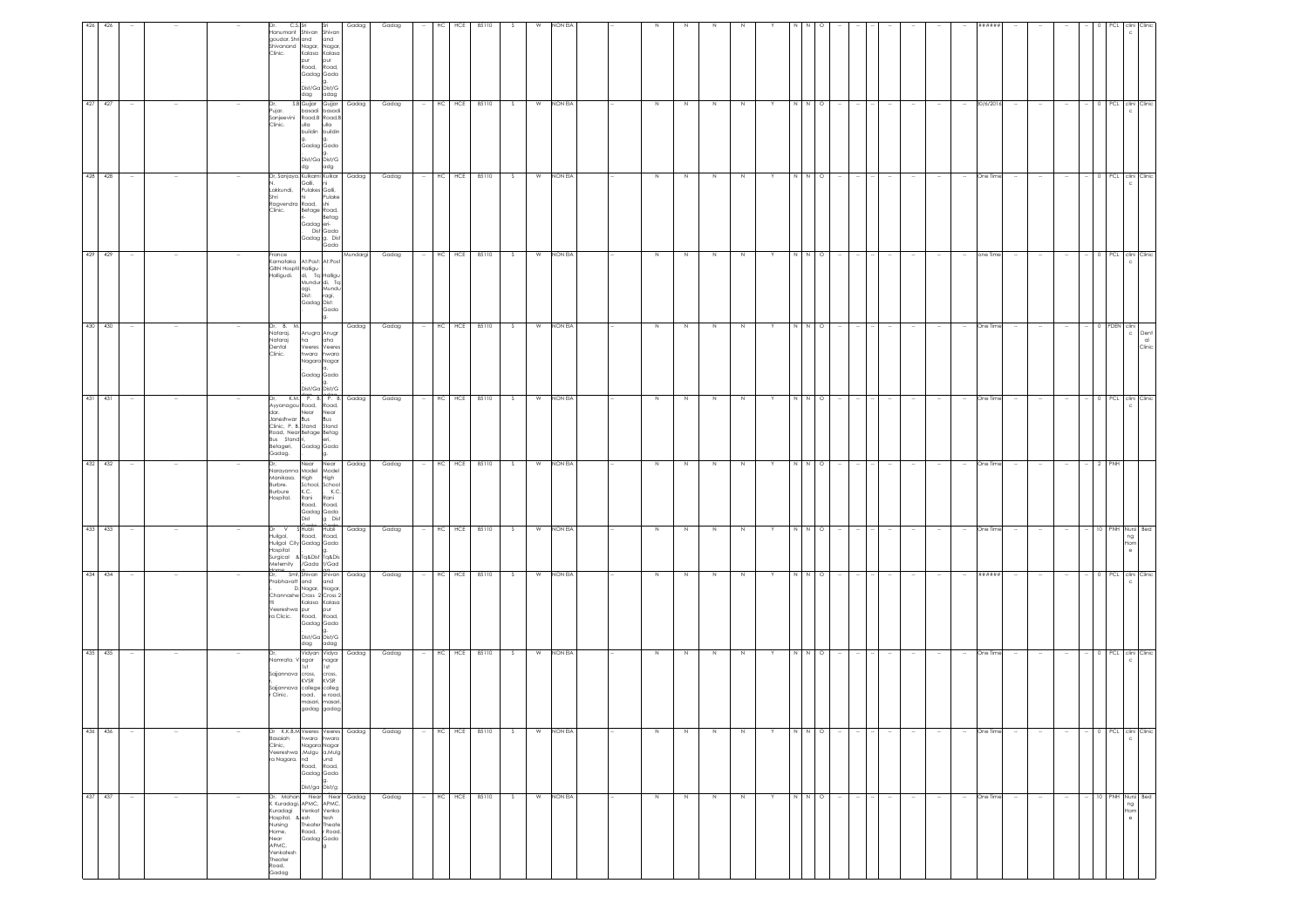|                                                                                                 |                                                       |                                                                                                             |                                                                                                                                                         |                                                                     |                                                            |                                                                                           |                                                                                                     |                                                                            | 441                                                                               |                                                                                                           | 439                                                                                                                    |                                                                                                                                                                                |
|-------------------------------------------------------------------------------------------------|-------------------------------------------------------|-------------------------------------------------------------------------------------------------------------|---------------------------------------------------------------------------------------------------------------------------------------------------------|---------------------------------------------------------------------|------------------------------------------------------------|-------------------------------------------------------------------------------------------|-----------------------------------------------------------------------------------------------------|----------------------------------------------------------------------------|-----------------------------------------------------------------------------------|-----------------------------------------------------------------------------------------------------------|------------------------------------------------------------------------------------------------------------------------|--------------------------------------------------------------------------------------------------------------------------------------------------------------------------------|
| 450 450                                                                                         | 449 449                                               | 448 448                                                                                                     | 447 447                                                                                                                                                 | 446 446                                                             | 445 445                                                    | 444 444                                                                                   | 443 443                                                                                             | 442 442                                                                    | 441                                                                               | 440 440                                                                                                   | 439                                                                                                                    | 438 438                                                                                                                                                                        |
|                                                                                                 |                                                       |                                                                                                             | $\sim$                                                                                                                                                  |                                                                     |                                                            |                                                                                           |                                                                                                     |                                                                            |                                                                                   |                                                                                                           |                                                                                                                        |                                                                                                                                                                                |
|                                                                                                 |                                                       |                                                                                                             |                                                                                                                                                         |                                                                     |                                                            |                                                                                           |                                                                                                     |                                                                            |                                                                                   |                                                                                                           |                                                                                                                        |                                                                                                                                                                                |
|                                                                                                 |                                                       |                                                                                                             |                                                                                                                                                         |                                                                     |                                                            |                                                                                           |                                                                                                     |                                                                            |                                                                                   |                                                                                                           |                                                                                                                        |                                                                                                                                                                                |
|                                                                                                 | Vijaya<br>Dental<br>Care                              | Care<br>Centre.                                                                                             |                                                                                                                                                         | esh<br>Clinic.                                                      |                                                            | Nadaf<br>Dist/                                                                            | Dr<br>Care.                                                                                         |                                                                            | Dr.<br>Home.                                                                      | Colny,                                                                                                    | Clinic,<br>Cross                                                                                                       |                                                                                                                                                                                |
| Mahantes.K sh<br>Vijayalaxmi ex,<br>Lab. Vakil<br>Chowl,<br>dag                                 | Chandrapp Hatala<br>a. B. geri<br>Hiregoudar, Naka    | Dr Naveen Behind Behind<br>Hiregoudar, Venkat Venka<br>Hiregoudar esh<br>Dental<br>Near<br>Stadiu<br>Masari | Dr Naveen Behind Behind<br>Hiregoudar, Venkat Venka<br>Hiregoudar esh tesh<br>Medical & Theatre Theatr<br>eserch<br>Near<br>Center.<br>Stadiu<br>Masari | Dr.Shidram Market Market<br>.C. Road,<br>Chavadi<br>Mahantesh d     | Dr. G.B. K C K C<br>Bidinahal. rani<br>Renuka<br>Hospital. | drafi. M. Shiraha Shirah<br>Dhanvanta Gadaa Dist/<br>Clinic<br>Shigali. Tq/<br>Shirahatti | Vinod. Shigali.<br>Ta/<br>Honnikopp Shiraha Tq/<br>a. Sayadri tti Dist/ Shirah<br>Health Gadag atti | Dr. M. J. Harti.<br>Yavagal,<br>Basaveshw /Gada t/Gad<br>ara Clinic – la – | Lakani.<br>Lakhani<br>Childran<br>Road,<br>Nursing                                | & Nature Cross<br>Club<br>Hudco<br>CentreNo. Colny,<br>21, M.I.G. Gadag<br>11,1st Cross<br>Hudco<br>Gadag | Virupaxigo axari<br>uda. MNagar Nagar<br>Malagouda 4th 4th<br>Cross<br>Venkatesh Gadag Gada<br>Panchaxari<br>Nagar 4th | Dr, Shanta. Ist<br>M. Kumbar Floor<br>City Dental Vikara<br>Clinic 1st m m<br>Floor Medica Medic<br>Vikaram<br>Medicals,<br>Tanga<br>Tanga Koot Koot Koot<br>Gadag. Gadag Gada |
| malate malat<br>Compl Comp<br>ex,<br>Vakil<br>Chow<br>Gadag Gada<br>Dist/Ga g<br>Dist/G<br>adag | Hatak<br>aeri<br>Naka<br>Gadag Gada<br>Dist/Ga Dist/G | tesh<br>Theatre Theatr<br>e Nea<br>Stadiu<br>Masar<br>Gadag Gada                                            | e Near<br>Stadiu<br>Masar<br>Gadag Gada                                                                                                                 | Road.<br>Mulgun Mulgu<br>nd<br>Tq&Dist Tq&Dis<br>/Gada t/Gad<br>lag | rani<br>Road Road<br>Gadag Gada<br>Dist/Ga Dist/G          | Dr<br>Mohamma Tq/ Tq/<br>tti Dist/ atti<br>Gada                                           | Shigal<br>Dist/<br>Godo                                                                             | Harti.<br>Tq&Dist Tq&Dis<br>n <sub>0</sub>                                 | J.K.Shankr Shankr Gadag<br>achary achary<br>Road,<br>Gadag Gada<br>Dist/Ga Dist/G | Dr.Sateesh, No. 21, Gada Gadag<br>M. Hombali M.I.G. g<br>Manu Yoga 11,1st                                 | Panch Panch<br>axari<br>Cross                                                                                          | 2nd<br>Floor<br>Vikara<br>als.<br>Tanga                                                                                                                                        |
| Gadag                                                                                           | Gadag                                                 | Gadag                                                                                                       | Gadag                                                                                                                                                   | Gadag                                                               | Gadag                                                      |                                                                                           | Shirahatti                                                                                          | Gadag                                                                      |                                                                                   |                                                                                                           | Gadag                                                                                                                  | Gadag                                                                                                                                                                          |
| Gadag                                                                                           | Gadag                                                 | Gadag                                                                                                       | Gadag                                                                                                                                                   | Gadag                                                               | Gadag                                                      | Gadag                                                                                     | Gadag                                                                                               | Gadag                                                                      | Gadag                                                                             | Gadag                                                                                                     | Gadag                                                                                                                  | Gadag                                                                                                                                                                          |
|                                                                                                 |                                                       |                                                                                                             |                                                                                                                                                         |                                                                     |                                                            |                                                                                           |                                                                                                     |                                                                            |                                                                                   |                                                                                                           |                                                                                                                        |                                                                                                                                                                                |
|                                                                                                 |                                                       |                                                                                                             |                                                                                                                                                         |                                                                     | HC.                                                        |                                                                                           |                                                                                                     | HC                                                                         | HC                                                                                |                                                                                                           |                                                                                                                        | нc                                                                                                                                                                             |
| $HC$ $HCE$                                                                                      | HC HCE 85110                                          | HC HCE                                                                                                      | HC HCE 85110                                                                                                                                            | $HC$ $HCE$                                                          | HCE                                                        | HC HCE 85110                                                                              | HC HCE 85110                                                                                        | HCE                                                                        | HCE                                                                               | HC HCE                                                                                                    | $HC$ $HCE$                                                                                                             | HCE                                                                                                                                                                            |
| 85110                                                                                           |                                                       | 85110                                                                                                       |                                                                                                                                                         | 85110                                                               | 85110                                                      |                                                                                           |                                                                                                     | 85110                                                                      | 85110                                                                             | 85110                                                                                                     | 85110                                                                                                                  | 85110                                                                                                                                                                          |
| S.                                                                                              | S.                                                    |                                                                                                             | - S                                                                                                                                                     | S.                                                                  | -S                                                         | S                                                                                         | $\overline{\mathbf{S}}$                                                                             | -S                                                                         | -S                                                                                | S                                                                                                         | s.                                                                                                                     |                                                                                                                                                                                |
|                                                                                                 | W                                                     | W                                                                                                           | W                                                                                                                                                       | W                                                                   | W                                                          |                                                                                           | W                                                                                                   | W                                                                          | W                                                                                 |                                                                                                           | W                                                                                                                      |                                                                                                                                                                                |
| W NON EIA                                                                                       | NON EIA                                               | NON EI                                                                                                      | NON EIA                                                                                                                                                 | NON EIA                                                             | <b>NON EIA</b>                                             | W NON EIA                                                                                 | NON EIA                                                                                             | NON EIA                                                                    | <b>NON EIA</b>                                                                    | W NON EIA                                                                                                 | NON EIA                                                                                                                |                                                                                                                                                                                |
|                                                                                                 |                                                       |                                                                                                             |                                                                                                                                                         |                                                                     |                                                            |                                                                                           |                                                                                                     |                                                                            |                                                                                   |                                                                                                           |                                                                                                                        |                                                                                                                                                                                |
| N                                                                                               | N                                                     |                                                                                                             | N                                                                                                                                                       | $\mathbb N$                                                         | N                                                          | N                                                                                         | N                                                                                                   | N                                                                          | N                                                                                 | $\,$ N                                                                                                    |                                                                                                                        |                                                                                                                                                                                |
| N                                                                                               | N                                                     |                                                                                                             | N                                                                                                                                                       | N                                                                   | N                                                          | $\,N\,$                                                                                   | $\overline{N}$                                                                                      | N                                                                          | N                                                                                 | N                                                                                                         |                                                                                                                        |                                                                                                                                                                                |
| N                                                                                               | N                                                     |                                                                                                             | N                                                                                                                                                       | $\mathbb N$                                                         | N                                                          | N                                                                                         | Z.                                                                                                  | N                                                                          | N                                                                                 | $\,$ N                                                                                                    | N                                                                                                                      |                                                                                                                                                                                |
| N                                                                                               | N                                                     |                                                                                                             | N                                                                                                                                                       | N                                                                   | N                                                          | $\mathbb N$                                                                               | N                                                                                                   | N                                                                          |                                                                                   | N                                                                                                         | N                                                                                                                      |                                                                                                                                                                                |
|                                                                                                 |                                                       |                                                                                                             | Y                                                                                                                                                       |                                                                     |                                                            |                                                                                           | Y                                                                                                   |                                                                            |                                                                                   | Y                                                                                                         |                                                                                                                        |                                                                                                                                                                                |
| N                                                                                               | I N                                                   |                                                                                                             |                                                                                                                                                         |                                                                     | N                                                          |                                                                                           |                                                                                                     | N                                                                          |                                                                                   | $\,$ N                                                                                                    |                                                                                                                        |                                                                                                                                                                                |
| $N$ 0                                                                                           | N I O                                                 | $\circ$                                                                                                     | N N O                                                                                                                                                   | $\circ$                                                             | $\circ$                                                    | $N$ $N$ $Q$                                                                               | NNO                                                                                                 | $N$ O                                                                      | $\circ$                                                                           | $N$ Cl                                                                                                    | $\circ$                                                                                                                |                                                                                                                                                                                |
|                                                                                                 |                                                       |                                                                                                             |                                                                                                                                                         |                                                                     |                                                            |                                                                                           |                                                                                                     |                                                                            |                                                                                   |                                                                                                           |                                                                                                                        |                                                                                                                                                                                |
|                                                                                                 |                                                       |                                                                                                             | $\sim$                                                                                                                                                  |                                                                     |                                                            |                                                                                           |                                                                                                     |                                                                            |                                                                                   |                                                                                                           |                                                                                                                        |                                                                                                                                                                                |
|                                                                                                 | $\overline{\phantom{a}}$                              |                                                                                                             | $\sim$                                                                                                                                                  |                                                                     |                                                            | $\sim$                                                                                    |                                                                                                     |                                                                            |                                                                                   |                                                                                                           | $\sim$                                                                                                                 |                                                                                                                                                                                |
|                                                                                                 |                                                       |                                                                                                             | $\sim$                                                                                                                                                  |                                                                     |                                                            | $\overline{\phantom{a}}$                                                                  |                                                                                                     |                                                                            |                                                                                   |                                                                                                           |                                                                                                                        |                                                                                                                                                                                |
|                                                                                                 | $\sim$                                                |                                                                                                             | $\sim$                                                                                                                                                  |                                                                     |                                                            | $\overline{\phantom{a}}$                                                                  |                                                                                                     |                                                                            |                                                                                   | $\sim$                                                                                                    |                                                                                                                        |                                                                                                                                                                                |
| One Time                                                                                        | One Time                                              | One Time                                                                                                    | One Time                                                                                                                                                | One Tim                                                             | One Time                                                   | One Time                                                                                  | One Time                                                                                            | One Time                                                                   | One Time                                                                          | 30/6/201                                                                                                  | One Time                                                                                                               |                                                                                                                                                                                |
|                                                                                                 |                                                       |                                                                                                             | $\sim$                                                                                                                                                  |                                                                     |                                                            |                                                                                           |                                                                                                     |                                                                            |                                                                                   |                                                                                                           |                                                                                                                        |                                                                                                                                                                                |
|                                                                                                 |                                                       |                                                                                                             | $\sim$                                                                                                                                                  |                                                                     |                                                            | $\overline{\phantom{a}}$                                                                  |                                                                                                     |                                                                            |                                                                                   |                                                                                                           |                                                                                                                        |                                                                                                                                                                                |
|                                                                                                 | $\sim$                                                |                                                                                                             | $\sim$                                                                                                                                                  |                                                                     |                                                            | $\sim$                                                                                    |                                                                                                     |                                                                            |                                                                                   |                                                                                                           | $\sim$                                                                                                                 |                                                                                                                                                                                |
|                                                                                                 |                                                       |                                                                                                             | 6 <sup>1</sup>                                                                                                                                          |                                                                     | 14                                                         |                                                                                           |                                                                                                     |                                                                            |                                                                                   |                                                                                                           |                                                                                                                        |                                                                                                                                                                                |
|                                                                                                 |                                                       |                                                                                                             |                                                                                                                                                         |                                                                     |                                                            |                                                                                           |                                                                                                     |                                                                            |                                                                                   |                                                                                                           |                                                                                                                        |                                                                                                                                                                                |
| 0 Lab Lab Lab                                                                                   | 0 PDEN clini Clinic                                   | PDEN clini Clinio<br>$\epsilon$                                                                             | PNH Nursi Bed<br>ng<br>Hom<br>$\sim$                                                                                                                    | PCL clini Clinic                                                    | PNH Nursi Bed<br>ng<br>Hom<br>$\theta$                     | 0 PCL clini Clinic                                                                        | 0 PCL clini Clinic                                                                                  | PCL clini Clinic                                                           | PNH Nursi Beo<br>ng<br>Hom                                                        | 0 PCL clini Clinic                                                                                        | PCL clini Clinic                                                                                                       |                                                                                                                                                                                |
|                                                                                                 |                                                       |                                                                                                             |                                                                                                                                                         |                                                                     |                                                            |                                                                                           |                                                                                                     |                                                                            |                                                                                   |                                                                                                           |                                                                                                                        |                                                                                                                                                                                |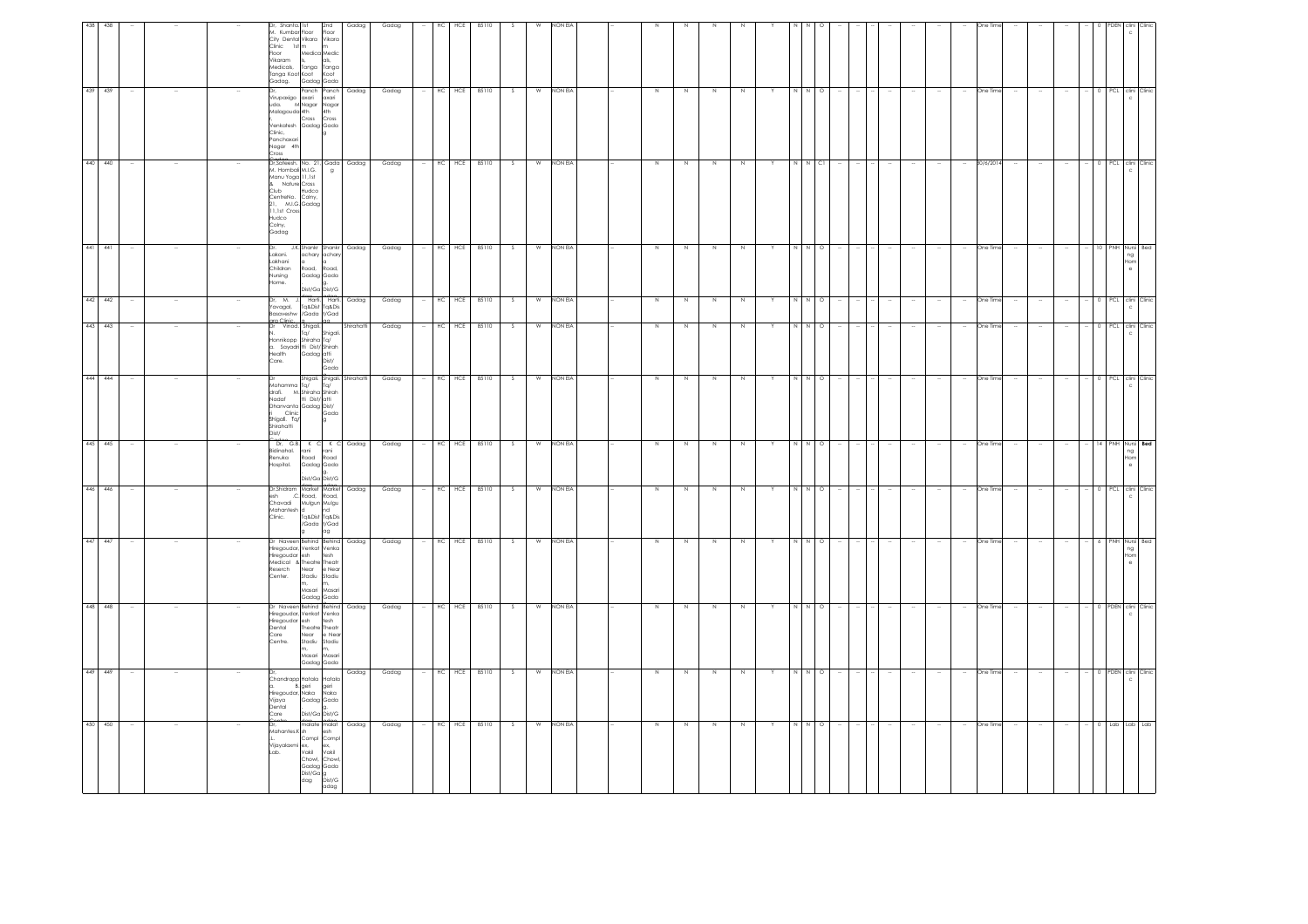| 464 464                                                                                   | 463 463                                                         | 462 462                                                                         |                                                  | 460 460<br>461 461                                                                                                           | 459 459                                                         |                                                                                                             | 458 458                                                                        | 456 456<br>457 457                                                                               | 455 455                                                                                                            | 454 454                                                                                                                                                                                   | 453 453                                                       | 452 452                                                                                                                                       |                                                                                                                                                                          |
|-------------------------------------------------------------------------------------------|-----------------------------------------------------------------|---------------------------------------------------------------------------------|--------------------------------------------------|------------------------------------------------------------------------------------------------------------------------------|-----------------------------------------------------------------|-------------------------------------------------------------------------------------------------------------|--------------------------------------------------------------------------------|--------------------------------------------------------------------------------------------------|--------------------------------------------------------------------------------------------------------------------|-------------------------------------------------------------------------------------------------------------------------------------------------------------------------------------------|---------------------------------------------------------------|-----------------------------------------------------------------------------------------------------------------------------------------------|--------------------------------------------------------------------------------------------------------------------------------------------------------------------------|
|                                                                                           |                                                                 |                                                                                 |                                                  |                                                                                                                              |                                                                 |                                                                                                             |                                                                                |                                                                                                  |                                                                                                                    |                                                                                                                                                                                           |                                                               |                                                                                                                                               |                                                                                                                                                                          |
|                                                                                           | $\sim$                                                          | $\sim$                                                                          |                                                  | $\sim$                                                                                                                       |                                                                 |                                                                                                             |                                                                                | $\sim$<br>$\overline{\phantom{a}}$                                                               | $\sim$                                                                                                             | - 11                                                                                                                                                                                      |                                                               |                                                                                                                                               |                                                                                                                                                                          |
|                                                                                           |                                                                 |                                                                                 |                                                  |                                                                                                                              |                                                                 |                                                                                                             |                                                                                |                                                                                                  |                                                                                                                    |                                                                                                                                                                                           |                                                               |                                                                                                                                               |                                                                                                                                                                          |
|                                                                                           |                                                                 |                                                                                 |                                                  |                                                                                                                              |                                                                 |                                                                                                             |                                                                                |                                                                                                  |                                                                                                                    |                                                                                                                                                                                           |                                                               |                                                                                                                                               |                                                                                                                                                                          |
| Medical<br>Officer<br>Primary<br>Health<br>Centre.                                        | Medical<br>Officer<br>Primary<br>ealth<br>n ter                 | Officer<br>Primary<br>lealth<br>Centre                                          | Officer<br>himary<br>lealth<br>Centre<br>Medical | Medical<br>Officer<br>mom <sup>s</sup><br>.<br>Health<br>Centre,<br>Ron.<br>Gadag<br>Nedical<br>Medical                      | Medical<br>Officer,<br><sup>h</sup> rimary<br>Health<br>Centre, | Scinces<br>Medical<br>Officer<br>rimary<br>Health<br>Centre,                                                |                                                                                | Dental<br>Clinic.<br>K.H.Patil. K                                                                | Clinic.                                                                                                            |                                                                                                                                                                                           | Gopal.<br>Raiaram.<br>lerlikar,<br>Meternity<br>ome,          | Dentistry.                                                                                                                                    | Shivakant.<br>Sanjivini<br>Clinic.                                                                                                                                       |
|                                                                                           |                                                                 | Gadag-                                                                          | geri,<br>Gadag<br>Tq &<br>istrict                | Belavanaki, District Gada<br>Tq,                                                                                             |                                                                 |                                                                                                             | Patil Hulkoti Hulkot<br>Institute Tg &<br>Naturophat Dist:<br>& Yogic Gadag ag |                                                                                                  | or, Nicolas de Chandrash de Chandrash de Behind<br>ekar.Hirem Behind Behind<br>ath No 2 No 2<br>Hiremath Govt Govt | Dr. Shrikant.<br>Dr. Shrikant. Behind Behind<br>H.hallikeri Swimmi Swimm<br>Dr. Shriksander Swimmi Swimmi<br>H.hallikeri Swimmi Swimmi<br>Sri Maruti (Fool, ig Fool, I<br>Clinic. KEB KEB | Ganga Betage g-<br>Surgical & ri Dist: Betag                  | Vaishak, 1st<br>Kustagi, Flour<br>Advanced opp<br>office,<br>Dist                                                                             | KSS<br>anya                                                                                                                                                              |
| At/Po- At/Po-<br>Chinch Chinc<br>ali, Tqhali,<br>& Tq&<br>District District<br>Gadag Gada | Harti, Harti,<br>Gadag Gada<br>Tq & g Tq &<br>District District | Betage Betag<br>ri,<br>Gadag Gada<br>.Tq & g ,Tq &<br>District District<br>Gada | geri                                             | At: Po: At: Po:<br>Ali 10. Ali 10<br>Belava Belava<br>naki, naki,<br>Ron-Tą, Ron-Gadag Tą,<br>g<br>District<br>Shanta Shanta | Mundar Munda<br>agi Tq, ragi<br>Gadag Tq,<br>District Gada      | At: Po-At/Po-<br>Hebbal Hebba<br>Shiraha Shirah<br>tti Tq, atti Tq,<br>Gadag Gada<br>District g<br>District | Tq&dis<br>t/Gad                                                                | Compl<br>ex ex<br>Gadag Gada<br>Mulagu<br>nd Mulag<br>nthough<br>Road und<br>gadag Road<br>gadas | Khanto Khant<br>School School<br>Gadag Gada                                                                        | Gadag Gada                                                                                                                                                                                | Ashok Ashok<br>Road Road<br>Gadag-Gada<br>Gadag eri<br>Dist/G | 2nd<br>Flour<br>opp<br>Income Incom<br>Tax e Tax<br>office,<br>Vidyna Vidyn<br>riayna nayn<br>gar agar<br>Gadag Gada<br>g Dist<br>/Gada /Gada | Compl<br>ex ex<br>Vidyar Vidyar<br>anya<br>Circle Circle<br>Laxmes Laxme<br>hwara shwar<br>Tq: a Tq:<br>rq:<br>Shiraha Shirah<br>tti, Dist: atti,<br>Gadag Dist:<br>Gada |
| Gadag                                                                                     | Gadag                                                           | Gadag                                                                           |                                                  | Gadag<br>Gadag                                                                                                               | Kadam Kada Mundargi<br>pur, mpur,                               |                                                                                                             | Shirahatti                                                                     | Dr. Savita Pattep Pattep Gadag<br>G. N. Shri ur<br>Gadag                                         | Gadag                                                                                                              | Gadag                                                                                                                                                                                     | Gadag                                                         | Gadag                                                                                                                                         | hirahatt                                                                                                                                                                 |
| Gadag                                                                                     | Gadag                                                           | Gadag                                                                           |                                                  | Gadag<br>Gadag                                                                                                               | Gadag                                                           |                                                                                                             | Gadag                                                                          | Gadag<br>Gadag                                                                                   | Gadag                                                                                                              | Gadag                                                                                                                                                                                     | Gadag                                                         | Gadag                                                                                                                                         | Gadag                                                                                                                                                                    |
|                                                                                           |                                                                 |                                                                                 |                                                  |                                                                                                                              |                                                                 |                                                                                                             |                                                                                |                                                                                                  |                                                                                                                    |                                                                                                                                                                                           |                                                               |                                                                                                                                               |                                                                                                                                                                          |
| HC HCE                                                                                    | HC HCE 85110                                                    | HCE<br>HC                                                                       |                                                  | HC<br>HCE<br>HC<br>HCE                                                                                                       | HC HCE                                                          |                                                                                                             | HCE<br>НC                                                                      | $-$ HC HCE<br>HC<br>HCE                                                                          | HCE<br>HC                                                                                                          | HCE<br>HC                                                                                                                                                                                 | HC HCE                                                        | HCE                                                                                                                                           | HCE                                                                                                                                                                      |
| 85110                                                                                     |                                                                 | 85110                                                                           |                                                  | 85110<br>85110                                                                                                               | 85110                                                           |                                                                                                             | 85110                                                                          | 85110                                                                                            | 85110<br>85110                                                                                                     | 85110                                                                                                                                                                                     | 85110                                                         | 85110                                                                                                                                         | 85110                                                                                                                                                                    |
|                                                                                           | S.                                                              | -S                                                                              | S.                                               | - S                                                                                                                          | -S                                                              |                                                                                                             |                                                                                | S.<br>S.                                                                                         | -S                                                                                                                 | -S.                                                                                                                                                                                       | $\mathbb{S}$                                                  |                                                                                                                                               |                                                                                                                                                                          |
| W                                                                                         | W                                                               | W                                                                               |                                                  | W<br>W                                                                                                                       | W                                                               |                                                                                                             | W                                                                              | W<br>W                                                                                           | W                                                                                                                  | W                                                                                                                                                                                         | W                                                             | W                                                                                                                                             |                                                                                                                                                                          |
| NON EIA                                                                                   | NON EIA                                                         | NON EIA                                                                         |                                                  | NON EIA<br>NON EIA                                                                                                           | NON EIA                                                         |                                                                                                             | NON EIA                                                                        | NON EIA<br>NON EIA                                                                               | NON EIA                                                                                                            | NON EIA                                                                                                                                                                                   | NON EIA                                                       | NON EIA                                                                                                                                       | <b>ION EL</b>                                                                                                                                                            |
|                                                                                           |                                                                 |                                                                                 |                                                  |                                                                                                                              |                                                                 |                                                                                                             |                                                                                |                                                                                                  |                                                                                                                    |                                                                                                                                                                                           |                                                               |                                                                                                                                               |                                                                                                                                                                          |
|                                                                                           |                                                                 |                                                                                 |                                                  |                                                                                                                              |                                                                 |                                                                                                             |                                                                                |                                                                                                  |                                                                                                                    |                                                                                                                                                                                           |                                                               |                                                                                                                                               |                                                                                                                                                                          |
| N                                                                                         | N                                                               | $\,N\,$                                                                         |                                                  | $\,N\,$<br>$\overline{N}$                                                                                                    | Z                                                               |                                                                                                             | N                                                                              | N<br>N                                                                                           | N                                                                                                                  | N                                                                                                                                                                                         | N                                                             |                                                                                                                                               |                                                                                                                                                                          |
|                                                                                           | N                                                               | N                                                                               | $\mathbb N$                                      | N                                                                                                                            | N                                                               |                                                                                                             |                                                                                | N<br>N                                                                                           | N                                                                                                                  | N                                                                                                                                                                                         | N                                                             |                                                                                                                                               |                                                                                                                                                                          |
|                                                                                           | N                                                               | $\,N\,$                                                                         | N                                                | $\,N\,$                                                                                                                      | N                                                               |                                                                                                             |                                                                                | N<br>N                                                                                           | N                                                                                                                  | N                                                                                                                                                                                         | N                                                             |                                                                                                                                               |                                                                                                                                                                          |
|                                                                                           | N                                                               | N                                                                               | $\mathbb N$                                      | $\mathbb N$                                                                                                                  | $\mathbb N$                                                     |                                                                                                             |                                                                                | N<br>N                                                                                           | N                                                                                                                  | N                                                                                                                                                                                         | $\mathbb N$                                                   |                                                                                                                                               |                                                                                                                                                                          |
|                                                                                           |                                                                 |                                                                                 |                                                  |                                                                                                                              |                                                                 |                                                                                                             |                                                                                | Y                                                                                                |                                                                                                                    | Y.                                                                                                                                                                                        |                                                               |                                                                                                                                               |                                                                                                                                                                          |
|                                                                                           | N                                                               |                                                                                 |                                                  | $\overline{N}$<br>N                                                                                                          |                                                                 |                                                                                                             |                                                                                | N                                                                                                |                                                                                                                    |                                                                                                                                                                                           |                                                               |                                                                                                                                               |                                                                                                                                                                          |
|                                                                                           | $\circ$                                                         | $\circ$                                                                         | $\circ$                                          | $\circ$                                                                                                                      | N N O                                                           |                                                                                                             |                                                                                | N N O<br>$\circ$                                                                                 | $\circ$                                                                                                            | $\circ$                                                                                                                                                                                   | $\circ$                                                       |                                                                                                                                               |                                                                                                                                                                          |
|                                                                                           |                                                                 |                                                                                 |                                                  |                                                                                                                              |                                                                 |                                                                                                             |                                                                                |                                                                                                  |                                                                                                                    |                                                                                                                                                                                           |                                                               |                                                                                                                                               |                                                                                                                                                                          |
|                                                                                           |                                                                 |                                                                                 |                                                  | $\sim$                                                                                                                       |                                                                 |                                                                                                             |                                                                                | $\sim$                                                                                           |                                                                                                                    |                                                                                                                                                                                           |                                                               |                                                                                                                                               |                                                                                                                                                                          |
|                                                                                           |                                                                 | $\sim$                                                                          | $\sim$                                           | $\sim$                                                                                                                       |                                                                 |                                                                                                             |                                                                                | $\sim$<br>$\sim$<br>- 11                                                                         |                                                                                                                    | - 11                                                                                                                                                                                      |                                                               |                                                                                                                                               |                                                                                                                                                                          |
|                                                                                           |                                                                 |                                                                                 |                                                  |                                                                                                                              |                                                                 |                                                                                                             |                                                                                | $\sim$                                                                                           |                                                                                                                    |                                                                                                                                                                                           |                                                               |                                                                                                                                               |                                                                                                                                                                          |
|                                                                                           |                                                                 |                                                                                 | $\overline{\phantom{a}}$                         | $\sim$                                                                                                                       |                                                                 |                                                                                                             |                                                                                | $\sim$<br>$\sim$                                                                                 |                                                                                                                    | $\sim$                                                                                                                                                                                    |                                                               |                                                                                                                                               |                                                                                                                                                                          |
| ∩ne Tin                                                                                   | One Time                                                        | One Time                                                                        |                                                  | One Time<br>One Time                                                                                                         | ######                                                          |                                                                                                             | 1/12/20                                                                        | 30/6/2014<br>One Time                                                                            | One Time                                                                                                           | 30/6/201                                                                                                                                                                                  | One Time                                                      | One Tim                                                                                                                                       |                                                                                                                                                                          |
|                                                                                           |                                                                 |                                                                                 |                                                  |                                                                                                                              |                                                                 |                                                                                                             |                                                                                | $\sim$                                                                                           |                                                                                                                    | $\sim$                                                                                                                                                                                    |                                                               |                                                                                                                                               |                                                                                                                                                                          |
|                                                                                           |                                                                 |                                                                                 |                                                  |                                                                                                                              |                                                                 |                                                                                                             |                                                                                | $\sim$                                                                                           |                                                                                                                    |                                                                                                                                                                                           |                                                               |                                                                                                                                               |                                                                                                                                                                          |
|                                                                                           |                                                                 |                                                                                 | $\overline{\phantom{a}}$                         | $\sim$                                                                                                                       |                                                                 |                                                                                                             |                                                                                | $\sim$<br>- 11                                                                                   |                                                                                                                    |                                                                                                                                                                                           |                                                               |                                                                                                                                               |                                                                                                                                                                          |
|                                                                                           |                                                                 |                                                                                 |                                                  |                                                                                                                              |                                                                 |                                                                                                             |                                                                                |                                                                                                  |                                                                                                                    |                                                                                                                                                                                           |                                                               |                                                                                                                                               |                                                                                                                                                                          |
|                                                                                           | PHC PHC                                                         | ЭHС                                                                             |                                                  | PHC PHC<br>ŤЮ                                                                                                                | 6 PHC PHC                                                       |                                                                                                             | ropa<br>thy<br>Instit<br>ute<br>ΉC<br>PHC                                      | 0 PDEN clini Clinic<br>30 PNH Natu Bed                                                           | PCL clini                                                                                                          | PCL clini                                                                                                                                                                                 | PNH Nursi<br>ng<br>Hom                                        |                                                                                                                                               |                                                                                                                                                                          |
|                                                                                           |                                                                 |                                                                                 |                                                  |                                                                                                                              |                                                                 |                                                                                                             |                                                                                |                                                                                                  | Clini<br>$\mathsf{c}$                                                                                              |                                                                                                                                                                                           | Bec                                                           | PCL clini clinic                                                                                                                              |                                                                                                                                                                          |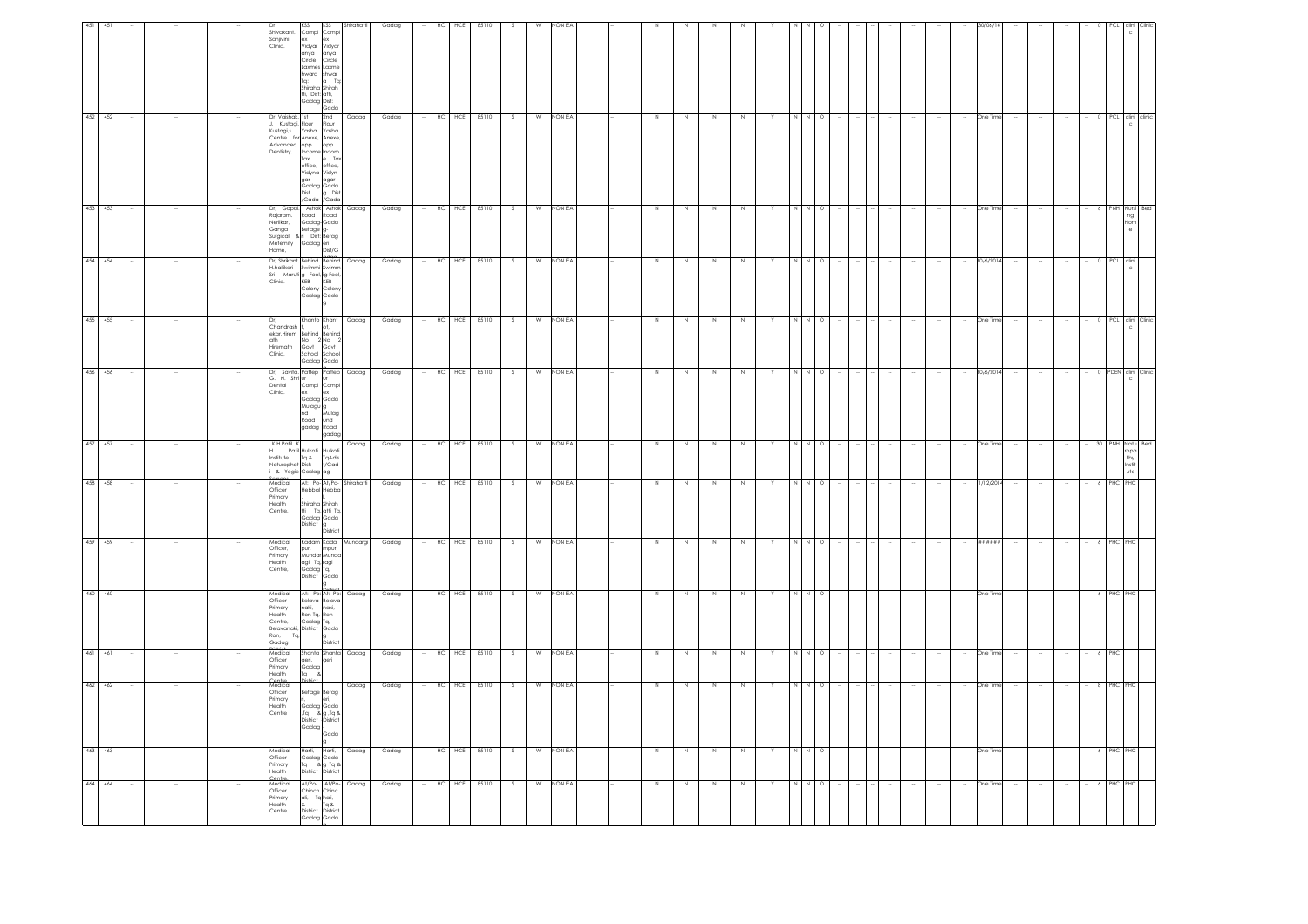| 465 | 465         |                  | <b>District</b><br>Officer,<br>District<br>Unit. | D.M.M.<br>Surveliance Hospfil D.M.M<br>und<br>Survelance K,C.Ra ound                                                                           | Compo Hospfil<br>Comp<br>ni road K,C.Ra<br>Gadag ni road<br>Gada                       | Gadag      | Gadag |        | HC<br>HCE    | 85110     |     |   | NON EL  |  |         |             |        |             |   |                                                                              |         |        |        |        |        |                      |        |        |                          |                     |              |                    |
|-----|-------------|------------------|--------------------------------------------------|------------------------------------------------------------------------------------------------------------------------------------------------|----------------------------------------------------------------------------------------|------------|-------|--------|--------------|-----------|-----|---|---------|--|---------|-------------|--------|-------------|---|------------------------------------------------------------------------------|---------|--------|--------|--------|--------|----------------------|--------|--------|--------------------------|---------------------|--------------|--------------------|
|     | 466 466     |                  | Clinic.                                          | S.B. At<br>gudageri Post/Ra Post/R<br>mgeri<br>Shivand<br>dag                                                                                  | At<br>amger<br>Tq/Shir Tq/Shir<br>ahatti ahatti<br>Dist/Ga Dist/G<br>adag              | Shirahatti | Gadag |        | HCE<br>HC    | 85110     | -S. | W | NON EIA |  | N       |             | N      | N           |   | N N CI                                                                       |         |        |        |        |        | 31/12/2012<br>$\sim$ |        |        |                          |                     |              | 0 PCL clini Clinic |
|     | 467 467     |                  |                                                  | Dr. G. V. At Post: At<br>Sajjanar. Sri Yalava Post/<br>Gondeshw tti Ta: Yalav<br>ar Clinic, Shiraha atti<br>tti Dist: Ta/Shir                  | Gadag ahatti<br>Dist/G                                                                 | Shirahatti | Gadag |        | HC HCE 85110 |           |     | W | NON EIA |  | N       |             | N      |             |   |                                                                              |         |        |        |        |        | One Tim              |        |        |                          |                     | PCL          | clini Clinic       |
|     | 468 468     |                  |                                                  | At Post: At<br>Shrinivas. S. Laxmes Post/<br>Bhadbhad hwar Laxme<br>e, Sri Clinic. Tq: shwar                                                   | Shiraha tq/Shir<br>tti Dist: ahatti<br>Gadag Dist/G                                    | Shirahatti | Gadag |        | HC HCE 85110 |           | S   | W | NON EIA |  | $\,$ N  | $\mathbb N$ | $\,$ N | $\,$ N      |   | $\begin{array}{c c c c c} \hline \text{N} & \text{N} & \text{O} \end{array}$ |         |        |        |        |        | One Time             |        |        | $\overline{\phantom{a}}$ |                     |              | 0 PCL clini Clinic |
|     | 469 469     |                  | Clinic,<br>Sortur.                               | Dr. V. B. Sortur, Sortur, Gadag<br>Inamdar.<br>Inamdar                                                                                         | s. sonur, sonur,<br>Tq &Tq &<br>dist dist<br>Gadag Gada                                |            | Gadag |        | HC           | HCE 85110 | S   | W | NON EIA |  | N       | N           | N      | N           | Y | N N                                                                          | $\circ$ |        |        |        |        | One Time<br>$\sim$   |        |        |                          |                     |              | 0 PCL clini Clinic |
|     | 470 470     |                  | Dr,<br>Clinic.                                   | M.S. Near Near Mundargi<br>Bhavimani. New<br>Vivekanad Bus<br>gi rgi<br>Gadag Gada<br>Dist.                                                    | New<br>Bus<br>Stand Stand<br>Mundar Munda<br>agi Tq-ragi Tq<br>Mundar Munda<br>g Dist. |            | Gadag | $\sim$ | HC HCE 85110 |           | - S | W | NON EIA |  | $\,N\,$ | N           | N      | N           |   |                                                                              | $\circ$ |        |        |        |        | 31/12/2014<br>$\sim$ |        |        |                          |                     |              | 0 PCL clini Clinic |
|     | 471 471     |                  | Balaji<br>Clinic.                                | Dr. Krishna. Ambab Munda Mundargi<br>Nayak.<br>havani rgi<br>Nagar<br>Mundar<br>agi<br>Dist/Ga<br>dag                                          |                                                                                        |            | Gadag |        | HCE<br>HC    | 85110     | -S  | W | NON EIA |  | N       | N           | N      | N           |   |                                                                              | $\circ$ |        |        |        |        | 1/12/201             |        |        |                          |                     | PCL          | clini Clinic       |
|     | $472$ $472$ | $\sim$           | pa<br>Clinic                                     | Near Near<br>Bus Bus<br><b>Dhannur</b><br>Kodalip<br>Basalingap Narega Nareg<br>Someshwar Tq/Ron Tq/Ron<br>Dist/Ga Dist/G<br>dag adag          | stand stand<br>lai                                                                     | Ron        | Gadag | $\sim$ | HC HCE 85110 |           | S   | w | NON EIA |  | N       | N           | N      | N           | Y | N N O                                                                        |         | $\sim$ | $\sim$ | $\sim$ |        | *******<br>$\sim$    | $\sim$ | $\sim$ | $\sim$                   | $- 5$ PCL clini Bed |              |                    |
|     | 473 473     |                  | Dr,                                              | A.V.<br>post/ post/<br>Naregal<br>Kumareshw Jakkali Jakkali<br>ar Clinic.<br>Tq<br>Ron                                                         | At At<br>$-1q -$<br>Ron<br>Dist/Ga Dist/G                                              | Ron        | Gadag |        | HCE<br>HC    | 85110     | -S  | W | NON EIA |  | $\,$ N  | -N          | N      | N           |   |                                                                              |         |        |        |        |        | *****:               |        |        |                          |                     | PCL          | clini Clinic       |
|     | 474 474     |                  | gund.                                            | S.B. At Chikka Naragund<br>Bhoomann Post/ nargun<br>avar At Chikka d<br>Post: naragu<br>Chikkanara nd Tq:<br>Naragu<br>nd Dist:<br>Gadag       |                                                                                        |            | Gadag |        | HC HCE 85110 |           |     | W | NON EIA |  | N       | N           | N      | N           |   | N                                                                            | $\circ$ |        |        |        |        | One Time             |        |        |                          |                     | PCL          | clini Clinic       |
|     | 475 475     |                  | Clinic.                                          | Dr. Girish V Govt, Nargu Naragund<br>Maraddi,<br>Hospita<br>Good Will Qtrs<br>Naragu<br>nd<br>Tq/Nar<br>agund<br>Dist/ga                       | nd                                                                                     |            | Gadag |        | HC HCE 85110 |           |     | W | NON EIA |  | N       | N.          | N      | N           |   | $N$ $N$ $Cl$                                                                 |         |        |        |        |        | 30/6/2013            |        |        |                          | PCL                 |              | clini clinic       |
|     | 476 476     |                  | due n                                            | Veterinary At: Po-, At/Po-,<br>Officer,<br>At: r.v.<br>Harti, Harn,<br>Gadag Gada<br>*- & g Tq &<br>Artificial<br>inseminatio Tq &<br>District | District                                                                               | Gadag      | Gadag |        | HC HCE 85110 |           | S   | W | NON EIA |  | $\,$ N  | N           | $\,$ N | N           |   | N N                                                                          | $\circ$ |        |        |        |        | ******               |        |        | $\sim$                   | 0 vet VD            |              |                    |
|     | 477 477     |                  | Officer,                                         | Medical<br>At/Po-<br>Veterinary , Tq & i, Tq &<br>Dist,Ga Dist,G<br>dag adag<br>Inspector                                                      | At/Po-<br>Kurtkoti Kurtkot                                                             | Gadag      | Gadag |        | HC HCE 85110 |           | S.  | W | NON EIA |  | $\,$ N  | N           | $\,$ N | $\mathbb N$ |   | N N O                                                                        |         |        |        |        |        | 88888888<br>$\sim$   |        |        | $\sim$                   | $-$ 0 vet           | VD           |                    |
|     |             |                  |                                                  | Kakkur<br>Officer,<br>Veterinary<br>Artificial<br>inseminatio dag<br>p.center<br>Dr, I.C. Patil, Main Main                                     | Tanda, Tanda<br>Tq &<br>Dist,Ga                                                        | uurg       | uaag  |        |              |           |     |   |         |  |         |             |        |             |   |                                                                              |         |        |        |        |        |                      |        |        |                          |                     |              |                    |
|     | 479 479     | $\sim$<br>$\sim$ | Shri<br>Clinic.                                  | Sharada<br>dag                                                                                                                                 | k Main<br>Road, Road,<br>Mulagu Mulag<br>nd Tq & und Tq<br>Dist.Ga &<br>dag Dist.G     | Gadag      | Gadag |        | HC           | HCE 85110 | - S | W | NON EIA |  | N       | N           | N      | N           | Y | N N O                                                                        |         |        |        | $\sim$ | $\sim$ | one Time<br>$\sim$   | $\sim$ | $\sim$ | $\sim$                   | 0 PCL clini         | $\mathsf{c}$ |                    |
|     | 480 480     |                  | Rajapur.<br>Rajapur<br>Dental<br>Clinic.         | Dr, Basavar Gujjar Gujjar<br>R Basadi Basadi                                                                                                   | Road, Road,<br>Gadag Gada<br>g,<br>Gadag Gada<br>tq & g tq &<br>Diet.                  | Gadag      | Gadag |        | HC<br>HCE    | 85110     | -S  | W | NON EIA |  | Z       | N           | $\,$ N | N           |   |                                                                              | $\circ$ |        |        |        |        | One Time             |        |        |                          | PDEN                |              | clini clinic       |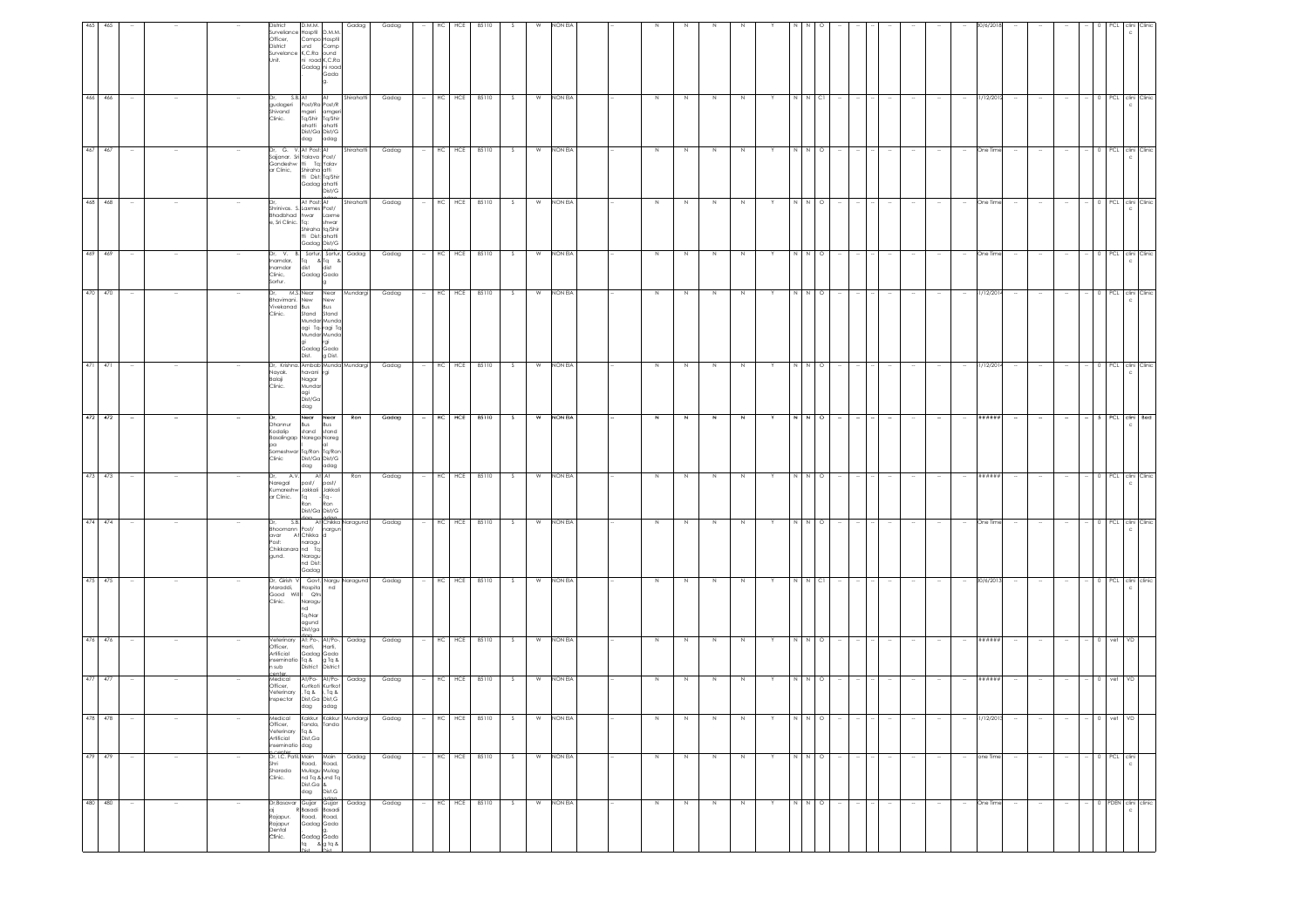| 493 493                                                                                                                                                                                                                                                                                                                           | 492 492                                                                                                                                                     | 491 491                                                                                                                                                                     | 490 490                                                                                                                                                           | 489 489                                                                                     | 488 488                                                                                                                    | 487 487                                                                                                                                                                                                              | 486 486                                                                                                                                   | 485 485                                                                                                                | 484 484                                                        | 483 483                                                                                                                          | 482 482                                                                                                                                                |                                                                                              |
|-----------------------------------------------------------------------------------------------------------------------------------------------------------------------------------------------------------------------------------------------------------------------------------------------------------------------------------|-------------------------------------------------------------------------------------------------------------------------------------------------------------|-----------------------------------------------------------------------------------------------------------------------------------------------------------------------------|-------------------------------------------------------------------------------------------------------------------------------------------------------------------|---------------------------------------------------------------------------------------------|----------------------------------------------------------------------------------------------------------------------------|----------------------------------------------------------------------------------------------------------------------------------------------------------------------------------------------------------------------|-------------------------------------------------------------------------------------------------------------------------------------------|------------------------------------------------------------------------------------------------------------------------|----------------------------------------------------------------|----------------------------------------------------------------------------------------------------------------------------------|--------------------------------------------------------------------------------------------------------------------------------------------------------|----------------------------------------------------------------------------------------------|
| $\sim$                                                                                                                                                                                                                                                                                                                            |                                                                                                                                                             |                                                                                                                                                                             | $\sim$                                                                                                                                                            |                                                                                             |                                                                                                                            |                                                                                                                                                                                                                      |                                                                                                                                           |                                                                                                                        |                                                                |                                                                                                                                  |                                                                                                                                                        |                                                                                              |
| $\sim$                                                                                                                                                                                                                                                                                                                            |                                                                                                                                                             |                                                                                                                                                                             |                                                                                                                                                                   |                                                                                             |                                                                                                                            |                                                                                                                                                                                                                      |                                                                                                                                           |                                                                                                                        |                                                                |                                                                                                                                  |                                                                                                                                                        |                                                                                              |
| $\sim$                                                                                                                                                                                                                                                                                                                            |                                                                                                                                                             |                                                                                                                                                                             |                                                                                                                                                                   |                                                                                             |                                                                                                                            |                                                                                                                                                                                                                      |                                                                                                                                           |                                                                                                                        |                                                                |                                                                                                                                  |                                                                                                                                                        |                                                                                              |
| Dr.<br>Najeeraha n                                                                                                                                                                                                                                                                                                                |                                                                                                                                                             | Childrans & High<br>Dental<br>Hospital                                                                                                                                      | Gandhi<br>Centre.                                                                                                                                                 | Clinic                                                                                      | Dr, S. V.<br>Clinic.                                                                                                       |                                                                                                                                                                                                                      | . Gadag.                                                                                                                                  | Jagadish.<br>hoomradi<br>Kasturba,<br>Matemity<br>Hosptal                                                              | Dr. V. D.<br>Chafekar R<br>Annpuran<br>Hospital.               | Soumya<br>Laxmi<br>shodha<br>Clinical                                                                                            | Prabhugou Oni,<br>da Y Patil Near<br>Annapurna Jod<br>Clinic                                                                                           | Dr,Prashant Opp<br>Patil ENT J.T.<br>lospital.                                               |
| Chama Cham<br>n an Gadag<br>Nagerona n<br>Hampaatta g, P.B. (g, P.B. City Road Road<br>n City Road Road<br>Clinic. Near Near<br>Stand, Stand, Stand<br>Stand, Stand, Stand, Stand, Stand, Stand, Stand, Stand, Stand, Stand, Stand, Stand, Stand, Stand, Stand, Stan<br>Betage Betag<br>ri Tq& eri Tq&<br>Dist Dist<br>Gadag Gada | Dr, Kushal. Veersa Veersa Gadag<br>D.Godkhin varkar varkar<br>Nagar, Nagar,<br>Vakil Vakil<br>Chawa Chaw<br>I, al,<br>Gadag Gada<br>Dist/Ga g<br>dag Dist/G | Dr, Kunal, S. Near Near Gadag<br>Allolli, Allolli Model Model<br>High<br>School, School<br>K, C, K, C<br>Rani<br>Rani<br>Road Road<br>Gadag Gada<br>Dist.Ga g<br>dag Dist.G | Dr, Prakash. Near Near<br>K. Dharana. New New<br>Mahatama Bustan Bustan<br>ld<br>Mulitispecill Gadag Gada<br>ty Hosptal Dist/Ga g<br>& Resurch dag Dist/G<br>adag | Dr, B. R.Bank Bank<br>Patil ENT Road Road<br>Gadag Gada<br>Tq/Dist<br>Gadag Tq/Dist<br>Gada | Totagantim Basave Basav<br>ath, Mata shwara eshwar<br>Nagara a<br>Gadag Nagar<br>q&Dist<br> Gadag  g.<br> Tq&Dis  <br>Gado | Near Near Gadag<br>Ramkrishna Kulakar Kulaka<br>Notine the California Control California<br>Ashwini Betage Galli<br>Clinic, ri Tq & Betage<br>Clinic, ri Tq & Betage<br>Kabadi Dist/California<br>Road. dag & Dist/C | Dr. Sunita. Panac Panac Gadag<br>haxari haxari<br>Nagar Nagar<br>3 rd 3 rd<br>Cross Cross<br>Ashram Ashra<br>Road m<br>Gadag Road<br>Gada | Near Near Gadag<br>Mulagu Mulag<br>nd und<br>Road Road<br>Gadag Gada<br>Tq/Dist/g<br>Orthopaedi gadag Tq/Dist<br>/gada | K.C. Gadag Gadag<br>Rani<br>Road<br>Gadag<br>Dist/Ga<br>$\sim$ | H.D. Near Near Gadag<br>Renuka Renuk<br>Hospfil a<br>K.C. Hospfil<br>Rani<br>K.C.<br>Laboratory, Road Rani<br>Gadag Road<br>Gada | Killa Killa<br>  Oni, Oni,<br> I Near Near<br>  Jod Jod<br>Maruti Maruti<br>Temple Templ<br>Gadag <sup>e</sup><br>Dist<br>Gada<br>Gadag g Dist<br>Gada | Opp<br>J.T.<br>Colleg Colleg<br>e.Gada e.Gad<br>g Tq& ag Tq&<br>Dist Dist<br>Gadag Gada<br>g |
|                                                                                                                                                                                                                                                                                                                                   |                                                                                                                                                             |                                                                                                                                                                             | Gadag                                                                                                                                                             | Gadag                                                                                       | Gadag                                                                                                                      |                                                                                                                                                                                                                      |                                                                                                                                           |                                                                                                                        |                                                                |                                                                                                                                  | Gadag                                                                                                                                                  | Gadag                                                                                        |
| Gadag                                                                                                                                                                                                                                                                                                                             | Gadag                                                                                                                                                       | Gadag                                                                                                                                                                       | Gadag                                                                                                                                                             | Gadag                                                                                       | Gadag                                                                                                                      | Gadag                                                                                                                                                                                                                | Gadag                                                                                                                                     | Gadag                                                                                                                  | Gadag                                                          | Gadag                                                                                                                            | Gadag                                                                                                                                                  | Gadag                                                                                        |
| $\sim$                                                                                                                                                                                                                                                                                                                            | $\sim$                                                                                                                                                      | $\sim$                                                                                                                                                                      | $\sim$                                                                                                                                                            | $\sim$                                                                                      |                                                                                                                            |                                                                                                                                                                                                                      |                                                                                                                                           | $\sim$                                                                                                                 |                                                                |                                                                                                                                  | $\sim$                                                                                                                                                 | HC                                                                                           |
| $HC$ $HCE$                                                                                                                                                                                                                                                                                                                        | HC HCE                                                                                                                                                      | $HC$ HCE                                                                                                                                                                    | HC<br>HCE                                                                                                                                                         | HC HCE                                                                                      | HC HCE                                                                                                                     |                                                                                                                                                                                                                      |                                                                                                                                           | HC HCE                                                                                                                 | $\div$ HC HCE                                                  | HC HCE                                                                                                                           | HC HCE                                                                                                                                                 | HCE                                                                                          |
| 85110                                                                                                                                                                                                                                                                                                                             | 85110                                                                                                                                                       | 85110                                                                                                                                                                       | 85110                                                                                                                                                             | 85110                                                                                       | 85110                                                                                                                      | HC HCE 85110                                                                                                                                                                                                         | HC HCE 85110                                                                                                                              | 85110                                                                                                                  | 85110                                                          | 85110                                                                                                                            | 85110                                                                                                                                                  | 85110                                                                                        |
| S                                                                                                                                                                                                                                                                                                                                 | S.                                                                                                                                                          | S                                                                                                                                                                           | M                                                                                                                                                                 | S                                                                                           | S                                                                                                                          | S                                                                                                                                                                                                                    | S                                                                                                                                         | S.                                                                                                                     | S                                                              | S                                                                                                                                | S.                                                                                                                                                     |                                                                                              |
| W                                                                                                                                                                                                                                                                                                                                 | W                                                                                                                                                           |                                                                                                                                                                             | $\circ$                                                                                                                                                           | W                                                                                           | W                                                                                                                          | W                                                                                                                                                                                                                    |                                                                                                                                           | W                                                                                                                      |                                                                | W                                                                                                                                |                                                                                                                                                        |                                                                                              |
| NON EIA                                                                                                                                                                                                                                                                                                                           | NON EIA                                                                                                                                                     | W NON EIA                                                                                                                                                                   | NON EIA                                                                                                                                                           | NON EIA                                                                                     | NON EIA                                                                                                                    | NON EIA                                                                                                                                                                                                              | W NON EIA                                                                                                                                 | NON EIA                                                                                                                | W NON EIA                                                      | NON EIA                                                                                                                          | W NON EIA                                                                                                                                              | NON EIA                                                                                      |
|                                                                                                                                                                                                                                                                                                                                   |                                                                                                                                                             |                                                                                                                                                                             |                                                                                                                                                                   |                                                                                             |                                                                                                                            |                                                                                                                                                                                                                      |                                                                                                                                           |                                                                                                                        |                                                                |                                                                                                                                  |                                                                                                                                                        |                                                                                              |
|                                                                                                                                                                                                                                                                                                                                   |                                                                                                                                                             |                                                                                                                                                                             |                                                                                                                                                                   |                                                                                             |                                                                                                                            |                                                                                                                                                                                                                      |                                                                                                                                           |                                                                                                                        |                                                                |                                                                                                                                  |                                                                                                                                                        |                                                                                              |
| $\,$ N                                                                                                                                                                                                                                                                                                                            | N                                                                                                                                                           | $\,$ N                                                                                                                                                                      | N                                                                                                                                                                 | $\,$ N                                                                                      | N                                                                                                                          | N                                                                                                                                                                                                                    | $\,$ N                                                                                                                                    | N                                                                                                                      | $\,$ N                                                         | N                                                                                                                                | N                                                                                                                                                      |                                                                                              |
| N                                                                                                                                                                                                                                                                                                                                 | N.                                                                                                                                                          | N                                                                                                                                                                           | N                                                                                                                                                                 | N                                                                                           | N                                                                                                                          | $\,N\,$                                                                                                                                                                                                              | N                                                                                                                                         | N                                                                                                                      | N                                                              | N                                                                                                                                | N                                                                                                                                                      |                                                                                              |
| $\,$ N                                                                                                                                                                                                                                                                                                                            | N                                                                                                                                                           | $\,N\,$                                                                                                                                                                     | N                                                                                                                                                                 | $\,$ N                                                                                      | N                                                                                                                          | $\,$ N                                                                                                                                                                                                               | $\,$ N                                                                                                                                    | N                                                                                                                      | $\,N\,$                                                        | N                                                                                                                                | N                                                                                                                                                      |                                                                                              |
| N                                                                                                                                                                                                                                                                                                                                 |                                                                                                                                                             | N                                                                                                                                                                           | N                                                                                                                                                                 | N                                                                                           | N                                                                                                                          | N                                                                                                                                                                                                                    | $\,N\,$                                                                                                                                   | N                                                                                                                      | N                                                              | N                                                                                                                                | N                                                                                                                                                      |                                                                                              |
| Y                                                                                                                                                                                                                                                                                                                                 |                                                                                                                                                             |                                                                                                                                                                             | Y                                                                                                                                                                 | Y                                                                                           | Υ                                                                                                                          |                                                                                                                                                                                                                      | Υ                                                                                                                                         | Y                                                                                                                      | Y                                                              | Y                                                                                                                                | Y                                                                                                                                                      |                                                                                              |
| $N$ $N$ 0                                                                                                                                                                                                                                                                                                                         |                                                                                                                                                             | N N                                                                                                                                                                         | N N                                                                                                                                                               | N N                                                                                         | NN                                                                                                                         | N N                                                                                                                                                                                                                  | N N                                                                                                                                       | N N                                                                                                                    | NNCI                                                           | NN                                                                                                                               | N N                                                                                                                                                    |                                                                                              |
|                                                                                                                                                                                                                                                                                                                                   | $\Omega$                                                                                                                                                    | $\circ$                                                                                                                                                                     | $\circ$                                                                                                                                                           | $\circ$                                                                                     | $\circ$                                                                                                                    | $\circ$                                                                                                                                                                                                              | $\circ$                                                                                                                                   | $\circ$                                                                                                                |                                                                | $\circ$                                                                                                                          | $\circ$                                                                                                                                                |                                                                                              |
| $\sim$                                                                                                                                                                                                                                                                                                                            |                                                                                                                                                             |                                                                                                                                                                             |                                                                                                                                                                   |                                                                                             |                                                                                                                            |                                                                                                                                                                                                                      |                                                                                                                                           |                                                                                                                        |                                                                |                                                                                                                                  |                                                                                                                                                        |                                                                                              |
|                                                                                                                                                                                                                                                                                                                                   |                                                                                                                                                             |                                                                                                                                                                             |                                                                                                                                                                   |                                                                                             |                                                                                                                            |                                                                                                                                                                                                                      |                                                                                                                                           |                                                                                                                        |                                                                |                                                                                                                                  |                                                                                                                                                        |                                                                                              |
| $\sim$                                                                                                                                                                                                                                                                                                                            |                                                                                                                                                             |                                                                                                                                                                             |                                                                                                                                                                   |                                                                                             |                                                                                                                            |                                                                                                                                                                                                                      |                                                                                                                                           |                                                                                                                        |                                                                |                                                                                                                                  |                                                                                                                                                        |                                                                                              |
| $\sim$                                                                                                                                                                                                                                                                                                                            |                                                                                                                                                             |                                                                                                                                                                             | $\sim$                                                                                                                                                            |                                                                                             |                                                                                                                            |                                                                                                                                                                                                                      |                                                                                                                                           |                                                                                                                        |                                                                |                                                                                                                                  |                                                                                                                                                        |                                                                                              |
| $\sim$                                                                                                                                                                                                                                                                                                                            |                                                                                                                                                             |                                                                                                                                                                             | $\sim$                                                                                                                                                            |                                                                                             |                                                                                                                            |                                                                                                                                                                                                                      |                                                                                                                                           |                                                                                                                        |                                                                |                                                                                                                                  |                                                                                                                                                        |                                                                                              |
| One Time<br>$\sim$                                                                                                                                                                                                                                                                                                                | One Time                                                                                                                                                    | One Time                                                                                                                                                                    | 0/09/20220-09-2022                                                                                                                                                | One Time                                                                                    | One Time                                                                                                                   | One Time                                                                                                                                                                                                             | One Time                                                                                                                                  | One Time                                                                                                               | 30-6-2016                                                      | One Time                                                                                                                         | One Time                                                                                                                                               |                                                                                              |
| $\sim$                                                                                                                                                                                                                                                                                                                            |                                                                                                                                                             |                                                                                                                                                                             | $\sim$                                                                                                                                                            |                                                                                             |                                                                                                                            |                                                                                                                                                                                                                      |                                                                                                                                           |                                                                                                                        |                                                                |                                                                                                                                  |                                                                                                                                                        |                                                                                              |
| $\sim$                                                                                                                                                                                                                                                                                                                            |                                                                                                                                                             |                                                                                                                                                                             | $\sim$                                                                                                                                                            |                                                                                             |                                                                                                                            |                                                                                                                                                                                                                      |                                                                                                                                           |                                                                                                                        |                                                                |                                                                                                                                  |                                                                                                                                                        |                                                                                              |
|                                                                                                                                                                                                                                                                                                                                   |                                                                                                                                                             |                                                                                                                                                                             |                                                                                                                                                                   |                                                                                             |                                                                                                                            |                                                                                                                                                                                                                      |                                                                                                                                           |                                                                                                                        |                                                                |                                                                                                                                  |                                                                                                                                                        |                                                                                              |
| $\sim$                                                                                                                                                                                                                                                                                                                            |                                                                                                                                                             |                                                                                                                                                                             | $\sim$                                                                                                                                                            |                                                                                             |                                                                                                                            |                                                                                                                                                                                                                      |                                                                                                                                           |                                                                                                                        |                                                                |                                                                                                                                  |                                                                                                                                                        |                                                                                              |
| 0 PCL clini clinic                                                                                                                                                                                                                                                                                                                | 0 PCL clini clinic                                                                                                                                          | 8 PNH Nursi Bed                                                                                                                                                             | 100 PNH Nursi Bed                                                                                                                                                 | 0 PCL clini Clinic                                                                          | 0 PCL clini Clinic                                                                                                         | 0 PCL clini Clinic                                                                                                                                                                                                   | 10 PNH Nursi Bed                                                                                                                          | 20 PNH Nursi Bed                                                                                                       | 6 PCL Nursi Bed                                                | 0 PCL(L Clini Clinic<br>ab)                                                                                                      | 0 PCL clini clinic                                                                                                                                     |                                                                                              |
| $\mathbb C$                                                                                                                                                                                                                                                                                                                       | $\mathbf{C}$                                                                                                                                                | ng<br>Hom<br>$\theta$                                                                                                                                                       | ng<br>Hon                                                                                                                                                         | $\mathtt{C}$                                                                                | $\mathtt{c}$                                                                                                               |                                                                                                                                                                                                                      | ng<br>Hom                                                                                                                                 | ng<br>Hom<br>$\theta$                                                                                                  | ng<br>Hom<br>$\cdot$ e                                         | $\mathsf{c}$                                                                                                                     | $\mathbf{C}$                                                                                                                                           |                                                                                              |
|                                                                                                                                                                                                                                                                                                                                   |                                                                                                                                                             |                                                                                                                                                                             |                                                                                                                                                                   |                                                                                             |                                                                                                                            |                                                                                                                                                                                                                      |                                                                                                                                           |                                                                                                                        |                                                                |                                                                                                                                  |                                                                                                                                                        |                                                                                              |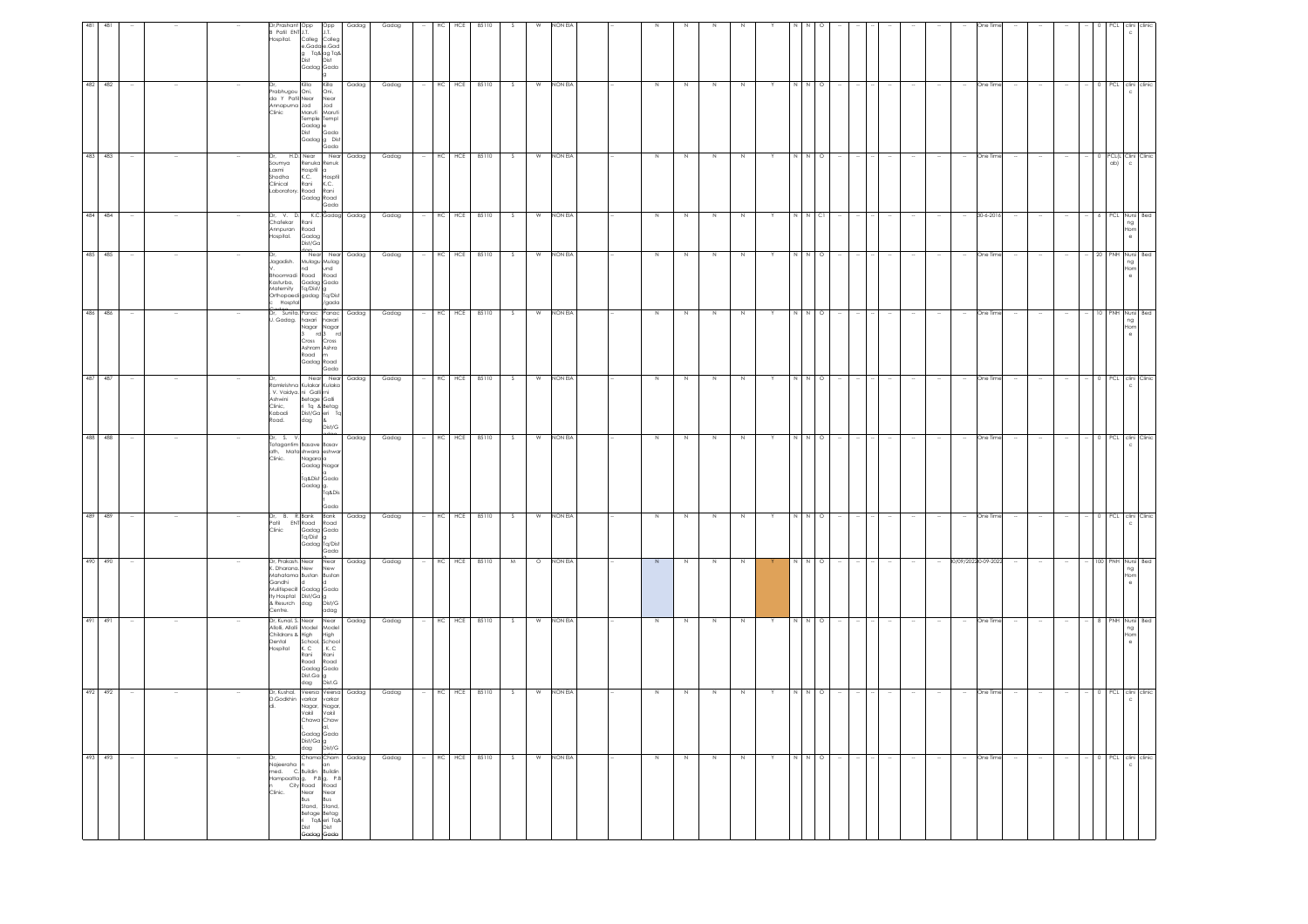| 494 |         |                          |                  | Dr, Tukaram Vakil<br>Sori<br>Manjnath Gadag<br>Skin Care<br>Center<br>Authorizati<br>on.<br>Operate o<br>facility.                                                               | Shri Chowk, Chowl<br>Gadag g,<br>Gada                                                                                                                                                                             | Vakil<br>Gada                                                                        | Gadag                                                          | Gadag | HC         | HCE | 85110 |     |   | <b>VON ELA</b> |  |             |   |             |         |    |               |         |        |        |        |        |            |                          |                          |                          |           |                       |                                |
|-----|---------|--------------------------|------------------|----------------------------------------------------------------------------------------------------------------------------------------------------------------------------------|-------------------------------------------------------------------------------------------------------------------------------------------------------------------------------------------------------------------|--------------------------------------------------------------------------------------|----------------------------------------------------------------|-------|------------|-----|-------|-----|---|----------------|--|-------------|---|-------------|---------|----|---------------|---------|--------|--------|--------|--------|------------|--------------------------|--------------------------|--------------------------|-----------|-----------------------|--------------------------------|
|     | 495 495 | $\overline{\phantom{a}}$ |                  | Dr, Prakash<br>Rakkasagi<br>Ayush<br>Clinic.                                                                                                                                     | xmi<br>Compl Compl<br>ex ex<br>Mahala Mahal<br>xmi<br>Gadag r<br>dag                                                                                                                                              | Mahala Mahal<br>axmi<br>axmi<br>Theater Theate<br>.<br>Dist/Ga g. Dist:<br>dag Gada  | Gadag                                                          | Gadag | HC HCE     |     | 85110 | S   | W | NON EIA        |  | Z           | Z | $\geq$      | $\,N\,$ |    | $\frac{1}{2}$ |         |        |        |        | $\sim$ | One Time   |                          |                          |                          |           | 0 PCL clini clinic    |                                |
|     | 496 496 | $\sim$                   |                  | (oppal<br>Vear<br>Gandhi<br>Circl.                                                                                                                                               | Dr, Usha. A. Near Near<br>Circle,<br>Gadag Circle,                                                                                                                                                                | Gandhi Gandh<br>Dist: Gada<br>Gadag g, Dist:<br>Gada<br>lg.                          | Gadag                                                          | Gadag | $HC$ $HCE$ |     | 85110 | S.  | W | NON EIA        |  | N           | N | N           | N       | Y. | N             | $N$ Cl  |        |        |        | $\sim$ | 30/6/2013  |                          | $\overline{\phantom{a}}$ | $\sim$                   |           | 0 PCL clini clinic    |                                |
|     | 497 497 | - 11                     |                  | Dr, S. V.Basave Basav Gadag<br>Totagantim shwar eshwar<br>ath, S.V.T. Nagar, Nagar,<br>Sini, Jos. Cadag Gada<br>Diagnosics. Cadag Gada<br>Tq&Dis g,Tq&<br>L. Dist.<br>Cadag Gada |                                                                                                                                                                                                                   |                                                                                      |                                                                | Gadag | HC HCE     |     | 85110 | s.  | w | NON EIA        |  | N           | N | N           | N       | Y  | NNO           |         |        |        |        |        | One Time   |                          |                          |                          |           |                       | PCL clini Dia<br>c /Clini<br>c |
|     | 498 498 |                          |                  | łosamani,<br>Clinic.                                                                                                                                                             | Nagaraj. B. Chawa Chaw<br>M/s Ashwini Gadag Gada<br>Dist/Ga g<br>dag Dist/G                                                                                                                                       | lat                                                                                  | Vakil Vakil Gadag                                              | Gadag | HC HCE     |     | 85110 |     | W | NON EIA        |  | $\,$ N      | N | $\mathbb N$ | N       |    |               | $\circ$ |        |        |        |        | One Time   |                          |                          |                          | PCL       |                       | clini clinic                   |
|     | 499 499 |                          |                  | ekar<br>Ganiger<br>Sanjeevini<br>Clinic.<br>Dr.K.M.                                                                                                                              | Chandrash No. 79, No. 79,<br>Gangi<br>Cangi Gangi<br>Madi Madi<br>Gadag Gada<br>Dist/Ga g Dist:<br>dag Gada<br>dag                                                                                                | House House                                                                          | Gadag                                                          | Gadag | HC         | HCE | 85110 | S.  | W | NON EIA        |  | N           | N | N           | N       |    | N             | $\circ$ |        |        |        | $\sim$ | 30/6/2018  |                          |                          |                          | PCL       | c                     | clini Clinic                   |
|     | 500 500 | $\sim$                   |                  | Safimath,<br>Annadanes Oni<br>hwara<br>Clinic.                                                                                                                                   | a Road a<br>Kuraha Road<br>tti Peth Kuraha<br>dag                                                                                                                                                                 | Mandir Mandir<br>Betage tti Peth<br>Tq& Betag<br>DistGa eri Tq&<br>dag DistGa<br>dag | Kagad Kagad Gadag<br>areri areri<br>s Oni Oni<br>Vittal Vittal | Gadag | HC         | HCE | 85110 | S.  | w | NON EIA        |  | N           | N | N           | N       | Y  | N             | N O     |        |        |        | $\sim$ | 30/6/2017  | $\sim$                   |                          | $\sim$                   |           | 0 PCL clini clinic    |                                |
|     | 501 501 |                          |                  | Dr,P.K<br>Rajesh,<br>Ramesh<br>clinic.                                                                                                                                           | ageri ageri<br>Oni Oni<br>Gadag Gada<br>Dist:<br><b>Cordo</b>                                                                                                                                                     | Kadag Kadag<br>g Dist:                                                               | Gadag                                                          | Gadag | HC HCE     |     | 85110 | s   | W | NON EIA        |  | $\,$ N      | N | $\mathbb N$ | N       |    | N             | N O     |        |        |        |        | One Time   |                          |                          |                          |           | PCL clini Clinic<br>c |                                |
|     | 502 502 | $\sim$                   |                  | Dr, Hippargi Market<br>--<br>Basanagou st: Road,<br>da, M/s.Gadag dist/G<br>Anugraha<br>oly Clinic.                                                                              | Market<br>Road,di Market                                                                                                                                                                                          | adag                                                                                 | Gadag                                                          | Gadag | HC HCE     |     | 85110 | S   | W | NON EIA        |  | N           | N | N           | $\,N\,$ | Y  | N N O         |         | $\sim$ | $\sim$ | $\sim$ | $\sim$ | 31/12/2014 | $\sim$                   | $\sim$                   | $\sim$                   | $- 0$ PCL | clini                 |                                |
|     | 503 503 |                          |                  | dghaven?<br>dra.<br>Kavalur<br>Shri,<br>Sidaharood Tq&Dist i<br>ha Clinic.                                                                                                       | At:<br>awad, awad,<br>Post: Post:<br>Gadag t:                                                                                                                                                                     | Gawar Gawar<br>Kadadi Kadad<br>Tq&Dis<br>Gada                                        | At: Gadag                                                      | Gadag | HC         | HCE | 85110 | S.  | W | NON EIA        |  | N           | N | N           | N       | Y  |               | $\circ$ |        |        |        |        | One Time   |                          |                          |                          | PCL       |                       | clini Clinic                   |
|     | 504 504 |                          |                  | Sai Dental Road, e<br>Clinic.                                                                                                                                                    | Dr,Sujata. Sai Sai<br>Reddy. M.Temple Templ<br><b>JBP</b><br>Petrol<br>Bank,<br>Hatalg Bank,<br>eri<br>Naka<br>Gadag Naka                                                                                         | Road,<br><b>JBP</b><br>Petrol<br>i Hatalg<br>eri<br>Gada                             | Gadag                                                          | Gadag | HC         | HCE | 85110 | - S | W | NON EIA        |  | N           | N | N           | N       |    | N             | $\circ$ |        |        |        |        | One Time   |                          |                          |                          | 0 PDEN    |                       | clini Clinic                   |
|     | 505 505 | $\overline{\phantom{a}}$ |                  | Dr. Manjula Basava Basav Shirahatti<br>Blessing<br>Clinicl<br>Labotary,                                                                                                          | Patil, raddy aredd<br>Compl u<br>ex.<br>Bhimar ex,<br>eddy Bhimar<br>Circle, eddy<br>Near Circle,<br>Bustan Near<br>d, Bustan<br>Bellatti, d,<br>Tq. Bellatti<br>Shiraha ,Tq.<br>Hi,Dist- Shirah<br>Gadag ati,Dis | Compl                                                                                |                                                                | Gadag | HC HCE     |     | 85110 | S.  | W | NON EIA        |  | $\mathbb N$ | N | $\mathbb N$ | N       |    | N N           | $\circ$ |        |        |        |        | ******     | $\overline{\phantom{a}}$ |                          | $\overline{\phantom{a}}$ | $0$ PCL   |                       |                                |
|     | 506 506 | $\sim$                   | $\sim$<br>$\sim$ | Cada<br>District At: Po-At: Po-<br>Surveillance Ron Tq-<br>Surveillance Ron Ron<br>District Dist-<br>District Cadag Gada<br>Surveillance Gadag Gada                              |                                                                                                                                                                                                                   |                                                                                      | Ron                                                            | Gadag | HC         | HCE | 85111 | S.  | W | NON EIA        |  | N           | N | N           | N       | Y  | N N O         |         |        |        |        | $\sim$ | ******     |                          |                          |                          | $0$ vet   |                       | Vet                            |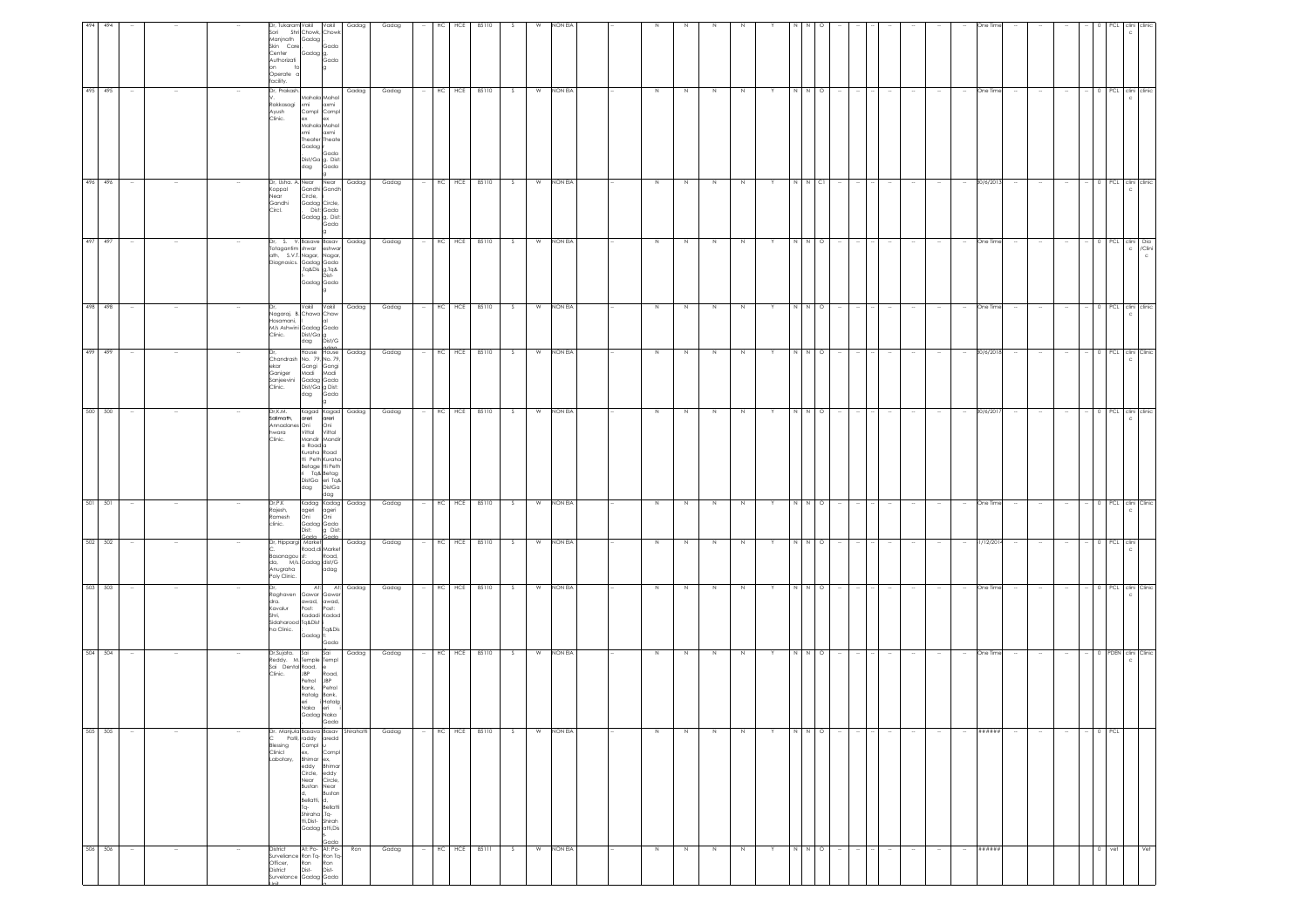| 508 508     | $\sim$ |                          |        | Office<br>Dispensary<br>At/Po-<br>Binkadakat<br>ti, Tq&Dist-                | At: Po- At: Po-<br>Veterinary Binkad Binkad<br>akatti, akatti,<br>Veterinary Tq&Dist-Tq&Dis<br>Gadag <sup>+</sup><br>Gada<br>Cadas<br>Dr. Praveen Magad Maga Shirahatti                                                               | Gadag | Gadag<br>Gadag |        | HC     | HCE<br>$-$ HC HCE 85110 | 85110            | S. | W<br>W | NON EL<br>NON EIA |  | N      | N  | N                        | N           | Y | N N   | $\circ$     |                          |        | $\sim$ |        | $\sim$                   | *###<br>One Time | $\sim$ | $\sim$ | $\sim$                   | 0 PCL     |     |
|-------------|--------|--------------------------|--------|-----------------------------------------------------------------------------|---------------------------------------------------------------------------------------------------------------------------------------------------------------------------------------------------------------------------------------|-------|----------------|--------|--------|-------------------------|------------------|----|--------|-------------------|--|--------|----|--------------------------|-------------|---|-------|-------------|--------------------------|--------|--------|--------|--------------------------|------------------|--------|--------|--------------------------|-----------|-----|
|             |        |                          |        | Mullur, Sri i,<br>Laxmi<br>Venkatesh tti, Dist- atti,<br>Clinic.            | Tq-di, Tq-<br>Shiraha Shirah<br>Gadag Dist-<br>Gada                                                                                                                                                                                   |       |                |        |        |                         |                  |    |        |                   |  |        |    |                          |             |   |       |             |                          |        |        |        |                          |                  |        |        |                          |           |     |
| 509 509     |        |                          |        | The<br>Veterinary<br>Office<br>Artificial<br>Inseminatio Dist-<br>n Centre. | At/Po- At/Po-<br>Yavag Yavag<br>al Tq- al Tq-<br>Ron<br>Ron<br>Dist-<br>Gadag Gada                                                                                                                                                    | Ron   | Gadag          |        |        | HC HCE 85110            |                  | S  | W      | NON EIA           |  | N      | N  | $\,$ N                   | $\,$ N      |   | N N O |             |                          |        |        |        |                          | ******           |        |        |                          | 0 vet     | Vet |
| 510 510     | $\sim$ |                          |        | he<br>Office<br>Veterinary<br>Kadadi                                        | At Post: At<br>Veterinary Kadadi Post:<br>, Tq & Kadad<br>Dist:<br>i, Tq &<br>Dispensary Gadag Dist:<br>Gada                                                                                                                          | Gadag | Gadag          |        |        | HC HCE 85110            |                  | S. | W      | NON EIA           |  | N      | N  | N                        | N           | Y | N     | $N$ $\circ$ |                          | $\sim$ |        |        | $\sim$                   | 30-06-2016       | $\sim$ | $\sim$ | $\sim$                   | $- 0$ vet | Vet |
| $511 - 511$ |        |                          |        | Veterinary<br>Office<br>Veterinary<br>Dispensary<br>Kanavi                  | At Post: At<br>Kanavi, Post:<br>& Dist: Kanavi<br>Gadag, &<br>Dist:<br>Gada                                                                                                                                                           | Gadag | Gadag          |        |        | HC HCE 85110            |                  | s. | W      | NON EIA           |  | $\,$ N | N  | N                        | N           |   |       | $\circ$     |                          |        |        |        |                          | 30-06-201        |        |        | $\overline{\phantom{a}}$ | 0 vet     | Vet |
| $512$ $512$ | $\sim$ |                          |        | The<br>Veterinary<br>Office<br>Veterinary<br>Dispensary<br>Lingadal         | At Post: At<br>Lingad Post:<br>al, Tq & Lingad<br>Dist al, Tq<br>Gadag & Dist<br>Gada                                                                                                                                                 | Gadag | Gadag          | $\sim$ |        | HC HCE 85110            |                  | S. | W      | NON EIA           |  | N      | N  | N                        | N           |   | N     | N O         | $\sim$<br>$\sim$         | $\sim$ | $\sim$ |        | $\sim$                   | ######           |        |        |                          | $0$ vet   | Vet |
| 513 513     |        |                          |        | he<br>Veterinary<br>Office<br>Artificial<br>Centre.                         | At/Po- At/Po- Mundargi<br>Kalaker Kalake<br>Tq- riTq-<br>Mundar Munda<br>seminatio agi,Dist-ragi,Di<br>Gadag st-<br>Gada                                                                                                              |       | Gadag          |        |        | HC HCE 85110            |                  | S  | W      | NON EIA           |  | N      | N  | N                        | N           |   | N     | $\circ$     |                          |        |        |        | $\sim$                   | ######           |        |        |                          | $0$   vet |     |
| 514 514     | $\sim$ |                          |        | Krishna<br>Sultanpur,                                                       | Dr. Ganesh K.C.Ra K.C.Ra Gadag<br>Road Road<br>Shri Ganga Gadag Gada                                                                                                                                                                  |       | Gadag          |        |        | $-$ HC HCE 85111        |                  | S  |        | W NON EIA         |  | Y      |    | $\,$ N                   | $\,N\,$     | Y | N N O |             |                          |        | $\sim$ |        | $\sim$                   | One Time         |        |        |                          | $0$ PCL   |     |
| 515 515     | $\sim$ |                          |        |                                                                             | Danda Danda Naragund<br>Dr.<br>Prabhuling pur pur<br> appa Hugar Hugar<br> Siddafinga Oni, Oni,<br>ppg Huggr, Nargun Nargu<br>Siddalinges d, Tq- nd, Tq-<br>hwar Clinic. Naragu Narag<br>nd, Dist- und,<br>Gadag Dist-<br>Gada        |       | Gadag          |        |        | - HC HCE 85112          |                  | S  | W      | NON EIA           |  | Y      |    | $\,$ N                   | $\,N\,$     | Y | N N O |             | <b>Section</b><br>$\sim$ |        |        |        | $\sim$                   | ######           |        |        |                          | 0 PCL     |     |
| $516$ $516$ | $\sim$ |                          |        | The<br>Inpector<br>Artificial<br>Inseminatio agi,<br>n Center. Dist-        | At/Po- At/Po- Mundargi<br>Veterinary Beladh Beladh<br>adi, Tq- adi, Tq-<br>Mundar Munda<br>ragi,<br>Dist-<br>Gadag Gada                                                                                                               |       | Gadag          |        | HC HCE |                         | 85110            | S. | W      | NON EIA           |  | N      | N. | N                        | N           |   | N     | N O         |                          |        |        |        | $\sim$                   | ######           |        |        |                          | 0 vet     |     |
| 517 517     |        |                          |        | Raiendra<br>Kumar V<br>Angadi Sri.<br>Annadanes Dist-<br>wara<br>inin       | At;Po; At;Po;<br>Narega Nareg<br>I, Tq- al, Tq-<br>Ron,<br>Ron,<br>Dist-<br>Gadag Gada                                                                                                                                                | Ron   | Gadag          |        |        | HC HCE 85110            |                  | S. | W      | NON EIA           |  | N      | N  | $\,$ N                   | $\mathbb N$ |   | N N O |             |                          |        |        |        |                          | One Time         |        |        |                          | $0$ $PCL$ |     |
| 518 518     | $\sim$ |                          |        | ìattigeri,<br>/eerupaks<br>ha Clinic.                                       | Dr. Veeresh At;Po; At;Po;<br>Mallap Mallap<br>ur, Tq- ur, Tq-<br>Ron,<br>Ron,<br>Dist-<br>Dist-<br>Gadag Gada                                                                                                                         | Ron   | Gadag          |        |        |                         | $-$ HC HCE 85110 | S  |        | W NON EIA         |  | N      | N  | N                        | N           | Y | NNO   |             |                          |        | $\sim$ |        | $\sim$                   | One Time         |        |        |                          | 0 PCL     |     |
| 519 519     |        |                          |        | Parasuram<br>appa F<br>Uppar<br>Renuka<br>Clinic.                           | At;Po; At;Po;<br>Mushig Mushig<br>eri, Tq- eri, Tq-<br>Ron,<br>Ron,<br>Dist-<br>Dist-<br>Gadag Gada<br>la.                                                                                                                            | Ron   | Gadag          |        |        | HC HCE 85110            |                  | S. | W      | NON EIA           |  | Z      | N  | $\,N\,$                  | $\mathbb N$ |   | N     | $N$ 0       |                          |        |        |        | $\overline{\phantom{a}}$ | ######           |        |        |                          | $0$   PCL |     |
| 520 520     | $\sim$ |                          |        | pa R<br>Magalad,<br>Basaveshw<br>ara Clinic.                                | At;Po; At;Po;<br>Gavisiddap Homba Homb<br>. Tq& al, Tq&<br>Dist-<br>Dist-<br>Gadag Gada<br>$\vert$ 9                                                                                                                                  | Gadag | Gadag          |        |        | $-$ HC HCE 85110        |                  | S. |        | W NON EIA         |  | N      | N  | N                        | N           |   | N     | N O         |                          |        |        |        |                          | ######           |        |        |                          | $0$ PCL   |     |
| 521 521     | $\sim$ |                          |        | аууа В<br>Hiremath,<br>na Clinic,                                           | Shanka Shank Naragund Gadag - HC HCE 85110 S W NONEIA<br>Maheshwar ralinga araling<br>Street, a<br>Market, Street,<br>Basavpoor Naragu Market<br>nd,Tq-<br>Naragu Narag<br>nd, Dist- und, Tq-<br>Gadag Narag<br>und,<br>Dist-<br>Gada |       |                |        |        |                         |                  |    |        |                   |  | N      |    | $N \mid N \mid N \mid Y$ |             |   |       |             | $ N N $ 0 $ - - - - $    |        |        |        | $\sim$                   | One Time         |        |        |                          | $1$ PCL   |     |
| 522 522     | $\sim$ | $\overline{\phantom{a}}$ | $\sim$ | Dr. C S<br>Hiremath.                                                        | Basave Basav Gadag<br>shwara eshwar<br>Jaya Jyoti Clinic, a<br>Clinic, Vakkal Clinic,<br>Clinic, Vakkal Clinic,<br>Basaveshw ageri Vakkal<br>ara Clinic, Oni, ageri<br>Gadag Oni,<br>Gada                                             |       | Gadag          |        | HC HCE |                         | 85110            | S. | W      | NON EIA           |  | N      | N  | N                        | N           |   | N     | $N$ 0       | - 14                     | $\sim$ | $\sim$ | $\sim$ | $\sim$                   | One Time         |        |        |                          | 0 PCL     |     |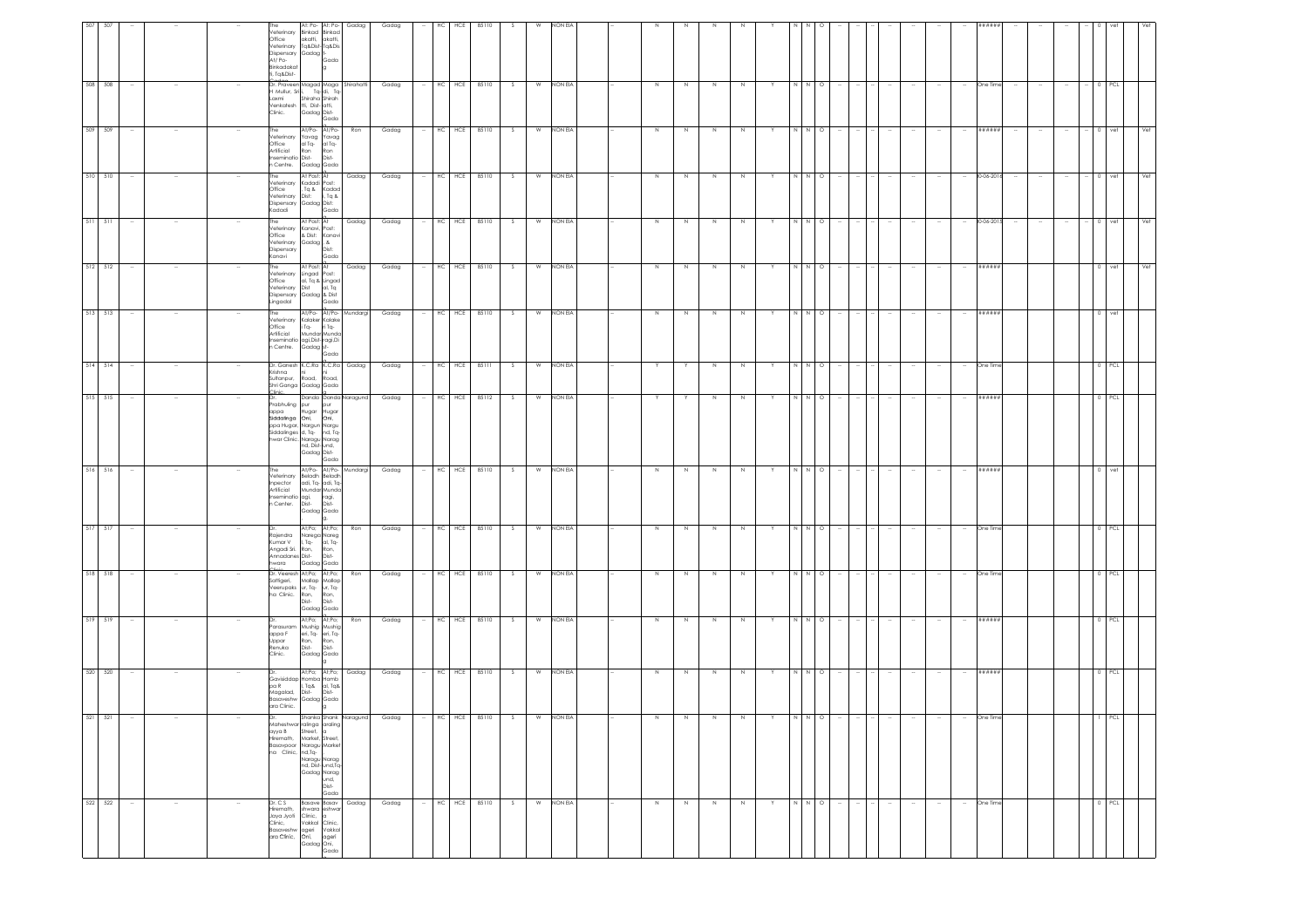| 523 523 |         |                          |        |        | Dr.Nagabh Ambha Ambh Mundargi                                                                                                  |                                                                                                                                |          |       |        | HC<br>HCE           | 85110 |    |   | NON EIA   |  |                |              |                |        |    |              |         |        |                |        |        |        |                          |                     |        |                          |                          |                    |                           |
|---------|---------|--------------------------|--------|--------|--------------------------------------------------------------------------------------------------------------------------------|--------------------------------------------------------------------------------------------------------------------------------|----------|-------|--------|---------------------|-------|----|---|-----------|--|----------------|--------------|----------------|--------|----|--------------|---------|--------|----------------|--------|--------|--------|--------------------------|---------------------|--------|--------------------------|--------------------------|--------------------|---------------------------|
|         |         |                          |        |        | ushan M<br>Bagare,<br>ni -<br>Bagare<br>Dental<br>linin.                                                                       | bhava abhav<br>ani<br>Nagar Nagar<br>Mundar Munda                                                                              |          | Gadag |        |                     |       |    |   |           |  |                |              |                |        |    |              |         |        |                |        |        |        |                          |                     |        |                          |                          |                    |                           |
|         | 524 524 |                          |        |        | Dr. Raju D Ganga Gang Gadag<br>Kabadi,<br>Care<br>Health<br>Solutions                                                          | pur apur<br>Peth, Peth,<br>Gadag Gada<br>la                                                                                    |          | Gadag |        | HC HCE 85110        |       | S. | W | NON EIA   |  | N              |              | N              | N      |    |              | $\circ$ |        |                |        |        |        |                          | ******              |        |                          |                          | PCL                |                           |
| 525 525 |         |                          |        |        | Veeranago Mundar Munda Gadag<br>uda K<br>Sankanago Mundar Munda<br>uda, agi,<br>uda, agi,<br>hwara<br>Clinic,                  | agi.Tq- ragi.Tq-<br>ragi,<br>Dist-<br>Gadag Gada                                                                               |          | Gadag |        | HC<br>HCE           | 85110 | -S | W | NON EIA   |  | N              | -N           | N              | N      |    |              | $\circ$ |        |                |        |        |        |                          | ******              |        |                          |                          |                    |                           |
|         | 526 526 |                          |        |        | Maheshwr Coplex, It<br>B Kudari, Main Coplex<br>Road<br>Shri<br>Mallikarjun Lakkun Road<br>Clinic.                             | Kavalur Kavalu Gadag<br>Main<br>takkun kada<br>  di,   Lakkun<br>  Tq   di,<br>  Gadag Tq  <br>Lakkun                          |          | Gadag |        | - vedic + HCE 85110 |       | S  | W | NON EIA   |  | N              | N            | N              | N      | Y  | N N O        |         |        |                |        |        |        | $\sim$                   | ******              |        |                          |                          | 0 PCL              |                           |
|         | 527 527 | $\sim$                   |        |        | Dr.K V<br>Mulimani<br>Adarsh<br>Hospital.                                                                                      | At/Po- At/Po- Gadag<br>Hamm Hamm<br>agi, Tq- agi, Tq-<br>Mundar Munda<br>agi, Dist-ragi, Di<br>Gadag st-<br>Gada               |          | Gadag |        | Ayurwe HCE 85110 S  |       |    | W | NON EIA   |  | N              | N            | N              | N      |    | N N CI       |         |        | $\sim$         | - 14   | $\sim$ |        | $\sim$                   | ******              |        |                          |                          | 0 PCL              |                           |
|         | 528 528 |                          |        |        | Daneshgou Chawl, Chawl<br>da S Desai, Gadag<br>Desai<br>Clinic,                                                                | Vakil Vakil<br>Gada<br>.<br>Tq&Dist-g,<br>Gadag Tq&Dis<br>Gada                                                                 | Gadag    | Gadag |        | $-$ HC HCE 85110    |       | S  | W | NON EIA   |  | N              | N            | N              | N      |    | $N$ $N$ $Cl$ |         |        |                |        |        |        | $\sim$                   | ******              |        |                          |                          | 0 PCL              |                           |
| 529 529 | 530 530 | $\overline{\phantom{a}}$ |        |        | Dr,<br>Sanjeevrao Chawl, Pediat<br>Sanjeevroor Contains<br>Govindrao Gadag ric<br>Inshi, Joshi Clinic,<br>Pediatric<br>Clinic. | Vakil Joshi<br>Vakil<br>Chawl<br>Gada                                                                                          | Gadag    | Gadag | $\sim$ | HC HCE 85110        |       | S. | W | NON EIA   |  | $\,$ N         | N            | N              | N      | Y. |              | $\circ$ |        |                |        |        |        | $\sim$                   | one Time            |        |                          | $\overline{\phantom{a}}$ | PCL                |                           |
|         |         | $\sim$                   |        |        | Dr, J G Shah Shah Gadag<br>SHAH,<br>Anand<br>Nursing<br>Road, G<br>Home.                                                       | Buildin Buildin<br>g,<br>Station, Station<br>adag Road,<br>Gada                                                                |          | Gadag |        | $-$ HC HCE 85110 S  |       |    |   | W NON EIA |  | N              | N            | N              | N      | Y  | N N CI       |         |        | $\sim$         |        | $\sim$ |        | $\sim$                   | 31-12-2008          | $\sim$ | $\sim$                   | $\sim$                   | 6 PNH              |                           |
| 531 531 |         |                          |        |        | Dr.<br>Krishnabai Nandih Nandi<br>K Kamatar, al Mill hal Mill<br>Satvik Shivagi Shivag<br>Clinic Scan Circle, i<br>Center.     | Near Near<br>Gajend Circle,<br>ragada Gajen<br>Tq-draga<br>Ron, Dis da, To<br>Ron,Di<br>Gadag st-<br>Gada                      | Ron      | Gadag |        | HC HCE 85110        |       | S  | W | NON EIA   |  | $\,$ N         | N            | $\,$ N         | N      |    | N N          | $\circ$ |        |                |        |        |        |                          | One Time            |        |                          |                          | Scar<br>Cent<br>er |                           |
|         | 532 532 |                          |        |        | Dr. Sayyad Chinch Chinc Gadag<br>Mustafa Bali<br>Khaji, Cross, Cross,<br>Shama<br>Clinic.                                      | Mulgun Mulgu<br>d, nd,<br>Tq&,Dis Tq&,Dis<br>Gadag Gada                                                                        |          | Gadag |        | HC HCE 85110        |       | S  | W | NON EIA   |  | Z              | $\,N\,$      | $\,$ N         | $\,$ N |    | N N          | $\circ$ |        |                |        |        |        | $\sim$                   | One Time            |        | $\sim$                   | $\overline{\phantom{a}}$ |                    | 0 PCL clini Clinic        |
|         | 533 533 |                          |        |        | Basavaraj Bus<br>Gonal, Sri Stand, Stand,<br>Basaveshw Kuber<br>ara Clinic. Oni,<br>tti, Dist-<br>Gadag t-                     | Near Near Shirahatti<br>Bus<br>Kuber<br>Oni,<br>Tq-<br>Shiraha Shirah<br>atti, Dis<br>Gada                                     |          | Gadag |        | $-$ HC HCE 85110    |       | S  |   | W NON EIA |  | $\overline{N}$ | N            | $\overline{N}$ | N      | Y  | N N O        |         |        |                |        |        |        | $\sim$                   | One Time            |        |                          |                          |                    | - 0 PCL clini Clinic<br>c |
|         | 534 534 | $\overline{\phantom{a}}$ |        |        | Chandraka NearVe NearV<br>nth N Itaginkatesh enkate<br>Anmol<br>Clinic.                                                        | Theater sh<br>Kalal Theate<br>Buildin<br>g , Tq-Kalal<br>Mundar Buildin<br>agi, Dist- g, Tq-<br>Gadag Munda<br>ragi,Di<br>Gada | Mundargi | Gadag |        | HC HCE 85110        |       | S  | W | NON EIA   |  | $\,$ N         | $\,N\,$      | $\,$ N         | $\,$ N | Y. |              | $\circ$ |        |                |        |        |        | $\overline{\phantom{a}}$ | One Time            |        |                          | $\overline{\phantom{a}}$ |                    | 2 PCL clini Clinic        |
|         | 535 535 | $\sim$                   | $\sim$ | $\sim$ | IDr<br>Shyamsund Bus<br>ar Sri Sai Stand, Stand,<br>Diagnostic Tq-<br>Center. Mundar Munda                                     | Near Near Mundargi<br>Bus<br>agi, Dist-ragi, Di<br>Gadag st-<br>Gada                                                           |          | Gadag |        | $-$ HC HCE 85110 S  |       |    |   | W NON EIA |  | N              | N            | N              | N      | Y  | $N N$ 0 $-$  |         |        | $\sim$<br>$-1$ | $\sim$ | $\sim$ | $\sim$ | $\sim$                   | #######  —  —       |        | <b>Contract Contract</b> | $\sim$                   |                    | - 0 PCL clini Clinic<br>c |
|         | 536 536 | $\sim$                   | $\sim$ | $\sim$ | Dr, B<br>Bhaskar,<br>Padma<br>Metamity & Cross,<br>Childern<br>mitml                                                           | Viveka Viveka<br>nand 4 nand 4<br>th<br>Cross,<br>Gadag Gada                                                                   | Gadag    | Gadag | $\sim$ | HC HCE 85110        |       | S. | w | NON EIA   |  | N              | $\mathbb{N}$ | N              | N      | Y  | $N$ $N$ $Cl$ |         | $\sim$ | $\sim$         | $\sim$ | $\sim$ | $\sim$ |                          | $31 - 12 -$<br>2011 | $\sim$ | $\sim$                   | $\sim$                   | $-18$ PNH          | Bed                       |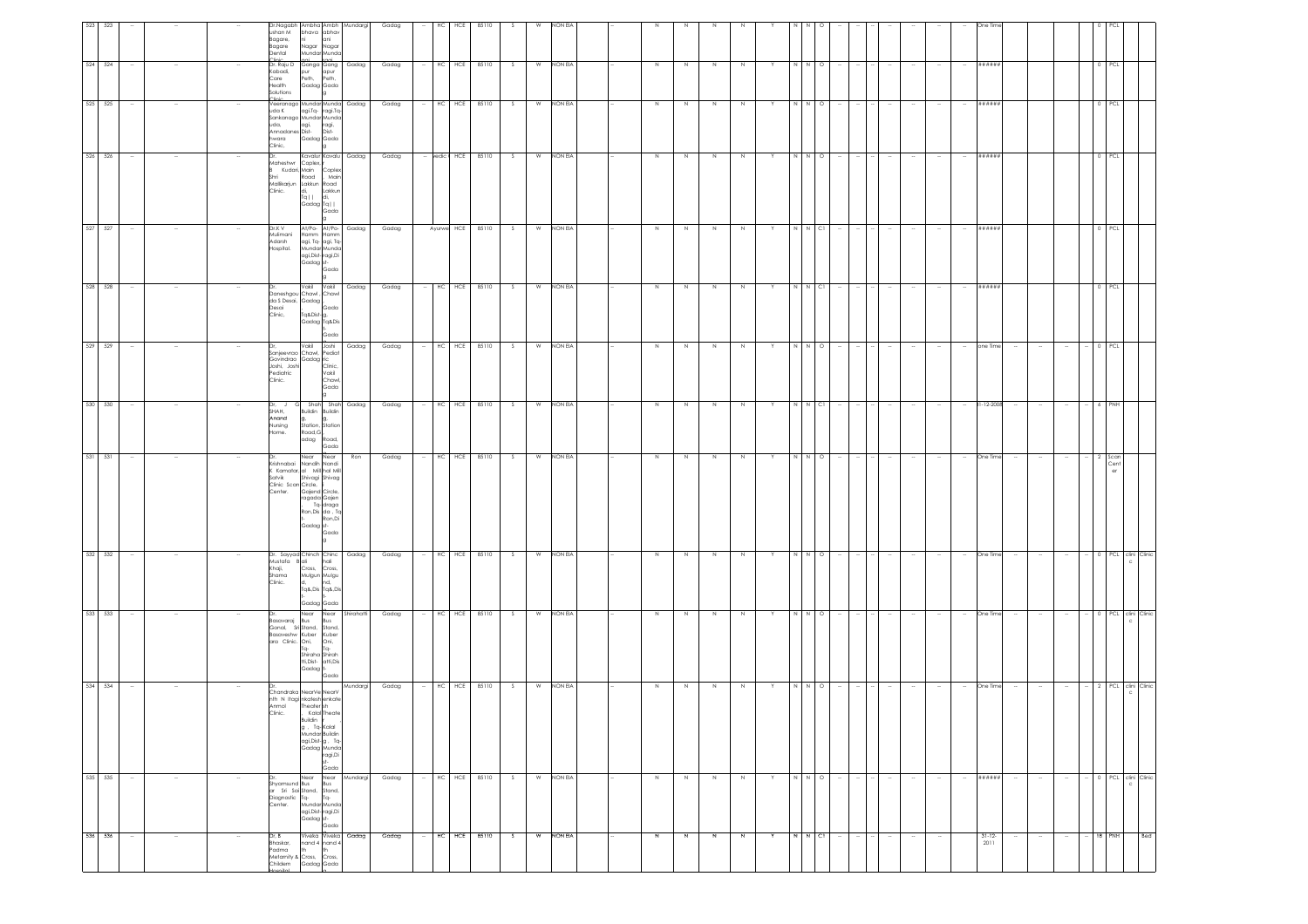| -537 | 538 538 |        | Women & e Road,<br>Childem<br>Hospital,<br>College<br>Road,                     | Dr, F A Kazi Colleg Colleg Gadag<br>Gadag Road,<br>Gada                                                                                                                                                   |                | Gadag          |        | HC         | HCE<br>85110<br>HC HCE 85110 |        |                | NON EV<br>O NON EIA  |             |        |             |              |    |        |               |        |                          |                  |                          |                          | #####                          |        |        |                          |                    |                    |
|------|---------|--------|---------------------------------------------------------------------------------|-----------------------------------------------------------------------------------------------------------------------------------------------------------------------------------------------------------|----------------|----------------|--------|------------|------------------------------|--------|----------------|----------------------|-------------|--------|-------------|--------------|----|--------|---------------|--------|--------------------------|------------------|--------------------------|--------------------------|--------------------------------|--------|--------|--------------------------|--------------------|--------------------|
|      | 539 539 |        | C.D.Hospita                                                                     | Superinten Mallasa Mallas<br>dent<br>M.G.M.T.B. Gadag a,<br>Gada<br>Kalasa Kalasa                                                                                                                         | Gadag<br>Gadag | Gadag<br>Gadag |        |            | $-$ HC HCE 85110             | S<br>L |                | O NON EIA            | $\geq$<br>Y | N<br>Y | $\,$ N<br>N | $\,N\,$<br>N | Y. |        | $N$ CI<br>NNO | $\sim$ |                          | $\sim$           | $\sim$                   |                          | $30 - 9$<br>2012<br>###### One |        |        | $\overline{\phantom{a}}$ | $- 62$ PNH         |                    |
|      |         |        | G.B.Patil,<br>M/s.<br>vedic,<br>Medical<br>Collage & dag                        | pur<br>pur<br>Road,<br>Road,<br>D.G.M.Ayur Gadag Gada<br>Dist/Ga Dist/G<br>dag adag                                                                                                                       |                |                |        |            |                              |        |                |                      |             |        |             |              |    |        |               |        |                          |                  |                          |                          | Time                           |        |        |                          | 200 Hospi Hosp PVT |                    |
|      | 540 540 |        | Siddappa B nsa<br>Sadguru<br>Siddeshwar Javali<br>Clinic.                       | Laxma Laxma Gadag<br>nsa<br>Chippadi, Compl Compl<br>ex.<br>ex,<br>Javali<br>Bazar, Bazar,<br>1st<br>1st<br>Cross,<br>Cross,<br>Vittal<br>Vittal<br>Mandir<br>Mandir<br>Road,<br>Road,<br>Gadag Gada      |                | Gadag          |        |            | $-$ HC HCE 85110             | S      |                | W NON EIA<br>$\circ$ | N           | N      | N           | N            | Y  |        | N N O         | $\sim$ | $\sim$                   | $\sim$           |                          |                          | ######                         | $\sim$ | $\sim$ | $\sim$                   | 0 PCL clini Clinic |                    |
|      | 541 541 |        | Dr. C K<br>Patil,<br>Clinic.                                                    | Kempa Kemp Naragund<br>gasi<br>agasi<br>Sanjeevini Road, Road,<br>Naragu Narag                                                                                                                            |                | Gadag          |        | $HC$ $HCE$ | 85110                        | S      | W              | NON EIA<br>$\circ$   | N           | N      | N           | N            | Y  | N      | $N$ O         |        |                          |                  |                          |                          | One<br>Time                    |        |        | $\sim$                   |                    | 0 PCL              |
|      | 542 542 |        | Sanjeevini                                                                      | nd und<br>Sudi, Sudi,<br>Revanasid Tq: Ron, Tq:<br>Revanasia<br>dayya G Dist: Ron,<br>wastrad. Gadag Dist:<br>Gada                                                                                        | Ron            | Gadag          |        | $HC$ $HC$  | 85110                        | S.     | W              | NON EIA<br>$\circ$   | N           | N      | N           | N            | Y  |        | N N O         |        |                          |                  |                          |                          | <b>#####</b>                   | $\sim$ | $\sim$ | $\sim$                   | 0 PCL              |                    |
|      | 543 543 |        | Dr R S<br>Arahunasi, Tq-<br>Mata<br>Clinic.                                     | Jakkali, Jakkali<br>, Tq-<br>Ron, Dis Ron, Di<br>Gadag Gada                                                                                                                                               | Ron            | Gadag          |        | HC HCE     | 85110                        | S.     | W              | NON EIA<br>$\circ$   | N           | N      | $\,$ N      | N            | Y  | N      | $\circ$<br>N  |        |                          |                  |                          |                          | ######                         | $\sim$ |        |                          |                    |                    |
|      | 544 544 |        | Sohil Clinic. Street,                                                           | Dr Reshma Gavali Gavali<br>Kolakar, Galli, Galli,<br>Street,<br>Ghajen Ghaje<br>dragad ndrag                                                                                                              | Ron            | Gadag          |        | $HC$ $HCE$ | 85110                        | S.     | W              | NON EIA              | N           | N      | N           | N            | Y  | N      | $\circ$       |        | $\overline{\phantom{a}}$ | $\sim$           | $\overline{\phantom{a}}$ | $\overline{\phantom{a}}$ | One Time                       | $\sim$ |        | $\overline{\phantom{a}}$ |                    |                    |
|      | 545 545 |        | Dr S F<br>Huddar,<br>Shri<br>sharani<br>Clinic.                                 | Ron<br>Ron<br>Road, Road,<br>Ghajen Ghaje<br>Mahashiva dragad ndrag<br>, Tq-<br>ad, Tq<br>Ron, Dis Ron, Di<br>Gadag Gada                                                                                  | Ron            | Gadag          |        | HC HCE     | 85110                        | S.     | W              | NON EIA              | $\mathbb N$ | N      | $\,$ N      |              |    | N      | $\circ$       |        |                          |                  |                          |                          | One Time                       |        |        |                          | 2 PCL clini        |                    |
|      | 546 546 |        | M/s.<br>Yamuna<br>Clinic.                                                       | Near Near<br>Suneelkum Bus Bus<br>ar S Dani, Stand, Stand,<br>Gajend Gajen<br>ragad, draga<br>Tq-<br>d, Tq-<br>Ron, Dis Ron, Di<br>Gadag Gada                                                             | Ron            | Gadag          |        |            | HC HCE 85110                 | S.     | W              | NON EIA              | N           | N      | N           | N            | Y  |        | N N O         |        |                          | $\sim$           | $\overline{\phantom{a}}$ | $\sim$                   | One Time                       | $\sim$ |        | $\sim$                   | 6                  |                    |
|      | 547 547 |        | Shashikant SBI<br>ayya C ATM,<br>аууа С<br>Mathad,<br>M/s.<br>Shodha<br>Center. | Near Near<br>SBI<br>ATM,<br>Gajend Gajen<br>ragad, draga<br>$TQ -$<br>d, Tq-<br>Diagnostic Ron, Dis Ron, Di<br>Gadag Gada                                                                                 | Ron            | Gadag          |        | HC HCE     | 85110                        | S.     | W              | NON EIA              | $\mathbb N$ | N      | $\,$ N      |              |    | $\,$ N | $N$ 0         |        |                          |                  |                          |                          | One Time                       |        |        |                          |                    | PCL(L clini Clinic |
|      | 548 548 |        | lemmady, 1st                                                                    | Dr. Dileep Eye Eye<br>Clinic, Clinic,<br>1st 1st<br>Eye Clinic. Floor, Floor, Dr. K LDr. K<br>Shiraha Shirah<br>Ħi,<br>atti,<br>Buildin<br>Buildin<br>g, Vakil g,<br>Chawl , Vakil<br>Gadag Chawl<br>Gada | Gadag          | Gadag          | $\sim$ |            | HC HCE 85110                 | s.     | $\overline{w}$ | NON EIA              | N           | N      | N           |              | Y  |        | N N O         |        | $\sim$                   | $\sim$           |                          | $\sim$                   | One Time                       | $\sim$ | $\sim$ | $\sim$                   | 0 PCL clini Clinic |                    |
|      | 549 549 |        | satyabham sha<br>Shushrusha Kumbar<br>Clinic.                                   | Shushru<br>Nargu<br>a R Disale, Clinic, nda<br>Oni,<br>Lodhi<br>Galli,<br>Nargun                                                                                                                          | Naragund       | Gadag          |        | $HC$ $HCE$ | 85110                        | S.     | W              | NON EIA              |             |        |             |              |    |        | N CI          |        |                          |                  |                          |                          | ######                         |        |        |                          | 0 PCL clini Clinic |                    |
|      | 550 550 | $\sim$ | Dr. R B                                                                         | At/Po- At/Po-<br>Basavarad Abbige Abbig<br>der, Vijaya ii, Tg;<br>der, Vijaya ii, Tg;<br>Clinic. Ron, Ron, Dist.<br>Gadag Gada                                                                            | Ron            | Gadag          |        |            | HC HCE 85110                 | S      |                | W NON EIA            | $\,$ N      | N      | $\,$ N      | N            | Y  |        | N N CI        |        |                          | $\sim$           |                          | $\sim$                   | Closed                         | $\sim$ |        |                          | 0 PCL clini Clinic |                    |
|      | 551 551 |        | Indikar,<br>Sparsha<br>Clinic.                                                  | Dr, Juleka A Sparsh Nareg<br>a<br>Clinic,<br>Near<br>Bus<br>Stand,<br>Narega                                                                                                                              | Ron            | Gadag          |        |            | HC HCE 85110                 | S      |                | W NON EIA            | $\mathbb N$ | N      | $\,$ N      | $\mathbb N$  | Y  |        | N N CI        |        | $\sim$                   | $\sim$<br>$\sim$ | $\sim$                   | $\overline{\phantom{a}}$ | $\sim$                         |        |        | $\sim$                   | 0 PCL clini Clinic |                    |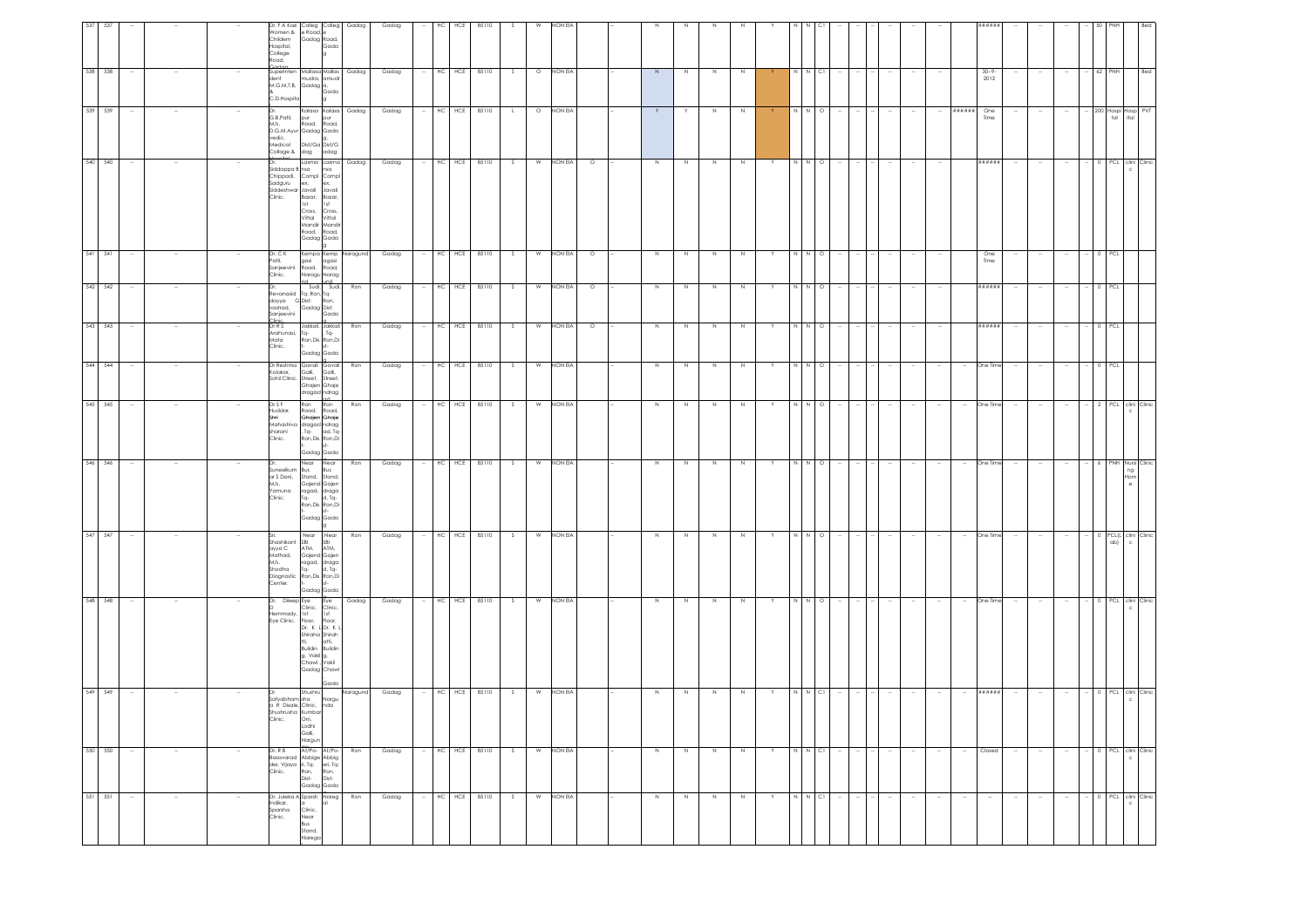| $\sim$ |
|--------|
|        |
|        |
| $\sim$ |
|        |
|        |
|        |
|        |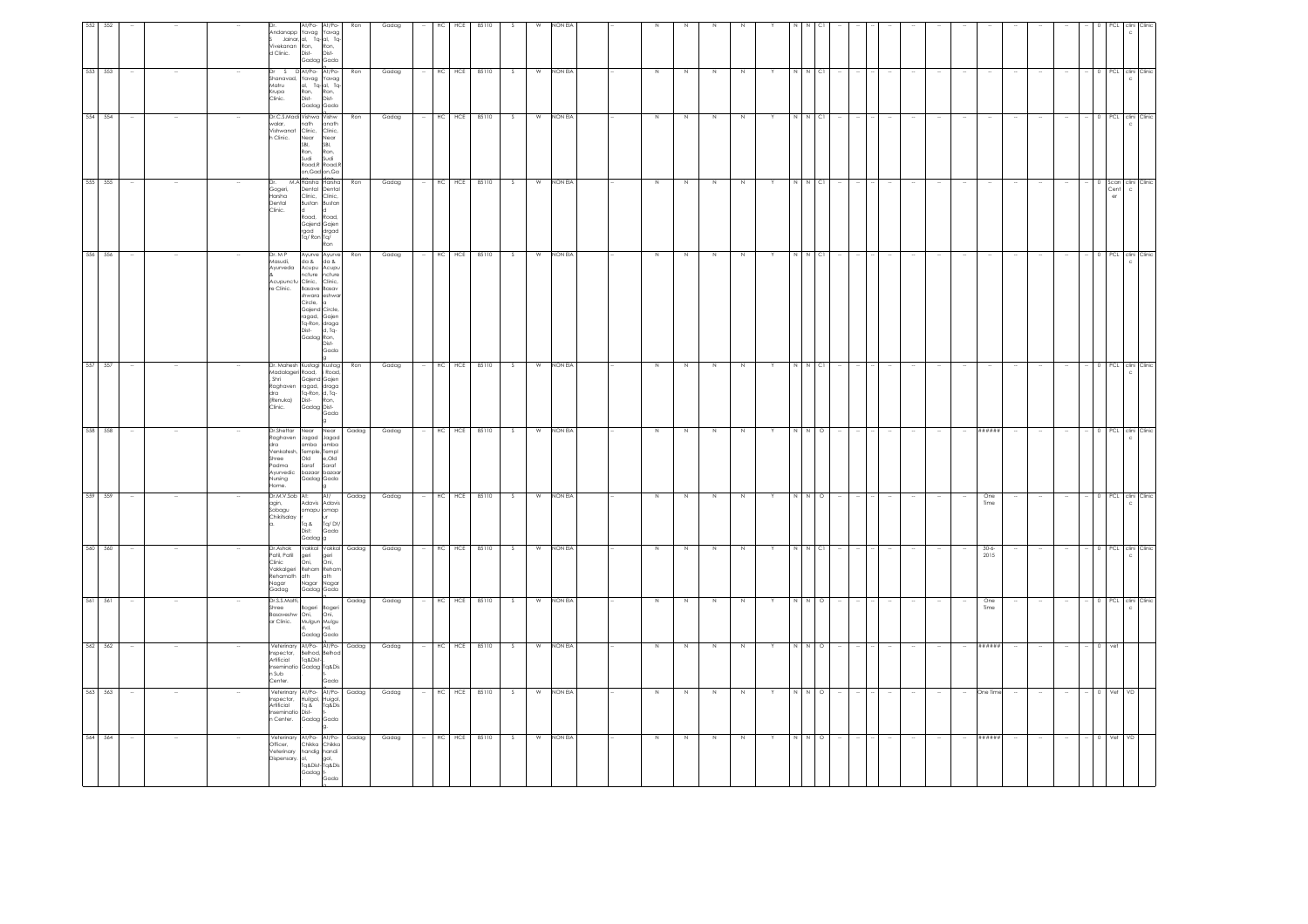| 565     | 565                |        |        |                              | M/s. City ic<br>hwar,<br>Tq-                                                                                          | Dr. M/s. M/s.<br>Basavaraj R City City<br>Shiragavi, Dignost Dignos<br>Dignostic Center, Center<br>Center. Near , Near<br>Near<br>Old Bus<br>Stand, Bus<br>Laxmes Stand,<br>Laxme<br>shwar,<br>Shiraha Tq-<br>tti, Dist-Shirah<br>Gadag atti,<br>Dist- | Shirahatti     | Gadag |        | HC         | HCE          | 85110        |    |   | NON EV         |             |         |             |             |   |             |         |        |        |                          |        | One Tim             |        |        |        |                               |                  |  |
|---------|--------------------|--------|--------|------------------------------|-----------------------------------------------------------------------------------------------------------------------|--------------------------------------------------------------------------------------------------------------------------------------------------------------------------------------------------------------------------------------------------------|----------------|-------|--------|------------|--------------|--------------|----|---|----------------|-------------|---------|-------------|-------------|---|-------------|---------|--------|--------|--------------------------|--------|---------------------|--------|--------|--------|-------------------------------|------------------|--|
|         | 566 566            |        |        |                              | Shivaprabh Po//<br>Mansur Po //<br>M/s. Shri. Tq-                                                                     | Gada<br>Po//<br>Mansur, Bellatti, Bellatti<br>Tq-<br>Siddaroodh Shiraha Shirah<br>Siddaroodh Shiraha Shirah<br>Cinic. Gadag Dist-<br>Gada                                                                                                              | At, Shirahatti | Gadag |        | HC HCE     |              | 85110        | S. | W | NON EIA        | $\mathbb N$ | N       | $\mathbb N$ |             |   |             | $\circ$ |        |        |                          |        | ******              |        |        |        | PCL                           |                  |  |
| 567 567 |                    |        |        |                              | Ayurvedic<br>lospital.<br>dic<br>agi,<br>Dist                                                                         | Governme Govern Mundai Mundargi<br>Ayurve<br>Hospita<br>$T_{\mathbf{q}}$<br>Mundar                                                                                                                                                                     |                | Gadag | $\sim$ | $HC$ $HCE$ |              | 85110        | S. |   | W NON EIA      | N           | N       | N           | N           | Y | $N$ $N$ $O$ |         |        | $\sim$ |                          | $\sim$ | ******              | $\sim$ | $\sim$ | $\sim$ | 10 GNH AYH                    |                  |  |
|         | 568 568            |        |        | Patil,<br>Clinic.            | Sai<br>---<br>Rajeshwari Clinic,<br>Patil, Sai Chetan<br>la.<br>Canter<br>n Cross,<br>K.C.<br>Rani<br>road,<br>Masari | Gadag                                                                                                                                                                                                                                                  | Gadag Gadag    | Gadag |        |            |              | HC HCE 85110 | S. |   | W NON EIA      | N           | N       | N           |             |   |             | N N CI  |        |        |                          |        | $31 - 12 -$<br>2012 |        |        |        | 0 PCL clini Clinic            | $\mathfrak{c}$   |  |
|         | 569 569            | $\sim$ |        | Hans                         | aboratory. Near Dr Near<br>mani                                                                                       | <sup>P</sup> S Khona, Vakil - Vakil -<br>Chawl, Chawl<br>Chinta Dr<br>Chinta<br>Hospita mani<br>Hospit<br>Statiton al,<br>Raod,<br>Statito<br>Gadag<br>Raod,<br>Gada                                                                                   | Gadag          | Gadag | $\sim$ |            |              | HC HCE 85110 | s. | W | NON EIA        | N           | N       | N           | N           | Y |             | N N O   | $\sim$ | $\sim$ | $\overline{\phantom{a}}$ | $\sim$ | one Time            | $\sim$ | $\sim$ | $\sim$ | 0 PCL(L clini Clinic<br>ab)   | $\mathbf{C}$     |  |
|         | 570 570            |        |        | Rural<br>Birthing<br>Center. | Vatsalya                                                                                                              | Dr. H.J.Mali, At/Po- At/Po-<br>M/s. Kotum Kotum<br>achagi, achag<br>Tq&Dist-i,Tq&Di<br>Gadag st-<br>Gadag<br>Gada                                                                                                                                      | Gadag          | Gadag |        |            |              | HC HCE 85110 | S  |   | W NON EIA      | $\,$ N      | N       | $\,$ N      | $\,N\,$     |   | N           | $N$ Cl  |        |        |                          |        | 30-6-2014           |        |        |        | 0 PCL clini Clinic            | $\epsilon$       |  |
|         | 571 571            |        |        | M Adi,<br>Veeresh<br>Clinic. |                                                                                                                       | Dr. Anand At/Po- At/Po-<br>Jakkali, Jakkali<br>Tq/Ron,<br>Tq/Ror<br>Dist-<br>Dist-<br>Gadag<br>Gada                                                                                                                                                    | Ron            | Gadag |        |            |              | HC HCE 85110 | S. | W | NON EIA        | $\,N\,$     | N       | N           | N           | Y | I N         | $N$ C1  | $\sim$ | $\sim$ | $\sim$                   | $\sim$ | $\sim$              | $\sim$ | $\sim$ | $\sim$ | 0 PCL clini Clinic            |                  |  |
|         | 572 572<br>573 573 |        |        | Renuka<br>Clinic.            |                                                                                                                       | At: Po: At/Po;<br>Hirehal, Hirehal<br>Tq;Ron, ,Tq;Ron<br>Gadag Gada                                                                                                                                                                                    | Ron            | Gadag |        |            | HC HCE 85110 |              | S. | W | NON EIA        | $\,N\,$     | N       | $\,$ N      | N           |   | N<br>N      | $N$ Cl  |        |        |                          |        |                     |        |        |        | 0 PCL clini Clinic            |                  |  |
|         |                    |        |        |                              |                                                                                                                       | an<br>Kahantesh C/o Dr. C/o Dr.<br>K Sulibavi, S.S. S.S.<br>Shakti Doni, Doni,<br>Clinical Yamun Yamun<br>Laboratory a Clinic a<br>Gajend Clinic<br>ragad, Gajen<br>Tq- draga<br>Ron,Dis d, Tq-<br>Ron,Di<br>Gadag st-<br>Gada                         | Ron            | Gadag |        |            |              | HC HCE 85110 | S  |   | W NON EIA      | $\,$ N      | $\,N\,$ | $\,$ N      | N           |   |             | $N$ 0   |        |        |                          |        | Mar-15              |        |        |        | 0 PCL clini Clinic<br>(Lab) c |                  |  |
|         | 574 574            |        | Mar-15 |                              | Chikitsalay                                                                                                           | At/Po- At/Po- Mundargi<br>Diasavaraj Halligu Halligu<br>Channapp di, Tq-<br>Channapp di, Tq-<br>Kalpavriksh agi, Dist-ragi, Di<br>Kalpavriksh agi, Dist-ragi, Di<br>Gada                                                                               |                | Gadag |        |            | HC HCE 85111 |              | S. | W | NON EIA        | $\,$ N      | N       | N           |             |   | N           | $N$ O   |        |        |                          |        | Mar-15              |        |        |        | 0 PCL clini Clinic            |                  |  |
|         | 575 575            |        | Mar-15 | Hospital.                    | Dr. Suresh K Near<br>Awaraddi, Vidyar<br>anya<br>hwar,<br>Tq-                                                         | Near<br>Vidyar<br>anya<br>Sanjeevini Circle, Circle,<br>Laxmes Laxme<br>shwar,<br>Tq-<br>Shiraha Shirah<br>tti, Dist-<br>Gadag Dist-<br>Gada                                                                                                           | Shirahatti     | Gadag |        | HC HCE     |              | 85111        | s. | W | <b>NON EIA</b> | N           | N       | N           |             |   |             | $\circ$ |        |        |                          |        | one Time            |        |        |        |                               | PCL clini Clinic |  |
|         | 576 576            |        | Apr-15 | M/s.<br>Shanker<br>Clinic.   | Road,<br>Near                                                                                                         | Dr. Vinayak Dattatr Dattatr<br>S Kaujalgi, eya eya<br>Temple Templ<br>le<br>Road,<br>Desai Near<br>Post Desai<br>Gadag Post<br>Gada<br>.<br>Tq&Dist-g,<br>Gadag Ta&Dis<br>Gada                                                                         | Gadag          | Gadag |        |            | HC HCE 85111 |              | S. | W | NON EIA        | $\,$ N      | N       | $\,$ N      | $\mathbb N$ | Y | N           | $N$ 0   |        |        |                          |        | one Time            |        |        |        | 0 PCL clini Clinic            | $\mathbf{C}$     |  |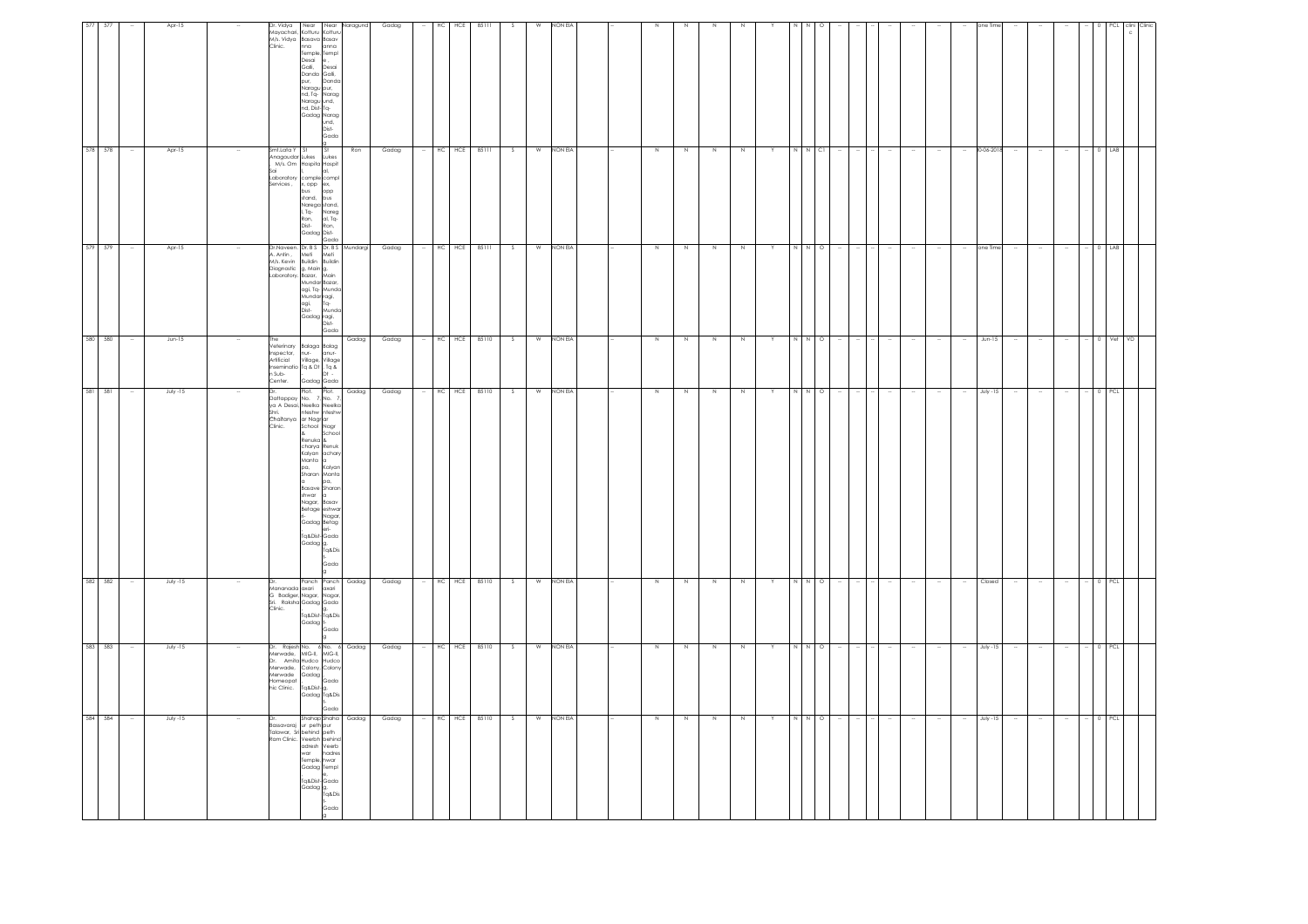| 594 594                                                                                                    |                                                                                                           | 592 592<br>593 593                                                                                                     | 591 591                                                                                                                        | 590                                                                                 |                                                                                                                                                                                                                       | 588 588<br>589 589                                                                                                                                           | 587 587                                                                                                                                                    | 586 586                                                                                                                                                     | 585 585                                                                                                                          |
|------------------------------------------------------------------------------------------------------------|-----------------------------------------------------------------------------------------------------------|------------------------------------------------------------------------------------------------------------------------|--------------------------------------------------------------------------------------------------------------------------------|-------------------------------------------------------------------------------------|-----------------------------------------------------------------------------------------------------------------------------------------------------------------------------------------------------------------------|--------------------------------------------------------------------------------------------------------------------------------------------------------------|------------------------------------------------------------------------------------------------------------------------------------------------------------|-------------------------------------------------------------------------------------------------------------------------------------------------------------|----------------------------------------------------------------------------------------------------------------------------------|
|                                                                                                            |                                                                                                           |                                                                                                                        |                                                                                                                                | 590                                                                                 |                                                                                                                                                                                                                       |                                                                                                                                                              |                                                                                                                                                            |                                                                                                                                                             |                                                                                                                                  |
|                                                                                                            |                                                                                                           | $\sim$                                                                                                                 |                                                                                                                                |                                                                                     |                                                                                                                                                                                                                       |                                                                                                                                                              |                                                                                                                                                            |                                                                                                                                                             |                                                                                                                                  |
| Nov-15                                                                                                     | Oct-15                                                                                                    | Oct-15                                                                                                                 | Oct-15                                                                                                                         | Oct-15                                                                              |                                                                                                                                                                                                                       | Sep-15<br>Oct-15                                                                                                                                             | Aug-15                                                                                                                                                     | Aug-15                                                                                                                                                      | July -15                                                                                                                         |
|                                                                                                            |                                                                                                           |                                                                                                                        |                                                                                                                                |                                                                                     | $\sim$                                                                                                                                                                                                                | $\sim$                                                                                                                                                       |                                                                                                                                                            |                                                                                                                                                             |                                                                                                                                  |
| K Baba<br>Super<br>Speciality<br>Hospital<br>Cancer<br>Centre.                                             | udar,<br>Prakash                                                                                          | Saraswati,<br>Centre,                                                                                                  | Dr R N<br>Telkar,<br>Telkar<br>Hospital,                                                                                       | Gadag<br>Insitute of<br>Medical<br>Sciences,<br>(District<br>lospital).             | Desai<br>nemorial<br>sparsh                                                                                                                                                                                           | clinic.                                                                                                                                                      | Hospital.                                                                                                                                                  | Susheela                                                                                                                                                    | Chirayu<br>Critical<br>Care<br>Hospital,<br>Gadag<br>Clinical<br>Care LLP.                                                       |
| Ganeshrao Centre,<br>P. B.<br>RoardN, P.B.<br>ear<br>Karnat Near<br>ak Kam<br>Talkies, ak<br>Gadag Talkies | Shirohatti<br>Dr At Po: At : Po:<br>Prakashgou Mulgun Mulgu<br>da S d, Tq & nd<br>Jakkanago Dist:<br>Gada | Dr Prakash Opp<br>Sharanapp Govt<br>a, Tuggani, Hospita Hospit<br>Daignostic<br>shiraha Shirah<br>tti atti<br>irohotti | 2nd<br>Cross,<br>Veeres Veere:<br>hwar<br>Nagar,<br>Behind Behind<br>Nisrga<br>Traders,<br>Mulgun<br>d<br>Road.<br>Gadag Road, | $\frac{Sy \text{ No}}{31/2}$ , $\frac{Sy \text{ No}}{31/2}$ ,<br>Gadag <sup>a</sup> | Dr. Prabha L Y L Y<br>Desai, L Y Desai Desai<br>$\alpha$<br>sparsh<br>multispecia multisp multisp<br>lity hospital. eciality ecialit<br>Radhak al,<br>rishna<br>nagar krishno<br>Gadag nagar<br>Dist.<br>Gadag g Dist | Dr. Arvind Main Main<br>H. Janani Bazar, Bazar,<br>Nar<br>Kannik Kannik<br>aparm<br>eshwari eshwa<br>temple,<br>Mundar temple<br>gii-<br>Gadag Mundo<br>Dist | Dr. Prakash Dr. R T Dr. R T<br>s. Hakamur, Kulkrani Kulkra<br>Dr. Sanknur Memori ni<br>$\alpha$<br>Buildin<br>g P B Buildin<br>Road g P E<br>Betagri- Road | rawadi arawa<br>Hombarwa Compl di<br>rinnown Comptom<br>di, Variya ex, Old Compt<br>Hospital. Bus ex, Old<br>stand Bus<br>Road, stand<br>Gadag<br>Tq&Dlst-g | Guruprasad arya<br>M/s Colleg Colleg<br>ofe<br>Engine Engine<br>ering ering<br>Campu Camp<br>agi<br>Road,<br>Gadag Gada<br>Gadag |
| Cancer Cance<br>Centri<br>Roard<br>Kamat<br>Gada                                                           |                                                                                                           | Opp<br>Govt<br>al,                                                                                                     | 2nd<br>Cross.<br>twar<br>Naga<br>Nisrga<br>rader<br>.<br>Mulgu<br>nd<br>Gada                                                   | Aallasa Malla:<br>mudra amudr<br>Gada                                               | memori memor<br>ial<br>sparsh<br>tiqzor<br>Radho<br>Gada<br>Gada                                                                                                                                                      | Nar<br>apam<br>rgi-<br>Gada                                                                                                                                  | Memo<br>Gadag Betagri<br>Gada                                                                                                                              | Homba Homb<br>ex, Old<br>Road.<br>Gada<br>Gadag Tq&Dls<br>Gada                                                                                              | Tontad Tontad<br>arya<br>Mundar Munde<br>ragi<br>Road,<br>Tq&Dist-Tq&Dis<br>Gada                                                 |
| Gadag                                                                                                      | Gadag                                                                                                     | Gadag                                                                                                                  | Gadag                                                                                                                          | Gadag                                                                               |                                                                                                                                                                                                                       | Mundargi<br>Gadag                                                                                                                                            | Gadag                                                                                                                                                      | Gadag                                                                                                                                                       | Gadag                                                                                                                            |
| Gadag                                                                                                      | Gadag                                                                                                     | Gadag                                                                                                                  | Gadag                                                                                                                          | Gadag                                                                               | Gadag                                                                                                                                                                                                                 | Gadag                                                                                                                                                        | Gadag                                                                                                                                                      | Gadag                                                                                                                                                       | Gadag                                                                                                                            |
|                                                                                                            |                                                                                                           |                                                                                                                        |                                                                                                                                |                                                                                     |                                                                                                                                                                                                                       |                                                                                                                                                              |                                                                                                                                                            |                                                                                                                                                             |                                                                                                                                  |
| HC HCE                                                                                                     |                                                                                                           |                                                                                                                        | HC<br>HCE                                                                                                                      | HCE<br>HC                                                                           |                                                                                                                                                                                                                       | HC<br>HCE<br>нc<br>HCE                                                                                                                                       | HCE<br>HC                                                                                                                                                  | HC HCE                                                                                                                                                      | HC.<br>HCE                                                                                                                       |
| 85112                                                                                                      | $-$ HC HCE 85114                                                                                          | HC HCE 85113                                                                                                           | 85112                                                                                                                          | 85111                                                                               |                                                                                                                                                                                                                       | 85110<br>85110                                                                                                                                               | 85110                                                                                                                                                      | 85110                                                                                                                                                       | 85110                                                                                                                            |
| -S                                                                                                         |                                                                                                           | S<br>- S                                                                                                               | S.                                                                                                                             | L.                                                                                  | S.                                                                                                                                                                                                                    | S.                                                                                                                                                           | S.                                                                                                                                                         | -S                                                                                                                                                          | -S                                                                                                                               |
| W                                                                                                          |                                                                                                           | W<br>W                                                                                                                 | W                                                                                                                              |                                                                                     | $\circ$                                                                                                                                                                                                               | W                                                                                                                                                            | W                                                                                                                                                          | W                                                                                                                                                           | $\circ$                                                                                                                          |
| NON EIA                                                                                                    | NON EIA                                                                                                   | NON EIA                                                                                                                | NON EIA                                                                                                                        | NON EIA                                                                             |                                                                                                                                                                                                                       | NON EIA<br>NON EIA                                                                                                                                           | NON EIA                                                                                                                                                    | NON EIA                                                                                                                                                     | NON EIA                                                                                                                          |
|                                                                                                            |                                                                                                           |                                                                                                                        |                                                                                                                                |                                                                                     |                                                                                                                                                                                                                       |                                                                                                                                                              |                                                                                                                                                            |                                                                                                                                                             |                                                                                                                                  |
|                                                                                                            |                                                                                                           |                                                                                                                        |                                                                                                                                |                                                                                     |                                                                                                                                                                                                                       |                                                                                                                                                              |                                                                                                                                                            |                                                                                                                                                             |                                                                                                                                  |
| N                                                                                                          | $\overline{N}$                                                                                            | N                                                                                                                      | $\overline{N}$                                                                                                                 | 30-06-2023 80-06-2023                                                               | N                                                                                                                                                                                                                     | N                                                                                                                                                            | N                                                                                                                                                          | N                                                                                                                                                           |                                                                                                                                  |
| N                                                                                                          |                                                                                                           | N<br>N                                                                                                                 | N                                                                                                                              |                                                                                     | N                                                                                                                                                                                                                     | N                                                                                                                                                            | N                                                                                                                                                          | N                                                                                                                                                           |                                                                                                                                  |
| N                                                                                                          | $\overline{N}$                                                                                            | N                                                                                                                      | $\,$ N                                                                                                                         | N                                                                                   | N                                                                                                                                                                                                                     | N                                                                                                                                                            | N                                                                                                                                                          | N                                                                                                                                                           |                                                                                                                                  |
| N                                                                                                          | Z                                                                                                         | N                                                                                                                      | N                                                                                                                              | N                                                                                   | N                                                                                                                                                                                                                     | N                                                                                                                                                            | N                                                                                                                                                          | Z                                                                                                                                                           |                                                                                                                                  |
|                                                                                                            |                                                                                                           | Y<br>Y                                                                                                                 | Y                                                                                                                              |                                                                                     | Y                                                                                                                                                                                                                     | Y                                                                                                                                                            | Y.                                                                                                                                                         |                                                                                                                                                             |                                                                                                                                  |
| N                                                                                                          | N N O                                                                                                     | N                                                                                                                      | $\overline{N}$                                                                                                                 |                                                                                     | $\mathbb N$                                                                                                                                                                                                           | N N O                                                                                                                                                        | N.                                                                                                                                                         | N N O                                                                                                                                                       |                                                                                                                                  |
| N O                                                                                                        |                                                                                                           | $\circ$                                                                                                                | $N$ Cl                                                                                                                         |                                                                                     | $N$ 0                                                                                                                                                                                                                 |                                                                                                                                                              | N O                                                                                                                                                        |                                                                                                                                                             |                                                                                                                                  |
|                                                                                                            |                                                                                                           | $\sim$<br>$\sim$                                                                                                       |                                                                                                                                |                                                                                     |                                                                                                                                                                                                                       |                                                                                                                                                              |                                                                                                                                                            |                                                                                                                                                             |                                                                                                                                  |
|                                                                                                            | ł,                                                                                                        |                                                                                                                        | $\sim$                                                                                                                         |                                                                                     |                                                                                                                                                                                                                       |                                                                                                                                                              |                                                                                                                                                            |                                                                                                                                                             |                                                                                                                                  |
|                                                                                                            |                                                                                                           | $\sim$                                                                                                                 |                                                                                                                                |                                                                                     |                                                                                                                                                                                                                       |                                                                                                                                                              |                                                                                                                                                            |                                                                                                                                                             |                                                                                                                                  |
|                                                                                                            |                                                                                                           | $\sim$                                                                                                                 |                                                                                                                                |                                                                                     | $\sim$                                                                                                                                                                                                                |                                                                                                                                                              |                                                                                                                                                            |                                                                                                                                                             |                                                                                                                                  |
|                                                                                                            |                                                                                                           |                                                                                                                        |                                                                                                                                | ###### Oct-15                                                                       |                                                                                                                                                                                                                       |                                                                                                                                                              |                                                                                                                                                            |                                                                                                                                                             |                                                                                                                                  |
| Nov-15                                                                                                     | One Time                                                                                                  | $Oct-15$                                                                                                               | $Oct-15$                                                                                                                       |                                                                                     |                                                                                                                                                                                                                       | $Sep-15$<br>###### 80-09-2020                                                                                                                                | Aug-15                                                                                                                                                     | One Time                                                                                                                                                    | ###### ######B0-09-2021                                                                                                          |
|                                                                                                            | Ξ<br>ł,                                                                                                   |                                                                                                                        | $\overline{\phantom{a}}$<br>$\sim$                                                                                             |                                                                                     | $\sim$<br>$\sim$                                                                                                                                                                                                      | $\sim$<br>$\sim$                                                                                                                                             |                                                                                                                                                            | J.<br>$\sim$                                                                                                                                                |                                                                                                                                  |
|                                                                                                            |                                                                                                           |                                                                                                                        |                                                                                                                                |                                                                                     |                                                                                                                                                                                                                       |                                                                                                                                                              |                                                                                                                                                            |                                                                                                                                                             |                                                                                                                                  |
|                                                                                                            | $\sim$                                                                                                    |                                                                                                                        | $\sim$                                                                                                                         |                                                                                     | $\sim$                                                                                                                                                                                                                | $\sim$                                                                                                                                                       |                                                                                                                                                            | $\sim$                                                                                                                                                      |                                                                                                                                  |
|                                                                                                            | $-$ 0 Clinic                                                                                              |                                                                                                                        |                                                                                                                                |                                                                                     | 50 PNH                                                                                                                                                                                                                |                                                                                                                                                              | 25 PNH                                                                                                                                                     |                                                                                                                                                             |                                                                                                                                  |
|                                                                                                            |                                                                                                           | 0 Clinic                                                                                                               | 12 Hospi<br>tal                                                                                                                | 00 Hospi<br>tal                                                                     |                                                                                                                                                                                                                       | 0 PNH                                                                                                                                                        |                                                                                                                                                            | $- 10$ PNH ###                                                                                                                                              |                                                                                                                                  |
|                                                                                                            |                                                                                                           |                                                                                                                        |                                                                                                                                |                                                                                     |                                                                                                                                                                                                                       |                                                                                                                                                              |                                                                                                                                                            |                                                                                                                                                             |                                                                                                                                  |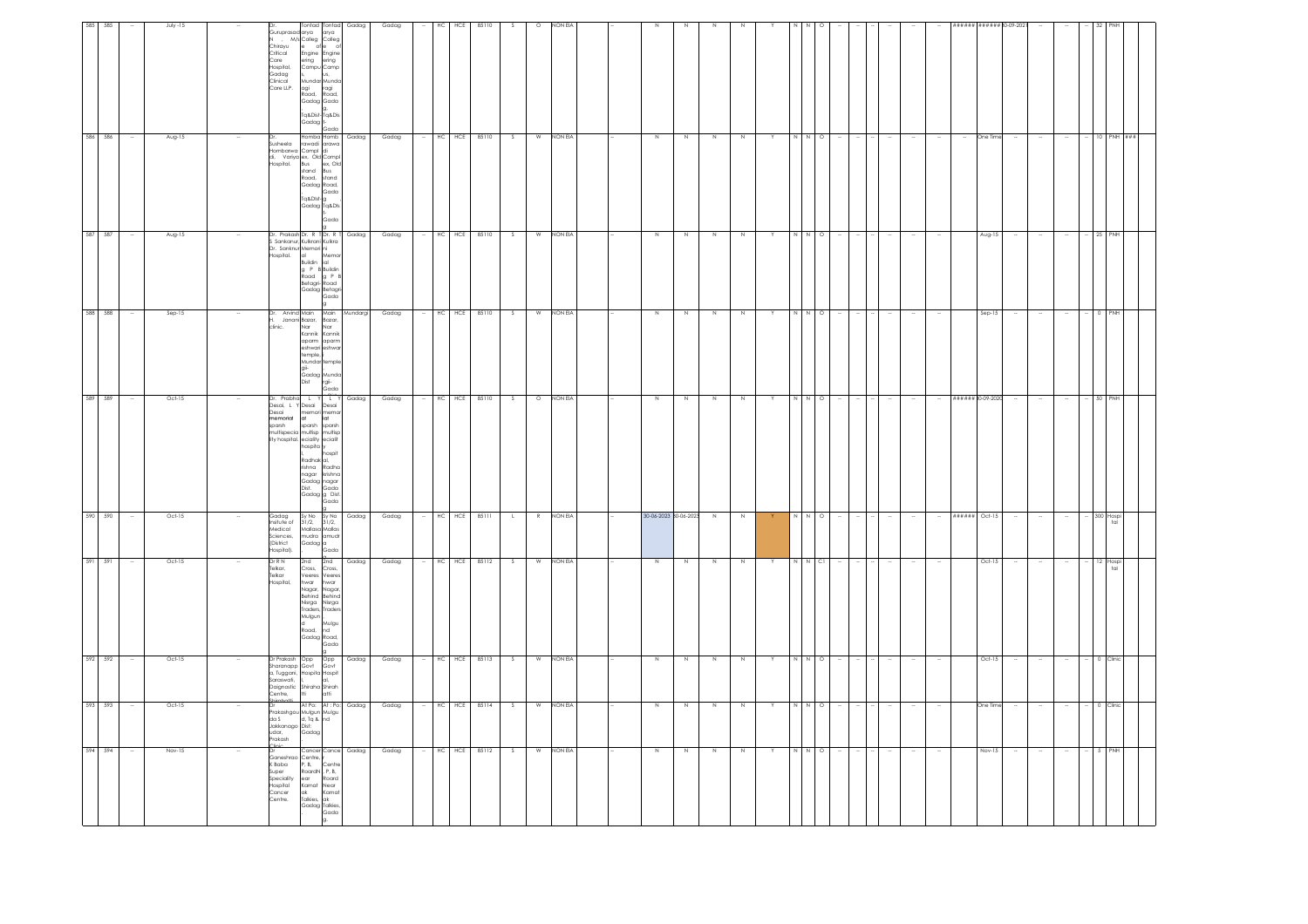| 607 607                                                                      | 606 606                                                                                                               |                                                                                                      |                                                                                                       | 603 603                                                                         |                                                                                                                                                                          |                                                                               | $601 - 601$                                                                                                               |                                                                                               | 598 598<br>599 599                                                 | 597 597                                                                                                                                                | 596 596                                                                                                | 595                                                                                                                                                           |
|------------------------------------------------------------------------------|-----------------------------------------------------------------------------------------------------------------------|------------------------------------------------------------------------------------------------------|-------------------------------------------------------------------------------------------------------|---------------------------------------------------------------------------------|--------------------------------------------------------------------------------------------------------------------------------------------------------------------------|-------------------------------------------------------------------------------|---------------------------------------------------------------------------------------------------------------------------|-----------------------------------------------------------------------------------------------|--------------------------------------------------------------------|--------------------------------------------------------------------------------------------------------------------------------------------------------|--------------------------------------------------------------------------------------------------------|---------------------------------------------------------------------------------------------------------------------------------------------------------------|
|                                                                              |                                                                                                                       | 605 605                                                                                              | 604 604                                                                                               |                                                                                 |                                                                                                                                                                          | $602$ $602$                                                                   | 600 600                                                                                                                   |                                                                                               |                                                                    |                                                                                                                                                        |                                                                                                        | 595                                                                                                                                                           |
|                                                                              | $\sim$                                                                                                                |                                                                                                      | $\sim$                                                                                                |                                                                                 |                                                                                                                                                                          | $\sim$                                                                        | $\sim$                                                                                                                    |                                                                                               |                                                                    | $\sim$                                                                                                                                                 |                                                                                                        |                                                                                                                                                               |
| Mar-16                                                                       | Mar-16                                                                                                                | Mar-16                                                                                               | Mar-16                                                                                                | Jan-16                                                                          |                                                                                                                                                                          | $Jan-16$                                                                      | Jan-16<br>Jan-16                                                                                                          |                                                                                               | Jan-16<br>Jan-16                                                   | Jan-16                                                                                                                                                 | Nov-15                                                                                                 | Nov-15                                                                                                                                                        |
| $\sim$                                                                       |                                                                                                                       |                                                                                                      |                                                                                                       |                                                                                 |                                                                                                                                                                          |                                                                               |                                                                                                                           |                                                                                               |                                                                    |                                                                                                                                                        |                                                                                                        |                                                                                                                                                               |
| Dr Kalavati K C<br>D Rani<br>tti, Drishti<br>Eye Care<br>Centre.             | S Khona<br>Hans                                                                                                       | Khona                                                                                                | Rapha<br>Centre.                                                                                      | $d\alpha C$<br>Harsha                                                           | a Clinic.                                                                                                                                                                | Poornima<br>Centre.                                                           | Dr<br>R Bellari,<br>Dental<br>Care &<br>nplant<br>Centre.                                                                 | D Abbigeri, ma<br>& Research P B<br>Centre,                                                   | Mallikarjun Dist:<br>Clini                                         | Chafekar,<br>Poly Clinic.                                                                                                                              | M Adli<br>Shafa<br>Clinic,                                                                             | p Ayur<br>Clinic.                                                                                                                                             |
| Channashe Road,<br>Gadag Gada<br>. Tq & g. Tq &<br>Dist: Dist:<br>Gadag Gada | Dr Pradeep Mulgun Mulgu Gadag<br>ld.<br>Road,<br>Laboratory. Gadag Gada<br>Tq & g., Tq<br>Dist: & Dist:<br>Gadaa Gada | Dr Pradeep Opp Opp<br>S Khona Muncip Munci<br>al High pal<br>Laboratory, School, High<br>Gadag Schoo | Dr Ronald   Opp   Opp  <br>Khanapur, Muncip Munci<br>lot<br>Orthopedic Junior<br>Colleg<br>Gadag Gada | Basanagou shwara eshwa<br>Nagara <mark>a</mark><br>Karigoudar, Gada Nagar<br>g. | Dr. Vinod N Near Near Gadag<br>Honnikopp Old Bus Old<br>Stand, Bus<br>Honnikopp Laxmes Stand,<br>hwara, Laxme<br>Ta<br>shiraha a, Tq<br>tti, Dist: Shirah<br>Gadag atti, | Ganesh Sri. Nagara a<br>Durga Scan , Court Nagar<br>Road, G a,<br>adag. Court | Near<br>Indushekar Gandhi Gandh<br>Circle,<br>Rajeshwari Beside Circle,<br>KCC Beside<br>Bank, KCC<br>Gadag Bank,<br>Gada | Manjunath Mahat Mahat<br>Manjunath Gandhi Gandh<br>4D Scaning Circle,<br>Road,<br>Gadag Road, | Abbige Abbig<br>Maheshwar ri Tq:<br>. B. Kudri, Ron,<br>Gadag Gada | Dr Vikrant. 6710/4 6710/4 Gadag<br>Vikram. 7/C18, 7/C18,<br>Shanka Shank<br>Chapekar rachary arach<br>Road, Road,<br>Gadag Gada<br>Dist:<br>Gadag Gada | Dr<br>Mehaboob Road, Mill<br>Naragu Road,<br>Naragu Road,<br>Naragu und,<br>nd Dist: Tq<br>Gadag Narag | Dr Krishna Near Near<br>M Ekabote Somesh Somes<br>Vishwadee wara<br>Temple Templ<br>DC Mill e DC<br>Road, Mill<br>Basave Road,<br>shwara Basav<br>Gadag Nagar |
| K C<br>Rani<br>Road,                                                         | nd<br>Road,                                                                                                           | Gada                                                                                                 | pal<br>Junior<br>Colleg<br>"<br>Gadag Gada<br>Tq & g, Tq &<br>Dist: Dist:                             | <b>Basave Basav</b><br>a,Gad                                                    | shwar<br>Dist <sup>-</sup><br>Gada                                                                                                                                       | shwara eshwa<br>Road,<br>Gada                                                 | Near<br>Basave Basav                                                                                                      | ma<br>Circle,<br>P B                                                                          | eri<br>Gada<br>g Dist:                                             | arya<br>g Dist:                                                                                                                                        | und<br>Dist:<br>Gada                                                                                   | hwara<br>Nagara <mark>eshwa</mark><br>Gada                                                                                                                    |
| Gadag                                                                        |                                                                                                                       | Gadag                                                                                                | Gadag                                                                                                 | Gadag                                                                           |                                                                                                                                                                          |                                                                               | Gadag<br>Gadag                                                                                                            |                                                                                               | Ron<br>Gadag                                                       |                                                                                                                                                        | Naragund                                                                                               | Gadag                                                                                                                                                         |
| Gadag                                                                        | Gadag                                                                                                                 | Gadag                                                                                                | Gadag                                                                                                 | Gadag                                                                           |                                                                                                                                                                          | Gadag                                                                         | Gadag<br>Gadag                                                                                                            |                                                                                               | Gadag<br>Gadag                                                     | Gadag                                                                                                                                                  | Gadag                                                                                                  | Gadag                                                                                                                                                         |
|                                                                              |                                                                                                                       |                                                                                                      |                                                                                                       |                                                                                 |                                                                                                                                                                          | $\sim$                                                                        |                                                                                                                           |                                                                                               |                                                                    |                                                                                                                                                        |                                                                                                        |                                                                                                                                                               |
| HC HCE                                                                       | HCE<br>HC                                                                                                             | HC HCE                                                                                               | HC HCE 85114                                                                                          | HC<br>HCE                                                                       |                                                                                                                                                                          | HC HCE                                                                        | HC HCE<br>HCE<br>нc                                                                                                       |                                                                                               | HC<br>HCE<br>HC HCE                                                | $-$ HC HCE 85114                                                                                                                                       | HC HCE                                                                                                 | HC<br>HCE                                                                                                                                                     |
| 85115                                                                        | 85114                                                                                                                 | 85114                                                                                                |                                                                                                       | 85114                                                                           |                                                                                                                                                                          | 85114                                                                         | 85114<br>85114                                                                                                            |                                                                                               | 85114<br>85114                                                     |                                                                                                                                                        | 85114                                                                                                  | 85113                                                                                                                                                         |
| S.                                                                           | S                                                                                                                     | S                                                                                                    | S                                                                                                     | s.                                                                              |                                                                                                                                                                          | S.<br>S                                                                       | S                                                                                                                         |                                                                                               | S<br>$\mathsf{S}$                                                  | -S                                                                                                                                                     |                                                                                                        |                                                                                                                                                               |
| W                                                                            | W                                                                                                                     | w                                                                                                    | W                                                                                                     | W                                                                               |                                                                                                                                                                          | w<br>w                                                                        | W                                                                                                                         |                                                                                               | W<br>W                                                             | W                                                                                                                                                      | W                                                                                                      |                                                                                                                                                               |
|                                                                              |                                                                                                                       |                                                                                                      |                                                                                                       | NON EIA                                                                         |                                                                                                                                                                          | NON EIA                                                                       | NON EIA<br>NON EIA                                                                                                        |                                                                                               | NON EIA<br>NON EIA                                                 | NON EIA                                                                                                                                                | NON EIA                                                                                                | <b>VON ELA</b>                                                                                                                                                |
| NON EIA Mar-16                                                               | NON EIA Mar-16                                                                                                        | NON EIA Mar-16                                                                                       | NON EIA Mar-16                                                                                        |                                                                                 |                                                                                                                                                                          |                                                                               |                                                                                                                           |                                                                                               |                                                                    |                                                                                                                                                        |                                                                                                        |                                                                                                                                                               |
|                                                                              |                                                                                                                       |                                                                                                      |                                                                                                       |                                                                                 |                                                                                                                                                                          |                                                                               |                                                                                                                           |                                                                                               |                                                                    |                                                                                                                                                        |                                                                                                        |                                                                                                                                                               |
| N                                                                            | N                                                                                                                     | N                                                                                                    | N                                                                                                     | N                                                                               |                                                                                                                                                                          | N<br>N                                                                        | N                                                                                                                         |                                                                                               | N<br>$\overline{N}$                                                | $\overline{N}$                                                                                                                                         | N                                                                                                      |                                                                                                                                                               |
| N                                                                            | N                                                                                                                     | N                                                                                                    | N                                                                                                     |                                                                                 |                                                                                                                                                                          | N<br>N                                                                        | N                                                                                                                         |                                                                                               | N<br>N                                                             | $\overline{N}$                                                                                                                                         |                                                                                                        |                                                                                                                                                               |
| N                                                                            | N                                                                                                                     | N                                                                                                    | N                                                                                                     | N                                                                               |                                                                                                                                                                          | N<br>N                                                                        | N                                                                                                                         |                                                                                               | N<br>$\geq$                                                        | $\overline{N}$                                                                                                                                         | $\mathbb N$                                                                                            |                                                                                                                                                               |
| N                                                                            | Z                                                                                                                     | N                                                                                                    | N                                                                                                     |                                                                                 |                                                                                                                                                                          | $\mathbb{N}$<br>N                                                             | N                                                                                                                         |                                                                                               | N<br>N                                                             | N,                                                                                                                                                     |                                                                                                        |                                                                                                                                                               |
|                                                                              |                                                                                                                       |                                                                                                      | Y                                                                                                     |                                                                                 | Y.                                                                                                                                                                       |                                                                               |                                                                                                                           |                                                                                               |                                                                    | Y                                                                                                                                                      |                                                                                                        |                                                                                                                                                               |
| N N O                                                                        | Z                                                                                                                     | N N C                                                                                                | $N$ $N$ $Cl$                                                                                          |                                                                                 |                                                                                                                                                                          | N N O                                                                         | N<br>$\sim$                                                                                                               |                                                                                               |                                                                    | N N O                                                                                                                                                  |                                                                                                        |                                                                                                                                                               |
|                                                                              | N O                                                                                                                   |                                                                                                      |                                                                                                       | $\overline{\Omega}$                                                             |                                                                                                                                                                          | $\circ$                                                                       | N O                                                                                                                       |                                                                                               | $\circ$<br>$\circ$                                                 |                                                                                                                                                        | $\Omega$                                                                                               |                                                                                                                                                               |
|                                                                              |                                                                                                                       |                                                                                                      | $\sim$<br>$\sim$                                                                                      |                                                                                 |                                                                                                                                                                          | $\sim$                                                                        |                                                                                                                           |                                                                                               |                                                                    |                                                                                                                                                        |                                                                                                        |                                                                                                                                                               |
|                                                                              | $\sim$                                                                                                                |                                                                                                      | $\sim$                                                                                                |                                                                                 |                                                                                                                                                                          | $\sim$                                                                        | $\sim$                                                                                                                    |                                                                                               |                                                                    |                                                                                                                                                        |                                                                                                        |                                                                                                                                                               |
|                                                                              | $\sim$                                                                                                                |                                                                                                      | $\sim$                                                                                                |                                                                                 |                                                                                                                                                                          | $\sim$                                                                        | $\sim$                                                                                                                    |                                                                                               |                                                                    |                                                                                                                                                        |                                                                                                        |                                                                                                                                                               |
|                                                                              |                                                                                                                       |                                                                                                      | $\sim$                                                                                                |                                                                                 |                                                                                                                                                                          | $\sim$                                                                        | $\sim$                                                                                                                    |                                                                                               |                                                                    |                                                                                                                                                        |                                                                                                        |                                                                                                                                                               |
|                                                                              |                                                                                                                       |                                                                                                      |                                                                                                       |                                                                                 |                                                                                                                                                                          |                                                                               |                                                                                                                           |                                                                                               |                                                                    |                                                                                                                                                        |                                                                                                        |                                                                                                                                                               |
| Mar-16                                                                       | Mar-16                                                                                                                | Mar-16                                                                                               | Mar-16                                                                                                | Jan-16                                                                          |                                                                                                                                                                          | One Tim<br>Jan-16                                                             | Jan-16                                                                                                                    |                                                                                               | Jan-16<br>Jan-16                                                   | Jan-16                                                                                                                                                 | Nov-15                                                                                                 |                                                                                                                                                               |
|                                                                              | $\sim$                                                                                                                |                                                                                                      | $\sim$                                                                                                |                                                                                 | $\sim$                                                                                                                                                                   |                                                                               | $\sim$                                                                                                                    |                                                                                               |                                                                    | $\sim$                                                                                                                                                 |                                                                                                        |                                                                                                                                                               |
| $\sim$                                                                       | $\overline{\phantom{a}}$                                                                                              |                                                                                                      | $\sim$                                                                                                |                                                                                 |                                                                                                                                                                          | $\sim$                                                                        | $\sim$                                                                                                                    |                                                                                               |                                                                    | $\sim$                                                                                                                                                 |                                                                                                        |                                                                                                                                                               |
| $\sim$                                                                       | $\sim$                                                                                                                |                                                                                                      | $\sim$                                                                                                |                                                                                 | $\sim$                                                                                                                                                                   |                                                                               | $\sim$                                                                                                                    |                                                                                               |                                                                    | $\sim$                                                                                                                                                 |                                                                                                        |                                                                                                                                                               |
| 25 Hospi                                                                     |                                                                                                                       |                                                                                                      | $- 0$ Clinic                                                                                          |                                                                                 |                                                                                                                                                                          | $-$ 0 Clinic                                                                  | 0 Clinic                                                                                                                  |                                                                                               |                                                                    | 6 Clinic                                                                                                                                               |                                                                                                        |                                                                                                                                                               |
| $t$ al                                                                       | $0$ Lab                                                                                                               | $0$ Lab                                                                                              |                                                                                                       |                                                                                 |                                                                                                                                                                          | 0 Clinic                                                                      |                                                                                                                           |                                                                                               |                                                                    |                                                                                                                                                        | 0 Clini                                                                                                |                                                                                                                                                               |
|                                                                              |                                                                                                                       |                                                                                                      |                                                                                                       |                                                                                 |                                                                                                                                                                          |                                                                               |                                                                                                                           |                                                                                               |                                                                    |                                                                                                                                                        |                                                                                                        |                                                                                                                                                               |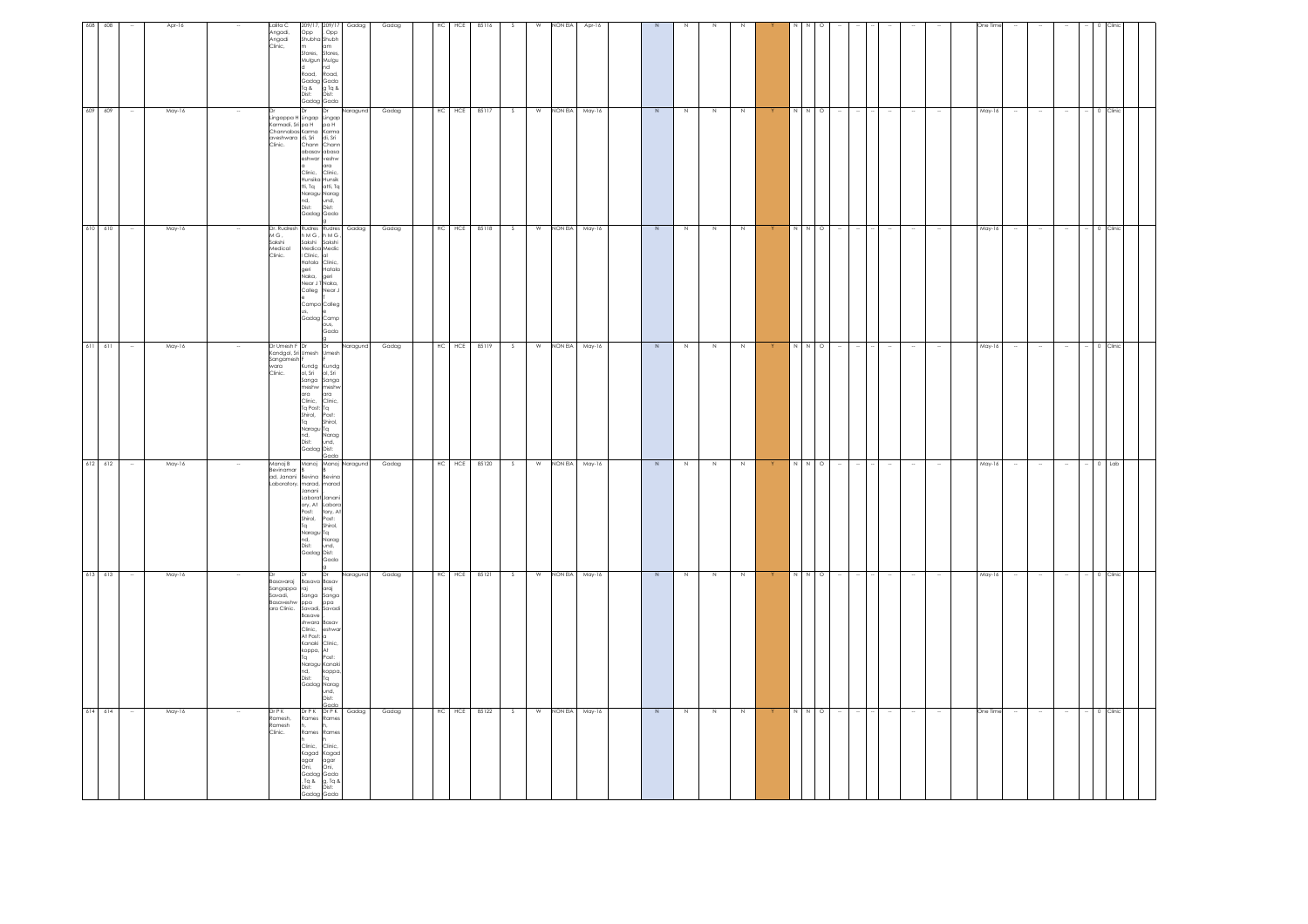| $\sim$      | Jun-16                         | Dr. A V<br>vappanav<br>Grameen<br>Arogya<br>Kendra,                                      | Mahav Mahav Shirahatti<br>Chavadi, edeva edeva<br>Mahavede ppana ppana<br>var<br>var<br>Grame Grame<br>en<br>Arogya Arogy<br>Kendra, a<br>At Post: Kendr<br>Bannik a, At<br>oppa,<br>Tq:<br>Post:<br>Bannik<br>Shiraha oppa,<br>tti, Dist: Tq:<br>Gadag Shirah<br>atti,<br>Dist:<br>Gada                                                       |                | Gadag |    |             | HC HCE 85123 | S      | W              | NON EIA | Jun-16   |                |                |                |                | $\mathbb N$    | $N$ 0   |  |        |        |        | $Jun-16$ |        |        |                      | 0 Clinic        |  |
|-------------|--------------------------------|------------------------------------------------------------------------------------------|------------------------------------------------------------------------------------------------------------------------------------------------------------------------------------------------------------------------------------------------------------------------------------------------------------------------------------------------|----------------|-------|----|-------------|--------------|--------|----------------|---------|----------|----------------|----------------|----------------|----------------|----------------|---------|--|--------|--------|--------|----------|--------|--------|----------------------|-----------------|--|
| $616$ 616   | $JU - 16$                      | Dr J M                                                                                   | Ron Tg Ron<br>Drum<br>Kalyanimat Ron, Ta Ron,<br>In Jagadish Dist:<br>Clinic, Ron Gadag Gada<br>Ta Ron, Dist: g<br>Gadag                                                                                                                                                                                                                       | Ron            | Gadag | HC |             | HCE 85124    | S      | W              | NON EIA | $Jul-16$ | $\overline{N}$ | N              | N              | $\mathbb N$    | N              | $\circ$ |  |        |        |        | $Jul-16$ |        |        |                      |                 |  |
| $617 - 617$ | Aug-16                         |                                                                                          | V4 Hi Tech Homba Homb<br>Daignostics<br>and Health Complete Complete Complete Complete Complete Complete Complete Complete Complete Complete Complete Complete Complete Complete Complete Complete Complete Complete Complete Complete Complete Complete C<br>Beside Beside<br>Trimurti Trimurti<br>Lodge, Lodge,<br>Road, Road,<br>Gadag Gada | Gadag          | Gadag | HC | HCE         | 85125        | S.     | W              | NON EIA | Aug-16   | N              | $\overline{N}$ | $\overline{N}$ | $\overline{N}$ | N N CI         |         |  |        |        |        | Aug-16   |        |        |                      | $0$ Lab         |  |
| $618$ 618   | Aug-16                         | .<br>Street,<br>Naragund                                                                 | Praveenku Pravee Pravee Naragund<br>nars Patil, nkumar iskumar<br>Shree Guru S Patil, r S<br>Hospital, Shree Patil,<br>Kasaba Guru Shree<br>Shree Patil,<br>Guru Shree<br>Hospita Guru<br>Hospit<br>.<br>Kasaba al,<br>Street, Kasab<br>Naragu a<br>nd<br>Street,<br>Narag                                                                     |                | Gadag |    | $HCE$ $HCE$ |              | S      | W              | NON EIA | Aug-16   | N              | N              | Z              | $\mathbb N$    | N              | $N$ 0   |  |        |        | $\sim$ | Aug-16   |        |        |                      |                 |  |
| 619 619     | ÷<br>Aug-16                    | City<br>Hospital<br>(Lab)                                                                | Opp Opp<br>Tahasil Tahasil<br>dar dar<br>Office, Office,<br>Gubbe Gubbe<br>Buildin Buildin<br>g,<br>g,<br>Naragu Narag<br>nd und                                                                                                                                                                                                               | Naragund       | Gadag |    | HCE HCE     |              | $\sim$ | $\overline{w}$ | NON EIA | Aug-16   | $\overline{N}$ | Z              | Z              | Z.             | N N O          |         |  | $\sim$ |        | $\sim$ | Aug-16   | $\sim$ |        |                      | $- 0$ Clinic    |  |
| 620 620     | Aug-16                         | Mahesh<br>Madalageri h<br>Sri<br>, an<br>Renukakrup ageri,<br>a Clinic, Sri<br>a Clinic, | Mahes Mahes<br>Madal Madal<br>ageri,<br>Sri<br><br>Renuka Renuk<br>krupa akrupa<br>Cli9nic,<br>Cli9nic<br>Near<br>Bus<br>, Near<br>Bus<br>Stand, Stand,<br>Gajend Gajen<br>ragad, draga<br>Tq Ron, d, Tq<br>Dist: Ron,<br>Gadag Dist:<br>Gada                                                                                                  | Ron            | Gadag |    | HCE HCE     |              | - S    | W              | NON EIA | Aug-16   | $\overline{N}$ | N              | N              | N              |                | $N$ C   |  |        |        |        | Aug-16   |        |        |                      |                 |  |
| $621$ $621$ | Aug-16<br>$\ddot{\phantom{a}}$ | City<br>Hospital                                                                         | City<br>Hospita und<br>l Opp<br>Tahasil<br>dar<br>Office,<br>Gubbe<br>Buildin<br>Naragu                                                                                                                                                                                                                                                        | Narag Naragund | Gadag |    | HCE HCE     |              | S      | W              | NON EIA | Aug-16   | $\overline{N}$ | N              | N              | N              | N              | N O     |  |        | $\sim$ | $\sim$ | Aug-16   | $\sim$ | $\sim$ | $\ddot{\phantom{a}}$ | 10 Hospi<br>tal |  |
| 622 622     | Aug-16                         | ppa H<br>Pujar, Dhan<br>avantari<br>Clinic                                               | Shirah<br>Sanjiveeva Sanjive atti<br>evapp<br>a H<br>Pujar,<br>Shiraha                                                                                                                                                                                                                                                                         | Shirahatti     | Gadag |    | HCE HCE     |              |        | W              | NON EIA | Aug-16   | $\overline{N}$ | N              | N              | N              |                | $\circ$ |  |        |        |        | Aug-16   |        |        |                      |                 |  |
| 623 623     | Sep-16                         | Dr Kumar<br>.com<br>, Basava<br>Clinic,                                                  | JT.<br>JT<br>Kanthimath Colleg Colleg<br>e e<br>Compl Compl<br>ex,<br>ex,<br>Hatala Hatala<br>geri geri<br>Naka Naka<br>Gadag Gada                                                                                                                                                                                                             | Gadag          | Gadag |    | HCE HCE     |              | s      | W              | NON EIA | Sep-16   | $\,N$          | N              | N              | N              | $\overline{N}$ | $\circ$ |  |        |        |        | Sep-16   |        |        |                      |                 |  |
| 624 624     | Sep-16<br>$\sim$               | DrRS<br>Meharwad<br>Raghaven<br>dra Clinic,                                              | Opp Opp<br><b>Bus</b><br>Bus<br>Stand,<br>Stand,<br>Gajend Gajen<br>Ta Ron, d, Ta<br>Ta Ron, d, Ta<br>Dist: Ron,<br>Gadag Dist:<br>Gada                                                                                                                                                                                                        | Gadag          | Gadag |    | HCE HCE     |              | S      | W              | NON EIA | Sep-16   | $\overline{N}$ | $\mathbb N$    | N              | N              | N              | N O     |  | $\sim$ | $\sim$ | $\sim$ | Sep-16   | $\sim$ | $\sim$ | $\sim$               | 4 Clinic        |  |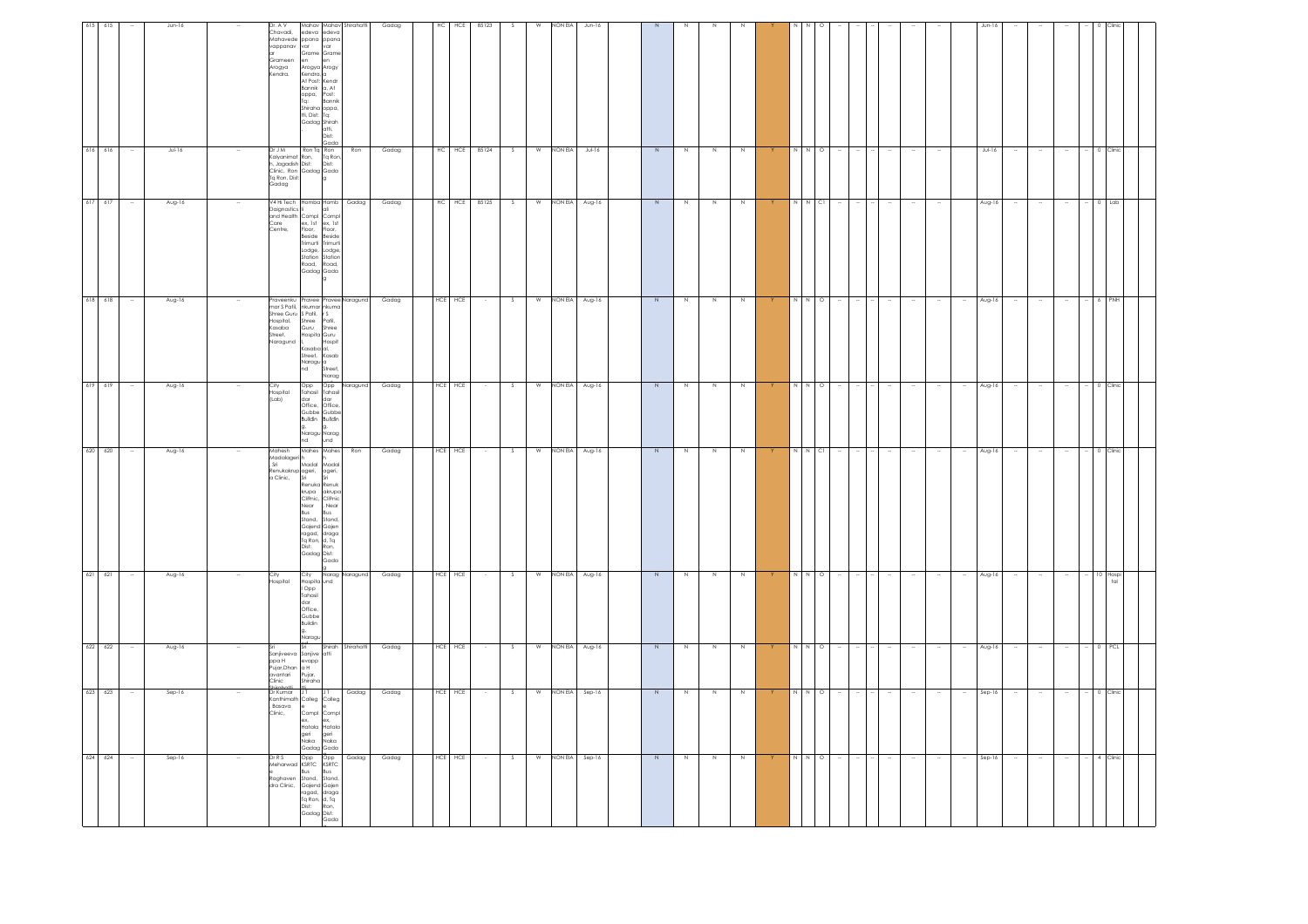|                                                                                                   |                                                                                                                                                      | 0 Clinic                                                                                     | 0 Clinic                                                                    |                                                 | 0 Clinic                                                                                                              |                                                                                          | 0 Clinic                                                | 0 Clinic                                                                                         | 0 Clinic                                      | 0 Clinic                                                                                                     |                                                                      |                                 | 0 Clinic                                        |                                                                                                                 | 0 Clinic                                       |
|---------------------------------------------------------------------------------------------------|------------------------------------------------------------------------------------------------------------------------------------------------------|----------------------------------------------------------------------------------------------|-----------------------------------------------------------------------------|-------------------------------------------------|-----------------------------------------------------------------------------------------------------------------------|------------------------------------------------------------------------------------------|---------------------------------------------------------|--------------------------------------------------------------------------------------------------|-----------------------------------------------|--------------------------------------------------------------------------------------------------------------|----------------------------------------------------------------------|---------------------------------|-------------------------------------------------|-----------------------------------------------------------------------------------------------------------------|------------------------------------------------|
|                                                                                                   |                                                                                                                                                      |                                                                                              |                                                                             |                                                 |                                                                                                                       | $-$ 0 Clinic                                                                             |                                                         |                                                                                                  |                                               |                                                                                                              |                                                                      |                                 |                                                 | $-$ 0 Clinic                                                                                                    |                                                |
|                                                                                                   |                                                                                                                                                      | $\sim$                                                                                       |                                                                             |                                                 | $\sim$                                                                                                                | $\sim$                                                                                   |                                                         | $\sim$                                                                                           | $\sim$                                        | $\sim$                                                                                                       |                                                                      |                                 | $\overline{\phantom{a}}$                        | $\sim$                                                                                                          | $\sim$                                         |
|                                                                                                   |                                                                                                                                                      | $\overline{\phantom{a}}$                                                                     |                                                                             |                                                 | $\sim$                                                                                                                | $\sim$                                                                                   |                                                         | $\sim$                                                                                           | $\sim$                                        | $\sim$                                                                                                       |                                                                      |                                 | $\overline{\phantom{a}}$                        | $\sim$                                                                                                          |                                                |
|                                                                                                   |                                                                                                                                                      | $\sim$                                                                                       |                                                                             |                                                 | $\sim$                                                                                                                | $\sim$                                                                                   | $\sim$                                                  | $\sim$                                                                                           | $\sim$                                        | $\sim$                                                                                                       |                                                                      |                                 | $\sim$                                          | $\sim$                                                                                                          | $\sim$                                         |
|                                                                                                   | Nov-16                                                                                                                                               | Dec-16                                                                                       | Dec-16                                                                      | Dec-16                                          | Dec-16                                                                                                                | Dec-16                                                                                   | Dec-16                                                  | Dec-16                                                                                           | Dec-16                                        | One Time                                                                                                     | Dec-16                                                               | Dec-16                          | Dec-16                                          | Dec-16                                                                                                          | Dec-16                                         |
|                                                                                                   |                                                                                                                                                      | $\sim$                                                                                       |                                                                             |                                                 | $\sim$                                                                                                                | $\sim$                                                                                   | $\sim$                                                  | $\sim$                                                                                           | $\sim$                                        | $\sim$                                                                                                       |                                                                      |                                 | $\sim$                                          | $\sim$                                                                                                          | $\sim$                                         |
|                                                                                                   |                                                                                                                                                      |                                                                                              |                                                                             |                                                 |                                                                                                                       | $\sim$                                                                                   |                                                         |                                                                                                  | $\sim$                                        |                                                                                                              |                                                                      |                                 |                                                 |                                                                                                                 |                                                |
|                                                                                                   |                                                                                                                                                      |                                                                                              |                                                                             |                                                 | $\sim$                                                                                                                | $\sim$                                                                                   | $\sim$                                                  |                                                                                                  | $\sim$                                        | $\sim$                                                                                                       |                                                                      |                                 | $\sim$                                          | $\sim$                                                                                                          |                                                |
|                                                                                                   |                                                                                                                                                      |                                                                                              |                                                                             |                                                 | $\sim$                                                                                                                | $\sim$                                                                                   | $\sim$                                                  |                                                                                                  | $\overline{\phantom{a}}$                      | $\sim$                                                                                                       |                                                                      |                                 |                                                 | $\sim$                                                                                                          |                                                |
|                                                                                                   |                                                                                                                                                      |                                                                                              |                                                                             |                                                 |                                                                                                                       |                                                                                          |                                                         |                                                                                                  |                                               |                                                                                                              |                                                                      |                                 |                                                 |                                                                                                                 |                                                |
|                                                                                                   |                                                                                                                                                      |                                                                                              |                                                                             |                                                 | $\sim$                                                                                                                | $\overline{\phantom{a}}$<br>$\overline{\phantom{a}}$                                     |                                                         |                                                                                                  | $\sim$                                        | $\sim$                                                                                                       |                                                                      |                                 |                                                 | $\sim$<br>$\sim$                                                                                                |                                                |
|                                                                                                   | $\circ$                                                                                                                                              | $N$ 0                                                                                        |                                                                             | $\circ$                                         |                                                                                                                       |                                                                                          | $N$ 0                                                   |                                                                                                  |                                               |                                                                                                              | $\circ$                                                              |                                 |                                                 |                                                                                                                 |                                                |
|                                                                                                   | N                                                                                                                                                    | $\overline{N}$                                                                               | N N O                                                                       |                                                 | NNO                                                                                                                   | $N$ $N$ $Cl$                                                                             | $\overline{N}$                                          | NNO                                                                                              | N N O                                         | NNO                                                                                                          |                                                                      |                                 | N N O                                           | N N O                                                                                                           | N N O                                          |
|                                                                                                   |                                                                                                                                                      |                                                                                              |                                                                             |                                                 |                                                                                                                       | Y.                                                                                       |                                                         |                                                                                                  | Y.                                            |                                                                                                              |                                                                      |                                 |                                                 |                                                                                                                 | Y.                                             |
|                                                                                                   | N                                                                                                                                                    | N                                                                                            | $\,N\,$                                                                     | N                                               | N                                                                                                                     | $\,N\,$                                                                                  | N                                                       | N                                                                                                | N                                             | N                                                                                                            | N                                                                    |                                 | N                                               | N                                                                                                               | N                                              |
|                                                                                                   | $\mathbb N$                                                                                                                                          | N                                                                                            | $\,N\,$                                                                     | N                                               | N                                                                                                                     | $\,$ N                                                                                   | N                                                       | N                                                                                                | N                                             | N                                                                                                            | N                                                                    | N                               | N                                               | N                                                                                                               | $\,N\,$                                        |
|                                                                                                   | N                                                                                                                                                    | N                                                                                            | N                                                                           | N                                               | N                                                                                                                     | N                                                                                        | N                                                       | N                                                                                                | N                                             | N                                                                                                            | N                                                                    | N                               | N                                               | N                                                                                                               | $\,N\,$                                        |
|                                                                                                   | N                                                                                                                                                    | $\overline{N}$                                                                               | N                                                                           | N                                               | N                                                                                                                     | N                                                                                        | N                                                       | N                                                                                                | N                                             | N                                                                                                            | $\overline{N}$                                                       | $\,N\,$                         | N                                               | N                                                                                                               | N                                              |
| Sep-16                                                                                            |                                                                                                                                                      |                                                                                              |                                                                             |                                                 |                                                                                                                       |                                                                                          |                                                         |                                                                                                  |                                               |                                                                                                              |                                                                      |                                 |                                                 |                                                                                                                 |                                                |
| NON EIA                                                                                           | NON EIA Nov-16                                                                                                                                       | NON EIA Dec-16                                                                               | NON EIA Dec-16                                                              | NON EIA<br>Dec-16                               | NON EIA Dec-16                                                                                                        | NON EIA Dec-16                                                                           | NON EIA Dec-16                                          | NON EIA Dec-16                                                                                   | NON EIA Dec-16                                | NON EIA Dec-16                                                                                               | NON EIA Dec-16                                                       | NON EIA Dec-16                  | NON EIA Dec-16                                  | NON EIA Dec-16                                                                                                  | NON EIA Dec-16                                 |
|                                                                                                   |                                                                                                                                                      |                                                                                              |                                                                             |                                                 |                                                                                                                       |                                                                                          |                                                         |                                                                                                  |                                               |                                                                                                              |                                                                      |                                 |                                                 |                                                                                                                 |                                                |
| W                                                                                                 | W                                                                                                                                                    | W                                                                                            | W                                                                           | W                                               | <b>W</b>                                                                                                              | W                                                                                        | w                                                       | W                                                                                                | W                                             | W                                                                                                            | W                                                                    | W                               | W                                               | W                                                                                                               | W                                              |
|                                                                                                   |                                                                                                                                                      | S.                                                                                           | S.                                                                          | s.                                              | S                                                                                                                     | S                                                                                        | S                                                       | S.                                                                                               | S                                             | S.                                                                                                           | s                                                                    | S                               | S                                               | S.                                                                                                              | S                                              |
|                                                                                                   |                                                                                                                                                      | $\sim$                                                                                       |                                                                             |                                                 | $\sim$                                                                                                                | $\sim$                                                                                   |                                                         | $\sim$                                                                                           | $\sim$                                        | $\sim$                                                                                                       |                                                                      | $\sim$                          | $\sim$                                          | $\sim$                                                                                                          | $\sim$                                         |
| HCE                                                                                               | HCE HCE                                                                                                                                              | HCE HCE                                                                                      | HCE HCE                                                                     | HCE                                             | HCE HCE                                                                                                               | HCE HCE                                                                                  | HCE HCE                                                 | HCE HCE                                                                                          | HCE HCE                                       | HCE HCE                                                                                                      | HCE HCE                                                              | HCE HCE                         | HCE HCE                                         | HCE HCE                                                                                                         | HCE HCE                                        |
| HCE                                                                                               |                                                                                                                                                      |                                                                                              |                                                                             | HCE                                             |                                                                                                                       |                                                                                          |                                                         |                                                                                                  |                                               |                                                                                                              |                                                                      |                                 |                                                 |                                                                                                                 |                                                |
|                                                                                                   |                                                                                                                                                      |                                                                                              |                                                                             |                                                 |                                                                                                                       |                                                                                          |                                                         |                                                                                                  |                                               |                                                                                                              |                                                                      |                                 |                                                 |                                                                                                                 |                                                |
| Gadag                                                                                             | Gadag                                                                                                                                                | Gadag                                                                                        | Gadag                                                                       | Gadag                                           | Gadag                                                                                                                 | Gadag                                                                                    | Gadag                                                   | Gadag                                                                                            | Gadag                                         | Gadag                                                                                                        | Gadag                                                                | Gadag                           | Gadag                                           | Gadag                                                                                                           | Gadag                                          |
| Gadag                                                                                             | Gadag                                                                                                                                                | Gadag                                                                                        | Ron                                                                         | Desaib Laxme Shirahatti                         | Gadag                                                                                                                 | Gadag                                                                                    | Shigli Shirahatti                                       |                                                                                                  | Ron                                           | Gadag                                                                                                        |                                                                      | At: Pist: Banah Naragund        | Ron                                             | Gadag                                                                                                           | No.06. No.06. Gadag<br>HUDCO HUDC<br>Colony, O |
| wara hwara<br>Nilaya, Nilaya,<br>Tejana Tejana<br>Mulgun Mulgu<br>nd<br>Roda, Roda,<br>Gadag Gada | Agadi Agadi<br>e Setellit<br>Clinic, e<br>H. No. Clinic,<br>978/01, H. No.<br>Ward 978/01<br>, Ward<br>Village<br>tti, Dist: Shirah<br>Dist:<br>Gada | Tq & Asundi<br>. Tq &<br>Gada                                                                |                                                                             | shwar                                           | At:<br>Gadag Gada                                                                                                     | Walli<br>nd                                                                              |                                                         |                                                                                                  | Savadi                                        | At:<br>Post:<br>ppa.                                                                                         | Hirema Hiremo<br>th<br>Medica Medic<br>store,<br>Gadag Road,<br>Gada |                                 |                                                 | Gadag Colony<br>Gada                                                                                            | Gadag Colony<br>Gada                           |
| H. No. H. No.<br>gara, gara,                                                                      | Sun rise Sun<br>Setellit rise<br>No. 3,<br>Shigli<br>Village, Shigli<br>Tq:<br>Shiraha , Tq:<br>Gadag atti,                                          | At Post: At                                                                                  | Gajend Gajen<br>Ron Tq, d,<br>Gadag<br>District                             | hwara,<br>Tq:<br>Shiraha<br>tti, Dist:<br>Gadag | At:                                                                                                                   | Walli<br>Mulgun Mulgu                                                                    | Shigli,                                                 |                                                                                                  | Post:                                         | Post:<br>pa.                                                                                                 | I store, al<br>Patel<br>Road, Patel                                  | Banah atti<br>otti              | Sudi                                            |                                                                                                                 |                                                |
| /eeranago Siddesh Siddes<br>uda S<br>Adoor.<br>Mathoshri<br>Eye & ENT 1021/5 1021/5<br>Clinic.    | Agadi<br>Sunrise<br>Setellite<br>Clinic.                                                                                                             | Sanjeevara Asundi, Post:<br>ddi. P.<br>Neelagund, Dist:<br>Sanjeevini Gadag Dist:<br>Clinic. | Basavarad ragad, draga<br>di H<br>Gotagi,<br>Shree<br>Hemaraddi<br>Mallamma | Mamata A. ana<br>I. Nagashri Laxmes a<br>Clinic | Prabhakar Post: Post:<br>Madiwalar, Hosalli., Hosalli.<br>Dhanvanta Tq & Tq &<br>ri Clinic. Dist: Dist:<br>ri Clinic. | Sanjeevara Cross, Cross,<br>ddi. S<br>Mallaraddi, d<br>Shri<br>Sanjeevini<br>Chikistalay | rabhakar At:<br>P Shirahatti, Post:<br>Ayush<br>Clinic, | Dr - Tengin Tengin Gadag<br>Dharmave akayi akayi<br>er H.Kuri, Bazar Bazar<br>Shri Guru<br>Krupa | Dr Sharada At:<br>M Alur,<br>Banashank Savadi | ri Clinic<br>Shambuling At:<br>аууа<br>Neelakanth Hirekop Hireko<br>аууа<br>Mundaragi<br>math,<br>Mrutunjaya | Dr Renuka Behind Behind Gadag<br>Barker,<br>Krupa<br>Clinic.         | Dr G H<br>Hiremath,<br>Hiremath | Dr Ramesh At: Pist: Sudi<br>Muragi,<br>Spandana | Dr Dinesh MIG- MIG-<br>Merwade, No 06. No 06.<br>Merwade HUDCO HUDC<br>Medical & Colony, O<br>General<br>Stores | Dr K D.<br>Merwade,<br>Merwade<br>Clinic       |
|                                                                                                   |                                                                                                                                                      |                                                                                              |                                                                             |                                                 |                                                                                                                       |                                                                                          |                                                         |                                                                                                  |                                               |                                                                                                              |                                                                      |                                 |                                                 | $\sim$                                                                                                          | $\sim$                                         |
|                                                                                                   |                                                                                                                                                      |                                                                                              |                                                                             |                                                 |                                                                                                                       |                                                                                          |                                                         |                                                                                                  |                                               |                                                                                                              |                                                                      |                                 |                                                 |                                                                                                                 |                                                |
| Sep-16                                                                                            | Nov-16                                                                                                                                               | Dec-16                                                                                       | Dec-16                                                                      | Dec-16                                          | Dec-16                                                                                                                | Dec-16                                                                                   | Dec-16                                                  | Dec-16                                                                                           | Dec-16                                        | Dec-16                                                                                                       | Dec-16                                                               | Dec-16                          | Dec-16                                          | Dec-16                                                                                                          | Dec-16                                         |
|                                                                                                   |                                                                                                                                                      | $\sim$                                                                                       |                                                                             | $\overline{\phantom{a}}$                        | - 11                                                                                                                  | $\sim$                                                                                   | $\sim$                                                  | $\sim$                                                                                           | $\sim$                                        | $\sim$                                                                                                       |                                                                      | ÷                               | $\sim$                                          | $\sim$                                                                                                          | $\sim$                                         |
| 625 625                                                                                           | 626 626                                                                                                                                              | 627 627                                                                                      | 628 628                                                                     | 629 629                                         | 630 630                                                                                                               | 631 631                                                                                  | 632 632                                                 | 633 633                                                                                          | 634 634                                       | 635 635                                                                                                      | 636 636                                                              | 637<br>637                      | 638 638                                         | 639 639                                                                                                         | 640 640                                        |
|                                                                                                   |                                                                                                                                                      |                                                                                              |                                                                             |                                                 |                                                                                                                       |                                                                                          |                                                         |                                                                                                  |                                               |                                                                                                              |                                                                      |                                 |                                                 |                                                                                                                 |                                                |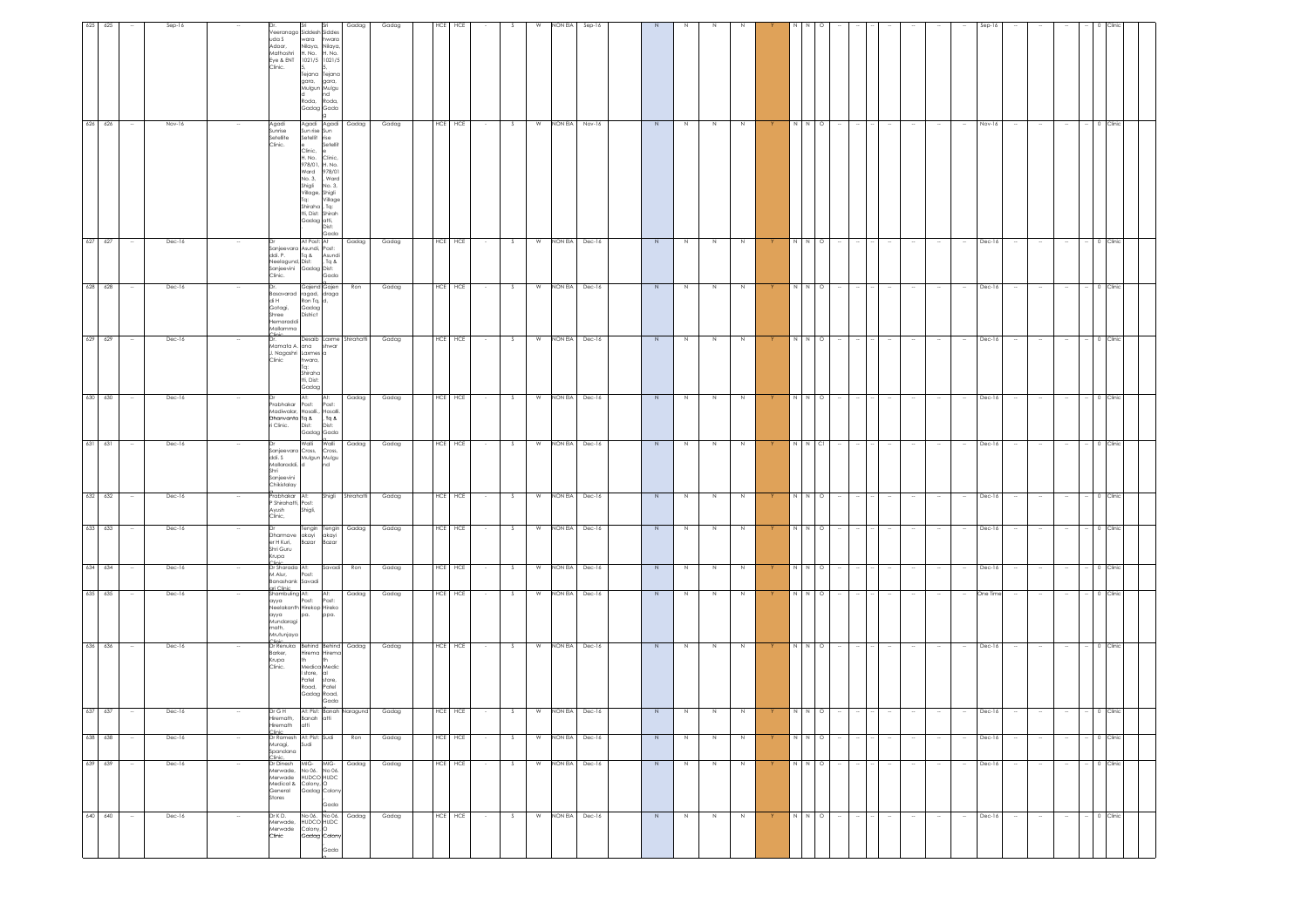| 641 | 641     |        | Dec-16 | Khatavakar Near<br>Yallappa<br>Mamata,<br>Santashi                                            | Urban Urban<br>Bank,<br>Mulgun Mulgu                                                                                                                         | Near<br>Bank,          | Gadag | Gadag |            |               |    |                | NON EIA | Dec-16           |                |                |             |         |          |                                                                                                                                                                                                                                                                                                                                                                                                                                        |         |                          |        |                                    |        |        |          |                  |        |                          |              |          |  |
|-----|---------|--------|--------|-----------------------------------------------------------------------------------------------|--------------------------------------------------------------------------------------------------------------------------------------------------------------|------------------------|-------|-------|------------|---------------|----|----------------|---------|------------------|----------------|----------------|-------------|---------|----------|----------------------------------------------------------------------------------------------------------------------------------------------------------------------------------------------------------------------------------------------------------------------------------------------------------------------------------------------------------------------------------------------------------------------------------------|---------|--------------------------|--------|------------------------------------|--------|--------|----------|------------------|--------|--------------------------|--------------|----------|--|
|     | 642 642 |        | Dec-16 | Clinic d nd nd<br>Dr Sharat B Mahala Munda Mundargi<br>Meti,<br>Dhanvanta Compl<br>ri Clinic, | xmi ragi<br>ex,<br>Main<br>Bazar<br>Road,<br>Mundar                                                                                                          |                        |       | Gadag | HCE HCE    |               | s  | W              | NON EIA | Dec-16           | $\overline{N}$ | $\,$ N         | $\mathbb N$ | N       |          |                                                                                                                                                                                                                                                                                                                                                                                                                                        | $N$ 0   |                          |        |                                    |        |        | $Dec-16$ |                  |        |                          |              | Clinic   |  |
|     | 643 643 | $\sim$ | Dec-16 | Channabas Post:<br>ayya G<br>Bhandarim<br>ath,<br>Shivabasav                                  | At:<br>Konnur                                                                                                                                                | Konnur Naragund        |       | Gadag | HCE HCE    | $\sim$        | S. | W              | NON EIA | Dec-16           | N              | N              | N           | N       |          | N N O                                                                                                                                                                                                                                                                                                                                                                                                                                  |         | $\overline{\phantom{a}}$ |        |                                    |        |        | Dec-16   | $\sim$           | $\sim$ | $\sim$                   | $-$ 0 Clinic |          |  |
|     | 644 644 |        | Dec-16 | Dr Ashwath<br>N Mandali,<br>Ananth<br>Clinic                                                  | Dewan Dewa<br>g Math ng<br>Galli, Math<br>Near Galli,<br>Shri<br>Varasid Shri<br>di<br>Vinaya ddi<br>ka<br>Temple, aka<br>Betage Templ<br>le.<br>Gadag Betag | Varas<br>Vinay<br>Gada | Gadag | Gadag | HCE HCE    |               | S  |                |         | W NON EIA Dec-16 | N              | N              | $\,$ N      | $\,N\,$ |          | N N O                                                                                                                                                                                                                                                                                                                                                                                                                                  |         |                          |        |                                    |        |        | Dec-16   |                  |        |                          |              | 0 Clinic |  |
|     | 645 645 | $\sim$ | Dec-16 | Dr Nagaraj Laxmes Laxme Shirahatti<br>M Wali,<br>Wali Shreya<br>Clinic.                       | hwara shwar<br>$\alpha$                                                                                                                                      |                        |       | Gadag | HCE HCE    | $\sim$        | S  | <b>W</b>       |         | NON EIA Dec-16   | N              | N              | N           | N       | <b>Y</b> | NNO                                                                                                                                                                                                                                                                                                                                                                                                                                    |         | $\sim$                   | $  -$  | $\sim$                             | $\sim$ | $\sim$ | Dec-16   | $\sim$ 100 $\mu$ | $\sim$ | $\sim$                   | $-$ 0 Clinic |          |  |
|     | 646 646 |        | Dec-16 | Veerasang<br>ayya. V.<br>Hiremath,<br>r Clinic                                                | Gajend Gajen<br>ragad, draga<br>Ron Tq, d,<br>Veereshwa Gadag<br>District                                                                                    |                        | Ron   | Gadag | HCE HCE    |               | S  | W              |         | NON EIA Dec-16   | $\overline{N}$ | $\overline{z}$ | $\,N\,$     | $\,N\,$ |          | $\begin{array}{ccc} N & N & O \end{array}$                                                                                                                                                                                                                                                                                                                                                                                             |         |                          |        |                                    |        |        | Dec-16   |                  |        |                          |              | 0 Clinic |  |
|     | 647 647 | $\sim$ | Dec-16 | Dr<br>Haunshi,<br>Banashank oppa.<br>ari Clinic                                               | At:<br>Mahaveer I Post:   oppa<br>Bannik                                                                                                                     | Bannik Shirahatti      |       | Gadag | HCE HCE    | $\sim$        | S  | <b>W</b>       |         | NON EIA Dec-16   | N              | N              | N           | N       | Y.       | NNO                                                                                                                                                                                                                                                                                                                                                                                                                                    |         | $\sim$                   | $\sim$ | $\sim$<br>$\sim$                   | $\sim$ | $\sim$ | Dec-16   | $\sim$           | $\sim$ | $\overline{\phantom{a}}$ | $-$ 0 Clinic |          |  |
|     | 648 648 |        | Dec-16 | Basavaraj<br>C Hakari,<br>Basava<br>Daignostic                                                | CTS No. CTS<br>5-501- No. 5-<br>52, 501-52,<br>Mahan Mahan<br>Laboratory, teshwa teshw<br>ra<br>Road. Road.<br>Mulgun Mulgu                                  | ara                    | Gadag | Gadag | HCE HCE    |               | S  | W              |         | NON EIA Dec-16   | N              | N              | N           | N       |          | N N O                                                                                                                                                                                                                                                                                                                                                                                                                                  |         |                          |        |                                    |        |        | Dec-16   |                  |        |                          | 0 Clinic     |          |  |
|     | 649 649 |        | Dec-16 | Dr Sayad<br>Mustafa<br>Khaji<br>Shama<br>Clinic                                               | Darga Laxme Shirahatti<br>Road, shwar<br>Laxmes a<br>hwara                                                                                                   |                        |       | Gadag | HCE HCE    |               | S  | $\overline{w}$ |         | NON EIA Dec-16   | $\overline{N}$ | $\overline{z}$ | $\,$ N      | N       |          | $\frac{1}{2}$                                                                                                                                                                                                                                                                                                                                                                                                                          |         |                          |        |                                    |        |        | Dec-16   |                  |        |                          | 0 Clinic     |          |  |
|     | 650 650 |        | Dec-16 | Mundasad, Ron<br>Matoshri<br>Clinic                                                           | HoleAlu HoleAl<br>Chidanand r, Tq: ur. Tq<br>Dist/<br>Gadag Gada                                                                                             | Ron,<br>Dist:          | Ron   | Gadag | HCE HCE    |               | s  | W              | NON EIA | Dec-16           | N              | $\,$ N         | $\mathbb N$ | N       |          |                                                                                                                                                                                                                                                                                                                                                                                                                                        | $\circ$ |                          |        |                                    |        |        | $Dec-16$ |                  |        |                          |              | :linic   |  |
|     | 651 651 |        | Dec-16 | ndar N<br>Suranagi,<br>Suranagi<br>linin <sub>-</sub>                                         | Dadakhala Bazar shwar<br>Road, a<br>Laxmes<br>hwara                                                                                                          | Main Laxme Shirahatti  |       | Gadag | HCE HCE    |               | S  | W              |         | NON EIA Dec-16   | N              | N              | $\mathbb N$ | N       |          | N N O                                                                                                                                                                                                                                                                                                                                                                                                                                  |         |                          |        |                                    |        |        | Dec-16   |                  |        |                          | $^{\circ}$   | Clinic   |  |
|     | 652 652 | $\sim$ | Dec-16 | pa K Pujar, Kuraba<br>Gurulingap geri<br>pa Clinic, Oni,<br>pa Clinic,                        | Danda Narag Naragund<br>Gurubasap pur und<br>Naragu                                                                                                          |                        |       | Gadag | HCE HCE    |               | S. |                |         | W NON EIA Dec-16 | N              | N              | N           | N       |          | $N$ $N$ $Cl$                                                                                                                                                                                                                                                                                                                                                                                                                           |         | $\sim$                   |        |                                    | $\sim$ |        | Dec-16   | $\sim$           | $\sim$ | $\sim$                   | $-$ 0 Clinic |          |  |
|     | 653 653 |        | Dec-16 | Clinic.                                                                                       | Dr Iranna S Main Munda Mundargi<br>Sarvi, Shiva Market ragi<br>Road,<br>Mundar                                                                               |                        |       | Gadag | HCE HCE    |               | S  | W              |         | NON EIA Dec-16   | $\overline{N}$ | $\geq$         | N           | N       |          | N N O                                                                                                                                                                                                                                                                                                                                                                                                                                  |         | $\overline{\phantom{a}}$ |        |                                    |        |        | Dec-16   |                  | $\sim$ | $\sim$                   | 0 Clinic     |          |  |
|     | 654 654 |        | Dec-16 | Manjunath<br>Marigoudar Buildin<br>, Sri Guru<br>Krupa<br>Clinic.                             | Ramap Laxme Shirahatti<br>uri<br>Petaba<br>na,<br>Govt<br>Hospita<br>I Road,<br>.axmes<br>hwara                                                              | shwar                  |       | Gadag | HCE HCE    |               | S  | W              | NON EIA | Dec-16           | $\overline{N}$ | $\frac{1}{2}$  | N           | N       |          | $\begin{array}{c c} \mathbf{X} & \mathbf{X} & \mathbf{X} \\ \mathbf{X} & \mathbf{X} & \mathbf{X} \\ \mathbf{X} & \mathbf{X} & \mathbf{X} \\ \mathbf{X} & \mathbf{X} & \mathbf{X} \\ \mathbf{X} & \mathbf{X} & \mathbf{X} \\ \mathbf{X} & \mathbf{X} & \mathbf{X} \\ \mathbf{X} & \mathbf{X} & \mathbf{X} \\ \mathbf{X} & \mathbf{X} & \mathbf{X} \\ \mathbf{X} & \mathbf{X} & \mathbf{X} \\ \mathbf{X} & \mathbf{X} & \mathbf{X} \\ \$ |         |                          |        |                                    |        |        | Dec-16   |                  | $\sim$ |                          | $-$ 0 Clinic |          |  |
|     | 655 655 | $\sim$ | Dec-16 | da<br>Linganago Kidaki<br>udar<br>Kallanagou shwar<br>da Clinic                               | Danda Narag Naragund<br>Kallanagou pur und<br>Near<br><b>Basave</b><br>Temple,<br>Naragu<br>nd                                                               |                        |       | Gadag | HCE HCE    |               | S  | $\overline{w}$ |         | NON EIA Dec-16   | N              | $\mathbb N$    | $\mathbb N$ | N       |          |                                                                                                                                                                                                                                                                                                                                                                                                                                        | N O     |                          |        |                                    |        |        | Dec-16   | $\sim$           |        |                          |              | 0 Clinic |  |
|     | 656 656 |        | Dec-16 | Kallanagou<br>da.<br>Rachanag naragu<br>oudar,<br>Janani                                      | Chandaras Near Chikka Naragund<br>hekargoud Basave nargun<br>shwara d<br>Temple,<br>Chikka<br>nd                                                             |                        |       | Gadag | HCE HCE    |               | S  | W              |         | NON EIA Dec-16   | $\overline{N}$ | Z              | Z           | Z       |          | $\begin{array}{c c} \mathbf{X} & \mathbf{X} & \mathbf{X} \\ \mathbf{X} & \mathbf{X} & \mathbf{X} \\ \mathbf{X} & \mathbf{X} & \mathbf{X} \\ \mathbf{X} & \mathbf{X} & \mathbf{X} \\ \mathbf{X} & \mathbf{X} & \mathbf{X} \\ \mathbf{X} & \mathbf{X} & \mathbf{X} \\ \mathbf{X} & \mathbf{X} & \mathbf{X} \\ \mathbf{X} & \mathbf{X} & \mathbf{X} \\ \mathbf{X} & \mathbf{X} & \mathbf{X} \\ \mathbf{X} & \mathbf{X} & \mathbf{X} \\ \$ |         |                          |        |                                    | $\sim$ |        | Dec-16   | $\sim$           | $\sim$ | $\sim$                   |              | 0 Clinic |  |
|     | 657 657 | $\sim$ | Dec-16 | Dr C K<br>oudar,<br>Naragund<br>Scan <sup>-</sup><br>Centre,                                  | Rachanag 1902/A und<br>126.<br>Savad<br>atti<br>Road,<br>Near<br>Bus<br>Stand<br>Naragu                                                                      | CTS No- Narag Naragund |       | Gadag | <b>HCE</b> | HCE<br>$\sim$ | S. | W              |         | NON EIA Dec-16   | N              | N              | N           | N       |          | NNO                                                                                                                                                                                                                                                                                                                                                                                                                                    |         | $\sim$                   |        | $\overline{\phantom{a}}$<br>$\sim$ | $\sim$ |        | Dec-16   | $\sim$           | $\sim$ | $\sim$                   | 0 Clinic     |          |  |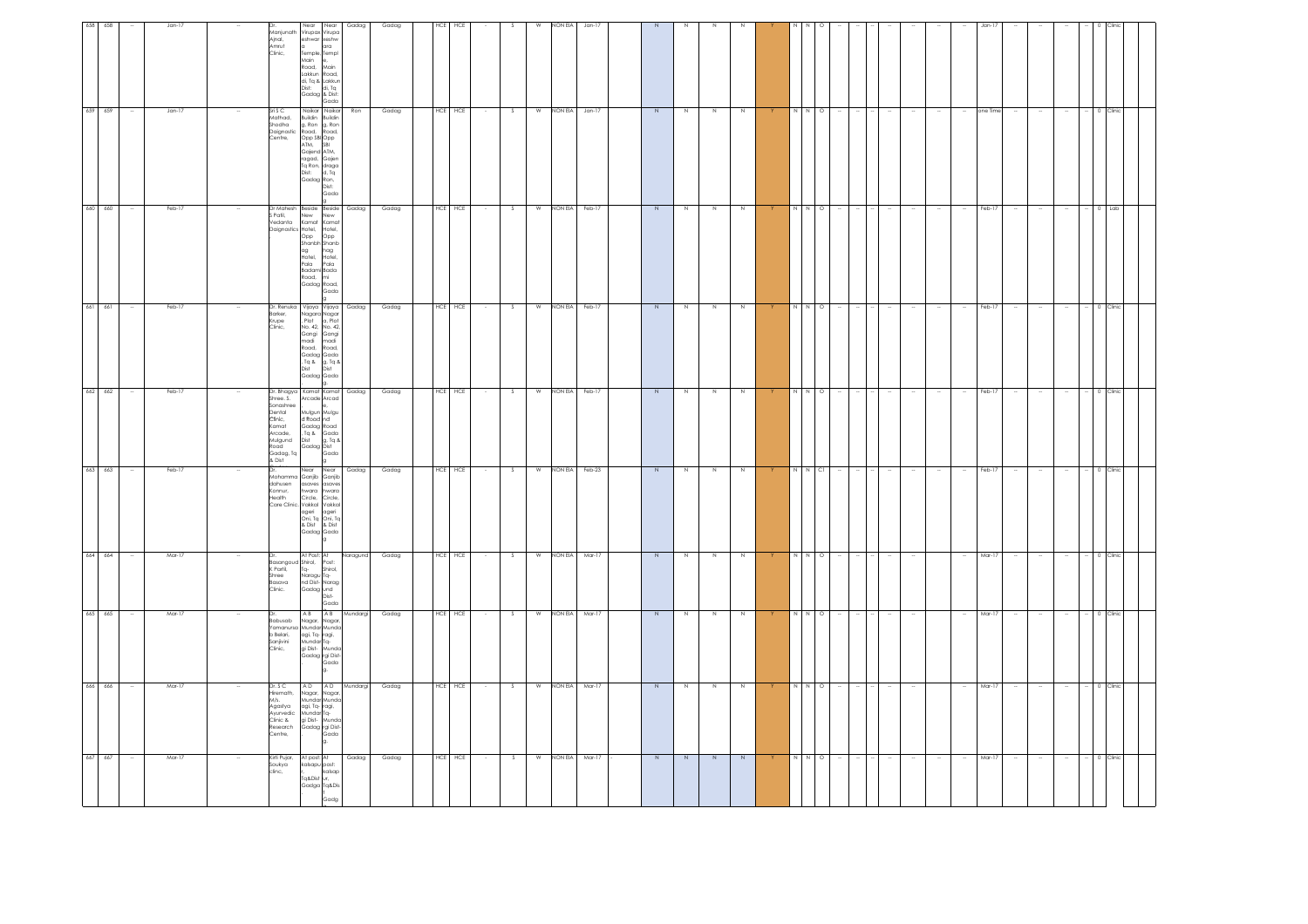| N<br>N N O<br>May-17<br>- 0 Clinic<br>N<br>N<br>N<br>$\sim$<br>$\sim$<br>$\sim$<br>$\sim$<br>$\sim$<br>$\sim$<br>$\sim$<br>$\sim$                                                              |
|------------------------------------------------------------------------------------------------------------------------------------------------------------------------------------------------|
|                                                                                                                                                                                                |
|                                                                                                                                                                                                |
|                                                                                                                                                                                                |
| $\overline{N}$<br>$\overline{N}$<br>N N O<br>May-17<br>$-$ 0 Clinic<br>$\sim$<br>$\sim$<br>$\sim$<br>$\sim$<br>$\sim$<br>$\sim$                                                                |
| N<br>$\overline{N}$<br>$\overline{N}$<br>$N$ $N$<br>$Jun-17$<br>0 Clinic<br>N<br>$\circ$<br>$\sim$<br>$\overline{\phantom{a}}$                                                                 |
| $\begin{array}{c c} \mathbb{N} & \mathbb{N} & \mathbb{O} \end{array}$<br>One Time<br>$-$ 0 Clinic<br>N<br>N<br>Y<br>$\sim$<br>$\sim$ $\sim$<br>$\sim$<br>$\sim$                                |
| $\overline{N}$<br>$\overline{N}$<br>N<br>N<br>$Jul-17$<br>N<br>N N<br>$\circ$<br>N<br>N<br>N<br>$\sim$<br>$\sim$<br>$\sim$<br>$\sim$<br>8 Hospi<br>$\sim$<br>$\sim$<br>$\sim$<br>$\sim$<br>tal |

g.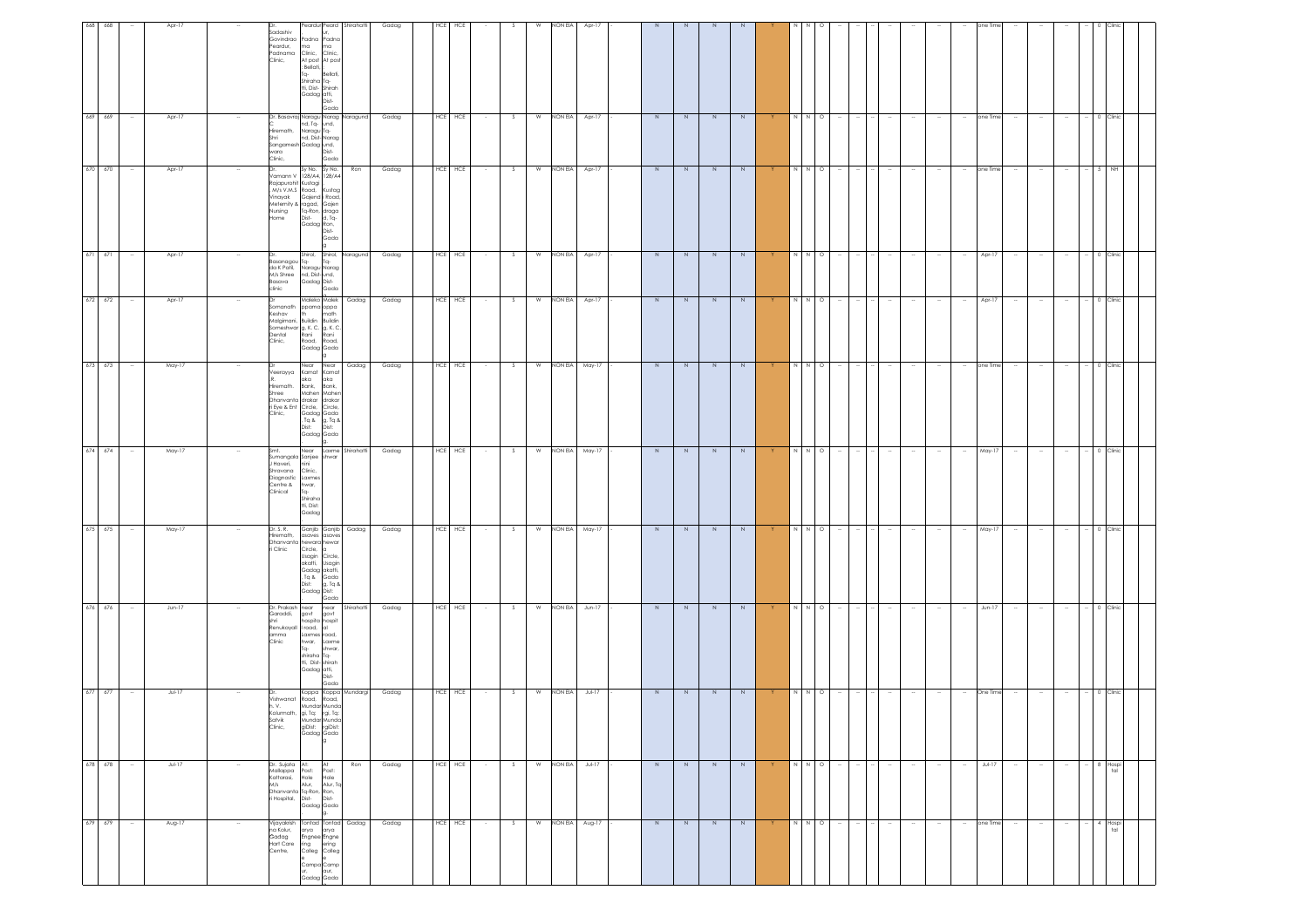| 680<br>680 |                          | Aug-17   |        | Dr Srinivas<br>Mulgun Mulgu<br>Area<br>Renuka<br>Road,<br>Clinic,<br>Near<br>Kamat Kamat<br>Store<br>(Beside (Besid<br>Shobha <sup>e</sup><br>Hospita Shobh<br>la.<br>Gadag Hospit                                                                                          | Gadag<br>hd<br>Road,<br>Near<br>Store<br> q <br>Gada | Gadag | HCE | HCE     |            |              | NON EIA<br>W | Aug-17         |                |                |                |                |          |                                                        |         |                  |        |                  |                          | Aug-1    |        |        |        |              |          |  |
|------------|--------------------------|----------|--------|-----------------------------------------------------------------------------------------------------------------------------------------------------------------------------------------------------------------------------------------------------------------------------|------------------------------------------------------|-------|-----|---------|------------|--------------|--------------|----------------|----------------|----------------|----------------|----------------|----------|--------------------------------------------------------|---------|------------------|--------|------------------|--------------------------|----------|--------|--------|--------|--------------|----------|--|
| 681 681    | $\sim$                   | Aug-17   |        | Dr Prema F Bheera Bheera<br>Babannav<br>devara devar<br>ar, Srushti<br>Temple a<br>Clinic<br>Compl Templ<br>ex,<br>Hulkoti, Compl                                                                                                                                           | Gadag<br>ex,<br>Hulkoti                              | Gadag | HCE | HCE     | $\sim$     | s.           | NON EIA<br>W | Aug-17         | N              | N              | N              | N              |          | N N                                                    | $\circ$ | $\sim$           |        | $\sim$<br>$\sim$ | $\sim$                   | Aug-17   | $\sim$ | $\sim$ | $\sim$ | 0 Clinic     |          |  |
| 682 682    | $\overline{\phantom{a}}$ | Aug-17   |        | Arunkumar. Hosur, i Hosur,<br>S. Dambal,<br>Ta<br>Dhanvanta Shiraha Shirah<br>i, Clinic.<br>tti, Dist: atti,<br>Gadag Dist:                                                                                                                                                 | Vadavi Vadav Shirahatti<br>Ta<br>Gada                | Gadag |     | HCE HCE |            | S            | NON EIA<br>w | Aug-17         | N              | N              | N              | N              |          | IN I                                                   | N O     |                  | - 14   |                  | $\sim$                   | Aug-17   | $\sim$ |        |        | 0 Clinic     |          |  |
| 683 683    | $\overline{\phantom{a}}$ | Dec-17   | $\sim$ | Dr Ramesh Mullan Mullan<br>a bhavi bhavi<br>Cross, Cross,<br>Divigihalli,<br>Sanjeevini<br>Clinic,<br>Mahala Mahal<br>xmi<br>Compl Compl<br>ex, Ron, ex,<br>Tg: Ron, Ron,<br>Dist: Tq:<br>Cadag Ron,<br>Cadag Ron,                                                          | Ron<br>Gada                                          | Gadag |     | HCE HCE |            | S.           | W<br>NON EIA | Sep-17         | N              | N              | N              | N              | Y        | N N O                                                  |         |                  |        |                  | $\sim$                   | one Time | $\sim$ |        |        | 0 Clinic     |          |  |
| 684 684    |                          | Dec-17   |        | Near Near<br>Shivakumar Bheem Bheem<br>$\mathsf{C}$<br>ambika ambik<br>Kambali,<br>Temple, a<br>Dhanvanta Harlap Templ<br>ri Clinic,<br>ur, Tq & e,<br>Dist:<br>Gadag ur, Tq                                                                                                | Gadag<br>Harlap<br>& Dist:<br>Gada                   | Gadag | HCE | HCE     |            | <sub>S</sub> | NON EIA<br>W | $Oct-17$       | $\geq$         | N              | $\,$ N         | $\,N$          |          |                                                        | $\circ$ |                  |        |                  |                          | Closed   |        |        |        |              | Clinic   |  |
| 685 685    | $\overline{\phantom{a}}$ | Dec-17   |        | Dr S. B.<br>Chinch Chinc<br>Kagi,<br>Shama<br>Clinic,<br>Cross,<br>Mulgun Mulgu<br>d, Tq & nd, Tq<br>Dist: & Dist:<br>Gadag Gada                                                                                                                                            | Gadag<br>hali<br>Cross,                              | Gadag |     | HCE HCE |            | S            | W<br>NON EIA | Dec-17         | $\overline{N}$ | $\frac{1}{2}$  | $\overline{N}$ | $\overline{N}$ |          | N N O                                                  |         |                  |        | $\sim$           | $\sim$                   | Dec-17   | $\sim$ | $\sim$ | $\sim$ | 0 Clinic     |          |  |
| 686 686    | $\sim$                   | $Jan-18$ |        | Church Churc<br>Raghaven<br>dra C. Sri<br>Street, h<br>Kalmeshwa Surana Street,<br>ra Clinic<br>gi, Tq: Surana<br>Shiraha gi, Ta:<br>tti, Dist: Shirah<br>Gadag atti,<br>Dist:<br>l9                                                                                        | Near Near Shirahaffi<br>Gada                         | Gadag |     | HCE HCE | $\sim$ $-$ | s.           | <b>W</b>     | NON EIA Jan-18 | N              | N              | N              | N              | Y.       | NNO                                                    |         | $\sim$<br>$\sim$ | $\sim$ | $\sim$<br>$\sim$ | $\sim$                   | one Time | $\sim$ | $\sim$ | $\sim$ | $-$ 0 Clinic |          |  |
| 687 687    | $\sim$                   | $Jan-18$ |        | M/s. Shri Sai Plot Plot<br>Clinic, Dr.<br>No:<br>Gundur F<br>27/B9, 27/B9,<br>Prakash,<br>Viveka Viveka<br>nanda nanda<br>Nagar, Nagar,<br>Gadag Gada<br>, Tq & g, Tq &<br>Dist: Dist:<br>Gadag Gada                                                                        | Gadag<br>No:                                         | Gadag |     | HCE HCE |            | $\sim$       | W<br>NON EIA | $Jan-18$       | $\overline{N}$ | $\overline{N}$ | $\overline{N}$ | $\overline{N}$ |          | $\begin{array}{c c}\nx & x & 0 \\ \hline\n\end{array}$ |         |                  | $\sim$ | $\sim$           | $\sim$                   | one Time | $\sim$ | $\sim$ | $\sim$ | 0 Clinic     |          |  |
| 688 688    | $\sim$                   | $Jan-18$ |        | Dr Veeresh Madhu Madhu Gadag<br>Compl Compl<br>Dyannavar, ex. 1st ex. 1st<br>Box Harshita Floor, Floor,<br>Skin Care Near Near<br>Clinic, LIC LIC<br>Office, Office,<br>K. C.<br>Rani<br>Road,<br>Gadag Gada<br>, Tq &<br>Dist:<br>Gadag Gada                               | K. C.<br>Rani<br>Road,<br>g, Tq &<br>Dist:           | Gadag |     | HCE HCE |            | S.           | NON EIA<br>W | $Jan-18$       | N              | N              | N              | N              |          | N                                                      | N O     |                  |        |                  | $\sim$                   | one Time |        |        |        | 0 Clinic     |          |  |
| 689<br>689 |                          | Jan-18   |        | Dr. Rijavan Rizwan Madhu Gadag<br>Hanagi.   Dental Compl<br>Dental Compl<br>Care, ex, 1st<br>Madhu Floor,<br>Compl<br>ex, 1st<br>Floor, Office,<br>ex, isi<br>Floor,<br>Near<br>LiC<br>Office,<br>K. C.<br>Rani<br>Road,<br>Gadag Gada<br>, Tq & g.<br>g.<br>Dist:<br>Gadag | K.C.<br>Rani<br>Road,<br>Gada<br>g, Tq &<br>Dist:    | Gadag |     | HCE HCE |            |              | W<br>NON EIA | Jan-18         | N              | N              | N.             | N              | <b>Y</b> |                                                        | N O     |                  |        |                  |                          | one Time |        |        |        |              | 0 Clinic |  |
| 690 690    |                          | Feb-18   |        | K. C.<br>Mrutyunjay<br>Rani<br>Mirje,<br>Road,<br>Devdhana<br>Gadag Gada<br>vantari<br>, Tq & g, Tq &<br>Dist: Dist:<br>Clinic,<br>Gadag Gada                                                                                                                               | K.C.<br>Gadag<br>Rani<br>Road,                       | Gadag | HCE | HCE     |            | s.           | W<br>NON EIA | Feb-18         | $\overline{N}$ | $\overline{N}$ | $\overline{N}$ | $\overline{N}$ |          | $\frac{z}{2}$                                          |         |                  |        | $\sim$           | $\overline{\phantom{a}}$ | one Time |        |        |        |              | 0 Clinic |  |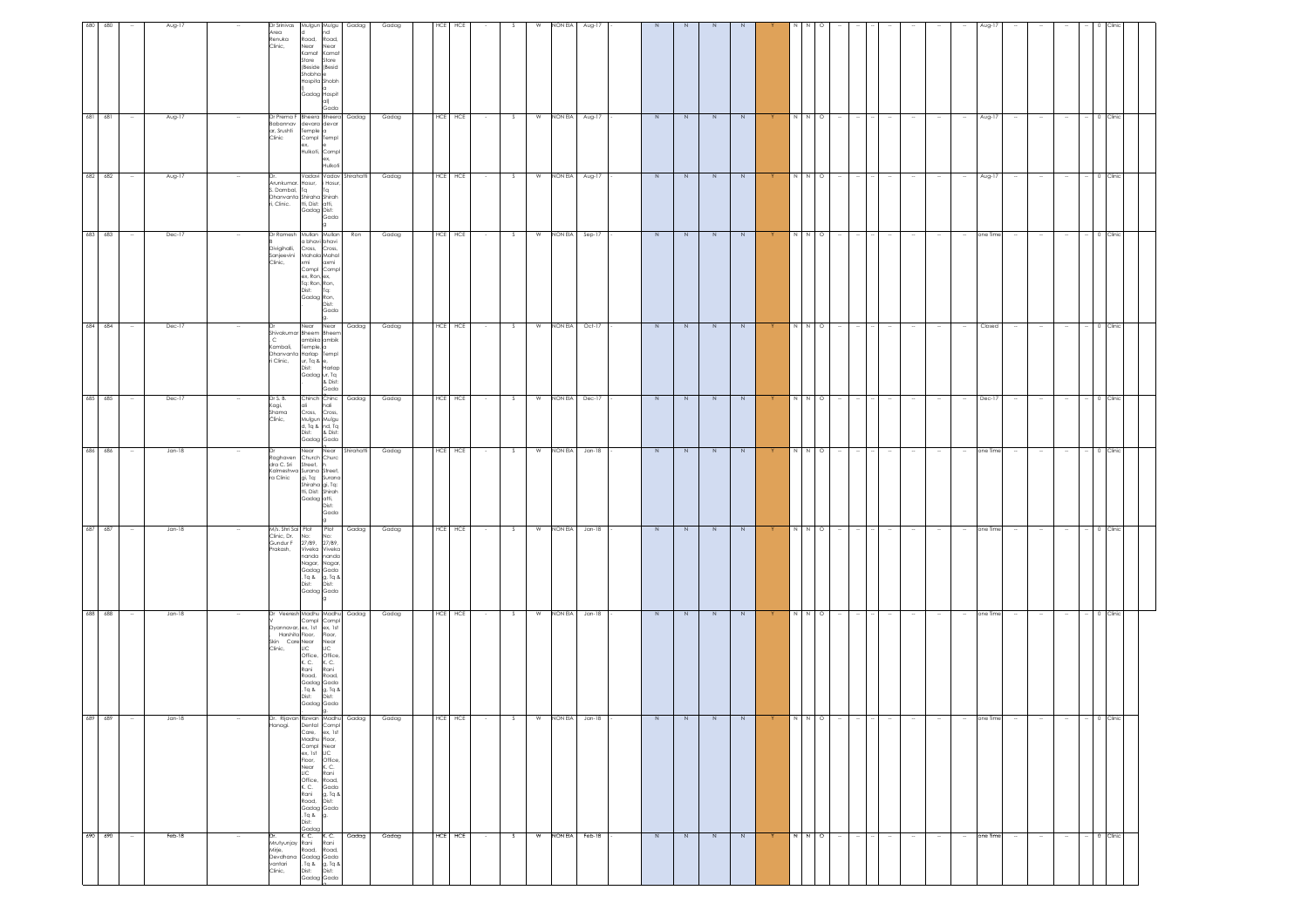| 691 691         |        | Feb-18      | Dr. Pushpa                                                                  | Hubli<br>Hubli                                                                                                                                                                                                                          | Ron             | Gadag | HCE<br>HCE                |                       | W         | NON EIA          | Feb-18    |                |               |                |             |                                       |                                                                                                                                                                                                                                                                                                                                                                                                                                        |                          |        |        |        |                                    | one Tir     |        |        |                          |                 |                  |
|-----------------|--------|-------------|-----------------------------------------------------------------------------|-----------------------------------------------------------------------------------------------------------------------------------------------------------------------------------------------------------------------------------------|-----------------|-------|---------------------------|-----------------------|-----------|------------------|-----------|----------------|---------------|----------------|-------------|---------------------------------------|----------------------------------------------------------------------------------------------------------------------------------------------------------------------------------------------------------------------------------------------------------------------------------------------------------------------------------------------------------------------------------------------------------------------------------------|--------------------------|--------|--------|--------|------------------------------------|-------------|--------|--------|--------------------------|-----------------|------------------|
|                 |        |             | uppad,<br>Shree<br>Renuka<br>Clinic,                                        | Road,<br>Road,<br>Ron, Tq: Ron,<br>Ron,<br>Dist:<br>Tq:<br>Ron,<br>Gadag Dist:<br>Gada                                                                                                                                                  |                 |       |                           |                       |           |                  |           |                |               |                |             |                                       |                                                                                                                                                                                                                                                                                                                                                                                                                                        |                          |        |        |        |                                    |             |        |        |                          |                 |                  |
| 692 692         | $\sim$ | Mar-18      | Dr M.<br>Sumati,<br>Renuka                                                  | Dyamp Dyam<br>pur<br>Road, Road,<br>Poly Clinic. Narega Nareg<br>. Tq:<br>al, Tq:<br>Ron,<br>Dist:<br>Ron,<br>Dist:<br>Gadag Gada                                                                                                       | Ron             | Gadag | HCE HCE                   | S<br>$\sim$           | W         | NON EIA          | Mar-18    | $\overline{N}$ | N             | N              | $\,N\,$     |                                       |                                                                                                                                                                                                                                                                                                                                                                                                                                        | $\circ$                  |        |        |        |                                    | one Time    |        |        | $\sim$                   |                 | 5 Clinic         |
| 693 693         |        | Mar-18      | Dr. Jeere<br>Ramashastr Sai<br>stri, Sai<br>Specility<br>Hospital,          | Opp to Opp<br>to Sai<br>Ram<br>Ram<br>Shankarsha Temple, Templ<br>Gajend e,<br>Datta Multi ragad, Gajen<br>Tg: Ron, draga<br>Dist: d, Tg:<br>Gadag Ron,<br>Dist:<br>Gada                                                                | Ron             | Gadag | HCE HCE                   | S<br>$\sim$ 10 $\pm$  | W         | NON EIA          | Apr-18    | $\overline{N}$ | $\frac{1}{2}$ | $\overline{N}$ | N           |                                       | $\begin{array}{c c} \mathbf{X} & \mathbf{X} & \mathbf{X} \\ \mathbf{X} & \mathbf{X} & \mathbf{X} \\ \mathbf{X} & \mathbf{X} & \mathbf{X} \\ \mathbf{X} & \mathbf{X} & \mathbf{X} \\ \mathbf{X} & \mathbf{X} & \mathbf{X} \\ \mathbf{X} & \mathbf{X} & \mathbf{X} \\ \mathbf{X} & \mathbf{X} & \mathbf{X} \\ \mathbf{X} & \mathbf{X} & \mathbf{X} \\ \mathbf{X} & \mathbf{X} & \mathbf{X} \\ \mathbf{X} & \mathbf{X} & \mathbf{X} \\ \$ | $\sim$                   |        |        |        | $\sim$<br>$\sim$                   | one Time    | $\sim$ | $\sim$ | $\sim$                   |                 | 10 Hospi<br>tal  |
| 694 694         |        | Mar-18      | Dr Saleem K.C.<br>A Jamadar, Rani<br>M/s.<br>Jamadar<br>Scin Care<br>Clinic | K.C.<br>Rani<br>Road, Road,<br>Opp<br>Opp<br>Model<br>Model<br>high<br>high<br>School, School<br>Gadag<br>, Tq &<br>Gada<br>g, Tq &<br>Dist:<br>Gadag Dist:<br>, Gada                                                                   | Gadag           | Gadag | HCE HCE                   | S.                    | W         | NON EIA          | Mar-18    | $\overline{N}$ | N             | N              | N           |                                       | N                                                                                                                                                                                                                                                                                                                                                                                                                                      | $\circ$                  |        |        |        |                                    | one Time    |        |        |                          |                 | Clinic           |
| 695 695         | $\sim$ | Mar-18      | Sri A N<br>Shalgar,<br>M/s. Anmol Road, Road,<br>Clinical                   | $K$ . C.<br>K. C.<br>Rani<br>Rani<br>Opp<br>Opp<br>Laboratory Model Model<br>high<br>high<br>School, School<br>Gadag<br>. Tq & Gada<br>g, Tq &<br>Dist:<br>Gadag Dist:<br>Gada                                                          | Gadag           | Gadag | HCE HCE                   | $\sim$ 100 $\pm$<br>S | <b>W</b>  | NON EIA          | Mar-18    | N              | N             | N              | N           | Y.                                    | N N O                                                                                                                                                                                                                                                                                                                                                                                                                                  | $\sim$                   |        |        |        |                                    | one Time    |        |        |                          |                 | 0 Clinic         |
| 696 696         |        | Apr-18      | Dr. Veeresh 1st<br>Hanchinal,<br>Scan<br>Center &<br>Poly Clinic<br>Center, | 1st<br>Cross,<br>Cross,<br>Tagore Tagore<br>Hanchinal Road, Road,<br>Near Near<br>Ashray Ashray<br>Hospita Hospit<br>Gadag Gada<br>, Tq & g, Tq &<br>Dist:<br>Dist:<br>Gadag Gada                                                       | Gadag           | Gadag | HCE HCE                   | S<br>$\sim$           | W         | NON EIA          | May-18    | $\overline{N}$ | N             | $\overline{N}$ | N           | Y.                                    | $N \quad N \quad O$                                                                                                                                                                                                                                                                                                                                                                                                                    | $\sim$                   |        |        |        | $\sim$                             | one Time    |        |        |                          |                 | $0$ Scan<br>Cent |
| $697 - 697 -$   |        | May-18      | Shri<br>Mallikarjun a<br>a. P.<br>Hiremath.                                 | Adarsh Adarsh Gadag<br>Laboratory, Nagara Nagar<br>Virupaxayy Cambri Cambr<br>idg<br>dg<br>School School<br>Compo Comp<br>und,<br>ound,<br>Gadag Gada                                                                                   |                 | Gadag | HCE HCE                   | $\sqrt{2}$<br>$\sim$  |           | W NON EIA May-18 |           | N              | N             | $\overline{N}$ | N           | Y                                     | N N O                                                                                                                                                                                                                                                                                                                                                                                                                                  | ÷                        |        |        |        | $\sim$                             | one Time    |        |        | $\sim$                   | $-$ 0 $\pm$ Lab |                  |
| $698$ $698$ -   |        | 18-Jun      | Hosamani,<br>ri Clinic,                                                     | Sanga Sanga<br>Mallamma meshw meshw<br>ara<br>ara<br>Nagara Nagar<br>Dhanvanta , Ron, a, Ron,<br>Tq: Ron, Tq:<br>Dist:<br>Ron,<br>Gadag Dist:<br>Gada                                                                                   | Ron             | Gadag | HCE HCE                   | $\sim 100$<br>S       |           | W NON EIA        | $JU - 18$ | $\overline{N}$ | N             | $\overline{N}$ | N           | Y.                                    | N N O                                                                                                                                                                                                                                                                                                                                                                                                                                  | $\overline{\phantom{a}}$ |        |        |        | $\sim$                             | one Time    |        |        | $\sim$                   |                 | $-$ 0 Clinic     |
| $699$ $699$ -   |        | $18 - Jul$  | Shree Sai<br>Clinic, Dr.<br>Ramesh I<br>Jyoti<br>Koppal,                    | Near<br>Near<br>New<br>New<br>Bus<br>Bus<br>Koppal, Dr Stand, Stand,<br>Behind Behind<br>Alankar Alanka<br>Lodge,<br>Mundar Lodge<br>agi, Tq: Munda<br>Mundar ragi,<br>agi, Tq:<br>agi,<br>Dist:<br>Munda<br>Gadag ragi,<br>Gada        | Mundargi        | Gadag | HCE HCE                   | S<br>$\sim$           | ${\sf W}$ | NON EIA          | $Jul-18$  | $\,N$          | N             | $\,N$          | N           | Y.                                    | $N$ $N$ $O$                                                                                                                                                                                                                                                                                                                                                                                                                            | $\sim$                   |        |        |        | $\overline{\phantom{a}}$<br>$\sim$ | one Time    | $\sim$ |        | $\overline{\phantom{a}}$ |                 | 0 Clinic         |
| $700$ $700$ $-$ |        | $18 - J$ ul | Suma<br>Manjunath<br>Gadeppan anth<br>Laboratory,                           | Pete<br>Hanum Hanu<br>manth<br>avar, Temple Templ<br>Gadeppan Near e Near<br>avar Bazar Bazar<br>Diagnostic Road, Road,<br>Laxmes Laxme<br>hwara, shwar<br>a, Tq:<br>Tq:<br>Shiraha Shirah<br>tti, Dist: atti,<br>Gadag Dist:<br>. Gada | Pete Shirahatti | Gadag | HCE HCE                   | S.<br>$\sim$          | W         | NON EIA          | $JU - 18$ | N              | N             | N              | N           | Y.                                    | N N O                                                                                                                                                                                                                                                                                                                                                                                                                                  | $\sim$                   |        |        |        | $\sim$                             | one Time    | $\sim$ |        |                          |                 | $0$ Lab          |
| 701 701         |        | 18-Aug      | N Shettar,<br>Kottureshw<br>ara Clinic,                                     | At Post: Post:<br>Rajeshekar Soratur, Soratur<br>$Z_{\rm p}$ Tq<br>, Tq &<br>Dist:<br>Dist:<br>Gadag Gada                                                                                                                               | Gadag           | Gadag | $\sf{HCE}$<br>${\sf HCE}$ | $\sim$<br>$\mathsf S$ | ${\sf W}$ | NON EIA          | $Jul-18$  | $\,$ N         | $\,N\,$       | $\,$ N         | $\,$ N $\,$ | $\mathsf{Y}^{\scriptscriptstyle\top}$ | $N$ $N$ $\circ$ O                                                                                                                                                                                                                                                                                                                                                                                                                      | $\sim$                   | $\sim$ | $\sim$ | $\sim$ | $\sim$                             | One<br>Time | $\sim$ | $\sim$ | $\sim$                   |                 | 0 Clinic         |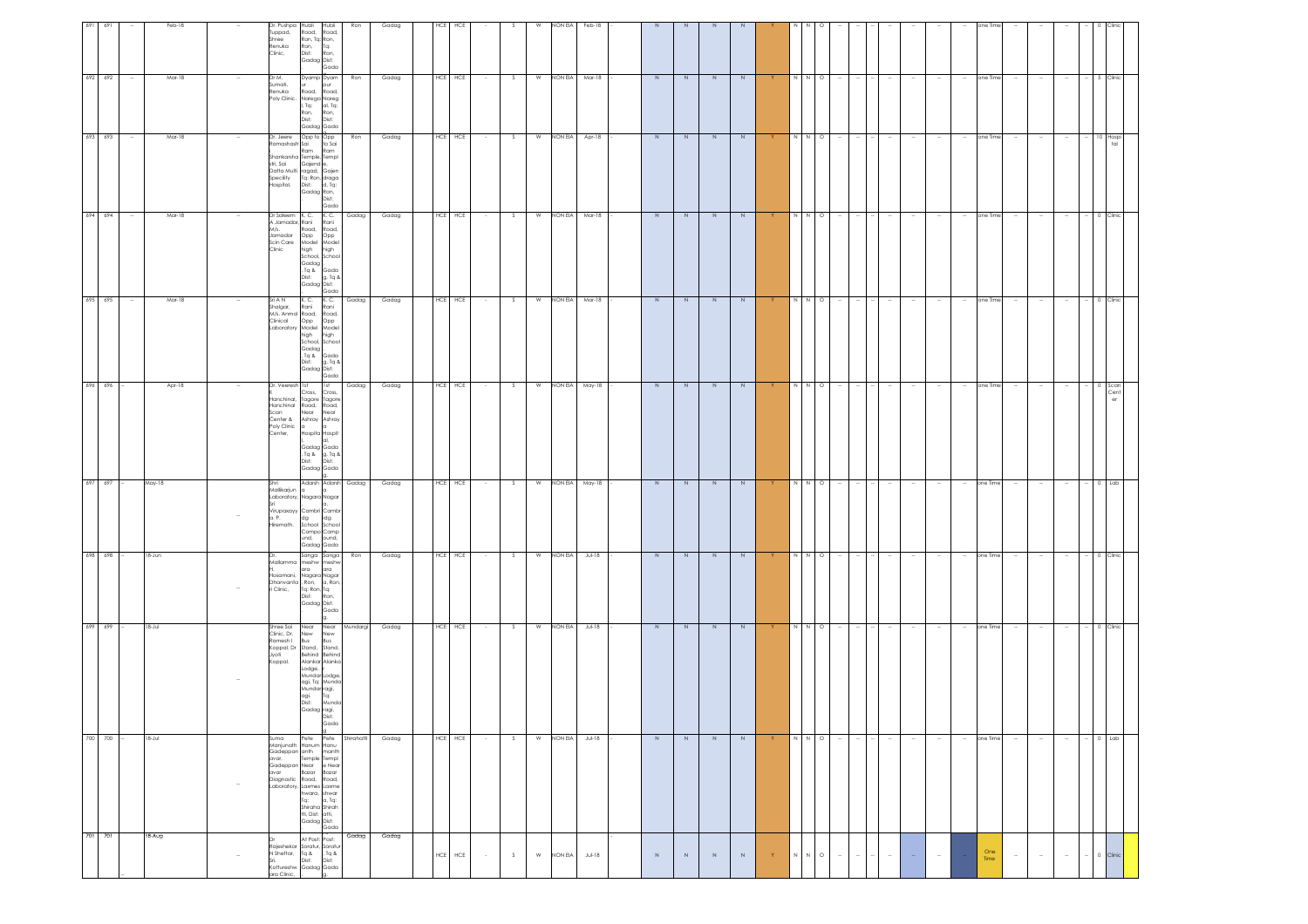| 702<br>702 | 8-Sep  |        | Daignostic                                                                                                              | padmashre LaxmeshLaxmes Shirahatti                                                                                                                                                          |                              | Gadag | $\sf{HCE}$  | HCE         |                  | S | ${\sf W}$     | NON EIA | $Sep-18$ | $\,$ N      | $\,N\,$ | $\,$ N      | $\,$ N $\,$ |                        |   | $\circ$                                                                                                |        |               |               |                          |            | One<br>Time        |        | $\sim$ | $\sim$         |              | .ab |
|------------|--------|--------|-------------------------------------------------------------------------------------------------------------------------|---------------------------------------------------------------------------------------------------------------------------------------------------------------------------------------------|------------------------------|-------|-------------|-------------|------------------|---|---------------|---------|----------|-------------|---------|-------------|-------------|------------------------|---|--------------------------------------------------------------------------------------------------------|--------|---------------|---------------|--------------------------|------------|--------------------|--------|--------|----------------|--------------|-----|
| 703 703    | 18-Oct |        | Mananda F<br>Badiger,<br>Shree<br>Chakra<br>Clinic,                                                                     | Manvi<br>Buildin<br>G. S.<br>g Opp<br>Manvi<br>Buildin<br>Veera<br>g Opp<br>bhadr                                                                                                           | Gadag                        | Gadag |             |             |                  |   |               |         |          |             |         |             |             |                        |   |                                                                                                        |        |               |               |                          |            |                    |        |        |                |              |     |
|            |        |        |                                                                                                                         | eshwa<br>Veerab<br>hadres<br>Templ<br>hwara<br>Temple, V.N.T.<br>V.N.T.<br>Road,<br>Road,<br>Gada<br>Gadag g, Tq &<br>, Tq & Dist:<br>Dist:<br>Gada<br>Gadaa c                              |                              |       | ${\sf HCE}$ | HCE         | $\sim$ $\sim$    | S | ${\mathsf W}$ | NON EIA | Oct-18   | $\,$ N $\,$ | $\,N\,$ | $\,$ N $\,$ | $\,$ N $\,$ | $\mathsf{Y}$ .         |   | N N O                                                                                                  | $\sim$ | $-1$          | $\sim$ $\sim$ | $\sim$                   | $\sim$ $-$ | Closed             | $\sim$ | $\sim$ | $\sim$         | $-$ 0 Clinic |     |
| 704 704    | 18-Oct |        | Sri. B.<br>Sivarami<br>Reddy, M/s. agi,<br>Vijayanag Dist:<br>ara Sugars<br>Pvt Ltd,                                    | pur<br>apur<br>Village, Village<br>Tq:<br>. Tq:<br>Mundar Munda<br>ragi,<br>Dist:<br>Gadag Gada                                                                                             | Mundargi                     | Gadag | ${\sf HCE}$ | ${\sf HCE}$ |                  | S | W             | NON EIA | Oct-18   | $\,$ N      | $\,N\,$ | $\,$ N $\,$ | $\,$ N      | Y                      |   | $N$ $N$ $\circ$ $\circ$                                                                                | $\sim$ | $\sim$        | $\sim$        |                          |            | $\frac{One}{Time}$ | $\sim$ | $\sim$ | $\sim$         | $-$ 0 Clinic |     |
| 705 705    | 18-Nov |        | Dr. M G<br>Shirahatti,<br>New Life<br>Clinic,                                                                           | Hamal Colony<br>Colony,<br>Gadag Gada<br>. Tq & g. Tq &<br>Dist: Dist:<br>Gadag Gada                                                                                                        | Gadag                        | Gadag | HCE         | ${\sf HCE}$ | $\sim$           | S | W             | NON EIA | Nov-18   | $\,$ N $\,$ | $\,N\,$ | $\,$ N      | $\,$ N $\,$ | Y                      |   | $\begin{array}{ccc} \mathbb{N} & \mathbb{N} & \mathbb{O} \end{array}$                                  | $\sim$ | $\sim$ 1      | $\sim$        | $\sim$                   | $\sim$     | $\frac{One}{Time}$ | $\sim$ | $\sim$ | $\sim$         | $-$ 0 Clinic |     |
| 706 706    | 18-Nov |        | Dr Girish N.<br>Mundawad Hebbal<br>Shri<br>Shivayoges Shiraha<br>hwara<br>Clinic,                                       | At:<br>atti<br>Post:<br>Tq:<br>tti, Dist:<br>Gada                                                                                                                                           | Shirah Shirahatti            | Gadag | HCE         | ${\sf HCE}$ | $\sim$           | S | ${\mathsf W}$ | NON EIA | Nov-18   | $\,$ N      | $\,N\,$ | $\,$ N $\,$ | $\,$ N $\,$ | Y                      |   | $\mathsf{N} \qquad \mathsf{N} \qquad \mathsf{O}$                                                       | $\sim$ | $\sim$        | $\sim$        |                          |            | $\frac{One}{Time}$ | $\sim$ | $\sim$ | $\sim$         | $-$ 0 Clinic |     |
| 707 707    | 18-Dec |        | Dr.<br>Sangamesh Post:<br>Hannikeri,<br>Shree Tq &<br>Sangamesh Dist:<br>Clinic,                                        | At:<br>Post:<br>Kanak<br>Kanaki<br>koppa<br>koppa, Tq &<br>Dist:<br>Gada<br>Gadag <sup>1</sup> g                                                                                            | Gadag Gadag                  |       | HCE         | ${\sf HCE}$ | $\sim$           | S | W             | NON EIA | Dec-18   | $\,$ N      | $\,N\,$ | N           | $\,$ N $\,$ | Y                      |   | $\mathbb N$ $\mathbb N$ $\mathbb O$                                                                    | $\sim$ | $\sim$        | $\sim$        | $\overline{\phantom{a}}$ | $\sim$     | One<br>Time        | $\sim$ | $\sim$ | $\sim$         | $-$ 0 Clinic |     |
| 708 708    | 18-Dec |        | Ningaraddi<br>Tirakannav<br>ar. Shri<br>Venkatesh<br>wara<br>Childrans<br>Clinic,                                       | Ron<br>Road,<br>Gajend<br>ragad,<br>Tq:<br>Gajend<br>ragad,<br>Dist:<br>Gadag                                                                                                               | Ron                          | Gadag | HCE         | HCE         | $\sim$           | S | W             | NON EIA | Dec-18   | $\,$ N      | $\,N\,$ | $\,$ N $\,$ | $\,$ N      | $\mid \mathsf{Y} \mid$ |   | $\begin{array}{ccc} \mathsf{N} & \mathsf{N} & \mathsf{O} \end{array}$                                  | $\sim$ | $\sim$        | $\sim$        |                          | $\sim$     | $\frac{One}{Time}$ | $\sim$ | $\sim$ | $\sim$         | $-$ 0 Clinic |     |
| 709 709    | 18-Dec |        | Puradappa No-06,<br>V Kamoji,<br>M/s<br>Merwade<br>Diagnostic<br>Lab,                                                   | No-06,<br>MIG-II,<br>HUDC<br>HUDCO Color<br>Colony<br>Gadag Gada<br>, Tq &<br>Dist:<br>g, Tq &<br>Dist:<br>Gadag Gada                                                                       | Gadag Gadag                  |       | ${\sf HCE}$ | HCE         | $\sim 10^{-1}$   | S | ${\mathsf W}$ | NON EIA | Dec-18   | $\,$ N $\,$ | $\,N\,$ | N           | $\,$ N $\,$ | Y                      |   | $N$ $N$ $\circ$ $\circ$                                                                                | $\sim$ | $\sim$ 1      | $\sim$        | $\sim$                   |            | One<br>Time        | $\sim$ | $\sim$ | $\sim 10^{-1}$ | $\sim$ 0 Lab |     |
| 710 710    | 19-Feb |        | Shwetha S.<br>Nilugal,<br>Shree<br>Basava<br>Clinic,                                                                    | vadoot vadoo Gadag Gadag<br>Nagara Naga<br>Betage Betag<br>Gadag Gada<br>. Tq & g, Tq &<br>Dist:<br>Dist:<br>Gadag Gada                                                                     |                              |       | ${\sf HCE}$ | HCE         | $\sim$ 100 $\pm$ | S | W             | NON EIA | Feb-19   | $\,$ N $\,$ | $\,N\,$ | $\,$ N $\,$ | $\,$ N $\,$ | Y                      |   | $\begin{array}{cccccccccccccc} \mathsf{N} & \mathsf{N} & \mathsf{O} & \cdots & \mathsf{N} \end{array}$ |        | $\sim$ $\sim$ | $-1$          | $\sim$                   | $\sim$     | One<br>Time        | $\sim$ | $\sim$ | $\sim$         | $-$ 0 Clinic |     |
| 711 711    | 19-Feb |        | d. N.<br>Naganur,<br>Basava<br>Clinic,                                                                                  | Post:<br>Post:<br>Konnur,<br>Konnu<br>Tq:<br>Tq:<br>Vivekanan Naragu Narag<br>nd,<br>Dist:<br>und,<br>Dist:<br>Gadag Gada                                                                   | Naragund Gadag               |       | HCE         | HCE         | $\sim$ 100 $\pm$ | S | ${\mathsf W}$ | NON EIA | Feb-19   | $\,$ N $\,$ | $\,N\,$ | $\,$ N $\,$ | $\,$ N $\,$ | $\mathsf{Y}$ .         |   | $\mathsf{N} \qquad \mathsf{N} \qquad \mathsf{O}$                                                       | $\sim$ |               | $\sim$        |                          |            | One<br>Time        | $\sim$ | $\sim$ | $\sim$         | $-$ 0 Clinic |     |
| 712 712    | 19-Feb |        | lalemani<br>Iranna<br>Basappa,                                                                                          | Gadag Gada<br>. Tq & g, Tq &<br>Dist: Dist:<br>Dist:<br>Daneshwari Gadag Gada<br>Ig.                                                                                                        | Gadag Gadag                  |       | <b>HCE</b>  | HCE         | $\sim$           | S | ${\mathsf W}$ | NON EIA | Feb-19   | $\,$ N      | $\,N\,$ | $\,$ N $\,$ | $\,$ N $\,$ |                        |   | $\mathsf{N} \qquad \mathsf{N} \qquad \mathsf{O}$                                                       | $\sim$ | $\sim$        | $\sim$        |                          |            | One<br>Time        | $\sim$ | $\sim$ | $\sim$         | $- 0$ Clinic |     |
| 713 713    | 19-Feb | $\sim$ | Clinic,<br>Dr. H. L.<br>Giraddi,<br>Shushruf<br>Clinic,                                                                 | Basarigi Buildin<br>dad g,<br>Buildin<br>Near<br>g, Near Ghand<br>Ghandi<br>Circle,<br>Circle<br>Gadag Gada<br>Journal of Grade<br>Dist: Dist:<br>Gadag Gada                                | gidad Gadag                  | Gadag | ${\sf HCE}$ | ${\sf HCE}$ | $\sim$           | S | W             | NON EIA | Feb-19   | $\,$ N $\,$ | N       | N           | $\,$ N $\,$ | Y.                     |   | $\mathsf{N}=\mathsf{N}=\mathsf{O}$                                                                     | $\sim$ | $\sim$        | $\sim$        | $\sim$                   | $\sim$     | $\frac{One}{Time}$ | $\sim$ | $\sim$ | $\sim$         | $-$ 0 Clinic |     |
| 714 714    | 19-Feb |        | Yamanur K. Cross, Road,<br>Krishnappa Mulgun Behind<br>Bhajantri,<br>Mathosri<br>Nursing<br>Home and<br>Scan<br>Centre, | Cross,<br>HODC<br>Mulgu<br>nd<br>$O$ 2nd<br>Road,<br>Nisarg<br>Road,<br>Behind<br><b>Trader</b><br>Nisarga ,<br>Traders, Gada<br>Gadag g, Tq &<br>, Tq &<br>Dist:<br>Dist:<br>Gada<br>Gadag | O <sub>2nd</sub> Gadag Gadag |       | $\sf{HCE}$  | ${\sf HCE}$ | $\sim$           | S | ${\mathsf W}$ | NON EIA | Feb-19   | $\,$ N      | $\,N\,$ | $\,$ N $\,$ | $\,$ N $\,$ | Y                      | N | $N$ 0                                                                                                  | $\sim$ | $\sim$        | $\sim$        | $\sim$                   |            | One<br>Time        | $\sim$ | $\sim$ | $\sim$         | $-$ 0 Clinic |     |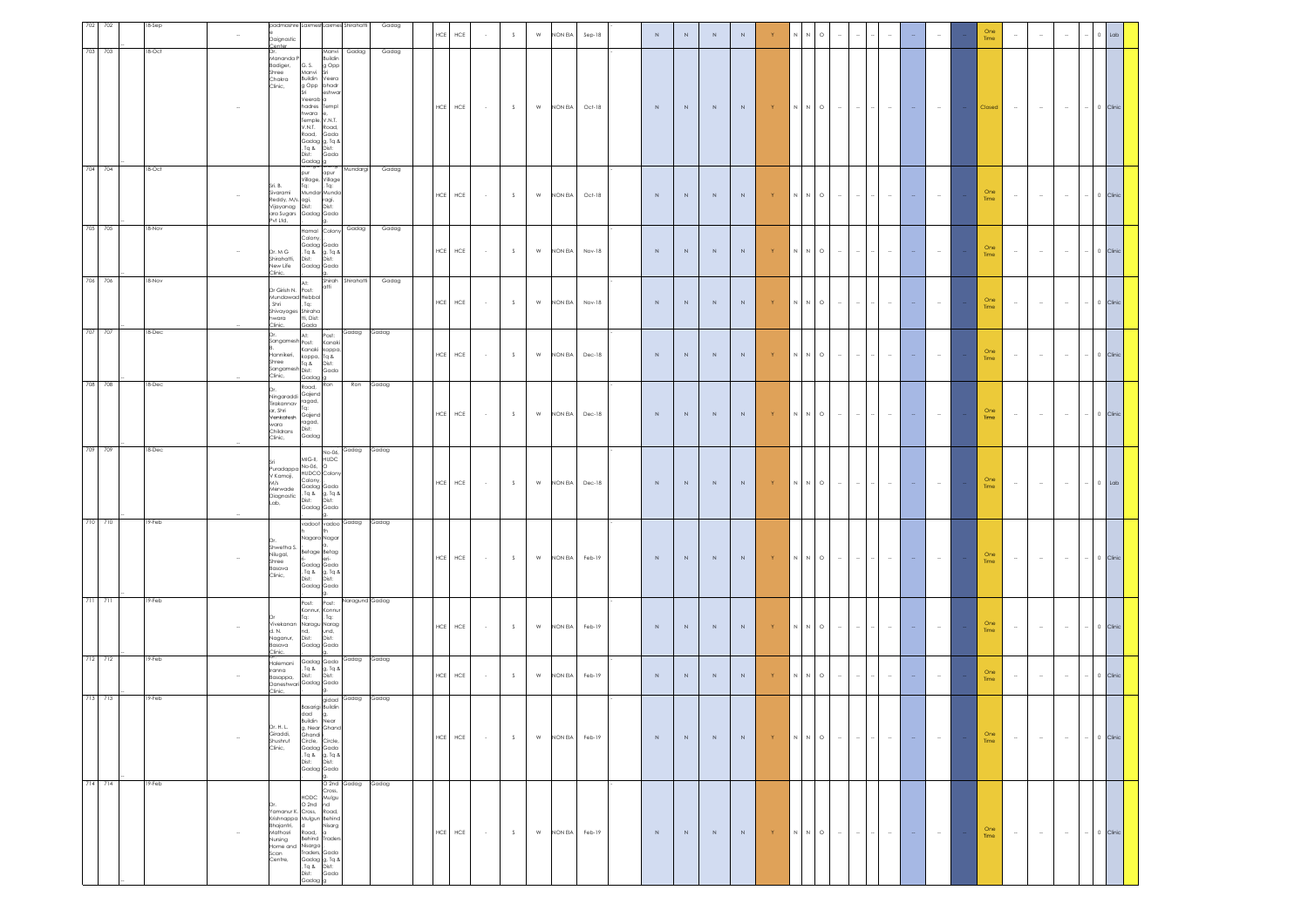| 715     | 715 | 19-Feb |        | Dr. Imran<br>Khan ITI,<br>Shifa Clinic,                                                                                                                 | #1748,<br>1748,<br>Gangi<br>Gangi<br>nadī,<br>nadi,<br>Near<br>Vear<br>Masjid,<br>vlasjid,<br>Gadag<br>Gada<br>Tq &<br>g, Tq &<br>Dist:<br>Dist:<br>Gadag<br>Gada                                            | Gadag                  | Gadag       | $HCE$<br>${\sf HCE}$      | $\sim 10^{-1}$ | S           | ${\sf W}$     | NON EIA | Feb-19      | $\,$ N $\,$ | $\,N\,$     | $\,$ N $\,$ | $\,$ N $\,$ | $-15$                                        | $\begin{array}{ccccccccccccc} \mathsf{N} & \mathsf{N} & \mathsf{O} & \cdots & \mathsf{N} \end{array}$ |        | $\sim$         | $\sim$ 1 | $\sim$ | $\sim$ $-$ | One<br>Time        | $\sim$ | $\sim$ | $\sim$ | $-1$   | 0 Clinic            |  |
|---------|-----|--------|--------|---------------------------------------------------------------------------------------------------------------------------------------------------------|--------------------------------------------------------------------------------------------------------------------------------------------------------------------------------------------------------------|------------------------|-------------|---------------------------|----------------|-------------|---------------|---------|-------------|-------------|-------------|-------------|-------------|----------------------------------------------|-------------------------------------------------------------------------------------------------------|--------|----------------|----------|--------|------------|--------------------|--------|--------|--------|--------|---------------------|--|
| 716 716 |     | 19-Feb |        | Dr. H. A<br>Veerendra<br>kumar,<br>Danvantri<br>clinic,                                                                                                 | Circle,<br>Jagruti<br>Circle,<br>Mundo<br>Mundar ragi,<br>agi, Tq: Tq:<br>Mundar Munda<br>agi,<br>ragi,<br>Dist:<br>Dist:<br>Gadag Gada                                                                      | Jagruti Mundargi Gadag |             | HCE<br>${\sf HCE}$        | $\sim 10^{-1}$ | $\mathsf S$ | W             | NON EIA | Feb-19      | $\,$ N      | $\,N\,$     | $\,$ N      | $\,$ N $\,$ | $-15$                                        | $N \qquad N \qquad O$                                                                                 | $\sim$ | $\sim$         | $\sim$ 1 | $\sim$ | $\sim$     | $\frac{One}{Time}$ | $\sim$ | $\sim$ | $\sim$ | $\sim$ | 0 Clinic            |  |
| 717 717 |     | 19-Feb |        | dra H.<br>Motekar.<br>Jeevan<br>Suraksha<br>Lab,                                                                                                        | NO:<br><b>CTS</b><br>1902/A<br>Sri NO: /126,<br>Raghaven 1902/A Narag<br>/126,<br>und,<br>Naragu Tq:<br>nd, Tq:<br>Narag<br>Naragu und,<br>nd, Dist:<br>nd,<br>Dist:<br>Gada<br>Gadag                        | Naragund Gadag         |             | HCE<br>${\sf HCE}$        | $\sim 10^{-1}$ | S           | ${\mathsf W}$ | NON EIA | Feb-19      | $\,$ N $\,$ | $\,$ N $\,$ | $\,$ N $\,$ | $\mathbb N$ | $-15$                                        | $N$ $N$ $\circ$ $O$                                                                                   | $\sim$ | $\sim$<br>$-1$ | $-1$     | $\sim$ | $\sim$     | One<br>Time        | $\sim$ | $\sim$ | $\sim$ | $\sim$ | $0$ Clinic          |  |
| 718 718 |     | 19-Feb |        | Dr Vittal<br>Shankrepp No: 05,<br>a Talwar, Ron<br>Karudagim<br>ath<br>Memorial<br>Nursing<br>Home,                                                     | Gajen<br>Gajend draga<br>ragad,<br>Ward<br>Ward<br>No: 05,<br>Ron<br>Road,<br>coad.<br>Gajen<br>Gajend<br>ragad.<br>draga<br>d. Tq<br>Тq<br>Gajend Gajen<br>ragad, draga<br>d, Dist:<br>Dist:<br>Gadag Gada  | Ron                    | Gadag       | <b>HCE</b><br>HCE         | $\sim$         | $\mathsf S$ | ${\sf W}$     | NON EIA | Feb-19      | $\,$ N      | $\,N\,$     | $\,$ N      | $\,$ N $\,$ | $-15$                                        | $N$ $N$ $\circ$ $O$                                                                                   | $\sim$ | $\sim$         | $\sim$   | $\sim$ | $\sim$     | $\frac{One}{Time}$ | $\sim$ | $\sim$ | $\sim$ |        | 0 Clinic            |  |
| 719 719 |     | 9-Mar  |        | Virupaksha Buildin<br>ууа<br>Hiremath,<br>Sanjeevini<br>Diagnostic<br>Laboratory.                                                                       | Huded<br>Huded Buildin<br>g, Opp<br>g, Opp Arani<br>Arani<br>Dress,<br>Dress,<br>gotes<br>Betage<br>eri.<br>Gada<br>Gadag                                                                                    |                        | Gadag Gadag | HCE<br>$HCE$              | $\sim$         | S           | W             | NON EIA | Mar-19      | $\,$ N      | $\,N\,$     | $\,$ N      | $\,$ N      | $\mid \mathsf{Y} \mid$                       | $N$ $N$ $O$                                                                                           | $\sim$ | $\sim$         | $\sim$   | $\sim$ | $\sim$     | $\frac{One}{Time}$ | $\sim$ | $\sim$ | $\sim$ | $\sim$ | $0$ Lab             |  |
| 720 720 |     | 19-Mar |        | Dr.<br>Jeetendra Circle,<br>S. Gajend<br>Ghorpade, ragad,<br>Sanjivini                                                                                  | K. K.<br>C.K.<br>Circle,<br>Gajen<br>traga                                                                                                                                                                   | Ron                    | Gadag       | HCE<br>HCE                | $\sim$         | S           | ${\mathsf W}$ | NON EIA | Mar-19      | $\,$ N      | $\mathbb N$ | $\,$ N      | $\,$ N $\,$ | $\mid \mathsf{Y} \mid$                       | $N \qquad N \qquad O$                                                                                 | $\sim$ | $\sim$         | $\sim$   | $\sim$ | $\sim$     | $\frac{One}{Time}$ | $\sim$ | $\sim$ | $\sim$ |        | 0 Clinic            |  |
| 721 721 |     | 19-Mar |        | Dr. Nijaguni nagou<br>Churchihal dar<br>math,<br>Churchihal Betage<br>math ri Tq &<br>Clinic,                                                           | Hucha nagou<br>dar<br>Galli,<br>Galli,<br>Betag<br>eri Tq<br>& Dist:<br>Dist:<br>Gada<br>Gadag                                                                                                               | Gadag                  | Gadag       | HCE<br>${\sf HCE}$        | $\sim$ $\sim$  | S           | ${\mathsf W}$ | NON EIA | 19-Mar      | $\,$ N $\,$ | $\,$ N $\,$ | N           | $\,$ N $\,$ | Y                                            | $N$ $N$ $Q$                                                                                           | $\sim$ | $\sim$         | $\sim$   | $\sim$ | $\sim$     | One<br>Time        | $\sim$ | $\sim$ | $\sim$ | ÷      | 0 Clinic            |  |
| 722 722 |     | 19-Mar |        | ViruPaksha<br>gouda. F.<br>Patil, Patil<br>Clinic,                                                                                                      | Opp<br>Taluka<br>Taluka<br>Hospit<br>Hospita<br>Shirah<br>Shiraha<br>atti,<br>Dist:<br>tti, Dist:<br>Gadag Gada                                                                                              | Shirahatt              | Gadag       | $\sf{HCE}$<br>${\sf HCE}$ | $\sim 10$      | $\mathsf S$ | ${\sf W}$     | NON EIA | 19-Mar      | $\,$ N      | $\,N\,$     | N           | $\,$ N $\,$ | $\langle \mathbf{Y} \rangle$                 | $N$ $\,N$ $\,$ $\,$ O $\,$                                                                            | $\sim$ | $\sim$         | $\sim$   | $\sim$ | $\sim$     | $\frac{One}{Time}$ | $\sim$ | $\sim$ | $\sim$ | $-1$   | 0 Clinic            |  |
| 723 723 |     | 19-May |        | Sandhvara Sainath<br>ni V<br>Kalaburgi,<br>Sri Sainath<br>Clinic,<br>Dasara Oni, , Tq &<br>Dasara Oni, , Tq &<br>Gadag, Tq   Dist:<br>& Dist:<br>Gadag. | Sandh<br>Dr.<br>rarani<br>Sandhy<br>arani V<br>Kalabu<br>Kalabur rgi, Sri<br>gi, Sri<br>Sainat<br>Clinic,<br>Clinic.<br>Dasara Dasara<br>Duni, Dhi,<br>Gadag Gada<br>Thi 8 g, Tq 8<br>Dist:<br>Gadag<br>Gada | Gadag                  | Gadag       | HCE<br>${\sf HCE}$        | $\sim 10^{-1}$ | S           | ${\mathsf W}$ | NON EIA | 19-Mar      | $\,$ N $\,$ | $\,$ N $\,$ | $\,$ N $\,$ | $\mathbb N$ | $\langle \langle \mathbf{Y} \rangle \rangle$ | NNO -                                                                                                 |        | $\sim$         | $\sim$ 1 | $\sim$ | $\sim$     | One<br>Time        | $\sim$ | $\sim$ | $\sim$ |        | 0 Clinic            |  |
| 724 724 |     | 19-Jun | $\sim$ | Shambhulin Gadag<br>ga Purad, , Tq &<br>Atreya Dist:<br>Hospital,                                                                                       | Dr. S.<br>Dr. S. V. Davad<br>Davadi i Road,<br>Road,<br>Shivan<br>and<br>Shivan<br>and<br>Nagar<br>Nagara a,<br>Gada<br>g, Tq &<br>Dist:<br>Gada<br>Gadag                                                    | Gadag                  | Gadag       | HCE<br>${\sf HCE}$        | $\sim 10^{-1}$ | S           | ${\sf W}$     | NON EIA | 19-Jun      | $\,$ N $\,$ | N           | N           | $\,$ N $\,$ | Y                                            | $N$ $N$ $\circ$ $\circ$                                                                               | $\sim$ | $\sim$         | $\sim$   | $\sim$ | $\sim$     | $\frac{One}{Time}$ | $\sim$ | $\sim$ | $\sim$ | $-1$   | $\frac{Hospi}{tal}$ |  |
| 725 725 |     | 19-Jul | $\sim$ | aswami<br>Hiremath,<br>Dhanvanta Gadag<br>i Clinic,                                                                                                     | Bazar,<br>Near<br>Bazar,<br>Near<br>Chava<br>Chava<br>di<br>di<br>Cross,<br>Cross,<br>Damba Damb<br>l, Tq;<br>al, Tq:<br>Shivakumar Mundar Munda<br>nas.<br>Dist:<br>ragi,<br>Dist:<br>Gada                  | Mundargi               | Gadag       | HCE<br>${\sf HCE}$        | $\sim$         | $\mathsf S$ | ${\sf w}$     | NON EIA | $19 - J$ ul | $\,$ N      | $\,$ N $\,$ | $\,$ N $\,$ | $\,$ N $\,$ | $\langle \mathbf{Y} \rangle$                 | $N$ $N$ $O$                                                                                           | $\sim$ | $\sim$         | $\sim$   | $\sim$ | $\sim$     | $\frac{One}{Time}$ | $\sim$ | $\sim$ | $\sim$ | L.     | $0$ Hospi           |  |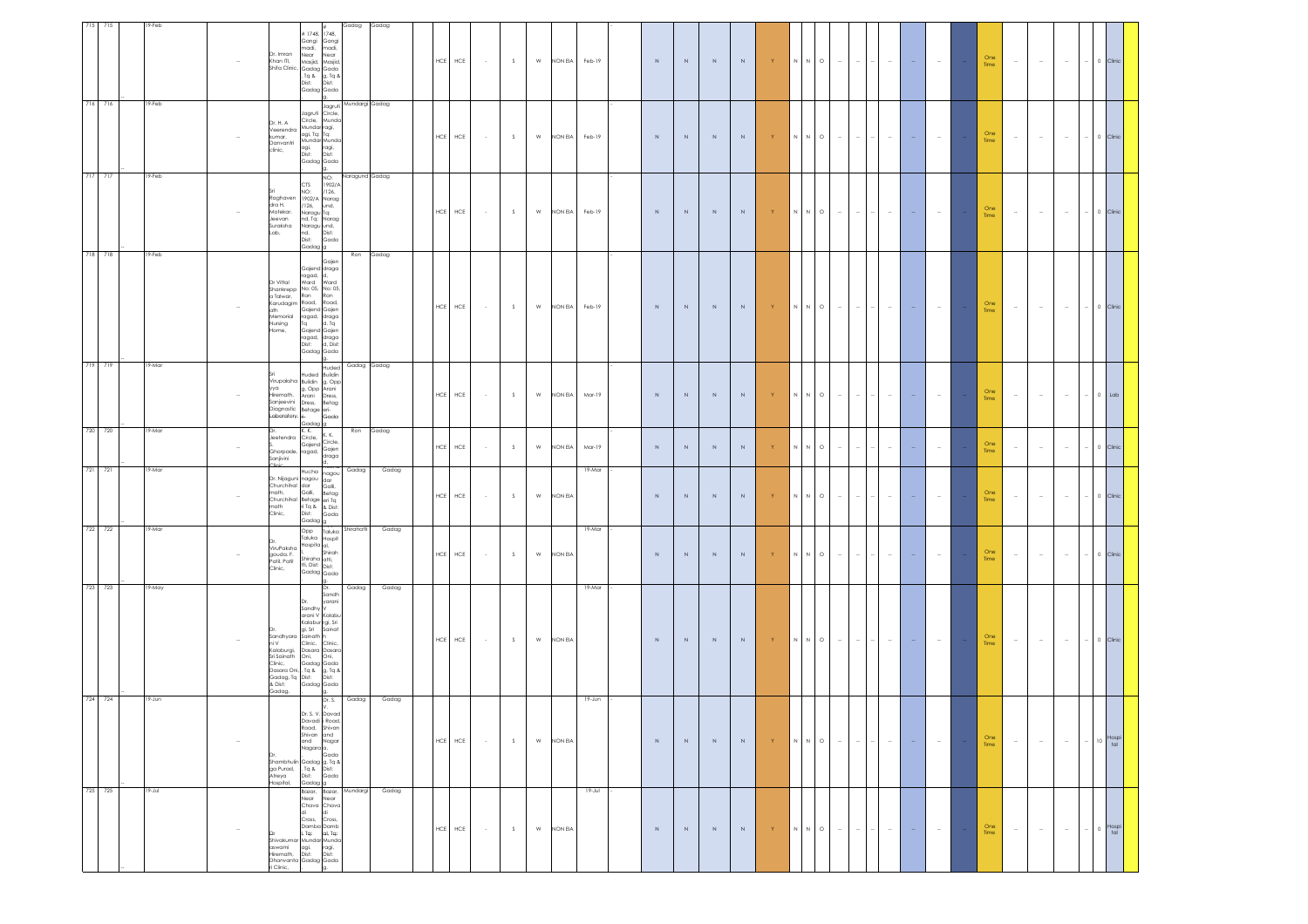| 726     | 726 | 9-Aug  | Shiraha <sub>atti</sub>                                                                                                                                                                                                                                                                                                       | Gadag                                                          | Gadag |             |             |                |             |                           |         | 19-Aug   |             |                        |             |             |                                |                                                                                                            |                                    |        |        |                 |             |             |        |        |        |        |                                          |
|---------|-----|--------|-------------------------------------------------------------------------------------------------------------------------------------------------------------------------------------------------------------------------------------------------------------------------------------------------------------------------------|----------------------------------------------------------------|-------|-------------|-------------|----------------|-------------|---------------------------|---------|----------|-------------|------------------------|-------------|-------------|--------------------------------|------------------------------------------------------------------------------------------------------------|------------------------------------|--------|--------|-----------------|-------------|-------------|--------|--------|--------|--------|------------------------------------------|
|         |     |        | Compl<br>ex,<br>$\alpha$ . Solomon Hatala<br>Chelligh.<br>aeri<br>iolomon<br>$\begin{array}{l} \text{wadd,} \\ \text{Gaday} \\ \text{Eq} \\ \text{Eq} \\ \text{N} \\ \text{Dir} \end{array} \hspace{-5pt} \begin{array}{l} \text{wadd} \\ \text{Gada} \\ \text{g, Tq} \\ \text{Dir} \end{array}$<br>Clinic,<br>Dist:<br>Gadag | Compl<br>ex,<br>Hatala<br>geri<br>Road,<br>ar<br>Dist:<br>Gada |       |             | $HCE$ $HCE$ | $\sim$ $\sim$  | $\mathsf S$ | ${\sf W}$                 | NON EIA |          | $\,$ N $\,$ | $\mathbb N$            | $\,$ N $\,$ | $\mathbb N$ | $\mathbf{Y}$                   | $\mathsf{N} \qquad \mathsf{N} \qquad \mathsf{O}$                                                           | $\sim$<br>$\bar{a}$                | $\sim$ |        |                 |             | One<br>Time | $\sim$ | $\sim$ | $\sim$ |        | 0 Clinic                                 |
| 727 727 |     | 19-Aug | Mullan Mullan<br>bhai<br>Cross,<br>Cross, Cross,<br>Ron, Tq: Ron,<br>Ron, Tq:<br>Shivaleela<br>.<br>Sangalad,<br>Ron,<br>Dist:<br>Ayush<br>Clinic,<br>Dist: Ron,<br>Gadag Dist:                                                                                                                                               | Gadag<br>bhai<br>Gada                                          | Gadag | <b>HCE</b>  | ${\sf HCE}$ | $\sim$         | $\mathsf S$ | ${\sf w}$                 | NON EIA | $19-Aug$ | $\mathbb N$ | $\,$ N $\,$            | $\,$ N      | $\,$ N $\,$ | $\langle \mathbf{Y} \rangle$   | $\,N\,$ $\,$ $\,$ N $\,$ $\,$ O $\,$                                                                       | $\sim$<br>$\sim$                   | $\sim$ |        |                 |             | One<br>Time | $\sim$ | $\sim$ | $\sim$ | $-1$   | 0 Clinic                                 |
| 728 728 |     | 19-Aug | .<br>Buildin<br>Laxmes Laxme<br>hwara, shwar<br>Sharanayy<br>Tq:<br>a M. Laxmes Laxme<br>Binkadakat hwara, shwar<br>i,<br>Sinkadakat Gadag Gada<br>Clinic,                                                                                                                                                                    | Dharan Dhara Shirahatti<br>Buildin<br>a, Tq:                   | Gadag | HCE         | HCE         | $\sim$         | S           | ${\sf w}$                 | NON EIA | $19-Aug$ | N           | $\,$ N                 | N           | N           | $\langle \mathbf{Y} \rangle$   | N N O                                                                                                      | $\sim$<br>$\sim$                   | $\sim$ | $\sim$ |                 |             | One<br>Time | $\sim$ | $\sim$ | $\sim$ |        | 0 Clinic                                 |
| 729 729 |     | 19-Sep | Shri S B<br>Siddalinga 197/2, Munda<br>Shivachary Mundar ragi,<br>a Swamiji<br>agi, Tq: Tq:<br>Mundar Munda<br>lyurvedic<br>Medical<br>agi,<br>Dist:<br>College<br>Gadag Gada<br>and<br>lospital,<br>lg.                                                                                                                      | Gadag<br>No:<br>ragi,<br>Dist:                                 | Gadag | ${\sf HCE}$ | HCE         | $\sim$         | $\mathsf S$ | $\circ$                   | NON EIA | $19-Aug$ | Y           | $\mid \mathsf{Y} \mid$ | $\,$ N $\,$ | $\,$ N $\,$ | $\langle \mathbf{Y} \rangle$   | $\mathbb N$ $\mathbb N$ $\mathbb O$                                                                        | $\sim$<br>$\sim$                   | $\sim$ | $\sim$ |                 | $-09 - 202$ |             | $\sim$ | $\sim$ | $\sim$ |        | $- 100$ Hospi                            |
| 730 730 |     | 19-Oct | Opp High<br>Muncip School<br>al High<br>School, Station<br>Station Road,<br>Dr Bhavan<br>Road, Gada<br>Gadag g, Tq &<br>Tq & Dist:<br>Dist: Gada<br>Pratik<br>, .a<br>Khona,<br>Hans Hi-<br>ech Lab,<br>Gadag g                                                                                                               | Gadag<br>Opp<br>Munci<br>pal<br>High                           | Gadag |             | $HCE$ $HCE$ | $\sim 10^{-1}$ | S           | $\mathbf{w}$ .            | NON EIA | 19-Oct   | $\,$ N $\,$ | $\mathbb N$            | $\mathbb N$ | $\mathbb N$ | $\langle \mathbf{Y} \rangle$   | $\begin{array}{cccccccccccccc} \mathsf{N} & \mathsf{N} & \mathsf{O} & \mathsf{I} & \mathsf{m} \end{array}$ | $\sim$                             | $\sim$ | $\sim$ | $\sim$          |             | one Time    | $\sim$ | $\sim$ | $\sim$ | $\sim$ | 0 Scan<br>Cent<br>er                     |
| 731 731 |     | 19-Oct | Kasaba a Oni,<br>Oni,<br>Main<br>Road, Narag<br>kaad, Naragu<br>Ind, Tq: Tq:<br>Ind, Tq: Naragu<br>Ind, Und,<br>Dist: Dist:<br>shivakumar nd,<br>Shivakumar nd,<br>. Patil, Shri Dist:<br>Shivanand Gadag Gada<br>lospital,                                                                                                   | Naragund<br>Main<br>Road,                                      | Gadag |             | $HCE$ $HCE$ | $\sim$ $\sim$  | $\mathsf S$ | $\ensuremath{\mathsf{W}}$ | NON EIA | 19-Oct   | $\,$ N      | $\mathbb N$            | $\,$ N $\,$ | $\,$ N $\,$ | $\langle \mathsf{Y} \rangle$ . |                                                                                                            | $\sim$<br>$\sim$                   | $\sim$ | $\sim$ | $\sim$          |             | one Time    | $\sim$ | $\sim$ | $\sim$ |        | $-$ 10 $\frac{\text{Hospi}}{\text{tal}}$ |
| 732 732 |     | 19-Oct | Ambab <sub>ni</sub><br>havani Templ<br>Temple, e,<br>Mulgun Mulgu<br>u<br>Road,<br>Kulakami<br>kada, kada,<br>Gadag Gada<br>, Tq & g, Tq &<br>Dist: Dist:<br>Gadag Gada<br>Savita V,<br>Matoshree<br>Scan<br>enter,<br>g.                                                                                                     | Gadag<br>bhava<br>nd<br>Road.                                  | Gadag | ${\sf HCE}$ | ${\sf HCE}$ | $\sim$         | $\mathsf S$ | ${\sf w}$                 | NON EIA | 19-Oct   | $\,$ N      | $\mathbb N$            | $\mathbb N$ | $\,$ N $\,$ | $\langle \mathsf{Y} \rangle$   | $\,N\,$ $\,$ $\,$ N $\,$ $\,$ O $\,$                                                                       | $\sim$<br>$\overline{\phantom{a}}$ | $\sim$ | $\sim$ |                 |             | one Time    | $\sim$ | $\sim$ | $\sim$ |        | $\circ$                                  |
| 733 733 |     | 19-Oct | Near<br>Basave Circle,<br>shwara Main<br>Circle, Road,<br>Main Shirah<br>Road, atti,<br>Shiraha Tq:<br>Dr Prasad<br>'ukaram<br>tti, Tq: Shirah<br>Mahendrak Shiraha atti,<br>ar, tti, Dist: Dist:<br>Aahendrak Gadag Gada<br>r Clinic,                                                                                        | Basav Shirahatti<br>eshwa                                      | Gadag |             | HCE HCE     | $\sim$ $\sim$  | S           | $\ensuremath{\mathsf{W}}$ | NON EIA | 19-Oct   | $\,$ N $\,$ | $\,$ N $\,$            | $\mathbb N$ | $\,$ N $\,$ | $\langle \mathbf{Y} \rangle$   |                                                                                                            | $\sim$                             | $\sim$ | $\sim$ | $\sim$ $-$      |             | - one Time  | $\sim$ | $\sim$ | $\sim$ |        | $-$ 0 Clinic                             |
| 734 734 |     | 19-Oct | g.<br>Old Old<br>D.C D.C<br>Office Office<br>Circle, Circle,<br>Gulappa.<br>Sevagapp Gadag Gada<br>Sevagapp Gadag Gada<br>Shree Dist: Dist:<br>anavar,<br>lasaveshw<br>Gadag Gada<br>ara Clinic,                                                                                                                              | Gadag                                                          | Gadag |             | $HCE$ $HCE$ | $\sim$         | S           | ${\sf W}$                 | NON EIA | 19-Oct   | $\,$ N $\,$ | $\,N\,$                | $\,$ N $\,$ | $\,$ N      | $\langle \mathsf{Y} \rangle$   | $\,N\,$ $\,$ $\,$ N $\,$ $\,$ O $\,$                                                                       | $\sim$<br>$\sim$                   | $\sim$ | $\sim$ | $\sim$          |             | ne Tim      | $\sim$ | $\sim$ | $\sim$ |        | $\circ$ 1                                |
| 735 735 |     | 19-Oct | Cross,<br>K. C.<br>Cross, Cross,<br>K.C. K.C.<br>Rani Rani<br>Road, Popp<br>Opp Opp<br>Marath Marat<br>ha<br>la.<br>Mandal Mand<br>Annapurna a,<br>lo.<br>Gadag Gada<br>---<br>Harakuni, Tq & g Tq &<br>Sangamesh Dist: Dist:<br>.<br>vara<br>tospital,<br>Gadag Gada                                                         | Gadag                                                          | Gadag |             | $HCE$ $HCE$ | $\sim$         | S           | $\ensuremath{\mathsf{W}}$ | NON EIA | 19-Oct   | $\,$ N      | $\,N\,$                | $\,N$       | $\,$ N $\,$ | $\langle \mathbf{Y} \rangle$   | $\begin{array}{ccccccccc} \mathsf{N} & \mathsf{N} & \mathsf{C1} & \cdots & \cdots \end{array}$             | $\omega$                           | $\sim$ | $\sim$ | $\sim 10^{-11}$ | $\sim$      | one Time    | $\sim$ | $\sim$ | $\sim$ |        | $-$ 10 $\frac{\text{Hospi}}{\text{tal}}$ |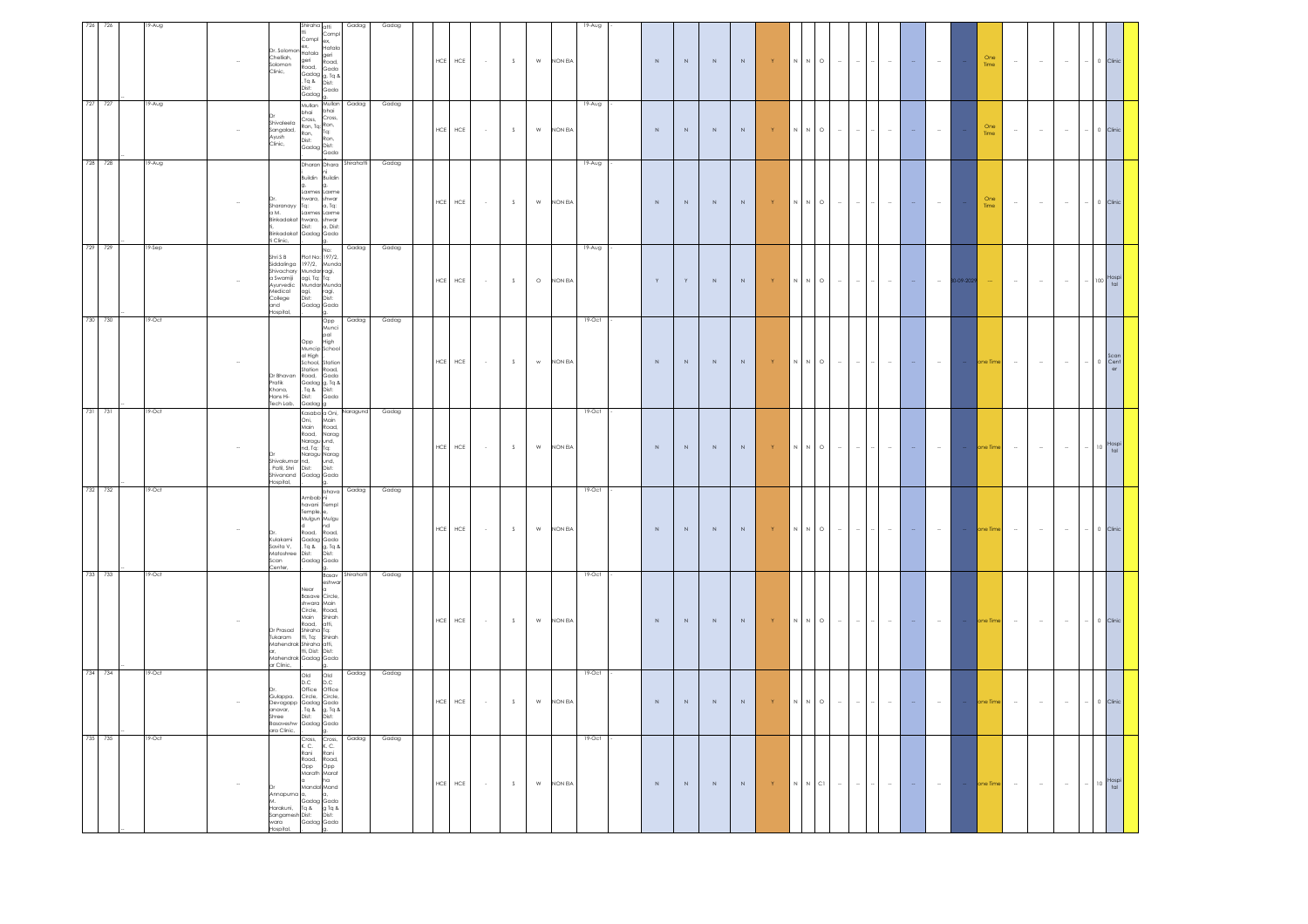| 736 736 | 9-Nov    |        |                                                                                                                                               |                                                                                                                                                                                                                                                                            | Gadag        | Gadag |             |             |        |                |               |           | $11-NO$    |             |             |             |             |                                              |             |                                                                       |          |        |        |        |                 |                     |        |        |        |                  |     |
|---------|----------|--------|-----------------------------------------------------------------------------------------------------------------------------------------------|----------------------------------------------------------------------------------------------------------------------------------------------------------------------------------------------------------------------------------------------------------------------------|--------------|-------|-------------|-------------|--------|----------------|---------------|-----------|------------|-------------|-------------|-------------|-------------|----------------------------------------------|-------------|-----------------------------------------------------------------------|----------|--------|--------|--------|-----------------|---------------------|--------|--------|--------|------------------|-----|
|         |          |        | Rajeshwar<br>Clinic,                                                                                                                          | anch<br>Panch<br>ikshar<br>akshari<br>www.com<br>Juktim<br>Nagar,<br>Juktima ath<br>Buildir<br>Buildin<br>Anand<br>g,<br>Anand<br>Ashra<br>Ashram<br>Road,<br>oad<br>Gadag Gada<br>, Tq & g, Tq &<br>g, Tq &<br>Dist:<br>Dist <sup>-</sup><br>B. Patil, Sai Gadag Gada     |              |       | $HCE$       | ${\sf HCE}$ | $\sim$ | S              |               | W NON EIA |            | $\mathbb N$ | $\mathbb N$ | N           | N           | $\langle \langle \mathsf{Y} \rangle \rangle$ |             | $N$ $N$ $\circ$ $\circ$                                               | $\sim$   | $\sim$ | $\sim$ |        |                 | one Time            | $\sim$ | $\sim$ |        | 0 Clinic         |     |
| 737 737 | 19-Nov   |        | massani)<br>Swara<br>Clinic.                                                                                                                  | Savad atti<br>atti<br>oad,<br>Road,<br><br>252/A.<br>252/A,<br>6th<br>Galli,<br>6th Galli,<br>Galli, Dand<br>Danda pur,<br>Danda<br>pur,<br>Narag<br>Naragu und,<br>nd, Tq: Tq:<br>Naragu Narag<br>und,<br>Dr. Soumya nd, und,<br>M Gondi, Dist: Dist:<br>Swara Gadag Gada | Naragund     | Gadag | ${\sf HCE}$ | $\sf{HCE}$  | $\sim$ | S              | w             | NON EIA   | 11-Nov     | $\,$ N      | $\mathbb N$ | $\mathbb N$ | $\mathbb N$ | $\langle \langle \mathsf{Y} \rangle \rangle$ |             | $\mathbb N$ $\quad \mathbb N$ $\quad$ $\mathbb O$                     | $\sim$   | $\sim$ | $\sim$ |        | $\sim 10^{-11}$ | - one Time          | $\sim$ | $\sim$ | $\sim$ | 0 Clinic         |     |
| 738 738 | 19-Nov   |        | Dr. Ramesh<br>M. Ganji,<br>Padma<br>Jental<br>Clinic,                                                                                         | h Oni,<br>h Oni,<br>Near<br>CSI<br>Near<br>CSI<br>Hospita Hospit<br>Betage Betag<br>F, Tq & er, Tq<br>Dist: & Dist:<br>Gadag Gada                                                                                                                                          | Gadag        | Gadag | $HCE$ $HCE$ |             | $\sim$ | S              | ${\sf w}$     | NON EIA   | 11-Nov     | $\mathbb N$ | N           | $\mathbb N$ | $\mathbb N$ | $-15$                                        |             | $\mathbb N$ $\mathbb N$ $\mathbb O$                                   | $\sim$   | $\sim$ | $\sim$ |        | $\sim$          | one Time            | $\sim$ | $\sim$ | $\sim$ | $-$ 0 Clinic     |     |
| 739 739 | $12-Dec$ |        | Patanjali<br>Chikitsalav<br>$a$ and<br>store.                                                                                                 | Bhoost<br>Bhoost<br>Dr.<br>Rudranna Buildin Buildin<br>G. Gulaguli, Road, Road,<br>Gadag Gada                                                                                                                                                                              | Gadag        | Gadag | HCE         | ${\sf HCE}$ | $\sim$ | S              | ${\sf W}$     | NON EIA   | 12-Dec     | $\mathbb N$ | $\mathbb N$ | N           | $\mathbb N$ | $\langle \mathbf{Y} \rangle$                 |             | $\begin{array}{ccc} \mathsf{N} & \mathsf{N} & \mathsf{O} \end{array}$ | $\omega$ | $\sim$ | $\sim$ | $\sim$ | $\sim$          | one Tim             | $\sim$ | $\sim$ | $\sim$ | 0 Clinic         |     |
| 740 740 | 12-Dec   |        | Chandru<br>Lamani,<br>Balaji                                                                                                                  | Laxmes Laxme Shirahatti<br>hwara,<br>shwar<br>a, Tq:<br>Tq:<br>.axmes<br>axme<br>hwara, shwar<br>Dist: a, Dist:<br>a, Dist:<br>Gadag Gada                                                                                                                                  |              | Gadag | $\sf{HCE}$  | ${\sf HCE}$ | $\sim$ | S              | ${\sf W}$     | NON EIA   | $12 - Dec$ | $\mathbb N$ | $\mathbb N$ | $\mathbb N$ | $\mathbb N$ | $\langle \mathbf{Y} \rangle$                 |             | $\mathbb N$ $\mathbb N$ $\mathbb O$                                   | $\sim$   |        | $\sim$ |        | $\sim$          | one Time            | $\sim$ | $\sim$ | $\sim$ | 0 Clinic         |     |
| 741 741 | 2-Dec    |        | Clinic.<br>Dr Lingaraj<br>R Radder.<br>/aradani<br>Clinic.                                                                                    | Narega Nareg<br>I, Tq: al, Tq:<br>Gajend Gajen<br>ragad, draga<br>Dist: d, Dist:<br>Gadag Gada                                                                                                                                                                             | Ron          | Gadag | $HCE$       | ${\sf HCE}$ | $\sim$ | S              | ${\sf w}$     | NON EIA   | 12-Dec     | $\mathbb N$ | $\mathbb N$ | $\mathbb N$ | $\mathbb N$ | $\langle \mathbf{Y} \rangle$                 |             | $N$ $N$ $O$                                                           | $\sim$   | $\sim$ | $\sim$ | $\sim$ | $\sim$          | one Time            | $\sim$ | $\sim$ | $\sim$ | 0 Clinic         |     |
| 742 742 | $12-Dec$ | $\sim$ | Dr Chandru<br>R Allur.<br>Clinic.                                                                                                             | Gadag Gada<br>. Tq & g, Tq &<br>Dist:<br>Dist:<br>vinaravasu Cadag Gada                                                                                                                                                                                                    | Gadag        | Gadag | $\sf{HCE}$  | ${\sf HCE}$ | $\sim$ | $\mathbb{S}^-$ | ${\sf w}$     | NON EIA   | 12-Dec     | $\,$ N      | $\,$ N $\,$ | $\,$ N $\,$ | $\mathbb N$ | $\langle \mathsf{Y} \rangle$                 | $\mathbb N$ | $\circ$                                                               | $\sim$   |        | $\sim$ |        | $\sim$          | ne Tim              | $\sim$ | $\sim$ | $\sim$ | $\,$ 0<br>Clinic | Pvl |
| 743 743 | 20-Jan   |        |                                                                                                                                               | Bazar<br>Bazar<br>Main<br>Main<br>Road,<br>Road,<br>Dr Prakash Belava Belava<br>S Meti, Meti Belava Inaki,<br>Ta Ta Ta Ron<br>Ron,<br>Dist:<br>Dist:<br>Gada<br>Gadag                                                                                                      | Ron          | Gadag | $\sf{HCE}$  | ${\sf HCE}$ | $\sim$ | $\mathbb{S}^-$ | ${\sf w}$     | NON EIA   | 20-Jan     | $\,$ N $\,$ | $\mathbb N$ | $\mathbb N$ | $\mathbb N$ | $\langle \mathbf{Y} \rangle$                 | $\,$ N $\,$ | $\circ$<br>N                                                          | $\sim$   |        | $\sim$ |        | $\sim$          | ine Time            | $\sim$ | $\sim$ | $\sim$ | 0 Clini          |     |
| 744 744 | 20-Jan   |        | .<br>Dr. S. S.<br>Pattanashe<br>iangamest<br>vara<br>Clinic,                                                                                  | KHB<br>Colony,<br>MIG-<br>215,<br>Ragha<br>215,<br>Ragha<br>vendr<br>vendra<br>Nagar<br>Nagara<br>,<br>Gadag Gada<br>, Tq & Dist:<br>Dist: Dist:<br>, Tq &<br>Dist:<br>Gado<br>Gadag                                                                                       | Colony Gadag | Gadag | ${\sf HCE}$ | ${\sf HCE}$ | $\sim$ | S              | ${\sf W}$     | NON EIA   | 20-Jan     | $\,$ N      | $\mathbb N$ | $\mathbb N$ | $\mathbb N$ | $\langle \langle \mathsf{Y} \rangle \rangle$ |             | $\,N\,$ $\,$ $\,$ N $\,$ $\,$ O $\,$                                  | $\sim$   | $\sim$ | $\sim$ | $\sim$ | $\sim$ $-$      | one Time            | $\sim$ | $\sim$ | $\sim$ | 0 Clini          | Pvt |
| 745 745 | 20-Jan   | ÷,     | Dr A V<br>Naregal,<br>(umareshy                                                                                                               | Jakkali, <sup>Jakkali</sup><br>Tq:<br>Tq: Ron.<br>Dist:<br>Ron,<br>Gadag Dist:<br>Gada                                                                                                                                                                                     | Ron          | Gadag | ${\sf HCE}$ | ${\sf HCE}$ | $\sim$ | S              | ${\sf W}$     | NON EIA   | 20-Jan     | $\,$ N      | $\mathbb N$ | $\,$ N $\,$ | $\,$ N $\,$ | Y                                            | N           | N<br>$\circ$                                                          | $\sim$   | $\sim$ | $\sim$ |        | $\sim$          | ine Time            | $\sim$ | $\sim$ | $\sim$ | 0 Clini          |     |
| 746 746 | 20-Feb   |        | ara Clinic,<br>= = ;= : ;<br>Director,<br>Poly Clinic<br>/eterinary<br>Poly Clinic,<br>IominA<br>lusbandar<br>vand<br>Veterinary<br>iervices, | Opp Opp<br>Old Bus<br>Stand, Bus<br>Cart Stond<br>Gadag Gada                                                                                                                                                                                                               | Gadag        | Gadag | ${\sf HCE}$ | ${\sf HCE}$ | $\sim$ | S              | ${\sf W}$     | NON EIA   | 20-Feb     | $\mathbb N$ | $\mathbb N$ | $\mathbb N$ | $\mathbb N$ | $\langle \mathbf{Y} \rangle$                 |             | $\mathbb N$ $\mathbb N$ $\mathbb O$                                   | $\sim$   | $\sim$ | $\sim$ | $\sim$ | $\sim$          | one Time            | $\sim$ | $\sim$ | $\sim$ |                  |     |
| 747 747 | 20-Feb   |        | Mahantasy<br>amy. S.<br>Chappann<br>math,<br>Ayush<br>Clinic,                                                                                 | Gadag g,<br>, Shivan<br>Shivan<br>and<br>and<br>Nagar<br>Nagara a,<br>Gada<br>Gadag                                                                                                                                                                                        | Gadag        | Gadag | <b>HCE</b>  | ${\sf HCE}$ | $\sim$ | S              | ${\mathsf W}$ | NON EIA   | $20 - Feb$ | $\mathbb N$ | $\mathbb N$ | $\mathbb N$ | $\mathbb N$ | $\langle \mathbf{Y} \rangle$                 |             | $\mathbb N$ $\quad \mathbb N$ $\quad$ $\mathbb O$                     | $\sim$   |        | $\sim$ |        | $\sim$          | <sub>i</sub> ne Tim | $\sim$ | $\sim$ | $\sim$ | $\circ$          |     |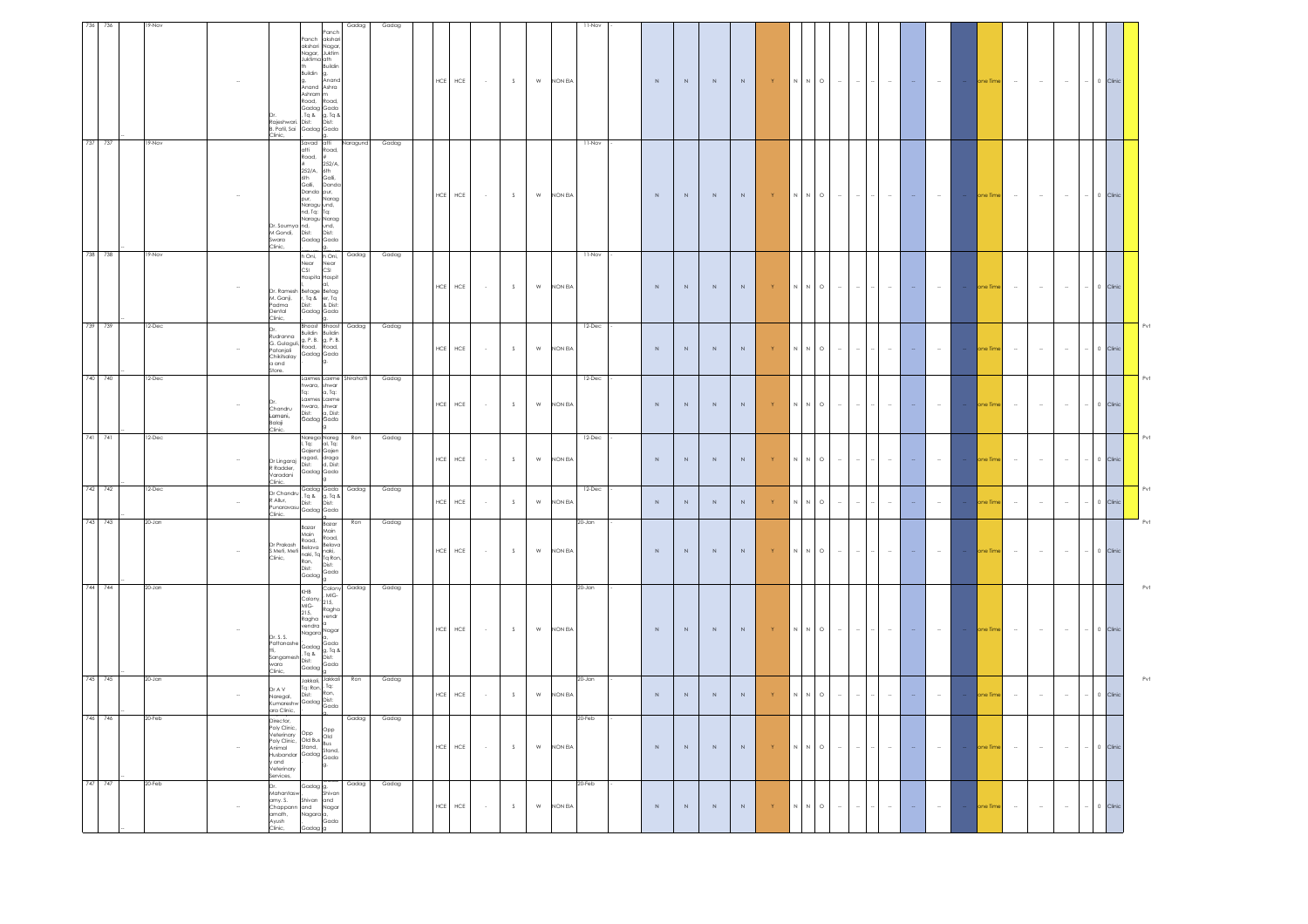| 748     | 748     |        | 20-Feb    |        |                                                                                     |                                                                                                                                                                                                                  | Gadag      | Gadag |       |                           |                  |    |               |               | 0-Feb    |                       |             |             |             |                              |                                            |         |                                    |        |                          |                 |            |            |        |        |        |        |                      |
|---------|---------|--------|-----------|--------|-------------------------------------------------------------------------------------|------------------------------------------------------------------------------------------------------------------------------------------------------------------------------------------------------------------|------------|-------|-------|---------------------------|------------------|----|---------------|---------------|----------|-----------------------|-------------|-------------|-------------|------------------------------|--------------------------------------------|---------|------------------------------------|--------|--------------------------|-----------------|------------|------------|--------|--------|--------|--------|----------------------|
|         |         |        |           |        | pa<br>Waddar,                                                                       | clinica<br>Shreyas<br>clinical<br>ahor<br>.aborat<br>tory,<br>Devendrap ory, 1st<br>1st<br>cross<br>cross<br>Hubli<br>Hubli<br>Road,<br>Gadag $\begin{bmatrix} \text{Read} \\ \text{Read} \end{bmatrix}$<br>Gada |            |       |       | <b>HCE</b><br>${\sf HCE}$ | $\sim 10^{-1}$   | S  | W             | NON EIA       |          | $\,$ N $\,$           | $\mathbb N$ | $\,$ N $\,$ | $\,$ N $\,$ | Y                            | $N$ $N$ $\quad$ O                          |         | $\sim$<br>$\sim$                   | $\sim$ | $\sim$                   | <b>Contract</b> |            | one Time   | $\sim$ | $\sim$ | $\sim$ | $\sim$ | 0 Clinic             |
|         | 749 749 | $\sim$ | 20-Mar    |        | evanasid<br>deshwara<br>.B. Uppin.<br>Vinayak<br>Dental<br>Clinic.                  | Chatan Chata Gadag<br>na<br>Cantee Cante<br>n Cross en<br>K.C.<br>Cross<br>K.C.<br>Rani<br>Road<br>Rani<br>Gadag Road<br>, Dist:<br>Gada<br>Gadag g, Dist:<br>Gada                                               |            | Gadag | HC    | HCE                       | 85110            | S  | W             | NON EIA 1-Mar |          | N                     | N           | $\,$ N      | N           |                              | N N                                        | $\circ$ |                                    |        |                          |                 |            | One Time   |        |        |        |        | Dent<br>al<br>Clinic |
|         | 750 750 |        | 20-Mar    |        | Dr. Reshma Peth,<br>Sidharoodh<br>a Clinic,                                         | Tamal Tamal<br>Peth,<br>Betag<br>Ronad Shri Betage<br>Gado<br>Gadag                                                                                                                                              | Gadag      | Gadag | HCE   | HCE                       | $\sim$           | S  | ${\sf W}$     | NON EIA       | l-Mar    | $\,$ N $\,$           | $\,N\,$     | $\,$ N $\,$ | $\,$ N $\,$ | $\mathsf{Y}$                 | $\overline{\mathsf{N}}$<br>$\mathbb{N}$    | $\circ$ | $\sim$<br>$\overline{\phantom{a}}$ | $\sim$ |                          | $\sim$          |            | one Time   | $\sim$ | $\sim$ | $\sim$ |        | 1 Clinic             |
| 751 751 |         |        | 20-Jun    |        | Khanapur,<br>apha?<br>Hospital                                                      | Dr Ronald I Beside Beside<br>Muncip Munci<br>al.<br>pal<br>Colleg Colleg<br>Station Station<br>Road,<br>Road,<br>Gadag<br>, Tq & g, Tq &<br>g, Tq &<br>Dist:<br>Dist <sup>-</sup><br>Gadag Gada                  | Gadag      | Gadag | $HCE$ | ${\sf HCE}$               | $\sim$           | S  | W             | NON EIA       | l-Jun    | $\,$ N                | $\,N$       | $\,N$       | $\,$ N $\,$ | Y                            | $\,N\,$ $\,$ $\,N\,$ $\,$ $\,$ $\,$ O $\,$ |         | $\sim$<br>$\sim$                   | $\sim$ | $\sim$                   | $\sim$ $-$      |            | one Time   | $\sim$ | $\sim$ | $\sim$ | $\sim$ | 5 Clinic             |
|         | 752 752 |        | 20-Jun    |        | Care<br>Clinic, Dr<br>Veeresh. V<br>Dyavannan                                       | P B<br>P B<br>Road,<br>Road,<br>Gadag Gada                                                                                                                                                                       | Gadag      | Gadag |       | HCE HCE                   | $\sim$ 100 $\mu$ | S  | ${\mathsf W}$ | NON EIA       | l-Jun    | $\,$ N $\,$           | $\mathbb N$ | $\,$ N $\,$ | $\,$ N $\,$ | Y                            | $\mathbb{N}$<br>N                          | $\circ$ | $\sim$<br>$\sim$                   | $\sim$ |                          | $\sim$          |            | one Time   | $\sim$ | $\sim$ | $\sim$ |        | 0 Clinic             |
|         | 753 753 |        | $20 - JU$ |        | IVar,<br>Dr Parvati C<br>Nelavigi, Dist:<br>Nelavigi, Dist:<br>Reras Clinic, Gadag. | Laxmes Laxme<br>hwara,<br>shwara<br>Tq:<br>, Tq:<br>Laxmes<br>Laxme<br>shwara<br>, Dist:<br>Gadag                                                                                                                | Gadag      | Gadag |       | HCE<br>${\sf HCE}$        | $\sim$           | S  | W             | NON EIA       | l-Jul    | $\,$ N                | $\,N\,$     | $\,$ N      | $\,$ N      | $\mathsf{Y}$                 | $\mathbb N$ $\blacksquare$ $\mathbb N$     | $\circ$ | $\sim$<br>$\overline{\phantom{a}}$ | $\sim$ | $\sim$                   | $\sim$          |            | one Time   | $\sim$ |        | $\sim$ |        | 0 Clinic             |
|         | 754 754 |        | $20 - JU$ |        | sri Fraveer<br>Dodamani,<br>Life Care<br>Diagnostic                                 | Ron,<br>Ron.<br>Tq:<br>Ron,<br>Dist:<br>Tq:<br>Ron,<br>Dist:<br>Gadag.<br>Gadag.                                                                                                                                 | Gadag      | Gadag |       | HCE HCE                   | $\sim$           | S  | W             | NON EIA       | l-Jul    | $\,$ N                | $\,N\,$     | $\,$ N $\,$ | $\,$ N      | $\mathsf{Y}$                 | $\overline{N}$<br>$\,N\,$                  | $\circ$ | $\sim$                             | $\sim$ |                          | $\sim$          |            | ne Time    | $\sim$ | $\sim$ | $\sim$ |        | 0 Clinic             |
|         | 755 755 |        | 20-Aug    |        | enter.<br>Clinic,                                                                   | Sree Rama Kasaba Kasab<br>a Galli,<br>Galli.<br>Naragu Narag<br>nd, Tq: und,<br>Naragu Tq:<br>nd,<br>Narag<br>Dist:<br>und,<br>Gadag Dist:<br>Gada                                                               | Gadag      | Gadag | HCE   | HCE                       | $\sim$           | S  | ${\sf W}$     | NON EIA       | $31-Aug$ | $\,$ N                | $\,N\,$     | $\,$ N $\,$ | $\,$ N $\,$ | Y                            | $N$ $N$ $\circ$ O                          |         | $\sim$<br>$\sim$                   | $\sim$ | $\sim$                   | $\sim$          |            | one Time   | $\sim$ | $\sim$ | $\sim$ | $\sim$ | 0 Clinic             |
|         | 756 756 |        | 20-Aug    |        | Mahaveer<br>Jain<br>Ayurvedic<br>Medical<br>college,<br>Hospital,                   | Sy. No: Sy. No:<br>$268/1$ ,<br>268/1<br>shagawan Gajend Gajen<br>ragad,<br>draga<br>d, Tq:<br>Tq:<br>Gajend Gajer<br>ragad, draga<br>Dist:<br>d, Dist<br>Gadag Gada                                             | Ron        | Gadag | HCE   | HCE                       | $\sim$           | S  | $\circ$       | NON EIA       | 31-Aug   | 30-09-2021 80-09-2021 |             | $\,$ N $\,$ | $\,$ N $\,$ | $\mid \mathsf{Y} \mid$       | $\mathbb N$<br>N                           | $\circ$ | $\sim$<br>$\sim$                   | $\sim$ | $\sim$                   | $\sim$          | $09 - 202$ |            | $\sim$ |        |        |        | 100 Hospi            |
| 757 757 |         |        | 20-Aug    |        | <b>Dean</b><br>(Vety),<br>Veterinary<br>inary<br>College,                           | Homba Homb<br>I Road, al<br>Gadag Road,<br>Tq & Gada<br>Dist:<br>g, Tq &<br>Clinic, Veter Gadag Dist:<br>Gada                                                                                                    | Gadag      | Gadag |       | <b>HCE</b><br>${\sf HCE}$ | $\sim$           | S  | W             | NON EIA       | 31-Aug   | $\,$ N                | $\,N\,$     | $\,$ N      | $\,$ N $\,$ | Y                            | $N$ $N$                                    | $\circ$ | $\sim$<br>$\overline{\phantom{a}}$ | $\sim$ |                          | $\sim$          |            | ne Time    | $\sim$ |        | $\sim$ | $\sim$ | 0 Clinic             |
|         | 758 758 |        | 20-Aug    |        | Basamma<br>Mundaragi Street,<br>nath,<br>Soujanya<br>Clinic,                        | Kanyal Kanyal Gadag<br>Agasi<br>Agasi<br>Road,<br>Road,<br>Beleri<br>Beleri<br>Street<br>Betage Betag<br>Gadag Gada<br>Zq<br>g Tq &                                                                              |            | Gadag |       | HCE HCE                   | $\sim$           | S  | W             | NON EIA       | 31-Aug   | $\,$ N                | $\,N\,$     | $\,$ N $\,$ | $\,$ N $\,$ | $\langle \mathsf{Y} \rangle$ | $\,$ N<br>N                                | $\circ$ | $\sim$<br>$\overline{\phantom{a}}$ | $\sim$ | $\sim$                   | $\sim$          |            | one Time   | $\sim$ | $\sim$ | $\sim$ |        | 0 Clinic             |
|         | 759 759 |        | 20-Aug    |        | CLINIC, DR, A<br>k. l.<br>Shastri,                                                  | M/S RAMA KASAB KASAB Gadag<br>A<br>GALLI, GALLI,<br>NARAG NARA<br>UND, GUND,<br>TQ:<br>TQ:<br>NARAG NARA<br>UND, GUND,<br>DIST:<br>DIST:<br>GADA GADA                                                            |            | Gadag |       | HCE HCE                   |                  | S  | W             | NON EIA       | 31-Aug   | $\,$ N $\,$           | $\,N$       | $\,$ N $\,$ | $\,$ N $\,$ | <b>Y</b>                     | $N$ $N$ $\circ$ ${\cal O}$                 |         | $\sim$<br>$\sim$                   | $\sim$ | $\sim$                   | $\sim 10^{-11}$ |            | - one Time | $\sim$ | $\sim$ | $\sim$ | $\sim$ | 0 Clinic             |
|         | 760 760 |        | 20-Nov    | $\sim$ | niikumc<br>Handral<br>Basaveshw<br>ara Blood<br>Center                              | APMC<br>Road,<br>Road,<br>Gadag Gada<br>la.                                                                                                                                                                      | APMC Gadag | Gadag |       | HCE HCE                   | $\sim$           | S  | w             | NON EIA       | 20-Nov   | $\,$ N                | $\,N$       | $\,N$       | $\,$ N $\,$ | $\mid \mathsf{Y} \mid$       | $\overline{N}$<br>N                        | $\circ$ | $\sim$                             | $\sim$ | $\sim$                   | $\sim$          |            | one Time   | $\sim$ | $\sim$ | $\sim$ |        | 0 Clinic             |
| 761 761 |         |        | 20-Nov    | $\sim$ | Dr Rashmi<br>M<br>Doddamo<br>, Geeta<br>Clinic,                                     | kanagi kanag<br>nahal inahal<br>Road,<br>Road,<br>Betage Betag<br>ri-<br>۱'n-<br>Gadag Gada                                                                                                                      | Gadag      | Gadag |       | HCE<br>HCE                | $\sim$           | S. | W             | NON EIA       | 20-Nov   | $\,$ N                | $\,N\,$     | $\,$ N      | $\,$ N $\,$ | $\mathsf{Y}$                 | $\,N\,$ $\,$ $\,N\,$                       | $\circ$ | $\sim$<br>$\sim$                   | $\sim$ | $\overline{\phantom{a}}$ | $\sim$          |            | one Time   | $\sim$ | $\sim$ | $\sim$ | $\sim$ | 0 Clinic             |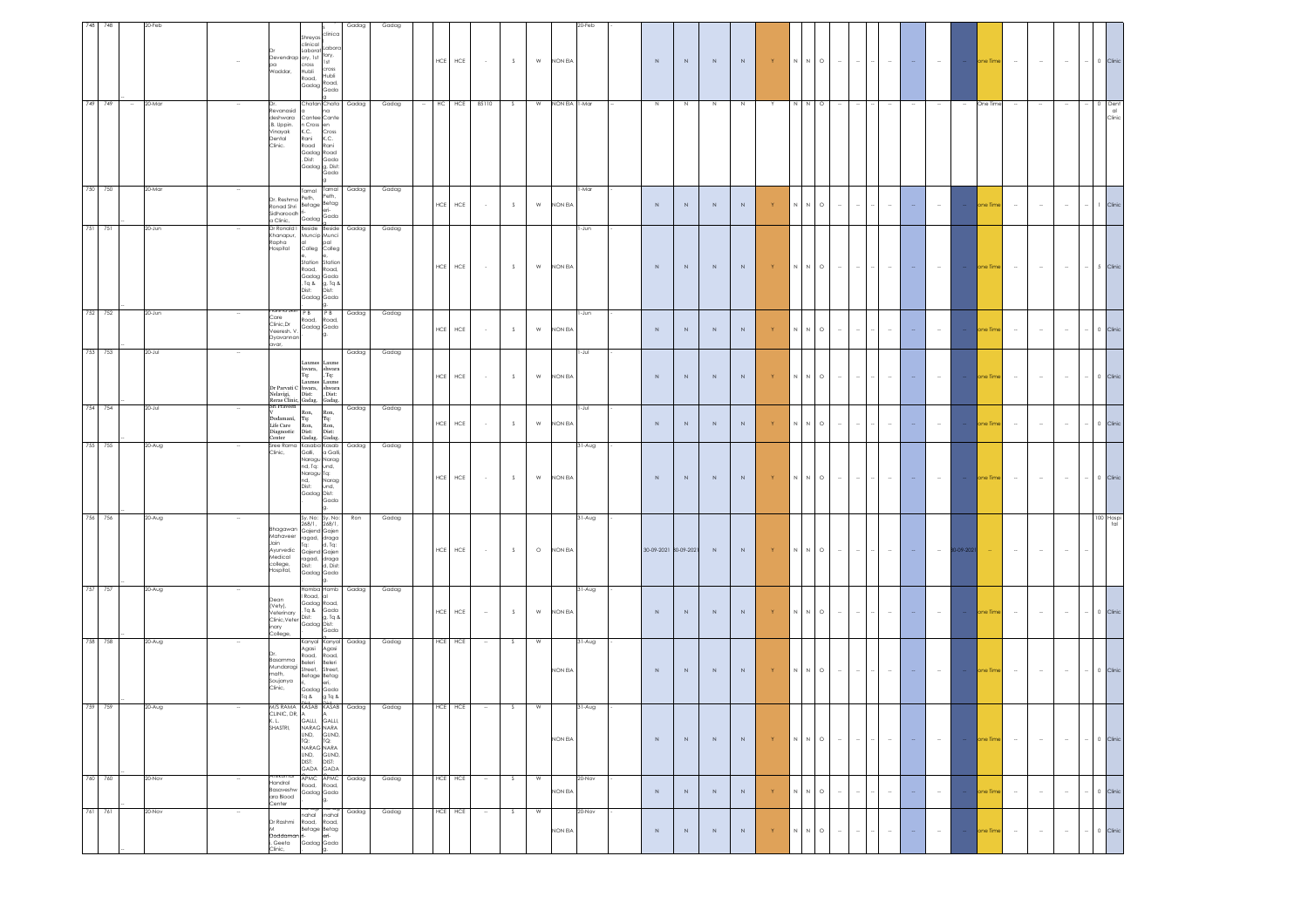| 762<br>762 |        | DrSS                                                                                                                                                                | a<br>Basan<br>shw                                                                                                                                                                          | Gadag | Gadag      | <b>HCE</b>  | HCE |                  |                   |                  |                |        |             |             |             |             |                                              |                            |                     |        |                                    |          |              |          |               |          |        |        |                          |                                          |          |
|------------|--------|---------------------------------------------------------------------------------------------------------------------------------------------------------------------|--------------------------------------------------------------------------------------------------------------------------------------------------------------------------------------------|-------|------------|-------------|-----|------------------|-------------------|------------------|----------------|--------|-------------|-------------|-------------|-------------|----------------------------------------------|----------------------------|---------------------|--------|------------------------------------|----------|--------------|----------|---------------|----------|--------|--------|--------------------------|------------------------------------------|----------|
|            |        | Kanavimat<br>h, Adarsh<br>Nagar,<br>Clinic,<br>Gadag <sup>1</sup>                                                                                                   | shwara Nagar<br>Gada                                                                                                                                                                       |       |            |             |     |                  |                   | NON EIA          |                |        | $\mathbb N$ | $\,$ N $\,$ | $\,$ N      | N           | Y                                            | $\,$ N<br>$\mathbb N$      | $\circ$             | $\sim$ | $\sim$                             | $\sim$   |              |          | $\sim$        | one Time | $\sim$ | $\sim$ | $\sim$                   | $\cdots \quad 0$                         | Clinic   |
| 763 763    | 20-Nov | range range<br>I, Tq<br>Gajend Gajen<br>mt<br>Sini<br>Gurulingam ragad, draga<br>ma R Gooli, Dist: d, Dist:<br>Om Sai Gadag Gada<br>Laboratory                      | Narega Nareg<br>I, Tq       al, Tq                                                                                                                                                         | Gadag | Ron        | <b>HCE</b>  | HCE | $\sim$           | S.<br>W           | NON EIA          | 20-Nov         |        | $\mathbb N$ | $\mathbb N$ | $\mathbb N$ | $\mathbb N$ | Y                                            | $\,$ N<br>$\mathbb N$      | $\circ$             | $\sim$ | $\sim$                             | $\sim$   | $\sim$       |          | $\sim$        | one Time | $\sim$ | $\sim$ | $\sim$                   | $-$ 0 Clinic                             |          |
| 764 764    | 20-Nov | Dr Shridhar<br>llager,<br>Shakuntala Tq: a, Tq:<br>Clinic, Laxmes Laxme                                                                                             | Laxmes Laxme<br>hwara, shwar<br>1 Tq: a, Tq:<br>hwara, shwar<br>Dist: a, Dist:<br>Gadag Gada<br>la.                                                                                        |       | Shirahatti | HCE HCE     |     |                  | $\mathsf{s}$<br>W | NON EIA          | 20-Nov         |        | $\mathbb N$ | $\,$ N $\,$ | $\,$ N      | $\mathbb N$ | $\mathbf Y$                                  | $\,$ N<br>$\mathbb N$      | $_{\circ}$          | $\sim$ | $\sim$                             | $\omega$ |              |          | $\sim$        | one Time | $\sim$ | $\sim$ | $\sim$                   | $\sim$ $-$ 0 $^{-}$                      |          |
| 765 765    | 20-Nov | Dr Shilpa V Kalasa Kalasa<br>-- - - - -<br>Bagali,<br>Clinic,<br>pur<br>.<br>Road,                                                                                  | pur<br>Road,<br>Gajend Gajen<br>ragad, draga<br>Dist: d, Dist:<br>Gadag Gada                                                                                                               | Gadag | Ron        | HCE HCE     |     |                  | S.<br>W           | NON EIA          | 20-Nov         |        | $\mathbb N$ | $\,$ N $\,$ | $\,$ N      | $\,$ N $\,$ | $\mathbf{Y}$                                 | $\,$ N<br>$\,N\,$          | $\circ$             | $\sim$ | $\sim$                             | $\sim$   |              |          | $\sim$        | one Time | $\sim$ | $\sim$ | $\sim$                   | $-$ 0 Clinic                             |          |
| 766 766    | 21-Feb | Dr. Sunil<br><b>TMC</b><br>Karudagim<br>No <sup>+</sup><br>ath,<br>Karudagim 6 837, 6 837,<br>ath Banash Banas<br>Hospital,<br>ankari<br>Compl<br>ex,<br>Gajend ex, | <b>TMC</b><br>No:<br>1402/3 1402/3<br>hankar<br>Comp<br>ragad Gajen<br>ragad Gajen                                                                                                         | Gadag | Ron        | HCE         | HCE |                  | W<br>S.           | NON EIA          | 21-Feb         |        | $\mathbb N$ | $\mathbb N$ | $\mathbb N$ | $\mathbb N$ | $\langle \mathbf{Y} \rangle$                 | $\,$ N $\,$                | $\,N\,$ $\,$ O $\,$ | $\sim$ | $\sim$<br>$\overline{\phantom{a}}$ | $\sim$   |              | $\omega$ | $\sim$        | one Time | $\sim$ | $\sim$ | $\sim$                   | $-$ 18 $\frac{\text{Hospi}}{\text{tal}}$ |          |
| 767 767    | 21-Feb | Dr. Niranja<br>n Nekar<br>Kundgol,<br>Devi Clinic<br>Colony, Colon<br>Betage                                                                                        | Nekar<br>Retar                                                                                                                                                                             | Gadag | Gadag      | HCE         | HCE |                  | S.<br>W           | NON EIA          | 21-Feb         |        | $\mathbb N$ | $\mathbb N$ | $\,$ N      | $\mathbb N$ | Y                                            | $\mathbb N$<br>$\mathbb N$ | $_{\circ}$          | $\sim$ | $\sim$<br>÷,                       | $\sim$   | $\mathbb{Z}$ |          | $\sim$        | one Time | $\sim$ | $\sim$ | $\sim$                   | $-$ 0 Clinic                             |          |
| 768 768    | 21-Feb | Dr. Kajal P.<br>Opp<br>Khona, Dr.<br>Preet. P<br>Khona<br>School, School<br>Station<br>S Ipher<br>Family<br>Road,<br>Health<br>Care                                 | Opp<br>Mincip Mincip<br>al High al High<br>Station<br>Gadaa Road.<br>Tq & Gada<br>Dist: g, Tq &<br>Gadag Dist:<br>Gada                                                                     | Gadag | Gadag      | $HCE$ $HCE$ |     | $\sim$           | S<br>W            | NON EIA          | 21-Feb         |        | $\,$ N      | $\,$ N $\,$ | $\,$ N $\,$ | $\mathbb N$ | $\langle \langle \mathsf{Y} \rangle \rangle$ |                            |                     | $\sim$ | $\sim$<br>$\overline{\phantom{a}}$ | $\sim$   |              | $\sim$   | $\sim$ $\sim$ | one Time | $\sim$ | $\sim$ | $\sim$                   | $-$ 0 Clinic                             |          |
| 769<br>769 | 21-Feb | pur<br>Road,<br>Sankanur<br>Hospital<br>And<br>Research Gadag Gada<br>Center,                                                                                       | RS. No: RS. No:<br>54/2, 54/2,<br>Samba Sambo<br>bur<br>Road,<br>Gadag Gada<br>, Tq & g, Tq &<br>Dist: Dist:<br>g                                                                          | Gadag | Gadag      | HCE HCE     |     |                  | $\circ$<br>s      | NON EIA          | 21-Feb         | $\sim$ | $\,$ N $\,$ | $\mathbb N$ | $\mathbb N$ | $\mathbb N$ | $\mid \mathsf{Y} \mid$                       | $\,$ N<br>N                | $\mathsf{Y}$        | $\sim$ |                                    |          |              |          |               |          | $\sim$ | $\sim$ | $\sim$                   | $-$ 50 $\frac{\text{Hospi}}{\text{tal}}$ |          |
| 770 770    | 21-Mar | Dr. Kavita<br>Hulikeri,<br>Shree Guru Compl Compl<br>Clinic<br>Road.<br>Gadaa Gada                                                                                  | Sanmat Sanma Gadag<br>ex, ex,<br>Veeres Veeres<br>hwar hwar<br>Nagara Nagar<br>, 2nd a, 2nd<br>Cross, Cross,<br>Mulgun Mulgu<br>hd<br>Road.<br>Gadag Gada<br>Tiq & g, Tiq &<br>Dist: Dist: |       | Gadag      | HCE HCE     |     | $\sim$ 100 $\mu$ | $\mathbf w$<br>W  | NON EIA 21-Mar   |                |        | $\,$ N $\,$ | $\mathbb N$ | $\mathbb N$ | $\mathbb N$ | $\langle \langle \mathsf{Y} \rangle \rangle$ | $\,$ N $\,$<br>$\,N\,$     | $\circ$             | $\sim$ | $\sim$<br>$\overline{\phantom{a}}$ | $\sim$   | $\sim$       |          | $\sim$        | one Time | $\sim$ | $\sim$ | $\sim$                   |                                          | 0 Clinic |
| 771 771    | 21-Mar | Dr. Deepak Lakkun Lakkun<br>Kurahatti,<br>Sri Vishnu<br>Sai Kidny<br>ex,<br>Care.<br>Road,<br>Gadag Gada                                                            | Compl Compl<br>ex, ex,<br>Opp Opp<br>Asian Asian<br>Mulgun Mulgu<br>nd<br>Road.                                                                                                            | Gadag | Gadag      | HCE HCE     |     | $\sim$           | <b>W</b>          | W NON EIA 21-Mar |                |        | N           | $\,N\,$     | N           | $\,N$       | Y.                                           | $\,$ N<br>$\,N\,$          | $\circ$             | $\sim$ | $\sim$                             | $\sim$   |              |          |               | one Time | $\sim$ | $\sim$ | $\overline{\phantom{a}}$ |                                          | 0 Clini  |
| 772 772    | 21-Mar | Venkatesh<br>wade<br>Rathod, Sri Buildin<br>kamot<br>Balaji<br>Clinic,<br>g, Near g,<br>Ambab Near<br>Mulgun ni<br>Road,<br>Gadag Mulgu<br>nd<br>Road,              | Mehar Mehar<br>wade<br>Buildin<br>havani Amba<br>Temple, bhavo<br>Templ<br>Gada                                                                                                            | Gadag | Gadag      | HCE HCE     |     | $\sim$           | W<br>W            |                  | NON EIA 21-Mar |        | $\,$ N $\,$ | N           | $\,$ N      | $\,$ N $\,$ | $\mathbf{Y}$ .                               | $\mathbb N-\mathbb N$      | $\circ$             | $\sim$ | $\sim$<br>$\sim$                   | $\sim$   | $\sim$       |          | $\sim$        | one Time | $\sim$ | $\sim$ | $\sim$                   |                                          | 0 Clinic |
| 773 773    | 21-Mar | Dr Pradeep K. C.<br>Ugalat, Rani<br>Shivashant<br>Road,<br>a Dental                                                                                                 | K. C.<br>Rani<br>Road, Road,<br>Gadag Gada                                                                                                                                                 | Gadag | Gadag      | HCE HCE     |     | $\sim$           | W<br>W            | NON EIA 22-Mar   |                |        | $\mathbb N$ | $\,$ N $\,$ | $\,$ N      | $\,$ N $\,$ |                                              | $\overline{N}$             | $\circ$             |        |                                    |          |              |          |               | one Time |        | $\sim$ | $\sim$                   |                                          | 0 Clinic |